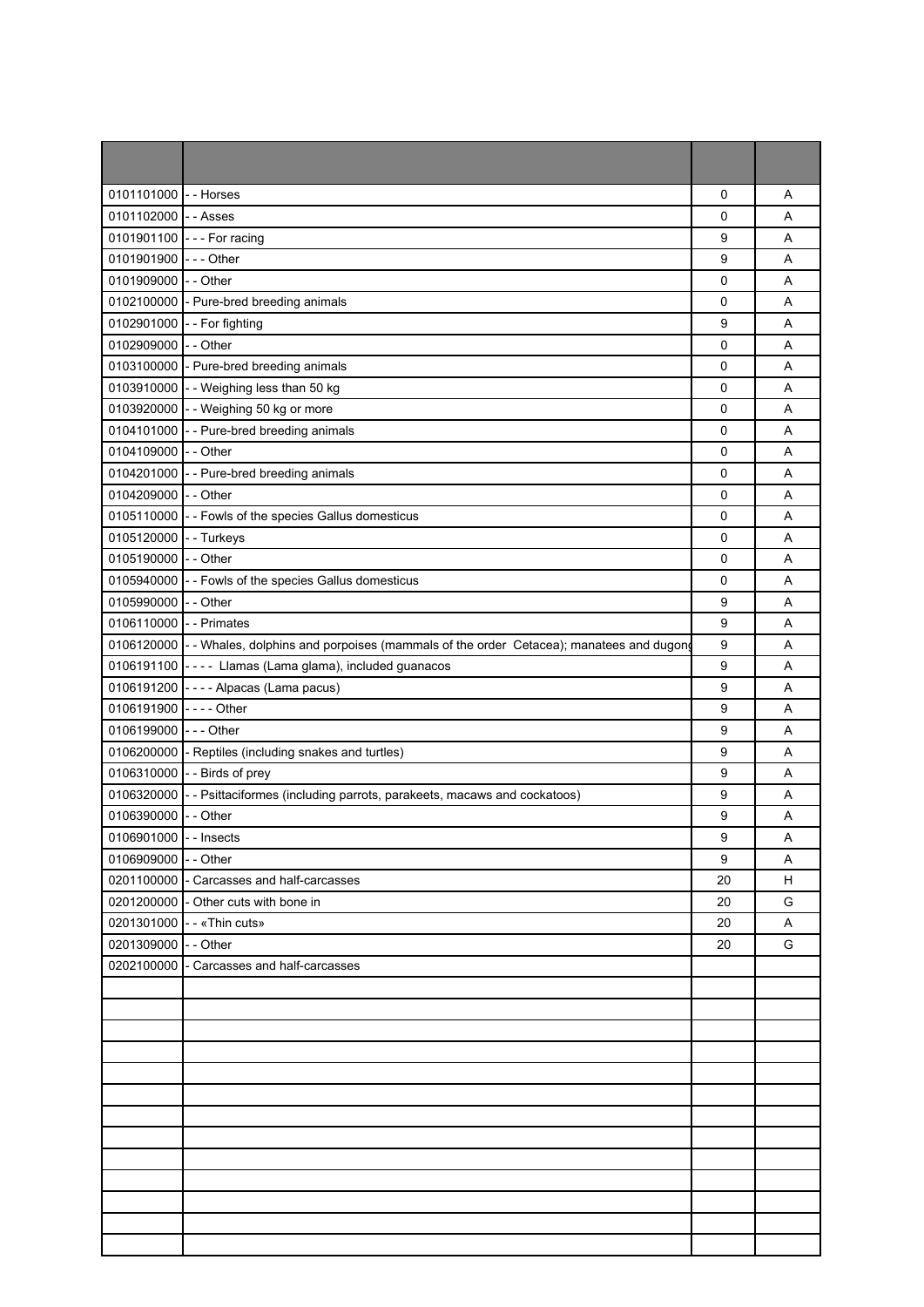| 税则号列       | 描述                                                                                    | 基准税率 | 类别          |
|------------|---------------------------------------------------------------------------------------|------|-------------|
| 0204300000 | - Carcasses and half-carcasses of lamb, frozen                                        | 17   | B           |
| 0204410000 | - - Carcasses and half-carcasses                                                      | 17   | B           |
| 0204420000 | - - Other cuts with bone in                                                           | 17   | B           |
| 0204430000 | - - Boneless                                                                          | 17   | B           |
|            | 0204500000 - Meat of goats                                                            | 17   | B           |
|            | 0205000000 Meat of horses, asses, mules or hinnies, fresh, chilled or frozen.         | 9    | A           |
| 0206100000 | - Of bovine animals, fresh or chilled                                                 | 9    | G           |
| 0206210000 | - - Tongues                                                                           | 9    | C           |
| 0206220000 | - - Livers                                                                            | 9    | C           |
| 0206290000 | -- Other                                                                              | 9    | C           |
| 0206300000 | - Of swine, fresh or chilled                                                          | 9    | B           |
| 0206410000 | - - Livers                                                                            | 9    | B           |
| 0206490000 | - - Other                                                                             | 9    | B           |
| 0206800000 | - Other, fresh or chilled                                                             | 9    | Α           |
|            | 0206900000 - Other, frozen                                                            | 9    | A           |
| 0207110000 | - - Not cut in pieces, fresh or chilled                                               | 17   | C           |
|            | 0207120000 - - Not cut in pieces, frozen                                              | 17   | C           |
|            | 0207131000 - - - "Halves and leg quarters, included their cuts"                       | 17   | J2          |
| 0207139000 | $--$ Other                                                                            | 17   | C           |
| 0207141000 | --- "Halves and leg quarters, included their cuts"                                    | 17   | J2          |
| 0207149000 | - - - Other                                                                           | 17   | C           |
| 0207240000 | - - Not cut in pieces, fresh or chilled                                               | 17   | C           |
| 0207250000 | - - Not cut in pieces, frozen                                                         | 17   | B           |
| 0207260000 | - - Cuts and offal, fresh or chilled                                                  | 17   | B           |
|            | 0207270000 - - Cuts and offal, frozen                                                 | 17   | B           |
| 0207320000 | - - Not cut in pieces, fresh or chilled                                               | 17   | B           |
| 0207330000 | -- Not cut in pieces, frozen                                                          | 17   | B           |
|            | 0207340000 - - Fatty livers, fresh or chilled                                         | 17   | B           |
| 0207350000 | - - Other, fresh or chilled                                                           | 17   | B           |
|            | 0207360000 - - Other, frozen                                                          | 17   | в           |
|            | 0208100000 - Of rabbits or hares                                                      | 17   | Α           |
| 0208300000 | - Of primates                                                                         | 17   | Α           |
| 0208400000 | Of whales, dolphins and porpoises (mammals of the order Cetacea); of manatees and dug | 17   | Α           |
| 0208500000 | - Of reptiles (including snakes and (sea) turtles)                                    | 17   | Α           |
| 0208900000 | Other                                                                                 | 17   | Α           |
| 0209001000 | - Bacon                                                                               | 17   | C           |
| 0209009000 | Other                                                                                 | 17   | C           |
| 0210110000 | - Hams, shoulders and cuts thereof, with bone in                                      | 17   | C           |
| 0210120000 | - Bellies (streaky) and cuts thereof                                                  | 17   | $\mathsf C$ |
| 0210190000 | - Other                                                                               | 17   | C           |
| 0210200000 | - Meat of bovine animals                                                              | 20   | н           |
|            | 0210910000 - - Of primates                                                            | 17   | Α           |
| 0210920000 | - Of whales, dolphins and porpoises (mammals of the order Cetacea); of manatees and d | 17   | Α           |
| 0210930000 | - - Of reptiles (including snakes and (sea) turtles)                                  | 17   | Α           |
| 0210991000 | --- Edible flours and meals of meat and meat offal:                                   | 20   | C           |
| 0210999000 | - - - Other                                                                           | 20   | C           |
| 0301100000 | - Ornamental fish                                                                     | 9    | B           |
| 0301911000 | - - For breeding or industrial raising                                                | 9    | B           |
| 0301919000 | --- Other                                                                             | 9    | B           |
| 0301920000 | - - Eels (Anguilla spp.)                                                              | 9    | В           |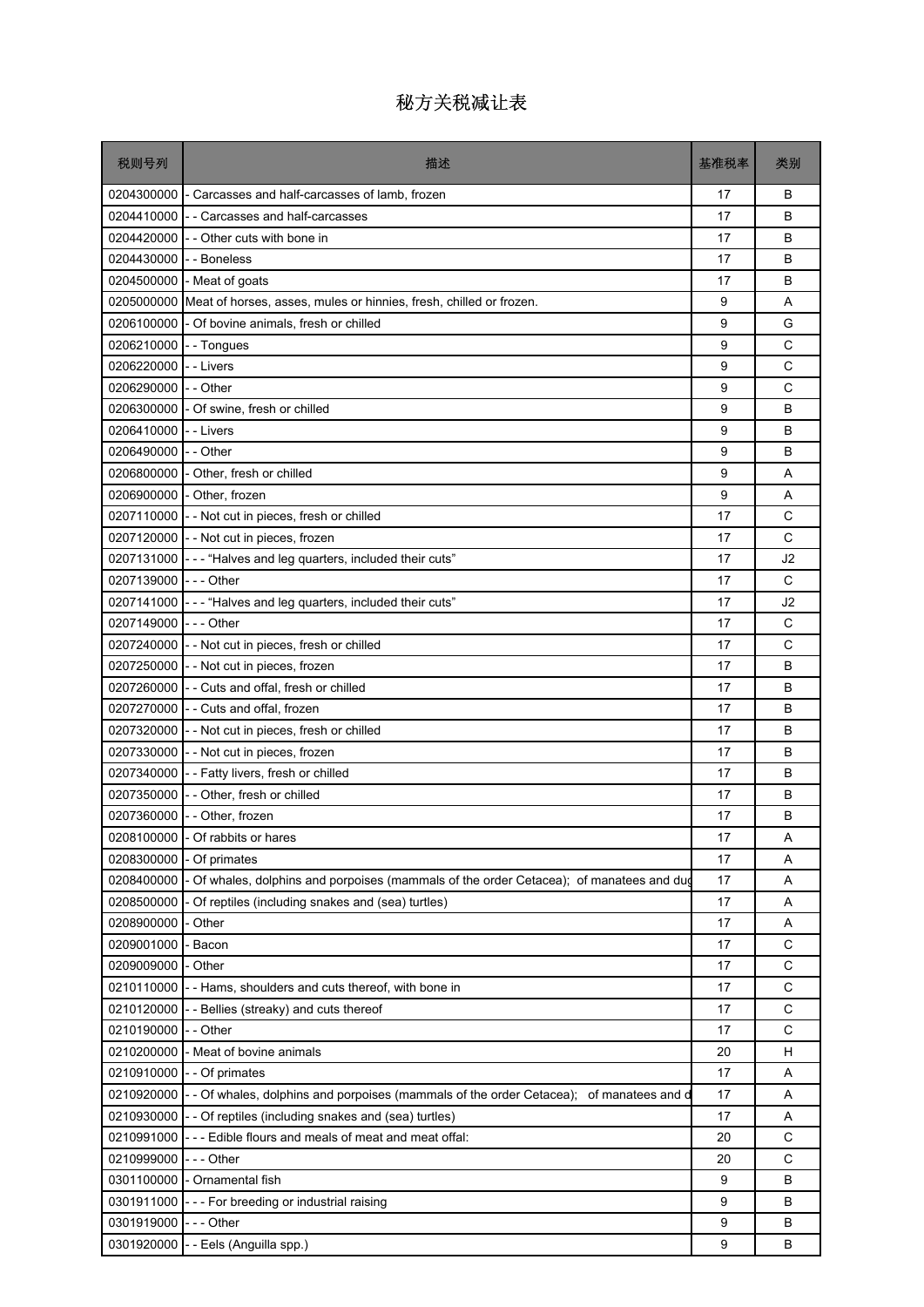| 税则号列       | 描述                                                                                             | 基准税率 | 类别 |
|------------|------------------------------------------------------------------------------------------------|------|----|
| 0301930000 | - - Carp                                                                                       | 9    | В  |
| 0301940000 | - Bluefin tunas (Thunnus thynnus)                                                              | 9    | В  |
| 0301950000 | - Southern bluefin tunas (Thunnus maccoyii)                                                    | 9    | B  |
| 0301991000 | --- For breeding or industrial raising                                                         | 9    | В  |
| 0301999000 | - - - Other                                                                                    | 9    | A  |
| 0302110000 | -- Trout (Salmo trutta, Oncorhynchus mykiss, Oncorhynchus clarki, Oncorhynchus aguabo          | 9    | Α  |
| 0302120000 | - - Pacific salmon (Oncorhynchus nerka, Oncorhynchus gorbuscha, Oncorhynchus keta, Or          | 9    | Α  |
| 0302190000 | -- Other                                                                                       | 9    | A  |
| 0302210000 | - Halibut (Reinhardtius hippoglossoides, Hippoglossus hippoglossus, Hippoglossus stenole       | 9    | A  |
| 0302220000 | - - Plaice (Pleuronectes platessa)                                                             | 9    | Α  |
| 0302230000 | --Sole (Solea spp.)                                                                            | 9    | Α  |
| 0302290000 | - Other                                                                                        | 9    | A  |
| 0302310000 | - Albacore or longfinned tunas (Thunnus alalunga)                                              | 9    | A  |
| 0302320000 | - - Yellowfin tunas (Thunnus albacares)                                                        | 9    | A  |
| 0302330000 | - Skipjack or stripe-bellied bonito                                                            | 9    | Α  |
| 0302340000 | - Bigeye tunas (Thunnus obesus)                                                                | 9    | A  |
| 0302350000 | - - Bluefin tunas (Thunnus thynnus)                                                            | 9    | Α  |
| 0302360000 | - Southern bluefin tunas (Thunnus maccoyii)                                                    | 9    | Α  |
| 0302390000 | - - Other                                                                                      | 9    | A  |
| 0302400000 | Herrings (Clupea harengus, Clupea pallasii), excluding livers and roes                         | 9    | Α  |
| 0302500000 | - Cod (Gadus morhua, Gadus ogac, Gadus macrocephalus), excluding livers and roes               | 9    | Α  |
| 0302610000 | - Sardines (Sardina pilchardus, Sardinops spp.), sardinella (Sardinella spp.), brisling or spr | 9    | A  |
| 0302620000 | - Haddock (Melanogrammus aeglefinus)                                                           | 9    | A  |
| 0302630000 | - - Coalfish (Pollachius virens)                                                               | 9    | Α  |
| 0302640000 | - Mackerel (Scomber scombrus, Scomber australasicus, Scomber japonicus)                        | 9    | A  |
| 0302650000 | - - Dogfish and other sharks                                                                   | 9    | A  |
| 0302660000 | - - Eels (Anguilla spp.)                                                                       | 9    | Α  |
| 0302670000 | - Swordfish (Xiphias gladius)                                                                  | 9    | A  |
| 0302680000 | - Toothfish (Dissostichus spp.)                                                                | 9    | A  |
| 0302690000 | - Other                                                                                        | 9    | Α  |
|            | 0302700000 - Livers and roes                                                                   | 9    | Α  |
| 0303110000 | - Sockeye salmon (red salmon) (Oncorhynchus nerka)                                             | 9    | Α  |
| 0303190000 | Other                                                                                          | 9    | Α  |
| 0303210000 | -- Trout (Salmo trutta, Oncorhynchus mykiss, Oncorhynchus clarki, Oncorhynchus aguabor         | 9    | Α  |
| 0303220000 | - Atlantic salmon (Salmo salar) and Danube salmon (Hucho hucho)                                | 9    | Α  |
| 0303290000 | - - Other                                                                                      | 9    | Α  |
| 0303310000 | - Halibut (Reinhardtius hippoglossoides, Hippoglossus hippoglossus, Hippoglossus stenole       | 9    | Α  |
| 0303320000 | - Plaice (Pleuronectes platessa)                                                               | 9    | Α  |
| 0303330000 | - Sole (Solea spp.)                                                                            | 9    | Α  |
| 0303390000 | - Other                                                                                        | 9    | Α  |
| 0303410000 | - Albacore or longfinned tunas (Thunnus alalunga)                                              | 9    | Α  |
| 0303420000 | - Yellowfin tunas (Thunnus albacares)                                                          | 9    | A  |
| 0303430000 | - Skipjack or strip-bellied bonito                                                             | 9    | Α  |
| 0303440000 | - Bigeye tunas (Thunnus obesus)                                                                | 9    | Α  |
| 0303450000 | - Bluefin tunas (Thunnus thynnus)                                                              | 9    | Α  |
| 0303460000 | - Southern bluefin tunas (Thunnus maccoyii)                                                    | 9    | Α  |
| 0303490000 | - Other                                                                                        | 9    | Α  |
| 0303510000 | - Herrings (Clupea harengus, Clupea pallasii),                                                 | 9    | Α  |
| 0303520000 | - Cod (Gadus morhua, Gadus ogac, Gadus macrocephalus)                                          | 9    | Α  |
| 0303610000 | - Swordfish (Xiphias gladius)                                                                  | 9    | A  |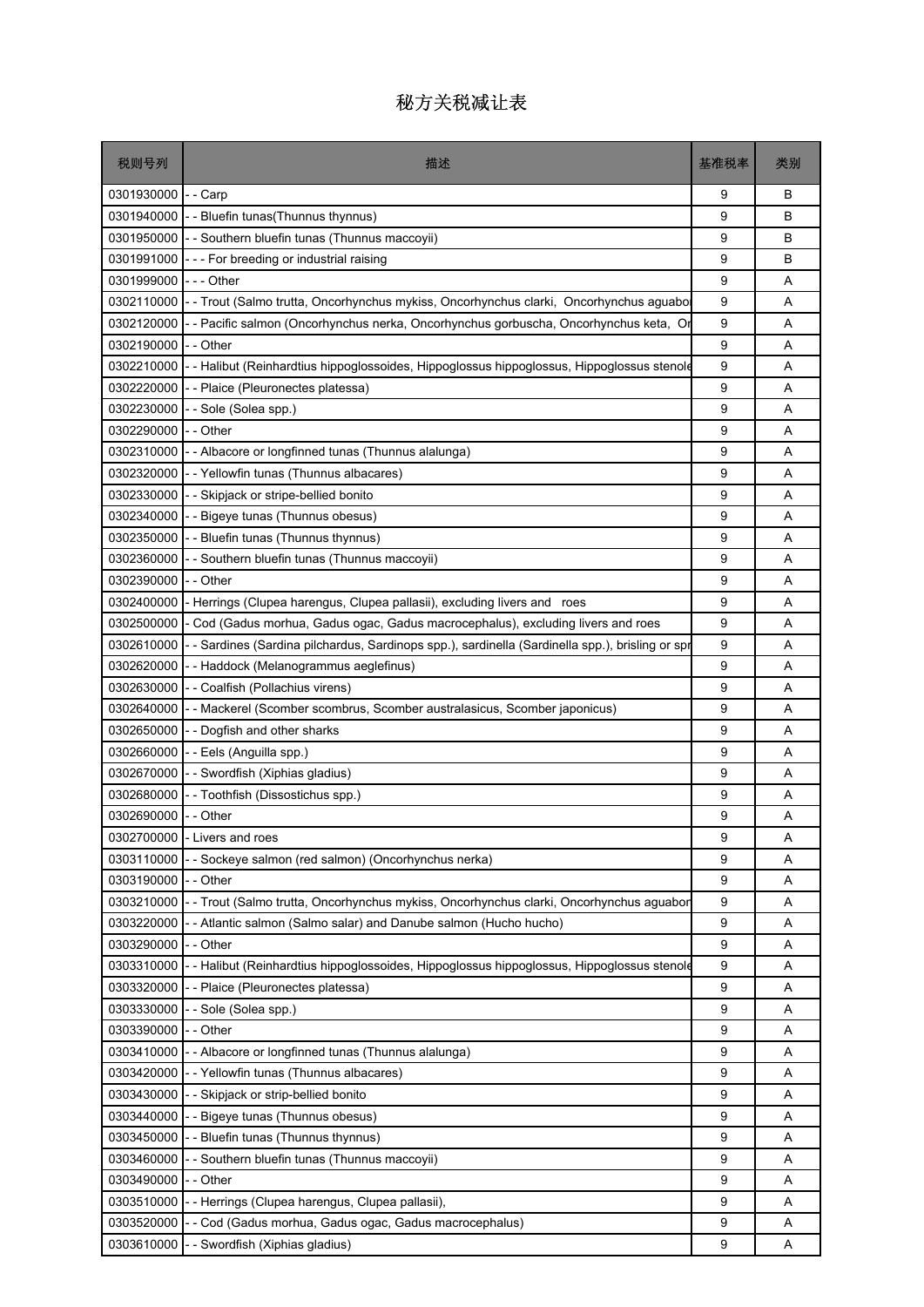| 税则号列                  | 描述                                                                                  | 基准税率 | 类别 |
|-----------------------|-------------------------------------------------------------------------------------|------|----|
|                       | 0303620000 - Toothfish (Dissostichus spp.)                                          | 9    | Α  |
| 0303710010            | I--- Without head and entrails                                                      | 9    | A  |
| 0303710090            | -  - - Other                                                                        | 9    | A  |
| 0303720000            | -- Haddock (Melanogrammus aeglefinus)                                               | 9    | Α  |
|                       | 0303730000 - - Coalfish (Pollachius virens)                                         | 9    | A  |
| 0303740000            | - - Mackerel (Scomber scombrus, Scomber australasicus, Scomber japonicus)           | 9    | Α  |
| 0303750000            | - - Dogfish and other sharks                                                        | 9    | Α  |
| 0303760000            | -- Eels (Anguilla spp.)                                                             | 9    | A  |
| 0303770000            | - - Sea bass (Dicentrarchus labrax, Dicentrarchus punctatus)                        | 9    | A  |
| 0303780000            | -- Hake (Merluccius spp., Urophycis spp.)                                           | 9    | Α  |
| 0303790000            | - - Other                                                                           | 9    | Α  |
| 0303800000            | - Livers and roes                                                                   | 9    | A  |
|                       | 0304110000 - Swordfish (Xiphias gladius)                                            | 9    | A  |
| 0304120000            | - - Toothfish (Dissostichus spp.)                                                   | 9    | Α  |
| 0304190000 -- Other   |                                                                                     | 9    | A  |
|                       | 0304210000 - - Swordfish (Xiphias gladius)                                          | 9    | A  |
|                       | 0304220000 - Toothfish (Dissostichus spp.)                                          | 9    | Α  |
|                       | 0304291010 - - - - In blocks, skinless, with bone in                                | 9    | A  |
|                       | 0304291020 - - - - In blocks, skinless, boneless                                    | 9    | A  |
|                       | 0304291030 ---- In blocks, minced                                                   | 9    | Α  |
| 0304291040            | ---- Portions ("tablets"), skinless, with bone in                                   | 9    | Α  |
|                       | 0304291050 - - - - Interfoliated, skinless, with bone in                            | 9    | A  |
| 0304291060            | ---- Interfoliated, skinless, boneless                                              | 9    | A  |
| 0304291090            | Other<br>$- - - -$                                                                  | 9    | Α  |
| 0304299000 --- Other  |                                                                                     | 9    | A  |
|                       | 0304910000 - Swordfish (Xiphias gladius)                                            | 9    | A  |
| 0304920000            | -- Toothfish (Dissostichus spp.)                                                    | 9    | Α  |
| 0304990000 -- Other   |                                                                                     | 9    | A  |
| 0305100000            | - Flours, meals and pellets of fish, fit for human consumption                      | 9    | B  |
| 0305200000            | - Livers and roes of fish, dried, smoked, salted or in brine                        | 9    | Α  |
|                       | 0305301000 - - Of cod (Gadus morhua, Gadus ogac, Gadus macrocephalus)               | 9    | Α  |
| 0305309000            | -- Other                                                                            | 9    | Α  |
| 0305410000            | - Pacific salmon (Oncorhynchus nerka, Oncorhynchus gorbuscha, Oncorhynchus keta, On | 9    | Α  |
| 0305420000            | - - Herrings (Clupea harengus, Clupea pallasii)                                     | 9    | A  |
| 0305490000 - - Other  |                                                                                     | 9    | Α  |
|                       | 0305510000 - - Cod (Gadus morhua, Gadus ogac, Gadus macrocephalus)                  | 9    | Α  |
| 0305591000            | - - - Shark's fins and other dogfish                                                | 9    | Α  |
| 0305592000            | - - - Hake (Merluccius spp., Urophycis spp.)                                        | 9    | Α  |
| 0305599000            | --- Other                                                                           | 9    | Α  |
| 0305610000            | - - Herrings (Clupea harengus, Clupea pallasii)                                     | 9    | Α  |
| 0305620000            | -- Cod (Gadus morhua, Gadus ogac, Gadus macrocephalus)                              | 9    | Α  |
| 0305630000            | - - Anchovies (Engraulis spp.)                                                      | 9    | Α  |
| 0305690000            | - Other                                                                             | 9    | Α  |
| 0306110000            | -- Rock lobster and other sea crawfish (Palinurus spp., Panulirus spp., Jasus spp.) | 9    | Α  |
|                       | 0306120000 - - Lobsters (Homarus spp.)                                              | 9    | Α  |
| 0306131100 ---- Whole |                                                                                     | 9    | Α  |
| 0306131200            | ---- Tails, without caparison                                                       | 9    | Α  |
| 0306131300            | ---- Tails, with caparison, not cooked by steaming or by boiling water              | 9    | Α  |
| 0306131400            | ---- Tails, with caparison, cooked by steaming or by boiling water                  | 9    | Α  |
| 0306131900 ---- Other |                                                                                     | 9    | Α  |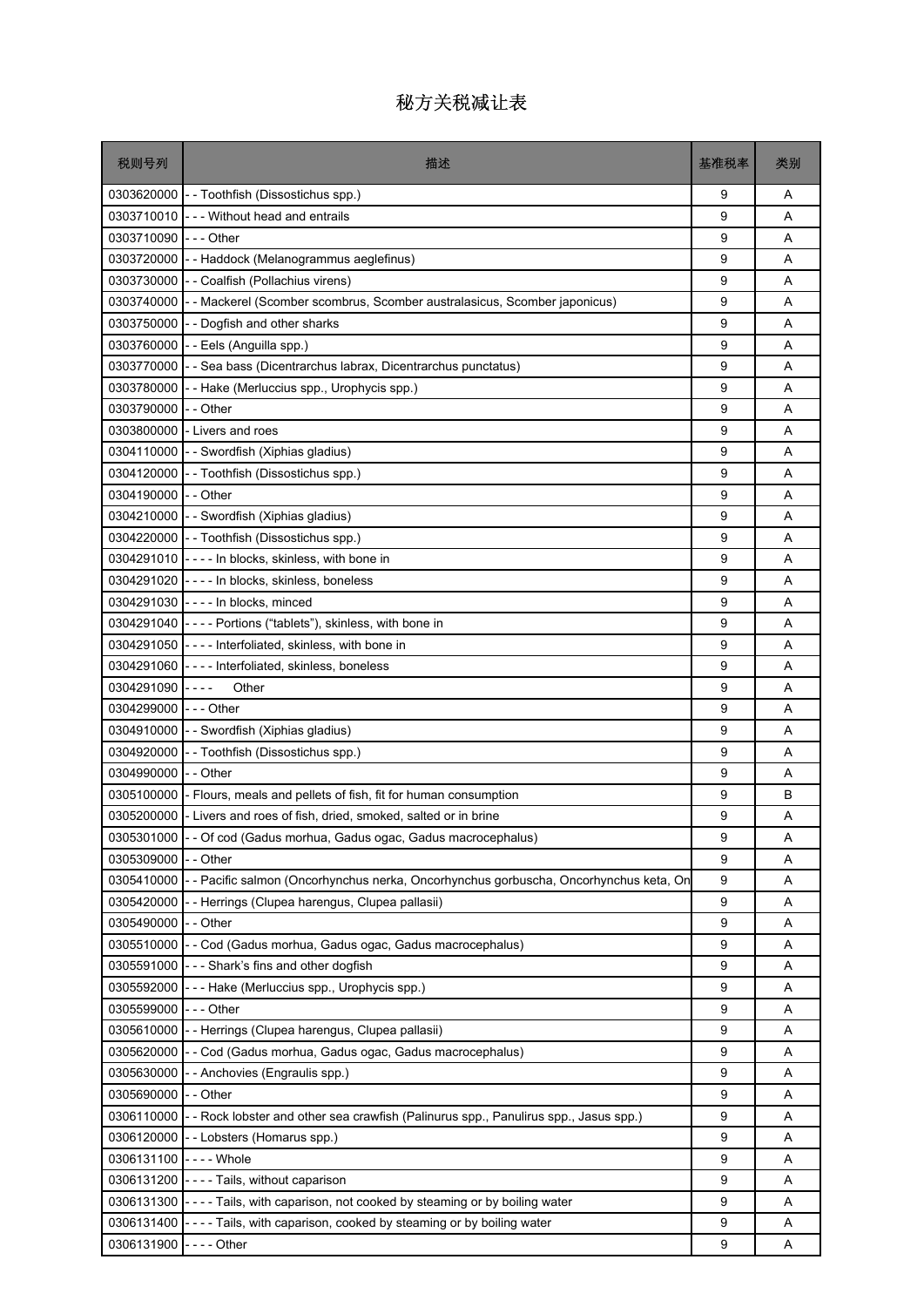| 税则号列                   | 描述                                                                                              | 基准税率 | 类别 |
|------------------------|-------------------------------------------------------------------------------------------------|------|----|
|                        | 0306139100 ---- Shrimps                                                                         | 9    | Α  |
| 0306139900             |                                                                                                 | 9    | A  |
| 0306140000             | - - Crabs                                                                                       | 9    | A  |
| 0306190000             | - - Other, including flours, meals and pellets of crustaceans, fit for human consumption        | 9    | Α  |
|                        | 0306210000 - - Rock lobster and other sea crawfish (Palinurus spp., Panulirus spp., Jasus spp.) | 9    | A  |
| 0306220000             | - - Lobsters (Homarus spp.)                                                                     | 9    | A  |
|                        | 0306231100 - - - - For breeding or industrial raising                                           | 9    | Α  |
|                        | 0306231910 ----- Fresh or chilled                                                               | 9    | A  |
| 0306231990 ----- Other |                                                                                                 | 9    | A  |
|                        | 0306239100 ---- For breeding or industrial raising                                              | 9    | Α  |
| 0306239900             | -  -  -  -  Other                                                                               | 9    | A  |
|                        | 0306240000 - - Crabs (excepto macruros)                                                         | 9    | A  |
|                        | 0306291000 - - - Flours, meals and pellets                                                      | 9    | A  |
| 0306299000             | - - - Other                                                                                     | 9    | A  |
| 0307100000 - Oysters   |                                                                                                 | 9    | A  |
| 0307211000             | --- Scallops ("shell of fan")                                                                   | 9    | A  |
| 0307219000             | - - - Other                                                                                     | 9    | Α  |
| 0307291000             | --- Scallops ("shell of fan")                                                                   | 9    | A  |
| 0307299000             | --- Other                                                                                       | 9    | A  |
|                        | 0307310000 - - Live, fresh or chilled                                                           | 9    | Α  |
| 0307390000             | - - Other                                                                                       | 9    | A  |
| 0307410000             | - - Live, fresh or chilled                                                                      | 9    | A  |
| 0307490000             | - - Other                                                                                       | 9    | A  |
| 0307510000             | - - Live, fresh or chilled                                                                      | 9    | Α  |
| 0307590000 - - Other   |                                                                                                 | 9    | A  |
| 0307600000             | - Snails, other than sea snails                                                                 | 9    | A  |
| 0307911000             | --- Sea-urchins                                                                                 | 9    | Α  |
| 0307919000 - - - Other |                                                                                                 | 9    | A  |
|                        | 0307992000 --- "Locos" (Concholepas concholepas)                                                | 9    | A  |
|                        | 0307993000 - - - Sea cucumber (Isostichopus fuscus)                                             | 9    | Α  |
|                        | 0307994000 - - - Sea snails                                                                     | 9    | Α  |
| 0307995000 --- "Lapas" |                                                                                                 | 9    | Α  |
|                        | 0307999010 ---- Razor clams (Mesodema donacium)                                                 | 9    | Α  |
| 0307999090             | - - - - Other                                                                                   | 9    | Α  |
|                        | 0401100000 - Of a fat content, by weight, not exceeding 1 %                                     | 9    | н  |
| 0401200000             | - Of a fat content, by weight, exceeding 1 % but not exceeding 6 %                              | 9    | н  |
|                        | 0401300000 - Of a fat content, by weight, exceeding 6 %                                         | 17   | H  |
| 0402101000             | -- In packing of a net content not exceeding 2,5 kg                                             | 9    | J3 |
| 0402109000             | - - Other                                                                                       | 9    | J3 |
|                        | 0402211100 - - - - In packing of a net content not exceeding 2,5 kg                             | 9    | J3 |
| 0402211900             | - - - - Other                                                                                   | 9    | J3 |
|                        | 0402219100 - - - - In packing of a net content not exceeding 2,5 kg                             | 9    | JЗ |
| 0402219900 ---- Other  |                                                                                                 | 9    | J3 |
|                        | 0402291100 ---- In packing of a net content not exceeding 2,5 kg                                | 9    | J3 |
| 0402291900 ---- Other  |                                                                                                 | 9    | J3 |
|                        | 0402299100 - - - - In packing of a net content not exceeding 2,5 kg                             | 9    | J3 |
| 0402299900 ---- Other  |                                                                                                 | 9    | J3 |
| 0402911000             | --- Evaporated milk                                                                             | 17   | JЗ |
| 0402919000             | --- Other                                                                                       | 17   | J3 |
|                        | 0402991000 - - - Condensed milk                                                                 | 9    | J3 |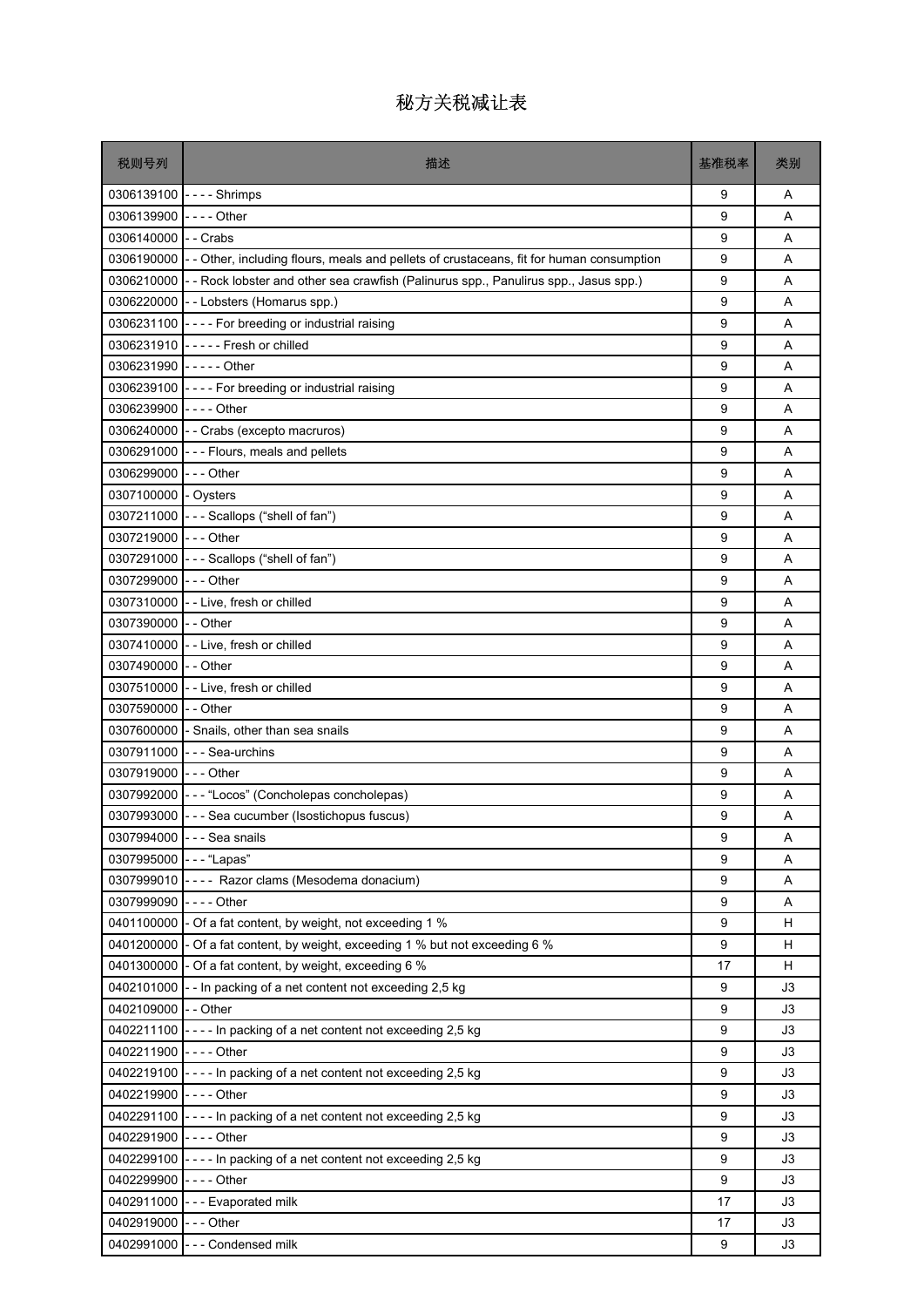| 税则号列                 | 描述                                                                                          | 基准税率 | 类别 |
|----------------------|---------------------------------------------------------------------------------------------|------|----|
| 0402999000           | $- -$ Other                                                                                 | 17   | JЗ |
| 0403100020           | -- Flavoured or containing added fruit, nuts or cocoa, whether or not containing added suga | 17   | н  |
| 0403100090           | - - Other                                                                                   | 17   | н  |
| 0403901000           | - - Buttermilk                                                                              | 17   | н  |
| 0403909010           | -- Flavoured or containing added fruit, nuts or cocoa, whether or not containing added sug  | 17   | н  |
| 0403909090           | $--$ Other                                                                                  | 17   | н  |
| 0404101000           | - - Partially or completely demineralized whey                                              | 17   | С  |
| 0404109000           | - - Other                                                                                   | 9    | A  |
| 0404900000           | - Other                                                                                     | 17   | C  |
| 0405100000           | <b>Butter</b>                                                                               | 9    | н  |
| 0405200000           | - Dairy spreads                                                                             | 17   | н  |
| 0405902000           | - - Dehydrated dairy oil («butteroil»)                                                      | 9    | н  |
| 0405909000           | - - Other                                                                                   | 9    | н  |
| 0406100000           | - Fresh (unripened or uncured) cheese, including whey cheese, and curd                      | 17   | JЗ |
| 0406200000           | Grated or powdered cheese, of all kinds                                                     | 17   | J3 |
| 0406300000           | Processed cheese, not grated or powdered                                                    | 9    | J3 |
| 0406400000           | Blue-veined cheese and other cheese containing veins produced by Penicillium roqueforti     | 17   | JЗ |
| 0406904000           | - Containing less than 50% by weight of humidity calculated on a totally defatted basis     | 9    | JЗ |
| 0406905000           | - Containing not less than 50% but less than 56% by weight of humidity calculated on a tot  | 9    | JЗ |
| 0406906000           | - Containing not less than 56% but less than 69% by weight of humidity calculated on a tot  | 9    | J3 |
| 0406909000           | - Other                                                                                     | 9    | JЗ |
| 0407001000           | Hatching eggs                                                                               | 0    | Α  |
| 0407002000           | For producing vaccines (free of specific pathogens)                                         | 9    | A  |
| 0407009000           | - Other                                                                                     | 9    | C  |
| 0408110000           | - - Dried                                                                                   | 9    | C  |
| 0408190000           | - - Other                                                                                   | 9    | C  |
| 0408910000           | - - Dried                                                                                   | 9    | С  |
| 0408990000           | -- Other                                                                                    | 9    | C  |
| 0409001000           | In containers of a capacity exceeding 300kg                                                 | 17   | B  |
| 0409009000           | - Other                                                                                     | 17   | B  |
|                      | 0410000000 Edible products of animal origin, not elsewhere specified or included.           | 17   | C  |
|                      | 0501000000 Human hair, unworked, whether or not washed or scoured; waste of human hair.     | 9    | Α  |
| 0502100000           | Pigs', hogs' or boars' bristles and hair and waste thereof                                  | 9    | A  |
| 0502900000           | - Other                                                                                     | 0    | Α  |
| 0504001000           | Stomachs                                                                                    | 9    | C  |
| 0504002000           | - Guts                                                                                      | 9    | A  |
| 0504003000           | <b>Bladders</b>                                                                             | 9    | Α  |
| 0505100000           | - Feathers of a kind used for stuffing; down                                                | 0    | A  |
| 0505900000           | Other                                                                                       | 9    | A  |
| 0506100000           | Feathers of a kind used for stuffing; down                                                  | 9    | A  |
| 0506900000           | - Other                                                                                     | 9    | Α  |
| 0507100000           | - Ivory; ivory powder and waste                                                             | 0    | Α  |
| 0507900000           | - Other                                                                                     | 9    | A  |
| 0508000000           | Coral and similar materials, unworked or simply prepared but not otherwise worked; shells o | 9    | Α  |
| 0510001000           | Bile, whether or not dried; glands and other animal products used in the preparation of pha | 9    | A  |
| 0510009000           | Other                                                                                       | 9    | A  |
| 0511100000           | Bovine semen                                                                                | 0    | Α  |
| 0511911000           | - - - Fish roes                                                                             | 0    | A  |
| 0511912000           | --- Waste of fish                                                                           | 9    | Α  |
| 0511919000 --- Other |                                                                                             | 9    | Α  |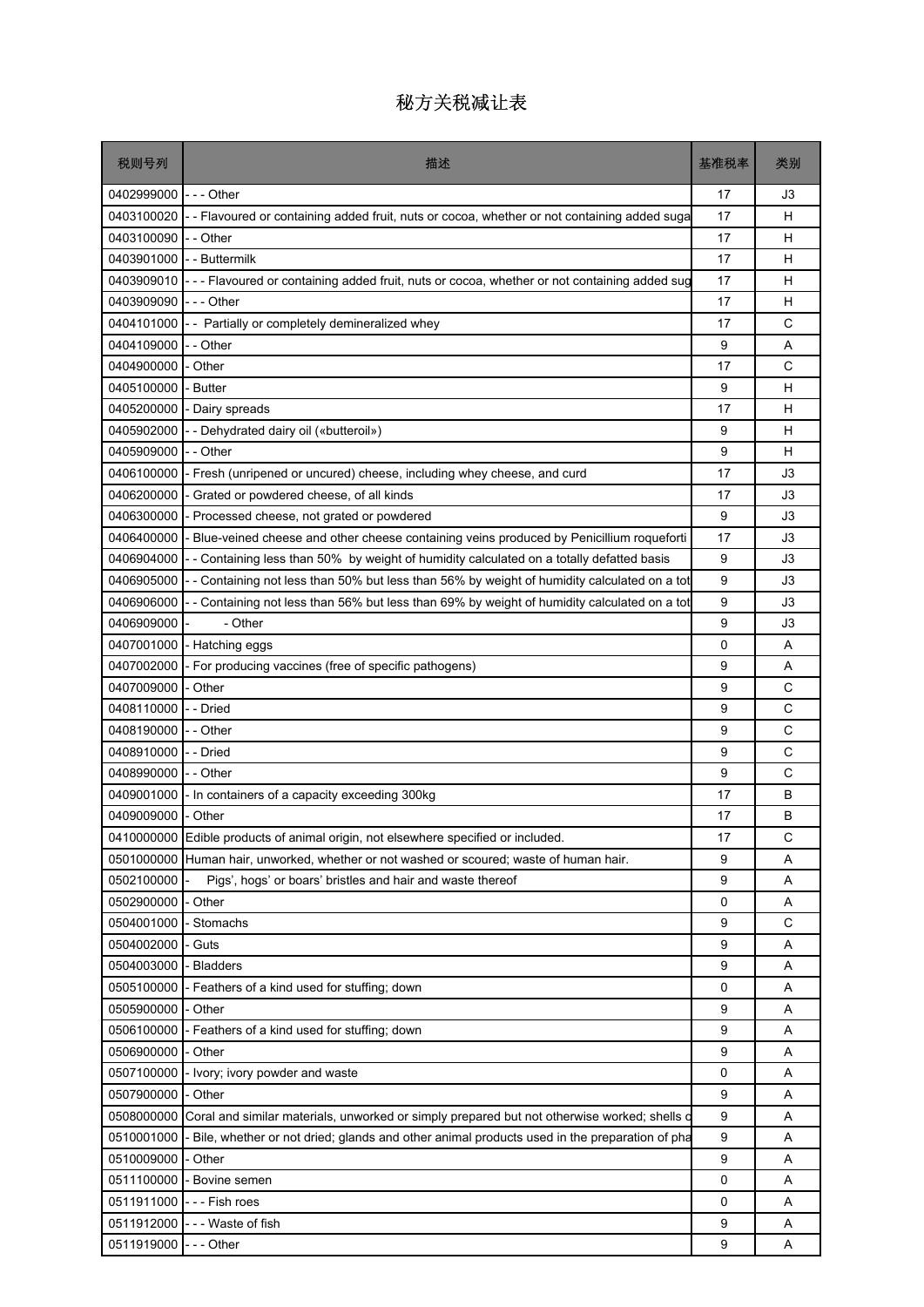| 税则号列                   | 描述                                                                                         | 基准税率 | 类别 |
|------------------------|--------------------------------------------------------------------------------------------|------|----|
|                        | 0511991000 - - - Cochineal and similar insects                                             | 9    | Α  |
| 0511993000             | --- Animal semen, other than bovine semen                                                  | 0    | A  |
|                        | 0511994000 --- Embryos                                                                     | 0    | A  |
| 0511999020             | ---- Natural sponges of animal origin                                                      | 0    | Α  |
| 0511999090             | - - - - Other                                                                              | 9    | A  |
| 0601100000             | - Bulbs, tubers, tuberous roots, corms, crowns and rhizomes, dormant                       | 0    | A  |
| 0601200000             | Bulbs, tubers, tuberous roots, corms, crowns and rhizomes, in growth or in flower; chicory | 0    | Α  |
| 0602101000             | - - Orchids                                                                                | 0    | A  |
| 0602109000             | - - Other                                                                                  | 0    | A  |
| 0602200000             | - Trees, shrubs and bushes, grafted or not, of kinds which bear edible fruit or nuts       | 0    | Α  |
| 0602300000             | - Rhododendrons and azaleas, grafted or not                                                | 0    | Α  |
| 0602400000             | - Roses, grafted or not                                                                    | 0    | A  |
| 0602901000             | - Orchids, including their rooted slips                                                    | 0    | A  |
| 0602909000             | - - Other                                                                                  | 0    | Α  |
| 0603110000             | --Roses                                                                                    | 9    | A  |
| 0603121000             | --- Miniature                                                                              | 9    | A  |
| 0603129000             | $- -$ Other                                                                                | 9    | Α  |
| 0603130000 - - Orchids |                                                                                            | 9    | A  |
|                        | 0603141000 --- Pompoms                                                                     | 9    | A  |
| 0603149000 --- Other   |                                                                                            | 9    | Α  |
| 0603191000             | - - - Gypsophila (illusion) (Gypsophilia paniculata L.)                                    | 9    | A  |
| 0603192000 --- Aster   |                                                                                            | 9    | A  |
| 0603193000             | - - - Alstroemeria                                                                         | 9    | A  |
| 0603194000             | --- Gerbera                                                                                | 9    | A  |
| 0603199000 --- Other   |                                                                                            | 9    | A  |
| 0603900000             | - Other                                                                                    | 9    | A  |
| 0604100000             | - Mosses and lichens                                                                       | 9    | Α  |
| 0604910000             | --Fresh                                                                                    | 9    | A  |
| 0604990000             | - - Other                                                                                  | 9    | A  |
| 0701100000 - Seed      |                                                                                            | 0    | Α  |
| 0701900000 - Other     |                                                                                            | 17   | Α  |
|                        | 0702000000 Tomatoes, fresh or chilled.                                                     | 9    | Α  |
| 0703100000             | - Onions and shallots                                                                      | 17   | Α  |
| 0703201000             | -- Seed                                                                                    | 17   | Α  |
| 0703209000             | - - Other                                                                                  | 17   | Α  |
| 0703900000             | - Leeks and other alliaceous vegetables                                                    | 17   | Α  |
| 0704100000             | - Cauliflowers and headed broccoli                                                         | 9    | Α  |
| 0704200000             | <b>Brussels sprouts</b>                                                                    | 9    | Α  |
| 0704900000             | - Other                                                                                    | 9    | Α  |
| 0705110000             | - Cabbage lettuce (head lettuce)                                                           | 9    | Α  |
| 0705190000             | - - Other                                                                                  | 9    | Α  |
| 0705210000             | - - Witloof chicory (Cichorium intybus var. foliosum)                                      | 9    | Α  |
| 0705290000             | - - Other                                                                                  | 9    | Α  |
| 0706100000             | - Carrots and turnips                                                                      | 9    | Α  |
| 0706900000             | - Other                                                                                    | 9    | Α  |
| 0707000000             | Cucumbers and gherkins, fresh or chilled.                                                  | 9    | Α  |
| 0708100000             | - Peas (Pisum sativum)                                                                     | 17   | Α  |
| 0708200000             | Beans (Vigna spp., Phaseolus spp.)                                                         | 17   | Α  |
| 0708900000             | Other leguminous vegetables                                                                | 17   | Α  |
| 0709200000             | - Asparagus                                                                                | 9    | Α  |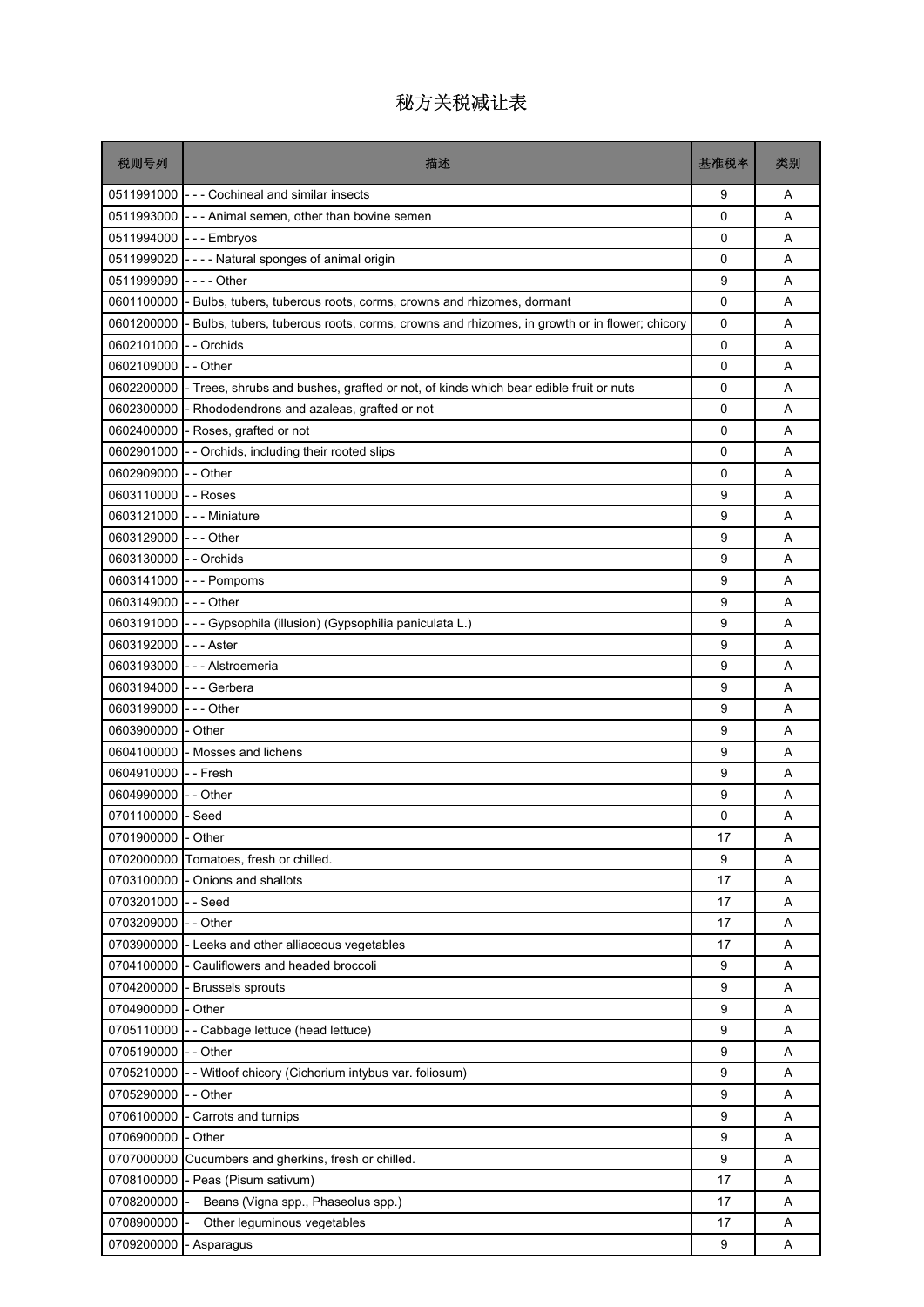| 税则号列                  | 描述                                                               | 基准税率 | 类别 |
|-----------------------|------------------------------------------------------------------|------|----|
| 0709300000            | - Aubergines (egg-plants)                                        | 9    | Α  |
| 0709400000            | - Celery other than celeriac                                     | 9    | A  |
| 0709510000            | - Mushrooms of the genus Agaricus                                | 9    | Α  |
| 0709590000            | - - Other                                                        | 9    | Α  |
| 0709600000            | Fruits of the genus Capsicum or of the genus Pimenta             | 9    | A  |
| 0709700000            | Spinach, New Zealand spinach and orache spinach (garden spinach) | 9    | A  |
| 0709901000            | - Sweet corn (Zea mays var. Saccharata)                          | 9    | Α  |
| 0709902000            | - Olives                                                         | 9    | A  |
| 0709903000            | - Artichokes                                                     | 9    | A  |
| 0709909000            | - - Other                                                        | 9    | Α  |
| 0710100000            | Potatoes                                                         | 17   | A  |
| 0710210000            | - - Peas (Pisum sativum)                                         | 17   | A  |
| 0710220000            | - Beans (Vigna spp., Phaseolus spp.)                             | 17   | Α  |
| 0710290000            | - - Other                                                        | 17   | A  |
| 0710300000            | Spinach, New Zealand spinach and orache spinach (garden spinach) | 17   | A  |
| 0710400000            | - Sweet corn                                                     | 9    | A  |
| 0710801000            | - Asparagus                                                      | 17   | Α  |
| 0710809000            | - - Other                                                        | 17   | Α  |
| 0710900000            | - Mixtures of vegetables                                         | 17   | B  |
| 0711200000            | - Olives                                                         | 17   | Α  |
| 0711400000            | - Cucumbers and gherkins                                         | 17   | A  |
| 0711510000            | - Mushrooms of the genus Agaricus                                | 17   | A  |
| 0711590000            | - - Other                                                        | 17   | Α  |
| 0711900000            | - Other vegetables; mixtures of vegetables                       | 17   | B  |
| 0712200000            | - Onions                                                         | 17   | A  |
| 0712310000            | - Mushrooms of the genus Agaricus                                | 17   | A  |
| 0712320000            | - - Wood ears (Auricularia spp.)                                 | 17   | Α  |
| 0712330000            | - Jelly fungi (Tremella spp.)                                    | 17   | Α  |
| 0712390000            | - Other                                                          | 17   | A  |
| 0712901000            | - - Garlic                                                       | 17   | В  |
|                       | 0712902000 - - Sweet corn for sowing                             | $17$ | A  |
| 0712909000 - - Other  |                                                                  | 17   | Α  |
| 0713101000 - - Seed   |                                                                  | 0    | A  |
| 0713109010 --- Whole  |                                                                  | 17   | Α  |
| 0713109020 --- Split  |                                                                  | 17   | Α  |
| 0713201000 - - Seed   |                                                                  | 0    | Α  |
| 0713209000 - - Other  |                                                                  | 17   | Α  |
| 0713311000 --- Seed   |                                                                  | 0    | A  |
| 0713319000 --- Other  |                                                                  | 17   | Α  |
| 0713321000 --- Seed   |                                                                  | 0    | A  |
| 0713329000 --- Other  |                                                                  | 17   | A  |
| 0713331100 ---- Black |                                                                  | 0    | Α  |
| 0713331900 ---- Other |                                                                  | 0    | A  |
| 0713339100 ---- Black |                                                                  | 17   | Α  |
|                       | 0713339200 ---- "Canario"                                        | 17   | A  |
| 0713339900 ---- Other |                                                                  | 17   | A  |
| 0713391000 --- Seed   |                                                                  | 0    | Α  |
|                       | 0713399100 ---- Lima beans (Phaseolus lunatus)                   | 17   | Α  |
|                       | 0713399200 - - - - Blackeyes beans (Vigna unguiculata)           | 17   | Α  |
| 0713399900 ---- Other |                                                                  | 17   | A  |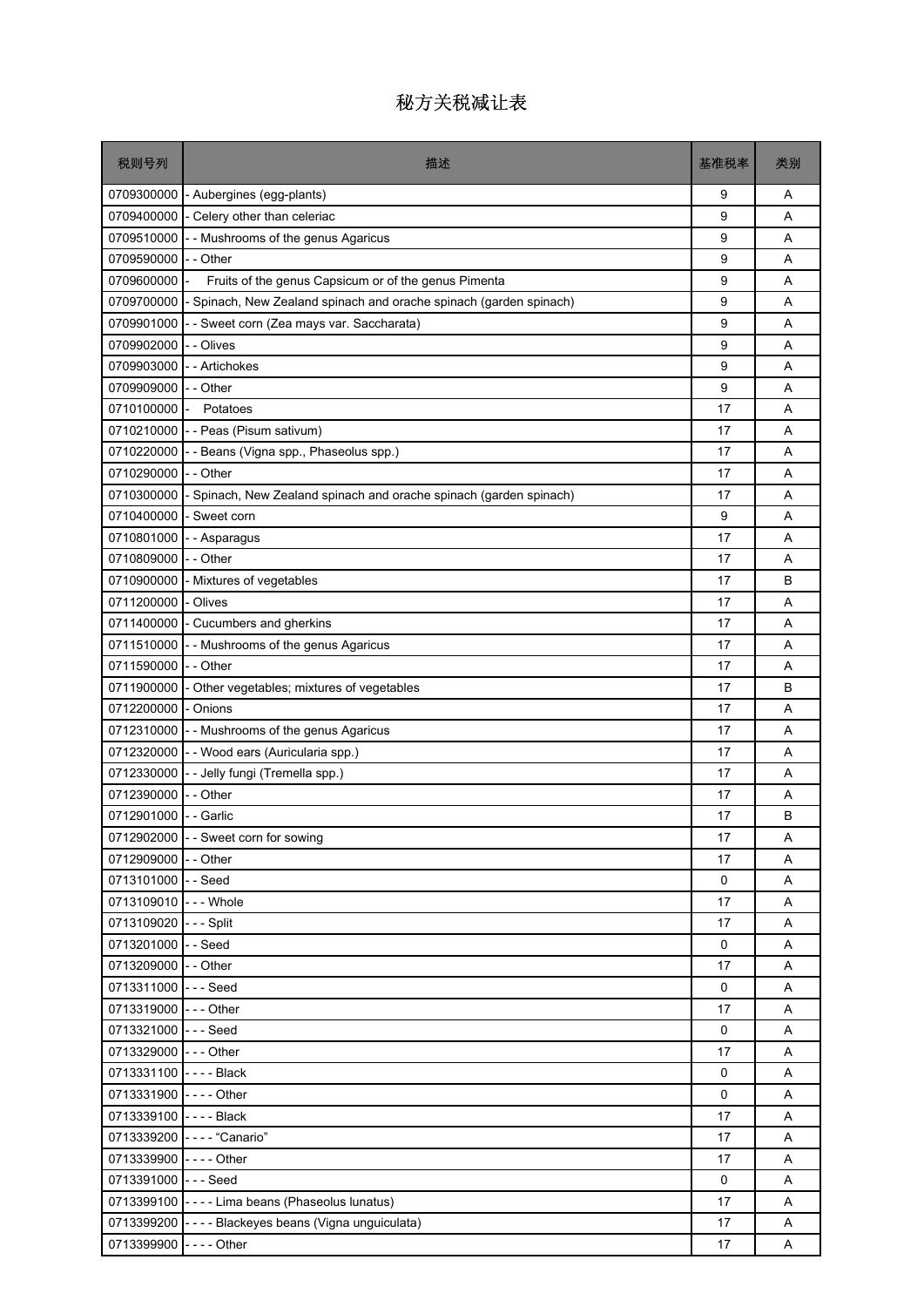| 税则号列                    | 描述                                                                         | 基准税率 | 类别 |
|-------------------------|----------------------------------------------------------------------------|------|----|
| 0713401000 -- Seed      |                                                                            | 0    | Α  |
| 0713409000 - - Other    |                                                                            | 17   | A  |
| 0713501000 - - Seed     |                                                                            | 0    | A  |
| 0713509000 - - Other    |                                                                            | 17   | Α  |
| 0713901000 - - Seed     |                                                                            | 0    | Α  |
| 0713909000 - - Other    |                                                                            | 17   | A  |
|                         | 0714100000 - Manioc (cassava)                                              | 9    | Α  |
| 0714201000 - - Seed     |                                                                            | 9    | A  |
| 0714209000 - - Other    |                                                                            | 9    | A  |
|                         | 0714901000 - Maca (Lepidium meyenii)                                       | 9    | Α  |
| 0714909000 - - Other    |                                                                            | 9    | A  |
| 0801111000 --- Seed     |                                                                            | 17   | A  |
| 0801119000 --- Other    |                                                                            | 17   | Α  |
| 0801190000 - - Other    |                                                                            | 17   | A  |
| 0801210000 - - In shell |                                                                            | 17   | Α  |
| 0801220000 - - Shelled  |                                                                            | 17   | A  |
| 0801310000 - - In shell |                                                                            | 17   | Α  |
| 0801320000 - - Shelled  |                                                                            | 17   | A  |
| 0802110000 - - In shell |                                                                            | 17   | A  |
| 0802121000 --- Seed     |                                                                            | 17   | Α  |
| 0802129000 --- Other    |                                                                            | 17   | A  |
| 0802210000 - - In shell |                                                                            | 17   | A  |
| 0802220000 - - Shelled  |                                                                            | 17   | Α  |
| 0802310000 - - In shell |                                                                            | 17   | Α  |
| 0802320000 - - Shelled  |                                                                            | 17   | A  |
|                         | 0802400000 - Chestnuts (Castanea spp.)                                     | 17   | A  |
| 0802500000 - Pistachios |                                                                            | 17   | Α  |
|                         | 0802600000 - Macadamia nuts                                                | 17   | A  |
| 0802900000 - Other      |                                                                            | 17   | Α  |
|                         | 0803001100 - - Of a kind "plantain"                                        | 17   | Α  |
|                         | 0803001200 - - Of a king "Cavendish valery"                                | 17   | Α  |
| 0803001300              | -- (Dwarf Cavendish, orito) (Musa acuminata)                               | 17   | Α  |
| 0803001900              | - Other                                                                    | 17   | Α  |
| 0803002000              | - Dried                                                                    | 17   | Α  |
| 0804100000              | - Dates                                                                    | 17   | Α  |
| 0804200000 - Figs       |                                                                            | 17   | Α  |
| 0804300000              | - Pineapples                                                               | 17   | Α  |
| 0804400000 - Avocado    |                                                                            | 17   | Α  |
| 0804501000              | - - Guavas                                                                 | 17   | Α  |
| 0804502000              | - - Mangos and mangosteens                                                 | 17   | Α  |
| 0805100000              | - Oranges                                                                  | 17   | Α  |
| 0805201000              | - - Mandarins (including tangerines and satsumas)                          | 17   | Α  |
| 0805202000              | - Tangelo (Citrus reticulate x Citrus paradisis)                           | 17   | Α  |
| 0805209000              | - - Other                                                                  | 17   | Α  |
|                         | 0805400000 - Grapefruit, including pomelos                                 | 17   | Α  |
| 0805501000              | - - Lemons (Citrus limon, Citrus limonum)                                  | 17   | Α  |
| 0805502100              | - - - Lemon(Citrus aurantifolia) (limon sutil, limon comun, limon criollo) | 17   | Α  |
| 0805502200              | - - - Limes (Tahitian lemon) (Citrus latifolia)                            | 17   | Α  |
| 0805900000              | - Other                                                                    | 17   | Α  |
| 0806100000              | - Fresh                                                                    | 17   | A  |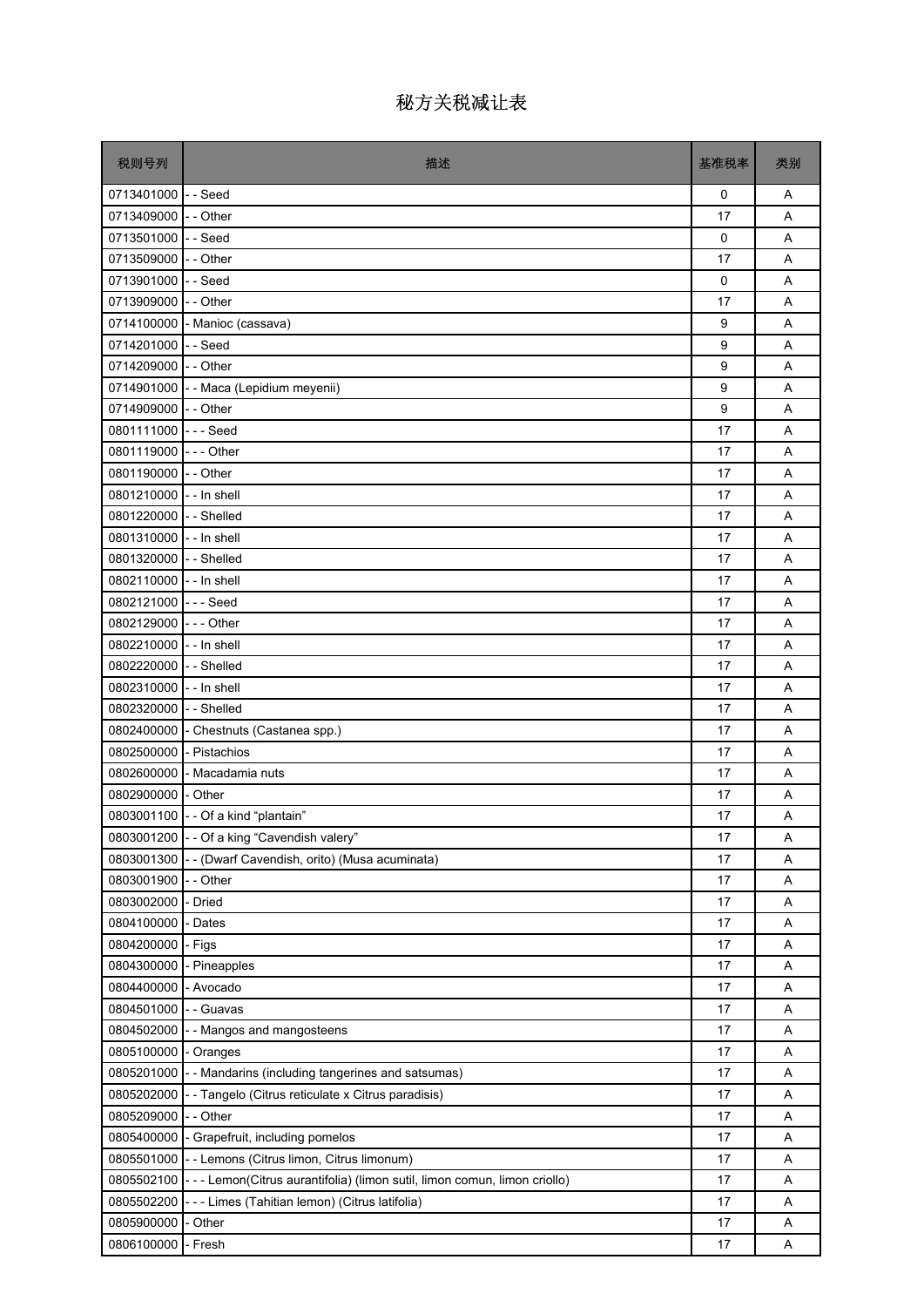| 税则号列                  | 描述                                                                                                       | 基准税率 | 类别 |
|-----------------------|----------------------------------------------------------------------------------------------------------|------|----|
| 0806200000            | - Dried                                                                                                  | 17   | Α  |
| 0807110000            | - - Watermelons                                                                                          | 17   | A  |
| 0807190000            | - - Other                                                                                                | 17   | A  |
| 0807200000            | - Papaws (papayas)                                                                                       | 17   | A  |
| 0808100000            | - Apples                                                                                                 | 17   | B  |
| 0808201000            | - - Pears                                                                                                | 17   | B  |
| 0808202000            | - - Quinces                                                                                              | 17   | В  |
| 0809100000            | - Apricots                                                                                               | 17   | A  |
| 0809200000            | - Cherries                                                                                               | 17   | A  |
| 0809300000            | Peaches, including nectarines                                                                            | 17   | A  |
| 0809400000            | - Plums and sloes                                                                                        | 17   | Α  |
| 0810100000            | - Strawberries (frutillas)                                                                               | 17   | A  |
| 0810200000            | - Raspberries, blackberries, mulberries and loganberries                                                 | 17   | A  |
| 0810400000            | - Cranberries, bilberries and other fruits of the genus Vaccinium                                        | 17   | A  |
| 0810500000            | - Kiwifruit                                                                                              | 17   | A  |
| 0810600000            | - Durians                                                                                                | 17   | A  |
| 0810901000            | -- "Granadilla", "maracuyá" (parchita) and other passion fruits (Passiflora spp.)                        | 17   | A  |
| 0810902000            | - Soursops, sweetsops and other anonas (Annona spp.)                                                     | 17   | A  |
| 0810903000            | - - Tree tomato ("lima tomate", "tamarillo") (Cyphomandra betacea)                                       | 17   | A  |
| 0810904000            | - - Pitahayas (Cereus spp.)                                                                              | 17   | A  |
| 0810905000            | - - Uchuvas ("uvillas") (Physalis peruviana)                                                             | 17   | A  |
| 0810909000            | - - Other                                                                                                | 17   | A  |
| 0811101000            | - Containing added sugar or other sweetening matter                                                      | 17   | A  |
| 0811109000            | - - Other                                                                                                | 17   | A  |
|                       | 0811200000 - Raspberries, blackberries, mulberries, loganberries, black, white or red currants and goose | 17   | A  |
| 0811901000            | -- Containing added sugar or other sweetening matter                                                     | 17   | A  |
| 0811909100            | --- Mango (Mangifera indica L.)                                                                          | 17   | A  |
| 0811909200            | - - - Camu Camu (Myrciaria dubia)                                                                        | 17   | A  |
| 0811909300            | - - - Lucuma (Lúcuma obovata)                                                                            | 17   | A  |
|                       | 0811909400 - - - «Passion fruit» (parchita) (Passiflora edulis)                                          | 17   | Α  |
|                       | 0811909500 - - - Soursop (Annona muricata)                                                               | 17   | Α  |
| 0811909600 --- Papaws |                                                                                                          | 17   | A  |
| 0811909900            | - - - Other                                                                                              | 17   | Α  |
| 0812100000            | - Cherries                                                                                               | 17   | Α  |
| 0812902000            | -- Peaches, including nectarines                                                                         | 17   | A  |
| 0812909000            | -- Other                                                                                                 | 17   | Α  |
| 0813100000            | - Apricots                                                                                               | 17   | Α  |
| 0813200000            | - Prunes                                                                                                 | 17   | A  |
| 0813300000            | - Apples                                                                                                 | 17   | Α  |
| 0813400000            | - Other fruit                                                                                            | 17   | Α  |
| 0813500000            | - Mixtures of nuts or dried fruits of this Chapter                                                       | 17   | B  |
|                       | 0814001000 - Of lemon (citrus limonum, commom lemon, creole lemon) (Citrus aurantifolia)                 | 17   | Α  |
| 0814009000            | - Other                                                                                                  | 17   | Α  |
| 0901111000            | --- Seed                                                                                                 | 17   | Α  |
| 0901119000            | --- Other                                                                                                | 17   | A  |
| 0901120000            | -- Deccaffeinated                                                                                        | 17   | Α  |
| 0901211000            | - - - Beans                                                                                              | 17   | Α  |
| 0901212000            | --- Ground                                                                                               | 17   | A  |
| 0901220000            | - - Deccaffeinated                                                                                       | 17   | Α  |
| 0901900000            | - Other                                                                                                  | 17   | Α  |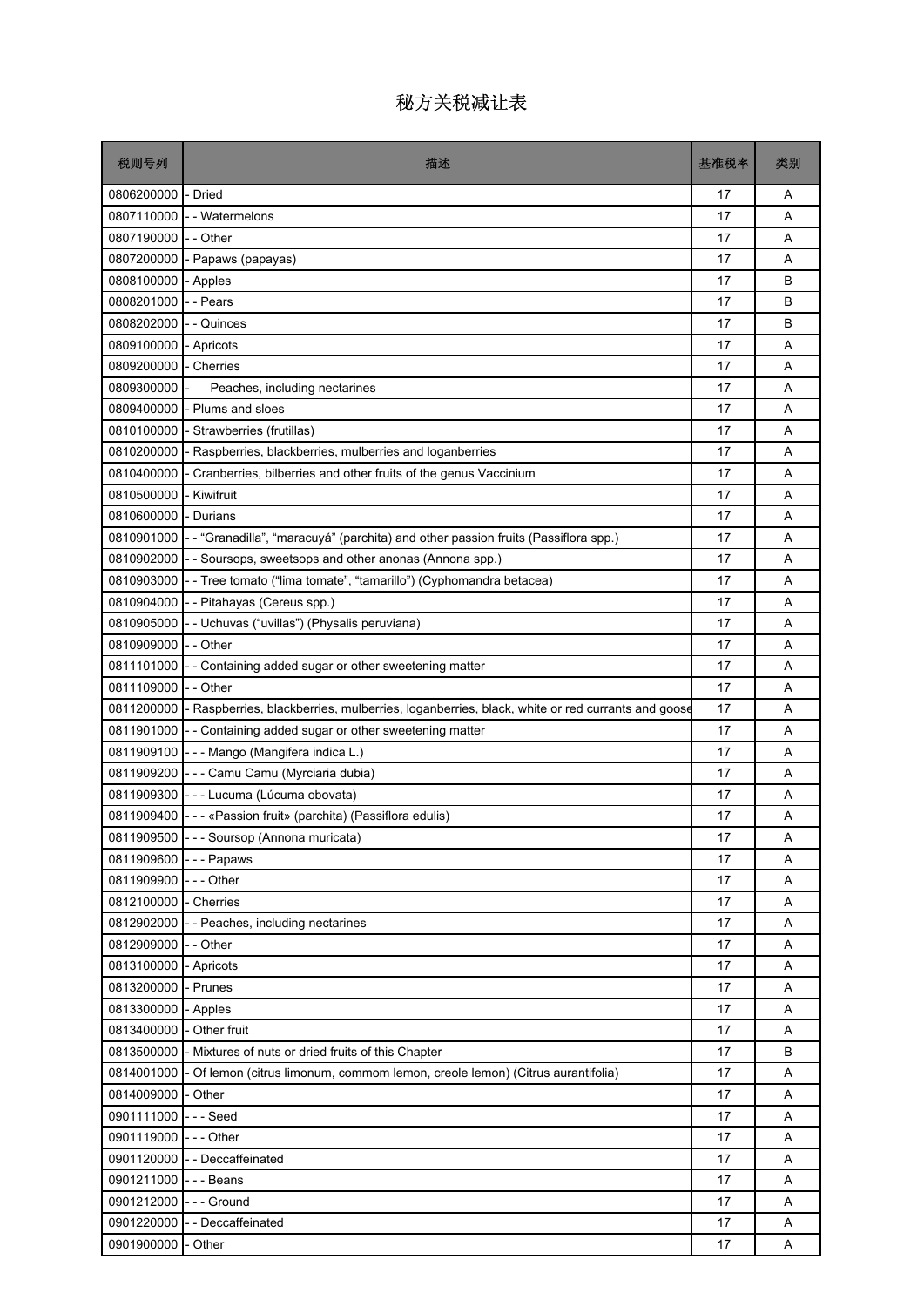| 税则号列                   | 描述                                                                                         | 基准税率        | 类别           |
|------------------------|--------------------------------------------------------------------------------------------|-------------|--------------|
| 0902100000             | - Green tea (not fermented) in immediate packings of a content not exceeding 3 kg          | 17          | B            |
| 0902200000             | - Other green tea (not fermented)                                                          | 17          | B            |
| 0902300000             | Black tea (fermented) and partly fermented tea, in immediate packings of a content not exc | 17          | C            |
| 0902400000             | - Other black tea (fermented) and other partly fermented tea                               | 17          | C            |
| 0903000000             | Maté.                                                                                      | 17          | A            |
| 0904110000             | - Neither crushed nor ground                                                               | 9           | A            |
| 0904120000             | - - Crushed or ground                                                                      | 9           | A            |
| 0904201010 --- Whole   |                                                                                            | 9           | A            |
| 0904201020             | --- In pieces or slices                                                                    | 9           | A            |
| 0904201030             | --- Crushed or ground                                                                      | 9           | A            |
| 0904209000             | - - Other                                                                                  | 9           | A            |
| 0905000000             | Vanilla.                                                                                   | 9           | A            |
| 0906110000             | - - Cinnamon (Cinnamomum zeylanicum Blume)                                                 | 9           | В            |
| 0906190000             | - - Other                                                                                  | 9           | В            |
| 0906200000             | - Crushed or ground                                                                        | 9           | A            |
| 0907000000             | Cloves (whole fruit, cloves and stems).                                                    | 9           | A            |
| 0908100000             | - Nutmeg                                                                                   | 9           | Α            |
| 0908200000             | - Mace                                                                                     | 9           | A            |
| 0908300000             | - Cardamoms                                                                                | 9           | A            |
| 0909100000             | Seeds of anise or badian                                                                   | 9           | A            |
| 0909201000             | - Seed                                                                                     | 9           | A            |
| 0909209000             | -- Other                                                                                   | 9           | A            |
| 0909300000             | - Seeds of cumin                                                                           | 9           | Α            |
| 0909400000             | - Seeds of caraway                                                                         | 9           | A            |
| 0909500000             | Seeds of fennel; juniper berries                                                           | 9           | A            |
| 0910100000             | - Ginger                                                                                   | 9           | A            |
| 0910200000             | - Saffron                                                                                  | 9           | Α            |
| 0910300000             | - Turmeric (curcuma)                                                                       | 9           | A            |
| 0910910000             | - Mixtures referred to in Note 1 (b) to this Chapter                                       | 9           | A            |
| 0910991000             | - - - Bay leaves                                                                           | 9           | Α            |
| 0910999000 - - - Other |                                                                                            | 9           | Α            |
| 1001101000             | - - Seed                                                                                   | $\Omega$    | Α            |
| 1001109000             | - Other                                                                                    | 0           | Α            |
| 1001901000             | - - Wheat for sowing                                                                       | 0           | Α            |
|                        | 1001902000 - - Other wheat                                                                 | 0           | Α            |
| 1001903000             | - Meslin                                                                                   | 9           | A            |
| 1002001000             | - Seed                                                                                     | 0           | Α            |
| 1002009000             | - Other                                                                                    | 17          | Α            |
| 1003001000             | - Seed                                                                                     | 0           | A            |
| 1003009000             | - Other                                                                                    | 9           | A            |
| 1004001000             | - Seed                                                                                     | 0           | A            |
| 1004009000             | - Other                                                                                    | 17          | Α            |
| 1005100000             | - Seed                                                                                     | 0           | Α            |
| 1005901100             | --- Yellow                                                                                 | 9           | G            |
| 1005901200 --- White   |                                                                                            | 9           | C            |
| 1005902000             | - Bursting maize (Zea mays convar. microsperma or Zea mays var. everta)                    | 9           | $\mathsf{C}$ |
| 1005903000             | - - White maize (Zea mays amilacea cv. gigante)                                            | 9           | B            |
| 1005904000             | - - Purple maize (Zea mays amilacea cv. morado)                                            | 9           | B            |
| 1005909000             | - Other                                                                                    | 9           | C            |
| 1006101000             | - Seed                                                                                     | $\mathbf 0$ | A            |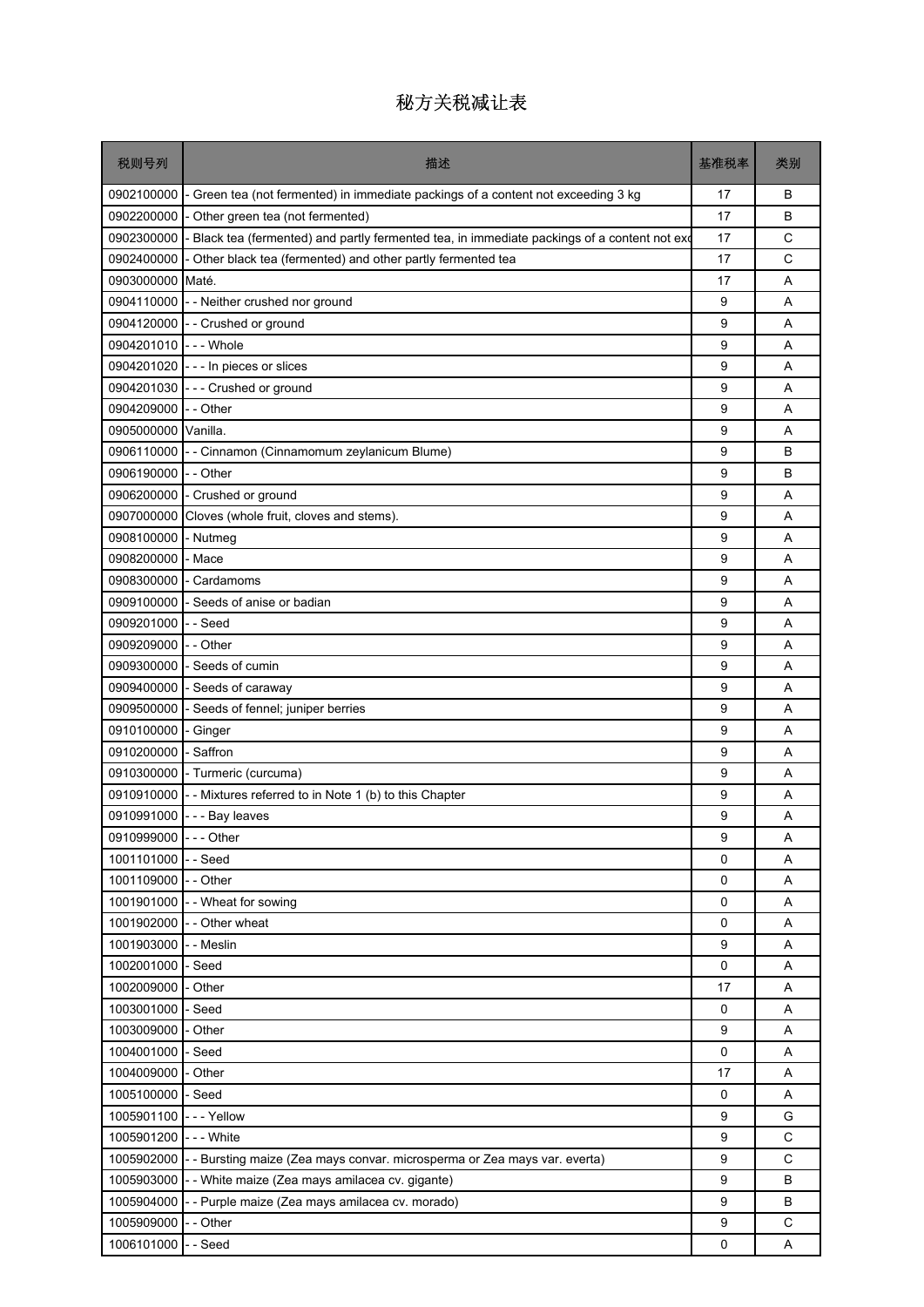| 税则号列                   | 描述                                                                     | 基准税率             | 类别             |
|------------------------|------------------------------------------------------------------------|------------------|----------------|
| 1006109000             | - - Other                                                              | 9                | J1             |
| 1006200000             | - Husked (brown) rice                                                  | 9                | J1             |
| 1006300000             | - Semi-milled or wholly milled rice, whether or not polished or glazed | 9                | J1             |
| 1006400000             | Broken rice                                                            | 9                | J <sub>1</sub> |
| 1007001000             | - Seed                                                                 | $\mathbf 0$      | A              |
| 1007009000             | - Other                                                                | 9                | A              |
| 1008101000             | --Seed                                                                 | 0                | Α              |
| 1008109000             | - - Other                                                              | 0                | A              |
| 1008201000             | --Seed                                                                 | $\Omega$         | A              |
| 1008209000             | - - Other                                                              | 9                | Α              |
| 1008301000             | --Seed                                                                 | 0                | Α              |
| 1008309000 - - Other   |                                                                        | $\Omega$         | A              |
| 1008901100 --- Seed    |                                                                        | 9                | A              |
| 1008901900             | $- -$ Other                                                            | 9                | Α              |
| 1008909100 --- Seed    |                                                                        | 9                | A              |
| 1008909200             | --- Kiwicha (Amaranthus caudatus), except for sowing                   | 9                | A              |
| 1008909900             | $- -$ Other                                                            | 9                | Α              |
| 1101000000             | Wheat or meslin flour.                                                 | 0                | A              |
| 1102100000             | - Rye flour                                                            | 9                | A              |
| 1102200000             | - Maize (corn) flour                                                   | 9                | C              |
| 1102900000             | - Other                                                                | 9                | B              |
| 1103110000             | - - Of wheat                                                           | 9                | B              |
| 1103130000             | - - Of maize (corn)                                                    | 9                | C              |
| 1103190000             | - - Of other cereals                                                   | 9                | Α              |
| 1103200000 - Pellets   |                                                                        | 9                | A              |
| 1104120000             | - - Of oats                                                            | 17               | B              |
|                        | 1104190000 - - Of other cereals                                        | 17               | B              |
| 1104220000 - - Of oats |                                                                        | 17               | B              |
| 1104230000             | - - Of maize (corn)                                                    | 17               | C              |
|                        | 1104291000 --- Of barley                                               | 17               | B              |
| 1104299000 - - - Other |                                                                        | 17               | C              |
| 1104300000             | - Germ of cereals, whole, rolled, flaked or ground                     | 17               | Α              |
| 1105100000             | - Flour, meal and powder                                               | 9                | Α              |
| 1105200000             | - Flakes, granules and pellets                                         | 9                | Α              |
|                        | 1106100000 - Of the dried leguminous vegetables of heading 07.13       | 9                | Α              |
| 1106201000             | - - Maca (Lepidium meyenii)                                            | 9                | Α              |
| 1106209000             | - - Other                                                              | 9                | Α              |
| 1106301000             | - - Of bananas                                                         | 9                | Α              |
| 1106302000             | - - Of "lucuma"                                                        | 9                | Α              |
| 1106309000             | - - Other                                                              | 9                | Α              |
| 1107100000             | - Not roasted                                                          | 9                | Α              |
| 1107200000             | - Roasted                                                              | 9                | B              |
| 1108110000             | - Wheat starch                                                         | 9                | B              |
| 1108120000             | - - Maize (corn) starch                                                | 9                | B              |
| 1108130000             | - - Potato starch                                                      | 9                | C              |
| 1108140000             | - - Manioc (cassava) starch                                            | 9                | Α              |
| 1108190000             | - - Other starches                                                     | 9                | B              |
| 1108200000             | - Inulin                                                               | $\boldsymbol{9}$ | Α              |
| 1109000000             | Wheat gluten, whether or not dried.                                    | 9                | B              |
| 1201001000             | - Seed                                                                 | 0                | Α              |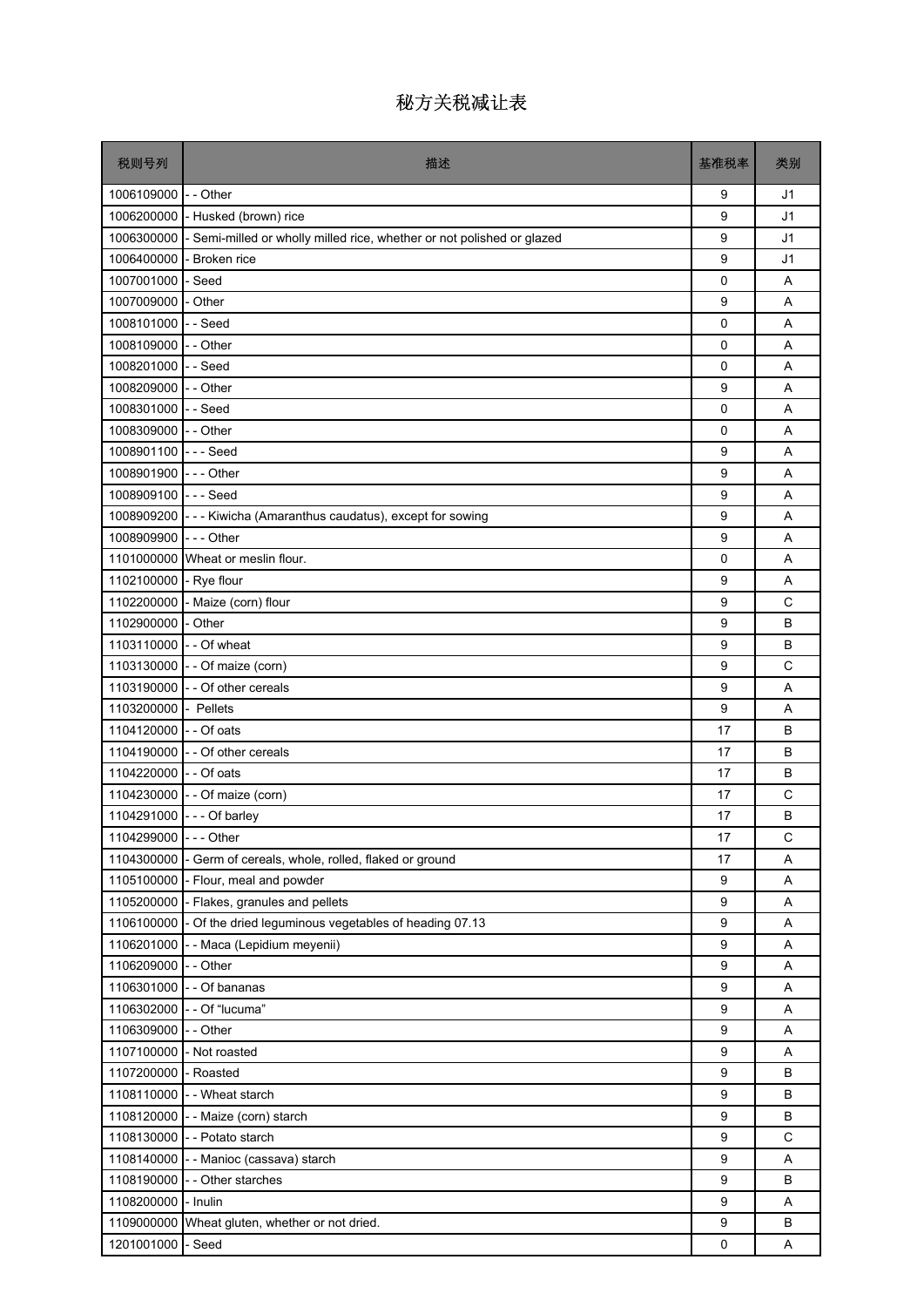| 税则号列                  | 描述                                                                                         | 基准税率         | 类别 |
|-----------------------|--------------------------------------------------------------------------------------------|--------------|----|
| 1201009000 - Other    |                                                                                            | 0            | A  |
| 1202101000            | -- Seed                                                                                    | $\mathbf{0}$ | A  |
| 1202109000 - - Other  |                                                                                            | 9            | A  |
| 1202200000            | - Shelled, whether or not broken                                                           | 9            | A  |
| 1203000000            | Copra.                                                                                     | 9            | A  |
| 1204001000            | - Seed                                                                                     | 0            | A  |
| 1204009000 - Other    |                                                                                            | 9            | A  |
| 1205101000 - - Seed   |                                                                                            | 0            | A  |
| 1205109000 - - Other  |                                                                                            | 0            | A  |
| 1205901000 -- Seed    |                                                                                            | 0            | Α  |
| 1205909000 - - Other  |                                                                                            | 0            | A  |
| 1206001000 - Seed     |                                                                                            | $\mathbf{0}$ | A  |
| 1206009000 - Other    |                                                                                            | 9            | A  |
| 1207201000 - Seed     |                                                                                            | 0            | A  |
| 1207209000 -- Other   |                                                                                            | 9            | A  |
| 1207401000 -- Seed    |                                                                                            | 0            | A  |
| 1207409000 - - Other  |                                                                                            | 9            | Α  |
| 1207501000 - - Seed   |                                                                                            | 0            | A  |
| 1207509000 - - Other  |                                                                                            | 0            | A  |
|                       | 1207910000 - - Poppy seeds                                                                 | 9            | Α  |
|                       | 1207991100 ---- Palm and almond kernel                                                     | 0            | A  |
| 1207991900 ---- Other |                                                                                            | 0            | A  |
|                       | 1207999100 ---- Karite seed                                                                | 9            | A  |
| 1207999900            | $--$ Other                                                                                 | 9            | Α  |
|                       | 1208100000 - Of soya beans                                                                 | 9            | A  |
| 1208900000 - Other    |                                                                                            | 9            | A  |
|                       | 1209100000 - Sugar beet seed                                                               | 0            | Α  |
|                       | 1209210000 - - Lucerne (alfalfa) seed                                                      | 0            | A  |
|                       | 1209220000 - - Clover (Trifolium spp.) seed                                                | 0            | A  |
|                       | 1209230000 - Fescue seed                                                                   | 0            | Α  |
|                       | 1209240000 - Kentucky blue grass (Poa pratensis L.) seed                                   | 0            | Α  |
| 1209250000            | Rye grass (Lolium multiflorum Lam., Lolium perenne L.) seed                                | 0            | Α  |
| 1209290000            | - Other                                                                                    | 0            | A  |
| 1209300000            | - Seeds of herbaceous plants cultivated principally for their flowers                      | 0            | A  |
|                       | 1209911000 - - - Of onion, leek, garlic and other vegetables of the genus Allium           | 0            | Α  |
|                       | 1209912000  - - - Of sprout, cauliflower, broccoli, turnip and other of the genus Brassica | 0            | Α  |
| 1209913000            | --- Of carrot (Daucus carota)                                                              | 0            | Α  |
| 1209914000            | --- Of lettuce (Lactuca sativa)                                                            | 0            | Α  |
| 1209915000            | --- Of tomatoes (Licopersicum spp.)                                                        | 0            | Α  |
| 1209919000            | $\mathsf{I}$ - - Other                                                                     | 0            | Α  |
| 1209991000            | - - - Seeds of fruit-trees or of forestal-trees                                            | 0            | Α  |
|                       | 1209992000 --- Seeds of tobacco                                                            | 0            | Α  |
| 1209993000            | - - - Seeds of tara (Caesalpinea spinosa)                                                  | 0            | Α  |
| 1209994000            | --- Seeds of annatto (onoto, bija)                                                         | 0            | Α  |
| 1209999000            | $- -$ Other                                                                                | 0            | Α  |
| 1210100000            | - Hop cones, neither ground nor powdered nor in the form of pellets                        | 0            | Α  |
| 1210200000            | - Hop cones, ground, powdered or in the form of pellets; lupulin                           | 0            | A  |
| 1211200000            | Ginseng roots                                                                              | 9            | Α  |
| 1211300000            | - Coca leaf                                                                                | 9            | Α  |
| 1211400000            | Poppy straw                                                                                | 9            | Α  |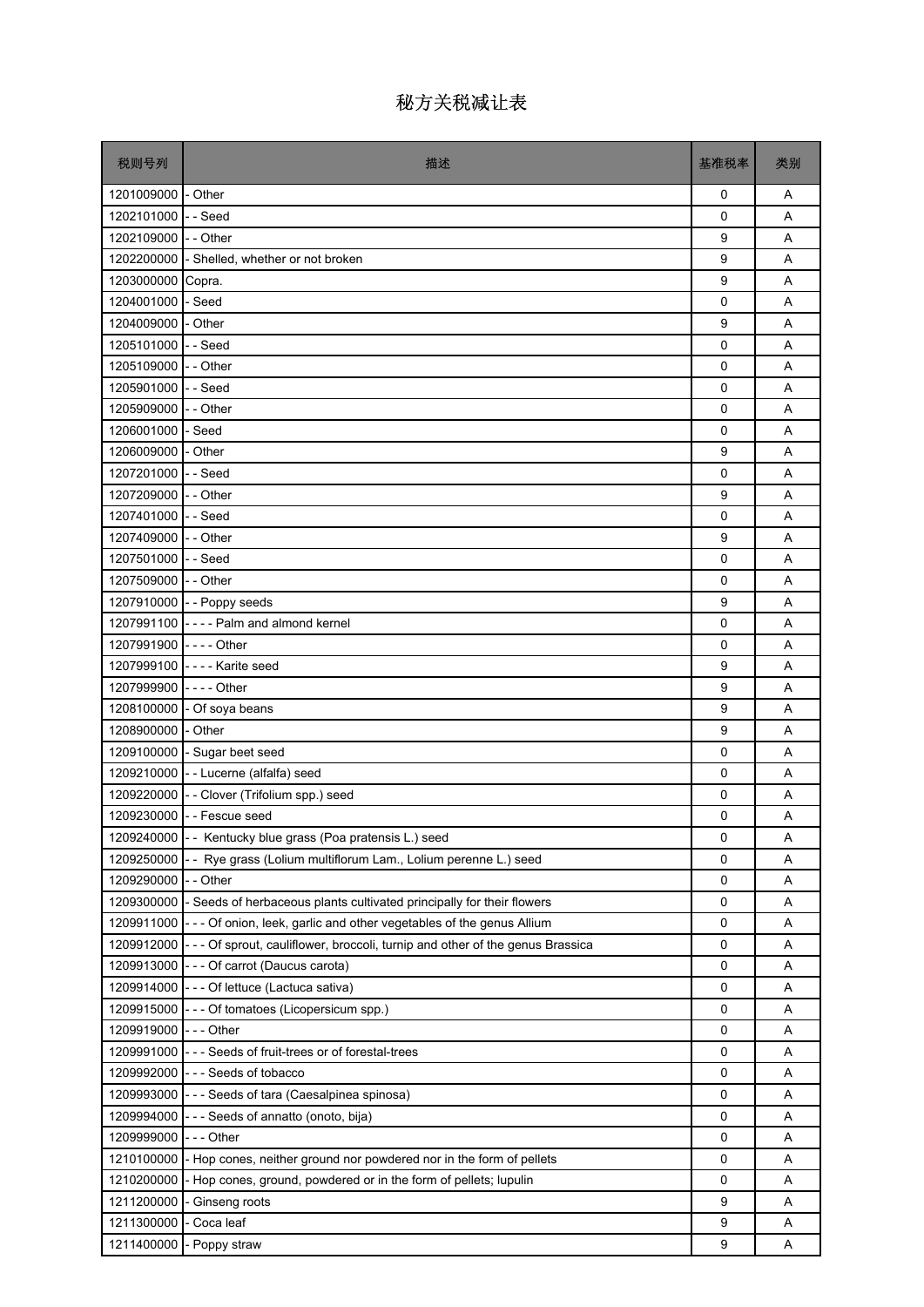| 税则号列                     | 描述                                                                                                 | 基准税率        | 类别     |
|--------------------------|----------------------------------------------------------------------------------------------------|-------------|--------|
|                          | 1211903000 - - Wild marjoram (Origanum vulgare)                                                    | 9           | A      |
| 1211905000               | - - Cats's claw (Uncaria tomentosa)                                                                | 9           | A      |
| 1211906000               | - - Lemon verbena "Hierbaluisa" (Cymbopogon citratus)                                              | 9           | A      |
| 1211909040               | --- Pireyrethrum (pelitre)                                                                         | 9           | Α      |
| 1211909090 --- Other     |                                                                                                    | 9           | A      |
| 1212200000               | - Seaweeds and other algae                                                                         | 9           | A      |
| 1212910000               | - - Sugar beet                                                                                     | 9           | Α      |
|                          | 1212991000 --- Sugar cane                                                                          | 9           | A      |
| 1212999010               | ---- locust beans and seeds                                                                        | 9           | A      |
| 1212999090               | $--$ - Other                                                                                       | 9           | Α      |
| 1213000000               | Cereal straw and husks, unprepared, whether or not chopped, ground, pressed or in the form         | 9           | A      |
| 1214100000               | - Lucerne (alfalfa) meal and pellets                                                               | 0           | A      |
| 1214900000               | - Other                                                                                            | $\mathbf 0$ | Α      |
| 1301200000               | - Gum Arabic                                                                                       | 0           | A      |
| 1301904000               | - - Gum tragacanth                                                                                 | 0           | A      |
| 1301909010               | - - - Lac                                                                                          | 0           | A      |
| 1301909090               | - - - Other                                                                                        | 9           | Α      |
| 1302111000               | --- Concentrate of poppy straw                                                                     | 9           | A      |
| 1302119000               | $--$ Other                                                                                         | 9           | A      |
|                          | 1302120000 - - Of liquorice                                                                        | 9           | Α      |
| 1302130000 - - Of hops   |                                                                                                    | 0           | A      |
| 1302191100               | ---- Presented or put up for retail sale                                                           | 9           | A      |
| 1302191900 ---- Other    |                                                                                                    | 9           | Α      |
| 1302192000               | --- Extract of soya beans, whether or not powdered                                                 | 9           | A      |
| 1302199100               | ---- Presented or put up for retail sale                                                           | 9           | A      |
| 1302199900               | $--$ Other                                                                                         | 9           | A      |
| 1302200000               | - Pectic substances, pectinates and pectates                                                       | 0           | Α      |
|                          | 1302310000 - - Agar-agar                                                                           | $\mathbf 0$ | A      |
| 1302320000               | - - Mucilages and thickeners, whether or not modified, derived from locust beans, locust bea       | 0           | Α      |
|                          | 1302391000 - - - Mucilages of tara seed (Caesalpinea spinosa)                                      | 9           | Α      |
| 1302399000 --- Other     |                                                                                                    | g           | Α      |
| 1401100000               | - Bamboos                                                                                          | 9           | Α      |
| 1401200000               | Rattans                                                                                            | 9           | Α      |
| 1401900000               | - Other                                                                                            | 9           | Α      |
|                          | 1404200000 - Cotton linters                                                                        | 9           | Α      |
|                          | 1404901000 - - Annatto in powder                                                                   | 9           | Α      |
| 1404902000               | - - Tara in powder (Caesalpinea spinosa)                                                           | 9           | Α      |
| 1404909010               | - - - Vegetable materials of a kind used primarily for stuffing, whether or not in layers even w   | $\mathsf 0$ | Α      |
| 1404909090               | --- Other                                                                                          | 9           | Α      |
| 1501001000               | - Pig fat (including lard)                                                                         | 9<br>9      | С<br>B |
| 1501003000<br>1502001100 | - Poultry fat                                                                                      | 9           |        |
| 1502001900               | - - Denatured<br>- - Other                                                                         | 9           | Α<br>Α |
| 1502009000               | - Other                                                                                            | 0           | Α      |
| 1503000000               | Lard stearin, lard oil, oleostearin, oleo-oil and tallow oil, not emulsified or mixed or otherwise | 0           |        |
| 1504101000               | - - Of cod liver                                                                                   | 0           | Α<br>Α |
| 1504102100               | --- Crude                                                                                          | 9           | В      |
| 1504102900               | $--$ Other                                                                                         | 9           | B      |
| 1504201000               | - - Crude                                                                                          | 9           | В      |
| 1504209000               | - - Other                                                                                          | 9           | В      |
|                          |                                                                                                    |             |        |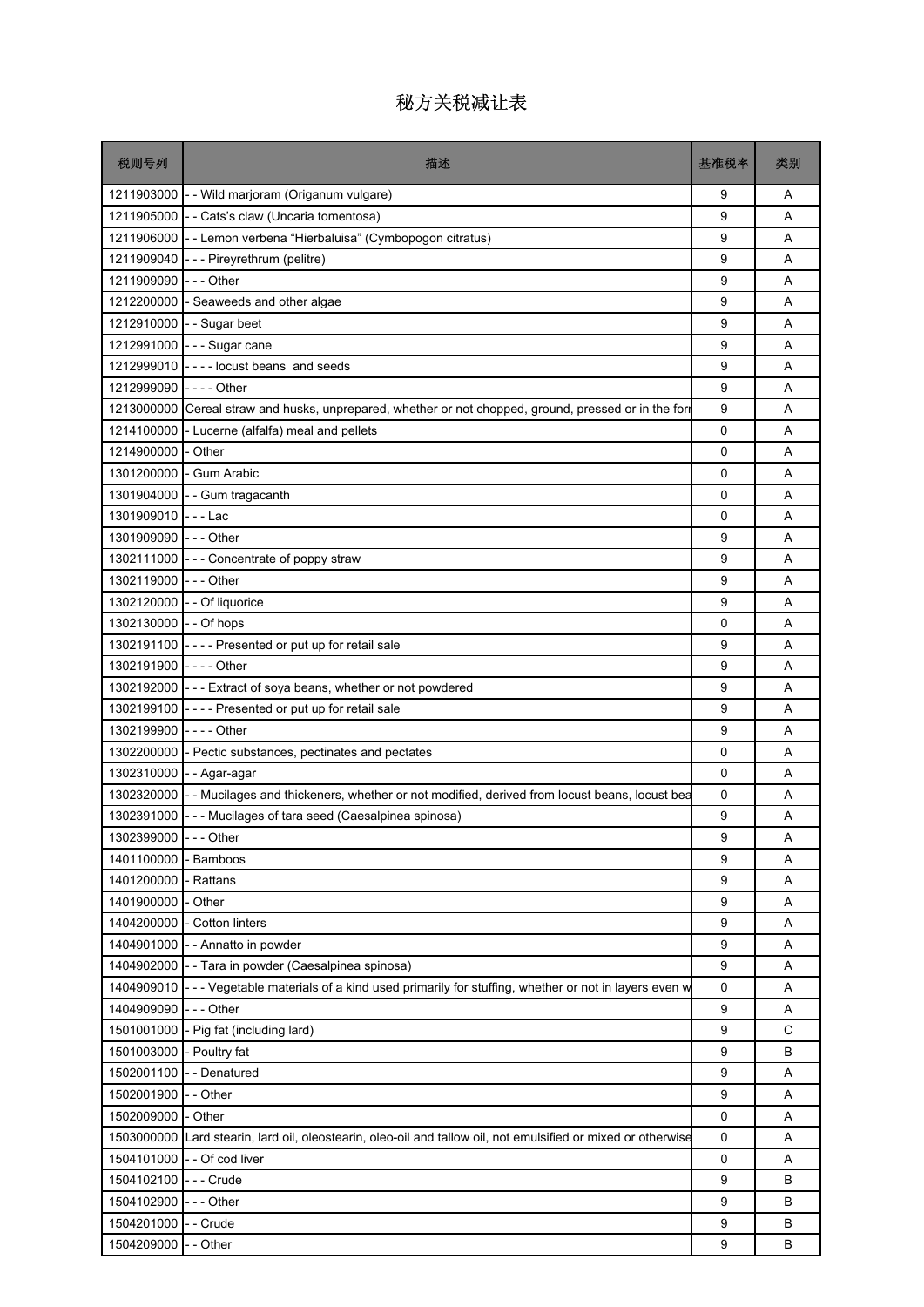| 税则号列                     | 描述                                                                                               | 基准税率 | 类别 |
|--------------------------|--------------------------------------------------------------------------------------------------|------|----|
| 1504300000               | - Fats and oils and their fractions, of marine mammals                                           | 9    | В  |
| 1505001000               | - Wool grease, crude                                                                             | 0    | A  |
| 1505009100               | - - Lanolin                                                                                      | 0    | A  |
| 1505009900               | - - Other                                                                                        | 0    | A  |
| 1506001000               | Oil of ox foot                                                                                   | 0    | A  |
| 1506009000               | - Other                                                                                          | 0    | A  |
| 1507100000               | - Crude oil, whether or not degummed                                                             | 0    | Α  |
| 1507901000               | - Containing added denatured substances in a proportion not exceding 1%                          | 9    | A  |
| 1507909000               | -- Other                                                                                         | 9    | A  |
| 1508100000               | Crude oil                                                                                        | 0    | Α  |
| 1508900000               | - Other                                                                                          | 9    | A  |
| 1509100000               | - Virgin                                                                                         | 9    | A  |
| 1509900000               | - Other                                                                                          | 9    | A  |
| 1510000000               | Other oils and their fractions, obtained solely from olives, whether or not refined, but not che | 9    | A  |
| 1511100000               | - Crude oil                                                                                      | 9    | Α  |
| 1511900000               | - Other                                                                                          | 9    | A  |
|                          | 1512111000 --- Of sunflower                                                                      | 0    | Α  |
|                          | 1512112000 - - - Of safflower                                                                    | 0    | Α  |
|                          | 1512191000 --- Of sunflower                                                                      | 9    | C  |
|                          | 1512192000 - - - Of safflower                                                                    | 9    | Α  |
| 1512210000               | - - Crude oil, whether or not gossypol has been removed                                          | 9    | A  |
| 1512290000               | -- Other                                                                                         | 9    | A  |
| 1513110000               | - Crude oil                                                                                      | 0    | A  |
| 1513190000               | - - Other                                                                                        | 0    | Α  |
|                          | 1513211000 --- Of palm kernel                                                                    | 9    | A  |
| 1513212000               | --- Of babassu                                                                                   | 0    | A  |
| 1513291000               | $- -$ Of palm kernel                                                                             | 9    | C  |
|                          | 1513292000 --- Of babassu                                                                        | 9    | A  |
| 1514110000               | - - Crude oil                                                                                    | 0    | A  |
| 1514190000 - - Other     |                                                                                                  | 9    | Α  |
| 1514910000 - - Crude oil |                                                                                                  | 0    | Α  |
| 1514990000               | - - Other                                                                                        | 9    | Α  |
| 1515110000               | - Crude oil                                                                                      | 0    | Α  |
| 1515190000               | - - Other                                                                                        | 9    | Α  |
| 1515210000 - - Crude oil |                                                                                                  | 9    | B  |
| 1515290000               | - - Other                                                                                        | 9    | C  |
| 1515300000               | - Castor oil and its fractions                                                                   | 0    | Α  |
| 1515500000               | - Sesame oil and its fractions                                                                   | 9    | Α  |
| 1515900010               | - - Tung oil and its fractions                                                                   | 0    | Α  |
| 1515900090               | - - Other                                                                                        | 9    | Α  |
| 1516100000               | - Animal fats and oils and their fractions                                                       | 9    | Α  |
| 1516200000               | - Vegetable fats and oils and its fractions                                                      | 9    | B  |
| 1517100000               | - Margarine, excluding liquid margarine                                                          | 9    | Α  |
| 1517900000               | - Other                                                                                          | 9    | B  |
| 1518001000               | - Linoxyn                                                                                        | 9    | Α  |
| 1518009000               | - Other                                                                                          | 0    | A  |
| 1520000000               | Glycerol, crude; glycerol waters and glycerol lyes.                                              | 9    | A  |
| 1521101000               | - - Carnauba wax                                                                                 | 0    | A  |
| 1521102000               | - - Candelilla wax                                                                               | 0    | A  |
| 1521109000               | -- Other                                                                                         | 0    | A  |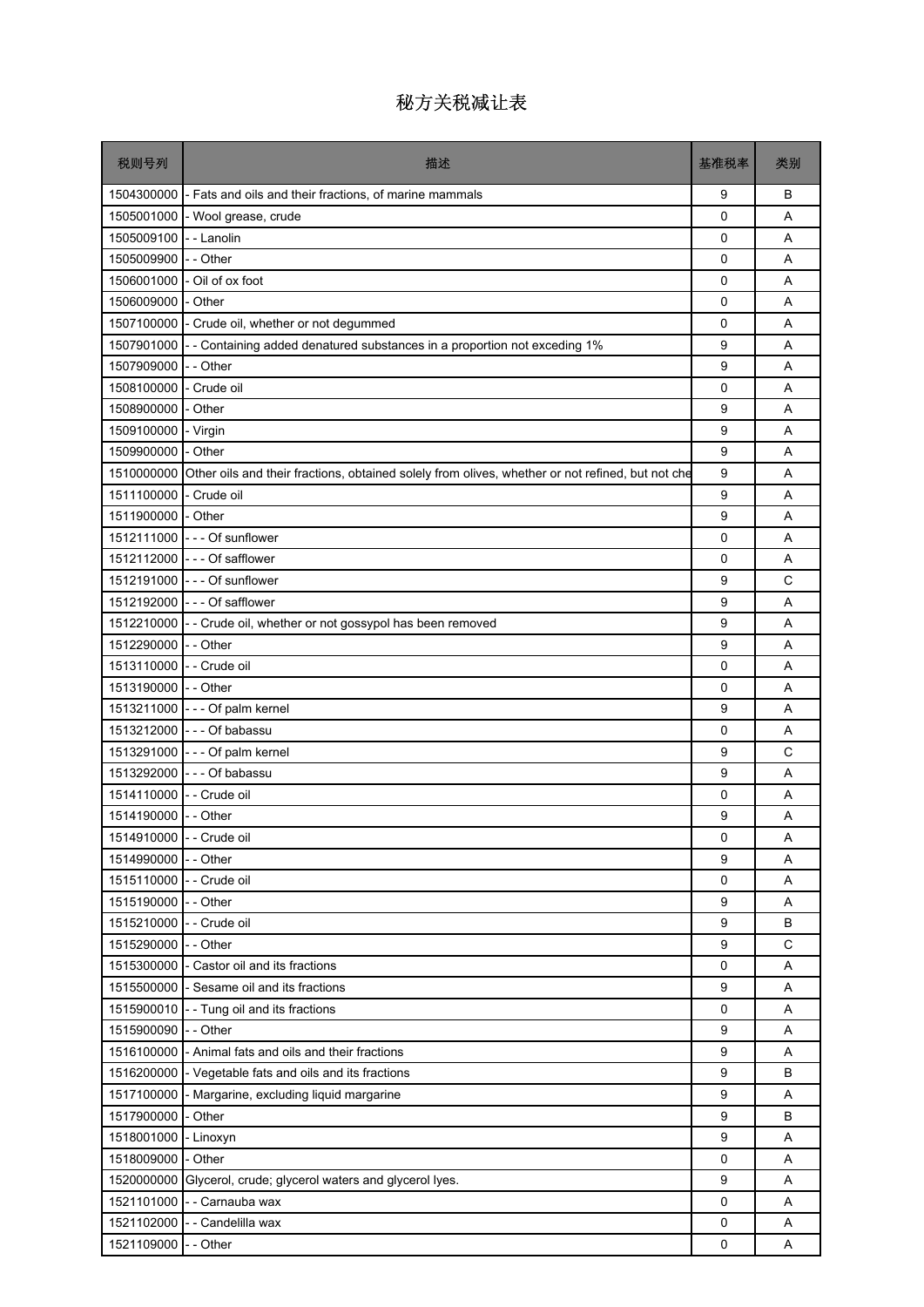| 税则号列                    | 描述                                                                                                      | 基准税率        | 类别 |
|-------------------------|---------------------------------------------------------------------------------------------------------|-------------|----|
|                         | 1521901000 - Beewax or other insect waxes                                                               | 9           | A  |
| 1521902000              | -- Spermaceti                                                                                           | 9           | A  |
|                         | 1522000000 Degras; residues resulting from the treatment of fatty substances or animal or vegetable wat | $\mathbf 0$ | A  |
| 1601000000              | Sausages and similar products, of meat, meat offal or blood; food preparations based on the             | 17          | B  |
|                         | 1602100000 - Homogenised preparations                                                                   | 17          | C  |
|                         | 1602200000 - Of liver of any animal                                                                     | 17          | C  |
| 1602311000              | - - - Seasoned and frozen pieces                                                                        | 17          | C  |
| 1602319000 --- Other    |                                                                                                         | 17          | C  |
| 1602321100              | ---- Halves and leg quarters, included their cuts.                                                      | 17          | J2 |
| 1602321900 ---- Other   |                                                                                                         | 17          | C  |
| 1602329000 --- Other    |                                                                                                         | 17          | C  |
|                         | 1602391000 - - - Seasoned and frozen pieces                                                             | 17          | C  |
| 1602399000 --- Other    |                                                                                                         | 17          | C  |
|                         | 1602410000 - - Hams and cuts thereof                                                                    | 17          | C  |
|                         | 1602420000 - Shoulders and cuts thereof                                                                 | 17          | C  |
| 1602490000              | - - Other, including mixtures                                                                           | 17          | C  |
| 1602500000              | - Of bovine animals                                                                                     | 20          | C  |
|                         | 1602900000 - Other, including preparations of blood of any animal                                       | 20          | G  |
| 1603000000              | Extracts and juices of meat, fish or crustaceans, molluscs or other aquatic invertebrates.              | 9           | C  |
| 1604110000 - - Salmon   |                                                                                                         | 9           | Α  |
| 1604120000 - Herrines   |                                                                                                         | 9           | A  |
|                         | 1604131010 ---- In oval packings                                                                        | 9           | A  |
|                         | 1604131020 ---- In tall packings                                                                        | 9           | Α  |
| 1604131090 ---- Other   |                                                                                                         | 9           | A  |
| 1604132000 --- In oil   |                                                                                                         | 9           | A  |
|                         | 1604133000 - - - Boiled in water and salt                                                               | 9           | A  |
| 1604139000              | $- -$ - Other                                                                                           | 9           | Α  |
| 1604141000 --- Tunas    |                                                                                                         | 9           | A  |
| 1604142000              | --- Skipjack and bonito                                                                                 | 9           | A  |
| 1604150000 - - Mackerel |                                                                                                         | 9           | Α  |
|                         | 1604160000 - - Anchovies                                                                                | g           | Α  |
| 1604190000              | - - Other                                                                                               | 9           | Α  |
| 1604200000              | Other prepared or preserved fish                                                                        | 9           | Α  |
| 1604300000              | - Caviar and caviar substitutes                                                                         | 9           | Α  |
| 1605100000              | - Crab                                                                                                  | 9           | Α  |
| 1605200000              | Shrimps and prawns                                                                                      | 9           | Α  |
| 1605300000              | - Lobster                                                                                               | 9           | Α  |
| 1605400000              | - Other crustaceans                                                                                     | 9           | Α  |
| 1605901000              | - Clams, abalone and razor clams                                                                        | 9           | Α  |
| 1605909000              | - - Other                                                                                               | 9           | Α  |
| 1701111000              | --- Brown sugarloaf "Chancaca"                                                                          | 9           | Α  |
| 1701119000              | $--$ Other                                                                                              | 9           | Α  |
| 1701120000              | - - Beet sugar                                                                                          | 9           | Α  |
| 1701910000              | -- Containing added flavouring or colouring matter                                                      | 9           | В  |
| 1701991000              | - - - Chemically pure sucrose                                                                           | 9           | B  |
| 1701999000              | --- Other                                                                                               | 9           | Α  |
| 1702110000              | - - Containing by weight 99 % or more lactose, expressed as anhydrous lactose, calculated               | 0           | Α  |
| 1702191000              | ---Lactose                                                                                              | $\mathsf 0$ | Α  |
| 1702192000              | --- Lactose syrup                                                                                       | 9           | Α  |
| 1702200000              | Maple sugar and maple syrup                                                                             | 9           | A  |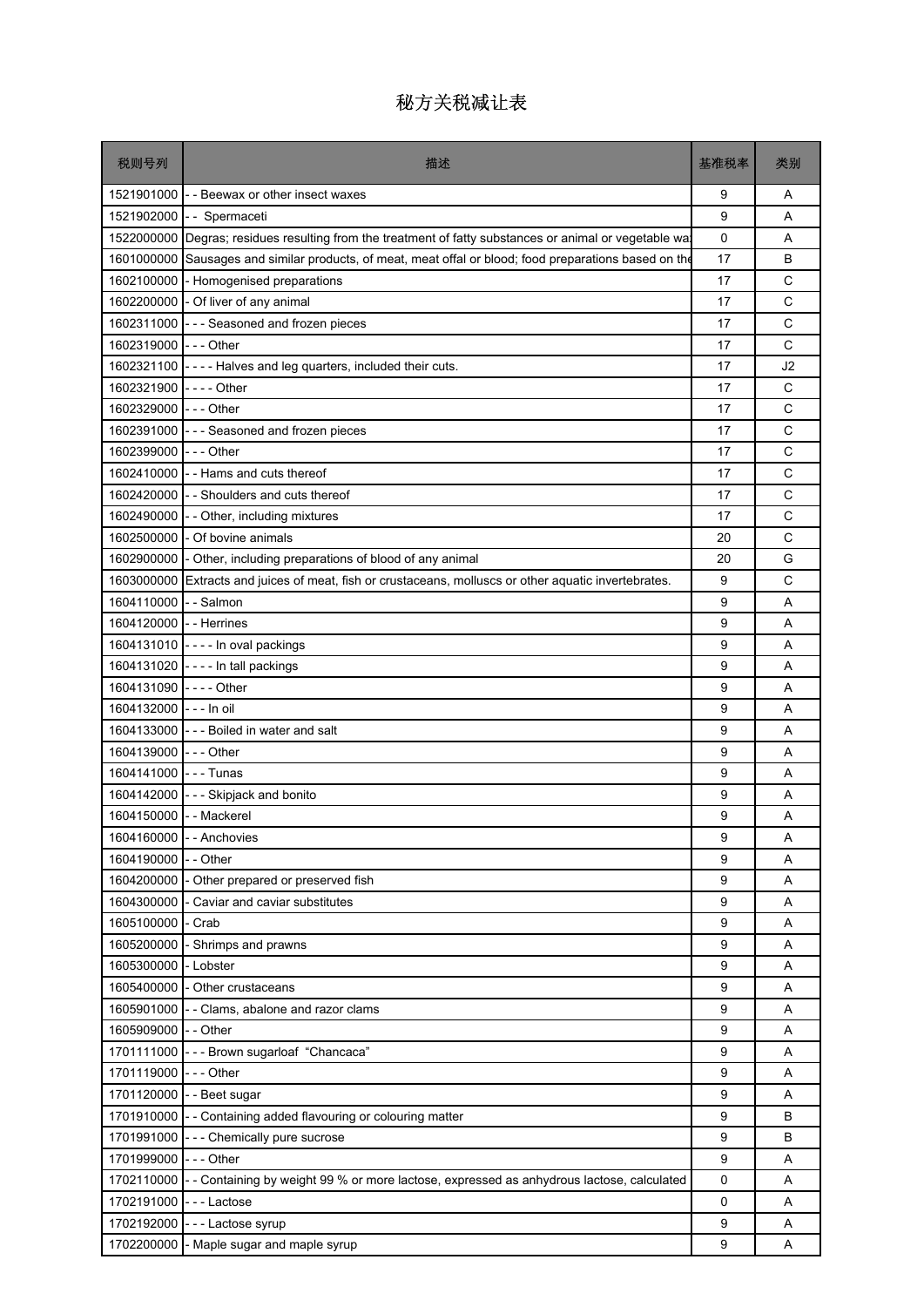| 税则号列       | 描述                                                                                              | 基准税率 | 类别          |
|------------|-------------------------------------------------------------------------------------------------|------|-------------|
| 1702301000 | Containing by weight 99% or more glucose, expressed as anhydrous glucose, calculated            | 0    | Α           |
| 1702302000 | - Glucose syrup                                                                                 | 9    | C           |
| 1702309000 | - - Other                                                                                       | 9    | C           |
| 1702401000 | - Glucose                                                                                       | 9    | C           |
| 1702402000 | - Glucose syrup                                                                                 | 9    | C           |
| 1702500000 | Chemically pure fructose                                                                        | 0    | Α           |
| 1702600000 | - Other fructose and fructose syrup, containing in the dry state more than 50 % by weight of    | 9    | C           |
| 1702901000 | - Artificial honey substitutes, whether or not mixed with natural honey.                        | 9    | C           |
| 1702902000 | - Caramel                                                                                       | 9    | C           |
| 1702903000 | - Sugars containing added flavouring or colouring matter                                        | 9    | C           |
| 1702904000 | Other syrups                                                                                    | 9    | C           |
| 1702909000 | - - Other                                                                                       | 0    | A           |
| 1703100000 | - Cane molasses                                                                                 | 9    | Α           |
| 1703900000 | - Other                                                                                         | 9    | A           |
| 1704101000 | - Sugar-coated                                                                                  | 17   | C           |
| 1704109000 | - - Other                                                                                       | 17   | C           |
| 1704901000 | - - Toffees and sweets, including lollipops, candies, drops                                     | 17   | C           |
| 1704909000 | - - Other                                                                                       | 17   | C           |
| 1801001100 | - Seed                                                                                          | 9    | A           |
| 1801001900 | - - Other                                                                                       | 9    | Α           |
| 1801002000 | - Roasted                                                                                       | 9    | A           |
| 1802000000 | Cocoa shells, husks, skins and other cocoa waste.                                               | 0    | Α           |
| 1803100000 | - Not defatted                                                                                  | 9    | Α           |
| 1803200000 | - Wholly or partly defatted                                                                     | 9    | A           |
| 1804001100 | - With an index of acidity expressed in oleic acid not exceeding 1%                             | 9    | B           |
| 1804001200 | - With an index of acidity expressed in oleic acid exceeding 1% but not exceeding 1,65%         | 9    | B           |
| 1804001300 | -- With an index of acidity expressed in oleic acid exceeding 1,65%                             | 9    | B           |
| 1804002000 | - Cocoa fat and oil                                                                             | 9    | B           |
| 1805000000 | Cocoa powder, not containing added sugar or other sweetening matter.                            | 9    | B           |
| 1806100000 | - Cocoa powder, containing added sugar or other sweetening matter                               | 17   | B           |
| 1806201000 | - Not containing sugar or other sweetening matter                                               | 17   | C           |
| 1806209000 | - - Other                                                                                       | 17   | C           |
| 1806311000 | --- Not containing sugar or other sweetening matter                                             | 17   | С           |
| 1806319000 | - - - Other                                                                                     | 17   | $\mathsf C$ |
| 1806320000 | - Not filled                                                                                    | 17   | C           |
| 1806900000 | Other                                                                                           | 17   | C           |
| 1901101000 | -- Prepared milk obtained from maternal milk                                                    | 9    | н           |
| 1901109100 | --- Preparations for infant use obtained from flour, meal, starch or malt extract               | 9    | н           |
| 1901109900 | - - Other                                                                                       | 9    | н           |
| 1901200000 | - Mixes and doughs for the preparation of bakers' wares of heading 19.05                        | 9    | Α           |
| 1901901000 | - - Malt extract                                                                                | 9    | B           |
| 1901902000 | - Milk caramel or milk sweet (Manjar blanco)                                                    | 9    | Α           |
| 1901909000 | - - Other                                                                                       | 9    | Α           |
| 1902110000 | - Containing eggs                                                                               | 9    | Α           |
| 1902190000 | - Other                                                                                         | 9    | Α           |
| 1902200000 | Stuffed pasta, whether or not cooked or otherwise prepared                                      | 9    | Α           |
| 1902300000 | - Other pasta                                                                                   | 9    | Α           |
| 1902400000 | - Couscous                                                                                      | 9    | A           |
| 1903000000 | Tapioca and substitutes therefor prepared from starch, in the form of flakes, grains, pearls, a | 9    | Α           |
| 1904100000 | - Prepared foods obtained by the swelling or roasting of cereals or cereal products             | 17   | В           |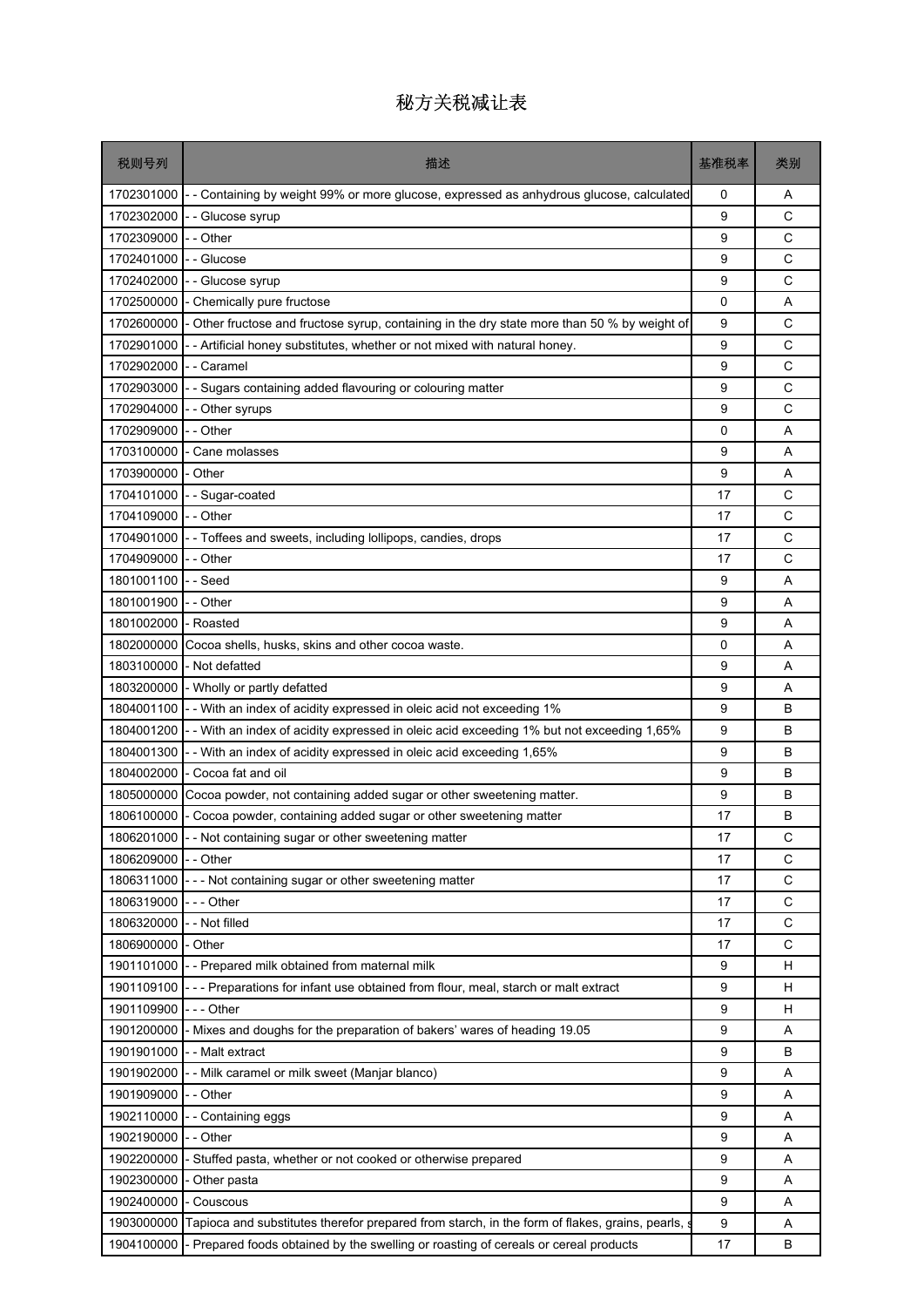| 税则号列                 | 描述                                                                                                          | 基准税率 | 类别 |
|----------------------|-------------------------------------------------------------------------------------------------------------|------|----|
| 1904200000           | - Prepared foods obtained from unroasted cereal flakes or from mixtures of unroasted cerea                  | 17   | B  |
| 1904300000           | - Bulgur wheat                                                                                              | 9    | A  |
| 1904900000           | - Other                                                                                                     | 17   | B  |
| 1905100000           | - Crispbread                                                                                                | 9    | A  |
| 1905200000           | - Gingerbread and the like                                                                                  | 9    | A  |
| 1905310000           | - - Sweet biscuits                                                                                          | 9    | A  |
| 1905320000           | - - Waffles and wafers                                                                                      | 9    | A  |
| 1905400000           | - Rusks, toasted bread and similar toasted products                                                         | 9    | A  |
| 1905901000           | - - Salted and flavoured biscuits                                                                           | 9    | A  |
| 1905909000           | - - Other                                                                                                   | 9    | A  |
| 2001100000           | - Cucumber and gherking                                                                                     | 17   | A  |
| 2001901000           | - - Olives                                                                                                  | 17   | A  |
| 2001909000           | - - Other                                                                                                   | 17   | A  |
| 2002100000           | - Tomatoes, whole or in pieces                                                                              | 17   | B  |
| 2002900000           | - Other                                                                                                     | 17   | B  |
| 2003100000           | - Mushrooms of the genus Agaricus                                                                           | 17   | A  |
| 2003200000           | - Truffles                                                                                                  | 17   | A  |
| 2003900000           | - Other                                                                                                     | 17   | A  |
| 2004100000           | - Potatoes                                                                                                  | 17   | C  |
| 2004900000           | - Other vegetables and mixtures of vegetables                                                               | 17   | B  |
| 2005100000           | - Homogenised vegetables                                                                                    | 17   | B  |
| 2005200000           | - Potatoes                                                                                                  | 17   | C  |
| 2005400000           | - Peas (Pisum sativum)                                                                                      | 17   | A  |
| 2005510000           | --Beans, shelled                                                                                            | 17   | A  |
| 2005590000           | - - Other                                                                                                   | 17   | A  |
| 2005600000           | - Asparagus                                                                                                 | 17   | A  |
| 2005700000           | - Olives                                                                                                    | 17   | A  |
| 2005800000           | - Sweet corn (Zea mays var. saccharata)                                                                     | 17   | A  |
| 2005910000           | - - Bamboo shoots                                                                                           | 17   | A  |
|                      | 2005991000 --- Artichokes                                                                                   | 17   | Α  |
|                      | 2005992000 - - - Piquillo pepper (Capsicum annuum)                                                          | 17   | Α  |
| 2005999000 --- Other |                                                                                                             | 17   | B  |
|                      | 2006000000 Vegetables, fruit, nuts, fruit-peel and other parts of plants, preserved by sugar (drained, glad | 17   | B  |
|                      | 2007100000 - Homogenised preparations                                                                       | 17   | В  |
|                      | 2007911000 - - - Jams, fruit jellies, marmalades                                                            | 17   | B  |
|                      | 2007912000 - - - Purées and pastes                                                                          | 17   | В  |
|                      | 2007991100 ---- Jams, fruit jellies, marmalades                                                             | 17   | В  |
|                      | 2007991200 - - - - Purées and pastes                                                                        | 17   | B  |
| 2007999100           | ---- Jams, fruit jellies, marmalades                                                                        | 17   | В  |
|                      | 2007999200 ---- Purées and pastes                                                                           | 17   | В  |
| 2008111000           | - - - Butter                                                                                                | 17   | Α  |
| 2008119000 --- Other |                                                                                                             | 17   | B  |
|                      | 2008191000 --- Cashew nuts                                                                                  | 17   | Α  |
| 2008192000           | - - - Pistachios                                                                                            | 17   | Α  |
| 2008199000           | --- Other, including mixtures                                                                               | 17   | B  |
| 2008201000           | - - In water containing added sugar or other sweetening matter including syrup                              | 17   | В  |
| 2008209000           | - - Other                                                                                                   | 17   | В  |
| 2008300000           | - Citrus fruit                                                                                              | 17   | B  |
| 2008400000           | - Pears                                                                                                     | 17   | В  |
| 2008500000           | - Apricots                                                                                                  | 17   | В  |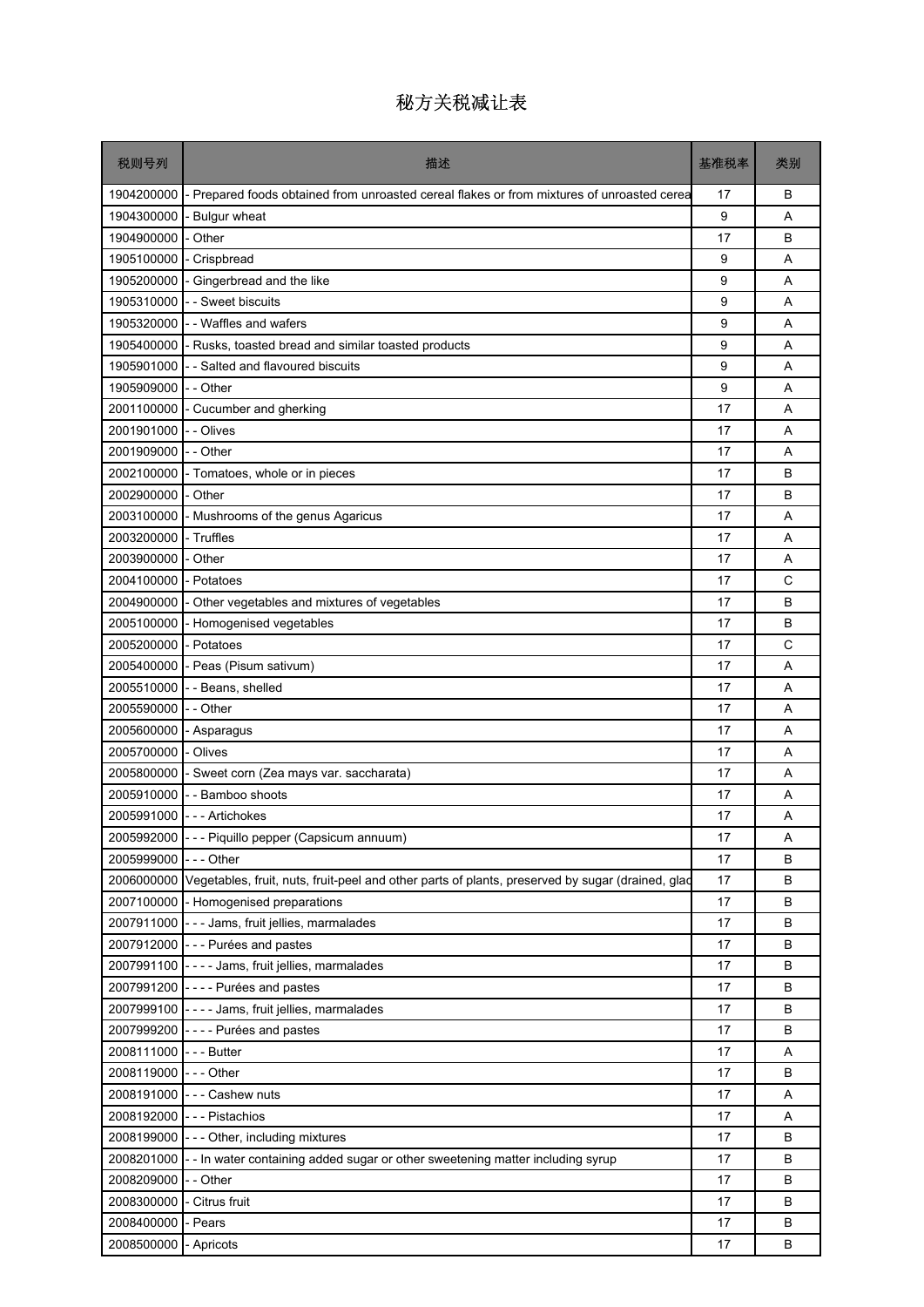| 税则号列                   | 描述                                                                                           | 基准税率 | 类别 |
|------------------------|----------------------------------------------------------------------------------------------|------|----|
| 2008601000             | - - In water containing added sugar or other sweetening matter including syrup               | 17   | A  |
| 2008609000             | - - Other                                                                                    | 17   | A  |
| 2008702000             | -- En agua con adición de azúcar u otro edulcorante, incluido el jarabe                      | 17   | B  |
| 2008709000             | - - Other                                                                                    | 17   | B  |
| 2008800000             | - Strawberries (frutillas)                                                                   | 17   | A  |
| 2008910000             | - - Palm hearts                                                                              | 17   | A  |
| 2008920000             | - - Mixtures                                                                                 | 17   | B  |
| 2008992000             | --- Papaws (papayas)                                                                         | 17   | A  |
| 2008993000             | --- Mangoes                                                                                  | 17   | A  |
| 2008999000             | -  - - Other                                                                                 | 17   | B  |
| 2009110000             | - - Frozen                                                                                   | 17   | B  |
|                        | 2009120000 - - Not frozen, of a Brix value not exceeding 20                                  | 17   | B  |
| 2009190000 - - Other   |                                                                                              | 17   | B  |
|                        | 2009210000 - - Of a Brix value not exceeding 20                                              | 17   | B  |
| 2009290000 - - Other   |                                                                                              | 17   | B  |
|                        | $2009310000$ - - Of a Brix value not exceeding 20                                            | 17   | B  |
|                        | 2009391000 - - - Of lemon of subheading 0805.50.21                                           | 17   | A  |
| 2009399000 --- Other   |                                                                                              | 17   | A  |
|                        | 2009410000 - - Of a Brix value not exceeding 20                                              | 17   | C  |
| 2009490000 - - Other   |                                                                                              | 17   | С  |
|                        | 2009500000 - Tomato juice                                                                    | 17   | B  |
|                        | $2009610000$ - - Of a Brix value not exceeding 30                                            | 17   | B  |
| 2009690000 - - Other   |                                                                                              | 17   | B  |
|                        | 2009710000 - - Of a Brix value not exceeding 20                                              | 17   | C  |
| 2009790000 - - Other   |                                                                                              | 17   | C  |
|                        | 2009801100 --- Of papaw                                                                      | 17   | A  |
|                        | 2009801200 - - - Of "maracuyá" (passiflora edulis)                                           | 17   | A  |
|                        | 2009801300 - - - Of sour-sop (Annona muricata)                                               | 17   | A  |
| 2009801400             | $- -$ - Of mangoe                                                                            | 17   | A  |
|                        | 2009801500 - - - Of camu camu (Myrciaria dubia)                                              | 17   | Α  |
| 2009801900 - - - Other |                                                                                              | 17   | Α  |
| 2009802000             | -- Juice of any other single vegetable                                                       | 17   | Α  |
| 2009900000             | - Mixtures of juices                                                                         | 17   | в  |
| 2101110000             | -- Extracts, essences and concentrates                                                       | 9    | Α  |
| 2101120000             | -- Preparations with a basis of extracts, essences or concentrates or with a basis of coffee | 9    | Α  |
| 2101200000             | - Extracts, essences and concentrates, of tea or maté, and preparations with a basis of thes | 9    | Α  |
| 2101300000             | - Roasted chicory and other roasted coffee substitutes, and extracts, essences and concent   | 9    | Α  |
| 2102101000             | - - Culture yeast                                                                            | 9    | Α  |
| 2102109000             | - - Other                                                                                    | 9    | Α  |
| 2102200000             | - Inactive yeasts; other single-cell micro-organisms, dead                                   | 9    | Α  |
| 2102300000             | - Prepared baking powders                                                                    | 9    | Α  |
| 2103100000             | - Soya sauce                                                                                 | 9    | Α  |
| 2103200000             | - Tomato ketchup and other tomato sauces                                                     | 9    | Α  |
| 2103301000             | - - Mustard flour                                                                            | 9    | в  |
| 2103302000             | -- Prepared mustard                                                                          | 9    | Α  |
| 2103901000             | - - Mayonnaise                                                                               | 9    | Α  |
| 2103902000             | - - Mixed condiments and mixed seasonings                                                    | 9    | Α  |
| 2103909000             | - - Other                                                                                    | 9    | Α  |
| 2104101000             | -- Preparations for soups and broths                                                         | 9    | Α  |
| 2104102000             | - - Soups and broths, prepared                                                               | 9    | Α  |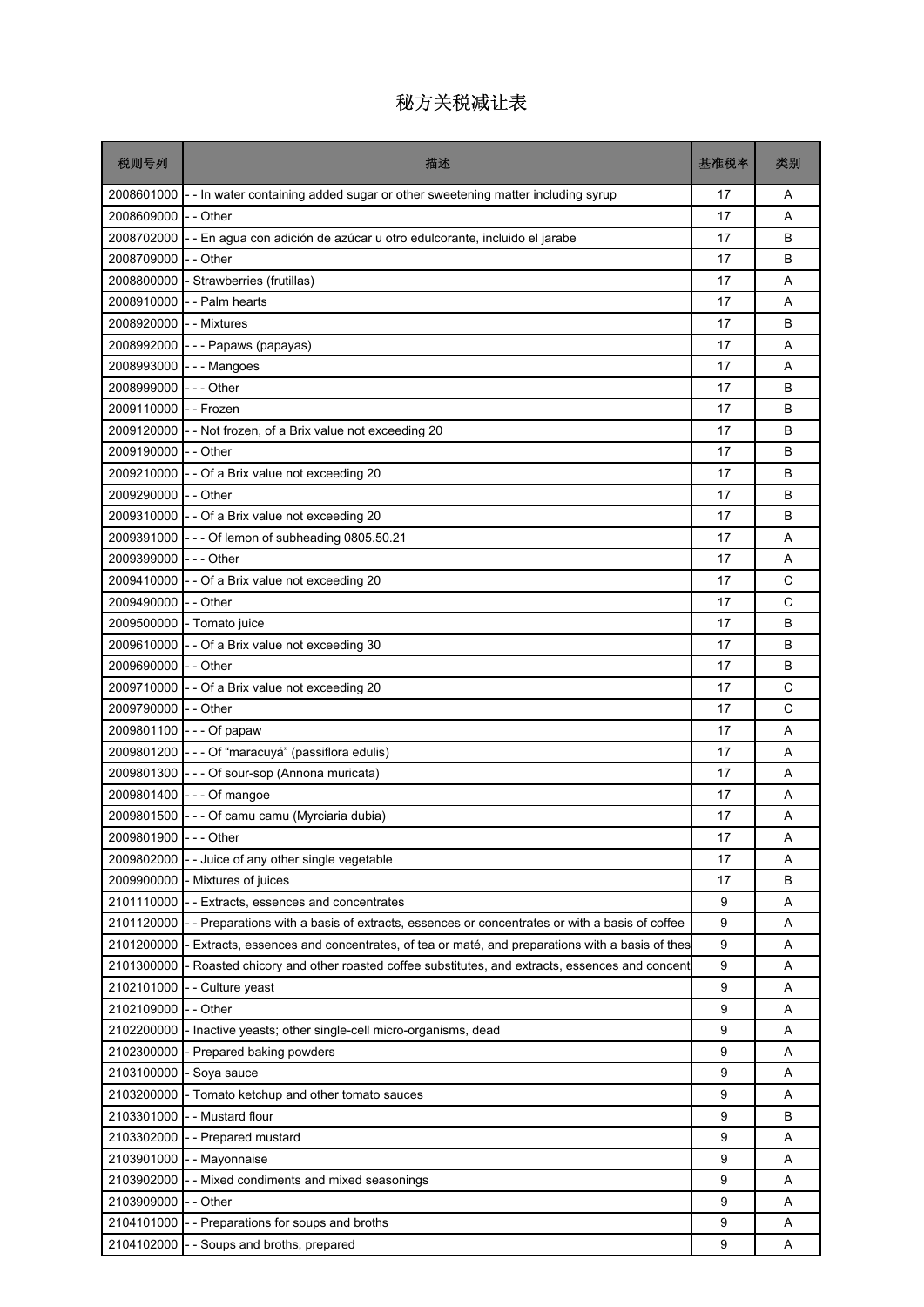| 税则号列                 | 描述                                                                                                 | 基准税率 | 类别 |
|----------------------|----------------------------------------------------------------------------------------------------|------|----|
| 2104200000           | - Homogenised composite food preparations                                                          | 9    | A  |
| 2105001000           | Icecreams, not containing lacteous fat                                                             | 9    | н  |
| 2105009000           | - Other                                                                                            | 17   | н  |
| 2106101100           | --- Of soya, of a protein content in dry basis between 65% and 75%                                 | 9    | B  |
| 2106101900           | $- -$ Other                                                                                        | 9    | B  |
| 2106102000           | - - Textured protein substances                                                                    | 9    | B  |
|                      | 2106901000 - Powdered creams, ice creams, puddings, flans, jellies an the like                     | 9    | B  |
| 2106902100           | --- Put up in packings for retail sale                                                             | 9    | Α  |
| 2106902900           | - - - Other                                                                                        | 0    | A  |
| 2106903000           | - - Protein hydrolysates                                                                           | 9    | B  |
| 2106904000           | - - Autolysed yeasts                                                                               | 0    | Α  |
|                      | 2106905000 - - Impovers of panification                                                            | 9    | B  |
| 2106906000           | - - Sweeteners with foodstuffs                                                                     | 9    | A  |
| 2106907100           | --- Containing mixtures or extracts of plants, part of plants, seeds or fruits                     | 9    | Α  |
| 2106907200           | - - - Containing mixtures or extracts of plants, part of plants, seeds or fruits, with vitamins, m | 9    | A  |
| 2106907300           | --- Containing vitamins and minerals                                                               | 9    | A  |
| 2106907400           | --- Containing vitamins                                                                            | 9    | Α  |
| 2106907900 --- Other |                                                                                                    | 9    | A  |
|                      | 2106908000 - - Maternal milk substitutes from non lacteous origin for infants up to 12 months old. | 9    | A  |
| 2106909000 - - Other |                                                                                                    | 9    | A  |
| 2201100011           | - - - Natural, incluso gaseada                                                                     | 9    | B  |
| 2201100012           | --- Artificial, whether or not aerated                                                             | 9    | B  |
| 2201100030           | -- Aerated water                                                                                   | 9    | B  |
| 2201900010           | -- Not aerated water                                                                               | 9    | B  |
| 2201900020           | - - Ice                                                                                            | 9    | B  |
| 2201900090           | - - Other                                                                                          | 9    | B  |
| 2202100000           | - Waters, including mineral waters and aerated waters, containing added sugar or other swe         | 9    | B  |
| 2202900000           | - Other                                                                                            | 9    | B  |
|                      | 2203000000 Beer made from malta.                                                                   | 9    | B  |
|                      | 2204100000 - Sparkling wine                                                                        | 9    | B  |
|                      | 2204210000 - - In containers holding 2 I or less                                                   | 9    | B  |
| 2204291000           | --- Grape must with fermentation prevented or arrested by the addition of alcohol                  | 0    | Α  |
| 2204299000           | - - - Other                                                                                        | 9    | B  |
| 2204300000           | - Other grape must                                                                                 | 9    | в  |
| 2205100000           | In containers holding 2 I or less                                                                  | 9    | B  |
| 2205900000           | - Other                                                                                            | 9    | B  |
| 2206000000           | Other fermented beverages (for example, cider, perry, mead); mixtures of fermented bevera          | 9    | в  |
| 2207100000           | - Undenatured ethyl alcohol of an alcoholic strength by volume of 80 % vol or higher               | 9    | B  |
| 2207200000           | Ethyl alcohol and other spirits, denatured, of any strength                                        | 9    | B  |
| 2208202100           | - - - "Pisco"                                                                                      | 9    | Α  |
| 2208202200           | --- "Singani"                                                                                      | 9    | B  |
| 2208202900           | - - - Other                                                                                        | 9    | Α  |
| 2208203000           | - Spirits by distilling grape marc                                                                 | 9    | Α  |
| 2208300000           | - Whiskies                                                                                         | 9    | В  |
| 2208400000           | - Rum and other spirits obtained by distilling fermented sugar cane products                       | 9    | B  |
| 2208500000           | - Gin y Geneva                                                                                     | 9    | Α  |
| 2208600000           | - Vodka                                                                                            | 9    | Α  |
| 2208701000           | - Of anise                                                                                         | 9    | B  |
| 2208702000           | - Cremes                                                                                           | 9    | Α  |
| 2208709000           | - Other                                                                                            | 9    | Α  |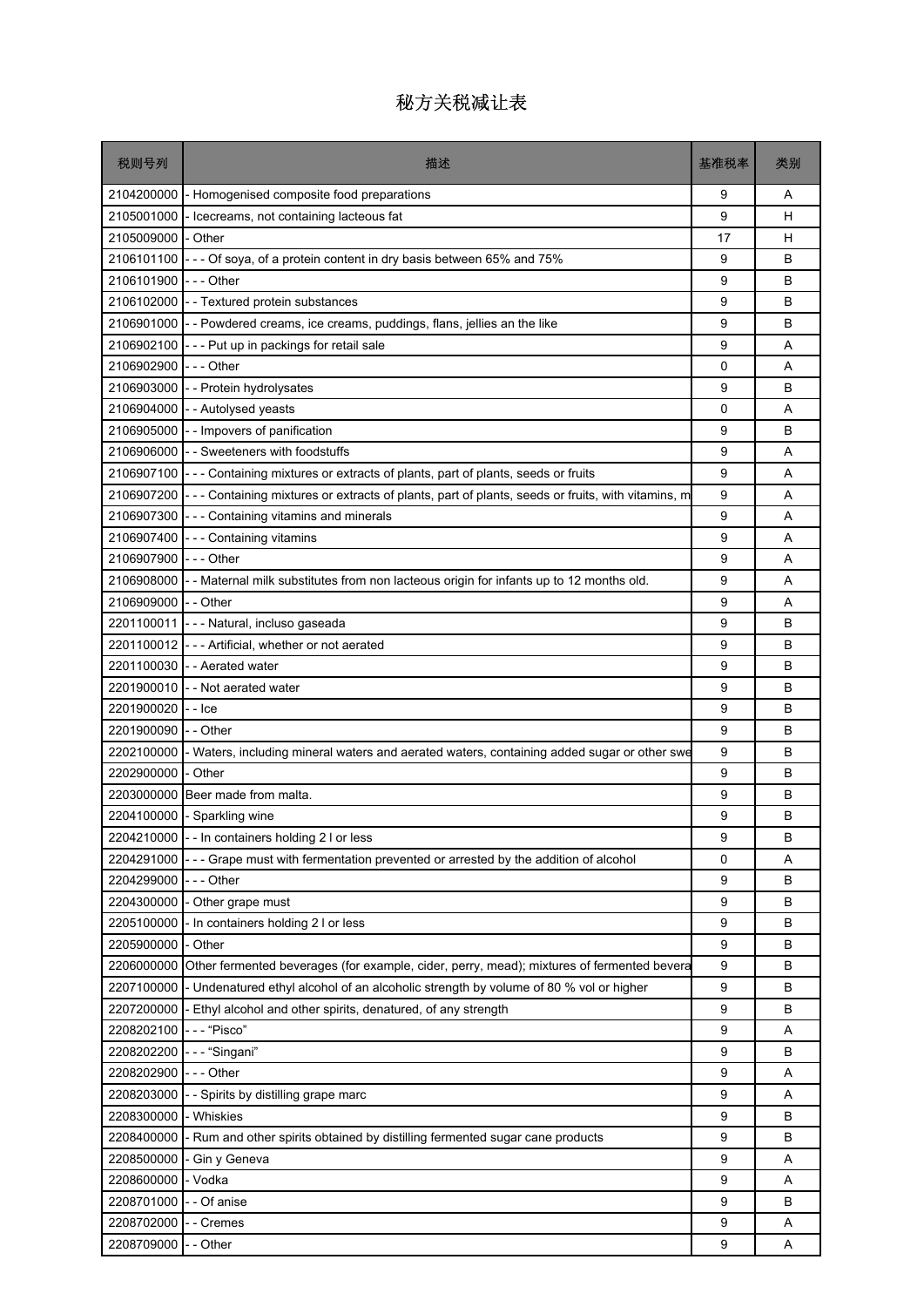| 税则号列                 | 描述                                                                                               | 基准税率        | 类别 |
|----------------------|--------------------------------------------------------------------------------------------------|-------------|----|
|                      | 2208901000 - Undenatured ethyl alcohol of an alcoholic strength by volume of less than 80% vol   | 9           | Α  |
| 2208902000           | - Spirits of agave                                                                               | 9           | A  |
| 2208904200           | --- Of anise                                                                                     | 9           | Α  |
| 2208904900           | $--$ Other                                                                                       | 9           | A  |
| 2208909000           | - - Other                                                                                        | 9           | A  |
| 2209000000           | Vinegar and substitutes for vinegar obtained from acetic acid.                                   | 9           | Α  |
| 2301101000           | - - Greaves                                                                                      | 0           | A  |
| 2301109000           | -- Other                                                                                         | 0           | A  |
| 2301201100           | --- Of a fat content by weight exceeding 2%                                                      | $\mathbf 0$ | A  |
| 2301201900           | --- Of a fat content by weight not exceeding 2%                                                  | 0           | Α  |
| 2301209000           | -- Other                                                                                         | 0           | A  |
| 2302100000           | - Of maize (corn)                                                                                | 0           | A  |
| 2302300000           | - Of wheat                                                                                       | 0           | Α  |
| 2302400010           | - - Of rice                                                                                      | $\mathbf 0$ | A  |
| 2302400090           | - - Other                                                                                        | 0           | A  |
| 2302500000           | - Of leguminous plants                                                                           | 0           | Α  |
| 2303100000           | - Residues of starch manufacture and similar residues                                            | 0           | A  |
| 2303200000           | Beet-pulp, bagasse and other waste of sugar manufacture                                          | 0           | A  |
| 2303300000           | Brewing or distilling dregs and waste                                                            | $\mathbf 0$ | A  |
| 2304000000           | Oil-cake and other solid residues, whether or not ground or in the form of pellets, resulting fr | 0           | A  |
| 2305000000           | Oil-cake and other solid residues, whether or not ground or in the form of pellets, resulting fr | 0           | A  |
| 2306100000           | - Of cotton seeds                                                                                | $\mathbf 0$ | A  |
| 2306200000           | - Of linseed                                                                                     | 0           | Α  |
|                      | 2306300000 - Of sunflower seeds                                                                  | $\mathbf 0$ | A  |
| 2306410000           | - - Of low erucic acid rape or colza seeds                                                       | 0           | A  |
| 2306490000           | -- Other                                                                                         | 0           | Α  |
| 2306500000           | - Of coconut or copra                                                                            | 0           | A  |
| 2306600000           | - Of palm nuts or kernels                                                                        | 0           | A  |
| 2306900000           | - Other                                                                                          | 0           | Α  |
|                      | 2307000000 Wine lees; argol.                                                                     | 0           | A  |
|                      | 2308001000 - Flour of marigold flowers                                                           | 0           | Α  |
| 2308009000           | - Other                                                                                          | 0           | A  |
| 2309101000           | -- Presented in hermetic sealed cans                                                             | 0           | Α  |
| 2309109000 - - Other |                                                                                                  | 0           | Α  |
| 2309901000           | - - Sweetened forage                                                                             | $\mathbf 0$ | Α  |
| 2309902000           | - - Premixes                                                                                     | 0           | Α  |
| 2309903000           | -- Milk substitutes used in helfer feeding                                                       | 0           | A  |
| 2309909000           | - - Other                                                                                        | 0           | Α  |
| 2401101000           | - Black tobacco                                                                                  | 9           | B  |
| 2401102000           | - - Blond tobacco                                                                                | 9           | B  |
|                      | 2401201000 - - Black tobacco                                                                     | 9           | B  |
| 2401202000           | -- Blond tobacco                                                                                 | 9           | B  |
| 2401300000           | - Tobacco refuse                                                                                 | 9           | Α  |
| 2402100000           | - Cigars, cheroots and cigarillos, containing tobacco                                            | 9           | A  |
| 2402201000           | - - Of black tobacco                                                                             | 9           | B  |
| 2402202000           | - - Of blond tobacco                                                                             | 9           | В  |
| 2402900000           | - Other                                                                                          | 9           | B  |
| 2403100000           |                                                                                                  | 9           |    |
|                      | Smoking tobacco, whether or not containing tobacco substitutes in any proportion                 | 9           | Α  |
| 2403910000           | - Homogenised" or "reconstituted" tobacco                                                        |             | Α  |
| 2403990000           | - Other                                                                                          | 9           | Α  |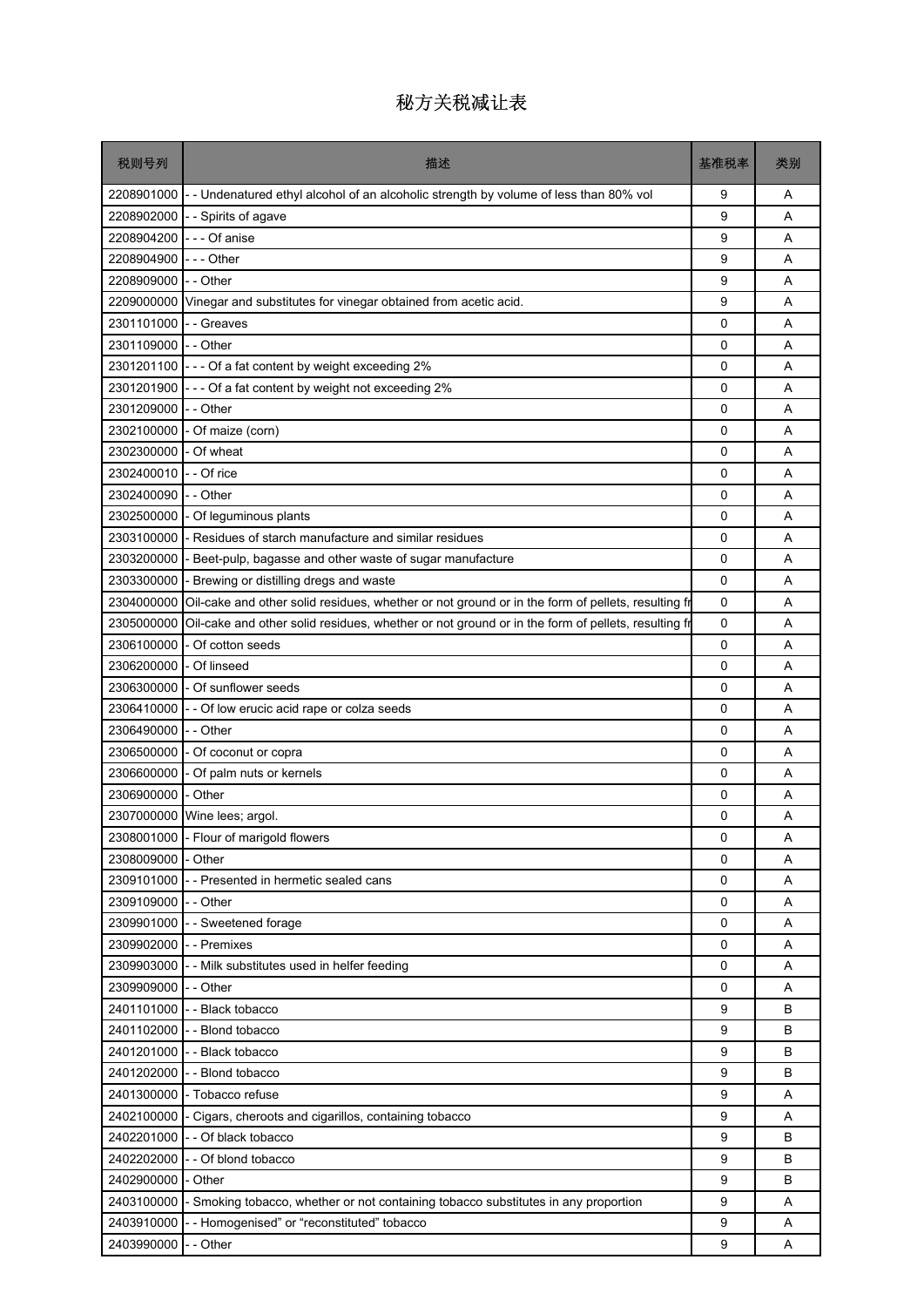| 税则号列                | 描述                                                                                                         | 基准税率        | 类别 |
|---------------------|------------------------------------------------------------------------------------------------------------|-------------|----|
| 2501001000          | - Table salt                                                                                               | 9           | B  |
| 2501002000          | - Sodium chloride of a purity of 99,5% or more, whether or not in aqueous solution                         | $\Omega$    | A  |
| 2501009100          | - - Denatured                                                                                              | 9           | B  |
| 2501009200          | - - For livestock feed                                                                                     | 9           | B  |
| 2501009910          | --- Seawater                                                                                               | 0           | A  |
| 2501009990          | -  -  - Other                                                                                              | 9           | B  |
|                     | 2502000000 Unroasted iron pyrites.                                                                         | 9           | B  |
| 2503000000          | Sulphur of all kinds, other than sublimed sulphur, precipitated sulphur and colloidal sulphur.             | 0           | A  |
| 2504100000          | - In powder or in flakes                                                                                   | 9           | B  |
| 2504900000          | - Other                                                                                                    | 9           | B  |
| 2505100000          | Silica sands and quartz sands                                                                              | 9           | В  |
| 2505900000          | - Other                                                                                                    | 9           | B  |
| 2506100000          | - Quartz                                                                                                   | 9           | B  |
| 2506200000          | - Quartzite                                                                                                | 9           | B  |
| 2507001000          | - Kaolin, whether or not calcined                                                                          | 0           | A  |
| 2507009000          | - Other                                                                                                    | 0           | A  |
| 2508100000          | - Bentonite                                                                                                | 9           | B  |
| 2508300000          | - Fire-clay                                                                                                | 9           | B  |
| 2508400000          | - Other clays                                                                                              | 0           | A  |
| 2508500000          | - Andalusite, kyanite and sillimanite                                                                      | 0           | A  |
| 2508600000          | - Mullite                                                                                                  | 0           | A  |
| 2508700000          | - Chamotte or dinas earths                                                                                 | $\Omega$    | A  |
| 2509000000          | Chalk.                                                                                                     | 9           | B  |
| 2510100000          | - Unground                                                                                                 | 0           | A  |
| 2510200000          | - Ground                                                                                                   | 0           | A  |
| 2511100000          | - Natural barium sulphate (barytes)                                                                        | 9           | B  |
| 2511200000          | - Natural barium carbonate (witherite)                                                                     | 0           | A  |
|                     | 2512000000 Siliceous fossil meals (for example, kieselguhr, tripolite and diatomite) and similar siliceous | $\mathbf 0$ | A  |
| 2513100010          | - - Crude or in irregular pieces, including crushed pumice ("bimskies")                                    | 9           | B  |
| 2513100090 -- Other |                                                                                                            | 0           | Α  |
|                     | 2513200000 - Emery, natural corundum, natural garnet and other natural abrasives                           | 0           | Α  |
|                     | 2514000000 Slate, whether or not roughly trimmed or merely cut, by sawing or otherwise, into blocks or s   | 9           | В  |
| 2515110000          | -- Crude or roughly trimmed                                                                                | 0           | Α  |
| 2515120000          | - - Merely cut, by sawing or otherwise, into blocks or slabs of a rectangular (including square            | 0           | Α  |
| 2515200000          | - Ecaussine and other calcareous monumental or building stone; alabaster                                   | 0           | Α  |
| 2516110000          | -- Crude or roughly trimmed                                                                                | 0           | Α  |
| 2516120000          | - - Merely cut, by sawing or otherwise, into blocks or slabs of a rectangular (including square            | 0           | Α  |
| 2516200000          | - Sandstone                                                                                                | 0           | Α  |
| 2516900000          | - Las demás piedras de talla o de construcción                                                             | 0           | Α  |
| 2517100000          | - Pebbles, gravel, broken or crushed stone, of a kind commonly used for concrete aggregate                 | 0           | Α  |
| 2517200000          | - Macadam of slag, dross or similar industrial waste, whether or not incorporating the materi              | 0           | Α  |
| 2517300000          | - Tarred macadam                                                                                           | 0           | Α  |
| 2517410000          | - - Of marble                                                                                              | 0           | Α  |
| 2517490000          | - - Other                                                                                                  | 0           | Α  |
| 2518100000          | - Dolomite, not calcined or sintered                                                                       | 9           | В  |
| 2518200000          | Calcined or sintered dolomite                                                                              | 9           | В  |
| 2518300000          | - Dolomite ramming mix                                                                                     | 0           | Α  |
| 2519100000          | - Natural magnesium carbonate (magnesite)                                                                  | 0           | A  |
| 2519901000          | - Fused magnesia                                                                                           | 0           | Α  |
| 2519902000          | -- Magnesium oxide, whether or not pure.                                                                   | 0           | Α  |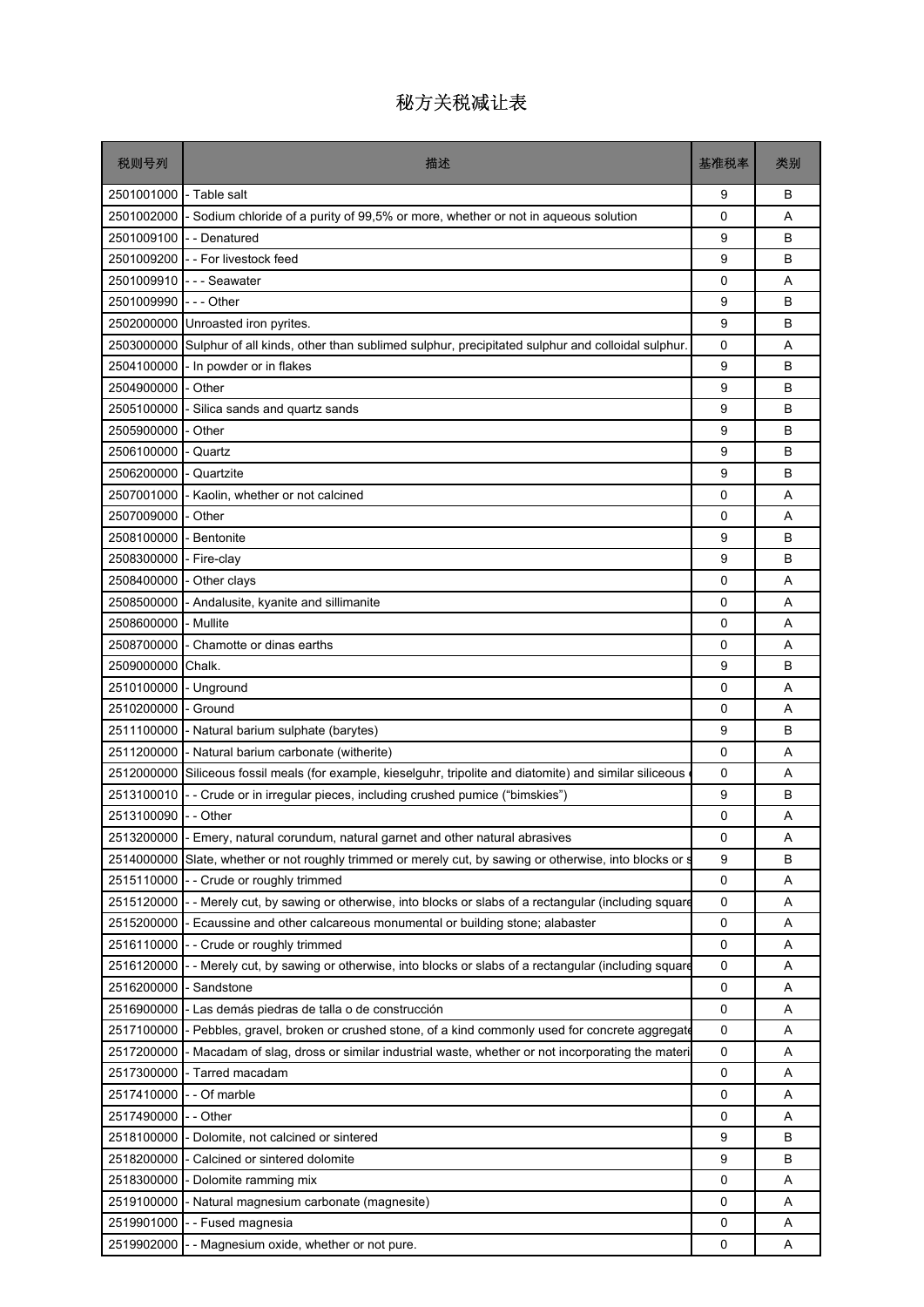| 税则号列                 | 描述                                                                                                | 基准税率        | 类别 |
|----------------------|---------------------------------------------------------------------------------------------------|-------------|----|
| 2519903000           | -- Dead-burned (sintered) magnesia, whether or not containing small quantities of other oxid-     | 0           | Α  |
| 2520100000           | - Gypsum; anhydrite                                                                               | 0           | A  |
| 2520200000           | - Plasters                                                                                        | 0           | A  |
| 2521000000           | Limestone flux; limestone and other calcareous stone, of a kind used for the manufacture of       | 9           | B  |
| 2522100000           | - Quicklime                                                                                       | 0           | A  |
| 2522200000           | - Slaked lime                                                                                     | 0           | A  |
| 2522300000           | - Hydraulic lime                                                                                  | 0           | A  |
| 2523100000           | - Cement clinkers                                                                                 | 0           | A  |
| 2523210000           | - - White cement, whether or not artificially coloured                                            | 0           | A  |
| 2523290000           | - - Other                                                                                         | 0           | A  |
| 2523300000           | - Aluminous cement                                                                                | $\mathbf 0$ | A  |
| 2523900000           | - Other hydraulic cements                                                                         | 0           | A  |
| 2524101000           | - - Fibres                                                                                        | 0           | A  |
| 2524109000           | -- Other                                                                                          | 0           | A  |
| 2524900000           | - Other                                                                                           | 0           | A  |
| 2525100000           | - Crude mica and mica rifted into sheets or splittings                                            | 9           | B  |
| 2525200000           | - Mica powder                                                                                     | 9           | B  |
| 2525300000           | - Mica waste                                                                                      | 9           | B  |
| 2526100000           | - Not crushed, not powdered                                                                       | 9           | B  |
| 2526200000           | - Crushed or powdered                                                                             | 0           | A  |
| 2528100000           | - Natural sodium borates and concentrates thereof (whether or not calcined)                       | 9           | C  |
| 2528900000           | - Other                                                                                           | 9           | C  |
| 2529100000           | - Feldspar                                                                                        | 9           | C  |
| 2529210000           | - - Containing by weight 97 % or less of calcium fluoride                                         | 0           | A  |
| 2529220000           | -- Containing by weight more than 97 % of calcium fluoride                                        | 9           | B  |
| 2529300000           | - Leucite; nepheline and nepheline syenite                                                        | $\mathbf 0$ | A  |
| 2530100000           | - Vermiculite, perlite and chlorites, unexpanded                                                  | 0           | A  |
| 2530200000           | - Kieserite, epsomite (natural magnesium sulphates)                                               | 0           | A  |
| 2530900010           | - Natural criolite; natural quiolite                                                              | 0           | A  |
| 2530900020           | - - Natural micaceous iron oxides                                                                 | 0           | A  |
| 2530900090 - - Other |                                                                                                   | 0           | Α  |
| 2601110000           | -- Non-agglomerated                                                                               | 9           | B  |
| 2601120000           | -- Agglomeraded                                                                                   | 9           | в  |
|                      | 2601200000 - Roasted iron pyrities                                                                | 9           | B  |
|                      | 2602000000 Manganese ores and concentrates, including ferruginous manganese ores and concentrates | 0           | Α  |
|                      | 2603000000 Cooper ores and concentrates.                                                          | 9           | B  |
|                      | 2604000000 Níkel ores and concentrates.                                                           | 9           | B  |
|                      | 2605000000 Cobalt ores and concentrate.                                                           | 9           | B  |
|                      | 2606000000 Aluminium ores and concentrates.                                                       | 0           | Α  |
|                      | 2607000000 Lead ores and concentrates.                                                            | 9           | в  |
|                      | 2608000000 Zinc ores and concentrates.                                                            | 9           | B  |
|                      | 2609000000 Tin ores and concentrates.                                                             | 9           | B  |
| 2610000000           | Chromium ores and concentrates.                                                                   | 0           | Α  |
|                      | 2611000000 Tungsten ores and concentrates.                                                        | 9           | B  |
| 2612100000           | - Uranium ores and concentrates                                                                   | 9           | B  |
| 2612200000           | - Thorium ores and concentrates                                                                   | 9           | B  |
| 2613100000           | - Roasted                                                                                         | 9           | B  |
| 2613900000           | - Other                                                                                           | 9           | B  |
| 2614000000           | Titanium ores and concentrates.                                                                   | 0           | Α  |
| 2615100000           | - Zirconium ores and concentrates                                                                 | 0           | Α  |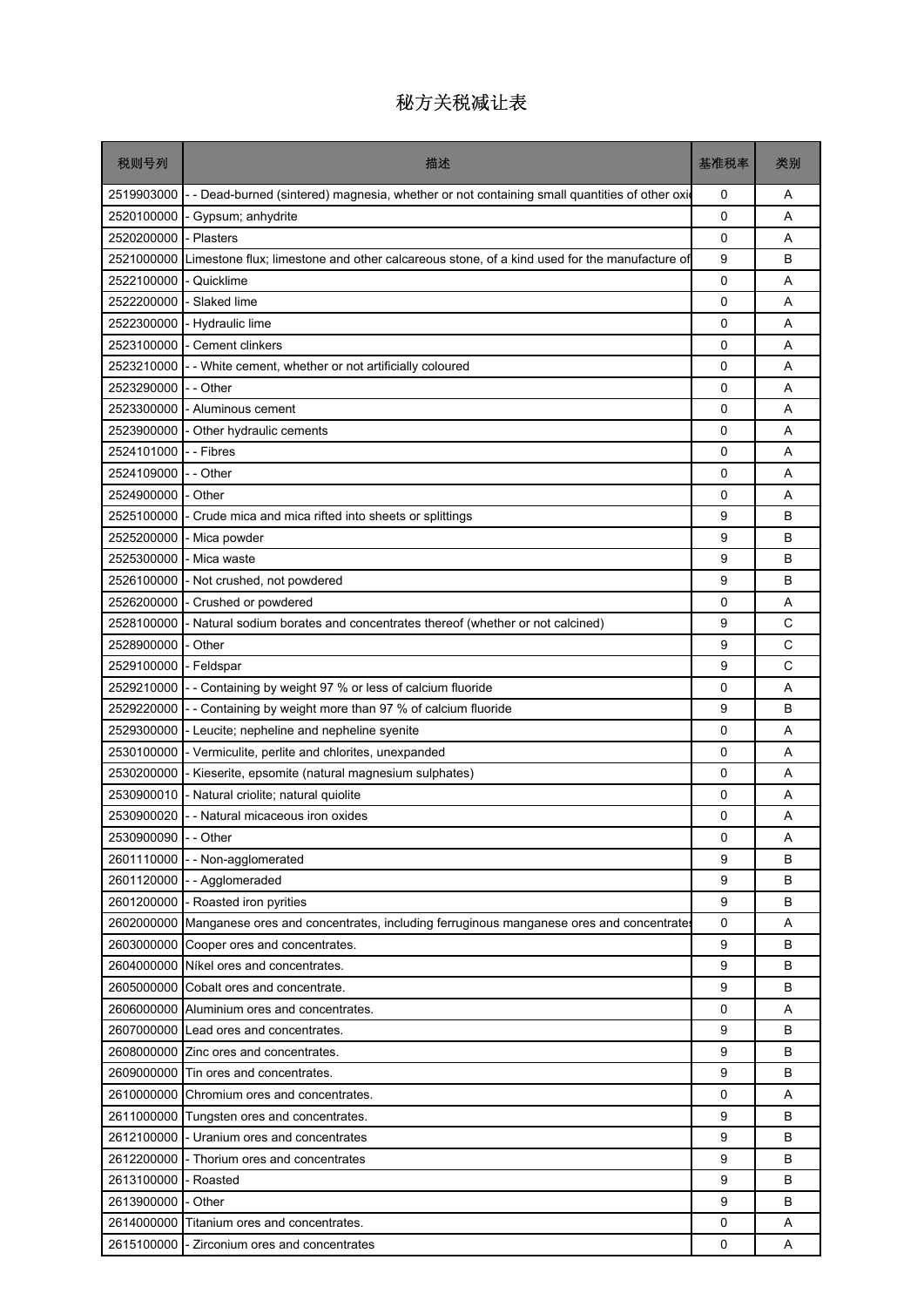| 税则号列                    | 描述                                                                                                          | 基准税率        | 类别 |
|-------------------------|-------------------------------------------------------------------------------------------------------------|-------------|----|
| 2615900000              | - Other                                                                                                     | 9           | B  |
| 2616100000              | - Silver ores and concentrates                                                                              | 9           | B  |
| 2616901000              | -- Gold ores and concentrates                                                                               | 9           | B  |
| 2616909000              | - - Other                                                                                                   | 0           | A  |
| 2617100000              | - Antimony ores and concentrates                                                                            | 9           | B  |
| 2617900000              | - Other                                                                                                     | 9           | B  |
| 2618000000              | Granulated slag (slag sand) from the manufacture of iron or steel.                                          | 9           | B  |
| 2619000000              | Slag, dross (other than granulated slag), scalings and other waste from the manufacture of                  | 9           | B  |
| 2620110000              | -- Hard zinc spelter                                                                                        | 0           | A  |
| 2620190000              | - - Other                                                                                                   | 0           | A  |
| 2620210000              | -- Leaded gasoline sludges and leaded anti-knock compound sludges                                           | 9           | B  |
| 2620290000              | - - Other                                                                                                   | 9           | B  |
| 2620300000              | - Containing mainly copper                                                                                  | 0           | A  |
| 2620400000              | - Containing mainly aluminium                                                                               | 9           | B  |
| 2620600000              | - Containing arsenic, mercury, thallium or their mixtures, of a kind used for the extraction of             | 9           | B  |
| 2620910000              | - - Containing antimony, beryllium, cadmium, chromium or their mixtures                                     | 9           | B  |
| 2620990000              | - - Other                                                                                                   | 9           | B  |
| 2621100000              | - Ash and residues from the incineration of municipal waste                                                 | 9           | B  |
| 2621900000              | - Other                                                                                                     | 9           | B  |
| 2701110000              | - - Anthracite                                                                                              | 0           | A  |
| 2701120000              | - - Bituminous coal                                                                                         | 0           | A  |
| 2701190000              | - - Other coal                                                                                              | 0           | A  |
| 2701200000              | - Briquettes, ovoids and similar solid fuels manufactured from coal.                                        | 0           | A  |
| 2702100000              | - Lignite, whether or not pulverised, but not agglomerated                                                  | 0           | A  |
| 2702200000              | - Agglomerated lignite                                                                                      | 0           | A  |
| 2703000000              | Peat (including peat litter), whether or not agglomerated.                                                  | 0           | A  |
| 2704001000              | - Coke and semi-coke of coal                                                                                | 0           | A  |
| 2704002000              | - Coke and semi-coke of lignite or of peat                                                                  | 0           | A  |
| 2704003000              | - Retort carbon                                                                                             | 0           | A  |
|                         | 2705000000 Coal gas, water gas, producer gas and similar gases, other than petroleum gases and other        | 0           | Α  |
|                         | 2706000000 Tar distilled from coal, from lignite or from peat, and other mineral tars, whether or not dehyd | 0           | Α  |
| 2707100000              | - Benzol (benzene)                                                                                          | 0           | A  |
| 2707200000              | - Toluol (toluene)                                                                                          | 0           | Α  |
| 2707300000              | - Xylol (xylenes)                                                                                           | 0           | Α  |
|                         | 2707400000 - Naphthalene                                                                                    | 0           | Α  |
| 2707501000              | - - Solvent naphtha                                                                                         | 0           | Α  |
| 2707509000              | - - Other                                                                                                   | 0           | Α  |
| 2707910000              | - - Creosote oils                                                                                           | 9           | B  |
| 2707991000              | --- Anthracene                                                                                              | 0           | Α  |
| 2707999000              | - - - Other                                                                                                 | 0           | Α  |
| 2708100000              | - Pitch                                                                                                     | 9           | B  |
| 2708200000 - Pitch coke |                                                                                                             | 0           | Α  |
|                         | 2709000000 Aceites crudos de petróleo o de mineral bituminoso.                                              | 0           | Α  |
|                         | 2710111100 $\vert$ ---- For engines of aviation                                                             | 0           | Α  |
|                         | 2710111310 - - - - - With an anti-detonant index not exceeding 84                                           | 0           | Α  |
|                         | 2710111320 - - - - - With an anti-detonant index exceeding 84 but not exceeding 87                          | 0           | Α  |
|                         | 2710111330 ----- With an anti-detonant index exceeding 90 but not exceeding 95                              | 0           | Α  |
|                         | 2710111340 ----- With an anti-detonant index exceeding 95 but not exceeding 97                              | $\mathbf 0$ | A  |
|                         | 2710111350 - - - - - With an anti-detonant index exceeding 95                                               | $\mathsf 0$ | Α  |
| 2710111900 ---- Other   |                                                                                                             | 0           | A  |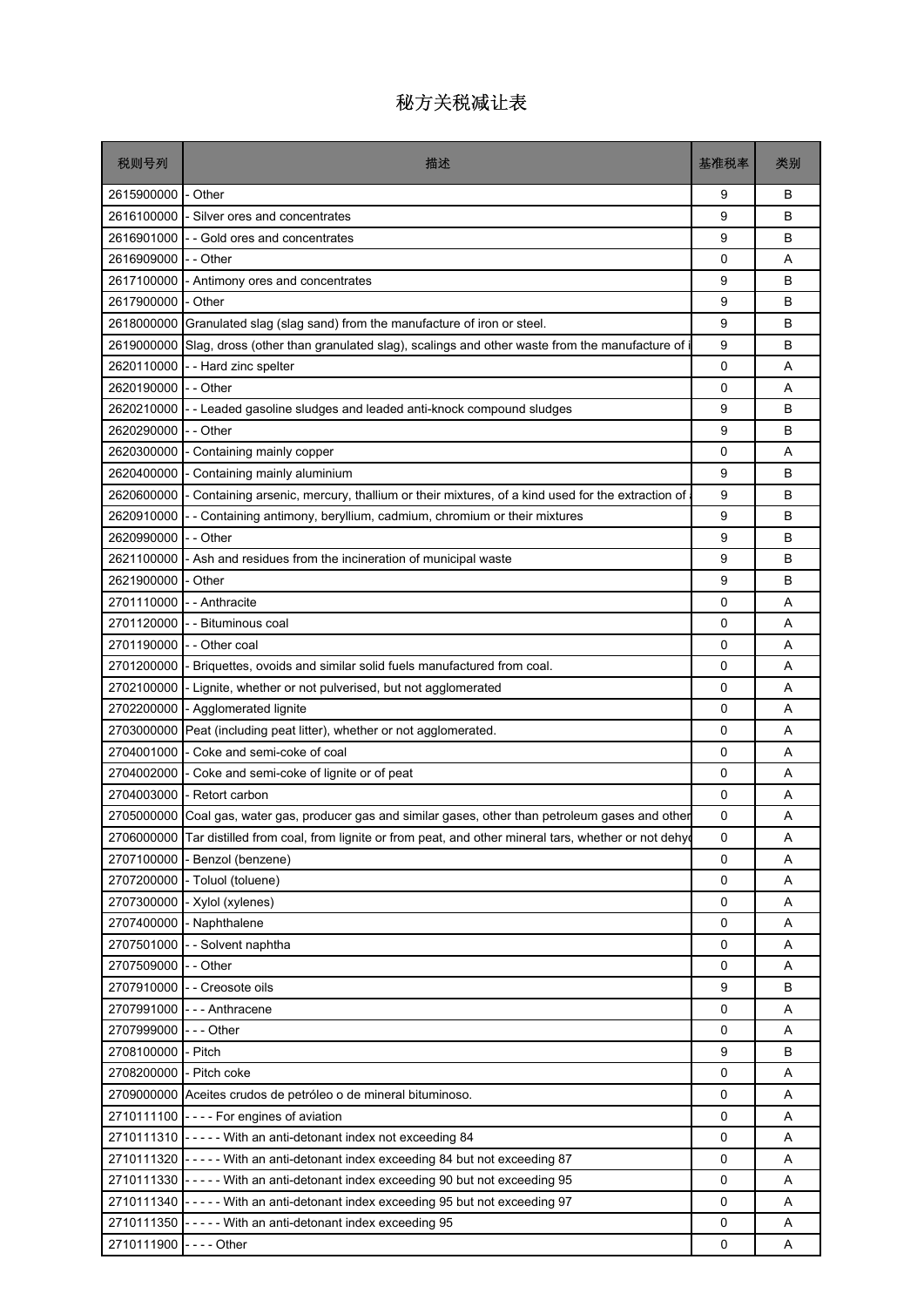| 税则号列                   | 描述                                                                                                     | 基准税率        | 类别 |
|------------------------|--------------------------------------------------------------------------------------------------------|-------------|----|
|                        | 2710112000 - - - Petroleum spirits with tetraethyllead:                                                | 0           | A  |
|                        | 2710119100 ---- White Spirit                                                                           | $\Omega$    | A  |
|                        | 2710119200 ---- Carburants for reactors                                                                | $\Omega$    | A  |
|                        | 2710119300 ---- Tetrapropylene                                                                         | 0           | Α  |
|                        | 2710119400 - - - - Mixtures of n-paraffins                                                             | 0           | A  |
|                        | 2710119500 ---- Mixtures of n-oleffins                                                                 | 0           | A  |
| 2710119900 ---- Other  |                                                                                                        | 0           | Α  |
|                        | 2710191200 - - - - Mixtures of n-paraffins                                                             | $\mathbf 0$ | A  |
|                        | 2710191300 ---- Mixtures of n-oleffins                                                                 | $\Omega$    | A  |
|                        | 2710191400 ---- Kerosene                                                                               | 0           | Α  |
|                        | 2710191510 - - - - - Destined to the businesses of aviation                                            | 0           | A  |
| 2710191590 ----- Other |                                                                                                        | $\Omega$    | A  |
| 2710191900 ---- Other  |                                                                                                        | $\mathbf 0$ | A  |
|                        | 2710192110 ----- Diesel 2                                                                              | 0           | A  |
| 2710192190 ----- Other |                                                                                                        | 0           | A  |
|                        | 2710192210 ----- Residual 6                                                                            | 0           | A  |
| 2710192290 ----- Other |                                                                                                        | 0           | Α  |
| 2710192900 ---- Other  |                                                                                                        | $\mathbf 0$ | A  |
|                        | 2710193100 ---- Mixtures of n-paraffins                                                                | $\mathbf 0$ | A  |
|                        | 2710193200 ---- Mistures of n-oleffins                                                                 | 0           | Α  |
|                        | 2710193300 ---- Insulator oil for electrical use                                                       | 0           | A  |
|                        | 2710193400 ---- Lubricating grease                                                                     | $\Omega$    | A  |
|                        | 2710193500 - - - - Oil base for lubricants                                                             | $\mathbf 0$ | Α  |
|                        | 2710193600 - - - - Oils for hydraulic transmission                                                     | 0           | A  |
|                        | 2710193700 - - - - White oils (of petroleum jelly or of paraffin wax)                                  | 0           | A  |
|                        | 2710193800 ---- Other lubricating oils                                                                 | 0           | A  |
| 2710193900 ---- Other  |                                                                                                        | 0           | A  |
|                        | 2710910000 - - Containing polychlorinated biphenyls (PCBs), polychlorinated terphenyls (PCTs) or polyb | $\mathbf 0$ | A  |
| 2710990000             | - - Other                                                                                              | 0           | A  |
|                        | 2711110000 - - Natural gas                                                                             | 0           | Α  |
| 2711120000 - - Propane |                                                                                                        | 0           | Α  |
| 2711130000             | - - Butanes                                                                                            | $\Omega$    | A  |
| 2711140000             | - Ethylene, propylene, butylene et butadiene                                                           | $\mathsf 0$ | Α  |
| 2711190000             | - - Other                                                                                              | 0           | Α  |
|                        | 2711210000 - - Natural gas                                                                             | 0           | Α  |
| 2711290000             | - - Other                                                                                              | 0           | Α  |
| 2712101000             | - - Crude                                                                                              | 0           | Α  |
| 2712109000             | - - Other                                                                                              | $\mathbf 0$ | Α  |
| 2712200000             | - Paraffin wax containing by weight less than 0.75 % of oil                                            | 0           | Α  |
| 2712901000             | - - Micro-crystalline petroleum wax                                                                    | 0           | Α  |
| 2712902000             | - - Ozoquerita and ceresin                                                                             | $\mathsf 0$ | Α  |
| 2712903000             | - - Paraffin containing by weight 0,75% or more of oil                                                 | $\mathbf 0$ | Α  |
| 2712909000             | - Other                                                                                                | 0           | Α  |
| 2713110000             | - - Not calcined                                                                                       | 9           | Α  |
| 2713120000             | - - Calcined                                                                                           | 0           | Α  |
| 2713200000             | - Petroleum bitumen                                                                                    | 9           | B  |
| 2713900000             | Other residues of petroleum oils or of oils obtained from bituminous minerals                          | 9           | B  |
| 2714100000             | Bituminous or oil shale and tar sands                                                                  | 0           | Α  |
| 2714900000             | Other                                                                                                  | 0           | Α  |
| 2715001000             | <b>Bituminous mastics</b>                                                                              | 9           | В  |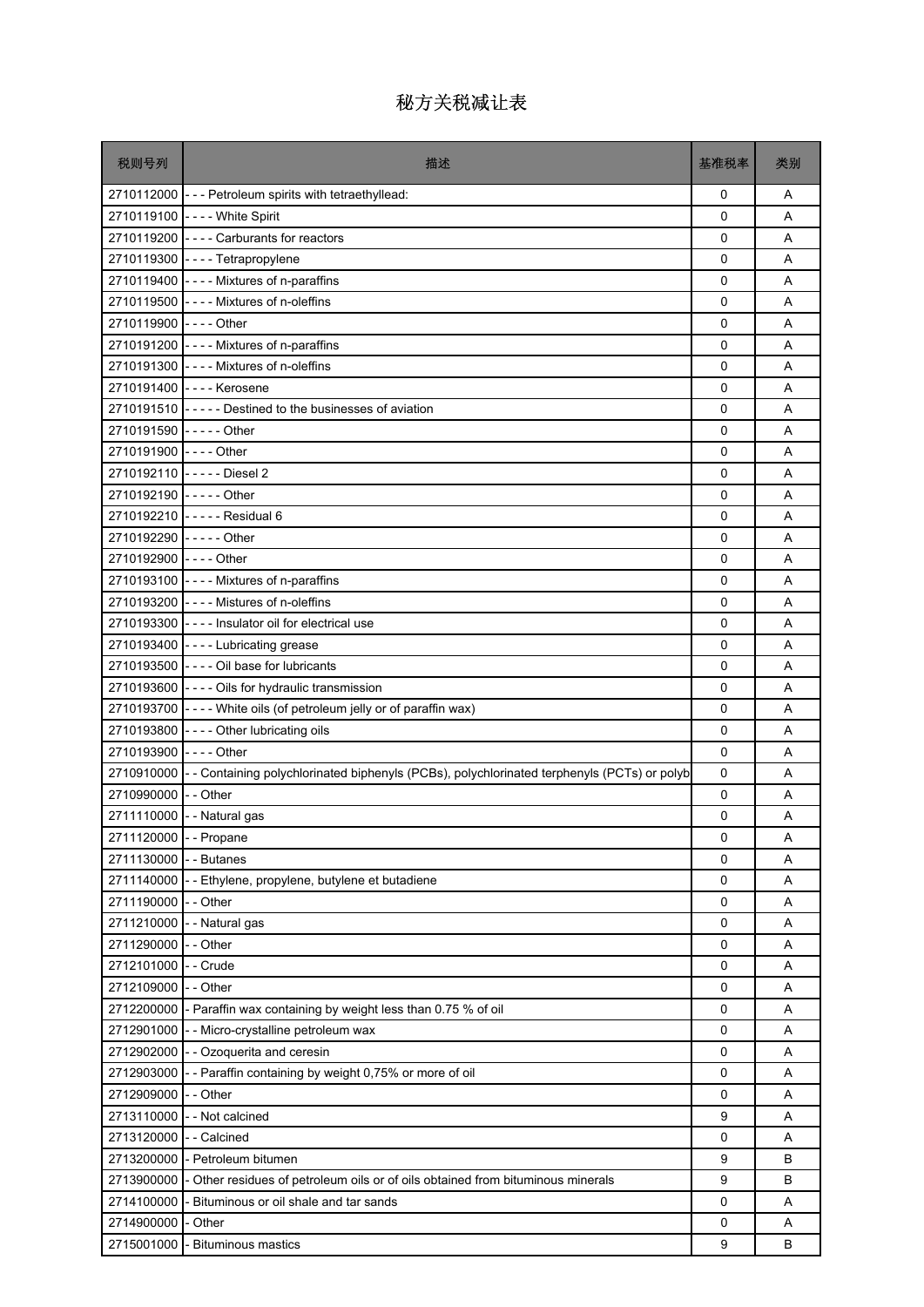| 税则号列               | 描述                                                                                 | 基准税率        | 类别 |
|--------------------|------------------------------------------------------------------------------------|-------------|----|
| 2715009000         | - Other                                                                            | 9           | B  |
| 2716000000         | Electrical energy. (optional heading)                                              | 0           | A  |
| 2801100000         | - Chlorine                                                                         | 9           | C  |
| 2801200000         | - Iodine                                                                           | 0           | Α  |
| 2801300000         | - Fluorine; bromine                                                                | 0           | A  |
| 2802000000         | Sulphur, sublimed or precipitated; colloidal sulphur.                              | 9           | B  |
| 2803001000         | - Acetylene black                                                                  | 0           | Α  |
| 2803009000         | - Other                                                                            | 0           | A  |
| 2804100000         | - Hydrogen                                                                         | 9           | B  |
| 2804210000         | - Argon                                                                            | 9           | B  |
| 2804290000         | - - Other                                                                          | 9           | B  |
| 2804300000         | - Nitrogen                                                                         | 9           | B  |
| 2804400000         | - Oxygeno                                                                          | 9           | В  |
| 2804501000         | - - Boron                                                                          | 9           | В  |
| 2804502000         | - - Tellurium                                                                      | 9           | B  |
| 2804610000         | - Containing by weight not less than 99.99 % of silicon                            | $\mathbf 0$ | A  |
| 2804690000         | - - Other                                                                          | 0           | A  |
| 2804701000         | - - Red phosphorus or amorphous                                                    | 0           | A  |
| 2804709000         | - - Other                                                                          | 0           | A  |
| 2804800000         | - Arsenic                                                                          | 0           | A  |
| 2804901000         | - - Selenium in powder form                                                        | 9           | B  |
| 2804909000         | - - Other                                                                          | 9           | B  |
| 2805110000         | - Sodium                                                                           | 0           | A  |
| 2805120000         | - - Calcium                                                                        | 0           | Α  |
| 2805190000         | - - Other                                                                          | 0           | A  |
| 2805300000         | Rare-earth metals, scandium and yttrium, whether or not intermixed or interalloyed | $\mathbf 0$ | A  |
| 2805400000         | Mercury                                                                            | 9           | B  |
| 2806100000         | - Hydrogen chloride (hydrochloric acid)                                            | 9           | B  |
| 2806200000         | - Chlorosulphuric acid                                                             | 0           | Α  |
| 2807001000         | - Sulphuric acid                                                                   | 9           | C  |
| 2807002000 - Oleum |                                                                                    | 9           | B  |
| 2808001000         | - Nitric acid                                                                      | 0           | Α  |
| 2808002000         | - Sulphonitric acids                                                               | 0           | Α  |
| 2809100000         | Diphosphorus pentaoxide                                                            | 0           | Α  |
| 2809201000         | -- Phosphoric acid                                                                 | 0           | A  |
| 2809202000         | - - Polyphosphoric acids                                                           | 0           | Α  |
| 2810001000         | Orthoboric acid                                                                    | 9           | C  |
| 2810009000         | - Other                                                                            | 9           | C  |
| 2811110000         | -- Hydrogen fluoride (hydrofluoric acid)                                           | 0           | Α  |
| 2811191000         | --- Aminosulphonic acid (sulphamic acid)                                           | 0           | A  |
| 2811193000         | --- Phosphorus derivatives                                                         | 0           | Α  |
|                    | 2811194000 - - - Hydrogen cyanide                                                  | 9           | B  |
| 2811199020         | - - - - Sulphur derivates, selenium derivates, tellurum derivates                  | 0           | Α  |
| 2811199090         | $--$ - Other                                                                       | 9           | В  |
| 2811210000         | - - Carbon dioxide                                                                 | 9           | B  |
| 2811221000         | --- Silica gel                                                                     | 0           | Α  |
| 2811229000         | - - - Other                                                                        | 0           | Α  |
| 2811292000         | --- Dinitrogen oxide (nitrous oxide)                                               | 9           | В  |
| 2811294000         | - - - Diarsenic trioxide (arsenic sesquioxide, arsenious oxide, white arsenic)     | 9           | В  |
| 2811299000         | --- Other                                                                          | 0           | Α  |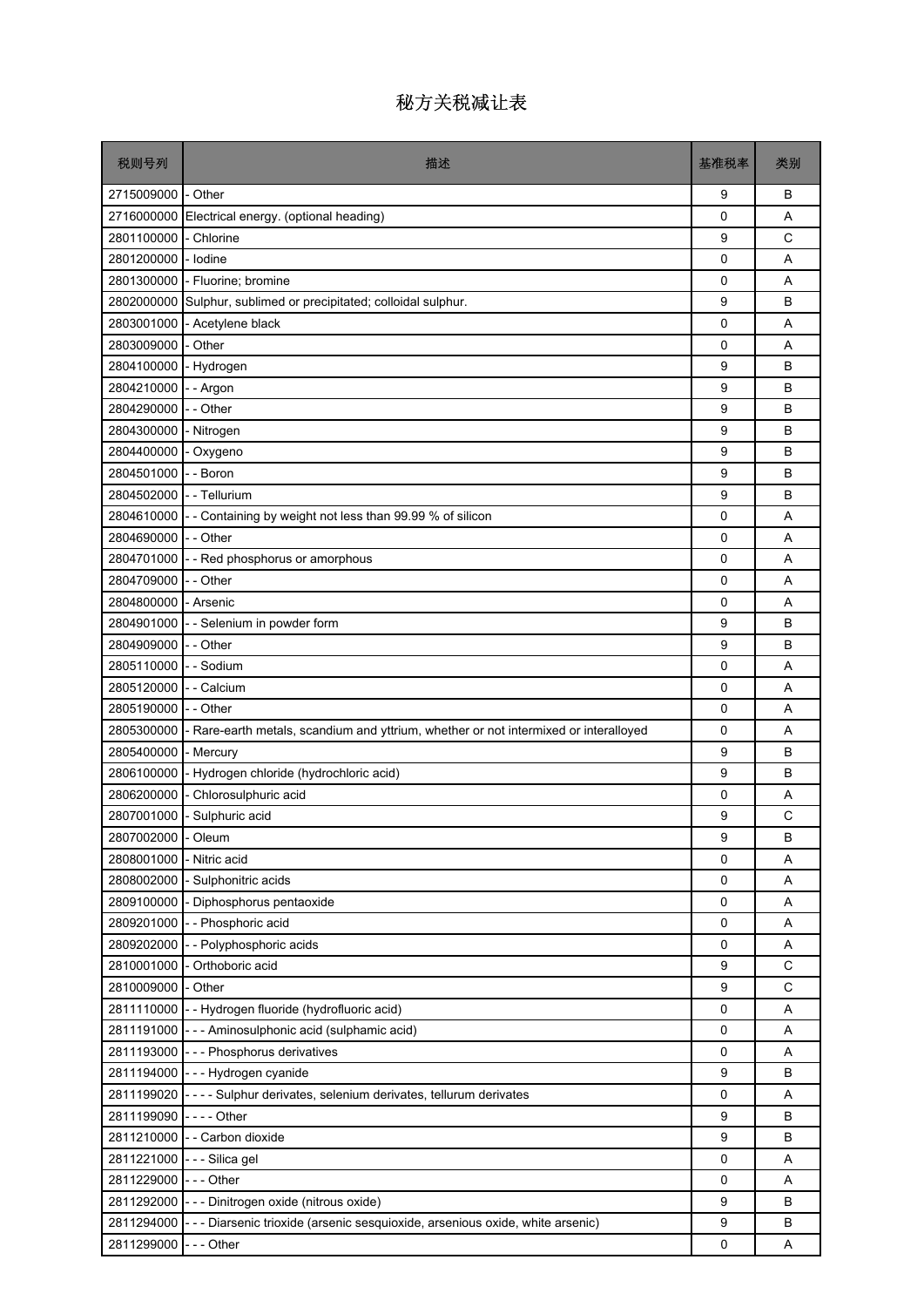| 税则号列                 | 描述                                                              | 基准税率        | 类别 |
|----------------------|-----------------------------------------------------------------|-------------|----|
|                      | 2812101000 -- Arsenic trichloride                               | 9           | B  |
|                      | 2812102000 - - Carbonyl dichloride (phosgene)                   | 9           | B  |
|                      | 2812103100 --- Phosphorus oxychloride                           | 9           | B  |
| 2812103200           | --- Phosphorus trichloride                                      | 9           | B  |
| 2812103300           | --- Phosphorus pentachloride                                    | 9           | B  |
| 2812103900           | -  -  - Other                                                   | 9           | B  |
|                      | 2812104100 -- Sulphur monochloride                              | 9           | B  |
| 2812104200           | --- Sulphur dichloride                                          | 9           | B  |
| 2812104900           | -  - - Other                                                    | 9           | B  |
| 2812105000           | -- Thionyl chloride                                             | 9           | B  |
| 2812109000           | - - Other                                                       | 9           | B  |
| 2812900000           | - Other                                                         | 0           | A  |
| 2813100000           | - Carbon disulphide                                             | $\mathbf 0$ | A  |
| 2813902000           | - - Phosphorus sulphides                                        | 0           | A  |
| 2813909000           | - - Other                                                       | 0           | A  |
| 2814100000           | - Anhydrous ammonia                                             | 0           | A  |
| 2814200000           | - Ammonia in aqueous solution                                   | 9           | C  |
| 2815110000           | - - Solid                                                       | 9           | C  |
| 2815120000           | -- In aqueous solution (soda lye or liquid soda)                | 9           | C  |
| 2815200000           | - Potassium hydroxide (caustic potash)                          | 0           | A  |
| 2815300000           | - Peroxides of sodium or potassium                              | 0           | A  |
| 2816100000           | - Hydroxide and peroxide of magnesium                           | 0           | A  |
| 2816400000           | - Oxides, hydroxides and peroxides, of strontium or barium      | 0           | Α  |
| 2817001000           | - Zinc oxide                                                    | 0           | A  |
| 2817002000           | - Zinc peroxide                                                 | 0           | A  |
| 2818100000           | - Artificial corundum, whether or not chemically defined        | 0           | A  |
| 2818200000           | - Aluminium oxide, other than artificial corundum               | 0           | Α  |
| 2818300000           | - Aluminium hydroxide                                           | $\mathbf 0$ | A  |
| 2819100000           | - Chromium trioxide                                             | 0           | Α  |
| 2819901000           | - - Dichromium trioxide (chromium sesquioxide or "oxide green") | 9           | C  |
| 2819909000 - - Other |                                                                 | 0           | Α  |
| 2820100000           | - Manganese dioxide                                             | 0           | A  |
| 2820900000           | - Other                                                         | 0           | Α  |
| 2821101000           | - - Oxides                                                      | 0           | Α  |
| 2821102000           | - - Hydroxides                                                  | 0           | Α  |
| 2821200000           | - Earth colours                                                 | 0           | Α  |
| 2822000000           | Cobalt oxides and hydroxides; commercial cobalt oxides.         | 0           | Α  |
| 2823001000           | - Titanium dioxide (titanic oxide or titanic anhydride)         | 0           | Α  |
| 2823009000           | - Other                                                         | 0           | Α  |
| 2824100000           | - Lead monoxide (litharge, massicot)                            | 9           | в  |
| 2824900000           | - Other                                                         | 9           | B  |
| 2825100000           | - Hydrazine and hydroxylamine and their inorganic salts         | 0           | Α  |
| 2825200000           | - Lithium oxide and hydroxide                                   | 0           | Α  |
| 2825300000           | - Vanadium oxides and hydroxides                                | 0           | Α  |
| 2825400000           | - Nickel oxides and hydroxides                                  | 0           | Α  |
| 2825500000           | - Copper oxides and hydroxides                                  | 9           | B  |
| 2825600000           | - Germanium oxides and zirconium dioxide                        | 0           | Α  |
| 2825700000           | - Molybdenum oxides and hydroxides                              | 0           | Α  |
| 2825800000           | - Antimony oxides                                               | 0           | Α  |
| 2825901000           | -- Tin oxides and hydroxides                                    | 0           | Α  |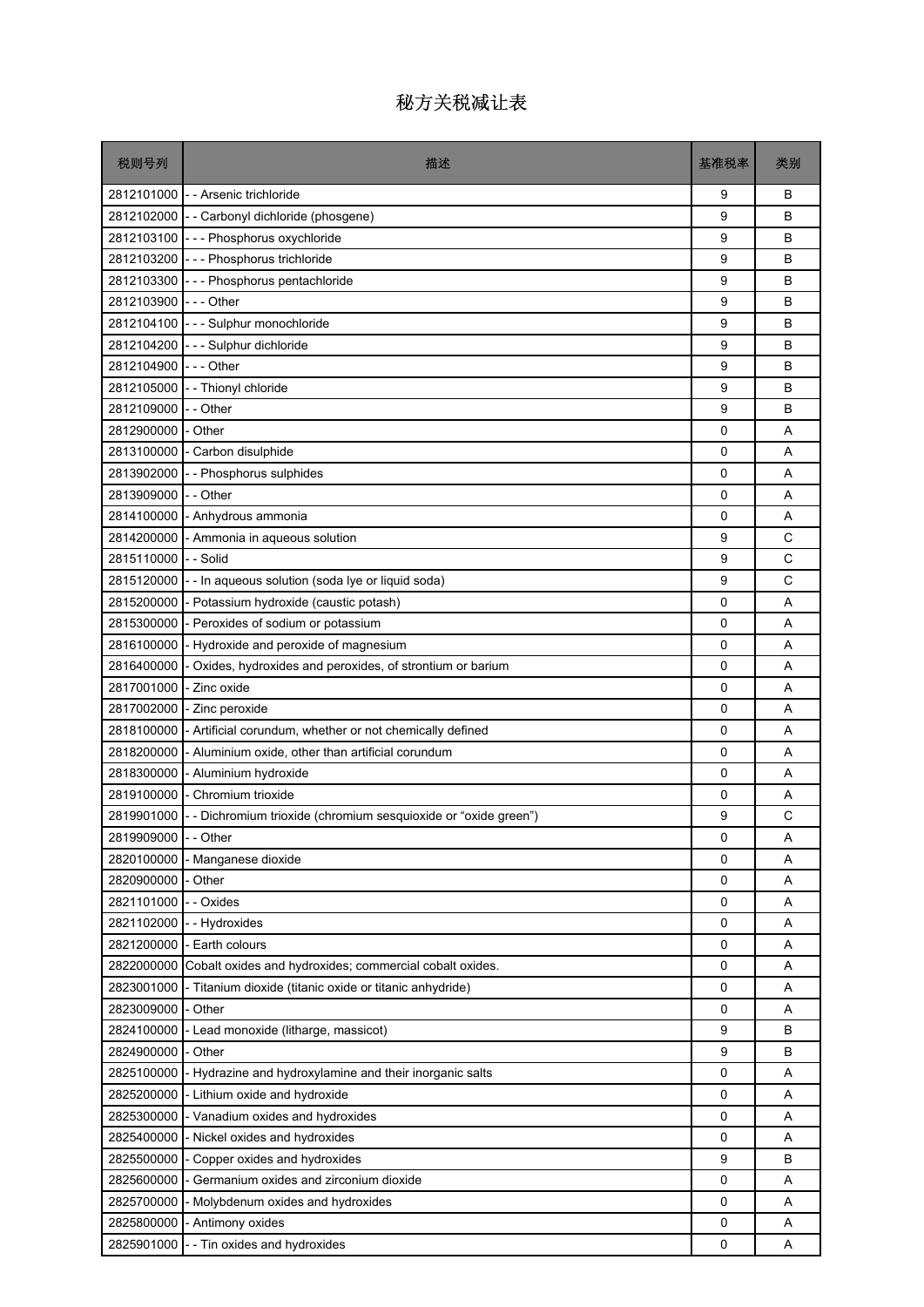| 税则号列                     | 描述                                                                           | 基准税率        | 类别          |
|--------------------------|------------------------------------------------------------------------------|-------------|-------------|
|                          | 2825904000 - - Calcium oxide and hydroxide                                   | 9           | B           |
|                          | 2825909010 --- Bismuth oxides and hydroxides                                 | $\Omega$    | A           |
| 2825909090 --- Other     |                                                                              | 9           | B           |
|                          | 2826120000 - - Of aluminium                                                  | $\mathbf 0$ | A           |
|                          | 2826191000 --- Of sodium                                                     | $\mathbf 0$ | A           |
| 2826199000 --- Other     |                                                                              | $\mathbf 0$ | A           |
|                          | 2826300000 - Sodium hexafluoroaluminate (synthetic cryolite)                 | 0           | A           |
| 2826900000               | - Other                                                                      | 0           | A           |
|                          | 2827100000 - Ammonium chloride                                               | 9           | C           |
|                          | 2827200000 - Calcium chloride                                                | 9           | C           |
| 2827310000               | - - Of magnesium                                                             | 0           | A           |
|                          | 2827320000 - - Of aluminium                                                  | 0           | A           |
| 2827350000 - - Of nickel |                                                                              | $\mathbf 0$ | A           |
|                          | 2827391000 --- Of copper                                                     | 0           | A           |
| 2827393000 - - - Of tin  |                                                                              | 9           | B           |
| 2827394000 --- Of iron   |                                                                              | 9           | B           |
| 2827395000 --- Of zinc   |                                                                              | 9           | B           |
|                          | 2827399010 ---- Of cobalt                                                    | 9           | B           |
| 2827399090 ---- Other    |                                                                              | $\Omega$    | A           |
| 2827410000 - - Of copper |                                                                              | 9           | B           |
|                          | 2827491000 - - - Of aluminium                                                | 0           | A           |
| 2827499000 --- Other     |                                                                              | 0           | A           |
|                          | 2827510000 - - Bromides of sodium or of potassium                            | $\mathbf 0$ | A           |
| 2827590000 - - Other     |                                                                              | $\mathbf 0$ | A           |
|                          | 2827601000 - - Of sodium or of potassium                                     | $\mathbf 0$ | A           |
| 2827609000 - - Other     |                                                                              | 0           | A           |
|                          | 2828100000 - Commercial calcium hypochlorite and other calcium hypochlorites | 9           | С           |
|                          | 2828901100 --- Of sodium                                                     | 9           | C           |
| 2828901900 --- Other     |                                                                              | 0           | A           |
| 2828902000 - - Chlorites |                                                                              | 0           | A           |
|                          | 2828903000 - - Hypobromites                                                  | 0           | Α           |
|                          | 2829110000 - - Of sodium                                                     | $\Omega$    | Α           |
|                          | 2829191000 - - - Of potasium                                                 | $\mathsf 0$ | Α           |
| 2829199000 - - - Other   |                                                                              | 0           | Α           |
|                          | 2829901000 - - Perchlorates                                                  | 0           | Α           |
|                          | 2829902000 - - Potasium iodate                                               | $\mathsf 0$ | Α           |
| 2829909000 - - Other     |                                                                              | 0           | Α           |
|                          | 2830101000 - - Sodium sulphide                                               | 9           | C           |
|                          | 2830102000 - - Sodium sulphydrate                                            | 9           | $\mathsf C$ |
|                          | 2830901000 - - Potasium sulphide                                             | $\mathsf 0$ | Α           |
| 2830909000               | - - Other                                                                    | 0           | Α           |
| 2831100000 - Of sodium   |                                                                              | 0           | Α           |
| 2831900000               | - Other                                                                      | $\mathsf 0$ | Α           |
|                          | 2832100000 - Sodium sulphites                                                | 0           | Α           |
|                          | 2832201000 - - Of ammonium                                                   | 9           | B           |
| 2832209000               | - - Other                                                                    | $\mathsf 0$ | Α           |
| 2832301000               | - - Of sodium                                                                | 9           | B           |
| 2832309000 - - Other     |                                                                              | 0           | Α           |
|                          | 2833110000 - - Disodium sulphate                                             | $\mathsf 0$ | Α           |
| 2833190000               | - - Other                                                                    | 9           | В           |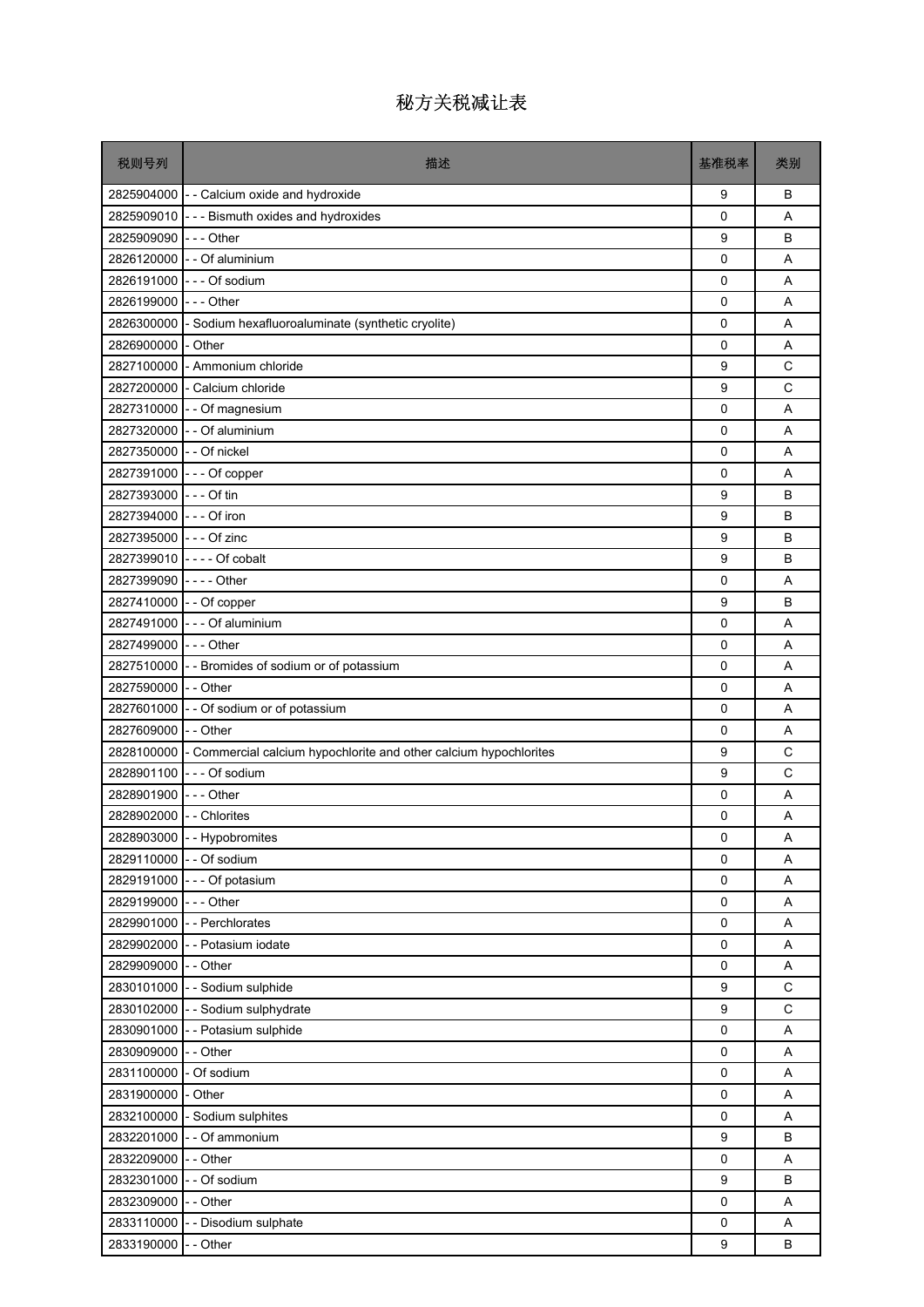| 税则号列                     | 描述                                                            | 基准税率        | 类别           |
|--------------------------|---------------------------------------------------------------|-------------|--------------|
| 2833210000               | - - Of magnesium                                              | 0           | A            |
| 2833220000               | - - Of aluminium                                              | 9           | C            |
| 2833240000               | - - Of nickel                                                 | 9           | B            |
| 2833250000               | -- Of copper                                                  | 0           | Α            |
| 2833270000               | - - Of barium                                                 | $\mathbf 0$ | Α            |
| 2833291000               | $- -$ Of iron                                                 | 9           | B            |
| 2833293000               | --- Of lead                                                   | 9           | B            |
| 2833295000               | --- Of chrome                                                 | 9           | $\mathsf{C}$ |
| 2833296000               | - - - Of zinc                                                 | 0           | A            |
| 2833299000               | $--$ Other                                                    | 9           | C            |
| 2833301000               | - - Of aluminium                                              | 0           | A            |
| 2833309000 - - Other     |                                                               | 0           | A            |
| 2833401000 - - Of sodium |                                                               | $\mathbf 0$ | A            |
| 2833409000               | - - Other                                                     | 0           | Α            |
| 2834100000               | - Nitrites                                                    | 0           | A            |
| 2834210000               | - - Of potassium                                              | 0           | A            |
| 2834291000               | - - - Of magnesium                                            | $\mathbf 0$ | Α            |
| 2834299000               | $- -$ Other                                                   | $\mathbf 0$ | A            |
| 2835100000               | - Phosphinates (hypophosphites) and phosphonates (phosphites) | 0           | A            |
| 2835220000               | - - Of mono- or disodium                                      | 0           | Α            |
| 2835240000               | - - Of potasium                                               | $\mathbf 0$ | A            |
| 2835250000               | - - Calcium hydrogenorthophosphate ("dicalcium phosphate")    | 0           | Α            |
| 2835260000               | - Other phosphates of calcium                                 | $\mathbf 0$ | A            |
| 2835291000               | --- Of iron                                                   | 0           | A            |
|                          | 2835292000 - - - Of triammonium                               | $\mathbf 0$ | A            |
|                          | 2835299010 ---- Of trisodium                                  | 0           | A            |
| 2835299090               | $\mathsf{l}$ --- Other                                        | 9           | C            |
|                          | 2835310000 - - Sodium triphosphate (sodium tripolyphosphate)  | $\mathbf 0$ | A            |
| 2835391000               | --- Sodium pyrophosphates                                     | $\mathbf 0$ | A            |
| 2835399000               | $- -$ Other                                                   | 0           | Α            |
|                          | 2836200000 - Disodium carbonate                               | 0           | Α            |
| 2836300000               | - Sodium hydrogencarbonate (sodium bicarbonate)               | 9           | C            |
| 2836400000               | Potassium carbonates                                          | 0           | Α            |
| 2836500000               | - Calcium carbonate                                           | 9           | $\mathsf C$  |
|                          | 2836600000 - Barium carbonate                                 | 0           | Α            |
|                          | 2836910000 - - Lithium carbonates                             | 0           | Α            |
| 2836920000               | - - Strontium carbonate                                       | 0           | Α            |
|                          | 2836991000 - - - Precipitated magnesium carbonate             | 0           | Α            |
| 2836992000               | --- Ammoniumcarbonate                                         | $\mathsf 0$ | Α            |
| 2836993000               | --- Cobalt carbonate                                          | 0           | Α            |
| 2836994000               | --- Nickel carbonate                                          | $\mathbf 0$ | Α            |
|                          | 2836995000 - - - Sodium sesquicarbonate                       | $\mathbf 0$ | Α            |
| 2836999000               | $--$ Other                                                    | 0           | Α            |
| 2837111000               | --- Cyanide                                                   | 0           | Α            |
| 2837112000               | - - - Cyanide oxide                                           | $\mathbf 0$ | Α            |
| 2837190000               | - - Other                                                     | 0           | Α            |
| 2837200000               | - Complex cyanides                                            | 0           | Α            |
| 2839110000               | - - Sodium metasilicates                                      | 9           | C            |
| 2839190000               | - - Other                                                     | 9           | $\mathsf C$  |
| 2839901000               | - - Of aluminium                                              | 0           | Α            |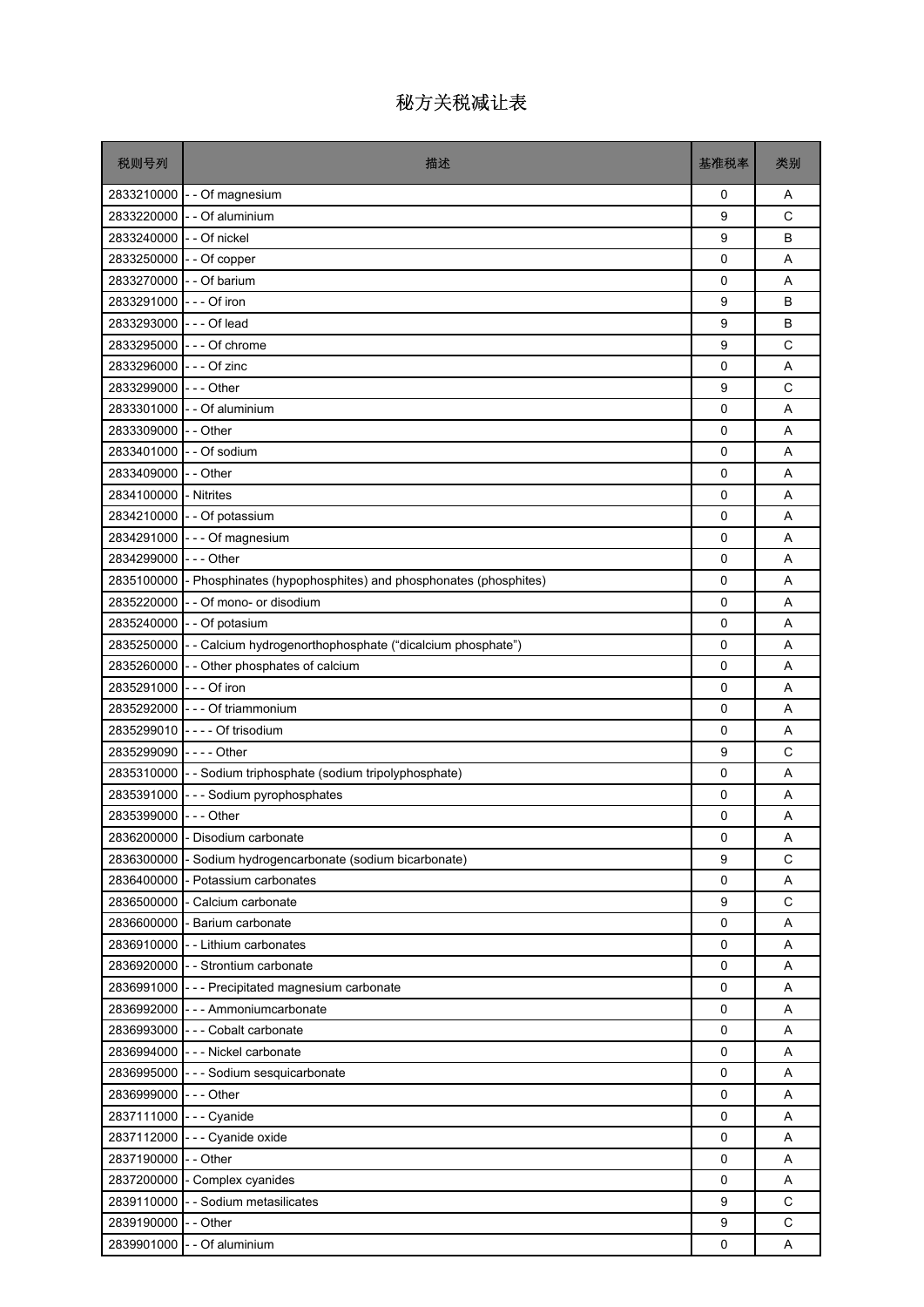| 税则号列                 | 描述                                                                                          | 基准税率        | 类别 |
|----------------------|---------------------------------------------------------------------------------------------|-------------|----|
| 2839902000           | - - Of precipitated calcium                                                                 | 0           | A  |
| 2839903000           | - - Of magnesium                                                                            | 9           | B  |
| 2839904000           | - - Of potassium                                                                            | 9           | C  |
| 2839909000           | - - Other                                                                                   | 0           | A  |
| 2840110000           | - - Anhydrous                                                                               | 0           | A  |
| 2840190000           | - - Other                                                                                   | 9           | C  |
| 2840200000           | - Other borates                                                                             | 9           | C  |
|                      | 2840300000 - Peroxoborates (perboratos)                                                     | 0           | A  |
|                      | 2841300000 - Sodium dichromate                                                              | 0           | A  |
| 2841501000           | -- Chromates of zinc or of lead                                                             | 9           | B  |
| 2841502000           | - - Potassium chromate                                                                      | 0           | A  |
|                      | 2841503000 - Sodium chromate                                                                | 0           | A  |
|                      | 2841504000 - - Potasium dichromate                                                          | 0           | A  |
|                      | 2841505000 - Thallium dichromate                                                            | 0           | A  |
| 2841509000 - - Other |                                                                                             | 0           | A  |
| 2841610000           | - - Potassium permanganate                                                                  | 9           | C  |
| 2841690000           | - - Other                                                                                   | 0           | A  |
| 2841700000           | - Molybdates                                                                                | 9           | C  |
|                      | 2841800000 - Tungstates (wolframates)                                                       | 0           | A  |
| 2841901000           | - - Aluminates                                                                              | 0           | A  |
| 2841909000           | - - Other                                                                                   | 0           | A  |
| 2842100000           | - Double or complex silicates, including aluminosilicates whether or not chemically defined | 0           | A  |
| 2842901000           | - - Arsenites and arsenates                                                                 | 9           | C  |
|                      | 2842902100 $\vert$ - - - Of ammonium and zinc                                               | 9           | C  |
| 2842902900 --- Other |                                                                                             | $\mathbf 0$ | A  |
| 2842903000           | - - Double or complex phosphates (phosphosalts)                                             | 0           | A  |
| 2842909000 -- Other  |                                                                                             | 0           | A  |
|                      | 2843100000 - Colloidal precious metals                                                      | 0           | A  |
|                      | 2843210000 - Silver nitrate                                                                 | 9           | C  |
| 2843290000 - - Other |                                                                                             | 0           | A  |
|                      | 2843300000 - Gold compounds                                                                 | 9           | B  |
| 2843900000           | - Other compounds; amalgams                                                                 | 9           | B  |
| 2844100000           | - Natural uranium and its compounds; alloys, dispersions (including cermets), ceramic produ | 0           | Α  |
| 2844200000           | - Uranium enriched in U 235 and its compounds; plutonium and its compounds; alloys, dispe   | 0           | Α  |
| 2844300000           | - Uranium depleted in U 235 and its compounds; thorium and its compounds; alloys, dispers   | 0           | Α  |
| 2844401000           | - - Radioactive residues                                                                    | 0           | Α  |
| 2844409000           | - - Other                                                                                   | 0           | Α  |
| 2844500000           | - Spent (irradiated) fuel elements (cartridges) of nuclear reactors                         | 0           | Α  |
| 2845100000           | - Heavy water (deuterium oxide)                                                             | 0           | Α  |
| 2845900000           | - Other                                                                                     | 0           | Α  |
| 2846100000           | - Cerium compounds                                                                          | 0           | Α  |
| 2846900000           | - Other                                                                                     | 0           | Α  |
| 2847000000           | Hydrogen peroxide, whether or not solidified with urea.                                     | 0           | Α  |
| 2848000000           | Phosphides, whether or not chemically defined, excluding ferrophosphorus.                   | 0           | Α  |
| 2849100000           | - Of calcium                                                                                | 9           | C  |
| 2849200000           | - Of silicon                                                                                | 0           | Α  |
| 2849901000           | - - Of tungsten                                                                             | 0           | Α  |
| 2849909000           | -- Other                                                                                    | $\mathbf 0$ | A  |
| 2850001000           | - Lead azide                                                                                | 0           | Α  |
| 2850002000           | - Azides                                                                                    | 0           | Α  |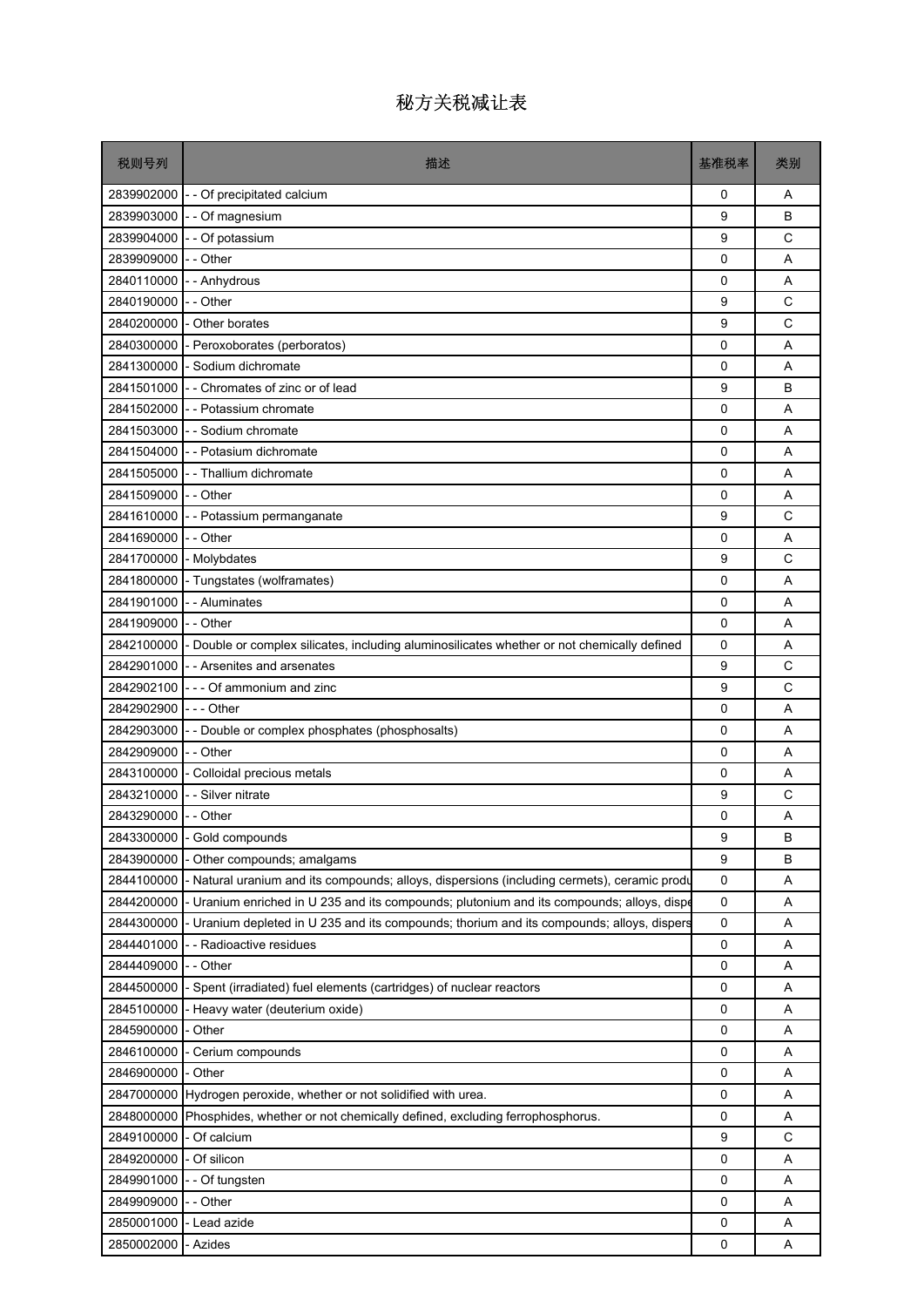| 税则号列       | 描述                                                                                              | 基准税率        | 类别 |
|------------|-------------------------------------------------------------------------------------------------|-------------|----|
| 2850009000 | - Other                                                                                         | 0           | Α  |
| 2852001000 | - Mercury sulphates                                                                             | 0           | A  |
| 2852002100 | - - Merbromin (DCI) (mercurochrome)                                                             | 0           | A  |
| 2852002910 | - - - Salts and esters of lactic acid                                                           | 9           | B  |
| 2852002990 | -  -  - Other                                                                                   | 0           | A  |
| 2852009011 | - - - Mercurous chloride                                                                        | 0           | Α  |
| 2852009012 | -  - - Mercuric chloride                                                                        | 0           | A  |
| 2852009021 | --- Oxichlorides and hidroxychlorides                                                           | 0           | A  |
| 2852009022 | --- lodides and oxy-iodides                                                                     | 0           | A  |
| 2852009023 | - - Sulphides; polysulphides, even thought they are non-chemically defined.                     | 0           | Α  |
| 2852009024 | - - - Nitrates                                                                                  | 0           | A  |
| 2852009025 | --- Polyphosphates                                                                              | 0           | Α  |
| 2852009026 | --- Cyanides and y oxycyanides                                                                  | 0           | A  |
| 2852009027 | - - Complex cyanides                                                                            | 0           | A  |
| 2852009031 | - - Fulminates, cyanates y thiocyanates                                                         | 0           | A  |
| 2852009032 | - - Chromates y dichromates; peroxochromates                                                    | 0           | Α  |
| 2852009033 | - Double or complex silicates, included aluminosilicates, even thought they are chemically      | 0           | A  |
| 2852009034 | - - Arsenites y arsenates                                                                       | 9           | С  |
| 2852009035 | --- Double or complex chlorides                                                                 | $\mathbf 0$ | A  |
| 2852009036 | --- Double or complex phosphates (fosfosals)                                                    | 0           | A  |
| 2852009037 | --- The rest of inorganic acids or peroxoacids salts                                            | 0           | Α  |
| 2852009041 | - Inorganic bases; oxides, hydroxides and peroxides                                             | 9           | C  |
| 2852009042 | --- Inorganic or organic of precious metal compounds                                            | 9           | B  |
| 2852009043 | --- Phosphides                                                                                  | $\mathbf 0$ | A  |
| 2852009044 | - - - Carbides                                                                                  | 0           | A  |
| 2852009045 | - - - Hydrides, nitrides, azides, silicides and borides                                         | 0           | Α  |
| 2852009050 | - The rest of inorganic compounds                                                               | 9           | С  |
| 2852009061 | --- Tanning extracts of vegetable origin; tannins and their salts, ether, esters and other deri | 9           | B  |
| 2852009062 | --- Inorganic products used as luminophores                                                     | 0           | Α  |
| 2852009063 | - - - Albuminates and other albumins derivatives.                                               | 0           | Α  |
| 2852009064 | Protein matters and their derivatives not elsewhere specified or included                       | 0           | Α  |
| 2852009065 | --- Chemical preparations for photographic purposes, except varnishes, glues, adhesives         | 9           | в  |
| 2852009066 | - - - Diagnostic or laboratory reagent on any supporting sheet and diagnostic or laboratory r   | 0           | Α  |
| 2852009067 | - - Certified referente materials.                                                              | 0           | A  |
| 2853001000 | - Cyanogen chloride                                                                             | 9           | B  |
| 2853003000 | - Distilled or conductivity water and water of similar purity; liquid air and purified air      | 9           | С  |
| 2853009000 | Other                                                                                           | 9           | C  |
| 2901100000 | - Saturated                                                                                     | 0           | A  |
| 2901210000 | - Ethylene                                                                                      | 9           | B  |
| 2901220000 | -- Propene (propylene)                                                                          | 9           | В  |
| 2901230000 | - - Butene (butylene) and isomers thereof                                                       | 0           | Α  |
| 2901240000 | - Buta-1,3-diene and isoprene                                                                   | 0           | Α  |
| 2901290000 | - - Other                                                                                       | 0           | A  |
| 2902110000 | - Cyclohexane                                                                                   | 9           | B  |
| 2902190000 | - - Other                                                                                       | 0           | Α  |
| 2902200000 | - Benzene                                                                                       | 9           | В  |
| 2902300000 | - Toluene                                                                                       | 0           | Α  |
| 2902410000 | - - o-Xylene                                                                                    | 9           | B  |
| 2902420000 | - m-Xylene                                                                                      | 0           | Α  |
| 2902430000 | - p-Xylene                                                                                      | 0           | Α  |
|            |                                                                                                 |             |    |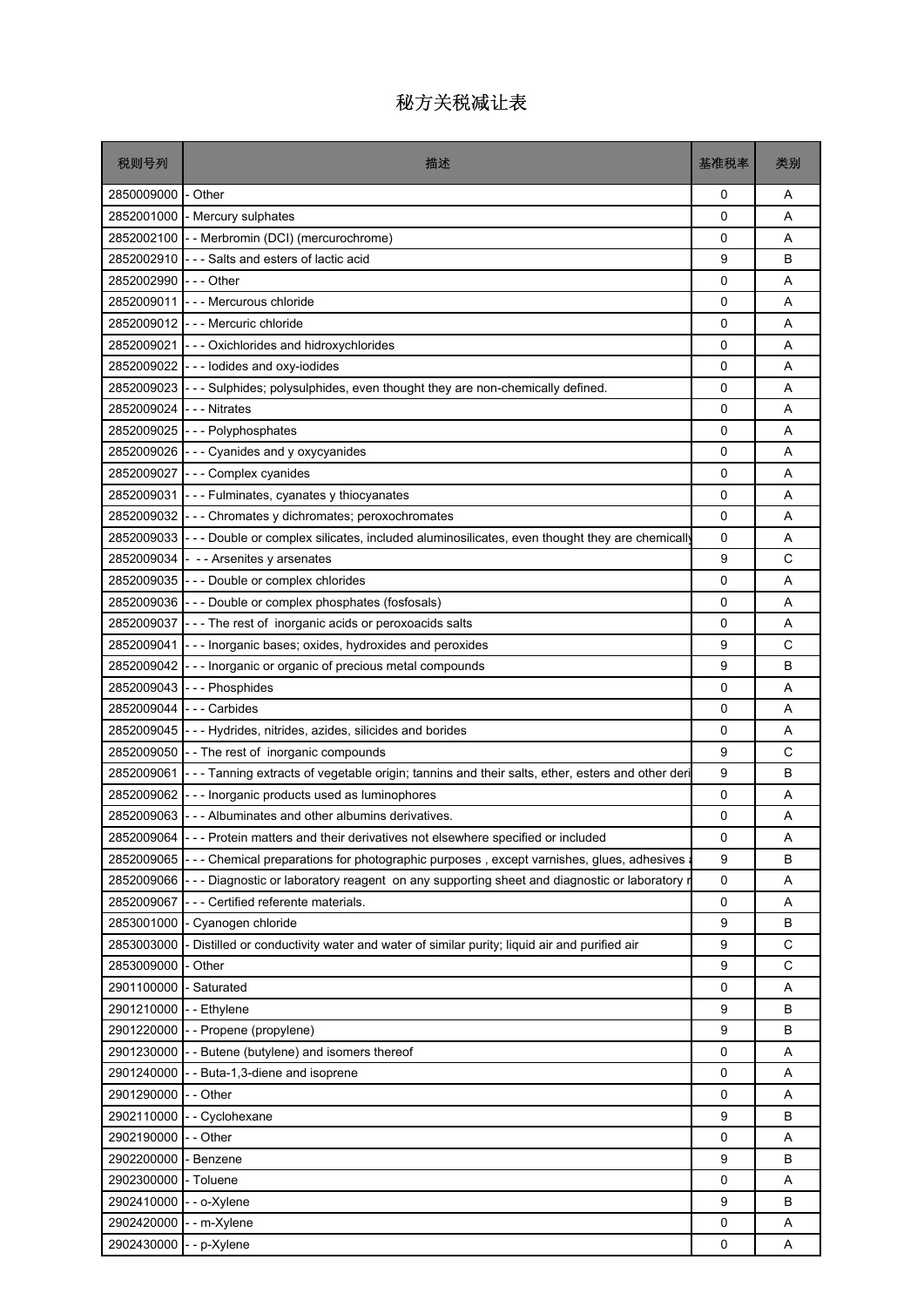| 税则号列                   | 描述                                                                                             | 基准税率        | 类别 |
|------------------------|------------------------------------------------------------------------------------------------|-------------|----|
| 2902440000             | - - Mixed xylene isomers                                                                       | 0           | A  |
| 2902500000             | - Styrene                                                                                      | 0           | A  |
| 2902600000             | - Ethylbenzene                                                                                 | 0           | A  |
| 2902700000             | - Cumene                                                                                       | 9           | B  |
|                        | 2902901000 - - Naphtalene                                                                      | 0           | A  |
| 2902909000 - - Other   |                                                                                                | 0           | A  |
|                        | 2903111000 - - - Chloromethane (methyl chloride)                                               | 0           | Α  |
|                        | 2903112000 - - - Cloroethane (ethyl chloride)                                                  | 0           | A  |
|                        | 2903120000 - - Dichloromethane (methylene chloride)                                            | 0           | A  |
|                        | 2903130000 - - Chloroform (trichloromethane)                                                   | 0           | A  |
|                        | 2903140000 - Carbon tetrachloride                                                              | 9           | B  |
|                        | 2903150000 - Ethylene dichloride (ISO) (1,2-dichloroethane)                                    | 9           | B  |
|                        | 2903191000 --- 1,1,1-Tricloroethane (methyl chloroform)                                        | 9           | B  |
| 2903199000 --- Other   |                                                                                                | 0           | Α  |
|                        | 2903210000 - - Vinyl chloride (chloroethylene)                                                 | 9           | B  |
|                        | 2903220000 - Trichloroethylene                                                                 | 0           | A  |
|                        | 2903230000 - - Tetrachloroethylene (perchoroethylene)                                          | 0           | A  |
|                        | 2903291000 - - - Vinylidene chloride (monomer)                                                 | 0           | A  |
| 2903299000 - - - Other |                                                                                                | 0           | A  |
|                        | 2903310000 - Ethylene dibromide (ISO) (1,2-dibromoethane)                                      | 0           | A  |
|                        | 2903391000 - - - Bromoethane (methyl bromide)                                                  | 0           | A  |
|                        | 2903392100 ---- Difluoromethane                                                                | 0           | A  |
|                        | 2903392200 ---- Trifluoromethane                                                               | 0           | A  |
|                        | 2903392300 ---- Difluoroethane                                                                 | 0           | A  |
|                        | 2903392400 - - - - Trifluoroethane                                                             | 0           | A  |
|                        | 2903392500 ---- Tetrafluoroethane                                                              | 0           | A  |
|                        | 2903392600 ---- Pentafluoroethane                                                              | 0           | A  |
|                        | 2903393000 - - - 1,1,3,3,3-Pentafluor-2-(trifluoromethyl)prop-1-ene                            | 9           | B  |
| 2903399000 --- Other   |                                                                                                | 0           | Α  |
|                        | 2903410000 - Trichlorofluoromethane                                                            | 9           | в  |
|                        | 2903420000 - - Dichlorodifluoromethane                                                         | 9           | B  |
|                        | 2903430000 - Trichlorotrifluoroethanes                                                         | 9           | B  |
| 2903440000             | - - Diclorotetrafluoroethanes and chloropentafluoroethane                                      | 9           | Α  |
|                        | 2903451000 - - - Clorotrifluoromethane                                                         | 9           | Α  |
|                        | 2903452000 - - - Pentachlorofluoroethane                                                       | 9           | Α  |
|                        | 2903453000 - - - Tetrachlorodifluoroethanes                                                    | 9           | в  |
|                        | 2903454100 ---- Heptachlorofluoropropanes                                                      | 9           | Α  |
|                        | 2903454200 ---- Hexachlorodifluoropropanes                                                     | 9           | Α  |
|                        | 2903454300 ---- Pentachlorotrifluoropropanes                                                   | 9           | Α  |
|                        | 2903454400 ---- Tetrachlorotetrafluoropropanes                                                 | 9           | Α  |
|                        | 2903454500 - - - - Trichloropentafluoropropanes                                                | 9           | Α  |
|                        | 2903454600 - - - - Dichlorohexafluoropropanes                                                  | 9           | A  |
|                        | 2903454700 ---- Chloroheptafluoropropanes                                                      | 9           | Α  |
| 2903459000 --- Other   |                                                                                                | 9           | Α  |
|                        | 2903460000 - - Bromochlorodifluoromethane, bromotrifluoromethane and dibromotetrafluoroethanes | 9           | B  |
|                        | 2903470000 - - Other perhalogenated derivatives                                                | 0           | Α  |
|                        | 2903491100 ---- Chlorodifluoromethane                                                          | 0           | Α  |
| 2903491300             | ---- Dichloropentafluoropropanes                                                               | $\mathbf 0$ | A  |
|                        | 2903491400 ---- Dichlorotrifluoroethanes                                                       | 0           | Α  |
|                        | 2903491500 ---- Chlorotetrafluoroethanes                                                       | 0           | Α  |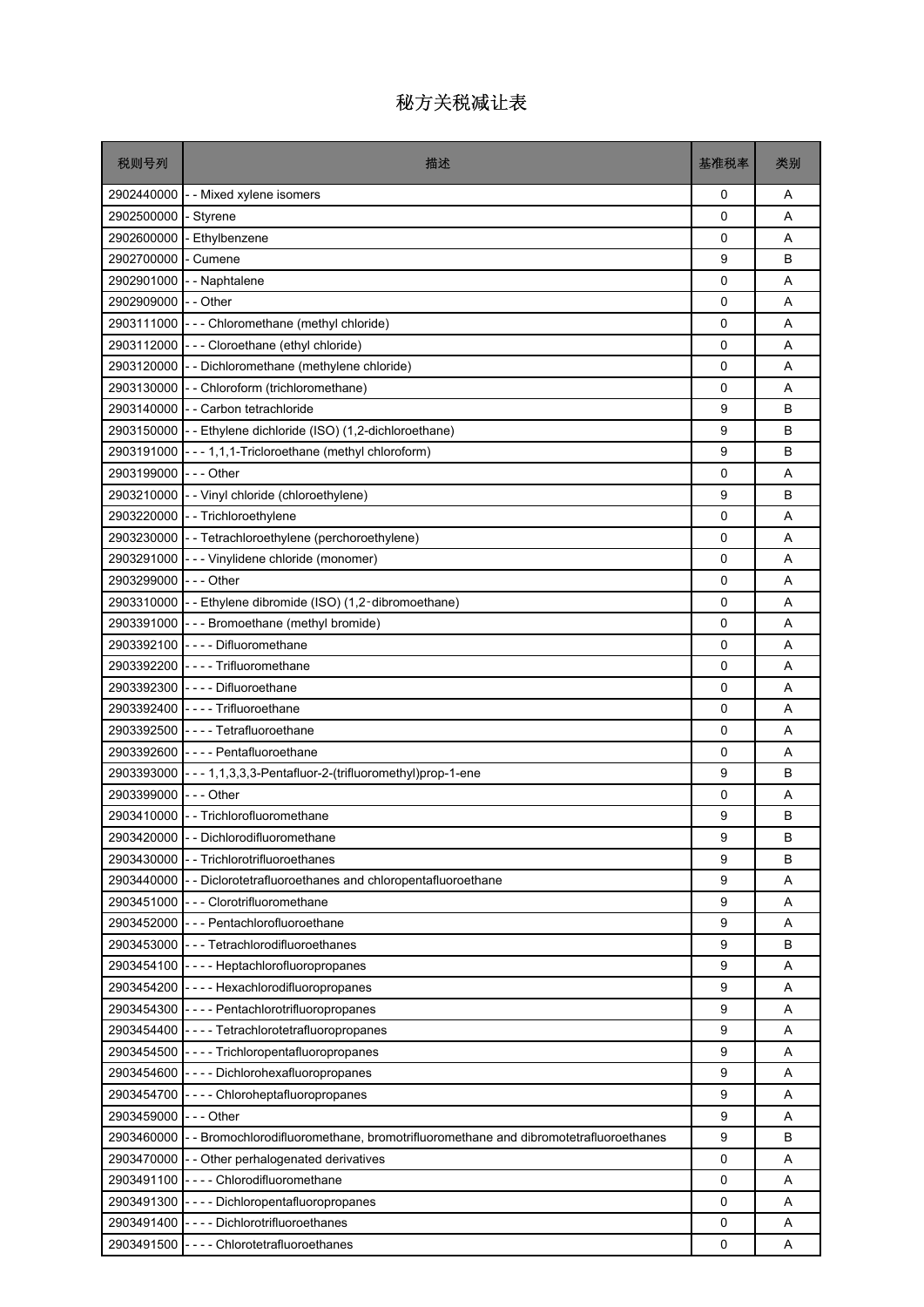| 税则号列                  | 描述                                                                                                       | 基准税率     | 类别 |
|-----------------------|----------------------------------------------------------------------------------------------------------|----------|----|
|                       | 2903491600 ---- Dichlorofluoroethanes                                                                    | 0        | A  |
|                       | 2903491700 ---- Chlorodifluoroethanes                                                                    | 0        | A  |
|                       | 2903491800 ---- Triclorofluoroethanes                                                                    | 9        | B  |
| 2903491900 ---- Other |                                                                                                          | 0        | Α  |
|                       | 2903492000 - - - Derivatives of methane, ethane or propane, halogenated only with fluorine and bromine   | 9        | A  |
| 2903499000 --- Other  |                                                                                                          | 0        | A  |
|                       | 2903511000 - - - Lindane (ISO) gamma isomer                                                              | 9        | B  |
|                       | 2903512000 - - - Alpha, beta and delta isomers                                                           | 9        | A  |
| 2903519000  --- Other |                                                                                                          | 0        | A  |
|                       | 2903521000 --- Aldrin (ISO)                                                                              | 9        | A  |
|                       | 2903522000 --- Clordane (ISO)                                                                            | 9        | Α  |
|                       | 2903523000 --- Heptachlor (ISO)                                                                          | 9        | A  |
|                       | 2903591000 - - - Camphechlor (toxaphene)                                                                 | 9        | A  |
| 2903592000 --- Mirex  |                                                                                                          | 0        | Α  |
| 2903599000  --- Other |                                                                                                          | 0        | A  |
|                       | 2903610000 - Chlorobenzene, o-dichlorobenzene and p-dichlorobenzene                                      | $\Omega$ | A  |
|                       | 2903621000 - - - Hexachlorobenzene (ISO)                                                                 | 9        | Α  |
|                       | 2903622000 - - - DDT (ISO) (clofenotane (INN), 1,1,1-trichloro-2,2-bis(p- chlorophenyl)ethane)           | 9        | A  |
| 2903690000 - - Other  |                                                                                                          | 0        | A  |
|                       | 2904101000 - - Naphtalenesulphonic acids                                                                 | 9        | C  |
| 2904109000 - - Other  |                                                                                                          | 9        | C  |
|                       | 2904201000 - - Dinitrotoluene                                                                            | 9        | B  |
| 2904202000            | - - Trinitrotoluene (TNT)                                                                                | 0        | Α  |
|                       | 2904203000 - Tinitrobutylmetaxylene and dinitrobutyl-paracymene                                          | 0        | Α  |
|                       | 2904204000 - - Nitrobenzene                                                                              | 0        | A  |
| 2904209000 - - Other  |                                                                                                          | 0        | A  |
|                       | 2904901000 - Trichloronitromethane (chloropicrin)                                                        | 9        | Α  |
| 2904909000 - - Other  |                                                                                                          | 0        | A  |
|                       | 2905110000 - - Methanol (methyl alcohol)                                                                 | 0        | A  |
|                       | 2905121000 --- Propyl alcohol                                                                            | 0        | A  |
|                       | 2905122000 --- Isopropyl alcohol                                                                         | 0        | Α  |
|                       | 2905130000 - - Butan-1-ol (n-butyl alcohol)                                                              | 0        | Α  |
| 2905141000            | - - - Isobutyl                                                                                           | 0        | Α  |
| 2905149000            | -  - - Other                                                                                             | 0        | Α  |
| 2905161000            | --- 2-Ethylhexanol                                                                                       | 0        | Α  |
|                       | 2905169000 - - - Other octyl alcohols                                                                    | 0        | Α  |
|                       | 2905170000 - - Dodecan-1-ol (lauryl alcohol), hexadecan-1-ol (cetyl alcohol) and octadecan-1-ol (stearyl | 0        | Α  |
| 2905191000            | --- Methylamyl                                                                                           | 0        | Α  |
|                       | 2905192000 - - - Other hexil alcohols (hexanols); heptyl alcohols (heptanols)                            | 0        | Α  |
|                       | 2905193000 --- Nonyl alcohols (nonanols)                                                                 | 0        | Α  |
|                       | 2905194000 - - - Decyl alcohols (decanols)                                                               | 0        | Α  |
|                       | 2905195000 - - - 3,3-dimethylbutan-2-ol (pinacolyl alcohol)                                              | 9        | Α  |
| 2905196000            | --- Penthanol (amylic alcohol) and isomers                                                               | 0        | Α  |
| 2905199000            | -  - - Other                                                                                             | 0        | Α  |
| 2905220000            | - - Acyclic terpene alcohols                                                                             | 0        | Α  |
| 2905290000            | - - Other                                                                                                | 0        | Α  |
|                       | 2905310000 - - Ethylene glycol (ethanediol)                                                              | 0        | Α  |
| 2905320000            | - - Propylene glycol (propane-1,2-diol)                                                                  | 0        | Α  |
| 2905391000            | --- Butylene glycol (butandiol)                                                                          | 0        | Α  |
| 2905399000            | - - - Other                                                                                              | 0        | Α  |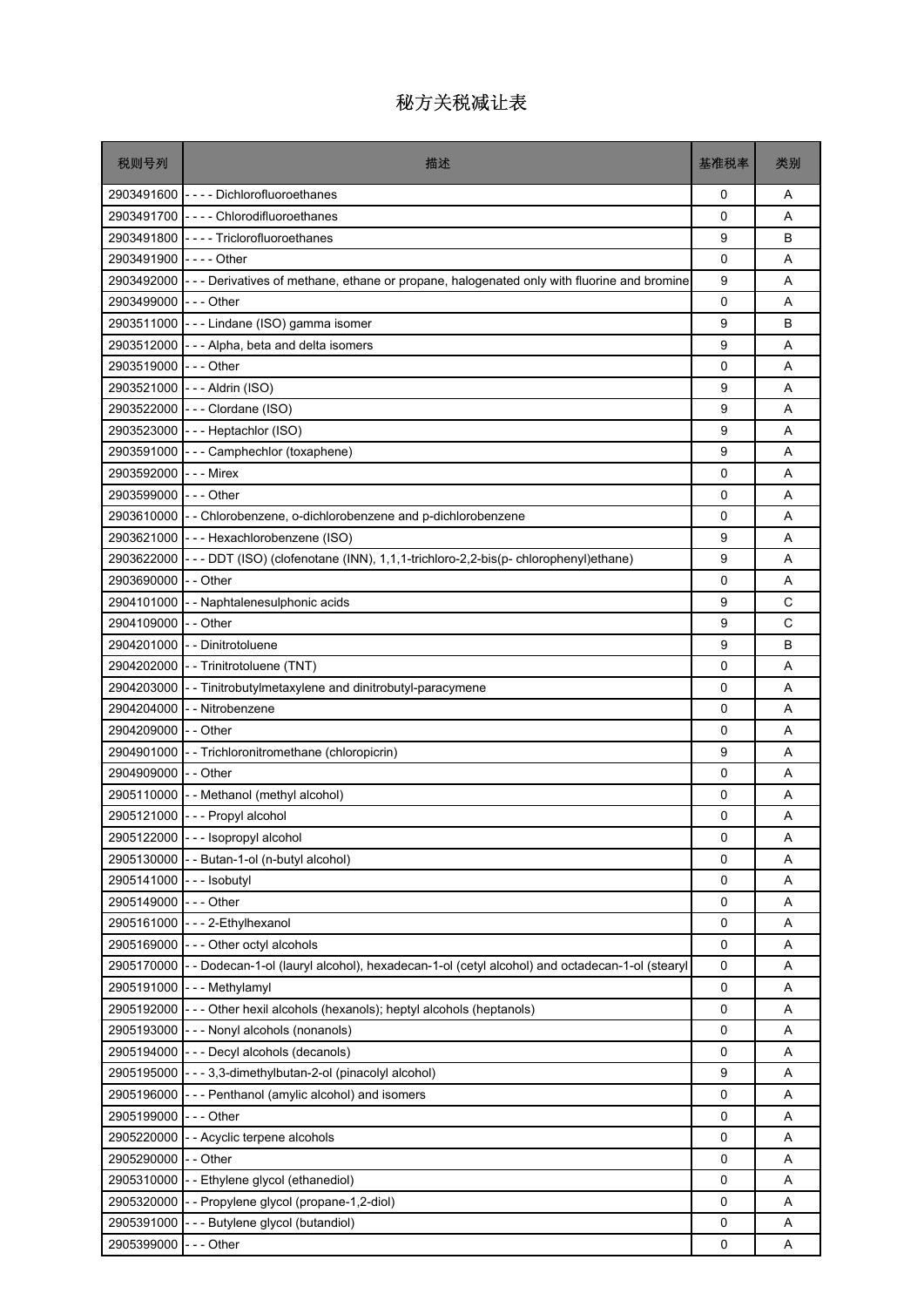| 税则号列       | 描述                                                                                           | 基准税率        | 类别 |
|------------|----------------------------------------------------------------------------------------------|-------------|----|
| 2905410000 | - - 2-Ethyll-2-(hydroxymethyl) propane-1,3-diol (trimethylolpropane)                         | 0           | A  |
| 2905420000 | - Pentaerythritol                                                                            | $\Omega$    | A  |
| 2905430000 | - - Mannitol                                                                                 | 0           | A  |
| 2905440000 | - - D-glucitol (sorbitol)                                                                    | 0           | Α  |
| 2905450000 | - Glycerol                                                                                   | 9           | C  |
| 2905490000 | -- Other                                                                                     | 0           | A  |
| 2905510000 | -- Ethchlorvynol (INN)                                                                       | 0           | Α  |
| 2905590000 | - - Other                                                                                    | 0           | A  |
| 2906110000 | - - Menthol                                                                                  | 0           | A  |
| 2906120000 | - Cyclohexanol, methylcyclohexanols and dimethylcyclo-hexanols                               | 0           | Α  |
| 2906130000 | - - Sterols and inositols                                                                    | 0           | A  |
| 2906190000 | - - Other                                                                                    | $\mathbf 0$ | A  |
| 2906210000 | - - Benzyl alcohol                                                                           | $\mathbf 0$ | A  |
| 2906290000 | - - Other                                                                                    | 0           | A  |
| 2907111000 | --- Phenol (hydroxybenzene)                                                                  | 0           | A  |
| 2907112000 | - - - Salts                                                                                  | 0           | A  |
| 2907120000 | -- Cresols and their salts                                                                   | 0           | Α  |
| 2907131000 | --- Nonylphenol                                                                              | 0           | A  |
| 2907139000 | -  - - Other                                                                                 | $\mathbf 0$ | A  |
| 2907150000 | - - Naphthols and their salts                                                                | 0           | Α  |
| 2907190000 | - - Other                                                                                    | 0           | A  |
| 2907210000 | - - Resorcinol and its salts                                                                 | 0           | A  |
|            | 2907220000 - - Hydroquinone (quinol) and its salts                                           | 0           | A  |
| 2907230000 | --4,4'-Isopropylidenediphenol (bisphenol A, diphenylolpropane) and its salts                 | 0           | A  |
| 2907291000 | --- Phenol-alcohols                                                                          | 0           | A  |
| 2907299000 | -  -  - Other                                                                                | 0           | A  |
| 2908110000 | -- Pentachlorophenol (ISO)                                                                   | 0           | Α  |
| 2908190000 | -- Other                                                                                     | 0           | A  |
| 2908910000 | - - Dinoseb (ISO) and its salts                                                              | 0           | Α  |
|            | 2908991000 - - - Only sulphonated derivatives, its salts and esters                          | 0           | Α  |
|            | 2908992100 ---- Dinitro ortho cresol (DNOC)                                                  | $\Omega$    | Α  |
|            | 2908992200 ---- Dinitrophenol                                                                | 0           | Α  |
| 2908992300 | ---- Picric acid (trinitrophenyl)                                                            | 0           | Α  |
| 2908992900 |                                                                                              | 0           | Α  |
| 2908999000 | --- Other                                                                                    | 0           | Α  |
| 2909110000 | - - Diethyl ether                                                                            | 0           | Α  |
| 2909191000 | --- Methyl tert-butyl ether                                                                  | 9           | В  |
| 2909199000 | --- Other                                                                                    | 0           | Α  |
| 2909200000 | Cyclanic, cyclenic or cycloterpenic ethers and their halogenated, sulphonated, nitrated or r | 0           | Α  |
| 2909301000 | - Anetol                                                                                     | 0           | Α  |
| 2909309000 | - Other                                                                                      | 0           | Α  |
| 2909410000 | - - 2,2'-Oxydiethanol (diethylene glycol, digol)                                             | 0           | Α  |
| 2909430000 | - Monobutyl ethers of ethylene glycol or of diethylene glycol                                | 0           | Α  |
| 2909440000 | - Other monoalkylethers of ethylene glycol or of diethylene glycol                           | 0           | Α  |
| 2909491000 | --- Dipropylene glycol                                                                       | 0           | Α  |
| 2909492000 | - Triethylene glycol                                                                         | 9           | B  |
| 2909493000 | --- Glicerylguaiacol                                                                         | 0           | Α  |
| 2909494000 | --- Methylether of propylene glycol                                                          | 0           | Α  |
| 2909495000 | --- Other ethers of propylene glycols                                                        | 0           | Α  |
| 2909496000 | --- Other ethers of ethylene glycols                                                         | 0           | Α  |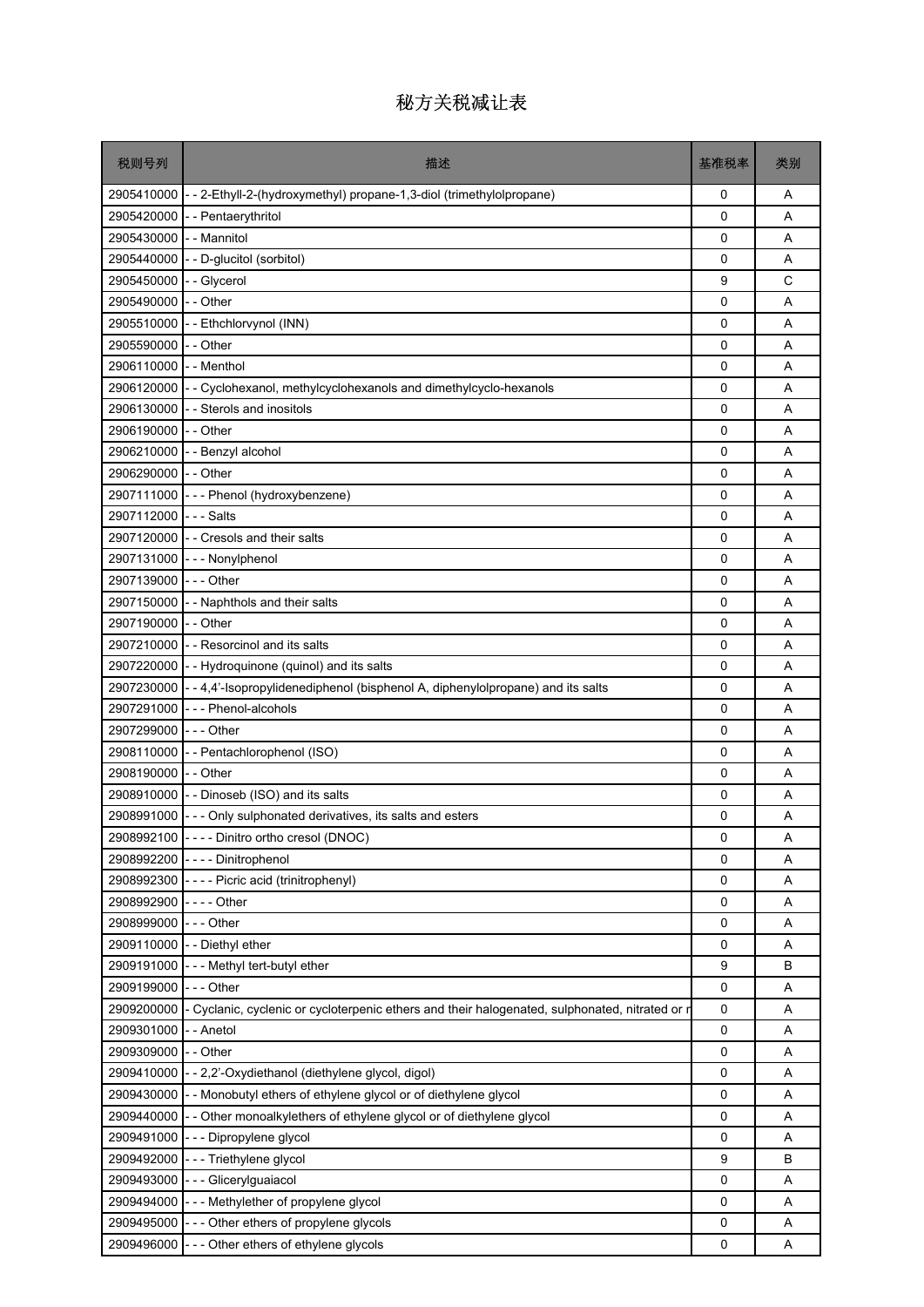| 税则号列                   | 描述                                                                                                    | 基准税率 | 类别 |
|------------------------|-------------------------------------------------------------------------------------------------------|------|----|
| 2909499000             | --- Other                                                                                             | 0    | Α  |
| 2909501000             | - - Guaiacol, eugenol and isoeugenol; potassium guaicolsulphonates                                    | 0    | Α  |
| 2909509000             | - - Other                                                                                             | 0    | A  |
| 2909601000             | - - Methylethylketone peroxide                                                                        | 9    | в  |
| 2909609000             | - - Other                                                                                             | 0    | Α  |
| 2910100000             | - Oxirane (ethylene oxide)                                                                            | 0    | A  |
| 2910200000             | - Methyloxirane (propylene oxide)                                                                     | 0    | Α  |
| 2910300000             | - 1-Chloro-2,3-epoxypropane (epichlorohydrin)                                                         | 0    | A  |
| 2910400000             | - Dieldrin (ISO, INN)                                                                                 | 9    | B  |
| 2910902000             | - - Endrin (ISO)                                                                                      | 9    | B  |
| 2910909000 - - Other   |                                                                                                       | 0    | Α  |
|                        | 2911000000 Acetals and hemiacetals, whether or not with other oxygen function, and their halogenated, | 0    | Α  |
|                        | 2912110000 - - Methanal (formaldehyde)                                                                | 9    | C  |
|                        | 2912120000 - Ethanal (acetaldehyde)                                                                   | 0    | Α  |
|                        | 2912192000 - - - Citral and citronellal                                                               | 0    | A  |
| 2912193000             | --- Gluteraldehyde                                                                                    | 9    | B  |
| 2912199000             | --- Other                                                                                             | 0    | Α  |
|                        | 2912210000 - - Benzaldehyde                                                                           | 0    | A  |
| 2912291000             | --- Cinnamaldehyde and phenylacetaldehyde                                                             | 0    | A  |
| 2912299000             | --- Other                                                                                             | 0    | Α  |
| 2912300000             | - Aldehyde-alcohols                                                                                   | 0    | Α  |
|                        | 2912410000 - Vanillin (4-hydroxy-3-methoxybenzaldehyde)                                               | 0    | Α  |
| 2912420000             | - Ethylvainillin (3-ethoxy-4-hydroxybenzaldehyde)                                                     | 0    | A  |
| 2912490000             | - - Other                                                                                             | 0    | Α  |
| 2912500000             | - Cyclic polymers of aldehydes                                                                        | 0    | A  |
| 2912600000             | - Paraformaldehyde                                                                                    | 0    | A  |
| 2913000000             | Halogenated, sulphonated, nitrated or nitrosated derivatives of products of heading 29.12.            | 0    | Α  |
| 2914110000             | - - Acetone                                                                                           | 0    | A  |
| 2914120000             | - - Butanone (methyl ethyl ketone)                                                                    | 0    | Α  |
|                        | 2914130000 - 4-Methylpentan-2-one (methyl isobutyl ketone)                                            | 0    | Α  |
| 2914190000 - - Other   |                                                                                                       | 0    | Α  |
| 2914210000 - - Camphor |                                                                                                       | 0    | Α  |
| 2914221000             | --- Cyclohexanone                                                                                     | 0    | A  |
|                        | 2914222000 - - - Methylcyclohexanones                                                                 | 0    | Α  |
|                        | 2914230000 - - lonones and methylionones                                                              | 0    | A  |
|                        | 2914292000 --- Isophoron                                                                              | 0    | A  |
| 2914299000 --- Other   |                                                                                                       | 0    | Α  |
| 2914310000             | -- Phenylacetone (phenylpropan-2-one)                                                                 | 0    | A  |
| 2914390000 - - Other   |                                                                                                       | 0    | Α  |
| 2914401000             | - - 4-Hidroxy-4-methylpentan-2-one (diacetone alcohol)                                                | 0    | Α  |
| 2914409000             | - - Other                                                                                             | 0    | Α  |
|                        | 2914500000 - Ketone-phenols and ketones with other oxygen function                                    | 0    | Α  |
| 2914610000             | - - Anthraquinone                                                                                     | 0    | A  |
| 2914690000             | - - Other                                                                                             | 0    | Α  |
|                        | 2914700000 - Halogenated, sulphonated, nitrated or nitrosated derivatives                             | 0    | A  |
|                        | 2915110000 - - Formic acid                                                                            | 0    | A  |
| 2915121000             | --- Sodium formate                                                                                    | 0    | Α  |
| 2915129000             | --- Other                                                                                             | 0    | A  |
|                        | 2915130000 - Esters of formic acid                                                                    | 0    | Α  |
|                        | 2915210000 - - Acetic acid                                                                            | 0    | Α  |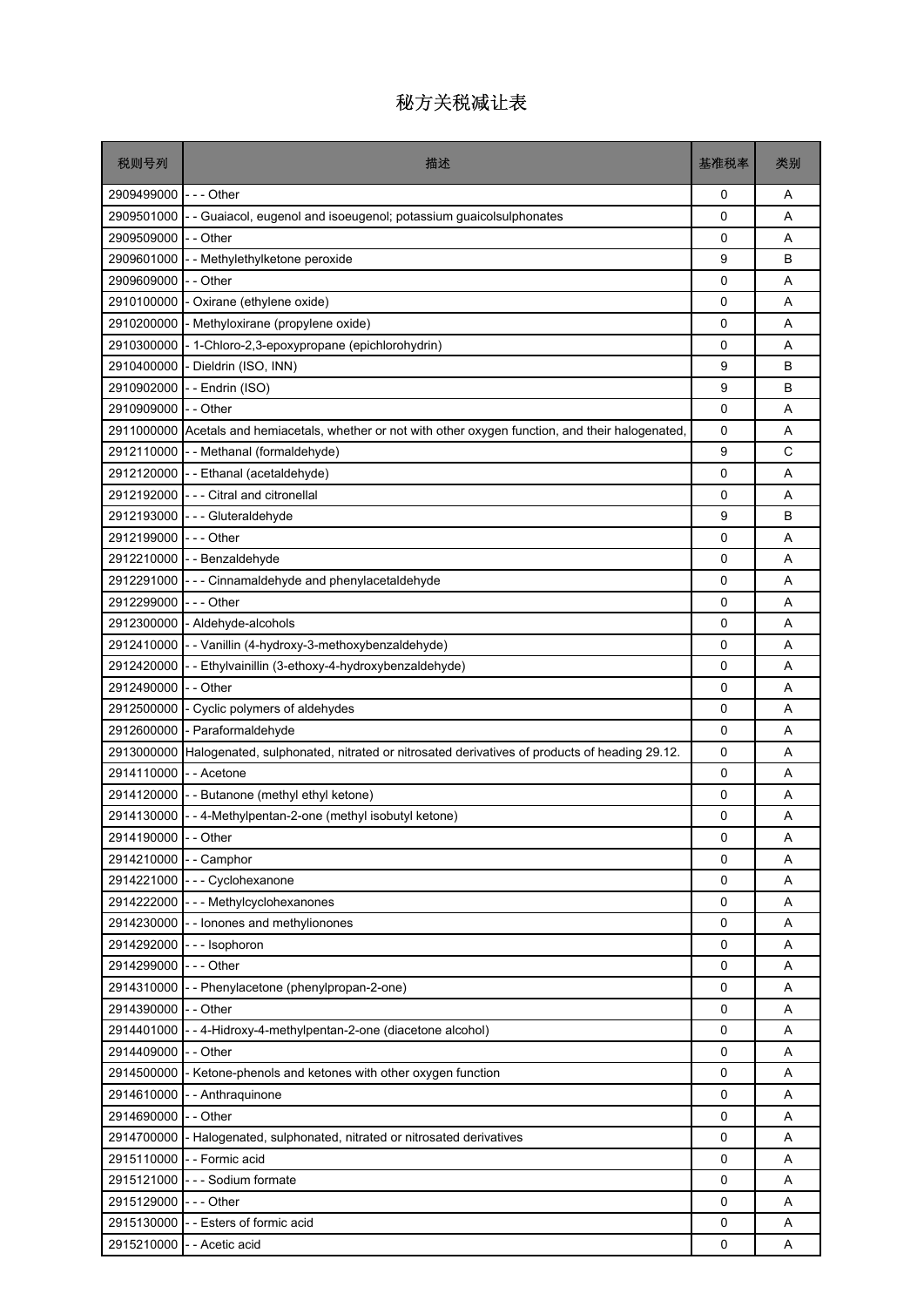| 税则号列                    | 描述                                                                           | 基准税率        | 类别 |
|-------------------------|------------------------------------------------------------------------------|-------------|----|
|                         | 2915240000 - - Acetic anhydride                                              | 0           | Α  |
|                         | 2915291000 - - - Calcium, lead, copper, chromium, aluminum and iron acetates | 0           | A  |
|                         | 2915292000 -- - Sodium acetate                                               | $\mathbf 0$ | A  |
|                         | 2915299010 ---- Cobalt acetate                                               | 9           | B  |
| 2915299090 ---- Other   |                                                                              | 0           | A  |
|                         | 2915310000 - Ethyl acetate                                                   | $\mathbf 0$ | A  |
|                         | 2915320000 - Vinyl acetate                                                   | 0           | A  |
|                         | 2915330000 - - n-Butyl acetate                                               | 0           | A  |
|                         | 2915360000 - - Dinoseb (ISO) acetate                                         | 0           | A  |
|                         | 2915391000 - - - 2-etoxietihyl acetate                                       | 0           | A  |
|                         | 2915392100 ---- Propyl acetate                                               | 0           | Α  |
|                         | 2915392200 ---- Isopropyl acetate                                            | 0           | A  |
|                         | 2915393000 - - - Amyl and isoamyl acetates                                   | $\mathbf 0$ | A  |
| 2915399000 --- Other    |                                                                              | 0           | A  |
| 2915401000 - - Acids    |                                                                              | 0           | Α  |
|                         | 2915402000 - Salts and esters                                                | 0           | A  |
|                         | 2915501000 - - Propionic acid                                                | 0           | A  |
| 2915502100 --- Salts    |                                                                              | 0           | A  |
| 2915502200 - - - Ésters |                                                                              | $\mathbf 0$ | A  |
|                         | 2915601100 --- Butanoic acids                                                | 0           | A  |
| 2915601900 --- Other    |                                                                              | 0           | A  |
|                         | 2915602000 - - Pentanoic acids, salts and esters                             | 0           | A  |
|                         | 2915701000 - Palmitic acid, their salts and esters                           | 9           | B  |
|                         | 2915702100 --- Stearic acids                                                 | $\mathbf 0$ | A  |
| 2915702200 --- Salts    |                                                                              | 9           | C  |
| 2915702900 --- Esters   |                                                                              | 9           | B  |
|                         | 2915902000 - Bromoacetic acids                                               | 0           | A  |
|                         | 2915903100 --- Acetyl chloride                                               | 0           | A  |
| 2915903900 --- Other    |                                                                              | 0           | A  |
|                         | 2915904000 - - Tin octanoate                                                 | 9           | Α  |
|                         | 2915905000 - - Lauric acid                                                   | 0           | Α  |
| 2915909000 - - Other    |                                                                              | $\Omega$    | Α  |
|                         | 2916111000 --- Acrylic acid                                                  | 0           | Α  |
| 2916112000 --- Salts    |                                                                              | 0           | Α  |
|                         | 2916121000 - - - Butyl acrylate                                              | 0           | Α  |
| 2916129000 - - - Other  |                                                                              | $\mathsf 0$ | Α  |
|                         | 2916130000 - - Methacrylic acid and its salts                                | 0           | Α  |
|                         | 2916141000 --- Methyl metacrylate                                            | 0           | Α  |
| 2916149000 - - - Other  |                                                                              | 0           | Α  |
|                         | 2916151000 - - - Oleic acid                                                  | 0           | Α  |
|                         | 2916152000 - - - Oleic acid salts and esters                                 | 0           | Α  |
| 2916159000 - - - Other  |                                                                              | $\mathbf 0$ | Α  |
|                         | 2916191000 - - - Sorbic acid and their salts                                 | 0           | Α  |
|                         | 2916192000 - - - Acrylic acid derivatives                                    | 0           | Α  |
| 2916199000 --- Other    |                                                                              | 0           | Α  |
|                         | 2916201000 - - Alethrin (ISO)                                                | 9           | Α  |
|                         | 2916202000 - - Permetrine (ISO) (INN)                                        | 0           | Α  |
| 2916209000 - - Other    |                                                                              | $\mathbf 0$ | A  |
|                         | 2916311000 - - - Benzoic acid                                                | 0           | Α  |
|                         | 2916313000 - - - Sodium benzoate                                             | 0           | A  |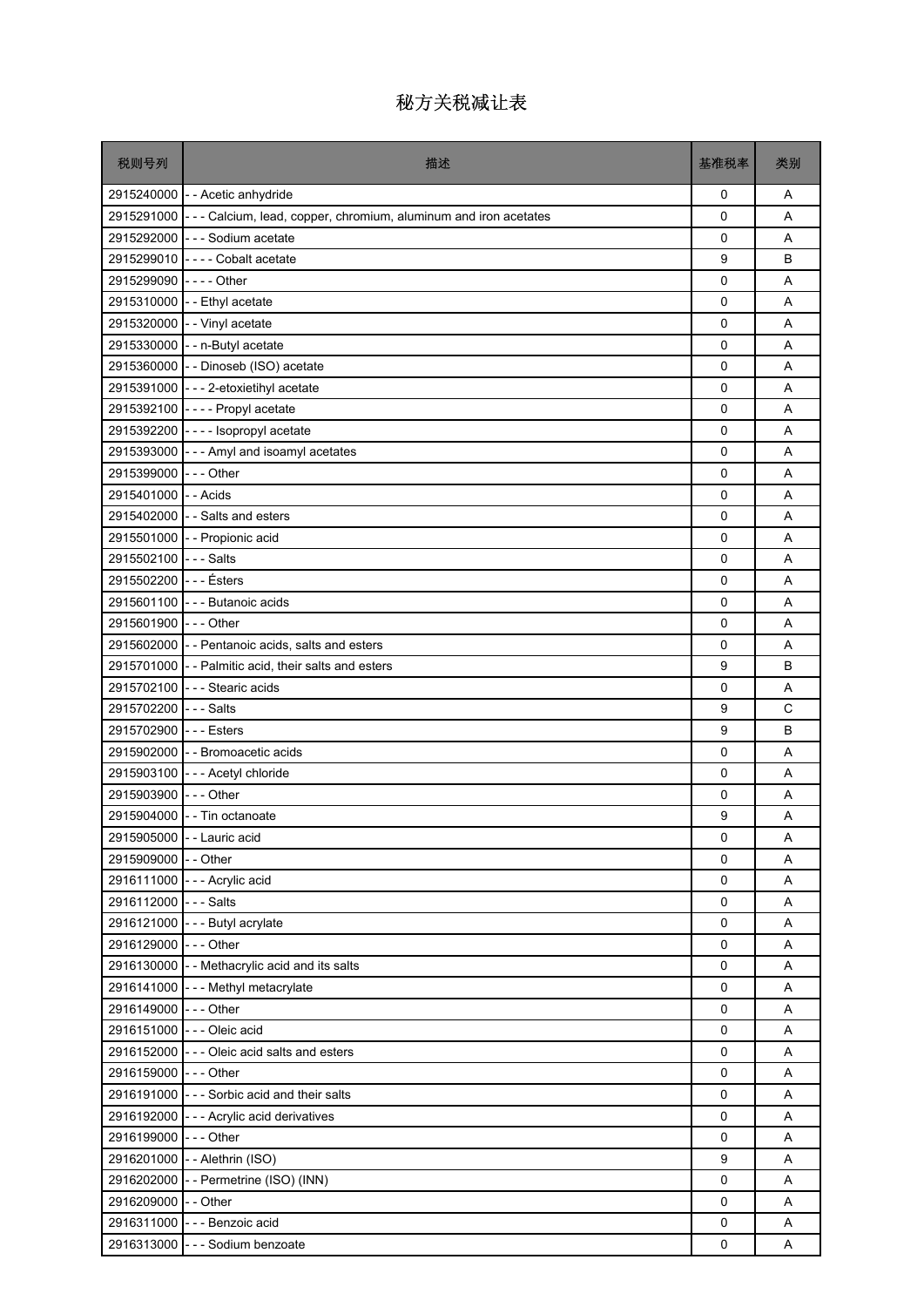| 税则号列                       | 描述                                                                                                         | 基准税率        | 类别 |
|----------------------------|------------------------------------------------------------------------------------------------------------|-------------|----|
|                            | 2916314000 - - - Naphthyl benzoate, ammonium benzoate, potassium benzoate, calcium benzoate, meth          | 0           | Α  |
| 2916319000                 | -  -  - Other                                                                                              | 0           | A  |
|                            | 2916321000 --- Benzoyl peroxide                                                                            | 9           | A  |
|                            | 2916322000 --- Benzoyl chloride                                                                            | $\mathbf 0$ | A  |
|                            | 2916340000 - - Phenylacetic acid and its salts                                                             | 0           | A  |
|                            | 2916350000 - Esters of phenylacetic acid                                                                   | 0           | Α  |
| 2916360000                 | - - Binapacryl (ISO)                                                                                       | 0           | A  |
| 2916390000 - - Other       |                                                                                                            | 0           | A  |
|                            | 2917111000 --- Oxalic acid                                                                                 | 9           | A  |
|                            | 2917112000 - - - Salts and esters                                                                          | 0           | A  |
|                            | 2917121000 - - - Adipic acid                                                                               | 0           | A  |
|                            | 2917122000 --- Salts and esters                                                                            | 0           | A  |
|                            | 2917131000 - - - Azelaic acid (INN), their salts and esters                                                | 0           | A  |
|                            | 2917132000 - - - Sebacic acid, their salts and esters                                                      | $\mathbf 0$ | A  |
| 2917140000                 | - - Maleic anhydride                                                                                       | 0           | A  |
|                            | 2917191000 --- Maleic acid                                                                                 | 0           | Α  |
| 2917192000                 | --- Salts, esters and other derivatives of maleic acid                                                     | 9           | A  |
|                            | 2917193000 - - - Fumaric acid                                                                              | 0           | A  |
| 2917199000 --- Other       |                                                                                                            | $\mathbf 0$ | A  |
|                            | 2917200000 - Cyclanic, cyclenic or cycloterpenic polycarboxylic acids, their anhydrides, halides, peroxide | 0           | A  |
|                            | 2917320000 - - Dioctyl orthophthalates                                                                     | 0           | Α  |
|                            | 2917330000 - - Dinonyl or didecyl orthophthalates                                                          | 9           | A  |
|                            | 2917341000 - - - Dimethyl or diethyl orthophthalates                                                       | 9           | A  |
|                            | 2917342000 - - - Dibutyl orthophthalates                                                                   | 9           | A  |
| 2917349000 --- Other       |                                                                                                            | 0           | A  |
|                            | 2917350000 - - Phthalic anhydride                                                                          | 0           | Α  |
| 2917361000                 | - - - Terephthalic acid                                                                                    | 0           | A  |
| 2917362000 --- Salts       |                                                                                                            | 0           | A  |
|                            | 2917370000 - - Dimethyl terephthalate                                                                      | $\mathbf 0$ | Α  |
|                            | 2917392000 - - - Orthophthalic acid and their salts                                                        | 9           | С  |
| 2917393000                 | -- Isophthalic acid, its esters and salts                                                                  | 0           | Α  |
|                            | 2917394000 - - - Trimelitic anhydride                                                                      | $\Omega$    | A  |
| 2917399000 - - - Other     |                                                                                                            | 0           | Α  |
|                            | 2918111000 --- Lactic acid                                                                                 | 0           | A  |
|                            | 2918112000 - - - Calcium lactate                                                                           | $\mathbf 0$ | Α  |
| 2918119000 --- Other       |                                                                                                            | 9           | Α  |
|                            | 2918120000 - - Tartaric acid                                                                               | 0           | A  |
|                            | 2918130000 - - Salts and esters of tartaric acid                                                           | $\Omega$    | A  |
| 2918140000 - - Citric acid |                                                                                                            | $\mathsf 0$ | Α  |
|                            | 2918153000 - - - Sodium citrate                                                                            | 0           | Α  |
| 2918159000 - - - Other     |                                                                                                            | 0           | A  |
|                            | 2918161000 - - - Gluconic acid                                                                             | 0           | A  |
|                            | 2918162000 - - - Calcium gluconate                                                                         | 0           | Α  |
|                            | 2918163000 --- Sodium gluconate                                                                            | $\mathbf 0$ | A  |
| 2918169000 --- Other       |                                                                                                            | 0           | A  |
|                            | 2918180000 - - Chlorobenzilate (ISO)                                                                       | 0           | Α  |
|                            | 2918191000 - - - 2,2-diphenyl-2-hidroxyacetic acid (benzilic acid)                                         | 9           | A  |
|                            | 2918192000 - - - Gluconic acid derivatives                                                                 | $\Omega$    | A  |
| 2918199000 --- Other       |                                                                                                            | $\mathsf 0$ | Α  |
|                            | 2918211000 --- Salicylic acid                                                                              | 0           | Α  |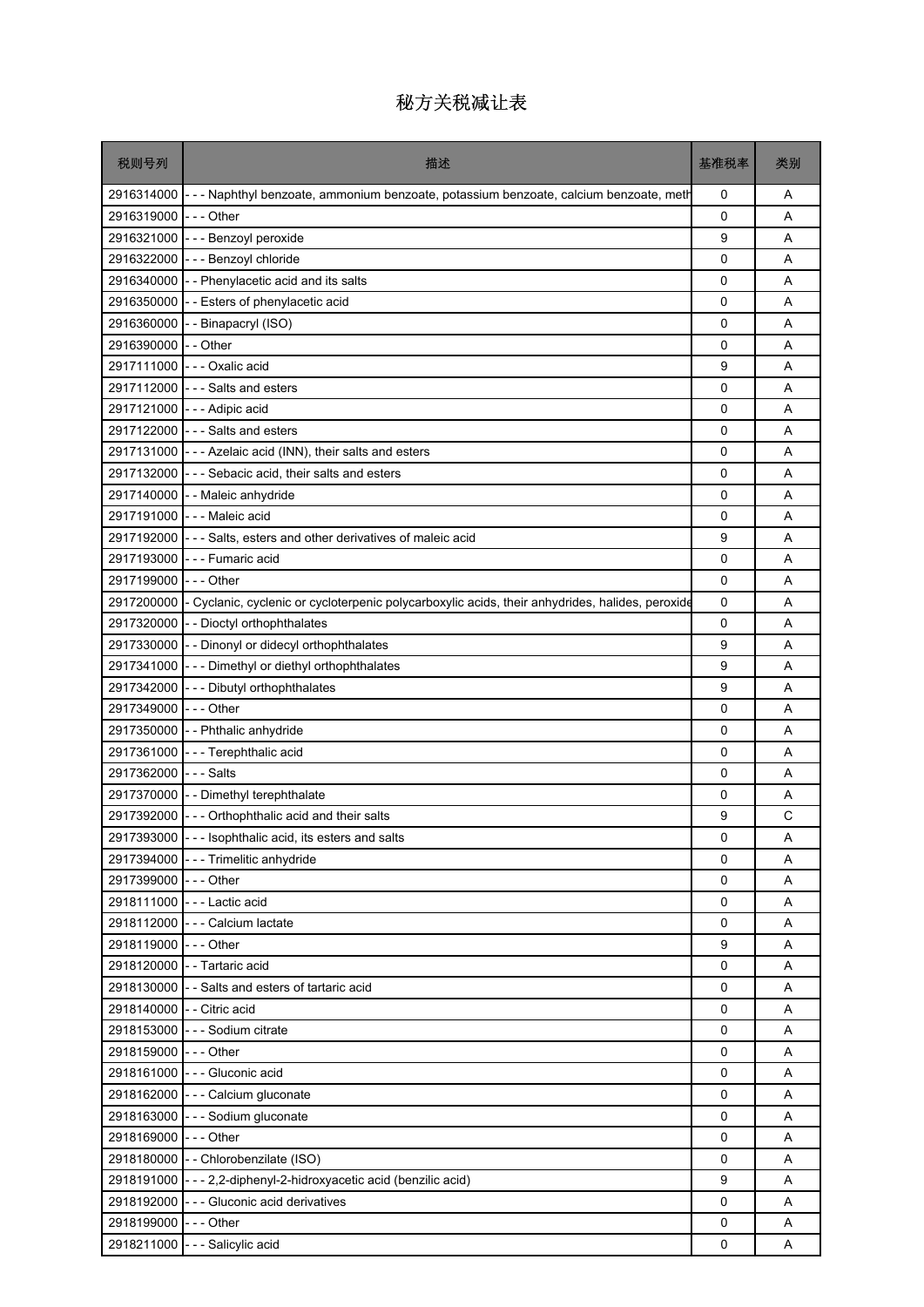| 税则号列                   | 描述                                                                                                        | 基准税率     | 类别 |
|------------------------|-----------------------------------------------------------------------------------------------------------|----------|----|
| 2918212000 --- Salts   |                                                                                                           | 0        | Α  |
|                        | 2918221000 - - - O-Acetylsalicylic acid                                                                   | 0        | A  |
|                        | 2918222000 --- Salts and esters                                                                           | 0        | A  |
|                        | 2918230000 - - Other esters of salicylic acid and their salts                                             | 0        | Α  |
|                        | 2918291100 ---- Methyl p-hydroxibenzoate                                                                  | 0        | A  |
| 2918291200             | ---- Propyl p-hydroxibenzoate                                                                             | 0        | A  |
| 2918291900             |                                                                                                           | 0        | Α  |
| 2918299000             | -  -  - Other                                                                                             | 9        | A  |
|                        | 2918300000 - Carboxylic acids with aldehyde or ketone function but without other oxygen function, their a | 0        | A  |
|                        | 2918910000 - - 2,4,5-T (ISO) (2,4,5-trichlorophenoxyacetic acid), its salts and esters                    | 9        | A  |
| 2918991100             | $-- 2,4-D (ISO)$                                                                                          | 0        | Α  |
| 2918991200 ---- Salts  |                                                                                                           | $\Omega$ | A  |
|                        | 2918992000 --- 2,4-D esters                                                                               | 0        | A  |
|                        | 2918993000 - - - Dicamba (ISO)                                                                            | 0        | A  |
|                        | 2918994000 --- MCPA (ISO)                                                                                 | 0        | A  |
|                        | 2918995000 - - - 2,4-DB 4-(2,4-dichlorophenoxy) butyric acid                                              | 0        | A  |
|                        | 2918996000 --- Dichlorprop (ISO)                                                                          | 0        | Α  |
|                        | 2918997000 - - - Diclofop-methyl, methyl (2-(4-(2,4-dichlorophenoxy) propionate                           | 0        | A  |
|                        | 2918999100 ---- Sodium naproxen                                                                           | $\Omega$ | A  |
|                        | 2918999200 ---- 2,4 dichlorophenoxypropionic acid                                                         | 0        | A  |
| 2918999900             | -  -  -  - Other                                                                                          | 0        | A  |
|                        | 2919100000 - Tris (2,3-dibromopropyl) phosphate                                                           | 0        | A  |
|                        | 2919901100 - - Sodium glicerophosphate                                                                    | 9        | A  |
| 2919901900 - - - Other |                                                                                                           | 0        | A  |
|                        | 2919902000 - - Dimethyl-dichloro-vinyl phosphate (DDVP)                                                   | 0        | A  |
|                        | 2919903000 - - Chlorphenvinphos (ISO)                                                                     | 0        | A  |
| 2919909000 -- Other    |                                                                                                           | 0        | Α  |
|                        | 2920111000 --- Parathion (ISO)                                                                            | 0        | A  |
|                        | 2920112000 - - - Parathion-methyl (ISO) (methyl-parathion)                                                | 9        | A  |
|                        | 2920191000 --- Ethyl parathion                                                                            | 9        | Α  |
|                        | 2920192000 - - - O-ethyl-O-P-nitrophenyl benzothiophosphate (EPN)                                         | 0        | Α  |
| 2920199000             | -  -  - Other                                                                                             | 0        | Α  |
| 2920901000             | -- Nitroglycerin (Nitroglycerol)                                                                          | 9        | Α  |
| 2920902000             | -- Penthrite (tetranitropentaerythritol)                                                                  | 0        | Α  |
| 2920903100             | --- Dimethyl and trimethyl                                                                                | 9        | Α  |
| 2920903200             | --- Diethyl and triethyl                                                                                  | 9        | Α  |
| 2920903900             | - - - Other                                                                                               | 0        | Α  |
| 2920909000             | -- Other                                                                                                  | 0        | Α  |
| 2921110000             | - - Methylamine, di- or trimethylamine and their salts                                                    | 0        | Α  |
|                        | 2921191000 - - - Bis-(2-chloroethyl) ethylamine                                                           | 9        | Α  |
| 2921192000             | --- Chlormethine (INN) (bis(2-chloroethyl) methylamine)                                                   | 9        | Α  |
| 2921193000             | - - - Triclhormethine (INN) (tris(2-chlorethyl) amine)                                                    | 9        | Α  |
| 2921194000             | --- N,N-dyalkyl(methyl, ethyl, n-propyl or isopropyl) 2-chlorethylamines and their protonated             | 9        | Α  |
| 2921195000             | --- Diethylamine and its salts                                                                            | 0        | Α  |
| 2921199000             | --- Other                                                                                                 | 0        | Α  |
| 2921210000             | Ethylenediamine and its salts                                                                             | 0        | Α  |
| 2921220000             | -- Hexamethylenediamine and its salts                                                                     | 0        | Α  |
| 2921290000             | -- Other                                                                                                  | 0        | Α  |
| 2921300000             | - Cyclanic, cyclenic or cycloterpenic mono- or polyamines, and their derivatives; salts there             | 0        | Α  |
| 2921410000             | - - Aniline and its salts                                                                                 | 0        | Α  |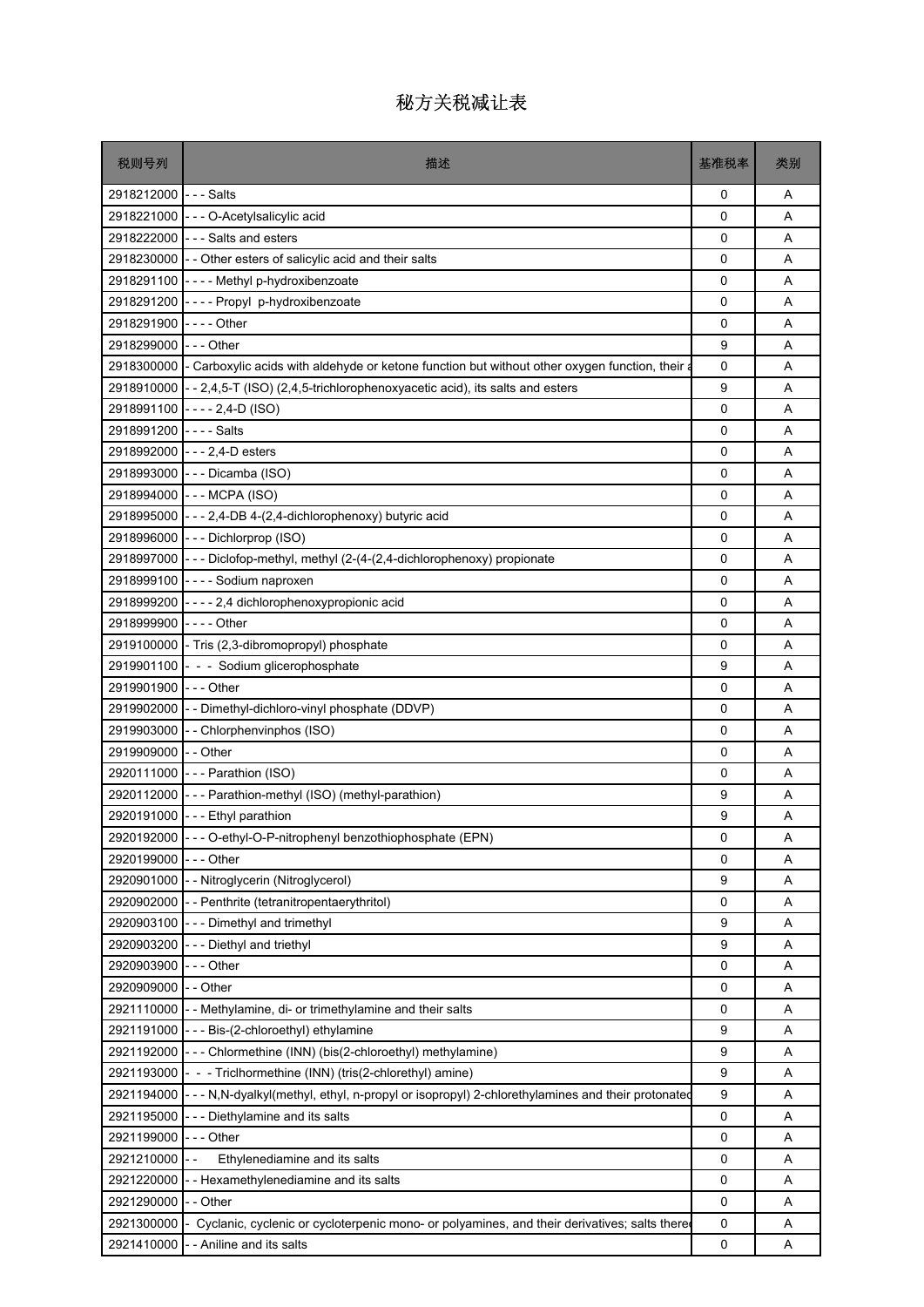| 税则号列                 | 描述                                                                                              | 基准税率        | 类别 |
|----------------------|-------------------------------------------------------------------------------------------------|-------------|----|
| 2921421000           | --- Chloroanilines                                                                              | 0           | A  |
| 2921422000           | - - - N-methyl-N,2,4,6-tetranitroaniline (tetralite)                                            | 0           | Α  |
| 2921429000           | -  -  - Other                                                                                   | 0           | A  |
| 2921430000           | - - Toluidines and their derivatives; salts thereof                                             | 0           | Α  |
| 2921440000           | - - Diphenylamine and its derivatives; salts thereof                                            | 0           | A  |
| 2921450000           | -- 1-Naphthylamine (alpha-naphthylamine), 2-naphthylamine (beta -naphthylamine) and the         | 0           | A  |
| 2921461000           | --- Amfetamine (INN)                                                                            | 0           | Α  |
| 2921462000           | --- Benzfetamine (INN), dexamfetamine (INN), etilamfetamine (INN) and fencamfamin (INN          | 0           | A  |
| 2921463000           | - - - Lefetamine (INN), levamfetamine (INN), mefenorex (INN) and phentermine (INN)              | 0           | A  |
| 2921469000           | $--$ Other                                                                                      | $\mathbf 0$ | A  |
| 2921491000           | --- Xylidines                                                                                   | 0           | Α  |
| 2921499000           | $- -$ - Other                                                                                   | 0           | Α  |
| 2921510000           | - - o-, m- y p-Phenylenediamine, diaminotoluenes, and their derivatives; salts thereof          | 0           | A  |
| 2921590000           | -- Other                                                                                        | 0           | A  |
| 2922111000           | - - - Monoethanolamine                                                                          | 0           | A  |
| 2922112000           | -  -  - Salts                                                                                   | 0           | A  |
| 2922121000           | - - - Diethanolamine                                                                            | 0           | Α  |
| 2922122000           | $- -$ Salts                                                                                     | 0           | A  |
|                      | 2922131000 --- Triethanolamine                                                                  | 0           | A  |
| 2922132000           | $- -$ Salts                                                                                     | 0           | A  |
| 2922141000           | --- Dextropropoxyphene (INN)                                                                    | 9           | Α  |
| 2922142000 --- Salts |                                                                                                 | 9           | Α  |
| 2922192100           | - - - - N, N-Dimethyl-2-aminoethanol and its protonated salts                                   | 9           | A  |
| 2922192200           | - - - - N, N-Diethyl-2-aminoethanol and its protonated salts                                    | 9           | A  |
| 2922192900           | - - - - Other                                                                                   | $\mathbf 0$ | A  |
|                      | 2922193000 - - Ethyldiethanolamine                                                              | 9           | A  |
| 2922194000           | --- Methyldiethanolamine                                                                        | 9           | Α  |
| 2922199000           | - - - Other                                                                                     | 0           | A  |
| 2922210000           | - Aminohydroxynaphthalenesulphonic acids and their salts                                        | 0           | A  |
| 2922290000           | - - Other                                                                                       | 0           | A  |
|                      | 2922311000 - - - Amfepramone (INN)                                                              | 0           | Α  |
| 2922312000           | --- Methadone (INN)                                                                             | 0           | Α  |
| 2922313000           | --- Normethadone (INN)                                                                          | 0           | Α  |
| 2922319000           | -  - - Other                                                                                    | 0           | Α  |
| 2922390000           | - - Other                                                                                       | 0           | A  |
| 2922410000           | - - Lysine and its esters; salts thereof                                                        | 0           | Α  |
| 2922421000           | --- Monosodium glutamate                                                                        | 9           | в  |
| 2922429000           | - - - Other                                                                                     | 0           | Α  |
| 2922430000           | - - Anthranilic acid and its salts                                                              | 0           | Α  |
| 2922441000           | --- Tilidine (INN)                                                                              | 0           | Α  |
| 2922449000           | - - - Other                                                                                     | 0           | Α  |
|                      | 2922491000 --- Glycine (INN), its salts and esters                                              | 0           | Α  |
| 2922493000           | - - - Alanines (INN), phenylalanine (INN), leucine (INN), isoleucine (INN) and aspartic acid (I | 0           | Α  |
| 2922494100           | ---- Ethylenediaminetetraacetic acid (EDTA)                                                     | 0           | Α  |
| 2922494200           | - - - - Salts                                                                                   | 0           | A  |
| 2922499000           | - - - Other                                                                                     | 0           | Α  |
| 2922503000           | - - 2-Amino-1-(2,5-dimethoxi-4-methyl)-phenylpropane (STP,DOM)                                  | 0           | Α  |
| 2922504000           | - Amino-acid-phenols, their salts and derivatives                                               | 0           | Α  |
| 2922509000           | - Other                                                                                         | 0           | Α  |
| 2923100000           | Choline and its salts                                                                           | 0           | Α  |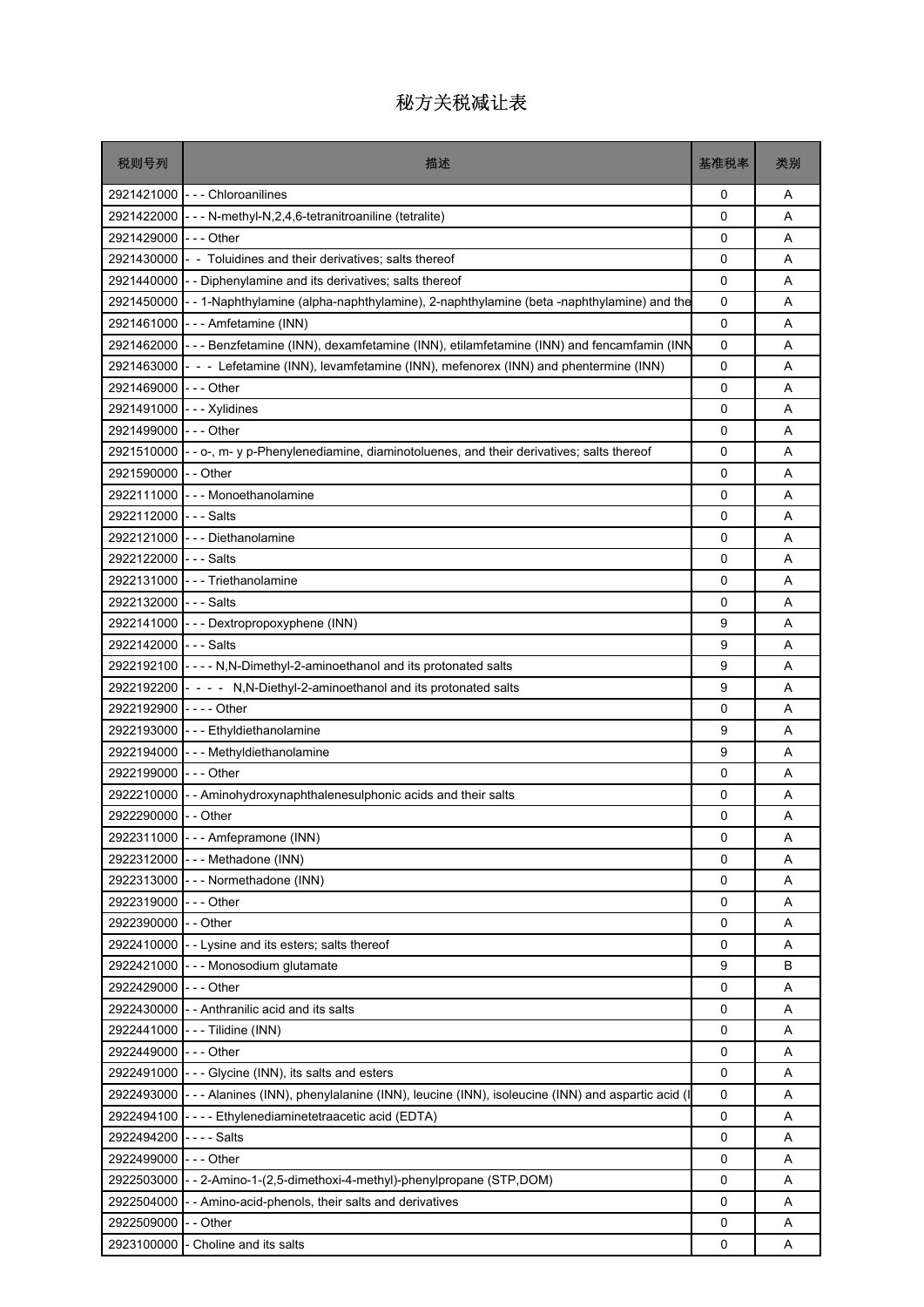| 税则号列                       | 描述                                                                                                | 基准税率         | 类别 |
|----------------------------|---------------------------------------------------------------------------------------------------|--------------|----|
|                            | 2923200000 - Lecithins and other phosphoaminolipids                                               | 0            | Α  |
|                            | 2923901000 - Choline derivatives                                                                  | 0            | Α  |
| 2923909000                 | - - Other                                                                                         | 0            | A  |
|                            | 2924110000 - - Meprobamate (INN)                                                                  | 0            | Α  |
|                            | 2924120000 - Fluoroacetamide (ISO), monocrotophos (ISO) and phosphamidon (ISO)                    | 0            | A  |
| 2924190000 - - Other       |                                                                                                   | $\mathbf{0}$ | A  |
| 2924211000                 | --- Diuron (ISO)                                                                                  | 9            | Α  |
| 2924219000                 | --- Other                                                                                         | 0            | A  |
|                            | 2924230000 - - 2-Acetamidobenzoic acid (N-acetylanthranilic acid) and its salts                   | $\Omega$     | A  |
|                            | 2924240000 - Ethinamate (INN)                                                                     | 9            | A  |
|                            | 2924291000 - - - p-Acetamidophenol (Paracetamol) (INN)                                            | 0            | Α  |
|                            | 2924292000 --- Lidocaine (INN)                                                                    | 0            | A  |
|                            | 2924293000 --- Carbaryl (ISO) (INN)                                                               | 0            | A  |
| 2924294000                 | --- Propanil (ISO)                                                                                | 0            | Α  |
|                            | 2924295000 --- Metalaxyl (ISO)                                                                    | 0            | A  |
| 2924296000                 | --- Aspartame (INN)                                                                               | 0            | A  |
|                            | 2924297000 - - - Atenolol (INN)                                                                   | 0            | Α  |
| 2924298000                 | --- Butachlor (2'-chloro-2',6' diethyl-N-(butoxymethyl) acetanilide)                              | 0            | A  |
|                            | 2924299100 - - - - 2'-chloro-2',6' diethyl-N-(methoximethyl) acetanilide                          | $\Omega$     | A  |
| 2924299900 - - - - Other   |                                                                                                   | 0            | A  |
|                            | 2925110000 - Saccharin and its salts                                                              | 0            | A  |
|                            | 2925120000 - - Glutethimide (INN)                                                                 | 0            | A  |
| 2925190000                 | - - Other                                                                                         | 0            | A  |
|                            | 2925210000 - - Chlordimeform (ISO)                                                                | 0            | Α  |
|                            | 2925291000 - - - Guanidines, derivatives and salts                                                | 0            | A  |
| 2925299000                 | --- Other                                                                                         | 0            | A  |
| 2926100000 - Acrylonitrile |                                                                                                   | 0            | Α  |
|                            | 2926200000 - 1-Cyanoguanidine (dicyandiamide)                                                     | 0            | A  |
|                            | 2926301000 - Fenproporex (INN) and its salts                                                      | 9            | A  |
|                            | 2926302000 - - Methadone (INN) intermediate (4-cyano-2-dimethylamino-4,4-diphenylbutane)          | 9            | A  |
|                            | 2926902000 - - Acetonitrile                                                                       | 0            | Α  |
| 2926903000                 | - - Acetone cyanhydrine                                                                           | 0            | Α  |
| 2926904000                 | - 2-Cyano-N-[(ethylamino)carbonyl]-2-(methoxyamino) acetamide (cymoxanil)                         | 0            | Α  |
| 2926905000                 | - Cypermethrin                                                                                    | 0            | Α  |
| 2926909000                 | -- Other                                                                                          | 0            | A  |
| 2927000000                 | Diazo-, azo- or azoxy-compounds.                                                                  | 0            | Α  |
| 2928001000                 | - Ethyl-methyl-cetoxime (butanone oxime)                                                          | 0            | Α  |
| 2928002000                 | - Phoxim (ISO)(INN)                                                                               | 9            | Α  |
| 2928009000                 | - Other                                                                                           | 0            | Α  |
| 2929101000                 | - - Toluen-diisocyanate                                                                           | 0            | Α  |
| 2929109000                 | - - Other                                                                                         | 0            | Α  |
| 2929901000                 | - - N,N-dialkyl (methyl, ethyl, n-propyl or isopropyl) phosphoramidic dihalides                   | 9            | Α  |
| 2929902000                 | - - Dialkyl (methyl,ethyl, n-propyl or isopropyl) N,N-dialkyl (methyl, ethyl, n-propil or isoprop | 9            | Α  |
| 2929903000                 | -- Sodium cyclamate (INN)                                                                         | 0            | Α  |
| 2929909000                 | -- Other                                                                                          | 0            | Α  |
| 2930201000                 | - Ethyldipropylthiocarbamate                                                                      | 0            | A  |
| 2930209000                 | - - Other                                                                                         | 0            | Α  |
| 2930301000                 | - Tetramethylthiuram disulphide (ISO) (INN)                                                       | 0            | Α  |
| 2930309000                 | -- Other                                                                                          | 0            | Α  |
| 2930400000                 | - Methionine                                                                                      | 0            | Α  |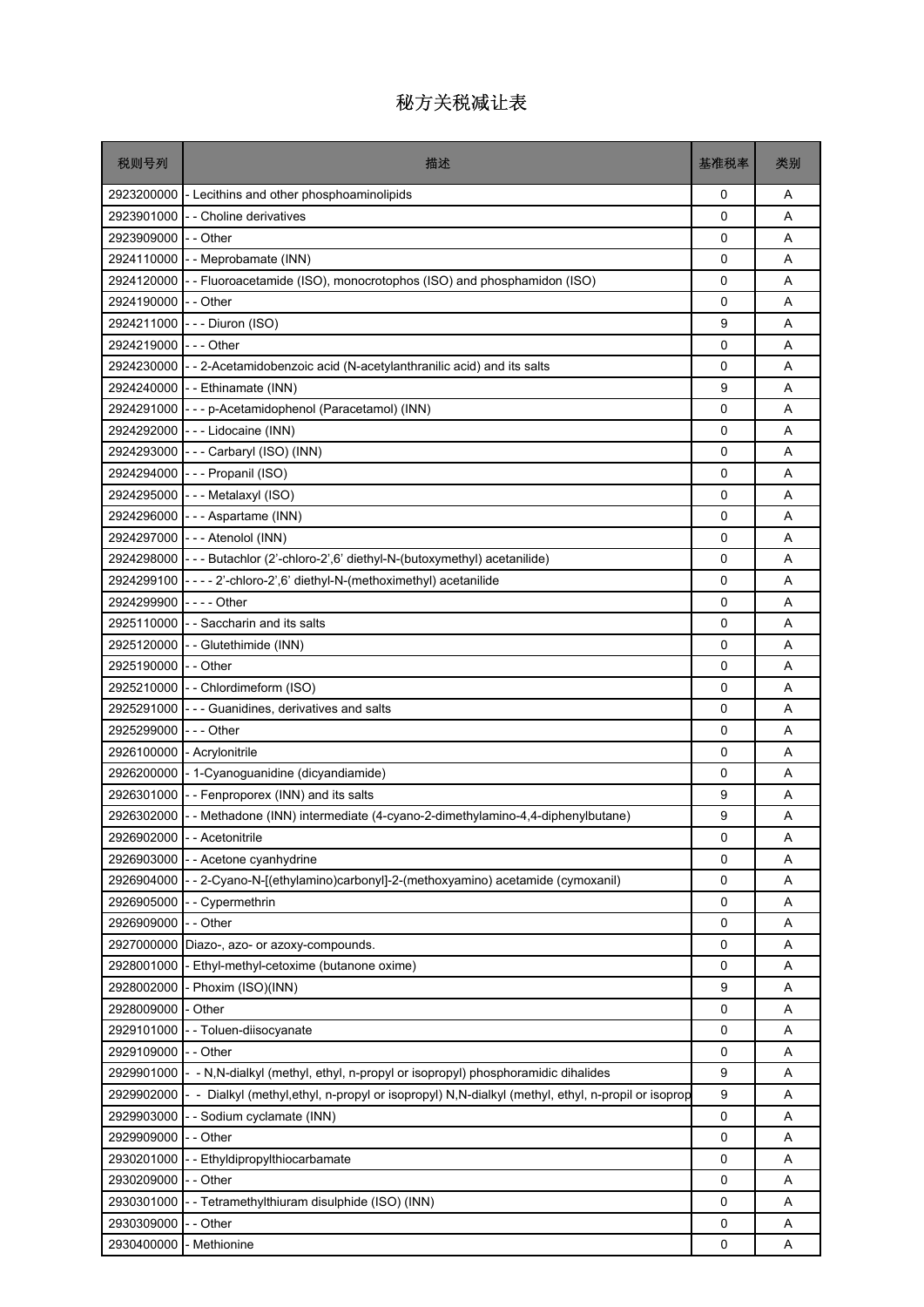| 税则号列                      | 描述                                                                                                       | 基准税率 | 类别 |
|---------------------------|----------------------------------------------------------------------------------------------------------|------|----|
| 2930500000                | - Captafol (ISO) and metamidophos (ISO)                                                                  | 0    | Α  |
| 2930901100                | --- Thiophanate - methyl (ISO)                                                                           | 0    | Α  |
| 2930901900                | - - - Other                                                                                              | 0    | A  |
| 2930902100                | --- N.N-dialkyl (methyl, ethyl, n-propyl, or isopropyl)aminoethane-2-thiol and their protonate           | 0    | Α  |
| 2930902900                | $--$ Other                                                                                               | 0    | A  |
| 2930903000                | - Malathion (ISO)                                                                                        | 0    | Α  |
| 2930904000                | - - Butyrate (ISO), thiobencarb, vernolate                                                               | 0    | Α  |
| 2930905100                | --- Sodium isopropyl xanthate (ISO)                                                                      | 9    | C  |
| 2930905900                | --- Other                                                                                                | 9    | C  |
| 2930906000                | - - Thiodiglycol (INN) [bis(2-hydroxyethyl)sulphide)]                                                    | 9    | A  |
| 2930907000                | - - O,O-diethyl S-[2-(diethylamino)ethyl]phosphorothioate and its alkylated or protonated sa             | 9    | Α  |
| 2930908000                | - - O-Ethyl S-phenyl ethylphosphonothiolothionate (fonofos)                                              | 9    | Α  |
| 2930909100                | - - - Containing a phosphorus atom bonded to a methyl, ethyl, n- propyl or isopropyl group.              | 0    | A  |
| 2930909200                | - - - Salts, esters and derivatives of methionine                                                        | 0    | Α  |
| 2930909310                | ---- Dimethioate (ISO)                                                                                   | 0    | A  |
| 2930909320                | ---- Fenthion (ISO)                                                                                      | 9    | Α  |
| 2930909400                | - - - [S-2-(dialkyl (methyl, ethyl, n-propyl or isopropyl) amino)ethyl] hydrogen alkyl (methyl, e        | 9    | Α  |
| 2930909500                | --- 2-chloroethyl and chloromethylsulphide; bis(2-cloroethyl)sulphide                                    | 9    | Α  |
| 2930909600                | - - Bis(2-chloroethylthio)methane; 1,2-Bis(2-chloroethylthio)ethane; 1,3-Bis(2-chloroethylt              | 9    | Α  |
| 2930909700                | - - Bis-(2-chloro-ethylthiomethyl) oxide; bis-(2-chloroethylthioethyl) oxide                             | 9    | Α  |
| 2930909900                | -  -  - Other                                                                                            | 0    | Α  |
| 2931001000                | - Tetraethyl-lead                                                                                        | 0    | Α  |
| 2931003100                | - Glyphosate (ISO)                                                                                       | 0    | A  |
| 2931003200                | - - Salts                                                                                                | 0    | Α  |
| 2931004000                | - O-Alkyl (< C10, including cycloalkyl) alkyl (methyl, ethyl, n-propyl or isopropyl) phosphono           | 9    | A  |
| 2931009100                | - Containing a phosphorus atom bonded to a methyl, ethyl, n-propyl or isopropyl group, wit               | 9    | A  |
| 2931009200                | -- Trichlorfon (ISO)                                                                                     | 0    | Α  |
| 2931009300                | - -- O-Alkyl (< C10, including cycloalkyl) N-N-dyalkyl (methyl, ethyl, n-propyl or isopropyl) p          | 9    | Α  |
| 2931009400                | - 2-chlorovinyldichloroarsine; Bis(2-chlorovinyl)chloroarsine; Tris(2-chlorovinyl)arsine                 | 9    | Α  |
| 2931009500                | - Alkyl (methyl, ethyl, n-propyl or isopropyl) phosphonyl difluorides                                    | 9    | A  |
|                           | 2931009600 -- [O-2-(dialkyl (methyl, ethyl, n-propyl or isopropyl)amino)ethyl] hydrogenoalkyl phosphonit | 9    | Α  |
|                           | 2931009700 - - O-Isopropyl methylphosphonochloridate; O-Pinacolyl methylphosphonochloridate              | 9    | Α  |
| 2931009900                | - - Other                                                                                                | 0    | Α  |
| 2932110000                | - - Tetrahydrofuran                                                                                      | 0    | Α  |
|                           | 2932120000 - - 2-Furaldehydo (furfuraldehyde)                                                            | 0    | Α  |
|                           | 2932131000 - - - Furfuryl alcohol                                                                        | 0    | A  |
| 2932132000                | --- Tetrahydrofurfuryl alcohol                                                                           | 0    | Α  |
| 2932190000                | -- Other                                                                                                 | 0    | Α  |
|                           | 2932210000 - - Coumarin, methylcoumarins and ethylcoumarins                                              | 0    | A  |
|                           | 2932291000 --- Warfarin (ISO) (INN)                                                                      | 0    | Α  |
| 2932292000                | - - - Phenolphtalein (INN)                                                                               | 0    | Α  |
| 2932299000 --- Other      |                                                                                                          | 0    | Α  |
| 2932910000 - - Isosafrole |                                                                                                          | 0    | Α  |
| 2932920000                | $-1$ - 1-(1,3-Benzodioxol-5-yl)propan-2-one                                                              | 0    | Α  |
| 2932930000 - - Piperonal  |                                                                                                          | 0    | Α  |
| 2932940000                | -- Safrol                                                                                                | 0    | Α  |
| 2932950000                | - - Tetrahydrocannabinoles (all isomers)                                                                 | 9    | Α  |
| 2932991000                | --- Piperonyl butoxide                                                                                   | 0    | Α  |
| 2932992000                | - - - Eucalyptol                                                                                         | 0    | A  |
|                           | 2932994000 --- Carbofuran (ISO)                                                                          | 0    | Α  |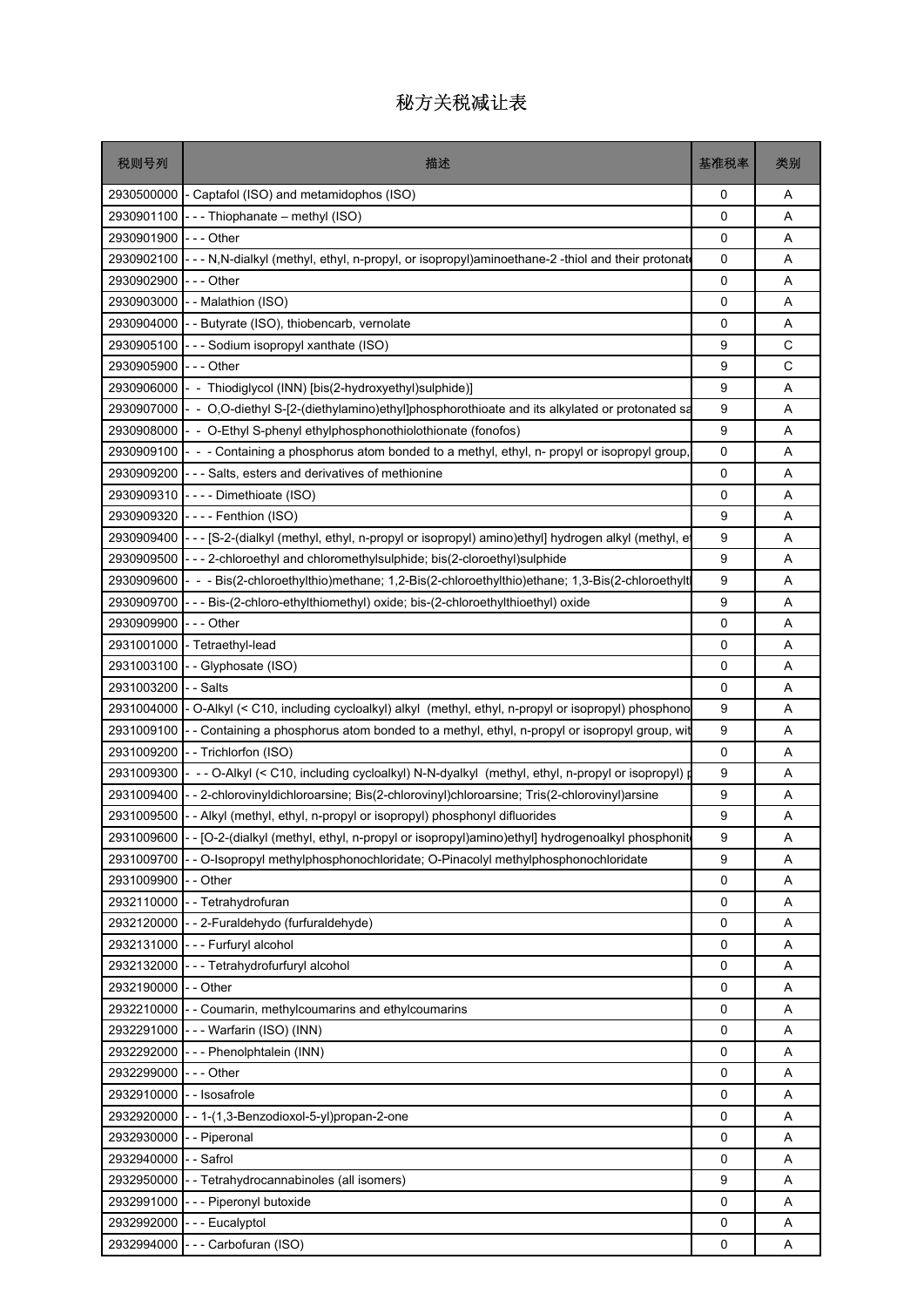| 税则号列       | 描述                                                                                                           | 基准税率        | 类别 |
|------------|--------------------------------------------------------------------------------------------------------------|-------------|----|
| 2932999000 | - - - Other                                                                                                  | 0           | Α  |
| 2933111000 | - - - Phenazone (INN) (antipyrin)                                                                            | 0           | A  |
| 2933113000 | --- Dipirona (4-methylamino-1,5 dimethyl-2-phenil-3-pyrazolone sodium methansulfonate)                       | 0           | A  |
| 2933119000 | -  -  - Other                                                                                                | 0           | Α  |
| 2933191000 | --- Phenilbutazone (INN)                                                                                     | 0           | A  |
| 2933199000 | - - - Other                                                                                                  | $\mathbf 0$ | A  |
| 2933210000 | - - Hydantoin and its derivatives                                                                            | 0           | Α  |
| 2933290000 | - - Other                                                                                                    | 0           | A  |
|            | 2933310000 - - Pyridine and its salts                                                                        | 0           | A  |
| 2933320000 | - - Piperidine and its salts                                                                                 | 0           | A  |
| 2933331000 | --- Bromazepam (INN)                                                                                         | 0           | Α  |
| 2933332000 | --- Fentanyl (INN)                                                                                           | 0           | A  |
| 2933333000 | --- Pethidine (INN)                                                                                          | 9           | Α  |
| 2933334000 | - - - Pethidine (INN) intermediate A; (4-cyano-1-methyl-4-phenyl-piperidine or 1-methyl-4-fer                | 9           | Α  |
| 2933335000 | --- Alfentanil (INN), anileridine (INN), bezitramide (INN), difenoxin (INN), diphenoxylate (IN               | 9           | A  |
| 2933339000 | --- Other                                                                                                    | 0           | A  |
| 2933391100 | $---Picloram (ISO)$                                                                                          | 0           | Α  |
| 2933391200 | - - - - Salts                                                                                                | 0           | Α  |
|            | 2933392000 - - - Paraquat dichloride                                                                         | 0           | A  |
| 2933393000 | --- Isonicotinic acid hydrazide                                                                              | 0           | A  |
| 2933396000 | --- 3-Quinuclidinyl benzilate                                                                                | 9           | Α  |
| 2933397000 | --- Quinuclidin-3-ol                                                                                         | 9           | A  |
| 2933399000 | -  -  - Other                                                                                                | 0           | A  |
| 2933410000 | - - Levorphanol (INN) and its salts                                                                          | 0           | Α  |
| 2933491000 | - - - 6-Ethoxy-1,2-dihydro-2,2,4-trimethylquinoline (ethoxyquin)                                             | 0           | A  |
| 2933499000 | --- Other                                                                                                    | 0           | A  |
| 2933520000 | - - Malonylurea (barbituric acid) and its salts                                                              | 0           | Α  |
| 2933531000 | - - - Phenobarbital (INN)                                                                                    | 0           | Α  |
|            | 2933532000  --- Allobarbital (INN), amobarbital (INN), barbital (INN), butalbital (INN) and butobarbital (IN | 0           | A  |
| 2933533000 | --- Cyclobarbital (INN), methylphenobarbital (INN) and pentobarbital (INN)                                   | 0           | Α  |
|            | 2933534000 --- Secbutabarbital (INN), secobarbital (INN) and vinylbital (INN)                                | 0           | Α  |
| 2933539000 | $- -$ Other                                                                                                  | 0           | Α  |
| 2933540000 | - Other derivatives of malonylurea (barbituric acid); salts thereof                                          | 0           | Α  |
| 2933551000 | --- Loprazolam (INN)                                                                                         | 9           | Α  |
| 2933552000 | --- Mecloqualone (INN)                                                                                       | 9           | A  |
| 2933553000 | --- Methaqualone (INN)                                                                                       | 9           | Α  |
| 2933554000 | - - Zipeprol (INN)                                                                                           | 9           | Α  |
| 2933559000 | --- Other                                                                                                    | 0           | Α  |
| 2933591000 | --- Piperazine (diethylenediamine) and 2,5-dimethylpiperazine (dimethyl-2,5-diethylendiam                    | 0           | A  |
| 2933592000 | - - Amprolium (INN)                                                                                          | 0           | A  |
| 2933593000 | --- Other piperazine derivatives                                                                             | 0           | A  |
| 2933594000 | - - - Thiopental sodium (INN)                                                                                | 0           | Α  |
| 2933595000 | --- Ciprofloxacin (INN) and its salts                                                                        | 0           | Α  |
| 2933596000 | --- Hydroxyzine (INN)                                                                                        | 0           | Α  |
| 2933599000 | --- Other                                                                                                    | 0           | Α  |
| 2933610000 | - - Melamine                                                                                                 | 0           | Α  |
| 2933691000 | - - Atrazine (ISO)                                                                                           | 0           | A  |
| 2933699000 | - - - Other                                                                                                  | 0           | Α  |
| 2933710000 | - 6-Hexanelactam (epsilon-caprolactam)                                                                       | 9           | Α  |
| 2933720000 | - Clobazam (INN) and methyprylon (INN)                                                                       | 0           | A  |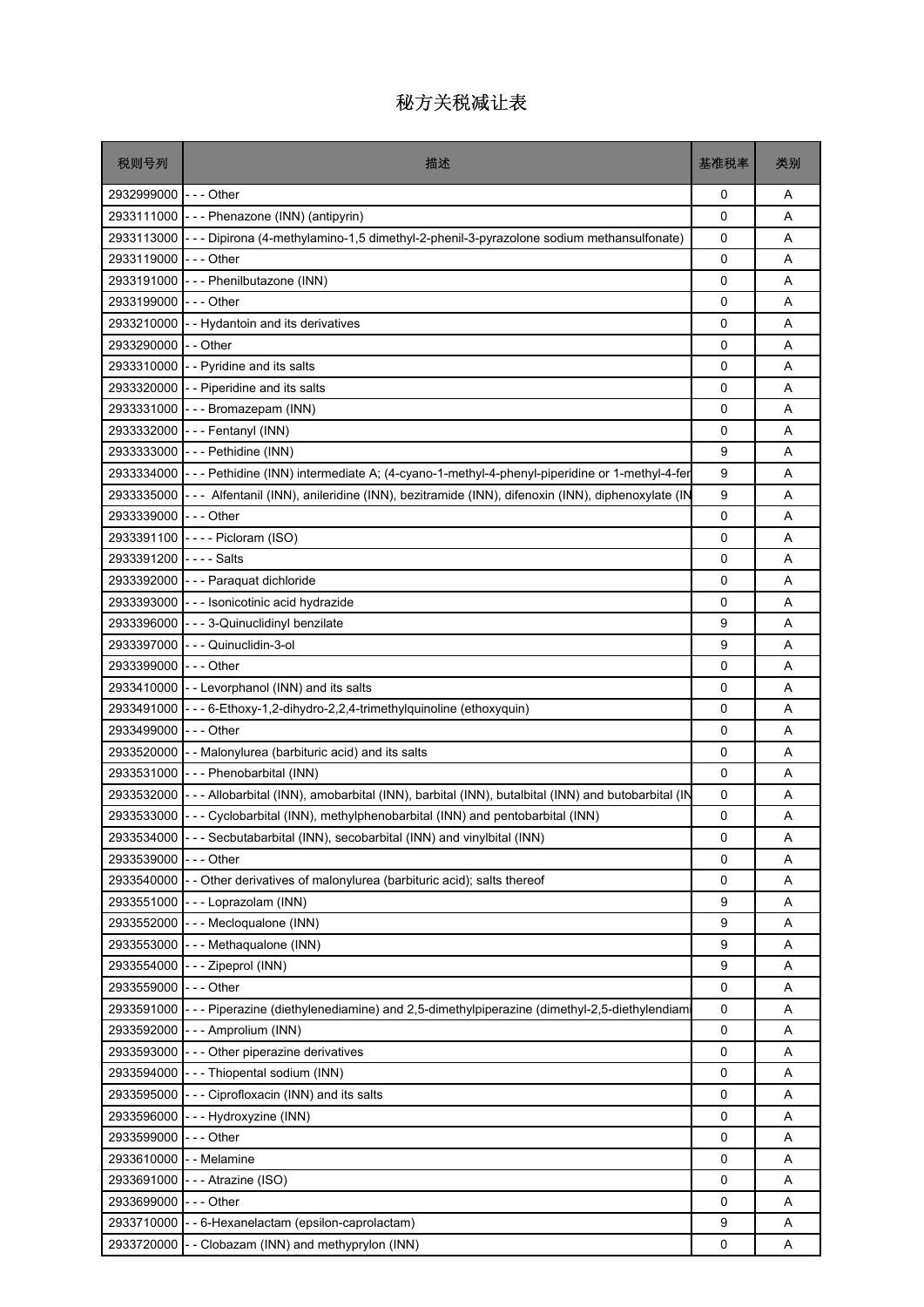| 税则号列                 | 描述                                                                                                    | 基准税率        | 类别 |
|----------------------|-------------------------------------------------------------------------------------------------------|-------------|----|
|                      | 2933791000 - - - Primidone (INN)                                                                      | 0           | A  |
| 2933799000 --- Other |                                                                                                       | 0           | A  |
|                      | 2933911000 - - - Alprazolam (INN)                                                                     | $\Omega$    | A  |
| 2933912000           | --- Diazepam (INN)                                                                                    | 0           | Α  |
| 2933913000           | --- Lorazepam (INN)                                                                                   | 9           | A  |
| 2933914000           | --- Triazolam (INN)                                                                                   | 9           | A  |
| 2933915000           | - - Camazepam (INN), chlordiazepoxide (INN), clonazepam (INN), clorazepate, deloraze                  | 0           | Α  |
|                      | 2933916000 - - - Flurazepam (INN), halazepam (INN), ethyl loflazepate (INN), lormetazepam (INN), mazi | 0           | A  |
| 2933917000           | - - - Nitrazepam (DCI), nordazepam (DCI), oxazepam (DCI), pinazepam (DCI), prazepam (D                | 9           | A  |
| 2933919000           | -  -  - Other                                                                                         | 0           | Α  |
| 2933991000           | --- Parbendazole (INN)                                                                                | 0           | A  |
|                      | 2933992000 --- Albendazole (INN)                                                                      | $\Omega$    | A  |
|                      | 2933999010 ---- Triadimefon                                                                           | 9           | A  |
| 2933999090           | -  -  -  - Other                                                                                      | 0           | A  |
|                      | 2934101000 - - Tiabendazole (ISO)                                                                     | 0           | A  |
| 2934109000           | - - Other                                                                                             | 0           | A  |
|                      | 2934200010 - - Mercaptobenzothiazole                                                                  | 0           | A  |
| 2934200090 - - Other |                                                                                                       | $\mathbf 0$ | A  |
|                      | 2934300010 - - Phenotiazine                                                                           | 9           | A  |
| 2934300090 -- Other  |                                                                                                       | 0           | Α  |
|                      | 2934911000 ----- Aminorex (INN), brotizolam (INN), clotiazepam (INN), cloxazolam (INN) and dextrom    | 9           | A  |
|                      | 2934912000 --- Haloxazolam (INN), ketazolam (INN), mesocarb (INN), oxazolam (INN) and pemoline (I     | 9           | A  |
| 2934913000           | --- Phenmetrazine (INN), phendimetrazine (INN) and sufentanil (INN)                                   | 9           | Α  |
| 2934919000           | -  - - Other                                                                                          | 0           | A  |
|                      | 2934991000 - - - Sultones and sultams                                                                 | 0           | A  |
|                      | 2934992000 - - - (6-aminopenicillanic) acid                                                           | 0           | A  |
|                      | 2934993000 - - - Nucleic acids and their salts                                                        | 0           | A  |
| 2934994000           | - - - Levamisole (INN)                                                                                | 0           | A  |
| 2934999000           | -  - - Other                                                                                          | 0           | A  |
|                      | 2935001000 - Sulpiride (INN)                                                                          | 0           | Α  |
| 2935009000 - Other   |                                                                                                       | 0           | Α  |
|                      | 2936210000 - - Vitamins A and their derivatives                                                       | $\Omega$    | A  |
| 2936220000           | - - Vitamin B1 and its derivatives                                                                    | 0           | Α  |
|                      | 2936230000 - Vitamin B2 and its derivatives                                                           | 0           | Α  |
|                      | 2936240000 - - D- or DL-Pantothenic acid (vitamin B3 or vitamin B5) and its derivatives               | 0           | A  |
|                      | 2936250000 - Vitamin B6 and its derivatives                                                           | 0           | A  |
|                      | 2936260000 - Vitamin B12 and its derivatives                                                          | 0           | Α  |
|                      | 2936270000 - Vitamin C and its derivatives                                                            | $\mathbf 0$ | A  |
| 2936280000           | -- Vitamin E and its derivatives                                                                      | 0           | Α  |
|                      | 2936291000 - - - Vitamin B9 and their derivatives                                                     | 0           | Α  |
|                      | 2936292000 - - - Vitamin K and its derivatives                                                        | 0           | A  |
|                      | 2936293000 - - - Vitamin PP and its derivatives                                                       | 0           | A  |
|                      | 2936299000 - - - Other vitamins and their derivatives                                                 | 0           | Α  |
|                      | 2936900000 - Other, including natural concentrates                                                    | 0           | Α  |
|                      | 2937110000 - Somatotropin, its derivatives and structural analogues                                   | 0           | A  |
| 2937120000           | - - Insulin and its salts                                                                             | 0           | A  |
|                      | 2937191000 --- Oxytocin (INN)                                                                         | 0           | Α  |
| 2937199000           | - - - Other                                                                                           | 0           | A  |
|                      | 2937211000 - - - Hydrocortisone                                                                       | 0           | Α  |
|                      | 2937212000 - - - Prednisolone (INN) (dehydrohydrocortisone)                                           | 0           | Α  |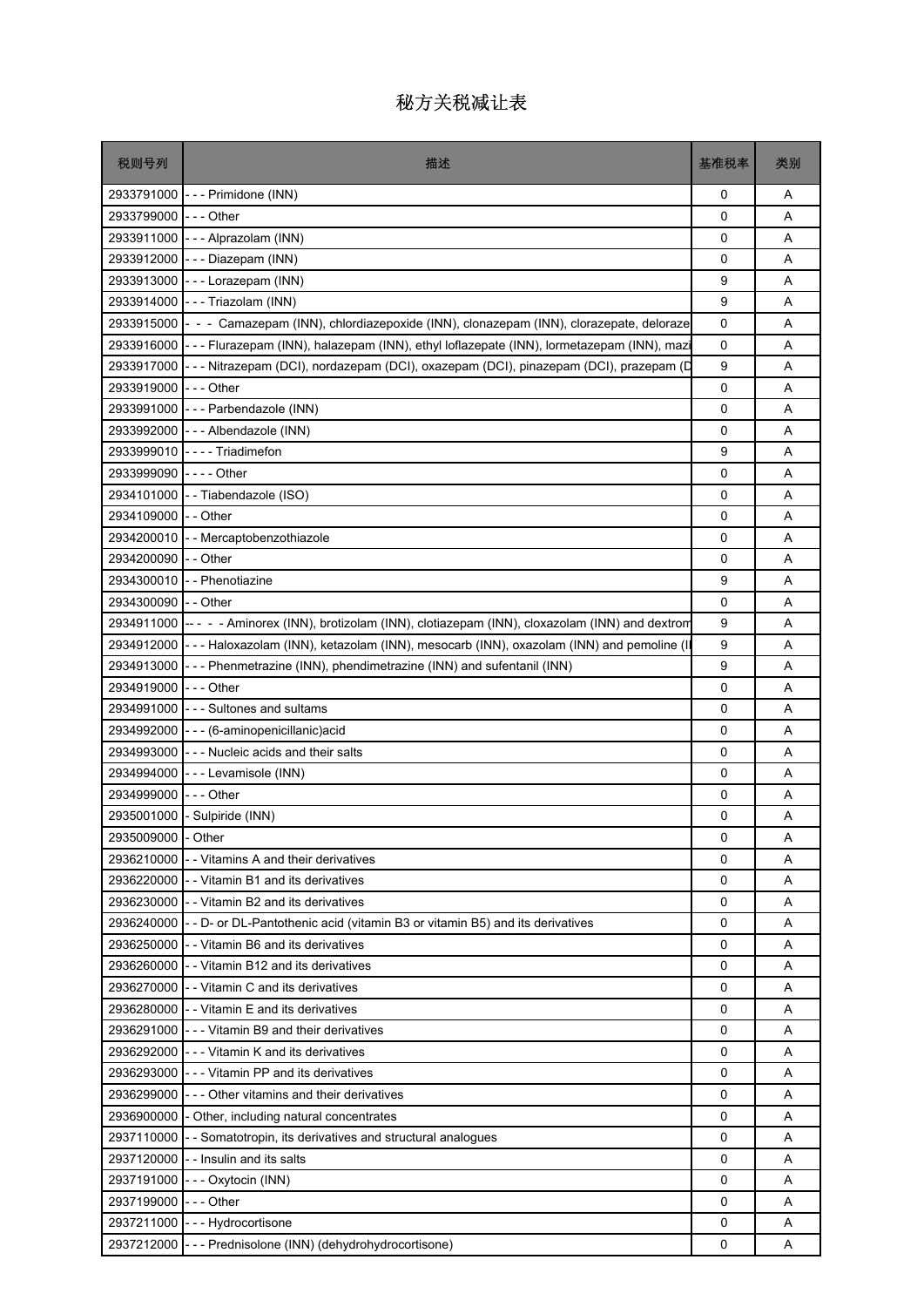| 税则号列                    | 描述                                                                                        | 基准税率        | 类别 |
|-------------------------|-------------------------------------------------------------------------------------------|-------------|----|
|                         | 2937219010 ---- Prednisone (dehydrocortisone)                                             | 0           | Α  |
|                         | 2937219020 ---- Cortisone                                                                 | 0           | A  |
|                         | 2937221000 - - - Betamethasone (INN)                                                      | 0           | A  |
|                         | 2937222000 - - - Dexamethasone (INN)                                                      | 0           | A  |
|                         | 2937223000 - - - Triamcinolone (INN)                                                      | $\Omega$    | A  |
|                         | 2937224000 - - - Fluocinonide (INN)                                                       | 0           | A  |
|                         | 2937229010 ---- Of hydrocortisone                                                         | 0           | A  |
| 2937229090 ---- Other   |                                                                                           | 0           | A  |
|                         | 2937231000 - - - Progesterone (INN) and its derivatives                                   | 0           | A  |
|                         | 2937232000 - - - Oestriol (folliculin hydrate)                                            | 9           | A  |
| 2937239000 --- Other    |                                                                                           | $\mathbf 0$ | A  |
|                         | 2937291000 --- Cyproterone (INN)                                                          | 0           | A  |
|                         | 2937292000 --- Finasteride (INN)                                                          | 0           | Α  |
| 2937299010              | ---- Corticosterone and its esters                                                        | 0           | A  |
|                         | 2937299020 - - - - Pregnenolone (INN) and epoxypregnenolone                               | 0           | A  |
|                         | 2937299030 - --- Esters and salts of hydrocortisone                                       | 0           | A  |
| 2937299040              | ---- Desoxycorticosterone acetate (DCIM); chloroprednisone acetate (DCIM)                 | 9           | A  |
| 2937299090              | - - - - Other                                                                             | 0           | A  |
| 2937310000              | - - Epinephrine                                                                           | 0           | A  |
| 2937390000              | - - Other                                                                                 | 0           | A  |
| 2937400000              | - Amino-acid derivatives                                                                  | $\Omega$    | A  |
| 2937500000              | - Prostaglandins, thromboxanes y leukotrienes, their derivatives and structural analogues | 0           | A  |
| 2937900000              | - Other                                                                                   | 0           | Α  |
| 2938100000              | - Rutoside (rutin) and its derivatives                                                    | 0           | A  |
| 2938902000 - - Saponins |                                                                                           | $\Omega$    | Α  |
| 2938909000 - - Other    |                                                                                           | 0           | A  |
|                         | 2939111000 - - - Concentrates of poppy straw and its salts                                | 0           | A  |
|                         | 2939112000 --- Codeine and its salts                                                      | 0           | Α  |
|                         | 2939113000 - - - Dihydrocodeine (INN) and its salts                                       | 0           | A  |
|                         | 2939114000 - - - Heroin and its salts                                                     | 9           | A  |
|                         | 2939115000 - - - Morphine and its salts                                                   | 0           | Α  |
| 2939116000              | --- Buprenorphine (INN), ethylmorphine, etorphine (INN), hydrocodone (INN), hydromorpho   | 0           | Α  |
| 2939117000              | - - - Pholcodine (INN), nicomorphine (DCI), oxycodone (INN), oxymorphone (INN), thebacor  | 0           | Α  |
| 2939191000              | - Papaverine, its salts and derivatives                                                   | 0           | Α  |
| 2939199000              | -  -  - Other                                                                             | 0           | Α  |
| 2939200000              | - Alkaloids of cinchona and their derivatives; salts thereof:                             | 0           | Α  |
| 2939300000              | - Caffeine and their salts                                                                | 0           | Α  |
| 2939410000              | -- Ephedrine and its salts                                                                | 0           | Α  |
| 2939420000              | -- Pseudoephedrine (INN) and its salts                                                    | 0           | Α  |
| 2939430000              | -- Cathine (INN) and its salts                                                            | 0           | Α  |
| 2939492000              | - - - dl-norephedrine (Phenylpropanolamine) and its salts                                 | 0           | Α  |
| 2939499000              | -  -  - Other                                                                             | 0           | Α  |
| 2939510000              | -- Fenetylline (INN) and its salts                                                        | 0           | Α  |
| 2939590000              | - - Other                                                                                 | 0           | Α  |
| 2939610000              | - - Ergometrine (INN) and its salts                                                       | 0           | A  |
| 2939620000              | -- Ergotamine (INN) and its salts                                                         | 0           | Α  |
| 2939630000              | - - Lysergic acid and its salts                                                           | 9           | Α  |
| 2939690000              | - - Other                                                                                 | 0           | Α  |
| 2939911000              | - - - Cocaine; its salts, esters and other derivatives                                    | 9           | В  |
| 2939912000              | --- Ecgonine; its salts, esters and other derivatives                                     | 9           | Α  |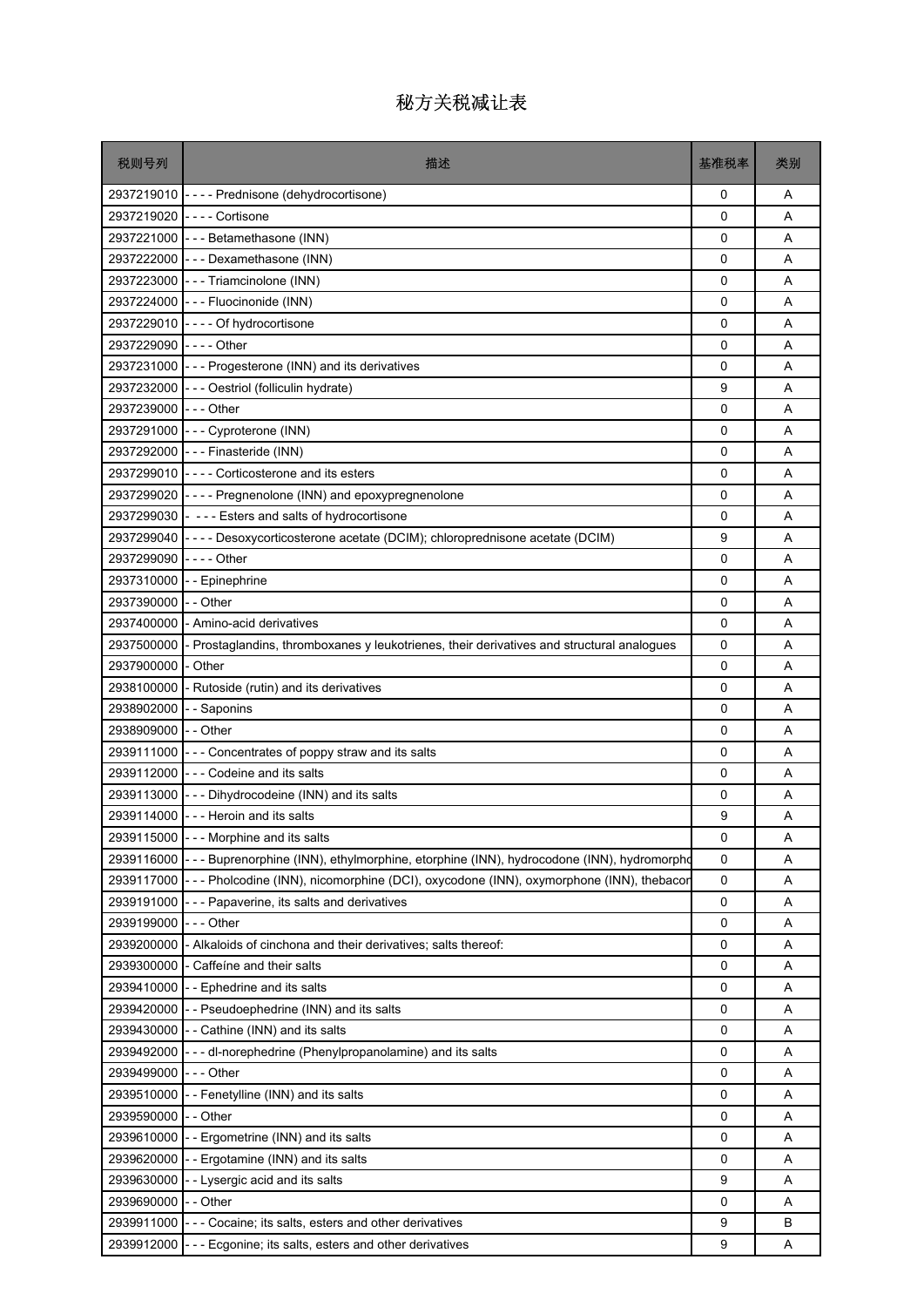| 税则号列                   | 描述                                                                                         | 基准税率        | 类别          |
|------------------------|--------------------------------------------------------------------------------------------|-------------|-------------|
|                        | 2939914010 ---- Methamphetamine (INN)                                                      | 9           | Α           |
| 2939914020             | ---- Salts, esters and other derivatives                                                   | 0           | A           |
| 2939915010             | ---- Methamphetamine racemate                                                              | 9           | Α           |
| 2939915020             | ---- Salts, esters and other derivatives                                                   | 0           | A           |
| 2939916010             | ---- Levomethanphetamine                                                                   | 9           | A           |
| 2939916020             | ---- Salts, esters and other derivatives                                                   | $\mathbf 0$ | Α           |
| 2939991000             | --- Scopolamine, its salts and derivatives                                                 | 0           | Α           |
| 2939999000             | -  -  - Other                                                                              | 0           | A           |
| 2940000000             | Sugars, chemically pure, other than sucrose, lactose, maltose, glucose and fructose; sugar | 0           | A           |
| 2941101000             | - - Ampicillin (INN) and its salts                                                         | 0           | Α           |
|                        | 2941102000 - - Amoxicillin (INN) and its salts                                             | 0           | A           |
| 2941103000             | - - Oxacillin (INN), cloxacillin (INN), dicloxacillin (INN) and its salts                  | 0           | A           |
| 2941104000             | - - Ampicillin, amoxicillin and dicloxacillin derivatives                                  | 0           | Α           |
| 2941109000             | - - Other                                                                                  | 0           | A           |
| 2941200000             | - Streptomycins and their derivatives; salts thereof                                       | $\Omega$    | A           |
| 2941301000             | - Oxytetracycline (ISO) (INN) and its derivatives; salts thereof                           | 0           | Α           |
| 2941302000             | - - Chlortetracycline and its derivatives; salts thereof                                   | 0           | Α           |
| 2941309000             | - - Other                                                                                  | 0           | A           |
| 2941400000             | - Chloramphenicol and its derivatives; salts thereof                                       | 0           | A           |
| 2941500000             | - Erythromycin and its derivatives; salts thereof                                          | 0           | Α           |
| 2941901000             | - - Neomycin (INN) and its derivatives; salts thereof                                      | 0           | A           |
| 2941902000             | - Actinomycin and its derivatives; salts thereof                                           | 0           | Α           |
| 2941903000             | - - Bacitracin (INN) and its derivatives; salts thereof                                    | 0           | Α           |
|                        | 2941904000 - - Gramicidin (INN) and its derivates; salts thereof                           | 0           | A           |
| 2941905000             | - - Tyrothricin (INN)                                                                      | $\Omega$    | A           |
| 2941906010             | --- Cephalexin (INN)                                                                       | 0           | Α           |
| 2941906090             | --- Other                                                                                  | 0           | Α           |
| 2941909000             | - - Other                                                                                  | 0           | A           |
| 2942000000             | Other organic compounds.                                                                   | 0           | Α           |
| 3001201000             | - - Of liver                                                                               | 9           | С           |
| 3001202000 - - Of bile |                                                                                            | 9           | С           |
| 3001209000             | - - Other                                                                                  | 9           | C           |
| 3001901000             | - - Heparin and its salts                                                                  | 9           | С           |
| 3001909000             | - - Other                                                                                  | 9           | $\mathsf C$ |
| 3002101100             | - - - Antiophidic                                                                          | 9           | С           |
| 3002101200             | --- Antidiphteric                                                                          | 9           | C           |
| 3002101300             | --- Antitetanic                                                                            | 9           | C           |
| 3002101900             | --- Other                                                                                  | 9           | C           |
| 3002103100             | --- Human plasma and other human blood fractions                                           | 9           | C           |
| 3002103200             | --- For oncological or HIV treatment                                                       | 9           | C           |
| 3002103300             | - - - Laboratory or diagnostic reagents not to be used in patients                         | 9           | C           |
| 3002103900             | --- Other                                                                                  | 9           | C           |
| 3002201000             | - Antipoliomyelitic vaccine                                                                | 9           | С           |
| 3002202000             | - Antirrabic vaccine                                                                       | 9           | C           |
| 3002203000             | - Antimeasles vaccine                                                                      | 9           | С           |
| 3002209000             | - - Other                                                                                  | 9           | C           |
| 3002301000             | - - Antiaphthous                                                                           | 9           | $\mathsf C$ |
| 3002309000             | - - Other                                                                                  | 9           | С           |
| 3002901000             | - Cultures of microorganisms                                                               | 9           | C           |
| 3002902000             | - - Laboratory or diagnostic reagents not to be used in patients                           | 9           | C           |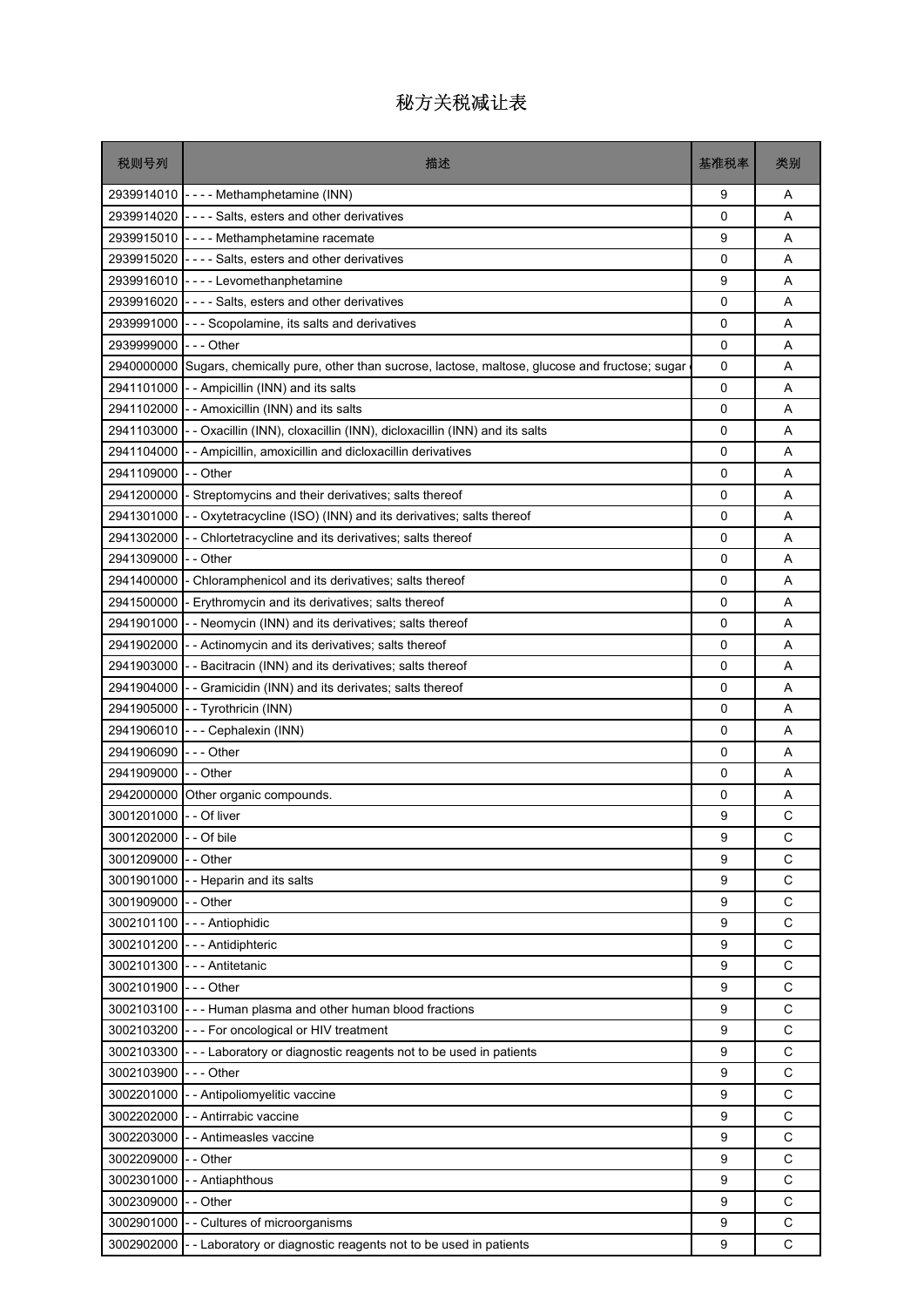| 税则号列                  | 描述                                                                                                | 基准税率 | 类别          |
|-----------------------|---------------------------------------------------------------------------------------------------|------|-------------|
|                       | 3002903000 - - Human blood                                                                        | 9    | B           |
| 3002904000            | - Saxitoxin                                                                                       | 9    | C           |
| 3002905000            | - - Ricin                                                                                         | 9    | C           |
| 3002909000            | - - Other                                                                                         | 9    | C           |
| 3003100000            | - Containing penicillins or derivatives thereof, with a penicillanic acid structure, or streptomy | 9    | C           |
| 3003200000            | Containing other antibiotics                                                                      | 9    | C           |
| 3003310000            | -- Containing insulin                                                                             | 9    | C           |
| 3003390000            | - - Other                                                                                         | 9    | C           |
| 3003400000            | - Containing alkaloids or derivatives thereof but not containing hormones or other products o     | 9    | C           |
| 3003901000            | -- For human use                                                                                  | 9    | C           |
|                       | 3003902000 - - For veterinary use                                                                 | 9    | C           |
| 3004101000            | - - For human use                                                                                 | 9    | C           |
|                       | 3004102000 - - For veterinary use                                                                 | 9    | C           |
| 3004201100            | - - - For oncological or HIV treatment                                                            | 9    | C           |
| 3004201900            | --- Other                                                                                         | 9    | C           |
|                       | 3004202000 - - For veterinary use                                                                 | 9    | C           |
|                       | 3004310000 - - Containing insulin                                                                 | 9    | C           |
|                       | 3004321100 ---- For oncological or HIV treatment                                                  | 9    | C           |
| 3004321900 ---- Other |                                                                                                   | 9    | C           |
| 3004322000            | - - - For veterinary use                                                                          | 9    | C           |
|                       | 3004391100 ---- For oncological or HIV treatment                                                  | 9    | C           |
| 3004391900            |                                                                                                   | 9    | C           |
| 3004392000            | - - - For veterinary use                                                                          | 9    | C           |
|                       | 3004401100 --- Anesthetic                                                                         | 9    | C           |
| 3004401200            | --- For oncological or HIV treatment                                                              | 9    | C           |
| 3004401900            | - - - Other                                                                                       | 9    | C           |
| 3004402000            | - - For veterinary use                                                                            | 9    | C           |
| 3004501000            | - - For human use                                                                                 | 9    | C           |
|                       | 3004502000 - - For veterinary use                                                                 | 9    | C           |
| 3004901000            | - - Synthetical substitutes of human plasma                                                       | 9    | С           |
| 3004902100            | - - - Anesthetic                                                                                  | 9    | С           |
| 3004902200            | - Parchs impregnated with nitroglycerine                                                          | 9    | C           |
| 3004902300            | --- For parenterally feeding                                                                      | 9    | C           |
| 3004902400            | - - For oncological or HIV treatment                                                              | 9    | $\mathsf C$ |
| 3004902900            | - - - Other                                                                                       | 9    | C           |
| 3004903000            | - Other medicaments for veterinary use                                                            | 9    | C           |
| 3005101000            | - Adhesive tapes and adhesive bandages                                                            | 9    | D           |
| 3005109000            | - Other                                                                                           | 9    | C           |
| 3005901000            | - Absorbent cotton                                                                                | 9    | $\mathsf C$ |
| 3005902000            | --Bandage                                                                                         | 9    | C           |
| 3005903100            | --- Impregnated with plaster or with other substances proper of fracture treatment                | 9    | C           |
| 3005903900            | - - Other                                                                                         | 9    | $\mathsf C$ |
| 3005909000            | - Other                                                                                           | 9    | C           |
| 3006101000            | - Sterile surgical catgut, similar sterile suture materials                                       | 9    | C           |
| 3006102000            | - Sterile tissue adhesive for surgical wound closure                                              | 9    | C           |
| 3006109000            | - Other                                                                                           | 9    | C           |
| 3006200000            | Blood-grouping reagents                                                                           | 9    | C           |
| 3006301000            | - Opacifying preparations based on barium sulphate                                                | 9    | C           |
| 3006302000            | Other opacifying preparations                                                                     | 9    | C           |
| 3006303000            | - Diagnostic reagents                                                                             | 9    | C           |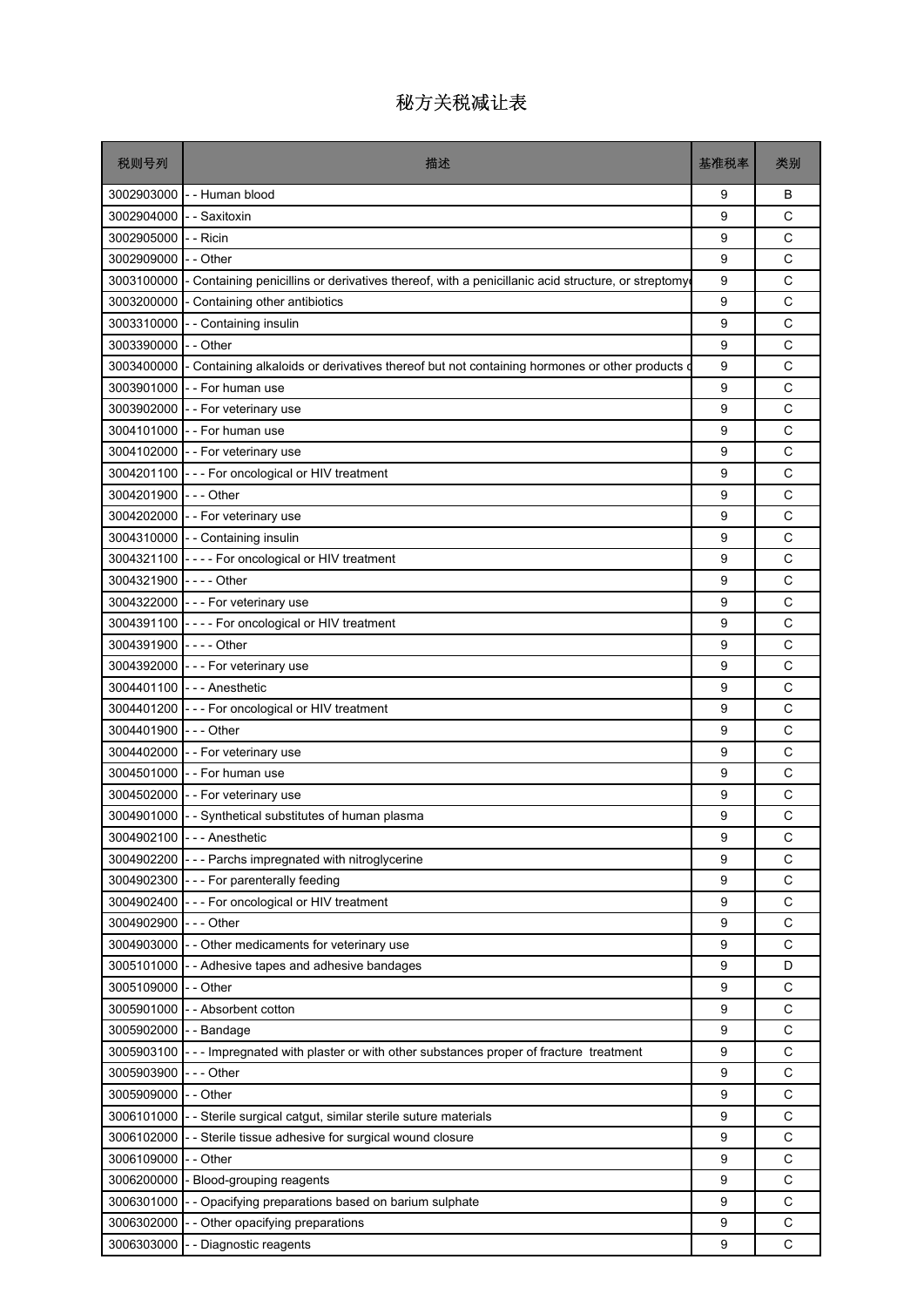| 税则号列                 | 描述                                                                                             | 基准税率        | 类别 |
|----------------------|------------------------------------------------------------------------------------------------|-------------|----|
| 3006401000           | - - Dental cements and other dental fillings                                                   | 9           | С  |
| 3006402000           | - Bone reconstruction cements                                                                  | 9           | C  |
| 3006500000           | - First-aid boxes and kits                                                                     | 9           | C  |
| 3006600000           | Chemical contraceptive preparations based on hormones, on other products of heading 29         | 9           | C  |
| 3006700000           | Gel preparations designed to be used in human or veterinary medicine as a lubricant for pa     | 9           | C  |
| 3006910000           | - Appliances identifiable for ostomy use                                                       | 9           | C  |
| 3006920000           | - - Waste pharmaceuticals                                                                      | 9           | C  |
| 3101001000           | - Seabird guano                                                                                | 0           | A  |
| 3101009000           | - Other                                                                                        | 0           | A  |
| 3102101000           | Containing by weight 45% or more of nitrogen but not more than 46% (fertilizing quality)       | 0           | A  |
| 3102109000           | - - Other                                                                                      | 0           | A  |
| 3102210000           | - Ammonium sulphate                                                                            | 0           | A  |
| 3102290000           | - - Other                                                                                      | 0           | A  |
| 3102300010           | -- For agricultural use                                                                        | 0           | A  |
| 3102300020           | - For mining use (ANFO degree)                                                                 | 0           | A  |
| 3102300090           | - - Other                                                                                      | 0           | A  |
| 3102400000           | Mixtures of ammonium nitrate with calcium carbonate or other inorganic non-fertilising sub-    | 0           | A  |
| 3102500000           | - Sodium nitrate                                                                               | 0           | A  |
| 3102600000           | Double salts and mixtures of calcium nitrate and ammonium nitrate                              | 0           | A  |
| 3102800000           | Mixtures of urea and ammonium nitrate in aqueous or ammoniacal solution                        | 0           | A  |
| 3102901000           | - - Mixtures of calcium nitrate with magnesium nitrate                                         | 0           | A  |
| 3102909000           | - - Other                                                                                      | 0           | A  |
| 3103100000           | - Superphosphates                                                                              | 0           | A  |
| 3103900010           | - - Basic slag                                                                                 | 0           | A  |
| 3103900090           | - Other                                                                                        | $\mathbf 0$ | A  |
| 3104201000           | - Containing by weight 22% or more of potassium but not more than 62%, expressed in po         | 0           | A  |
| 3104209000           | - - Other                                                                                      | 0           | A  |
| 3104300000           | - Potassium sulphate                                                                           | 0           | A  |
| 3104901000           | - Magnesium sulphate and potassium sulphate                                                    | 0           | A  |
| 3104909010           | - - - Carnallite, sylvite and other crude natural potassium salts                              | 0           | A  |
| 3104909090 --- Other |                                                                                                | 0           | Α  |
| 3105100000           | Goods of this Chapter in tablets or similar forms or in packages of a gross weight not exce    | $\mathbf 0$ | Α  |
| 3105200000           | Mineral or chemical fertilisers containing the three fertilising elements nitrogen, phosphorus | 0           | Α  |
| 3105300000           | Diammonium hydrogenorthophosphate (diammonium phosphate)                                       | 0           | Α  |
| 3105400000           | - Ammonium dihydrogenorthophosphate (monoammonium phosphate) and mixtures thereof              | 0           | Α  |
| 3105510000           | - Containing nitrates and phosphates                                                           | 0           | Α  |
| 3105590000           | - - Other                                                                                      | 0           | Α  |
| 3105600000           | - Mineral or chemical fertilisers containing the two fertilising element phosphorus and potass | 0           | Α  |
| 3105901000           | - Sodium potassium nitrate (saltpetre)                                                         | 0           | Α  |
| 3105902000           | Other mineral or chemical fertilizers containing the two of the fertilising materials: phosph  | 0           | Α  |
| 3105909000           | - - Other                                                                                      | 0           | Α  |
| 3201100000           | Quebracho extract                                                                              | 0           | Α  |
| 3201200000           | - Wattle extract                                                                               | 0           | Α  |
| 3201902000           | - - Quebracho tanning                                                                          | 0           | Α  |
| 3201903000           | - Extract of oak or of chestnut                                                                | 0           | Α  |
| 3201909010           | - - Mangrove extract                                                                           | 0           | Α  |
| 3201909090           | - - Other                                                                                      | 9           | в  |
| 3202100000           | - Synthetic organic tanning substances                                                         | 9           | B  |
| 3202901000           | - Enzymatic preparations for pretanning                                                        | 9           | B  |
| 3202909000           | - Other                                                                                        | 9           | в  |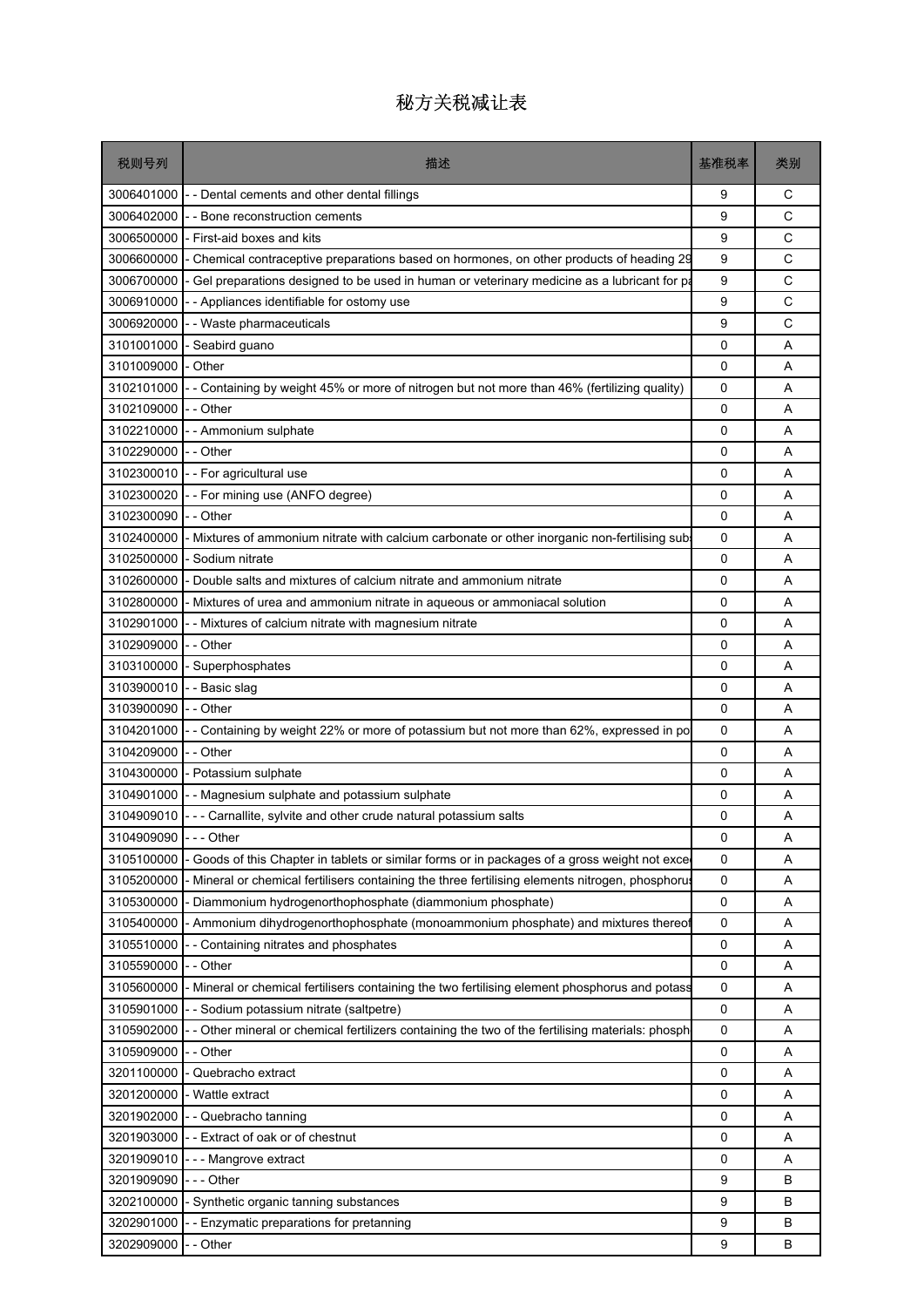| 税则号列                  | 描述                                                                                                 | 基准税率         | 类别          |
|-----------------------|----------------------------------------------------------------------------------------------------|--------------|-------------|
| 3203001100            | - Of logwood                                                                                       | 0            | A           |
| 3203001200            | - Chlorophylls                                                                                     | 0            | A           |
| 3203001300            | - Natural indigo                                                                                   | 0            | A           |
| 3203001400            | - Of annatto                                                                                       | 9            | B           |
| 3203001500            | - Of marigold (xanthophyll)                                                                        | 9            | В           |
| 3203001600            | - Of purple corn (anthocyanin)                                                                     | 9            | B           |
| 3203001700            | - Of curcumin                                                                                      | 9            | B           |
| 3203001900            | - - Other                                                                                          | 9            | B           |
| 3203002100            | - Cochineal carmine                                                                                | 9            | B           |
| 3203002900            | - - Other                                                                                          | 0            | Α           |
| 3204110000            | - Disperse dyes and preparations based thereon                                                     | 0            | A           |
| 3204120000            | - Acid dyes, whether or not premetallised, and preparations based thereon; mordant dyes            | 0            | A           |
| 3204130000            | - Basic dyes and preparations based thereon                                                        | 0            | A           |
| 3204140000            | - - Direct dyes and preparations based thereon                                                     | 0            | A           |
| 3204151000            | --- Synthetical indigo                                                                             | 0            | A           |
| 3204159000            | - - - Other                                                                                        | 0            | A           |
| 3204160000            | -- Reactive dyes and preparations based thereon                                                    | 0            | Α           |
| 3204170000            | - Pigments and preparations based thereon                                                          | 0            | A           |
| 3204191000            | - - Preparations based on synthetic carotenoids                                                    | $\mathbf 0$  | A           |
| 3204199000            | -  - - Other                                                                                       | 0            | Α           |
| 3204200000            | Synthetic organic products of a kina used as fluorescent brightening agents                        | 0            | A           |
| 3204900000            | - Other                                                                                            | 0            | A           |
| 3205000000            | Colour lakes; preparations as specified in Note 3 to this Chapter based on colour lakes.           | 9            | C           |
| 3206110000            | - Containing 80 % or more by weight of titanium dioxide calculated on the dry weight               | 0            | A           |
| 3206190000            | - - Other                                                                                          | 0            | A           |
| 3206200000            | Pigments and preparations based on chromium compounds                                              | 9            | C           |
| 3206410000            | - - Ultramarine and preparations based thereon                                                     | 0            | Α           |
| 3206420000            | - - Lithopone and other pigments and preparations based on zinc sulphide                           | 0            | A           |
| 3206491000            | --- Concentrate dispersions of other pigments in plastic, rubber or other means                    | 9            | C           |
| 3206492000            | --- Pigments and preparations based on cadmium compounds                                           | 0            | Α           |
|                       | 3206493000 --- Pigments and preparations based on hexacyanoferrates (ferrocyanude or ferricyanide) | 9            | C           |
| 3206499100            | - - - - Mineral blacks                                                                             | $\mathbf{0}$ | A           |
| 3206499900 ---- Other |                                                                                                    | 0            | Α           |
| 3206500000            | - Inorganic products of a kind used as luminophores                                                | 0            | Α           |
| 3207100000            | - Prepared pigments, prepared opacifiers, prepared colours and similar preparations                | 0            | Α           |
| 3207201000            | - Vitrifiable enamels                                                                              | 0            | Α           |
| 3207209000            | -- Other                                                                                           | 0            | Α           |
| 3207300000            | - Liquid lustres and similar preparations                                                          | 9            | C           |
| 3207401000            | - Glass frit                                                                                       | 0            | Α           |
| 3207409000            | - Other                                                                                            | 0            | A           |
| 3208100000            | - Based on polyesters                                                                              | 9            | $\mathsf C$ |
| 3208200000            | Based on acrylic or vinyl polymers                                                                 | 9            | $\mathsf C$ |
| 3208900000            | Other                                                                                              | 9            | $\mathsf C$ |
| 3209100000            | Based on acrylic or vinyl polymers                                                                 | 9            | C           |
| 3209900000            | - Other                                                                                            | 9            | C           |
| 3210001000            | Anticorrosive and antiincrustating marine paints                                                   | 9            | $\mathsf C$ |
| 3210002000            | Water pigments of a kind used for finishing leather                                                | 0            | Α           |
| 3210009000            | Other                                                                                              | 9            | C           |
| 3211000000            | Prepared driers.                                                                                   | 9            | $\mathsf C$ |
| 3212100000            | Stamping foils                                                                                     | 0            | Α           |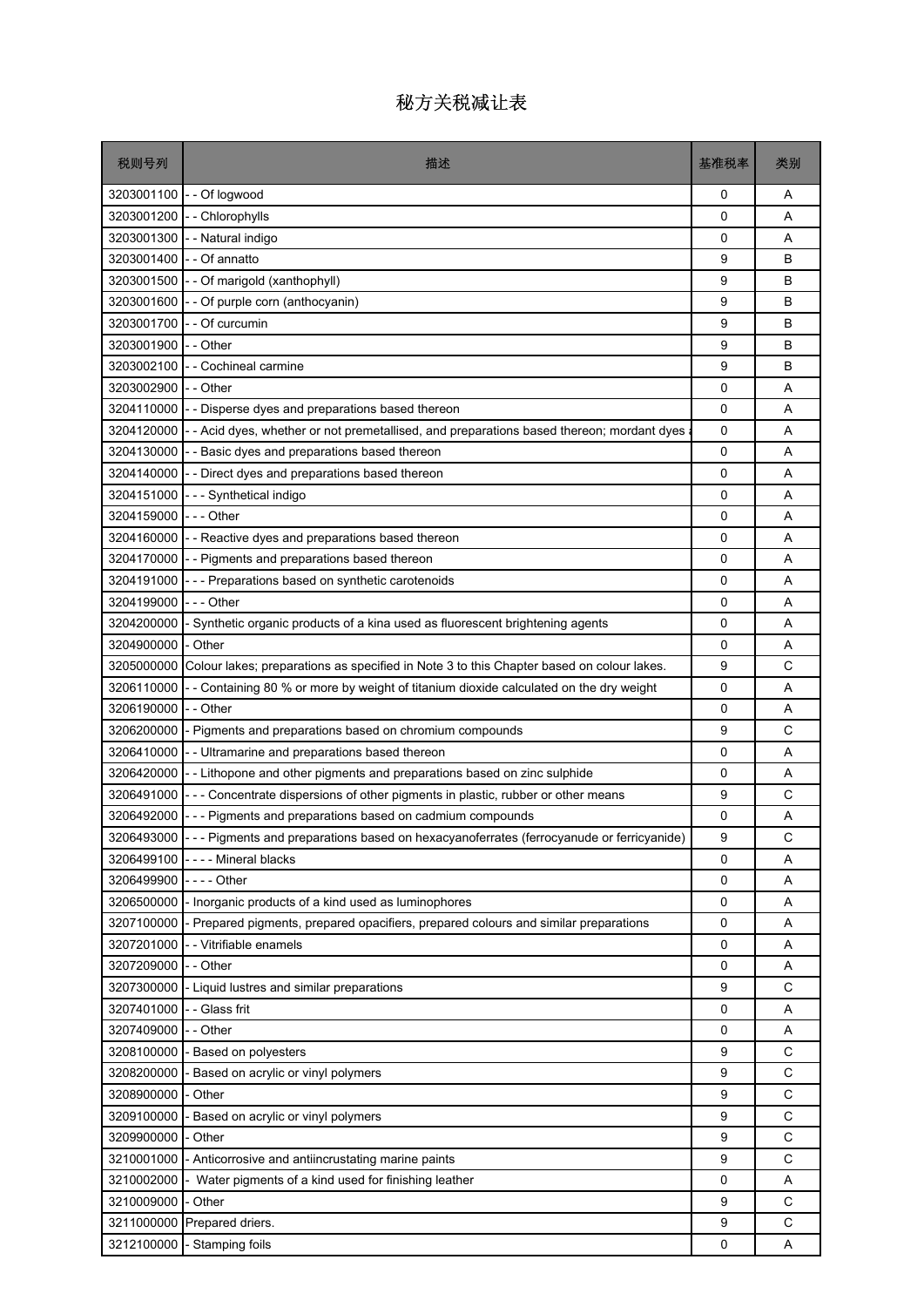| 税则号列               | 描述                                                                                         | 基准税率        | 类别           |
|--------------------|--------------------------------------------------------------------------------------------|-------------|--------------|
| 3212901000 -       | - Pigments (including metallic powders and flakes) dispersed in non-aqueous media, in liqu | 0           | Α            |
| 3212902000         | - Dyes and other colouring matters put up in forms or packings for retail sale             | 9           | C            |
| 3213101000         | - Water-paints (aquarelle)                                                                 | 9           | C            |
| 3213109000         | - - Other                                                                                  | 9           | C            |
| 3213900000         | - Other                                                                                    | 9           | C            |
| 3214101000         | - Putty, resin cements and other putties                                                   | 9           | $\mathsf{C}$ |
| 3214102000         | - - Plastes utilized in painting                                                           | 9           | C            |
| 3214900000         | - Other                                                                                    | 9           | C            |
| 3215110000         | - - Black                                                                                  | 9           | C            |
| 3215190000         | -- Other                                                                                   | 9           | C            |
|                    | 3215901000 - - For hectograph or stencil duplicating machines                              | 9           | C            |
| 3215902000         | - - For ball point pens                                                                    | 0           | A            |
| 3215909000         | - - Other                                                                                  | 9           | C            |
| 3301120000         | - - Of orange                                                                              | 0           | Α            |
| 3301130000         | - - Of lemon                                                                               | 9           | A            |
| 3301191000         | -  - - Of lime                                                                             | $\mathbf 0$ | A            |
| 3301199000         | $--$ Other                                                                                 | 0           | Α            |
|                    | 3301240000 - - Of peppermint (Mentha piperita)                                             | 0           | A            |
| 3301250000         | - - Of other mints                                                                         | 0           | A            |
| 3301291000         | --- Of anise                                                                               | 0           | Α            |
| 3301292000         | - - - Of eucalyptus                                                                        | $\mathbf 0$ | A            |
| 3301293000         | - -- Of lavender                                                                           | 0           | A            |
| 3301299000         | -  - - Other                                                                               | 0           | Α            |
| 3301300000         | - Resinoids                                                                                | 0           | A            |
|                    | 3301901000 - - Aromatic aqueous distillates and aqueous solutions of essential oils        | 0           | A            |
| 3301902000         | - Extracted oleoresins                                                                     | 9           | A            |
| 3301909000         | -- Other                                                                                   | 0           | Α            |
| 3302101000         | - - With an alcoholic strength by volume higher than 0,5% vol                              | 9           | C            |
| 3302109000         | - Other                                                                                    | 9           | C            |
| 3302900000 - Other |                                                                                            | 9           | C            |
|                    | 3303000000 Perfumes and toilet waters                                                      | 9           | C            |
| 3304100000         | - Lip make-up preparations                                                                 | 9           | C            |
| 3304200000         | - Eye make-up preparations                                                                 | 9           | С            |
| 3304300000         | - Manicure or pedicure preparations                                                        | 9           | C            |
| 3304910000         | -- Powders, whether or not compressed                                                      | 9           | C            |
| 3304990000         | - Other                                                                                    | 9           | C            |
| 3305100000         | - Shampoos                                                                                 | 9           | C            |
| 3305200000         | - Preparations for permanent waving or straightening                                       | 9           | C            |
| 3305300000         | - Hair lacquers                                                                            | 9           | C            |
| 3305900000         | - Other                                                                                    | 9           | C            |
| 3306100000         | - Dentifrices                                                                              | 9           | $\mathsf C$  |
| 3306200000         | - Yarn used to clean between the teeth (dental floss)                                      | 9           | C            |
| 3306900000         | Other                                                                                      | 9           | C            |
| 3307100000         | Pre-shave, shaving or after-shave preparations                                             | 9           | C            |
| 3307200000         | Personal deodorants and antiperspirants                                                    | 9           | C            |
| 3307300000         | - Perfumed bath salts and other bath preparations                                          | 9           | $\mathsf C$  |
| 3307410000         | - «Agarbatti» and other odoriferous preparations which operate by burning                  | 9           | C            |
| 3307490000         | - - Other                                                                                  | 9           | C            |
| 3307901000         | - Solutions for contact lens or artificial eyes                                            | 9           | C            |
| 3307909000         | - Other                                                                                    | 9           | C            |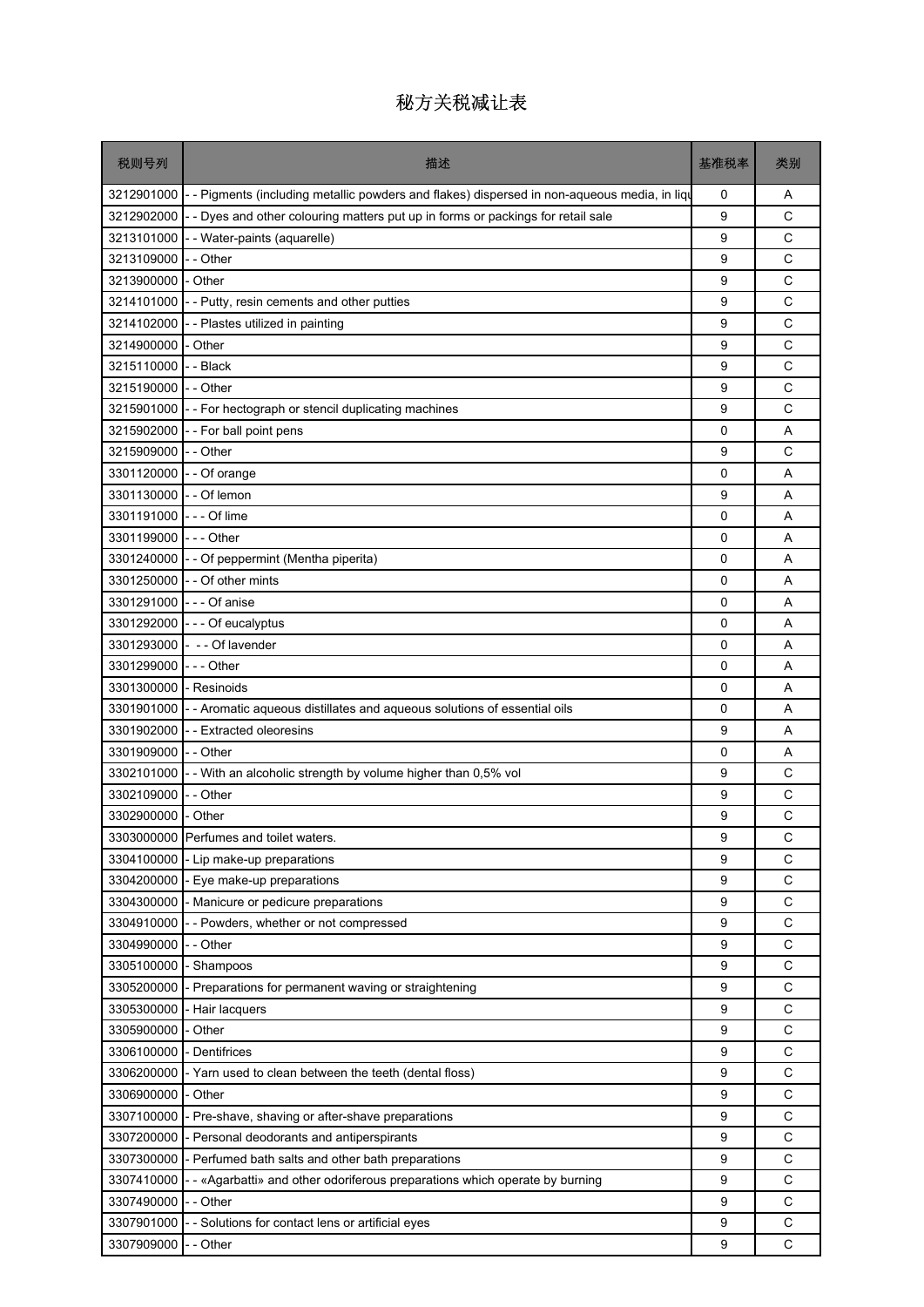| 税则号列       | 描述                                                                                             | 基准税率 | 类别 |
|------------|------------------------------------------------------------------------------------------------|------|----|
| 3401110000 | - - For toilet use (including medicated products)                                              | 9    | С  |
| 3401191000 | --- In the form of bars, cakes, moulded pieces or shapes                                       | 9    | C  |
| 3401199000 | -  -  - Other                                                                                  | 9    | C  |
| 3401200000 | - Soap in other forms                                                                          | 9    | C  |
| 3401300000 | Organic surface-active products and preparations for washing the skin, in the form of liquid   | 9    | C  |
| 3402111000 | - - Sulphates and sulphonates derived from fatty alcohols                                      | 9    | C  |
| 3402119000 | - - - Other                                                                                    | 9    | С  |
| 3402121000 | --- Salts of fatty amines                                                                      | 9    | C  |
| 3402129000 | -  -  - Other                                                                                  | 9    | C  |
| 3402131000 | Obtained from the condensation of ethylene oxide with mixtures of lineal alcohols of e<br>$ -$ | 9    | C  |
| 3402139000 | --- Other, non-ionics                                                                          | 9    | C  |
| 3402191000 | - - - Alkylbetaine or sulphobetaine proteins                                                   | 9    | C  |
| 3402199000 | - - Other                                                                                      | 9    | C  |
| 3402200000 | - Preparations put up for retail sale                                                          | 9    | C  |
| 3402901000 | - Detergents for the textile industry                                                          | 9    | C  |
| 3402909100 | -- Surface-active preparation with a basis of nonyl oxybenzone sodium sulphonate               | 9    | C  |
| 3402909900 | -  -  - Other                                                                                  | 9    | C  |
| 3403110000 | - Preparations for the treatment of textile materials, leather, furskins or other materials    | 0    | A  |
| 3403190000 | - - Other                                                                                      | 0    | A  |
| 3403910000 | - Preparations for the treatment of textile materials, leather, furskins or other materials    | 0    | A  |
| 3403990000 | - - Other                                                                                      | 0    | A  |
| 3404200000 | - Of poly (oxyethylene) (polyethylene glycol)                                                  | 0    | A  |
| 3404903000 | - Of chemically modified lignite                                                               | 0    | A  |
| 3404904010 | - - - Artificials                                                                              | 0    | A  |
| 3404904020 | --- Prepared                                                                                   | 9    | C  |
| 3404909010 | -  - - Artificials                                                                             | 0    | Α  |
| 3404909020 | --- Prepared                                                                                   | 9    | С  |
| 3405100000 | Polishes, creams and similar preparations for footwear or leather                              | 9    | C  |
| 3405200000 | Polishes, creams and similar preparations for the maintenance of wooden furniture, floors      | 9    | C  |
| 3405300000 | Polishes and similar preparations for coachwork, other than metal polishes                     | 9    | C  |
| 3405400000 | - Scouring pastes and powders and other scouring preparations                                  | 9    | C  |
| 3405900000 | - Other                                                                                        | 9    | C  |
| 3406000000 | Candles, tapers and the like.                                                                  | 9    | C  |
| 3407001000 | - Modelling pastes                                                                             | 9    | B  |
| 3407002000 | - "Dental wax" or "dental impression compounds»                                                | 9    | C  |
| 3407009000 | - Other preparations for dentistry use, with a basis of plaster (of calcined gypsum or calcium | 9    | C  |
| 3501100000 | Casein                                                                                         | 0    | Α  |
| 3501901000 | - Casein glues                                                                                 | 9    | Α  |
| 3501909000 | - Other                                                                                        | 0    | Α  |
| 3502110000 | - Dried                                                                                        | 9    | В  |
| 3502190000 | - - Other                                                                                      | 9    | в  |
| 3502200000 | - Milk albumin, including concentrate of two or more whey proteins                             | 9    | Α  |
| 3502901000 | - Albumins                                                                                     | 9    | Α  |
| 3502909000 | - - Albuminates and other albumin derivatives                                                  | 0    | Α  |
| 3503001000 | - Gelatin and its derivatives                                                                  | 9    | Α  |
| 3503002000 | - Issinglass, other glues of animal origin                                                     | 0    | Α  |
| 3504001000 | Peptones and their derivatives                                                                 | 0    | Α  |
| 3504009000 | Other                                                                                          | 0    | A  |
| 3505100000 | Dextrins and other modified starches                                                           | 9    | C  |
| 3505200000 | Glues                                                                                          | 9    | В  |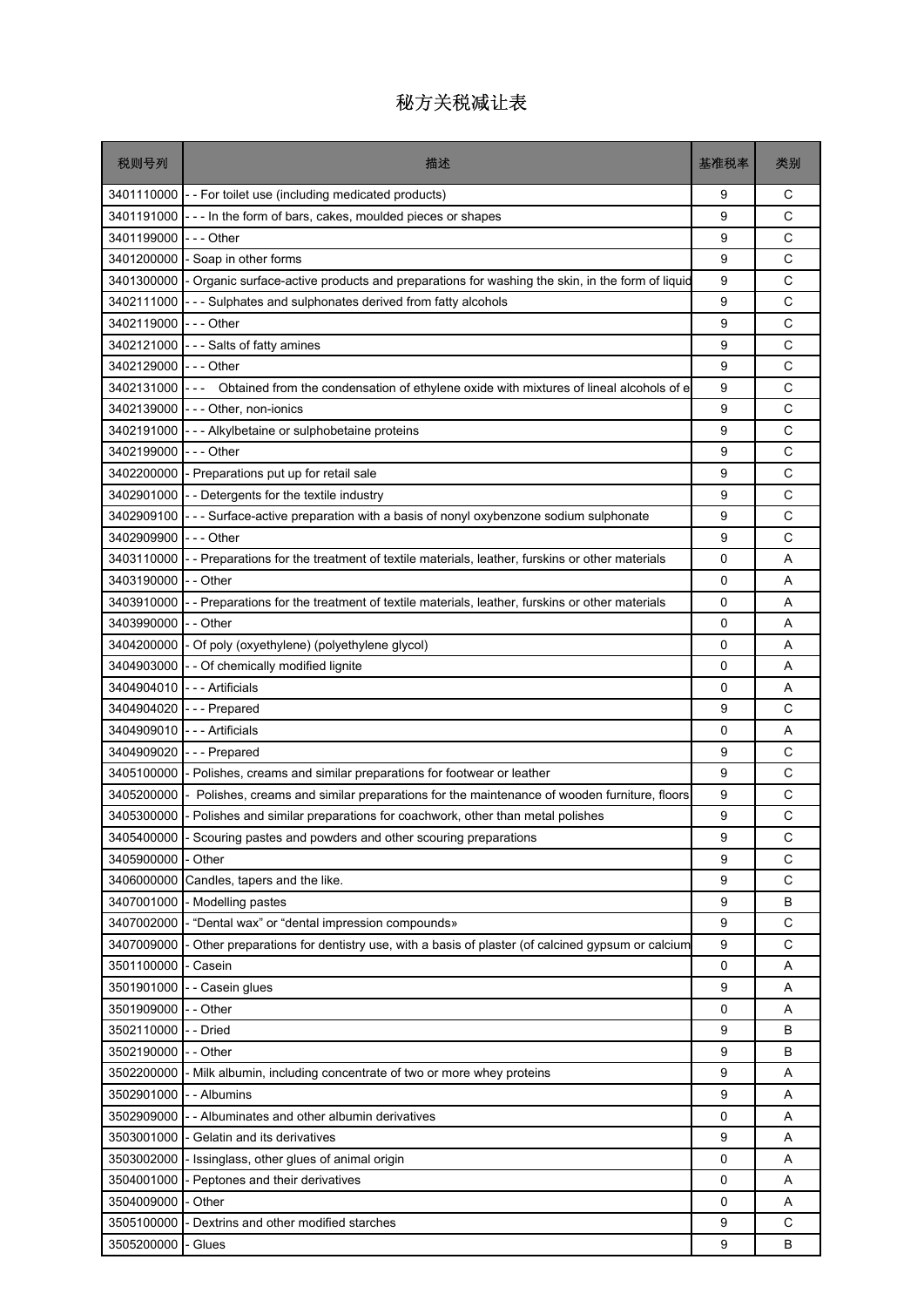| 税则号列       | 描述                                                                                                     | 基准税率 | 类别           |
|------------|--------------------------------------------------------------------------------------------------------|------|--------------|
| 3506100000 | - Products suitable for use as glues or adhesives, put up for retail sale as glues or adhesive         | 9    | С            |
| 3506910000 | - Adhesives based on polymers of headings 39.01 to 39.13 or on rubber                                  | 9    | C            |
| 3506990000 | - Other                                                                                                | 9    | $\mathsf{C}$ |
| 3507100000 | - Rennet and concentrates thereof                                                                      | 0    | A            |
| 3507901300 | --- Pancreatin                                                                                         | 0    | A            |
| 3507901900 | -  - - Other                                                                                           | 0    | A            |
| 3507903000 | - - Papain                                                                                             | 0    | A            |
| 3507904000 | - Other enzymes and their concentrates                                                                 | 0    | A            |
| 3507905000 | -- Enzymatic preparations for tenderizing meat                                                         | 9    | B            |
| 3507906000 | - - Enzymatic preparations for clarifying beverages                                                    | 0    | Α            |
| 3507909000 | - - Other                                                                                              | 0    | A            |
| 3601000000 | Propellent powders                                                                                     | 9    | С            |
| 3602001100 | - - Dynamites                                                                                          | 9    | C            |
| 3602001900 | - - Other                                                                                              | 9    | С            |
| 3602002000 | Based on ammonium nitrate                                                                              | 9    | C            |
| 3602009000 | Other                                                                                                  | 9    | B            |
| 3603001000 | - Safety fuses                                                                                         | 9    | С            |
| 3603002000 | Detonating fuses                                                                                       | 9    | C            |
| 3603003000 | - Percussion caps                                                                                      | 9    | C            |
| 3603004000 | Detonating caps                                                                                        | 9    | C            |
| 3603005000 | Igniters                                                                                               | 9    | C            |
| 3603006000 | Electric detonators                                                                                    | 9    | C            |
| 3604100000 | - Fireworks                                                                                            | 9    | B            |
| 3604900000 | - Other                                                                                                | 9    | B            |
| 3605000000 | Matches, other than pyrotechnic articles of heading No. 36.04.                                         | 9    | C            |
| 3606100000 | - Liquid or liquefied-gas fuels in containers of a kind used for filling or refilling cigarette or sin | 9    | B            |
| 3606900010 | - - Ferro-cerium and other pyrophoric alloys in all forms                                              | 0    | Α            |
| 3606900090 | - - Other                                                                                              | 9    | B            |
| 3701100000 | - For X-ray                                                                                            | 9    | A            |
| 3701200000 | - Instant print film                                                                                   | 9    | Α            |
|            | 3701301000 - - Metallic plates for graphic arts                                                        | 0    | Α            |
| 3701309000 | - Other                                                                                                | 0    | Α            |
| 3701910000 | - For colour photography (polychrome)                                                                  | 0    | A            |
| 3701990000 | - - Other                                                                                              | 0    | A            |
| 3702100000 | - For X-ray                                                                                            | 9    | Α            |
| 3702310000 | - For colour photography (polychrome)                                                                  | 9    | Α            |
| 3702320000 | - Other, silver halide emulsion                                                                        | 9    | Α            |
| 3702390000 | - Other                                                                                                | 9    | Α            |
| 3702410000 | - Of a width exceeding 610 mm and of a length exceeding 200 m, for colour photography                  | 9    | Α            |
| 3702420000 | - - Of a width exceeding 610 mm and of a length exceeding 200 m, other than for colour pho             | 9    | Α            |
| 3702430000 | - Of a width exceeding 610 mm and of a length not exceeding 200 m                                      | 9    | Α            |
| 3702440000 | - Of a width exceeding 105 mm but not exceeding 610 mm - Other film for colour photogra                | 9    | Α            |
| 3702510000 | - Of a width not exceeding 16 mm and of a length not exceeding 14 m                                    | 9    | Α            |
| 3702520000 | - Of a width not exceeding 16 mm and of a length exceeding 14 m                                        | 9    | Α            |
| 3702530000 | - Of a width exceeding 16 mm but not exceeding 35 mm and of a length not exceeding 30                  | 9    | Α            |
| 3702540000 | - Of a width exceeding 16 mm but not exceeding 35 mm and of a length not exceeding 30                  | 9    | Α            |
| 3702550000 | - Of a width exceeding 16 mm but not exceeding 35 mm and of a length exceeding 30 m                    | 9    | A            |
| 3702560000 | Of a width exceeding 35 mm                                                                             | 9    | Α            |
| 3702910000 | - Of a width not exeeding 16 mm                                                                        | 9    | Α            |
| 3702930000 | - Of a width exceeding 16 mm but not exceeding 35 mm and of a length not exceeding 30                  | 9    | Α            |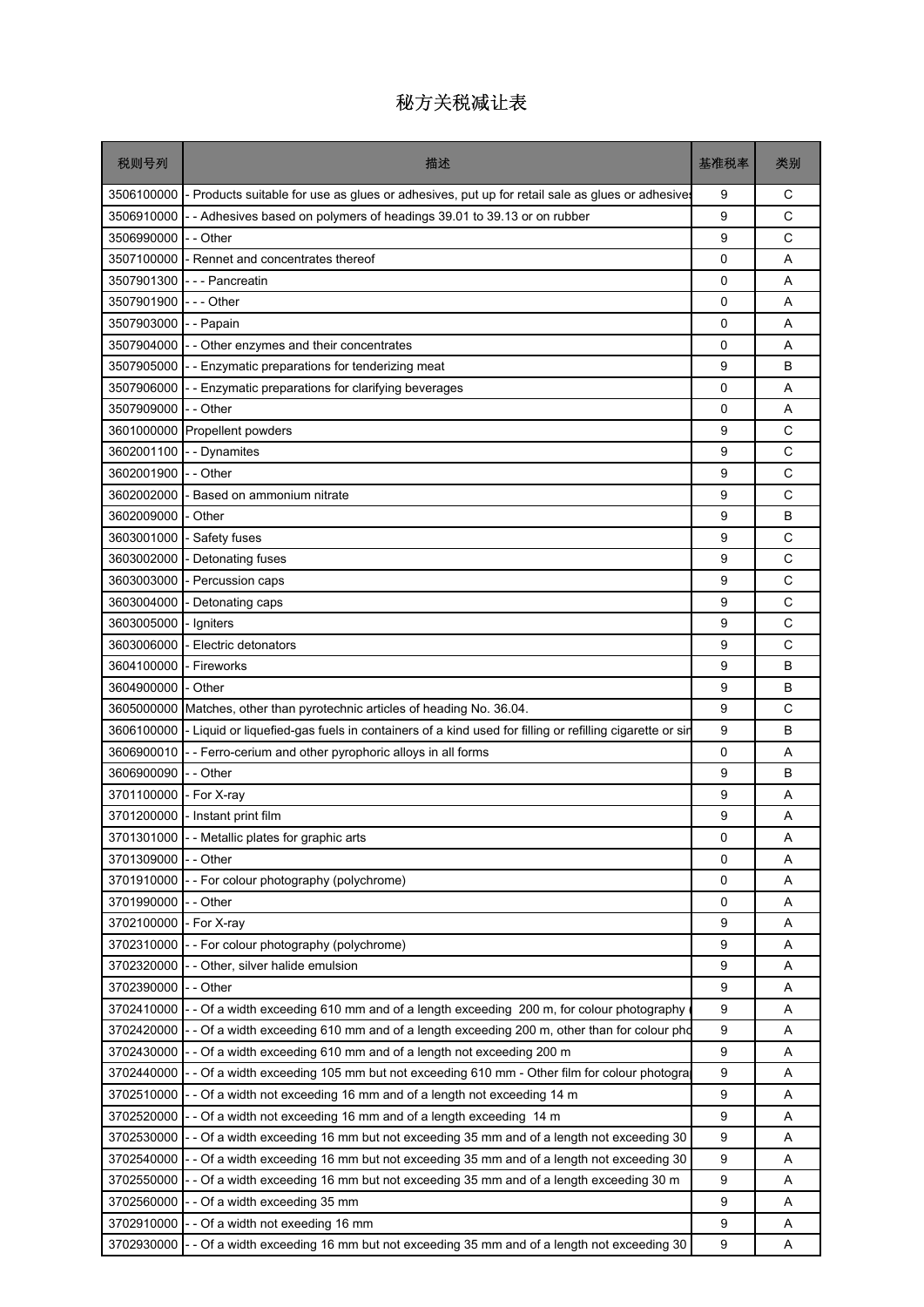| 税则号列       | 描述                                                                                                         | 基准税率 | 类别 |
|------------|------------------------------------------------------------------------------------------------------------|------|----|
| 3702940000 | Of a width exceeding 16 mm but not exceeding 35 mm and of a length exceeding 30 m                          | 9    | Α  |
| 3702950000 | - Of a width exceeding 35 mm                                                                               | 9    | A  |
| 3703100000 | - In rolls of a width exceeding 610 mm                                                                     | 9    | A  |
| 3703200000 | Other, for colour photography (polychrome)                                                                 | 9    | A  |
| 3703900000 | - Other                                                                                                    | 9    | A  |
| 3704000000 | Photographic plates, film, paper, paperboard and textiles, exposed but not developed.                      | 9    | A  |
| 3705100000 | - For offset reproduction                                                                                  | 0    | A  |
| 3705900000 | - Other                                                                                                    | 9    | A  |
| 3706100000 | Of a width of 35 mm or more                                                                                | 9    | A  |
| 3706900000 | - Other                                                                                                    | 9    | A  |
| 3707100000 | Sensitising emulsions                                                                                      | 9    | A  |
| 3707900000 | - Other                                                                                                    | 9    | A  |
| 3801100000 | - Artificial graphite                                                                                      | 0    | A  |
| 3801200000 | Colloidal or semi-colloidal graphite                                                                       | 0    | A  |
| 3801300000 | Carbonaceous pastes for electrodes and similar pastes for furnace linings                                  | 0    | A  |
| 3801900000 | Other                                                                                                      | 0    | A  |
| 3802100000 | - Activated carbon                                                                                         | 0    | A  |
| 3802901000 | - Siliceous fossil meals (for example: kieselguhr, tripolite, diatomite)                                   | 0    | A  |
| 3802902000 | - Animal black, including spent animal black                                                               | 0    | A  |
| 3802909000 | - - Other                                                                                                  | 9    | C  |
| 3803000000 | Tall oil, whether or not refined.                                                                          | 0    | A  |
| 3804001000 | - Lignin sulphites                                                                                         | 0    | A  |
| 3804009000 | Other                                                                                                      | 9    | C  |
| 3805100000 | Gum, Word or sulphate turpentine oils                                                                      | 0    | A  |
| 3805901000 | - - Pine oil                                                                                               | 0    | A  |
| 3805909000 | - Other                                                                                                    | 0    | A  |
| 3806100000 | - Rosin and resin acids                                                                                    | 0    | A  |
| 3806200000 | Salts of rosin, of resin acids or of derivatives of rosin or resin acids, other than salts of rosi         | 9    | C  |
| 3806300000 | - Ester gums                                                                                               | 0    | A  |
| 3806903000 | - - Rosin spirit and rosin oils                                                                            | 0    | A  |
| 3806904000 | Run gums                                                                                                   | 9    | С  |
| 3806909000 | - - Other                                                                                                  | 0    | Α  |
| 3807000000 | Wood tar; wood tar oils; wood creosote; wood naphtha; vegetable pitch; brewers' pitch and                  | 0    | Α  |
| 3808500010 | - - Insecticides put up in forms or packings for retail sale or articles                                   | 0    | A  |
| 3808500020 | - - Other insecticidas                                                                                     | 0    | A  |
| 3808500090 | - - Other                                                                                                  | 0    | Α  |
| 3808911100 | - - - - With a basis of permethrin or cypermethrin or other synthetical substitutes of pyretrum            | 0    | Α  |
| 3808911200 | ---- With a basis ofr methyl bromide                                                                       | 0    | Α  |
| 3808911900 | - - - - Other                                                                                              | 0    | Α  |
| 3808919100 | - - - - With a basis of pyrethrum                                                                          | 0    | Α  |
|            | 3808919200 - - - - With a basis of permethrin or cypermethrin or other synthetical substitutes of pyretrum | 0    | A  |
| 3808919300 | ---- With a basis of carbofuran                                                                            | 0    | Α  |
| 3808919400 | ---- With a basis of dimethoate                                                                            | 0    | Α  |
| 3808919910 | ----- With a basis of methyl bromide                                                                       | 0    | Α  |
| 3808919990 | $---$ Other                                                                                                | 0    | Α  |
| 3808921000 | --- Put up in forms or packings for retail sale or articles                                                | 0    | Α  |
| 3808929100 | ---- Based on copper compounds                                                                             | 0    | Α  |
| 3808929200 | ---- Based on pyrazophos or butachlor or of alachlor                                                       | 0    | A  |
| 3808929900 | - - - - Other                                                                                              | 0    | Α  |
| 3808931000 | - - - Put up in forms or packings for retail sale or articles                                              | 0    | Α  |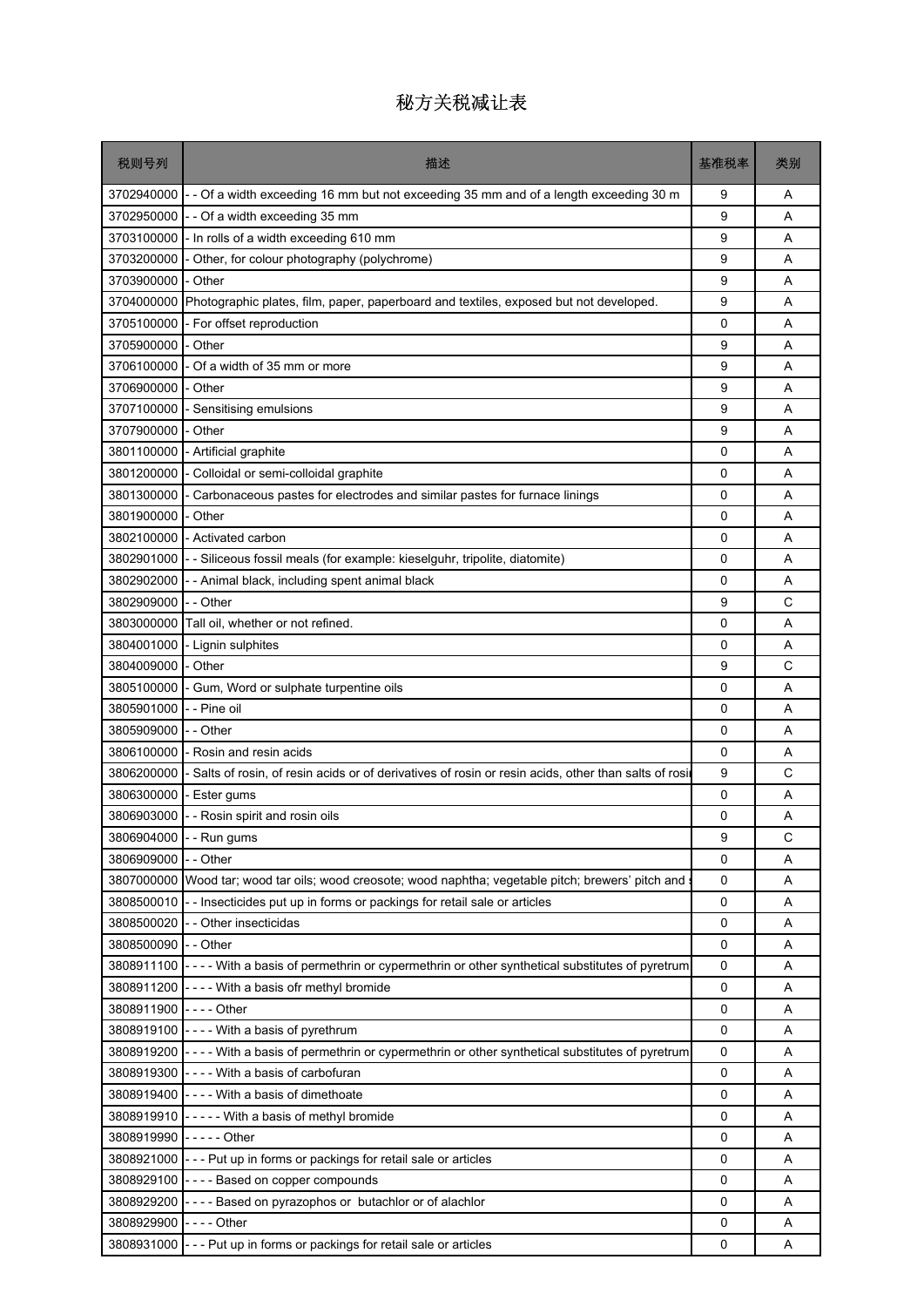| 3808939000<br>- - - Other<br>0<br>Α<br>3808941000<br>- - - Put up in forms or packings for retail sale or articles<br>0<br>A<br>3808949000<br>- - - Other<br>0<br>A<br>3808991000<br>- - - Put up in forms or packings for retail sale or articles<br>0<br>Α<br>$--$ Other<br>3808999000<br>0<br>A<br>B<br>3809100000<br>- With a basis of amylaceous substances<br>9<br>3809910000<br>- Of a kind used in the textile or like industries<br>9<br>С<br>C<br>3809920000<br>- - Of a kind used in the paper or like industries<br>9<br>C<br>3809930000<br>- Of a kina used in the leather or like industries<br>9<br>3810101000<br>0<br>A<br>-- Pickling preparations for metal surfaces<br>3810102000<br>- Soldering, brazing or welding powders and pastes based on tin, lead or antimony alloys<br>0<br>Α<br>3810109000<br>-- Other<br>0<br>A<br>0<br>3810901000<br>- Fluxes and other preparations for soldering, brazing or welding<br>A<br>3810902000<br>-- Preparations of a kind used as cores or coatings for welding electrodes or rods<br>0<br>Α<br>3811110000<br>- - Based on lead compounds<br>$\Omega$<br>A<br>3811190000<br>- - Other<br>0<br>A<br>3811211000<br>- - - Viscosity improvers, whether or not mixed with other additives<br>0<br>Α<br>3811212000<br>- - Detergents and dispersants, whether or not mixed with other additives, excluding viscos<br>0<br>A<br>$--$ Other<br>9<br>B<br>3811219000<br>3811290000<br>9<br>B<br>-- Other<br>3811900000<br>- Other<br>0<br>A<br>3812100000<br>A<br>Prepared rubber accelerators<br>0<br>3812200000<br>- Compound plasticisers for rubber or plastics<br>0<br>A |
|------------------------------------------------------------------------------------------------------------------------------------------------------------------------------------------------------------------------------------------------------------------------------------------------------------------------------------------------------------------------------------------------------------------------------------------------------------------------------------------------------------------------------------------------------------------------------------------------------------------------------------------------------------------------------------------------------------------------------------------------------------------------------------------------------------------------------------------------------------------------------------------------------------------------------------------------------------------------------------------------------------------------------------------------------------------------------------------------------------------------------------------------------------------------------------------------------------------------------------------------------------------------------------------------------------------------------------------------------------------------------------------------------------------------------------------------------------------------------------------------------------------------------------------------------------------------------------------------------------------------------------|
|                                                                                                                                                                                                                                                                                                                                                                                                                                                                                                                                                                                                                                                                                                                                                                                                                                                                                                                                                                                                                                                                                                                                                                                                                                                                                                                                                                                                                                                                                                                                                                                                                                    |
|                                                                                                                                                                                                                                                                                                                                                                                                                                                                                                                                                                                                                                                                                                                                                                                                                                                                                                                                                                                                                                                                                                                                                                                                                                                                                                                                                                                                                                                                                                                                                                                                                                    |
|                                                                                                                                                                                                                                                                                                                                                                                                                                                                                                                                                                                                                                                                                                                                                                                                                                                                                                                                                                                                                                                                                                                                                                                                                                                                                                                                                                                                                                                                                                                                                                                                                                    |
|                                                                                                                                                                                                                                                                                                                                                                                                                                                                                                                                                                                                                                                                                                                                                                                                                                                                                                                                                                                                                                                                                                                                                                                                                                                                                                                                                                                                                                                                                                                                                                                                                                    |
|                                                                                                                                                                                                                                                                                                                                                                                                                                                                                                                                                                                                                                                                                                                                                                                                                                                                                                                                                                                                                                                                                                                                                                                                                                                                                                                                                                                                                                                                                                                                                                                                                                    |
|                                                                                                                                                                                                                                                                                                                                                                                                                                                                                                                                                                                                                                                                                                                                                                                                                                                                                                                                                                                                                                                                                                                                                                                                                                                                                                                                                                                                                                                                                                                                                                                                                                    |
|                                                                                                                                                                                                                                                                                                                                                                                                                                                                                                                                                                                                                                                                                                                                                                                                                                                                                                                                                                                                                                                                                                                                                                                                                                                                                                                                                                                                                                                                                                                                                                                                                                    |
|                                                                                                                                                                                                                                                                                                                                                                                                                                                                                                                                                                                                                                                                                                                                                                                                                                                                                                                                                                                                                                                                                                                                                                                                                                                                                                                                                                                                                                                                                                                                                                                                                                    |
|                                                                                                                                                                                                                                                                                                                                                                                                                                                                                                                                                                                                                                                                                                                                                                                                                                                                                                                                                                                                                                                                                                                                                                                                                                                                                                                                                                                                                                                                                                                                                                                                                                    |
|                                                                                                                                                                                                                                                                                                                                                                                                                                                                                                                                                                                                                                                                                                                                                                                                                                                                                                                                                                                                                                                                                                                                                                                                                                                                                                                                                                                                                                                                                                                                                                                                                                    |
|                                                                                                                                                                                                                                                                                                                                                                                                                                                                                                                                                                                                                                                                                                                                                                                                                                                                                                                                                                                                                                                                                                                                                                                                                                                                                                                                                                                                                                                                                                                                                                                                                                    |
|                                                                                                                                                                                                                                                                                                                                                                                                                                                                                                                                                                                                                                                                                                                                                                                                                                                                                                                                                                                                                                                                                                                                                                                                                                                                                                                                                                                                                                                                                                                                                                                                                                    |
|                                                                                                                                                                                                                                                                                                                                                                                                                                                                                                                                                                                                                                                                                                                                                                                                                                                                                                                                                                                                                                                                                                                                                                                                                                                                                                                                                                                                                                                                                                                                                                                                                                    |
|                                                                                                                                                                                                                                                                                                                                                                                                                                                                                                                                                                                                                                                                                                                                                                                                                                                                                                                                                                                                                                                                                                                                                                                                                                                                                                                                                                                                                                                                                                                                                                                                                                    |
|                                                                                                                                                                                                                                                                                                                                                                                                                                                                                                                                                                                                                                                                                                                                                                                                                                                                                                                                                                                                                                                                                                                                                                                                                                                                                                                                                                                                                                                                                                                                                                                                                                    |
|                                                                                                                                                                                                                                                                                                                                                                                                                                                                                                                                                                                                                                                                                                                                                                                                                                                                                                                                                                                                                                                                                                                                                                                                                                                                                                                                                                                                                                                                                                                                                                                                                                    |
|                                                                                                                                                                                                                                                                                                                                                                                                                                                                                                                                                                                                                                                                                                                                                                                                                                                                                                                                                                                                                                                                                                                                                                                                                                                                                                                                                                                                                                                                                                                                                                                                                                    |
|                                                                                                                                                                                                                                                                                                                                                                                                                                                                                                                                                                                                                                                                                                                                                                                                                                                                                                                                                                                                                                                                                                                                                                                                                                                                                                                                                                                                                                                                                                                                                                                                                                    |
|                                                                                                                                                                                                                                                                                                                                                                                                                                                                                                                                                                                                                                                                                                                                                                                                                                                                                                                                                                                                                                                                                                                                                                                                                                                                                                                                                                                                                                                                                                                                                                                                                                    |
|                                                                                                                                                                                                                                                                                                                                                                                                                                                                                                                                                                                                                                                                                                                                                                                                                                                                                                                                                                                                                                                                                                                                                                                                                                                                                                                                                                                                                                                                                                                                                                                                                                    |
|                                                                                                                                                                                                                                                                                                                                                                                                                                                                                                                                                                                                                                                                                                                                                                                                                                                                                                                                                                                                                                                                                                                                                                                                                                                                                                                                                                                                                                                                                                                                                                                                                                    |
|                                                                                                                                                                                                                                                                                                                                                                                                                                                                                                                                                                                                                                                                                                                                                                                                                                                                                                                                                                                                                                                                                                                                                                                                                                                                                                                                                                                                                                                                                                                                                                                                                                    |
|                                                                                                                                                                                                                                                                                                                                                                                                                                                                                                                                                                                                                                                                                                                                                                                                                                                                                                                                                                                                                                                                                                                                                                                                                                                                                                                                                                                                                                                                                                                                                                                                                                    |
| 3812301000<br>- - Anti-oxidising preparations<br>0<br>Α                                                                                                                                                                                                                                                                                                                                                                                                                                                                                                                                                                                                                                                                                                                                                                                                                                                                                                                                                                                                                                                                                                                                                                                                                                                                                                                                                                                                                                                                                                                                                                            |
| 9<br>3812309000<br>- - Other<br>В                                                                                                                                                                                                                                                                                                                                                                                                                                                                                                                                                                                                                                                                                                                                                                                                                                                                                                                                                                                                                                                                                                                                                                                                                                                                                                                                                                                                                                                                                                                                                                                                  |
| C<br>3813001100<br>Based on halogenated derivatives of acyclic hydrocarbons containing two or more differe<br>9                                                                                                                                                                                                                                                                                                                                                                                                                                                                                                                                                                                                                                                                                                                                                                                                                                                                                                                                                                                                                                                                                                                                                                                                                                                                                                                                                                                                                                                                                                                    |
| C<br>3813001900<br>-- Other<br>9                                                                                                                                                                                                                                                                                                                                                                                                                                                                                                                                                                                                                                                                                                                                                                                                                                                                                                                                                                                                                                                                                                                                                                                                                                                                                                                                                                                                                                                                                                                                                                                                   |
| C<br>3813002000<br>9<br>- Charged fire-extinguishing grenades                                                                                                                                                                                                                                                                                                                                                                                                                                                                                                                                                                                                                                                                                                                                                                                                                                                                                                                                                                                                                                                                                                                                                                                                                                                                                                                                                                                                                                                                                                                                                                      |
| 9<br>B<br>3814000000<br>Organic composite solvents and thinners, not elsewhere specified or included; prepared pai                                                                                                                                                                                                                                                                                                                                                                                                                                                                                                                                                                                                                                                                                                                                                                                                                                                                                                                                                                                                                                                                                                                                                                                                                                                                                                                                                                                                                                                                                                                 |
| 3815110000<br>- With nikel or nikel compounds as the active substance<br>0<br>Α                                                                                                                                                                                                                                                                                                                                                                                                                                                                                                                                                                                                                                                                                                                                                                                                                                                                                                                                                                                                                                                                                                                                                                                                                                                                                                                                                                                                                                                                                                                                                    |
| 3815120000 - - With precious metal or precious metal compounds as the active substance<br>0<br>Α                                                                                                                                                                                                                                                                                                                                                                                                                                                                                                                                                                                                                                                                                                                                                                                                                                                                                                                                                                                                                                                                                                                                                                                                                                                                                                                                                                                                                                                                                                                                   |
| 3815191000 - - - With titanium or its compounds as the active substance<br>$\Omega$<br>Α                                                                                                                                                                                                                                                                                                                                                                                                                                                                                                                                                                                                                                                                                                                                                                                                                                                                                                                                                                                                                                                                                                                                                                                                                                                                                                                                                                                                                                                                                                                                           |
| 3815199000<br>0<br>Α<br>-  -  - Other                                                                                                                                                                                                                                                                                                                                                                                                                                                                                                                                                                                                                                                                                                                                                                                                                                                                                                                                                                                                                                                                                                                                                                                                                                                                                                                                                                                                                                                                                                                                                                                              |
| 3815900000<br>- Other<br>0<br>Α<br>3816000000<br>0<br>Α                                                                                                                                                                                                                                                                                                                                                                                                                                                                                                                                                                                                                                                                                                                                                                                                                                                                                                                                                                                                                                                                                                                                                                                                                                                                                                                                                                                                                                                                                                                                                                            |
| Refractory cements, mortars, concretes and similar compositions, other than products of hear<br>3817001000<br>0<br>Α                                                                                                                                                                                                                                                                                                                                                                                                                                                                                                                                                                                                                                                                                                                                                                                                                                                                                                                                                                                                                                                                                                                                                                                                                                                                                                                                                                                                                                                                                                               |
| Dodecylbenzene<br>3817002000<br>Mixtures of alkynaphthalenes<br>0<br>Α                                                                                                                                                                                                                                                                                                                                                                                                                                                                                                                                                                                                                                                                                                                                                                                                                                                                                                                                                                                                                                                                                                                                                                                                                                                                                                                                                                                                                                                                                                                                                             |
| 3817009010<br>- Tridecylbenzene<br>B<br>9                                                                                                                                                                                                                                                                                                                                                                                                                                                                                                                                                                                                                                                                                                                                                                                                                                                                                                                                                                                                                                                                                                                                                                                                                                                                                                                                                                                                                                                                                                                                                                                          |
| 3817009090<br>0<br>- - Other<br>Α                                                                                                                                                                                                                                                                                                                                                                                                                                                                                                                                                                                                                                                                                                                                                                                                                                                                                                                                                                                                                                                                                                                                                                                                                                                                                                                                                                                                                                                                                                                                                                                                  |
| 3818000000<br>Chemical elements doped for use in electronics, in the form of discs, wafers or similar forms<br>0<br>A                                                                                                                                                                                                                                                                                                                                                                                                                                                                                                                                                                                                                                                                                                                                                                                                                                                                                                                                                                                                                                                                                                                                                                                                                                                                                                                                                                                                                                                                                                              |
| C<br>3819000000<br>Hydraulic brake fluids and other prepared liquids for hydraulic transmission, not containing o<br>9                                                                                                                                                                                                                                                                                                                                                                                                                                                                                                                                                                                                                                                                                                                                                                                                                                                                                                                                                                                                                                                                                                                                                                                                                                                                                                                                                                                                                                                                                                             |
| Anti-freezing preparations and prepared de-icing fluids.<br>3820000000<br>0<br>Α                                                                                                                                                                                                                                                                                                                                                                                                                                                                                                                                                                                                                                                                                                                                                                                                                                                                                                                                                                                                                                                                                                                                                                                                                                                                                                                                                                                                                                                                                                                                                   |
| 3821000010<br>Of micro-organisms (including viruses and the like)<br>0<br>Α                                                                                                                                                                                                                                                                                                                                                                                                                                                                                                                                                                                                                                                                                                                                                                                                                                                                                                                                                                                                                                                                                                                                                                                                                                                                                                                                                                                                                                                                                                                                                        |
| 3821000020<br>0<br>- Of plant, human or animal cells<br>Α                                                                                                                                                                                                                                                                                                                                                                                                                                                                                                                                                                                                                                                                                                                                                                                                                                                                                                                                                                                                                                                                                                                                                                                                                                                                                                                                                                                                                                                                                                                                                                          |
| 3822003000<br>- Certified reference materials<br>0<br>Α                                                                                                                                                                                                                                                                                                                                                                                                                                                                                                                                                                                                                                                                                                                                                                                                                                                                                                                                                                                                                                                                                                                                                                                                                                                                                                                                                                                                                                                                                                                                                                            |
| 3822009000<br>0<br>Α<br>- Other                                                                                                                                                                                                                                                                                                                                                                                                                                                                                                                                                                                                                                                                                                                                                                                                                                                                                                                                                                                                                                                                                                                                                                                                                                                                                                                                                                                                                                                                                                                                                                                                    |
| - Stearic acid<br>C<br>3823110000<br>9                                                                                                                                                                                                                                                                                                                                                                                                                                                                                                                                                                                                                                                                                                                                                                                                                                                                                                                                                                                                                                                                                                                                                                                                                                                                                                                                                                                                                                                                                                                                                                                             |
| 3823120000<br>- Oleic acid<br>9<br>B                                                                                                                                                                                                                                                                                                                                                                                                                                                                                                                                                                                                                                                                                                                                                                                                                                                                                                                                                                                                                                                                                                                                                                                                                                                                                                                                                                                                                                                                                                                                                                                               |
| 9<br>3823130000<br>- - Tall oil fatty acids<br>В                                                                                                                                                                                                                                                                                                                                                                                                                                                                                                                                                                                                                                                                                                                                                                                                                                                                                                                                                                                                                                                                                                                                                                                                                                                                                                                                                                                                                                                                                                                                                                                   |
| 3823190000<br>0<br>- - Other<br>Α                                                                                                                                                                                                                                                                                                                                                                                                                                                                                                                                                                                                                                                                                                                                                                                                                                                                                                                                                                                                                                                                                                                                                                                                                                                                                                                                                                                                                                                                                                                                                                                                  |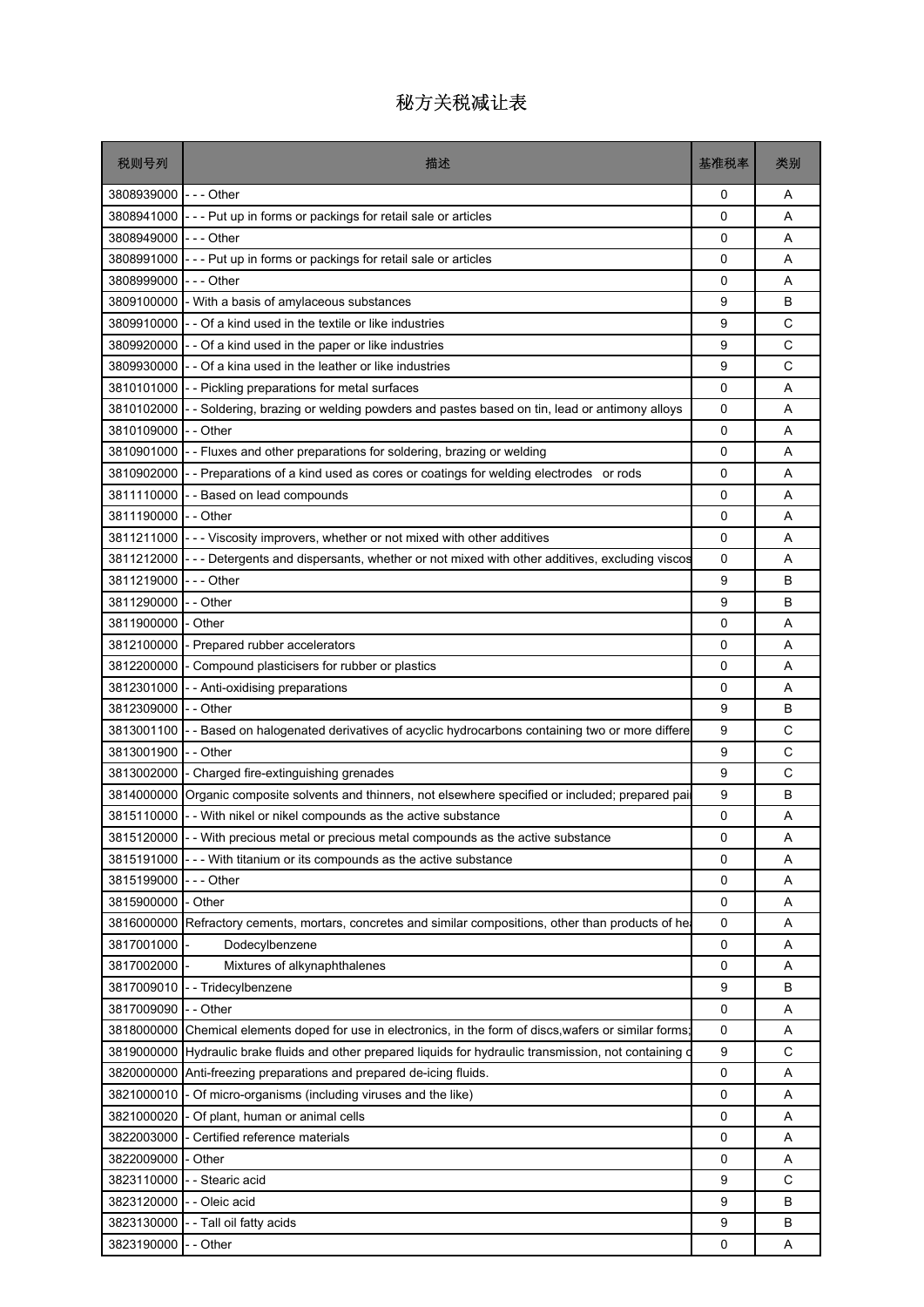| 3823701000<br>-- Lauryl alcohol<br>0<br>$\Omega$<br>3823702000<br>- - Cetyl alcohol<br>$\mathbf 0$<br>3823703000<br>- Stearyl alcohol<br>3823709000<br>- - Other<br>0<br>3824100000<br>- Prepared binders for foundry moulds or cores<br>0<br>0<br>3824300000<br>- Non-agglomerated metal carbides mixed together or with metallic binders<br>3824400000<br>9<br>- Prepared additives for cements, mortars or concretes | Α<br>A<br>A<br>Α<br>Α<br>A<br>C<br>C<br>A<br>C<br>Α<br>C<br>Α |
|-------------------------------------------------------------------------------------------------------------------------------------------------------------------------------------------------------------------------------------------------------------------------------------------------------------------------------------------------------------------------------------------------------------------------|---------------------------------------------------------------|
|                                                                                                                                                                                                                                                                                                                                                                                                                         |                                                               |
|                                                                                                                                                                                                                                                                                                                                                                                                                         |                                                               |
|                                                                                                                                                                                                                                                                                                                                                                                                                         |                                                               |
|                                                                                                                                                                                                                                                                                                                                                                                                                         |                                                               |
|                                                                                                                                                                                                                                                                                                                                                                                                                         |                                                               |
|                                                                                                                                                                                                                                                                                                                                                                                                                         |                                                               |
|                                                                                                                                                                                                                                                                                                                                                                                                                         |                                                               |
| 9<br>3824500000<br>- Non-refractory mortars and concretes                                                                                                                                                                                                                                                                                                                                                               |                                                               |
| 3824600000<br>- Sorbitol, other than that of the subheading 2905.44<br>0                                                                                                                                                                                                                                                                                                                                                |                                                               |
| 9<br>3824710010<br>--- Containing perchlorofluorocarbons                                                                                                                                                                                                                                                                                                                                                                |                                                               |
| 3824710090<br>-  - - Other<br>0                                                                                                                                                                                                                                                                                                                                                                                         |                                                               |
| 3824720000<br>- - Containing bromochlorodifluoromethane, bromotrifluoromethane or dibromotetrafluoroeth<br>9                                                                                                                                                                                                                                                                                                            |                                                               |
| $\mathbf 0$<br>3824730000<br>-- Containing hydrobromofluorocarbons (HBFCs)                                                                                                                                                                                                                                                                                                                                              |                                                               |
| 3824740000<br>-- Containing hydrochlorofluorocarbons (HCFCs), whether or not containing perfluorocarbor<br>0                                                                                                                                                                                                                                                                                                            | Α                                                             |
| 3824750000<br>-- Containing carbon tetrachloride<br>0                                                                                                                                                                                                                                                                                                                                                                   | A                                                             |
| 0<br>3824760000<br>- - Containing 1, 1, 1 - trichloroethane (methyl chloroform)                                                                                                                                                                                                                                                                                                                                         | A                                                             |
| 3824770000<br>0<br>-- Containing bromomethane (metyl bromide) or bromochloromethane                                                                                                                                                                                                                                                                                                                                     | Α                                                             |
| 3824780000<br>-- Containing perfluorocarbons (PFCs) or hydrofluorocarbons (HFCs), but not containing ch<br>0                                                                                                                                                                                                                                                                                                            | A                                                             |
| --- Containing acyclic hydrocarbons perhalogenated only with fluorine and chlorine<br>9<br>3824790010                                                                                                                                                                                                                                                                                                                   | B                                                             |
| --- Other, containing perhalogenated derivatives of acyclic hydrocarbons with two different<br>9<br>3824790020                                                                                                                                                                                                                                                                                                          | B                                                             |
| 3824790090<br>-  -  - Other<br>0                                                                                                                                                                                                                                                                                                                                                                                        | A                                                             |
| 3824810000<br>0<br>-- Containing oxirane (ethylene oxide)                                                                                                                                                                                                                                                                                                                                                               | Α                                                             |
| 0<br>3824820000<br>- - Containing polychlorinated biphenyls (PCBs), polychlorinated terphenyls (PCTs) or polyb                                                                                                                                                                                                                                                                                                          | Α                                                             |
| 3824830000<br>0<br>-- Containing tris (2,3-dibromopropyl) phosphate                                                                                                                                                                                                                                                                                                                                                     | A                                                             |
| 3824901000<br>- - Petroleum sulphonates<br>0                                                                                                                                                                                                                                                                                                                                                                            | A                                                             |
| 3824902100<br>--- Cloroparaffins<br>0                                                                                                                                                                                                                                                                                                                                                                                   | Α                                                             |
| 3824902200<br>--- Mixed polyethylene glycols with very low molecular weight<br>0                                                                                                                                                                                                                                                                                                                                        | Α                                                             |
| 3824903100<br>--- Anti-scaling preparations<br>0                                                                                                                                                                                                                                                                                                                                                                        | A                                                             |
| 0<br>3824903200<br>--- Enological preparations, preparations for clarifying liquids                                                                                                                                                                                                                                                                                                                                     | Α                                                             |
| - - Fusion cone firing testers; soda-lime; silica gel coloured; alkaline iron oxide; pastes with a<br>3824904000<br>0                                                                                                                                                                                                                                                                                                   | Α                                                             |
| $\mathbf{Q}$<br>3824905000 - - Naphthenic acids, its water-insoluble salts and its esters                                                                                                                                                                                                                                                                                                                               | C                                                             |
| $\mathbf 0$<br>3824906000<br>-- Preparations for fluids of well boring ("lodos")                                                                                                                                                                                                                                                                                                                                        | Α                                                             |
| 3824907000<br>0<br>- Preparations for concentrating minerals, except those containing xanthathes                                                                                                                                                                                                                                                                                                                        | Α                                                             |
| 3824908000<br>0<br>- - Anabolics; mixtures of sodium sulphate and sodium chromate                                                                                                                                                                                                                                                                                                                                       | Α                                                             |
| 3824909100<br>0<br>- - - Maneb, Zineb, Mancozeb                                                                                                                                                                                                                                                                                                                                                                         | Α                                                             |
| 3824909200<br>--- Ferrite with agglutinants, in powder or granules<br>0                                                                                                                                                                                                                                                                                                                                                 | Α                                                             |
| 3824909300<br>0<br>---lon-exchangers                                                                                                                                                                                                                                                                                                                                                                                    | Α                                                             |
| 3824909400<br>--- Compound hardeners<br>0                                                                                                                                                                                                                                                                                                                                                                               | Α                                                             |
| 3824909500<br>--- Fosforic acid, without isolate, whether or not in concentration containing by weight 54%<br>0                                                                                                                                                                                                                                                                                                         | Α                                                             |
| 3824909600<br>9<br>--- Liquids corrector conditioned in packings for retail sale                                                                                                                                                                                                                                                                                                                                        | в                                                             |
| 3824909700<br>--- Propineb<br>0                                                                                                                                                                                                                                                                                                                                                                                         | Α                                                             |
| --- Preparations of lead oxide and metallic lead ("gray oxide"; "black oxide") for the manufa<br>3824909800<br>0                                                                                                                                                                                                                                                                                                        | Α                                                             |
| 3824909911<br>----- Mixtures consisting mainly of O-alkyl (< C10, including cycloalkyl) alkyl (methyl, ethyl<br>0                                                                                                                                                                                                                                                                                                       | Α                                                             |
| ------ Mixtures consisting mainly of O-alkyl (< C10, including cycloalkyl) N-N dialkyl (me<br>9<br>3824909912                                                                                                                                                                                                                                                                                                           | В                                                             |
| 3824909913 ----- Mixtures consisting mainly of alkyl (methyl, ethyl, n-propyl or isopropyl) phosphonyldi<br>9                                                                                                                                                                                                                                                                                                           | В                                                             |
| ----- Mixtures consisting mainly of N,N-dialkyl (methyl, ethyl, n-propyl or isopropyl) phosp<br>9<br>3824909914                                                                                                                                                                                                                                                                                                         | в                                                             |
| 9<br>3824909915<br>----- Mixtures consisting mainly of dialkyl (methyl, ethyl, n-propyl or isopropyl) N,N-dialkyl                                                                                                                                                                                                                                                                                                       | В                                                             |
| ---- Mixtures consisting mainly of [S-2-( dialkyl (methyl, ethyl, n-propyl or isopropyl) amino)<br>9<br>3824909920                                                                                                                                                                                                                                                                                                      | В                                                             |
| 9<br>- - - - Mixtures consisting mainly of [O-2-( dialkyl (methyl, ethyl, n-propyl or isopropyl) amino<br>3824909930                                                                                                                                                                                                                                                                                                    | В                                                             |
| 9<br>3824909941  - - - - Mixtures consisting mainly of N,N-dialkyl (methyl, ethyl, n-propyl or isopropyl) 2-chlor                                                                                                                                                                                                                                                                                                       | В                                                             |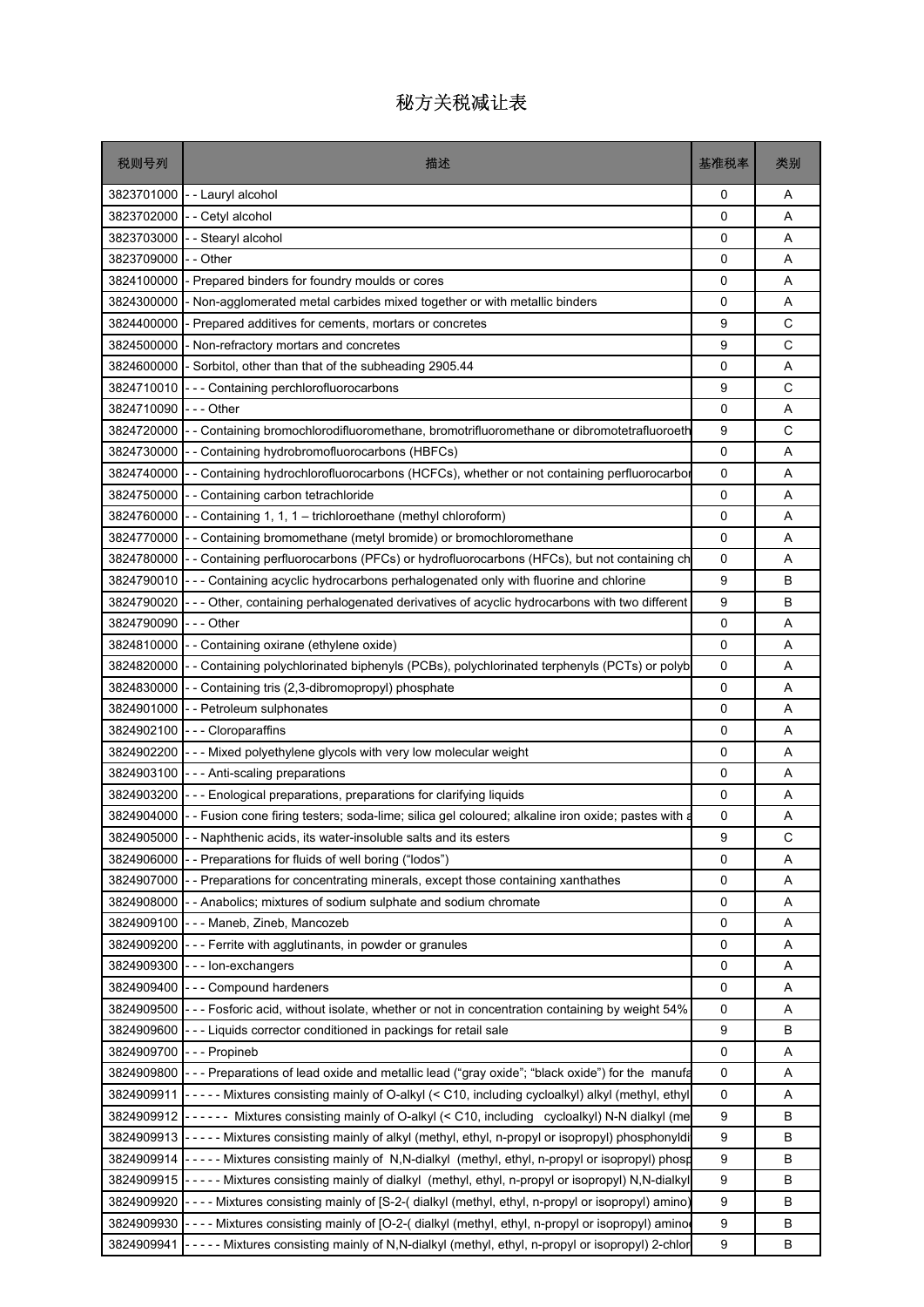| 税则号列               | 描述                                                                                                         | 基准税率         | 类别          |
|--------------------|------------------------------------------------------------------------------------------------------------|--------------|-------------|
|                    | 3824909942 - - - - Mixtures consisting mainly of N,N-dialkyl (methyl, ethyl, n-propyl or isopropyl) aminoe | 9            | B           |
| 3824909951         | - - - - - Mixtures consisting mainly of N,N-dimethyl- 2-aminoethanol or N,N-diethyl-2-aminoet              | 9            | B           |
| 3824909959         | $\left  \ldots \right $ - $\cdots$ - Other                                                                 | 0            | Α           |
| 3824909960         | ---- Other mixtures consisting mainly of chemichals containing a phosphorus atom to wich                   | 0            | Α           |
| 3824909971         | ----- Containing perhalogenated acyclic hydrocarbons only with fluorine and clorine                        | 9            | C           |
| 3824909979         | $---$ Other                                                                                                | 9            | C           |
| 3824909991         | ----- Fusel oil; Dippel's oil                                                                              | 0            | A           |
| 3824909999         | $---$ Other                                                                                                | 0            | Α           |
| 3825100000         | - Municipal waste                                                                                          | 9            | C           |
| 3825200000         | - Sewage sludge                                                                                            | 9            | $\mathsf C$ |
| 3825300000         | - Clinical waste                                                                                           | 9            | C           |
| 3825410000         | -- Halogenated                                                                                             | 9            | C           |
| 3825490000         | - - Other                                                                                                  | 9            | C           |
| 3825500000         | - Wastes of metal pickling liquors, hydraulic fluids, brake fluids and anti-freeze fluids                  | 9            | C           |
| 3825610000         | - Mainly containing organic constituents                                                                   | 9            | C           |
| 3825690000         | - Other                                                                                                    | 9            | C           |
| 3825900000         | - Other                                                                                                    | 9            | C           |
| 3901100000         | - Polyethylene having a specific gravity of less than 0.94                                                 | 0            | Α           |
| 3901200000         | - Polyethylene having a specific gravity of 0.94 or more                                                   | 0            | A           |
| 3901300000         | - Ethylene-vinyl acetate copolymers                                                                        | 0            | A           |
| 3901901000         | - Ethylene-other olefins copolymers                                                                        | 0            | A           |
| 3901909000         | - Other                                                                                                    | $\mathbf 0$  | A           |
| 3902100000         | - Polypropylene                                                                                            | 0            | Α           |
| 3902200000         | - Polyisobutylene                                                                                          | 0            | Α           |
| 3902300000         | Propylene copolymers                                                                                       | 0            | A           |
| 3902900000         | Other                                                                                                      | 0            | A           |
| 3903110000         | -- Expansible                                                                                              | 0            | Α           |
| 3903190000         | - - Other                                                                                                  | 0            | A           |
| 3903200000         | Styrene-acrylonitrile (SAN) copolymers                                                                     | 0            | A           |
| 3903300000         | - Acrylonitrile-butadiene-styrene (ABS) copolymers                                                         | 0            | Α           |
| 3903900000 - Other |                                                                                                            | 0            | A           |
| 3904101000         | - Obtained by polymerization in emulsion                                                                   | $\mathbf{0}$ | Α           |
| 3904102000         | Obtained by polymerization in suspension                                                                   | 0            | Α           |
| 3904109000         | - Other                                                                                                    | 0            | Α           |
| 3904210000         | - Non-plasticised                                                                                          | 9            | C           |
| 3904220000         | - Plasticised                                                                                              | 9            | C           |
| 3904301000         | - Not mixed with any other substances                                                                      | 0            | Α           |
| 3904309000         | -- Other                                                                                                   | 0            | Α           |
| 3904400000         | Other vinyl chloride copolymers                                                                            | 0            | Α           |
| 3904500000         | - Vinylidene chloride polymers                                                                             | 0            | Α           |
| 3904610000         | - Polytetrafluoroethylene                                                                                  | 0            | Α           |
| 3904690000         | - Other                                                                                                    | 0            | Α           |
| 3904900000         | Other                                                                                                      | 0            | Α           |
| 3905120000         | - In aqueous dispersion                                                                                    | 9            | C           |
| 3905190000         | - Other                                                                                                    | 0            | Α           |
| 3905210000         | - In aqueous dispersion                                                                                    | 9            | C           |
| 3905290000         | - - Other                                                                                                  | 9            | C           |
| 3905300000         | - Poly(vinyl alcohol), whether or not conatining unhydrolysed acetate groups                               | 0            | Α           |
| 3905910000         | - Copolymers                                                                                               | 0            | Α           |
| 3905991000         | - - Polyvinylbutyral                                                                                       | 0            | Α           |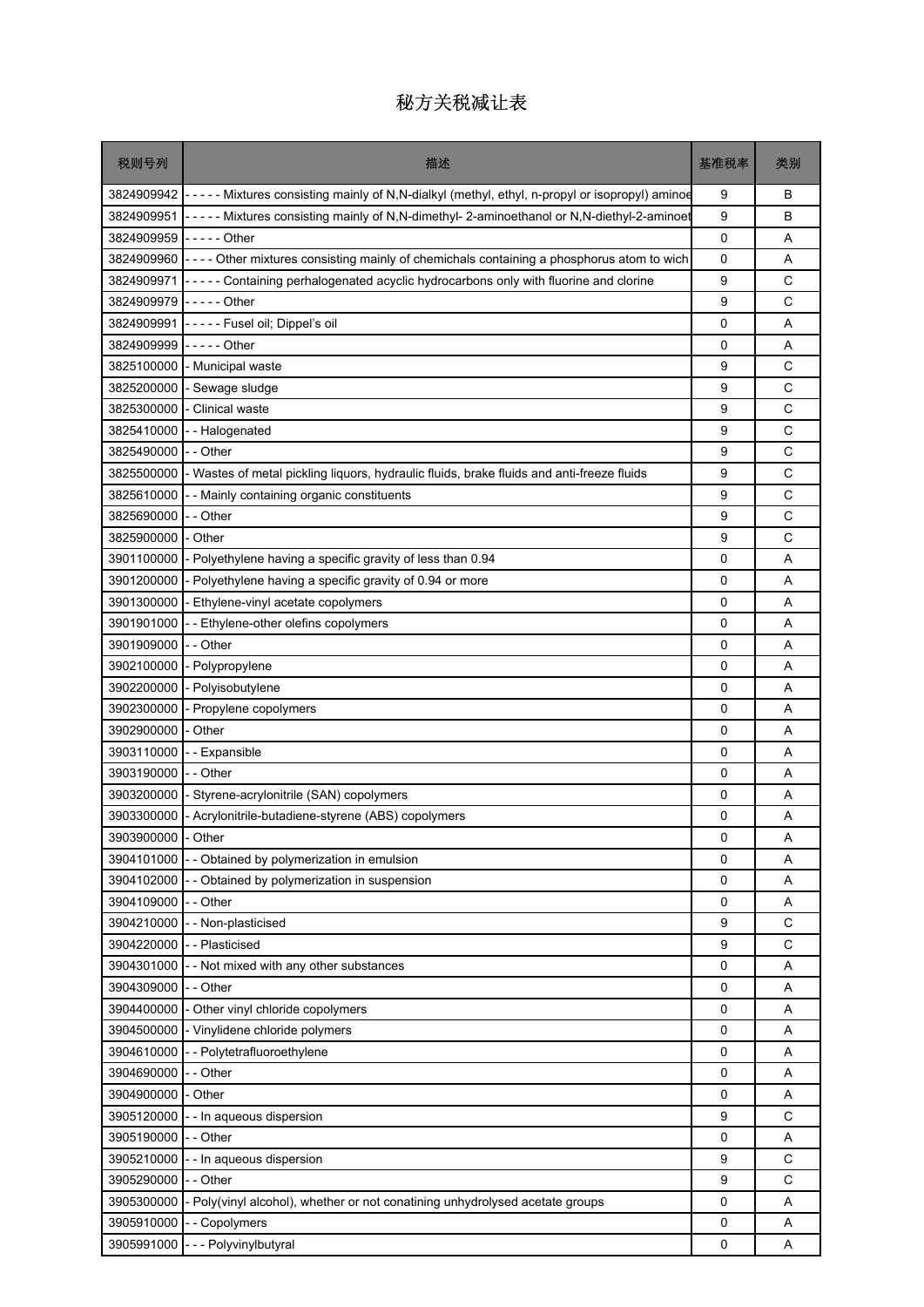| 税则号列       | 描述                                                                                        | 基准税率         | 类别 |
|------------|-------------------------------------------------------------------------------------------|--------------|----|
| 3905992000 | --- Polyvinylpyrrolidone                                                                  | 0            | Α  |
| 3905999000 | -  -  - Other                                                                             | $\Omega$     | A  |
| 3906100000 | - Poly(methyl methacrylate)                                                               | 0            | A  |
| 3906901000 | - - Polyacrylonitrile                                                                     | 0            | Α  |
| 3906902100 | --- Sodium polyacrylate which absorption capacity of a 1% sodium chloride aqueous soluti  | 9            | B  |
| 3906902900 | --- Other                                                                                 | 9            | B  |
| 3906909000 | - - Other                                                                                 | 9            | В  |
| 3907100000 | - Polyacetals                                                                             | 0            | A  |
| 3907201000 | -- Poliethylenglycol                                                                      | $\Omega$     | A  |
| 3907202000 | -- Polypropylenglycol                                                                     | 0            | Α  |
| 3907203000 | -- Poliethers polioles derivated from propylene oxide                                     | 0            | Α  |
| 3907209000 | - - Other                                                                                 | $\Omega$     | A  |
| 3907301000 | - - Liquids                                                                               | $\mathbf 0$  | A  |
| 3907309000 | - - Other                                                                                 | 0            | Α  |
| 3907400000 | Polycarbonates                                                                            | 0            | A  |
| 3907500000 | - Alkyd resins                                                                            | 9            | C  |
| 3907601000 | - With additopn of titanium dioxide                                                       | 0            | Α  |
| 3907609000 | - - Other                                                                                 | $\mathbf 0$  | A  |
| 3907700000 | - Poly(lactic acid)                                                                       | $\Omega$     | A  |
| 3907910000 | - - Unsaturated                                                                           | 0            | Α  |
| 3907990000 | - - Other                                                                                 | 0            | Α  |
| 3908101000 | - Polyamide -6 (polycaprolactam)                                                          | 0            | A  |
| 3908109000 | - Other                                                                                   | 0            | Α  |
| 3908900000 | - Other                                                                                   | 9            | C  |
| 3909101000 | - - Urea-formaldehyde for moulding                                                        | $\mathbf 0$  | A  |
| 3909109000 | - - Other                                                                                 | 0            | A  |
| 3909201000 | -- Melamine formaldehyde                                                                  | 0            | Α  |
| 3909209000 | - - Other                                                                                 | 0            | A  |
| 3909300000 | Other amino-resins                                                                        | 9            | C  |
| 3909400000 | <b>Phenolic resins</b>                                                                    | 0            | Α  |
|            | 3909500000 - Polyurethanes                                                                | $\mathbf{Q}$ | C  |
| 3910001000 | Dispersions (emulsions or suspensions) or solutions                                       | $\Omega$     | A  |
| 3910009000 | Other                                                                                     | 0            | Α  |
| 3911101000 | - - Coumarone-indene resins                                                               | 0            | Α  |
| 3911109000 | - - Other                                                                                 | $\mathbf 0$  | Α  |
| 3911900000 | - Other                                                                                   | 0            | Α  |
| 3912110000 | - - Non-plasticised                                                                       | 0            | Α  |
| 3912120000 | - - Plasticised                                                                           | 0            | Α  |
| 3912201000 | - - Collodions and other solutions and dispersions (emulsions or suspensions)             | 0            | Α  |
| 3912209000 | - - Other                                                                                 | 0            | Α  |
| 3912310000 | - - Carboxymethylcellulose and its salts                                                  | 0            | Α  |
| 3912390010 | - - - Non plasticised                                                                     | 0            | A  |
| 3912390020 | --- Plasticised                                                                           | 0            | Α  |
| 3912900000 | - Other                                                                                   | 0            | Α  |
|            | 3913100000 - Alginic acid, its salts and esters                                           | 0            | Α  |
| 3913901000 | -- Chlorinated rubber                                                                     | 0            | Α  |
| 3913903000 | - - Other chemical derivatives of natural rubber                                          | 0            | Α  |
| 3913904000 | - - Other modified natural polymers                                                       | $\mathsf 0$  | Α  |
| 3913909000 | - - Other                                                                                 | 0            | Α  |
|            | 3914000000 lon-exchangers based on polymers of headings 39.01 to 39.13, in primary forms. | 0            | Α  |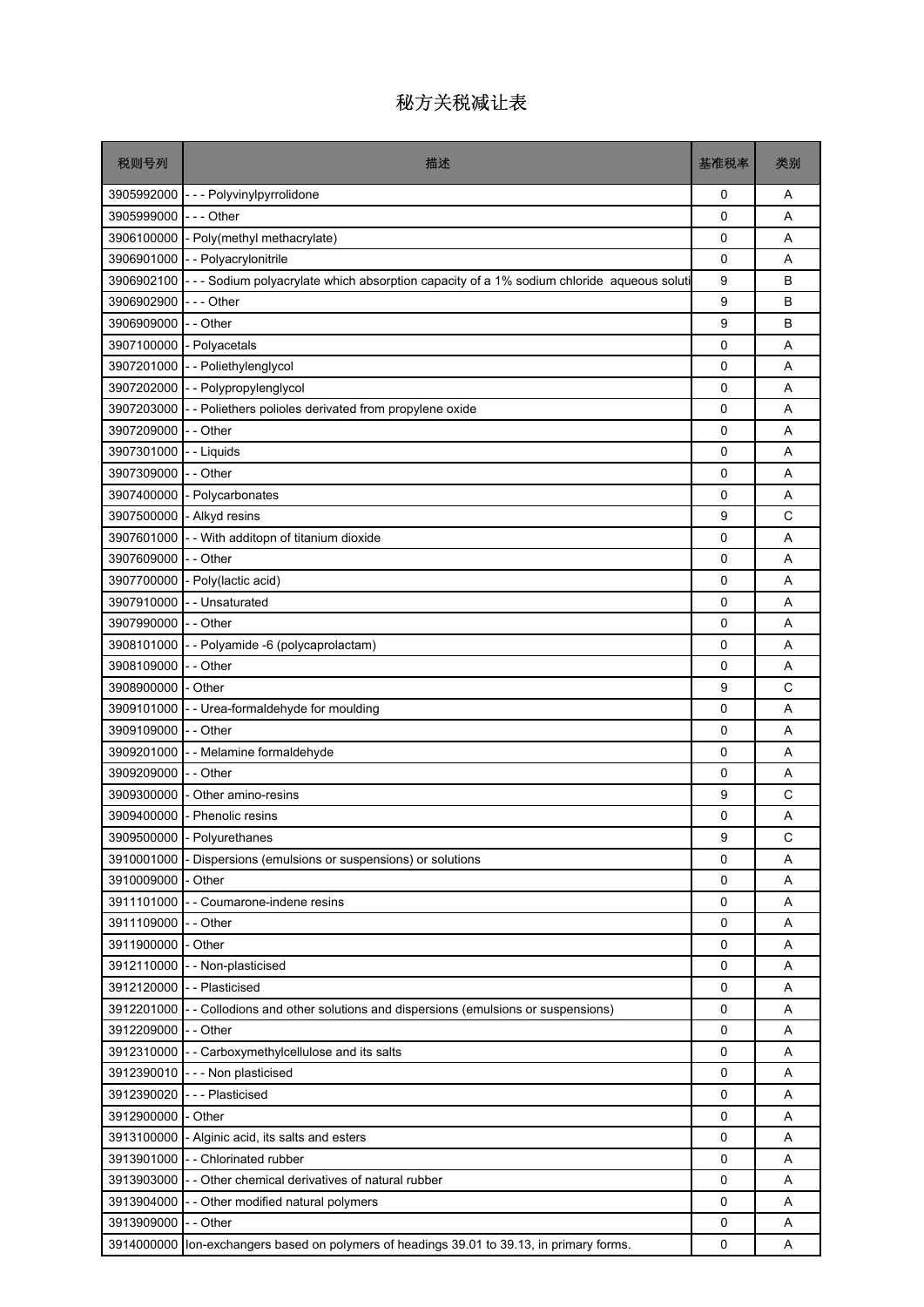| 税则号列                    | 描述                                                                                            | 基准税率        | 类别          |
|-------------------------|-----------------------------------------------------------------------------------------------|-------------|-------------|
| 3915100000              | - Of polymers of ethylene                                                                     | 9           | С           |
| 3915200000              | - Of polymers of styrene                                                                      | 9           | C           |
| 3915300000              | - Of polymers of vinyl chloride                                                               | 9           | C           |
| 3915900000              | - Of other plastics                                                                           | 9           | C           |
| 3916100000              | - Of polymers of ethylene                                                                     | 9           | C           |
| 3916200000              | - Of polymers of vinyl chloride                                                               | 9           | C           |
| 3916900000              | - Of other plastics                                                                           | 9           | C           |
|                         | 3917100000 - Artificial guts (sausage casings) of hardened protein or of cellulosic materials | 0           | A           |
| 3917211000              | --- For irrigation systems; drip, spray or others                                             | 0           | A           |
| 3917219000  - - - Other |                                                                                               | 0           | Α           |
|                         | 3917220000 - - Of polymers of propylene                                                       | 0           | A           |
|                         | 3917231000 - - - For irrigation systems; drip, spray or other                                 | $\Omega$    | A           |
| 3917239000 - - - Other  |                                                                                               | $\mathbf 0$ | A           |
|                         | 3917291000 --- Of vulcanized fibre                                                            | 9           | C           |
|                         | 3917299100 - - - - For irrigation systems; drip, spray or other                               | 0           | A           |
| 3917299900 ---- Other   |                                                                                               | 0           | A           |
|                         | 3917310000  - - Flexible tubes, pipes and hoses, having a minimum burst pressure of 27.6 MPa  | 0           | A           |
|                         | 3917321000 - - - Artificial guts, other than those of subheading 3917.10                      | $\mathbf 0$ | A           |
|                         | 3917329100 - - - - For irrigation systems; drip, spary or others                              | 0           | A           |
| 3917329900 ---- Other   |                                                                                               | 9           | С           |
|                         | 3917331000 - - - For irrigation systems; drip, spray or others                                | 0           | A           |
| 3917339000  - - - Other |                                                                                               | $\Omega$    | A           |
| 3917391000              | --- For irrigation systems; drip, spray or others                                             | $\mathbf 0$ | A           |
| 3917399000              | -  - - Other                                                                                  | 0           | A           |
| 3917400000 - Fittings   |                                                                                               | 0           | A           |
|                         | 3918101000 - - Floor coverings                                                                | 0           | A           |
| 3918109000 I- - Other   |                                                                                               | 0           | A           |
|                         | 3918901000 - - Floor coverings                                                                | 0           | A           |
| 3918909000              | - - Other                                                                                     | 0           | Α           |
|                         | 3919100000  - In rolls of a width not exceeding 20 cm                                         | 9           | С           |
|                         | 3919901100 - - - In rolls of a width not exceeding 1 m                                        | q           | C           |
| 3919901900              | - - - Other                                                                                   | 9           | C           |
| 3919909000              | - - Other                                                                                     | 9           | C           |
| 3920100000              | - Of polymers of ethylene                                                                     | 9           | $\mathsf C$ |
| 3920201000              | - - Of metallised propylene of a caliper of 25 microns or less                                | 9           | C           |
| 3920209000              | -- Other                                                                                      | 9           | $\mathsf C$ |
| 3920301000              | -- Of a caliper of 5 mm or less                                                               | 9           | C           |
| 3920309000              | - - Other                                                                                     | 9           | C           |
| 3920430000              | - - Containing by weight not less than 6% of plasticisers                                     | 9           | D           |
| 3920490000              | - - Other                                                                                     | 9           | D           |
| 3920510000              | -- Of poly(methyl methacrylate)                                                               | 9           | C           |
| 3920590000              | - - Other                                                                                     | 9           | C           |
| 3920610000              | - - Of polycarbonates                                                                         | 0           | Α           |
| 3920620000              | -- Of poly(ethylene terephthalate)                                                            | 0           | Α           |
| 3920630000              | - - Of unsaturated polyesters                                                                 | 9           | C           |
| 3920690000              | -- Of other polyesters                                                                        | 0           | Α           |
| 3920710000              | - - Of regenerated cellulose                                                                  | 0           | Α           |
| 3920730000              | - - Of cellulose acetate                                                                      | 0           | A           |
| 3920790000              | - - Of other cellulose derivatives                                                            | 0           | Α           |
|                         | 3920911000 - - - For the manufacture of safety glasses                                        | 9           | С           |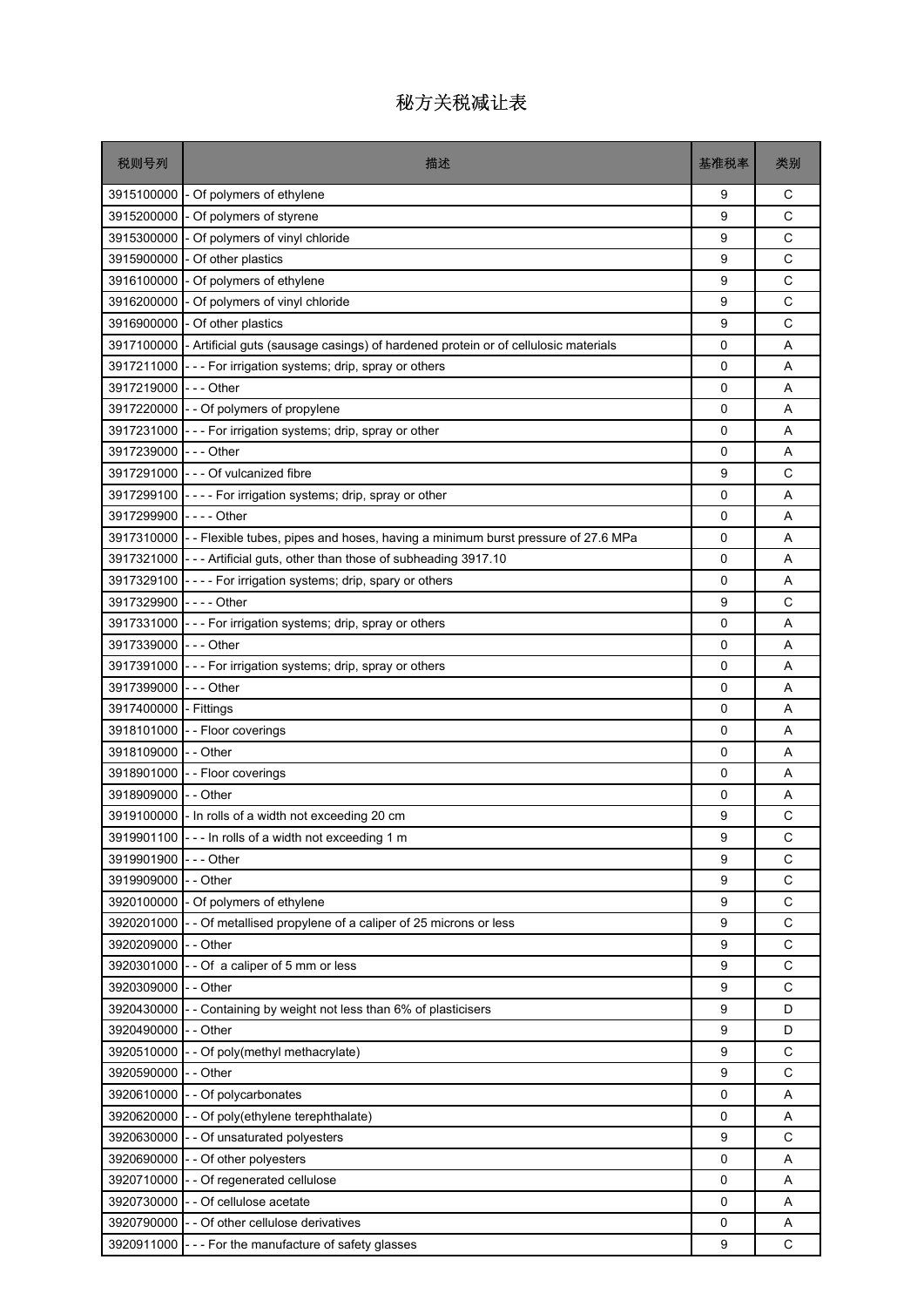| 税则号列                 | 描述                                                                                          | 基准税率        | 类别 |
|----------------------|---------------------------------------------------------------------------------------------|-------------|----|
| 3920919000 --- Other |                                                                                             | 9           | С  |
| 3920920000           | - Of polyamides                                                                             | $\mathbf 0$ | A  |
| 3920930000           | - - Of amino-resins                                                                         | 0           | Α  |
| 3920940000           | - - Of phenolic resins                                                                      | 0           | A  |
| 3920990000           | - - Of other plastics                                                                       | $\Omega$    | A  |
| 3921110000           | - Of polymers of styrene                                                                    | 9           | C  |
| 3921120000           | - Of polymers of vinyl chloride                                                             | 9           | D  |
| 3921130000           | - Of polyurethanes                                                                          | 9           | D  |
| 3921140000           | - Of regenerated cellulose                                                                  | 0           | A  |
| 3921191000           | --- Sheet constituted of a mixture of polyethylene and polypropylene, with a simple support | 9           | С  |
| 3921199000           | - - - Other                                                                                 | 9           | D  |
| 3921901000           | - Obtained by stratification and lamination of papers                                       | 9           | C  |
| 3921909000           | - - Other                                                                                   | 9           | D  |
| 3922101000           | - - Baths of plastic reinforced with glass fibre                                            | 9           | C  |
| 3922109000           | - - Other                                                                                   | 0           | A  |
| 3922200000           | Lavatory seats and covers                                                                   | $\mathbf 0$ | Α  |
| 3922900000           | - Other                                                                                     | 0           | Α  |
| 3923101000           | - - For cassettes, CD, DVD and similars                                                     | 9           | C  |
| 3923109000           | - - Other                                                                                   | 9           | C  |
| 3923210000           | - - Of polymers of ethylene                                                                 | 9           | C  |
|                      | 3923291000 - - - Blood collection bags                                                      | 9           | C  |
| 3923292000           | - - Bags for packaging parenteral solutions                                                 | 9           | C  |
| 3923299000           | --- Other                                                                                   | 9           | D  |
| 3923301000           | - - Of a capacity exceeding 18,9 liters (5 gal.)                                            | 9           | C  |
| 3923302000           | - - Preforms                                                                                | 9           | C  |
| 3923309000           | - Other                                                                                     | 9           | C  |
| 3923401000           | - - Cassettes without tape                                                                  | 9           | C  |
| 3923409000           | - - Other                                                                                   | 9           | C  |
| 3923501000           | - Silicone stoppers                                                                         | 9           | C  |
| 3923509000           | - - Other                                                                                   | 9           | С  |
| 3923900000 - Other   |                                                                                             | 9           | С  |
| 3924101000           | - Nursing bottles                                                                           | 9           | C  |
| 3924109000           | - - Other                                                                                   | 9           | С  |
| 3924900000           | - Other                                                                                     | 9           | C  |
| 3925100000           | Reservoirs, tanks, vats and similar containers, of a capacity exceeding 300 l               | 0           | Α  |
| 3925200000           | Doors, windows and their frames and thresholds for doors                                    | 0           | Α  |
| 3925300000           | Shutters, blinds (including Venetian blinds) and similar articles and parts thereof         | 0           | Α  |
| 3925900000           | Other                                                                                       | 9           | C  |
| 3926100000           | Office or school supplies                                                                   | 9           | D  |
| 3926200000           | - Articles of apparel and clothing accessories (including gloves, mittens and mitts)        | 9           | C  |
| 3926300000           | Fittings for furniture, coachwork or the like                                               | 9           | C  |
| 3926400000           | Statuettes and other ornamental articles                                                    | 9           | B  |
| 3926901000           | - Buoys and floats for fishing nets                                                         | 9           | D  |
| 3926902000           | - Walebone and similar for corsets, clothes and complement thereof                          | 9           | C  |
| 3926903000           | - Screw, bolts, washers and parts of general use                                            | 9           | C  |
| 3926904000           | Gasket, washers and other seals                                                             | 9           | C  |
| 3926906000           | - - Antinoise protectors                                                                    | 9           | C  |
| 3926907000           | - Special masks for workers protection                                                      | 9           | C  |
| 3926909010           | - - Vulcanised fibre in other forms than squares or rectangles                              | 9           | C  |
| 3926909090           | --- Other                                                                                   | 9           | C  |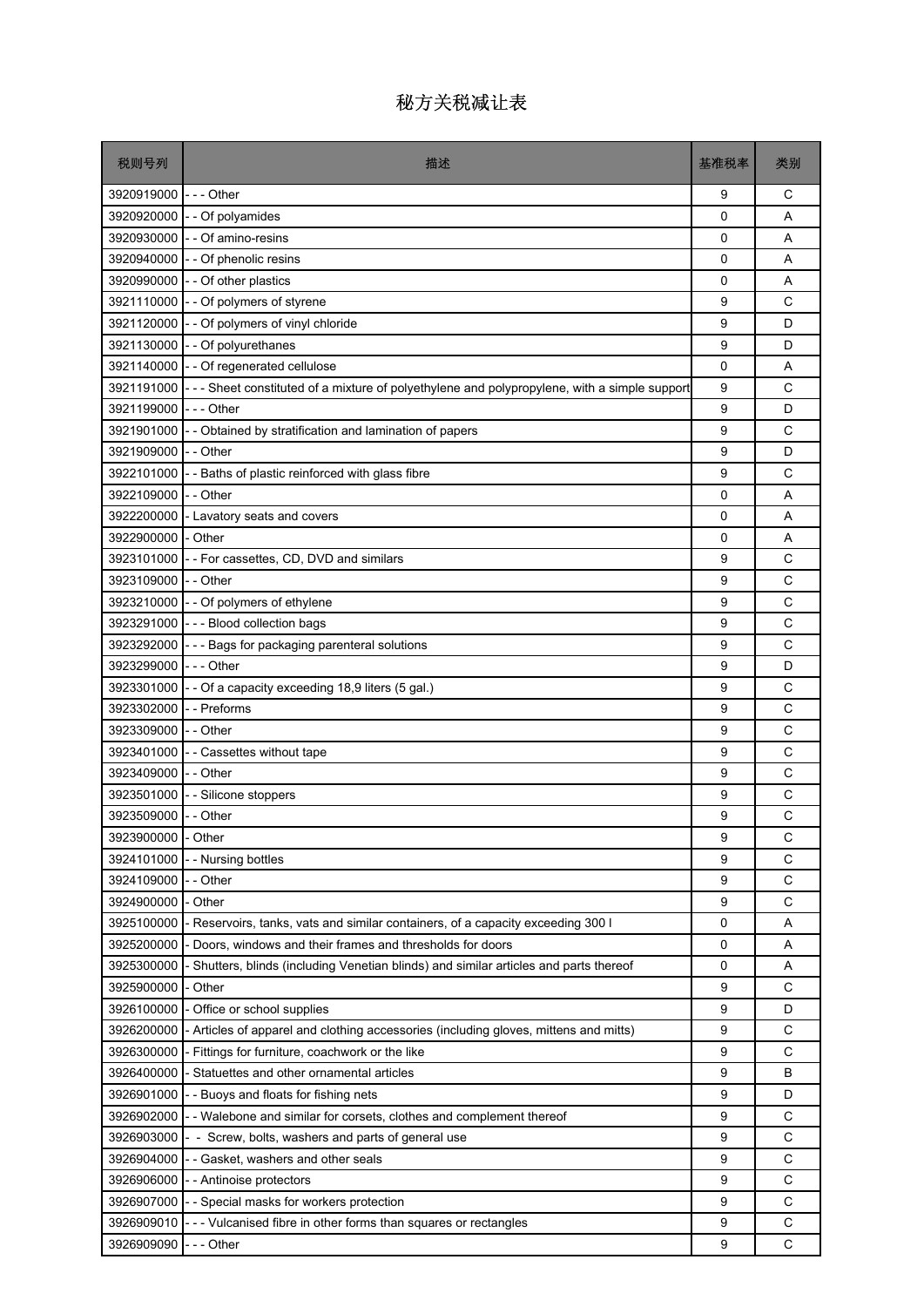| 税则号列                 | 描述                                                                                        | 基准税率        | 类别          |
|----------------------|-------------------------------------------------------------------------------------------|-------------|-------------|
| 4001100000           | - Natural rubber latex, whether or not pre-vulcanised                                     | 0           | A           |
| 4001210000           | - - Smoked sheets                                                                         | 0           | Α           |
| 4001220000           | - - Technically specified natural rubber (TSNR)                                           | $\mathbf 0$ | A           |
| 4001291000           | -  -  - Crepe                                                                             | 0           | Α           |
| 4001292000           | --- Re-agglomerated rubber granules                                                       | 0           | Α           |
| 4001299000           | - - - Other                                                                               | 0           | A           |
| 4001300000           | - Balata, gutta-percha, guayule, chicle and similar natural gums                          | 0           | Α           |
|                      | 4002111000 --- Of styrene-butadiene rubber (SBR)                                          | $\mathbf 0$ | Α           |
| 4002112000           | --- Of carboxylated styrene-butadiene rubber (XSBR)                                       | 0           | A           |
|                      | 4002191100 ---- In primary forms                                                          | 0           | Α           |
| 4002191200           | ---- In plates, sheets or strip                                                           | 0           | A           |
|                      | 4002192100 ---- In primary forms                                                          | 0           | A           |
|                      | 4002192200 ---- In plate, sheets or strip                                                 | 0           | Α           |
| 4002201000           | --Latex                                                                                   | 0           | Α           |
|                      | 4002209100 --- In primary forms                                                           | 0           | Α           |
|                      | 4002209200 --- In plates, sheets or strip                                                 | 0           | A           |
| 4002311000 --- Latex |                                                                                           | 0           | Α           |
|                      | 4002319100 ---- In primary forms                                                          | $\mathbf 0$ | Α           |
|                      | 4002319200 ---- In plates, sheets or strip                                                | 0           | A           |
| 4002391000           | $- -$ Latex                                                                               | 0           | Α           |
| 4002399100           | - - - - In primary forms                                                                  | 0           | A           |
| 4002399200           | ---- In plates, sheet or strip                                                            | 0           | Α           |
| 4002410000 -- Latex  |                                                                                           | 0           | Α           |
|                      | 4002491000 - - - In primary forms                                                         | 0           | Α           |
|                      | 4002492000 --- In plates, sheet or strip                                                  | 0           | A           |
| 4002510000 - - Latex |                                                                                           | 0           | A           |
| 4002591000           | --- In primary forms                                                                      | 0           | Α           |
|                      | 4002592000 --- In plates, sheet or strip                                                  | $\mathbf 0$ | Α           |
| 4002601000           | --Lstex                                                                                   | 0           | Α           |
|                      | 4002609100 - - - In primary forms                                                         | 0           | Α           |
|                      | 4002609200 --- In plates, sheets or strip                                                 | 0           | Α           |
| 4002701000           | - - Latex                                                                                 | 0           | Α           |
| 4002709100           | - - - In primary forms                                                                    | 0           | Α           |
| 4002709200           | --- In plates, sheets or strip                                                            | 0           | Α           |
| 4002800000           | - Mixtures of any product of heading 40.01 with any product of this heading               | 0           | Α           |
| 4002910000           | - - Latex                                                                                 | 0           | Α           |
| 4002991010           | ---- Factice rubber derivated from oils                                                   | 0           | Α           |
| 4002991090           | - - - - Other                                                                             | 0           | Α           |
| 4002992000           | --- In plates, sheets or strip                                                            | 0           | Α           |
| 4003000000           | Reclaimed rubber in primary forms or in plates, sheets or strip.                          | 0           | Α           |
| 4004000000           | Waste, parings and scrap of rubber (other than hard rubber) and powders and granules obta | 9           | B           |
| 4005100000           | - Compounded with carbon black or silica                                                  | 0           | Α           |
| 4005200010           | - Ammoniacals for sealing packings                                                        | 9           | C           |
| 4005200090           | - - Other                                                                                 | 9           | C           |
| 4005911000           | --- Chewing gum bases                                                                     | 0           | Α           |
| 4005919000           | ---Las demás                                                                              | 9           | C           |
| 4005991000           | --- Chewing gum bases                                                                     | 9           | С           |
| 4005999000           | - - - Other                                                                               | 9           | C           |
| 4006100000           | - "Camel-back" strips for retreading rubber tyres                                         | 9           | $\mathsf C$ |
| 4006900000           | Other                                                                                     | 9           | C           |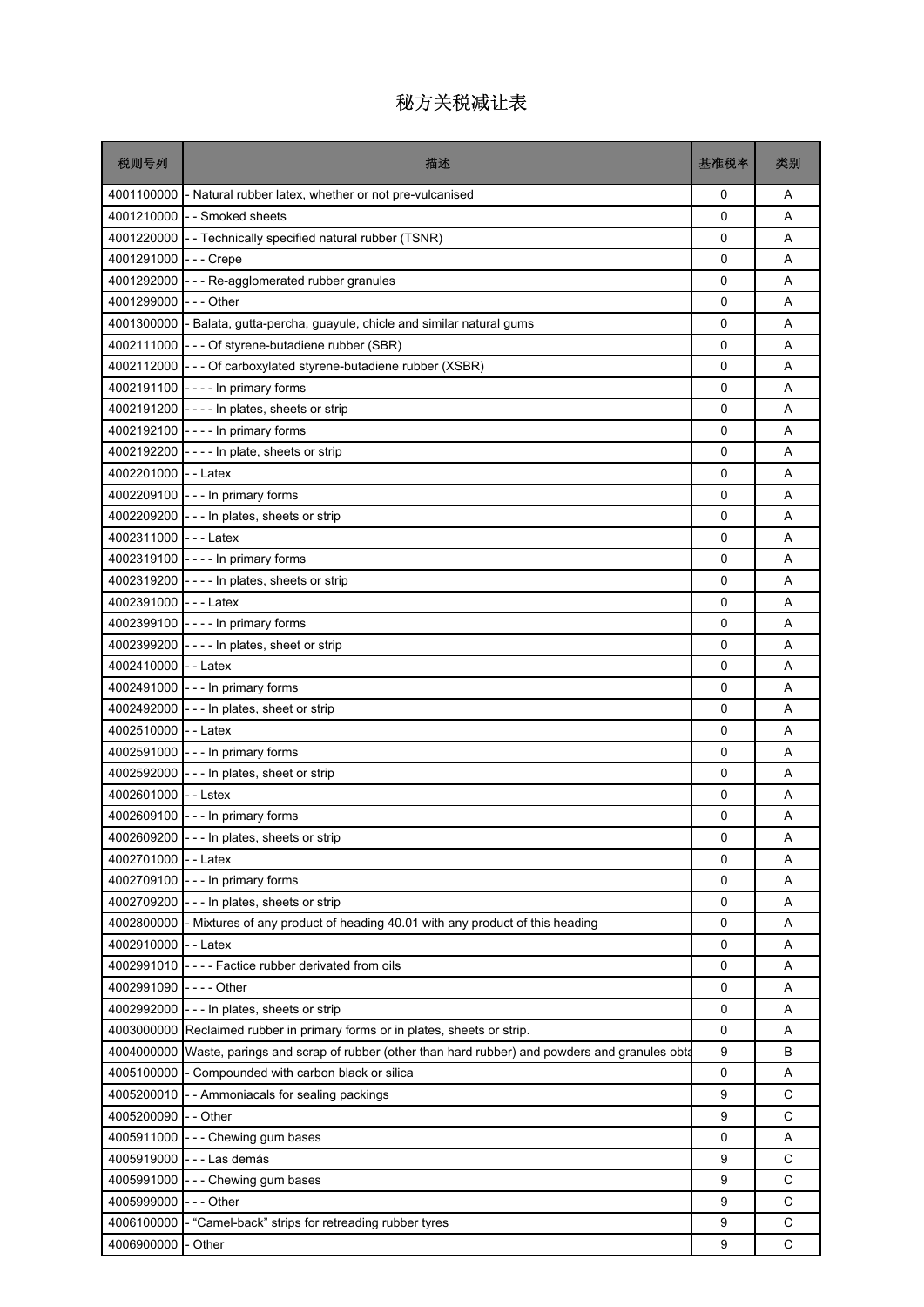| 税则号列                     | 描述                                                                                                                                                               | 基准税率        | 类别           |
|--------------------------|------------------------------------------------------------------------------------------------------------------------------------------------------------------|-------------|--------------|
| 4007000000               | Vulcanised rubber thread and cord.                                                                                                                               | 0           | A            |
| 4008111000               | --- Not combined with other materials                                                                                                                            | 9           | C            |
| 4008112000               | --- Combined with other materials                                                                                                                                | 9           | $\mathsf{C}$ |
| 4008190000               | - - Other                                                                                                                                                        | 9           | C            |
| 4008211000               | --- Not combined with other materials                                                                                                                            | 9           | C            |
| 4008212100               | ---- Blankets for graphic arts                                                                                                                                   | 0           | A            |
| 4008212900               | -  -  -  - Other                                                                                                                                                 | 9           | C            |
| 4008290000               | - - Other                                                                                                                                                        | 9           | C            |
| 4009110000               | - - Without fittings                                                                                                                                             | 9           | C            |
| 4009120000               | - - With fittings                                                                                                                                                | 9           | C            |
| 4009210000               | - - Without fittings                                                                                                                                             | 9           | C            |
| 4009220000               | - - With fittings                                                                                                                                                | 9           | C            |
| 4009310000               | - - Without fittings                                                                                                                                             | 9           | C            |
| 4009320000               | - - With fittings                                                                                                                                                | 9           | C            |
| 4009410000               | - - Without fittings                                                                                                                                             | 9           | C            |
| 4009420000               | - - With fittings                                                                                                                                                | 9           | C            |
| 4010110000               | - - Reinforced olny with metal                                                                                                                                   | 0           | Α            |
| 4010120000               | - - Reinforced only with textile materials                                                                                                                       | $\mathbf 0$ | A            |
| 4010191000               | --- Reinforced only with plastic                                                                                                                                 | 0           | A            |
| 4010199000               | - - - Other                                                                                                                                                      | 0           | Α            |
| 4010310000               | -- Endless transmission belts of trapezoidal cross-section (V- belts), V-ribbed, of an outside                                                                   | 0           | A            |
| 4010320000               | -- Endless transmission belts of trapezoidal cross-section (V- belts), other than V-ribbed, of                                                                   | 0           | A            |
| 4010330000               | -- Endless transmission belts of trapezoidal cross-section (V- belts), V-ribbed, of an outside                                                                   | $\mathbf 0$ | A            |
| 4010340000               | -- Endless transmission belts of trapezoidal cross-section (V- belts), other than V-ribbed, of                                                                   | 0           | A            |
| 4010350000               | -- Endless synchronous belts, of an outside circumference exceeding 60 cm but not exceed                                                                         | $\mathbf 0$ | A            |
| 4010360000               | -- Endless synchronous belts, of an outside circumference exceeding 150 cm but not excee                                                                         | 0           | A            |
| 4010390000               | - - Other                                                                                                                                                        | 0           | Α            |
| 4011101000               | - - Radial                                                                                                                                                       | $\mathbf 0$ | A            |
| 4011109000               | - - Other                                                                                                                                                        | 0           | Α            |
| 4011201000               | - - Radial                                                                                                                                                       | 0           | Α            |
| 4011209000 - - Other     |                                                                                                                                                                  | 0           | Α            |
| 4011300000               | - Of a kind used on aircraft                                                                                                                                     | 0           | A            |
| 4011400000               | Of a kind used in motorcycles                                                                                                                                    | 0           | Α            |
| 4011500000<br>4011610000 | - Of a kind used on bicycles                                                                                                                                     | 0           | Α            |
| 4011620000               | - Of a kind used on agricultural or forestry vehicles and machines                                                                                               | 0           | Α            |
| 4011630000               | - Of a kind used on construction or industrial handling vehicles and machines and having a                                                                       | 0<br>0      | Α            |
| 4011690000               | - Of a kind used on construction or industrial handling vehicles and machines and having a<br>- Other                                                            | 0           | Α<br>Α       |
| 4011920000               |                                                                                                                                                                  | 0           | Α            |
| 4011930000               | - Of a kind used on agricultural or forestry vehicles and machines<br>- Of a kind used on construction or industrial handling vehicles and machines and having a | 0           | Α            |
| 4011940000               | - Of a kind used on construction or industrial handling vehicles and machines and having a                                                                       | 0           | Α            |
| 4011990000               | -- Other                                                                                                                                                         | 0           | Α            |
| 4012110000               | Of a kind used on motor cars (including station wagons and racing cars)                                                                                          | 0           | Α            |
| 4012120000               | - Of a kind used on buses or lorries                                                                                                                             | 0           | Α            |
| 4012130000               | - Of a kind used on aircraft                                                                                                                                     | 0           | Α            |
| 4012190000               | - Other                                                                                                                                                          | 0           | Α            |
| 4012200000               | - Used pneumatic tyres                                                                                                                                           | 0           | Α            |
| 4012901000               | - Tyre flaps                                                                                                                                                     | 0           | Α            |
| 4012902000               | - Solid tyres                                                                                                                                                    | 0           | Α            |
| 4012903000               | - Cushion tyres                                                                                                                                                  | 0           | Α            |
|                          |                                                                                                                                                                  |             |              |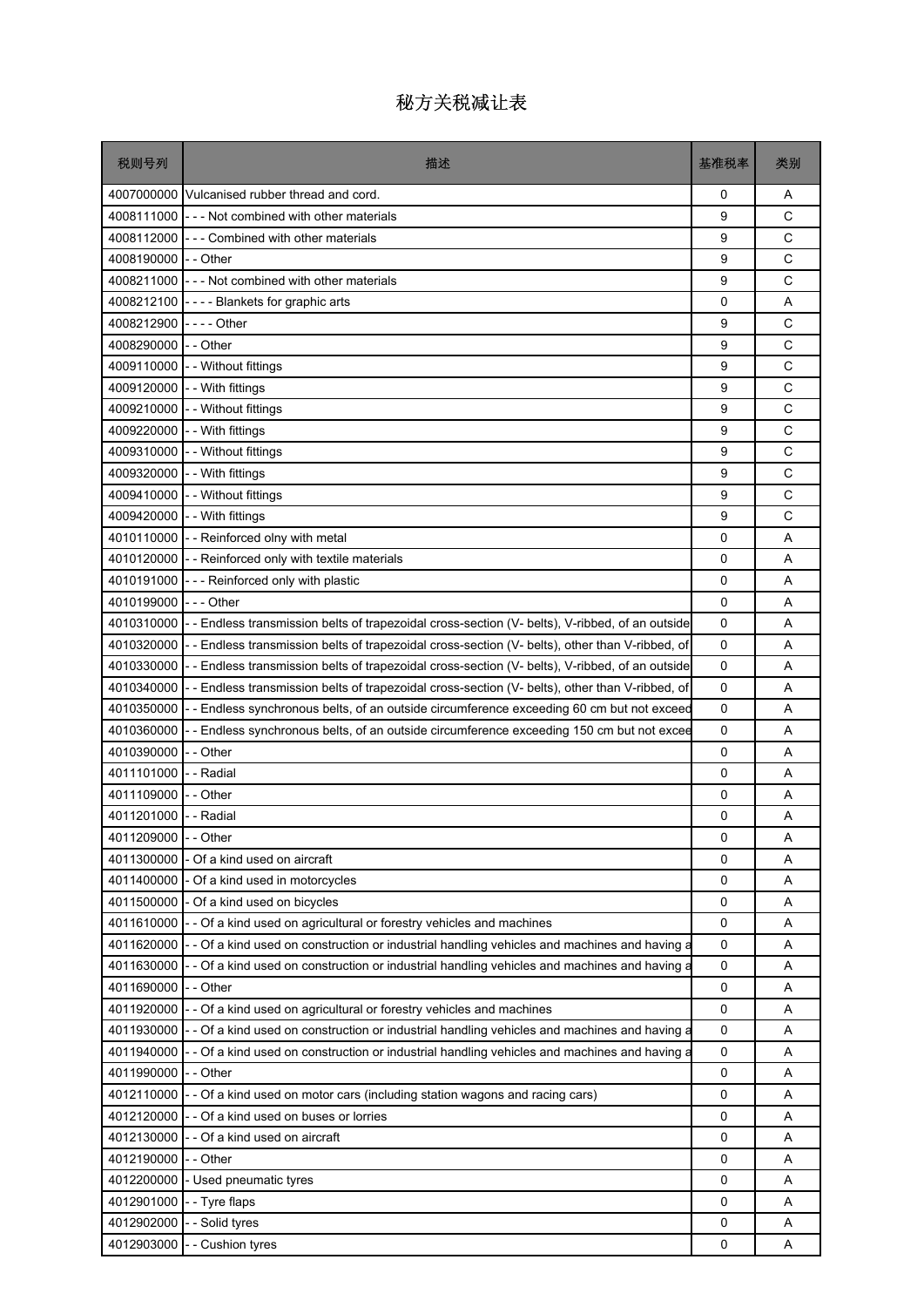| 税则号列                     | 描述                                                                                              | 基准税率        | 类别 |
|--------------------------|-------------------------------------------------------------------------------------------------|-------------|----|
| 4012904100               | --- For retreading                                                                              | 0           | A  |
| 4012904900               | -  -  - Other                                                                                   | 0           | Α  |
| 4013100000               | - Of a kind used on motor cars (including station wagons and racing cars), buses or lorries     | 0           | A  |
| 4013200000               | Of a kind used on bicycles                                                                      | 0           | A  |
| 4013900000               | - Other                                                                                         | $\mathbf 0$ | A  |
| 4014100000               | - Sheath contraceptives                                                                         | 9           | B  |
| 4014900000               | Other                                                                                           | 9           | В  |
| 4015110000               | - - Surgical                                                                                    | 9           | E  |
| 4015191000               | - - - Anti-radiation                                                                            | 9           | С  |
| 4015199000               | - - - Other                                                                                     | 9           | C  |
| 4015901000               | - - Anti-radiation                                                                              | 9           | C  |
| 4015902000               | - - Diving suits                                                                                | 9           | B  |
| 4015909000               | - - Other                                                                                       | 9           | C  |
| 4016100000               | - Of cellular rubber                                                                            | 9           | C  |
| 4016910000               | - - Floor coverings and mats                                                                    | 9           | C  |
| 4016920000               | - - Erasers                                                                                     | 9           | C  |
| 4016930000               | - - Gaskets, washers and other seals                                                            | 9           | C  |
| 4016940000               | - - Boat or dock fenders, whether or not inflatable                                             | 9           | C  |
|                          | 4016951000 --- Folding tanks and containers                                                     | 9           | С  |
| 4016952000               | - - - Bags for vulcanizer and retread machines of pneumatic tyres                               | 9           | B  |
| 4016959000               | - - - Other                                                                                     | 9           | В  |
|                          | 4016991000 --- Other articles for technical use                                                 | 9           | B  |
| 4016992100               | ---- Bearing dust covers                                                                        | 0           | A  |
| 4016992900               | -  -  -  -  Other                                                                               | 0           | A  |
| 4016993000               | --- Stoppers                                                                                    | 9           | C  |
| 4016994000               | --- Patches for repairing inner tubes and pneumatic tyres                                       | 9           | B  |
| 4016996000               | --- Blankets for graphic arts                                                                   | 9           | В  |
| 4016999000               | -  -  - Other                                                                                   | 9           | С  |
| 4017000000               | Hard rubber (for example, ebonite) in all forms, including waste and scrap; articles of hard ru | 9           | C  |
| 4101200000               | - Whole hides and skins, of a weight per skin not exceeding 8 kg when simply dried, 10 kg v     | 9           | A  |
|                          | 4101500000 - Whole hides and skins, of a weight exceeding 16 kg                                 | 9           | Α  |
| 4101900000               | - Other, including butts, bends and bellies                                                     | 9           | Α  |
| 4102100000               | - With wool on                                                                                  | 9           | Α  |
| 4102210000               | -- Pickled                                                                                      | 0           | Α  |
| 4102290000               | - - Other                                                                                       | 0           | A  |
| 4103200000               | - Of reptile                                                                                    | 9           | Α  |
| 4103300000               | - Of swine                                                                                      | 9           | Α  |
| 4103900000               | - Other                                                                                         | 9           | Α  |
| 4104110000               | - - Full grains, unsplit, grain splits                                                          | 9           | В  |
| 4104190000               | - - Other                                                                                       | 9           | B  |
| 4104410000               | - - Full grains, unsplit, grain splits                                                          | 9           | B  |
| 4104490000               | - - Other                                                                                       | 9           | B  |
| 4105100000               | - In the wet state (including wet-blue)                                                         | 9           | В  |
| 4105300000               | - In the dry state (crust)                                                                      | 9           | В  |
|                          | 4106210000 - - In the wet state (including wet-blue)                                            | 9           | B  |
| 4106220000               | -- In the dry state (crust)                                                                     | 9           | B  |
| 4106310000               | -- In the wet state (including wet-blue)                                                        | 0           | Α  |
| 4106320000<br>4106400000 | -- In the dry state (crust)                                                                     | 0           | Α  |
|                          | - Of reptiles<br>4106910000 - - In the wet state (including wet-blue)                           | 9<br>0      | B  |
|                          |                                                                                                 |             | Α  |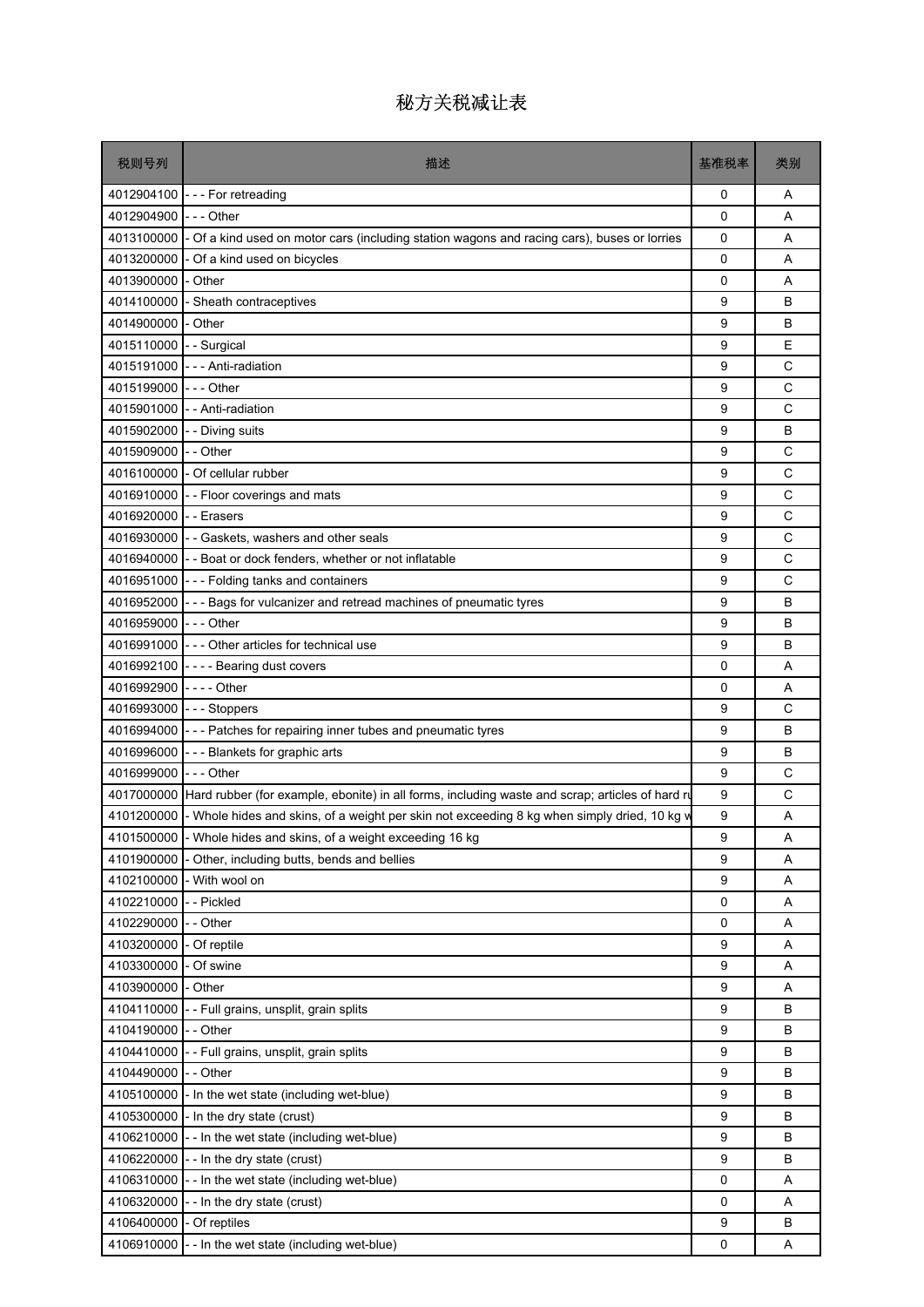| 税则号列       | 描述                                                                                                 | 基准税率 | 类别 |
|------------|----------------------------------------------------------------------------------------------------|------|----|
| 4106920000 | - - In the dry state (crust)                                                                       | 0    | A  |
| 4107110000 | - - Full grains, unsplit                                                                           | 9    | B  |
| 4107120000 | - Grain splits                                                                                     | 9    | B  |
| 4107190000 | - - Other                                                                                          | 9    | B  |
| 4107910000 | - - Full grains, unsplit                                                                           | 9    | B  |
| 4107920000 | - Grain splits                                                                                     | 9    | B  |
| 4107990000 | - - Other                                                                                          | 9    | B  |
| 4112000000 | Leather further prepared after tanning or crusting, including parchment- dressed leather, of       | 9    | B  |
| 4113100000 | - Of goats or kids                                                                                 | 9    | B  |
| 4113200000 | - Of swine                                                                                         | 9    | B  |
| 4113300000 | - Of reptiles                                                                                      | 9    | B  |
| 4113900000 | - Other                                                                                            | 9    | B  |
| 4114100000 | Chamois (including combination chamois) leather                                                    | 9    | B  |
| 4114200000 | - Patent leather and patent laminated leather; metallised leather                                  | 9    | B  |
| 4115100000 | - Composition leather with a basis of leather or leather fibre, in slabs, sheets or strip, whether | 9    | B  |
| 4115200000 | Parings and other waste of leather or of composition leather, not suitable for the manufactu       | 9    | B  |
| 4201000000 | Saddlery and harness for any animal (including traces, leads, knee pads, muzzles, saddle c         | 0    | Α  |
| 4202111000 | --- Trunks, suit-cases, vanity cases                                                               | 9    | C  |
| 4202119000 | $--$ Other                                                                                         | 9    | C  |
| 4202121000 | - - - Trunks, suit-cases, vanity-cases.                                                            | 9    | D  |
| 4202129000 | $- -$ - Other                                                                                      | 9    | C  |
| 4202190000 | - - Other                                                                                          | 9    | D  |
| 4202210000 | - With outer surface of leather, of composition leather or of patent leather                       | 9    | Ε  |
| 4202220000 | - - With outer surface of plastic sheeting or of textile materials                                 | 9    | E  |
| 4202290000 | -- Other                                                                                           | 9    | C  |
| 4202310000 | - With outer surface of leather, of composition leather or of patent leather                       | 9    | C  |
| 4202320000 | - - With outer surface of plastic sheeting or of textile materials                                 | 9    | С  |
| 4202390000 | -- Other                                                                                           | 9    | C  |
| 4202911000 | --- Travelling bags and rucksacks                                                                  | 9    | C  |
| 4202919000 | $--$ Other                                                                                         | 9    | С  |
|            | 4202920000 - With outer surface of plastic sheting or of textile materials                         | g    | C  |
| 4202991000 | --- Travelling bags and rucksacks                                                                  | 9    | D  |
| 4202999000 | $--$ Other                                                                                         | 9    | С  |
| 4203100000 | - Articles of apparel                                                                              | 9    | C  |
| 4203210000 | - Specially designed for use in sports                                                             | 9    | C  |
| 4203290000 | - - Other                                                                                          | 9    | C  |
| 4203300000 | - Belts and bandoliers                                                                             | 9    | С  |
| 4203400000 | - Other clothing accesories                                                                        | 9    | C  |
| 4205001000 | - Transmission belts                                                                               | 0    | Α  |
| 4205009010 | - Articles for technical use of leather or composition leather                                     | 0    | Α  |
| 4205009090 | - - Other                                                                                          | 9    | C  |
| 4206001000 | - Catgut                                                                                           | 9    | C  |
| 4206002000 | Guts, goldbeater's skin for sausages                                                               | 9    | C  |
| 4206009000 | - Other                                                                                            | 9    | C  |
| 4301100000 | - Of mink, whole, with or without head, tail or paws                                               | 9    | Α  |
| 4301300000 | - Of lamb, the following: Astrakhan, Broadtail, Caracul, Persian and similar lamb, Indian, Ch      | 9    | Α  |
| 4301600000 | - Of fox, whole, with or without head, tail or paws                                                | 9    | Α  |
| 4301800000 | Other furskins, whole, with or without head, tail or paws                                          | 9    | Α  |
| 4301900000 | - Heads, tails, paws and other pieces or cuttings, suitable for furriers' use                      | 9    | Α  |
| 4302110000 | - - Of mink                                                                                        | 9    | В  |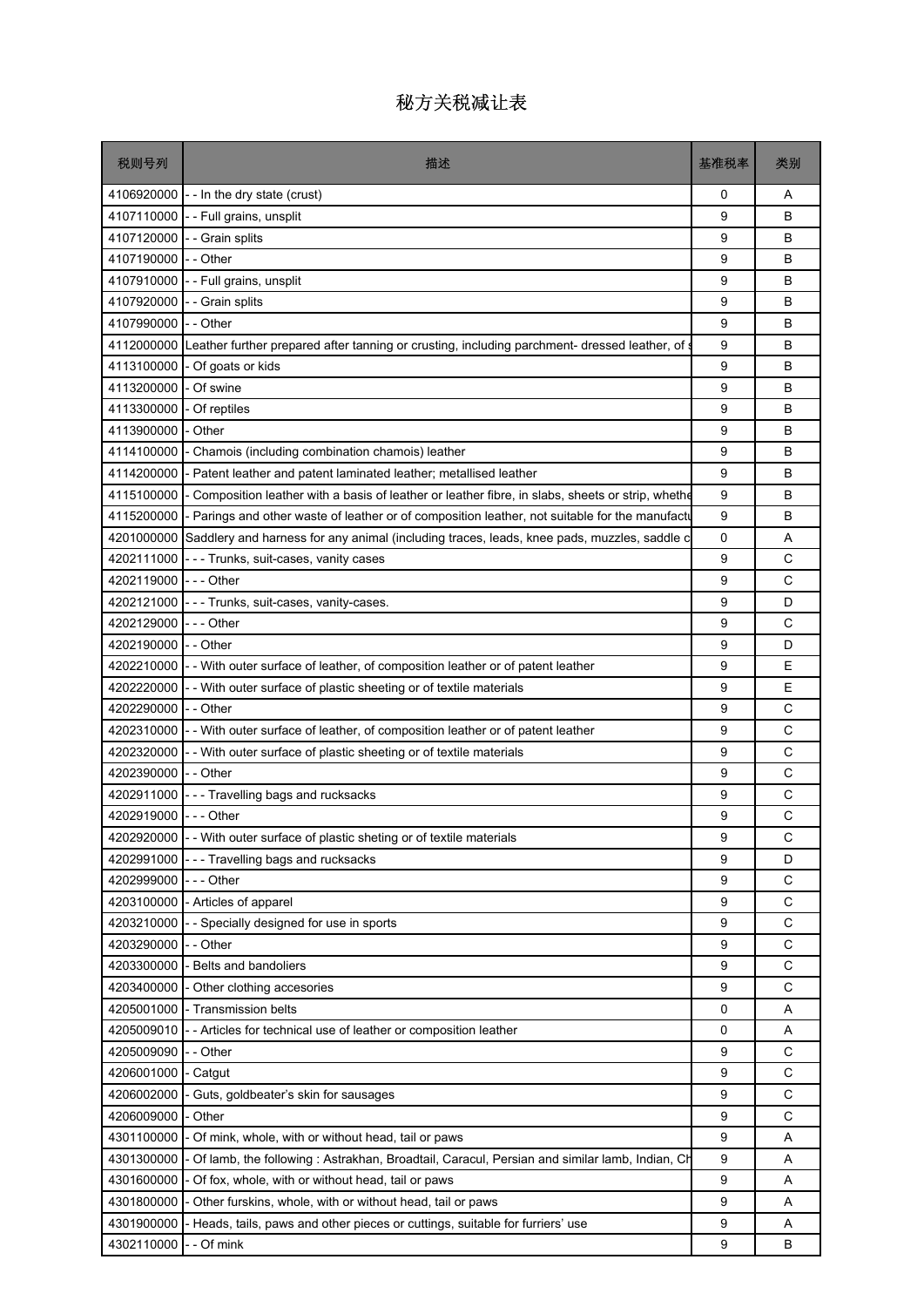| 税则号列                 | 描述                                                                                       | 基准税率        | 类别          |
|----------------------|------------------------------------------------------------------------------------------|-------------|-------------|
| 4302190000           | - - Other                                                                                | 9           | В           |
| 4302200000           | Heads, tails, paws and other pieces or cuttings, not assembled                           | 9           | В           |
| 4302300000           | Whole skins and pieces or cuttings thereof, assembled                                    | 9           | B           |
| 4303101000           | - - Of alpaca                                                                            | 9           | C           |
| 4303109000           | -- Other                                                                                 | 9           | C           |
| 4303901000           | - - Of alpaca                                                                            | 9           | C           |
| 4303909000           | $I -$ Other                                                                              | 9           | C           |
|                      | 4304000000 Artificial fur and articles thereof.                                          | 9           | C           |
| 4401100000           | - Fuel wood, in logs, in billets, in twigs, in faggots or in similar forms               | 9           | C           |
| 4401210000           | - Coniferous                                                                             | 9           | C           |
| 4401220000           | - - Non-coniferous                                                                       | 9           | C           |
| 4401300000           | Sawdust and wood waste and scrap, whether or not agglomerated in logs, briquettes, pelle | 9           | C           |
| 4402100000           | - Of bamboo                                                                              | 0           | A           |
| 4402900000           | - Other                                                                                  | 0           | A           |
| 4403100000           | - Treated with paint, stains, creosote or other preservatives                            | 9           | C           |
| 4403200000           | - Other, coniferous                                                                      | 9           | C           |
| 4403410000           | - Dark Red Meranti, Light Red Meranti and Meranti Bakau                                  | 9           | C           |
| 4403490000           | - - Other                                                                                | 9           | C           |
| 4403910000           | - - Of oak (Quercus spp.)                                                                | 9           | C           |
| 4403920000           | - Of beech (Fagus spp.)                                                                  | 9           | C           |
| 4403990000           | - - Other                                                                                | 9           | C           |
| 4404100000           | - Coniferous                                                                             | 9           | C           |
| 4404200000           | - Non-coniferous                                                                         | 9           | C           |
| 4405000000           | Wood wool; wood flour                                                                    | 9           | C           |
| 4406100000           | - Not impregnated                                                                        | $\mathbf 0$ | A           |
| 4406900000           | - Other                                                                                  | 0           | A           |
| 4407101000           | - - Strips for the manufacture of pencils                                                | 0           | A           |
| 4407109000 - - Other |                                                                                          | 9           | C           |
| 4407210000           | - Mahogany (Swietenia spp.)                                                              | 9           | C           |
|                      | 4407220000 - - Virola, Imbuia and Balsa                                                  | 9           | C           |
|                      | 4407250000 - - Dark Red Meranti, Light Red Meranti and Meranti Bakau                     | g           | C           |
| 4407260000           | - - White Lauan, White Meranti, White Seraya, Yellow Meranti y Alan                      | 9           | C           |
| 4407270000           | - Sapelli                                                                                | 9           | C           |
| 4407280000           | - - Iroko                                                                                | 9           | $\mathsf C$ |
| 4407290000 - - Other |                                                                                          | 9           | C           |
|                      | 4407910000 - - Of oak (Quercus spp.)                                                     | 9           | $\mathsf C$ |
| 4407920000           | - - Of beech (Fagus spp.)                                                                | 9           | C           |
|                      | 4407930000 - - Of maple (Acer spp.)                                                      | 9           | C           |
| 4407940000           | - - Of cherry (Prunus spp.)                                                              | 9           | $\mathsf C$ |
| 4407950000           | - Of ash (Fraxinus spp.)                                                                 | 9           | $\mathsf C$ |
| 4407990000           | -- Other                                                                                 | 9           | $\mathsf C$ |
| 4408101000           | -- Strips for the manufacture of pencils                                                 | 0           | Α           |
| 4408109000           | - Other                                                                                  | 9           | C           |
| 4408310000           | - - Dark Red Meranti, Light Red Meranti and Meranti Bakau                                | 9           | C           |
| 4408390000           | - Other                                                                                  | 9           | C           |
| 4408900000           | - Other                                                                                  | 9           | $\mathsf C$ |
| 4409101000           | -- Strips and friezes for parquet flooring, not assembled                                | 0           | Α           |
| 4409102000           | - Moulded wood                                                                           | 0           | Α           |
| 4409109000           | - - Other                                                                                | 9           | $\mathsf C$ |
| 4409210000           | - Of bamboo                                                                              | 0           | Α           |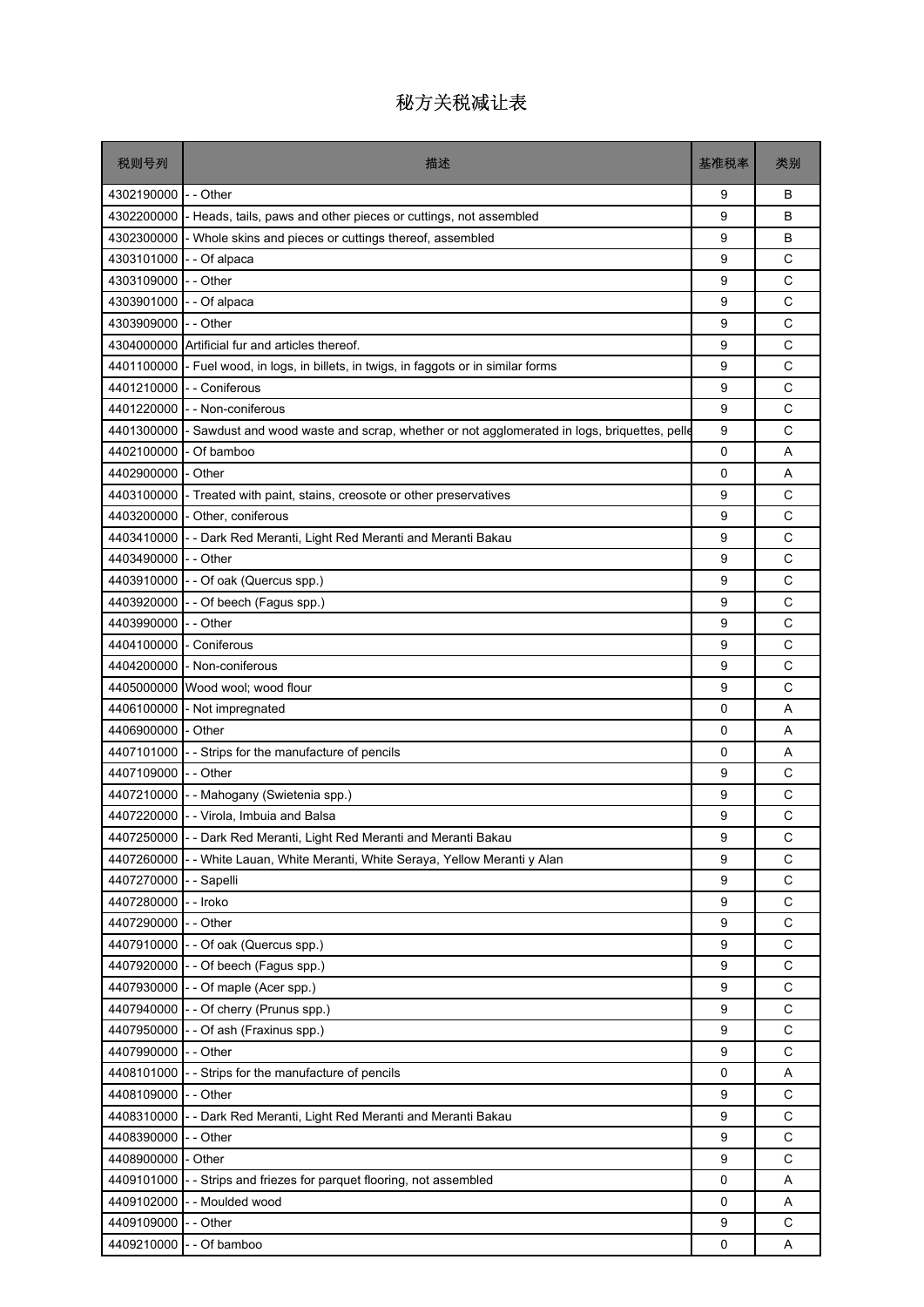| 税则号列       | 描述                                                                                             | 基准税率        | 类别          |
|------------|------------------------------------------------------------------------------------------------|-------------|-------------|
| 4409291000 | - - - Strips and friezes for parquet flooring, not assembled                                   | 0           | Α           |
| 4409292000 | --- Moulded wood                                                                               | $\Omega$    | A           |
| 4409299000 | - - - Other                                                                                    | 9           | C           |
| 4410110000 | -- Particle board                                                                              | 9           | C           |
| 4410120000 | -- Oriented strand board (OSB)                                                                 | 9           | C           |
| 4410190000 | - - Other                                                                                      | 9           | C           |
| 4410900000 | - Other                                                                                        | 9           | С           |
| 4411120000 | - - Of a thickness not exceeding 5 mm                                                          | 9           | C           |
| 4411130000 | - - Of a thickness exceeding 5 mm but not exceeding 9 mm                                       | 9           | C           |
| 4411140000 | - - Of a thickness exceeding 9 mm                                                              | 9           | C           |
| 4411920000 | - - Of a density exceeding 0,8 g/cm <sup>3</sup>                                               | 9           | C           |
| 4411930000 | - - Of a density exceeding 0,5 g/cm <sup>3</sup> but not exceeding 0,8 g/cm <sup>3</sup>       | 9           | C           |
| 4411940000 | - Of a density not exceeding 0,5 g/cm <sup>3</sup>                                             | 9           | C           |
| 4412100000 | - Of bamboo                                                                                    | 9           | C           |
| 4412310000 | - - With at least one outer ply of tropical wood specified in Subheading Note 1 to this Chapte | 9           | C           |
| 4412320000 | - Other, with at least one outer ply of non-coniferous wood                                    | 9           | C           |
| 4412390000 | -- Other                                                                                       | 9           | С           |
| 4412940000 | - Blockboard, laminboard and battenboard                                                       | 9           | C           |
| 4412990000 | - - Other                                                                                      | 9           | C           |
| 4413000000 | Densified wood, in blocks, plates, strips or profile shapes.                                   | 9           | C           |
| 4414000000 | Wooden frames for paintings, photographs, mirrors or similar objects.                          | 9           | C           |
| 4415100000 | - Cases, boxes, crates, drums and similar packings; cable-drums                                | 9           | C           |
| 4415200000 | - Pallets, box pallets and other load boards; pallet collars                                   | 9           | C           |
| 4416000000 | Casks, barrels, vats, tubs and other coopers' products and parts thereof, of wood, including   | 9           | C           |
| 4417001000 | - Tools                                                                                        | 0           | A           |
| 4417009000 | Other                                                                                          | 0           | A           |
| 4418100000 | - Windows, French-windows and their frames                                                     | 0           | Α           |
| 4418200000 | - Doors and their frames and thresholds                                                        | 0           | A           |
| 4418400000 | Shuttering for concrete constructional work                                                    | 0           | A           |
| 4418500000 | Shingles and shakes                                                                            | 9           | С           |
|            | 4418600000 - Posts and beams                                                                   | 0           | Α           |
| 4418710000 | - - For mosaic floors                                                                          | $\Omega$    | A           |
| 4418720000 | - Other, multilayer                                                                            | 0           | A           |
| 4418790000 | - - Other                                                                                      | 0           | Α           |
| 4418901000 | - Cellular panels                                                                              | 9           | C           |
| 4418909000 | - - Other                                                                                      | 0           | Α           |
| 4419000000 | Tableware and kitchenware, of wood.                                                            | 9           | C           |
| 4420100000 | Statuettes and other ornaments, of wood                                                        | 9           | C           |
| 4420900000 | Other                                                                                          | 9           | $\mathsf C$ |
| 4421100000 | Clothes hangers                                                                                | 9           | $\mathsf C$ |
| 4421901000 | - Spools, cops, bobbins, sewing thread reels and similar articles, of turned wood.             | 9           | C           |
| 4421902000 | - - Toothpicks                                                                                 | 9           | C           |
| 4421903000 | - Spoons and sticks for ice cream and candies                                                  | 0           | Α           |
| 4421905000 | - - Match splints                                                                              | 0           | Α           |
| 4421909000 | - Other                                                                                        | 9           | C           |
| 4501100000 | - Natural cork, raw or simply prepared                                                         | 0           | Α           |
| 4501900000 | - Other                                                                                        | 0           | Α           |
| 4502000000 | Natural cork, debacked or roughly squared, or in rectangular (including square) blocks, plate  | $\mathbf 0$ | A           |
| 4503100000 | Corks and stoppers                                                                             | $\mathbf 0$ | Α           |
| 4503900000 | Other                                                                                          | 9           | В           |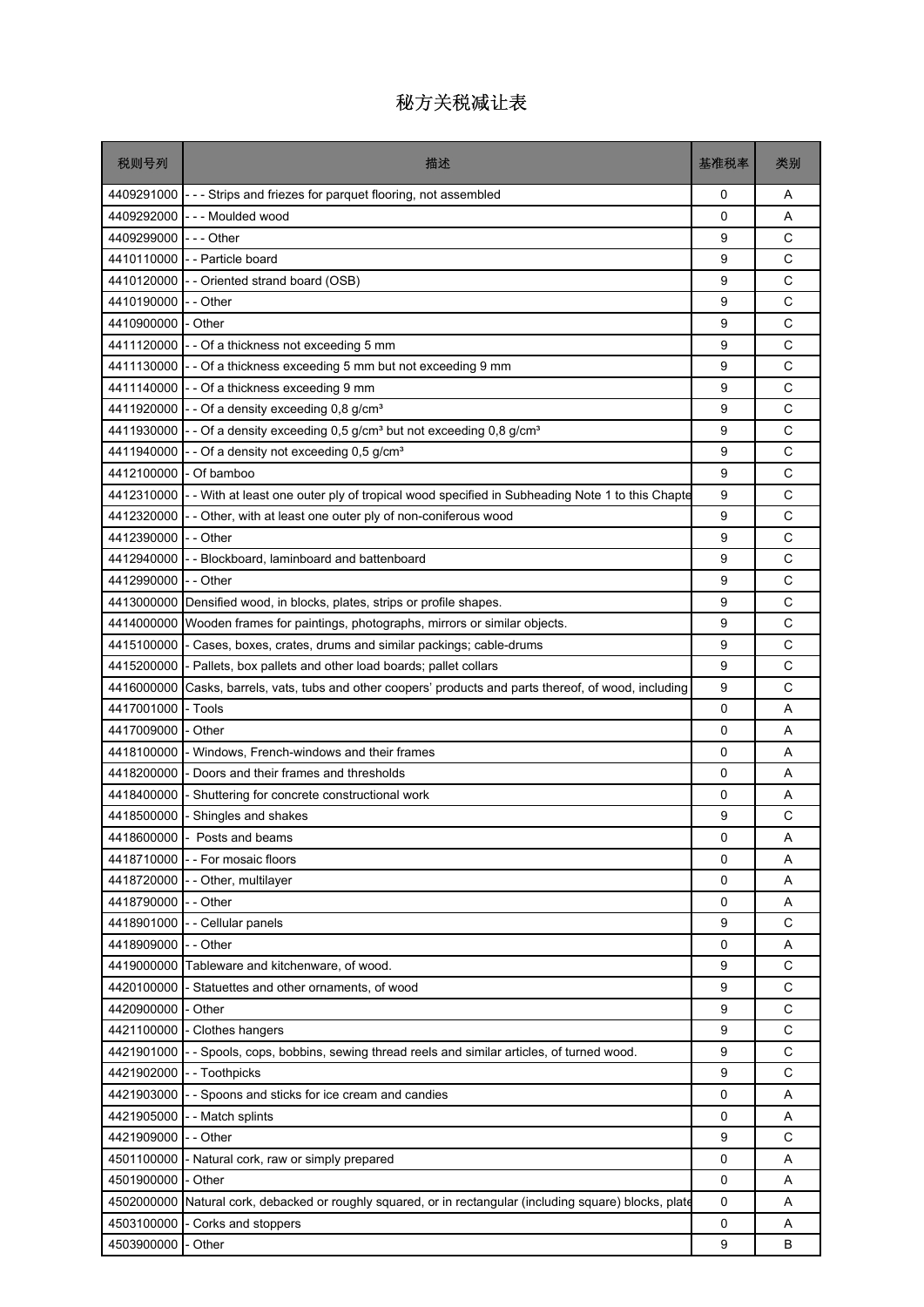| 税则号列                    | 描述                                                                                               | 基准税率        | 类别 |
|-------------------------|--------------------------------------------------------------------------------------------------|-------------|----|
| 4504100000              | Blocks, plates, sheets and strip; tiles of any shape; solid cylinders, including discs           | 0           | Α  |
| 4504901000              | - Stoppers                                                                                       | 9           | B  |
| 4504902000              | Gaskets or joints and washers                                                                    | 9           | C  |
| 4504909000              | - - Other                                                                                        | 9           | C  |
| 4601210000              | - - Of bamboo                                                                                    | 9           | B  |
| 4601220000              | - - Of rattan                                                                                    | 9           | B  |
| 4601290000              | - - Other                                                                                        | 9           | B  |
|                         | 4601920000 - - Of bamboo                                                                         | 9           | B  |
| 4601930000              | - - Of rattan                                                                                    | 9           | B  |
| 4601940000              | - - Of other vegetable materials                                                                 | 9           | B  |
| 4601990000              | - - Other                                                                                        | 9           | B  |
| 4602110000              | - - Of bamboo                                                                                    | 9           | B  |
| 4602120000              | - - Of rattan                                                                                    | 9           | B  |
| 4602190000              | - - Other                                                                                        | 9           | B  |
| 4602900000              | - Other                                                                                          | 9           | B  |
| 4701000000              | Mechanical wood pulp.                                                                            | 9           | A  |
| 4702000000              | Chemical wood pulp, dissolving grades.                                                           | 0           | Α  |
|                         | 4703110000 - - Coniferous                                                                        | 9           | A  |
| 4703190000              | - - Non-coniferous                                                                               | 9           | A  |
|                         | 4703210000 - - Coniferous                                                                        | 0           | A  |
|                         | 4703290000 - - Non-coniferous                                                                    | $\mathbf 0$ | A  |
| 4704110000              | - - Coniferous                                                                                   | 0           | A  |
| 4704190000              | - - Non-coniferous                                                                               | 0           | Α  |
| 4704210000              | - - Coniferous                                                                                   | 0           | A  |
| 4704290000              | - - Non-coniferous                                                                               | 0           | A  |
| 4705000000              | Wood pulp obtained by a combination of mechanical and chemical pulping processes.                | 9           | A  |
| 4706100000              | - Cotton linters pulp                                                                            | 0           | A  |
| 4706200000              | - Pulps of fibres derived from recovered (waste and scrap) paper or paperboard                   | 9           | A  |
| 4706300010              | - Mechanical                                                                                     | 0           | A  |
| 4706300020 - - Chemical |                                                                                                  | 9           | A  |
|                         | 4706300030 - - Semi-chemical                                                                     | 0           | Α  |
| 4706910000              | - Mechanical                                                                                     | 0           | Α  |
| 4706920000              | - Chemical                                                                                       | 9           | Α  |
| 4706930000              | - - Semi-chemical                                                                                | 0           | Α  |
| 4707100000              | Unbleached kraft paper or paperboard or corrugated paper or paperboard                           | 0           | Α  |
| 4707200000              | Other paper or paperboard made mainly of bleached chemical pulp, not coloured in the ma          | 0           | Α  |
| 4707300000              | - Paper or paperboard made mainly of mechanical pulp (for example, newspapers, journals          | 0           | Α  |
| 4707900000              | - Other, including unsorted waste and scrap                                                      | 0           | Α  |
| 4801000000              | Newsprint, in rolls or sheets.                                                                   | 0           | Α  |
| 4802100000              | - Hand-made paper and paperboard                                                                 | 9           | в  |
| 4802200010              | - - In strips or rolls of a width exceeding 15 cm; or rectangular (including square) sheets with | $\mathsf 0$ | Α  |
| 4802200090              | - - Other                                                                                        | 9           | B  |
| 4802400000              | - Wallpaper base                                                                                 | 9           | в  |
| 4802540010              | - Paper used as a base for carbon paper in strips or rolls of a width exceeding 15 cm; or        | 0           | Α  |
| 4802540090              | --- Other                                                                                        | 9           | B  |
| 4802551010              | ---- Of a width exceeding 15 cm, other than those made of chemi-mechanical wood pulp.            | $\mathbf 0$ | Α  |
| 4802551090              |                                                                                                  | 9           | В  |
| 4802552000              | --- Other security papers used for bills                                                         | 9           | B  |
| 4802559000              | - - - Other                                                                                      | 9           | B  |
| 4802561010              | ---- Security papel used for bills in rectangular (including square) sheets, with one side ex    | 0           | Α  |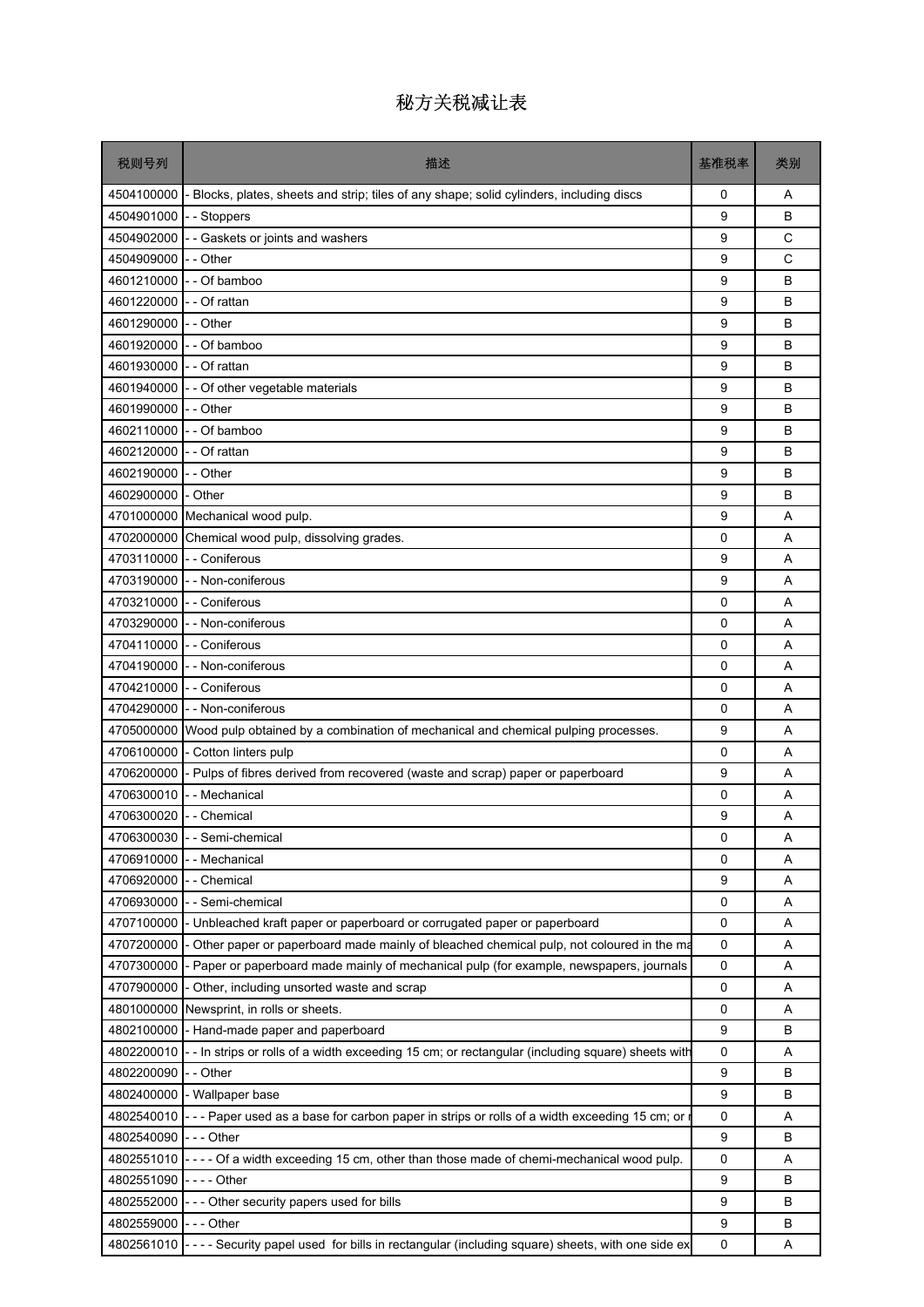| 税则号列                 | 描述                                                                                                        | 基准税率 | 类别 |
|----------------------|-----------------------------------------------------------------------------------------------------------|------|----|
| 4802561090           | $- - -$ Other                                                                                             | 9    | В  |
| 4802562000           | --- Other security papers used for bills                                                                  | 9    | B  |
| 4802569000           | $--$ Other                                                                                                | 9    | B  |
| 4802571010           | ---- Security paper used for bills, other than those made of chemi- mechanical wood pulp                  | 9    | В  |
| 4802571090           | $--$ Other                                                                                                | 0    | Α  |
|                      | 4802572000 - - - Other security papers                                                                    | 9    | B  |
| 4802579000           | $--$ Other                                                                                                | 9    | C  |
| 4802581010           | ---- Paper of fibres obtained by chemi-mechanical process of which not more than 10 % b                   | 0    | A  |
| 4802581090           | - - - - Other                                                                                             | 9    | C  |
| 4802589010           | ---- Paper of fibres obtained by chemi-mechanical process of which not more than 10 % by                  | 0    | Α  |
| 4802589090           | ---- Los demás                                                                                            | 9    | C  |
|                      | 4802611000 -- Weighing less than 40 g/m2, accomplishing other specifications of Note 4 of the Chapte      | 9    | С  |
| 4802619010           | ---- Of which more than 10 % by weight of the total fibre content consists of fibres obtained             | 0    | Α  |
| 4802619020           | ---- Newsprint, of a width exceeding 15 cm but not exceeding 36 cm                                        | 0    | A  |
| 4802619030           | ---- Of which more than 10 % by weight of the total fibre content consists of fibres obtained             | 0    | A  |
| 4802619040           | ---- Paper used as a base for carbon paper, of a width exceeding 15 cm, other than those                  | 0    | A  |
| 4802619090           | - - - - Other                                                                                             | 9    | B  |
|                      | 4802620010 - - - Of which more than 10 % by weight of the total fibre content consists of fibres obtained | 0    | A  |
|                      | 4802620020 - - - Of which more than 10 % by weight of the total fibre content consists of fibres obtained | 0    | A  |
| 4802620030           | --- Paper used as base for carbon paper, in rectangular (including square) sheets with one                | 0    | Α  |
| 4802620090           | $--$ Other                                                                                                | 9    | B  |
| 4802691000           | - - - Weighing less than 40 g/m2, accomplishing other specifications of Note 4 of the Chapte              | 9    | В  |
| 4802699010           | - - - - Of which more than 10 % by weight of the total fibre content consists of fibres obtained          | 0    | A  |
| 4802699020           | ---- Of which more than 10 % by weight of the total fibre content consists of fibres obtained             | 0    | Α  |
| 4802699030           | ---- Paper used as base for carbon paper, in strips of a width exceeding 15 cm, other than                | 0    | A  |
| 4802699040           | ---- Other papers used as base for carbon paper                                                           | 9    | B  |
| 4802699090           | - - - - Other                                                                                             | 9    | B  |
| 4803001000           | - Cellulose wadding and webs of cellulose fibres                                                          | 9    | B  |
| 4803009000           | - Other                                                                                                   | 9    | B  |
|                      | 4804110000 -- Unbleached                                                                                  | 9    | В  |
| 4804190000 - - Other |                                                                                                           | 9    | B  |
| 4804210000           | - - Unbleached                                                                                            | 9    | B  |
| 4804290000 - - Other |                                                                                                           | 9    | В  |
| 4804310010           | $\left\lfloor -\right\rfloor$ - - For the manufacture of sandpaper                                        | 9    | В  |
| 4804310090 --- Other |                                                                                                           | 9    | B  |
| 4804390000 - - Other |                                                                                                           | 9    | B  |
| 4804411000           | --- Absorbent, of the kind used for the manufacture of decorative plastic laminated                       | 0    | Α  |
| 4804419010           | $\vert$ ---- For the manufacture of sandpaper                                                             | 9    | B  |
| 4804419090           | - - - - Other                                                                                             | 9    | B  |
| 4804420000           | - Bleached uniformly throughout the mass and of which more than 95% by weight of the to                   | 9    | В  |
| 4804490000 - - Other |                                                                                                           | 9    | В  |
| 4804510020           | --- For the manufacture of sandpaper                                                                      | 9    | B  |
| 4804510090           | $--$ Other                                                                                                | 9    | В  |
| 4804520000           | - - Bleached uniformly throughout the mass and of which more than 95 % by weight of the to                | 9    | B  |
| 4804590000           | - - Other                                                                                                 | 9    | B  |
| 4805110000           | - Semi-chemical fluting paper                                                                             | 9    | B  |
| 4805120010           | - - - Of pulp obtained by chemi-mechanical process, weighing 225 g/m2 or more                             | 0    | Α  |
| 4805120090           | $--$ Other                                                                                                | 9    | B  |
| 4805190010           | - - - Of pulp obtained by chemi-mechanical process, weighing 225 g/m2 or more                             | 0    | Α  |
| 4805190090           | --- Other                                                                                                 | 9    | В  |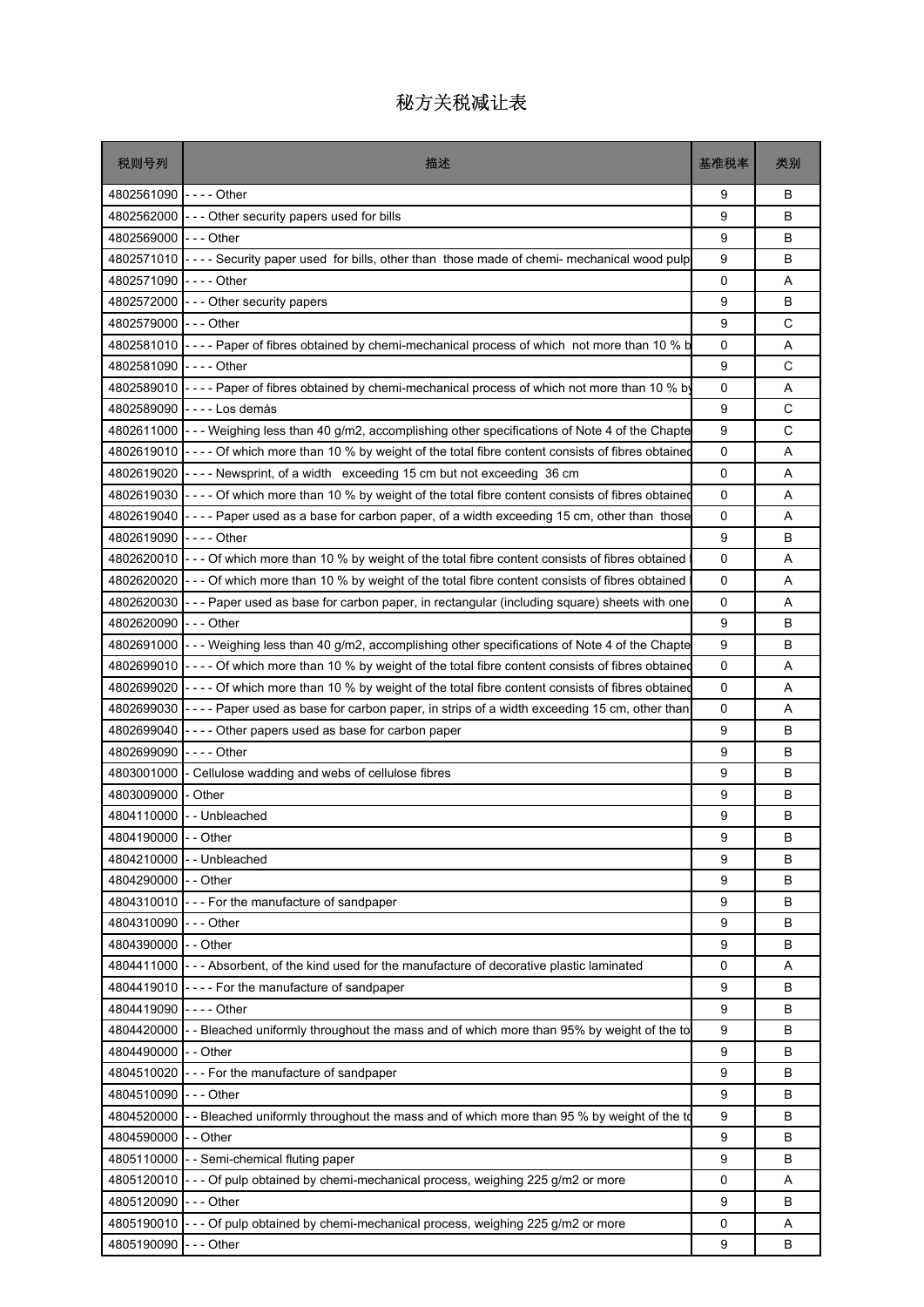| 税则号列       | 描述                                                                                             | 基准税率        | 类别 |
|------------|------------------------------------------------------------------------------------------------|-------------|----|
| 4805240000 | -- Weighing 150 g/m2 or less                                                                   | 9           | В  |
| 4805250010 | - - Of pulp obtained by chemi-mechanical process, weighing 225 g/m2 or more                    | 0           | A  |
| 4805250090 | - - - Other                                                                                    | 9           | B  |
| 4805300000 | - Sulphite wrapping paper                                                                      | 9           | B  |
| 4805401000 | - - Made with 100% by weight of cotton or abaca fibre, unsized and excent of mineral comp      | 0           | A  |
| 4805402000 | - Containing by weight more than 70 % but not more than 100 % of cotton fibres.                | $\mathbf 0$ | A  |
| 4805409000 | - - Other                                                                                      | 0           | Α  |
| 4805500000 | - Felt paper and paperboard                                                                    | 9           | B  |
| 4805911000 | --- Absorbent, of the kind used for the manufacture of decorative plastic laminated            | $\Omega$    | A  |
| 4805912000 | --- For electrical insulation                                                                  | 0           | Α  |
| 4805913000 | --- Multi-layer paper and paperboard (other than those in subheadings 4805.12, 4805.19, 4      | 9           | В  |
| 4805919010 | - - - - For gaskets or joints                                                                  | 0           | A  |
| 4805919020 | ---- For the manufacture of sandpaper                                                          | 9           | B  |
| 4805919090 | -  -  -  - Other                                                                               | 9           | В  |
| 4805921000 | --- For electrical insulation                                                                  | 0           | A  |
| 4805922000 | - - - Multi-layer paper and paperboard (other than those in subheadings 4805.12, 4805.19, $4$  | 9           | B  |
| 4805929000 | - - - Other                                                                                    | 9           | В  |
| 4805931000 | --- For electrical insulation                                                                  | 0           | A  |
| 4805932000 | --- Multi-layer paper and paperboard (other than those in subheadings 4805.12, 4805.19, 4      | $\Omega$    | A  |
| 4805933000 | --- Rigid paperboard with an specific gravity more than 1                                      | 9           | B  |
| 4805939000 | -  - - Other                                                                                   | 0           | A  |
| 4806100000 | - Vegetable parchment                                                                          | $\Omega$    | A  |
| 4806200000 | - Graseproof papers                                                                            | 9           | B  |
| 4806300000 | - Tracing papers                                                                               | 0           | A  |
| 4806400000 | Glassine and other glazed transparent or translucent papers                                    | 0           | A  |
| 4807000000 | Composite paper and paperboard (made by sticking flat layers of paper or paperboard toget      | 9           | B  |
| 4808100000 | Corrugated paper and paperboard, whether or not perforated                                     | 9           | В  |
| 4808200000 | Sack kraft paper, creped or crinkled, whether or not embossed or perforated                    | 9           | B  |
| 4808300000 | Other kraft paper, creped or crinkled, whether or not embossed or perforated                   | 9           | B  |
| 4808900000 | Other                                                                                          | 9           | В  |
| 4809200000 | - Self-copy paper                                                                              | 9           | B  |
| 4809900010 | - - For duplicator stencils                                                                    | 9           | B  |
| 4809900090 | - Other                                                                                        | 9           | В  |
| 4810131100 | $---$ Weighing 60 g/m2 or less                                                                 | 9           | C  |
| 4810131900 | - - - - Other                                                                                  | 9           | B  |
| 4810132000 | --- Weighing more than 150 g/m2                                                                | 9           | В  |
| 4810141000 | --- With one side exceeding 360 mm and the other side exceeding 150 mm, in the unfolded        | 9           | В  |
| 4810149000 | - - - Other                                                                                    | 9           | B  |
| 4810190000 | - - Other                                                                                      | 9           | В  |
| 4810220000 | - Light-weight coated paper                                                                    | 9           | В  |
| 4810290000 | -- Other                                                                                       | 9           | В  |
| 4810310000 | - Bleached uniformly throughout the mass and of which more than 95 % by weight of the to       | 9           | B  |
| 4810320000 | - Bleached uniformly throughout the mass and of which more than 95 % by weight of the to       | 9           | B  |
| 4810390000 | - - Other                                                                                      | 9           | В  |
| 4810920000 | - Multi-ply                                                                                    | 9           | B  |
| 4810990000 | - - Other                                                                                      | 9           | В  |
| 4811101010 | --- In strips or rolls of a width exceeding 15 cm; or rectangular (including square) sheets w  | 0           | Α  |
| 4811101090 | --- Other                                                                                      | 9           | B  |
| 4811109000 | - - Other                                                                                      | 9           | B  |
| 4811411000 | - - - In rolls of a width exceeding 15 cm; or rectangular (including square) sheets with one s | 9           | В  |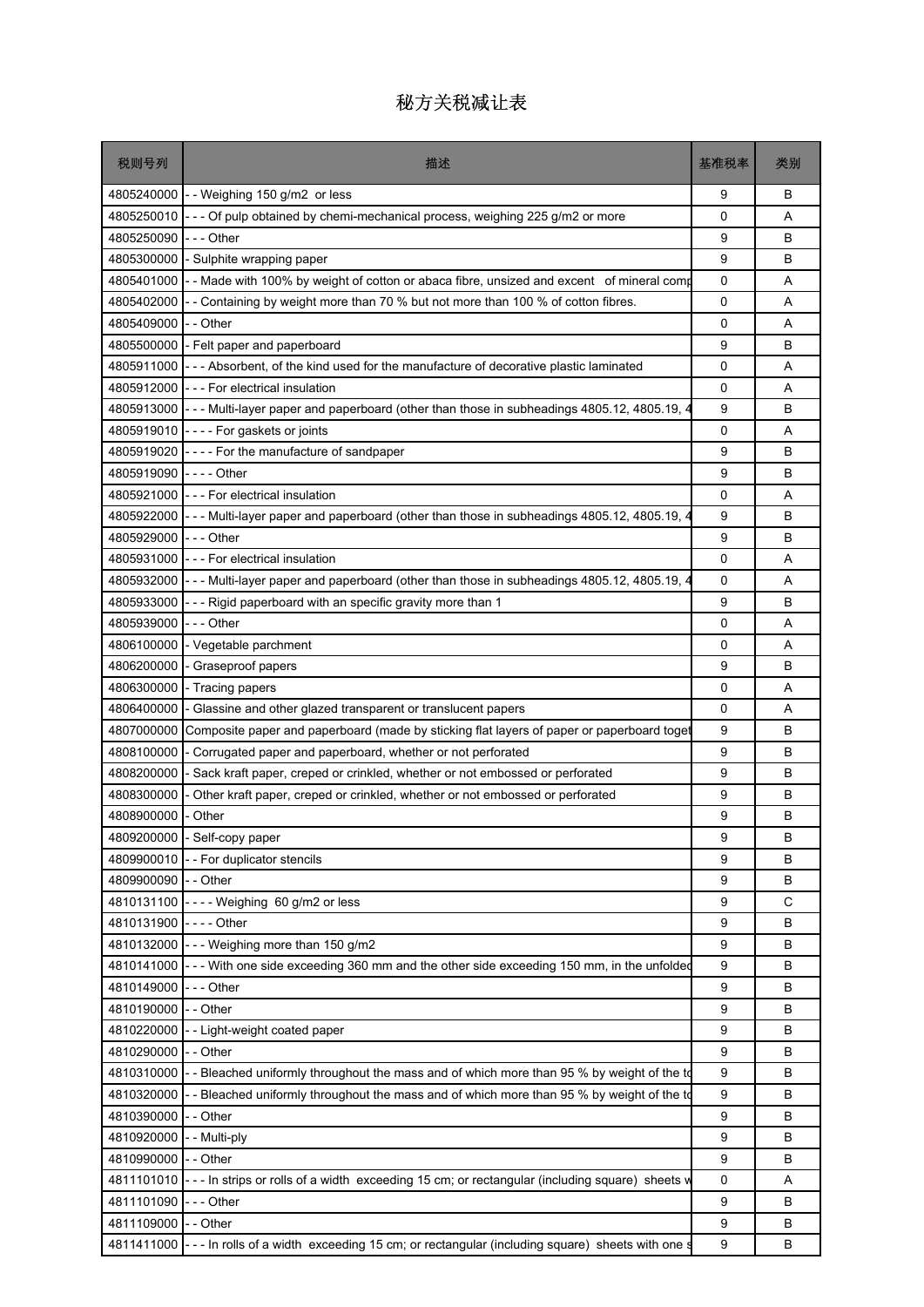| 4811419000<br>$I - -$ Other<br>9<br>В<br>4811491000<br>--- In rolls of a width exceeding 15 cm; or rectangular (including square) sheets with one s<br>9<br>B<br>4811499000 --- Other<br>9<br>B<br>4811511010<br> ---- In strips or rolls of a width exceeding 15 cm; or rectangular (including square) sheets v<br>0<br>Α<br>4811511090<br>$- - -$ Other<br>9<br>B<br>0<br>4811512000 -- - Both sides coated or covered with plastic, of the kind used in the food industry, whether<br>A<br>4811519000<br>0<br>$\mathsf{I}$ - - Other<br>Α<br>---- In strips or rolls of a width exceeding 15 cm; or rectangular (including square) sheets<br>4811591010<br>0<br>A<br>4811591090 ---- Other<br>9<br>В<br>9<br>B<br>4811592000<br>-- With a middle aluminium plate, of the kind used for packing products in food industries,<br>9<br>B<br>4811593000<br>--- Impregnated paper with melamine resins, whether or not decorated or printed<br>4811594010<br>---- In strips or rolls of a width exceeding 15 cm; or rectangular (including square) sheets v<br>0<br>Α<br>$\mathsf{l}$ ---Other<br>9<br>4811594090<br>B<br>4811595000<br>--- Recubierto o revestido por ambas caras, de plástico, de los tipos utilizados en la industi<br>9<br>B<br>4811596000<br>0<br>--- Papeles filtro<br>A<br>4811599000<br>--- Los demás<br>0<br>A<br>0<br>Α<br>4811601010<br>$\vert$ ---In strips or rolls of a width exceeding 15 cm; or rectangular (including square) sheets w<br>4811601090<br>$--$ Other<br>9<br>B<br>4811609000 -- Other<br>9<br>В | 税则号列 | 描述                                                                                  | 基准税率 | 类别 |
|----------------------------------------------------------------------------------------------------------------------------------------------------------------------------------------------------------------------------------------------------------------------------------------------------------------------------------------------------------------------------------------------------------------------------------------------------------------------------------------------------------------------------------------------------------------------------------------------------------------------------------------------------------------------------------------------------------------------------------------------------------------------------------------------------------------------------------------------------------------------------------------------------------------------------------------------------------------------------------------------------------------------------------------------------------------------------------------------------------------------------------------------------------------------------------------------------------------------------------------------------------------------------------------------------------------------------------------------------------------------------------------------------------------------------------------------------------------------------------------------------------------------------------------------|------|-------------------------------------------------------------------------------------|------|----|
|                                                                                                                                                                                                                                                                                                                                                                                                                                                                                                                                                                                                                                                                                                                                                                                                                                                                                                                                                                                                                                                                                                                                                                                                                                                                                                                                                                                                                                                                                                                                              |      |                                                                                     |      |    |
|                                                                                                                                                                                                                                                                                                                                                                                                                                                                                                                                                                                                                                                                                                                                                                                                                                                                                                                                                                                                                                                                                                                                                                                                                                                                                                                                                                                                                                                                                                                                              |      |                                                                                     |      |    |
|                                                                                                                                                                                                                                                                                                                                                                                                                                                                                                                                                                                                                                                                                                                                                                                                                                                                                                                                                                                                                                                                                                                                                                                                                                                                                                                                                                                                                                                                                                                                              |      |                                                                                     |      |    |
|                                                                                                                                                                                                                                                                                                                                                                                                                                                                                                                                                                                                                                                                                                                                                                                                                                                                                                                                                                                                                                                                                                                                                                                                                                                                                                                                                                                                                                                                                                                                              |      |                                                                                     |      |    |
|                                                                                                                                                                                                                                                                                                                                                                                                                                                                                                                                                                                                                                                                                                                                                                                                                                                                                                                                                                                                                                                                                                                                                                                                                                                                                                                                                                                                                                                                                                                                              |      |                                                                                     |      |    |
|                                                                                                                                                                                                                                                                                                                                                                                                                                                                                                                                                                                                                                                                                                                                                                                                                                                                                                                                                                                                                                                                                                                                                                                                                                                                                                                                                                                                                                                                                                                                              |      |                                                                                     |      |    |
|                                                                                                                                                                                                                                                                                                                                                                                                                                                                                                                                                                                                                                                                                                                                                                                                                                                                                                                                                                                                                                                                                                                                                                                                                                                                                                                                                                                                                                                                                                                                              |      |                                                                                     |      |    |
|                                                                                                                                                                                                                                                                                                                                                                                                                                                                                                                                                                                                                                                                                                                                                                                                                                                                                                                                                                                                                                                                                                                                                                                                                                                                                                                                                                                                                                                                                                                                              |      |                                                                                     |      |    |
|                                                                                                                                                                                                                                                                                                                                                                                                                                                                                                                                                                                                                                                                                                                                                                                                                                                                                                                                                                                                                                                                                                                                                                                                                                                                                                                                                                                                                                                                                                                                              |      |                                                                                     |      |    |
|                                                                                                                                                                                                                                                                                                                                                                                                                                                                                                                                                                                                                                                                                                                                                                                                                                                                                                                                                                                                                                                                                                                                                                                                                                                                                                                                                                                                                                                                                                                                              |      |                                                                                     |      |    |
|                                                                                                                                                                                                                                                                                                                                                                                                                                                                                                                                                                                                                                                                                                                                                                                                                                                                                                                                                                                                                                                                                                                                                                                                                                                                                                                                                                                                                                                                                                                                              |      |                                                                                     |      |    |
|                                                                                                                                                                                                                                                                                                                                                                                                                                                                                                                                                                                                                                                                                                                                                                                                                                                                                                                                                                                                                                                                                                                                                                                                                                                                                                                                                                                                                                                                                                                                              |      |                                                                                     |      |    |
|                                                                                                                                                                                                                                                                                                                                                                                                                                                                                                                                                                                                                                                                                                                                                                                                                                                                                                                                                                                                                                                                                                                                                                                                                                                                                                                                                                                                                                                                                                                                              |      |                                                                                     |      |    |
|                                                                                                                                                                                                                                                                                                                                                                                                                                                                                                                                                                                                                                                                                                                                                                                                                                                                                                                                                                                                                                                                                                                                                                                                                                                                                                                                                                                                                                                                                                                                              |      |                                                                                     |      |    |
|                                                                                                                                                                                                                                                                                                                                                                                                                                                                                                                                                                                                                                                                                                                                                                                                                                                                                                                                                                                                                                                                                                                                                                                                                                                                                                                                                                                                                                                                                                                                              |      |                                                                                     |      |    |
|                                                                                                                                                                                                                                                                                                                                                                                                                                                                                                                                                                                                                                                                                                                                                                                                                                                                                                                                                                                                                                                                                                                                                                                                                                                                                                                                                                                                                                                                                                                                              |      |                                                                                     |      |    |
|                                                                                                                                                                                                                                                                                                                                                                                                                                                                                                                                                                                                                                                                                                                                                                                                                                                                                                                                                                                                                                                                                                                                                                                                                                                                                                                                                                                                                                                                                                                                              |      |                                                                                     |      |    |
|                                                                                                                                                                                                                                                                                                                                                                                                                                                                                                                                                                                                                                                                                                                                                                                                                                                                                                                                                                                                                                                                                                                                                                                                                                                                                                                                                                                                                                                                                                                                              |      |                                                                                     |      |    |
|                                                                                                                                                                                                                                                                                                                                                                                                                                                                                                                                                                                                                                                                                                                                                                                                                                                                                                                                                                                                                                                                                                                                                                                                                                                                                                                                                                                                                                                                                                                                              |      |                                                                                     |      |    |
|                                                                                                                                                                                                                                                                                                                                                                                                                                                                                                                                                                                                                                                                                                                                                                                                                                                                                                                                                                                                                                                                                                                                                                                                                                                                                                                                                                                                                                                                                                                                              |      | 4811901000 - Varnishing, with specific gravity more than 1, whether or not crinkled | 9    | B  |
| 4811902010<br>- - - In strips or rolls of a width exceeding 15 cm; or rectangular (including square) sheets wi<br>0<br>A                                                                                                                                                                                                                                                                                                                                                                                                                                                                                                                                                                                                                                                                                                                                                                                                                                                                                                                                                                                                                                                                                                                                                                                                                                                                                                                                                                                                                     |      |                                                                                     |      |    |
| 4811902090<br>$- -$ Other<br>9<br>B                                                                                                                                                                                                                                                                                                                                                                                                                                                                                                                                                                                                                                                                                                                                                                                                                                                                                                                                                                                                                                                                                                                                                                                                                                                                                                                                                                                                                                                                                                          |      |                                                                                     |      |    |
| 9<br>B<br>4811905000<br>-- Ruled, striped or squared                                                                                                                                                                                                                                                                                                                                                                                                                                                                                                                                                                                                                                                                                                                                                                                                                                                                                                                                                                                                                                                                                                                                                                                                                                                                                                                                                                                                                                                                                         |      |                                                                                     |      |    |
| 4811908010<br>--- In strips or rolls of a width exceeding 15 cm; or rectangular (including square) sheets wi<br>0<br>Α                                                                                                                                                                                                                                                                                                                                                                                                                                                                                                                                                                                                                                                                                                                                                                                                                                                                                                                                                                                                                                                                                                                                                                                                                                                                                                                                                                                                                       |      |                                                                                     |      |    |
| 4811908090<br>$--$ Other<br>9<br>B                                                                                                                                                                                                                                                                                                                                                                                                                                                                                                                                                                                                                                                                                                                                                                                                                                                                                                                                                                                                                                                                                                                                                                                                                                                                                                                                                                                                                                                                                                           |      |                                                                                     |      |    |
| 9<br>B<br>4811909000<br>- - Other                                                                                                                                                                                                                                                                                                                                                                                                                                                                                                                                                                                                                                                                                                                                                                                                                                                                                                                                                                                                                                                                                                                                                                                                                                                                                                                                                                                                                                                                                                            |      |                                                                                     |      |    |
| 4812000000<br>Filter blocks, slabs and plates, of paper pulp.<br>0<br>Α                                                                                                                                                                                                                                                                                                                                                                                                                                                                                                                                                                                                                                                                                                                                                                                                                                                                                                                                                                                                                                                                                                                                                                                                                                                                                                                                                                                                                                                                      |      |                                                                                     |      |    |
| 4813100000<br>- In the form of booklets or tubes<br>9<br>B                                                                                                                                                                                                                                                                                                                                                                                                                                                                                                                                                                                                                                                                                                                                                                                                                                                                                                                                                                                                                                                                                                                                                                                                                                                                                                                                                                                                                                                                                   |      |                                                                                     |      |    |
| 4813200000<br>- In rolls of a widht not exceeding 5 cm<br>0<br>A                                                                                                                                                                                                                                                                                                                                                                                                                                                                                                                                                                                                                                                                                                                                                                                                                                                                                                                                                                                                                                                                                                                                                                                                                                                                                                                                                                                                                                                                             |      |                                                                                     |      |    |
| 9<br>B<br>4813900000<br>- Other                                                                                                                                                                                                                                                                                                                                                                                                                                                                                                                                                                                                                                                                                                                                                                                                                                                                                                                                                                                                                                                                                                                                                                                                                                                                                                                                                                                                                                                                                                              |      |                                                                                     |      |    |
| 0<br>4814100000 - «Ingrain» paper<br>Α                                                                                                                                                                                                                                                                                                                                                                                                                                                                                                                                                                                                                                                                                                                                                                                                                                                                                                                                                                                                                                                                                                                                                                                                                                                                                                                                                                                                                                                                                                       |      |                                                                                     |      |    |
| 4814200000<br>- Wallpaper and similar wall coverings, consisting of paper coated or covered, on the face si<br>C<br>9                                                                                                                                                                                                                                                                                                                                                                                                                                                                                                                                                                                                                                                                                                                                                                                                                                                                                                                                                                                                                                                                                                                                                                                                                                                                                                                                                                                                                        |      |                                                                                     |      |    |
| 4814900010<br>- Wallpaper and similar wall coverings, consisting of paper covered, on the face side, with<br>0<br>Α                                                                                                                                                                                                                                                                                                                                                                                                                                                                                                                                                                                                                                                                                                                                                                                                                                                                                                                                                                                                                                                                                                                                                                                                                                                                                                                                                                                                                          |      |                                                                                     |      |    |
| 4814900090<br>- - Other<br>0<br>Α                                                                                                                                                                                                                                                                                                                                                                                                                                                                                                                                                                                                                                                                                                                                                                                                                                                                                                                                                                                                                                                                                                                                                                                                                                                                                                                                                                                                                                                                                                            |      |                                                                                     |      |    |
| 4816200000<br>9<br>B<br>Self-copy paper                                                                                                                                                                                                                                                                                                                                                                                                                                                                                                                                                                                                                                                                                                                                                                                                                                                                                                                                                                                                                                                                                                                                                                                                                                                                                                                                                                                                                                                                                                      |      |                                                                                     |      |    |
| 4816900000<br>- Other<br>9<br>B                                                                                                                                                                                                                                                                                                                                                                                                                                                                                                                                                                                                                                                                                                                                                                                                                                                                                                                                                                                                                                                                                                                                                                                                                                                                                                                                                                                                                                                                                                              |      |                                                                                     |      |    |
| C<br>4817100000<br>Envelopes<br>9                                                                                                                                                                                                                                                                                                                                                                                                                                                                                                                                                                                                                                                                                                                                                                                                                                                                                                                                                                                                                                                                                                                                                                                                                                                                                                                                                                                                                                                                                                            |      |                                                                                     |      |    |
| 4817200000<br>C<br>- Letter cards, plain postcards and correspondence cards<br>9                                                                                                                                                                                                                                                                                                                                                                                                                                                                                                                                                                                                                                                                                                                                                                                                                                                                                                                                                                                                                                                                                                                                                                                                                                                                                                                                                                                                                                                             |      |                                                                                     |      |    |
| 4817300000<br>С<br>Boxes, pouches, wallets and writing compendiums, of paper or paperboard, containing<br>9                                                                                                                                                                                                                                                                                                                                                                                                                                                                                                                                                                                                                                                                                                                                                                                                                                                                                                                                                                                                                                                                                                                                                                                                                                                                                                                                                                                                                                  |      |                                                                                     |      |    |
| C<br>9<br>4818100000<br>- Toilet paper                                                                                                                                                                                                                                                                                                                                                                                                                                                                                                                                                                                                                                                                                                                                                                                                                                                                                                                                                                                                                                                                                                                                                                                                                                                                                                                                                                                                                                                                                                       |      |                                                                                     |      |    |
| C<br>4818200000<br>- Handkerchiefs, cleansing or facial tissues and towels<br>9                                                                                                                                                                                                                                                                                                                                                                                                                                                                                                                                                                                                                                                                                                                                                                                                                                                                                                                                                                                                                                                                                                                                                                                                                                                                                                                                                                                                                                                              |      |                                                                                     |      |    |
| C<br>4818300000<br>- Tablecloths and serviettes<br>9                                                                                                                                                                                                                                                                                                                                                                                                                                                                                                                                                                                                                                                                                                                                                                                                                                                                                                                                                                                                                                                                                                                                                                                                                                                                                                                                                                                                                                                                                         |      |                                                                                     |      |    |
| 4818401000<br>- Baby diapers<br>9<br>D                                                                                                                                                                                                                                                                                                                                                                                                                                                                                                                                                                                                                                                                                                                                                                                                                                                                                                                                                                                                                                                                                                                                                                                                                                                                                                                                                                                                                                                                                                       |      |                                                                                     |      |    |
| 4818402000<br>- Sanitary towels and tampons<br>9<br>D                                                                                                                                                                                                                                                                                                                                                                                                                                                                                                                                                                                                                                                                                                                                                                                                                                                                                                                                                                                                                                                                                                                                                                                                                                                                                                                                                                                                                                                                                        |      |                                                                                     |      |    |
| 4818409000<br>- Other<br>9<br>D                                                                                                                                                                                                                                                                                                                                                                                                                                                                                                                                                                                                                                                                                                                                                                                                                                                                                                                                                                                                                                                                                                                                                                                                                                                                                                                                                                                                                                                                                                              |      |                                                                                     |      |    |
| 4818500000<br>Articles of apparel and clothin accessories<br>9<br>B                                                                                                                                                                                                                                                                                                                                                                                                                                                                                                                                                                                                                                                                                                                                                                                                                                                                                                                                                                                                                                                                                                                                                                                                                                                                                                                                                                                                                                                                          |      |                                                                                     |      |    |
| 4818900000<br>9<br>В<br>Other                                                                                                                                                                                                                                                                                                                                                                                                                                                                                                                                                                                                                                                                                                                                                                                                                                                                                                                                                                                                                                                                                                                                                                                                                                                                                                                                                                                                                                                                                                                |      |                                                                                     |      |    |
| 4819100000<br>C<br>Cartons, boxes and cases, of corrugated paper or paperboard<br>9                                                                                                                                                                                                                                                                                                                                                                                                                                                                                                                                                                                                                                                                                                                                                                                                                                                                                                                                                                                                                                                                                                                                                                                                                                                                                                                                                                                                                                                          |      |                                                                                     |      |    |
| C<br>4819200000<br>Folding cartons, boxes and cases, of non-corrugated paper or paperboard<br>9                                                                                                                                                                                                                                                                                                                                                                                                                                                                                                                                                                                                                                                                                                                                                                                                                                                                                                                                                                                                                                                                                                                                                                                                                                                                                                                                                                                                                                              |      |                                                                                     |      |    |
| $\mathbf C$<br>4819301000<br>- Multifolded<br>9                                                                                                                                                                                                                                                                                                                                                                                                                                                                                                                                                                                                                                                                                                                                                                                                                                                                                                                                                                                                                                                                                                                                                                                                                                                                                                                                                                                                                                                                                              |      |                                                                                     |      |    |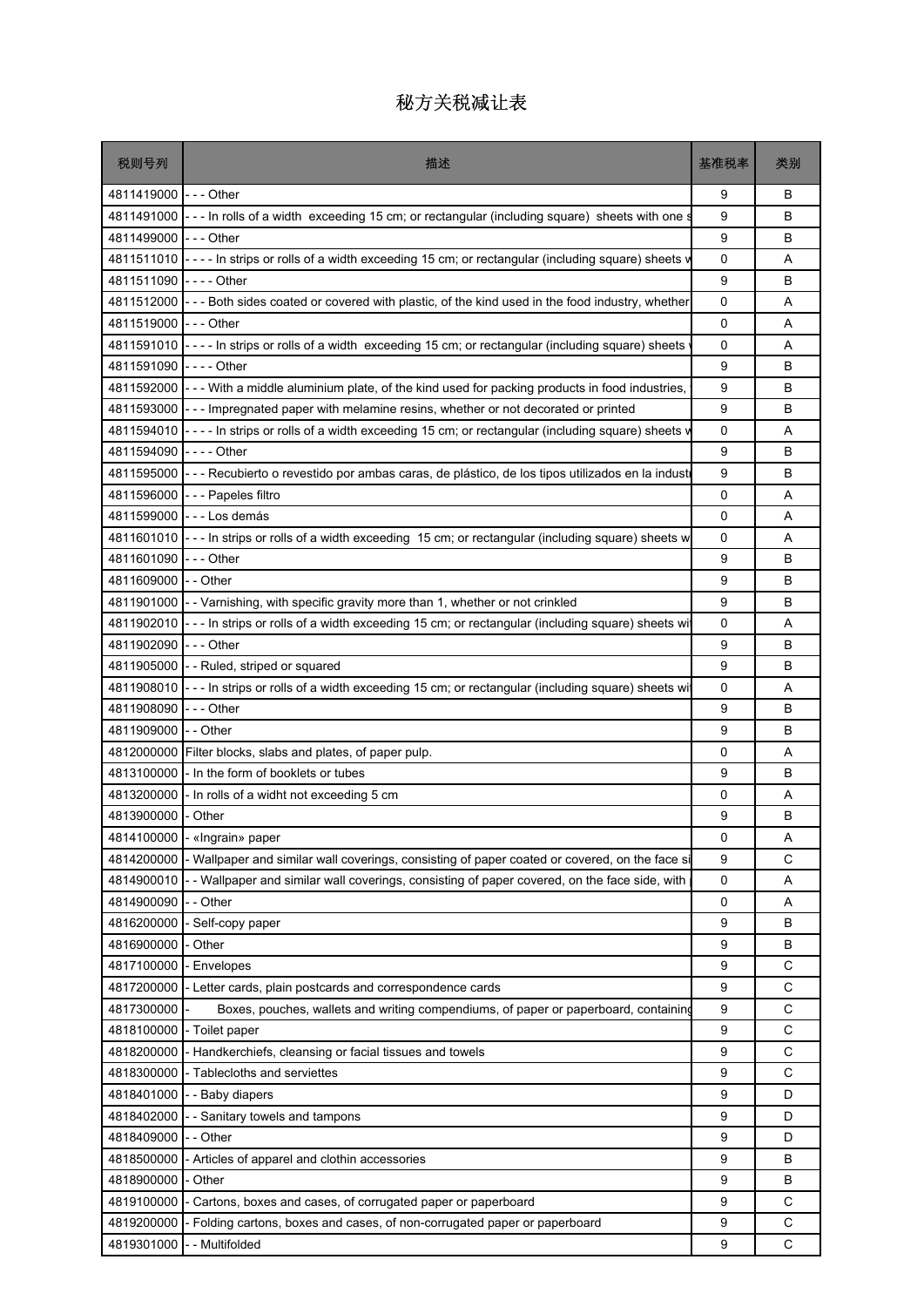| 税则号列       | 描述                                                                                                        | 基准税率 | 类别           |
|------------|-----------------------------------------------------------------------------------------------------------|------|--------------|
| 4819309000 | - - Other                                                                                                 | 9    | С            |
| 4819400000 | Other sacks and bags, including cones                                                                     | 9    | C            |
| 4819500000 | - Other packing containers, including record sleeves                                                      | 9    | C            |
| 4819600000 | Box files, letter trays, storage boxes and similar articles, of a kind used in offices, shops or          | 9    | C            |
| 4820100000 | Registers, account books, note books, order books, receipt books, letter pads, memorandu                  | 9    | B            |
| 4820200000 | - Exercise books                                                                                          | 9    | C            |
| 4820300000 | Binders (other than book covers), folders and file covers                                                 | 9    | C            |
| 4820401000 | - - Forms known as "continuos"                                                                            | 9    | C            |
| 4820409000 | - Other                                                                                                   | 9    | C            |
| 4820500000 | - Albums for samples or for collections                                                                   | 9    | $\mathsf{C}$ |
| 4820901000 | -- Forms known as "continuos", not printed                                                                | 9    | C            |
| 4820909000 | - - Other                                                                                                 | 9    | C            |
| 4821100000 | - Printed                                                                                                 | 9    | C            |
| 4821900000 | - Other                                                                                                   | 9    | C            |
| 4822100000 | - Of a kind used for winding textile yarn                                                                 | 9    | C            |
| 4822900000 | - Other                                                                                                   | 9    | C            |
| 4823200010 | - Uncoated, in strips or rolls of a width exceeding 15 cm but not exceeding 36 cm.                        | 0    | Α            |
| 4823200090 | - - Other                                                                                                 | 0    | A            |
| 4823400000 | Rolls, sheets and dials, printed for self-recording apparatus                                             | 9    | В            |
| 4823610000 | - Of bamboo                                                                                               | 9    | C            |
| 4823690000 | - - Other                                                                                                 | 9    | C            |
| 4823700000 | - Moulded or pressed articles of paper pulp                                                               | 9    | C            |
| 4823902000 | - Papers for electrical insulation                                                                        | 0    | A            |
| 4823904000 | -- Gaskets or joints                                                                                      | 0    | Α            |
| 4823905000 | - Paperboard for jacquard and similar machines                                                            | 0    | A            |
| 4823906000 | - Dressmaking patterns, models and templates                                                              | 9    | B            |
| 4823909010 | --- Kraft paper and paperboard, weighing more than 150 g/m2 but less than 225 g/m2, ra                    | 0    | Α            |
| 4823909020 | --- Uncoated paper or paperboard, weighing not more than 150 g/m2, of the kind used f                     | 0    | A            |
| 4823909030 | --- Uncoated paper or paperboard, of the kind used for gaskets, washers and other seals,                  | 0    | A            |
| 4823909040 | -- Vegetable parchment, in strips or rolls of a width exceeding 15 cm but not exceeding 36                | 0    | Α            |
|            | 4823909050 --- Tracing papers, in strips or rolls of a width exceeding 15 cm but not exceeding 36 cm.     | 0    | Α            |
|            | 4823909060 --- Glassine and other glazed transparent or translucent papers, in strips or rolls of a width | 0    | Α            |
| 4823909070 | --- Uncoated paper, in strips or rolls of a width exceeding 15 cm but not exceeding 36 cm,                | 0    | Α            |
| 4823909091 | ---- Floor coverings on a base of paper or paperboard, whether or not cut to size                         | 0    | Α            |
| 4823909099 | - - - - Other                                                                                             | 9    | B            |
| 4901101000 | - Horoscopes, photo romance novels and comics                                                             | 0    | Α            |
| 4901109000 | - Other                                                                                                   | 0    | Α            |
| 4901910000 | - Dictionaries and encyclopedias, and serial instalments thereof                                          | 0    | Α            |
| 4901991000 | - - Horoscopes, photo romance novels and comics                                                           | 0    | Α            |
| 4901999000 | - - Other                                                                                                 | 0    | Α            |
| 4902100000 | - Appearing at least four times a week                                                                    | 0    | Α            |
| 4902901000 | - - Horoscopes, photo romance novels and comics                                                           | 0    | Α            |
| 4902909000 | - Other                                                                                                   | 0    | Α            |
| 4903000000 | Children's picture, drawing or colouring books.                                                           | 0    | A            |
| 4904000000 | Music, printed or in manuscript, whether or not bound or illustrated.                                     | 0    | Α            |
| 4905100000 | - Globes                                                                                                  | 9    | В            |
| 4905910000 | - - In book form                                                                                          | 9    | Α            |
| 4905990000 | - - Other                                                                                                 | 9    | Α            |
| 4906000000 | Plans and drawings for architectural, engineering, industrial, commercial, topographical or si            | 9    | Α            |
| 4907001000 | - Unused postage, revenue or similar stamps of current or new issue in the country to which               | 9    | Α            |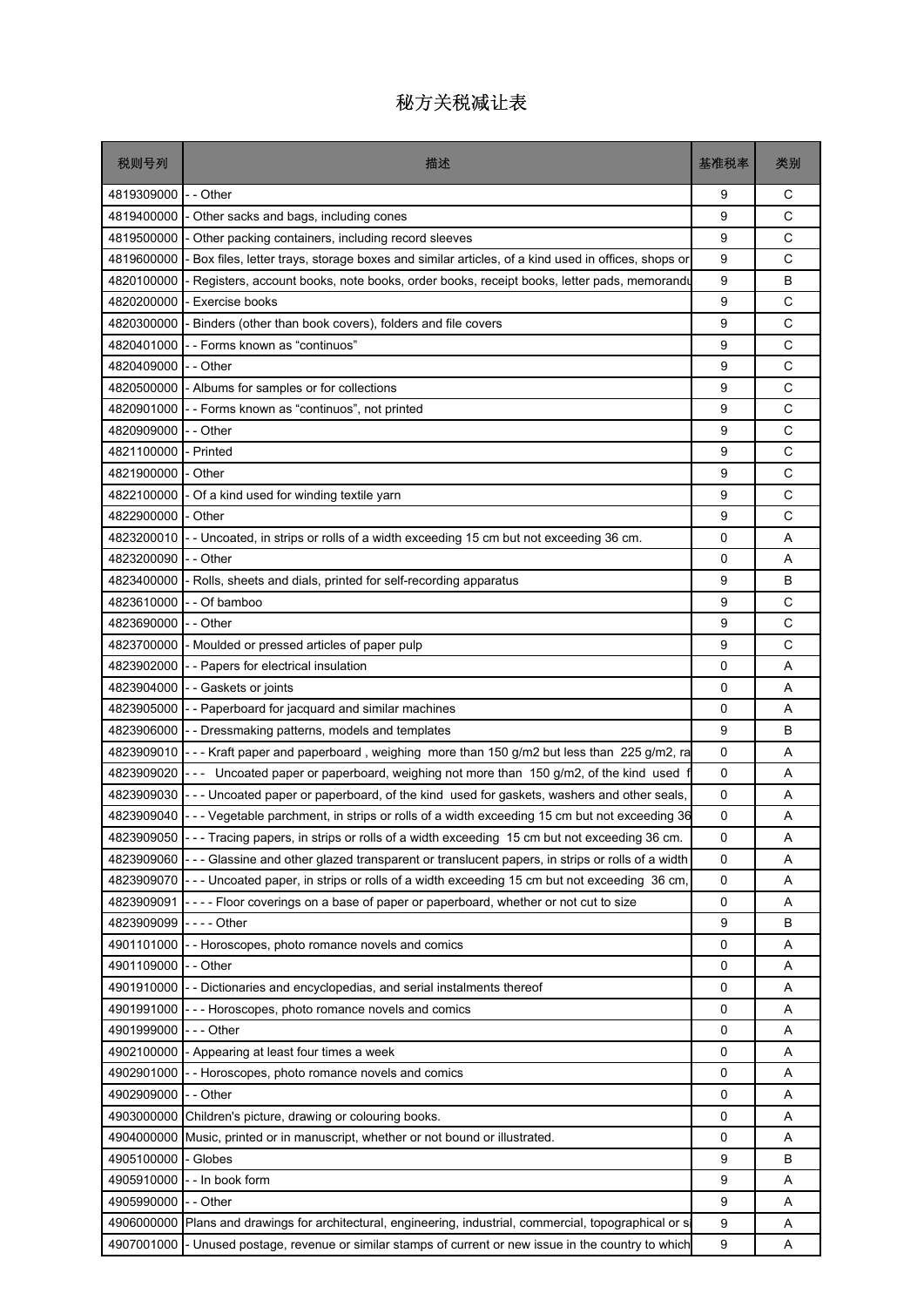| 税则号列       | 描述                                                                                               | 基准税率     | 类别 |
|------------|--------------------------------------------------------------------------------------------------|----------|----|
| 4907002000 | - Banknotes                                                                                      | 9        | В  |
| 4907003000 | Books of travellers' cheques of foreign credit stores                                            | 9        | C  |
| 4907009000 | Other                                                                                            | 9        | A  |
| 4908100000 | - Transfers (decalcomanias), vitrifiable                                                         | 9        | C  |
| 4908901000 | -- For continuous transference on textile                                                        | 0        | A  |
| 4908909000 | - - Other                                                                                        | 9        | C  |
| 4909000000 | Printed or illustrated postcards; printed cards bearing personal greetings, messages or anno     | 9        | C  |
| 4910000000 | Calendars of any kind, printed, including calendar blocks.                                       | 9        | C  |
| 4911100000 | - Trade advertising material, commercial catalogues and the like                                 | 9        | C  |
| 4911910000 | - Pictures, designs and photographs                                                              | 9        | C  |
| 4911990000 | - - Other                                                                                        | 9        | C  |
| 5001000000 | Silk-worm cocoons suitable for reeling.                                                          | 0        | A  |
| 5002000000 | Raw silk (not thrown).                                                                           | 0        | A  |
| 5003000000 | Silk waste (including cocoons unsuitable for reeling, yarn waste and garnetted stock).           | 0        | A  |
| 5004000000 | Silk yarn (other than yarn spun from silk waste) not put up for retail sale.                     | $\Omega$ | A  |
| 5005000000 | Yarn spun from silk waste, not put up for retail sale.                                           | 9        | В  |
| 5006000000 | Silk yarn and yarn spun from silk waste, put up for retail sale; silk-worm gut.                  | 9        | В  |
| 5007100000 | - Fabrics of noil silk                                                                           | 17       | B  |
| 5007200000 | - Other fabrics, containing 85 % or more by weight of silk or of silk waste other than noil silk | 17       | B  |
| 5007900000 | Other fabrics                                                                                    | 17       | В  |
| 5101110000 | - - Shorn wool                                                                                   | 9        | В  |
| 5101190000 | - - Other                                                                                        | 9        | В  |
| 5101210000 | - Shorn wool                                                                                     | 9        | B  |
| 5101290000 | - - Other                                                                                        | 9        | В  |
|            | 5101300000 - Carbonised                                                                          | 0        | A  |
| 5102110000 | -- Of Kashmir (cashmere) goats                                                                   | 9        | В  |
| 5102191000 | - - - Of alpaca or of llama                                                                      | 9        | В  |
| 5102192000 | --- Of rabbit or of llama                                                                        | 0        | A  |
| 5102199000 | -  - - Other                                                                                     | 9        | B  |
|            | 5102200000 - Coarse animal hair                                                                  | 9        | B  |
|            | 5103100000 - Noils of wool or of fine animal hair                                                | g        | B  |
| 5103200000 | - Other waste of wool or of fine animal hair                                                     | 9        | B  |
| 5103300000 | - Waste of coarse animal hair                                                                    | 9        | B  |
| 5104000000 | Garnetted stock of wool or of fine or coarse animal hair.                                        | 9        | Α  |
|            | 5105100000 - Carded wool                                                                         | 9        | Α  |
| 5105210000 | -- "Combed wool in fragments"                                                                    | 0        | Α  |
| 5105291000 | -  -  -  Tops                                                                                    | 9        | Α  |
| 5105299000 | --- Other                                                                                        | 9        | Α  |
| 5105310000 | - - Of Kashmir (cashmere) goats                                                                  | 9        | Α  |
| 5105391000 | - - - Of alpaca or of llama                                                                      | 9        | Α  |
| 5105392000 | --- Of vicuña                                                                                    | 9        | Α  |
| 5105399000 | $--$ Other                                                                                       | 9        | A  |
| 5105400000 | - Coarse animal hair, carded or combed                                                           | 9        | A  |
| 5106100000 | - Containing 85 % or more by weight of wool                                                      | 9        | D  |
| 5106200000 | - Containing less than 85 % by weight of wool                                                    | 9        | D  |
| 5107100000 | - Containing 85 % or more by weight of wool                                                      | 9        | D  |
| 5107200000 | Containing less than 85 % by weight of wool                                                      | 9        | D  |
| 5108100000 | - Carded                                                                                         | 9        | D  |
| 5108200000 | - Combed                                                                                         | 9        | D  |
| 5109100000 | Containing 85 % or more by weight of wool or of fine animal hair                                 | 17       | D  |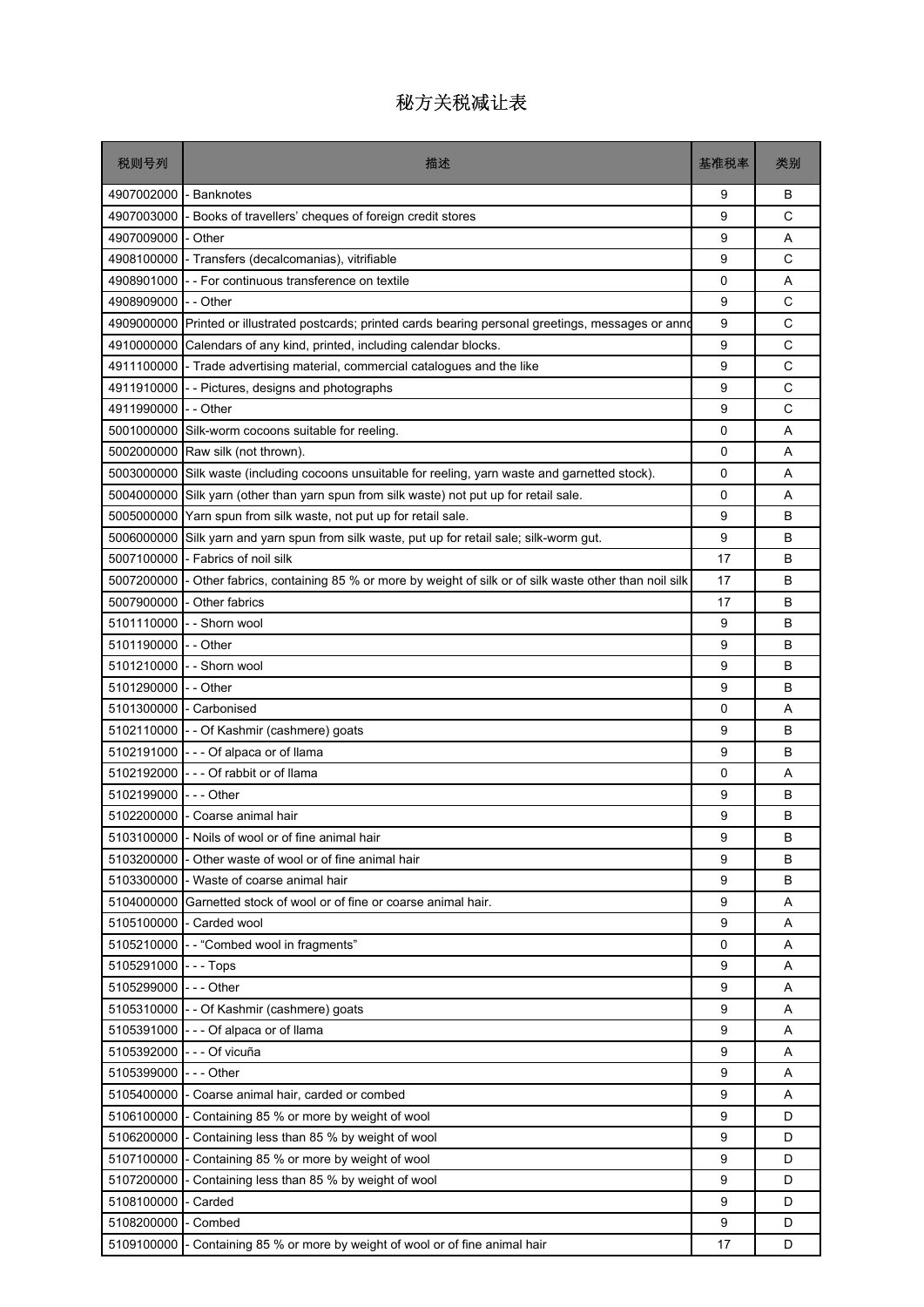| 税则号列                     | 描述                                                                                         | 基准税率 | 类别           |
|--------------------------|--------------------------------------------------------------------------------------------|------|--------------|
| 5109900000 - Other       |                                                                                            | 17   | C            |
|                          | 5110001000 - Not put up for retail sale                                                    | 9    | B            |
| 5110009000 - Other       |                                                                                            | 17   | B            |
| 5111111000 --- Of wool   |                                                                                            | 17   | D            |
|                          | 5111112000 --- Of vicuña                                                                   | 17   | C            |
|                          | 5111114000 - - - Of Alpaca or of Ilama                                                     | 17   | C            |
| 5111119000 --- Other     |                                                                                            | 17   | C            |
| 5111191000 --- Of wool   |                                                                                            | 17   | D            |
|                          | 5111192000 --- Of vicuña                                                                   | 17   | C            |
|                          | 5111194000 - - - Of Alpaca or of Ilama                                                     | 17   | C            |
| 5111199000 --- Other     |                                                                                            | 17   | D            |
| 5111201000 - - Of wool   |                                                                                            | 17   | D            |
| 5111202000 - - Of vicuña |                                                                                            | 17   | C            |
|                          | 5111204000 - - Of Alpaca or of Ilama                                                       | 17   | C            |
| 5111209000 - - Other     |                                                                                            | 17   | C            |
| 5111301000 - - Of wool   |                                                                                            | 17   | D            |
| 5111302000 - - Of vicuña |                                                                                            | 17   | C            |
|                          | 5111304000 - - Of Alpaca or of Ilama                                                       | 17   | D            |
| 5111309000 - - Other     |                                                                                            | 17   | D            |
| 5111901000 -- Of wool    |                                                                                            | 17   | C            |
| 5111902000 - - Of vicuña |                                                                                            | 17   | C            |
|                          | 5111904000 - - Of Alpaca or of Ilama                                                       | 17   | D            |
| 5111909000 - - Other     |                                                                                            | 17   | D            |
| 5112111000 --- Of wool   |                                                                                            | 17   | D            |
|                          | 5112112000 --- Of vicuña                                                                   | 17   | C            |
|                          | 5112114000 --- Of alpaca or of llama                                                       | 17   | D            |
| 5112119000 --- Other     |                                                                                            | 17   | D            |
| 5112191000 --- Of wool   |                                                                                            | 17   | D            |
|                          | 5112192000 - - - Of vicuña                                                                 | 17   | $\mathsf{C}$ |
|                          | 5112194000 - - - Of alpaca or of llama                                                     | 17   | D            |
| 5112199000 --- Other     |                                                                                            | 17   | D            |
| 5112201000               | - - Of wool                                                                                | 17   | D            |
| 5112202000               | - - Of vicuña                                                                              | 17   | C            |
| 5112204000               | - - Of alpaca or of llama                                                                  | 17   | C            |
| 5112209000               | - - Other                                                                                  | 17   | C            |
| 5112301000               | - - Of wool                                                                                | 17   | D            |
| 5112302000               | - - Of vicuña                                                                              | 17   | С            |
| 5112304000               | -- Of alpaca or of llama                                                                   | 17   | D            |
| 5112309000               | - - Other                                                                                  | 17   | D            |
| 5112901000               | - - Of wool                                                                                | 17   | D            |
| 5112902000               | - - Of vicuña                                                                              | 17   | C            |
| 5112904000               | - - Of alpaca or of llama                                                                  | 17   | D            |
| 5112909000               | - - Other                                                                                  | 17   | D            |
| 5113000000               | Woven fabrics of coarse animal hair or of horsehair.                                       | 17   | В            |
| 5201001000               | - Of a fibre length exceeding 34.92 mm (1 3/8 inch)                                        | 9    | B            |
| 5201002000               | - Of a fibre length exceeding 28.57 mm (1 1/8 inch) but not exceeding 34.92 mm (1 3/8 inch | 9    | B            |
| 5201003000               | - Of a fibre length exceeding 22.22 mm (7/8 inch) but not exceeding 28.57 mm (1 1/8 inch)  | 9    | В            |
| 5201009000               | - Of a fibre length not exceeding 22.22 mm (7/8 inch)                                      | 9    | B            |
| 5202100000               | - Yarn waste (including thread waste)                                                      | 9    | Α            |
| 5202910000               | -- Garnetted stock                                                                         | 9    | Α            |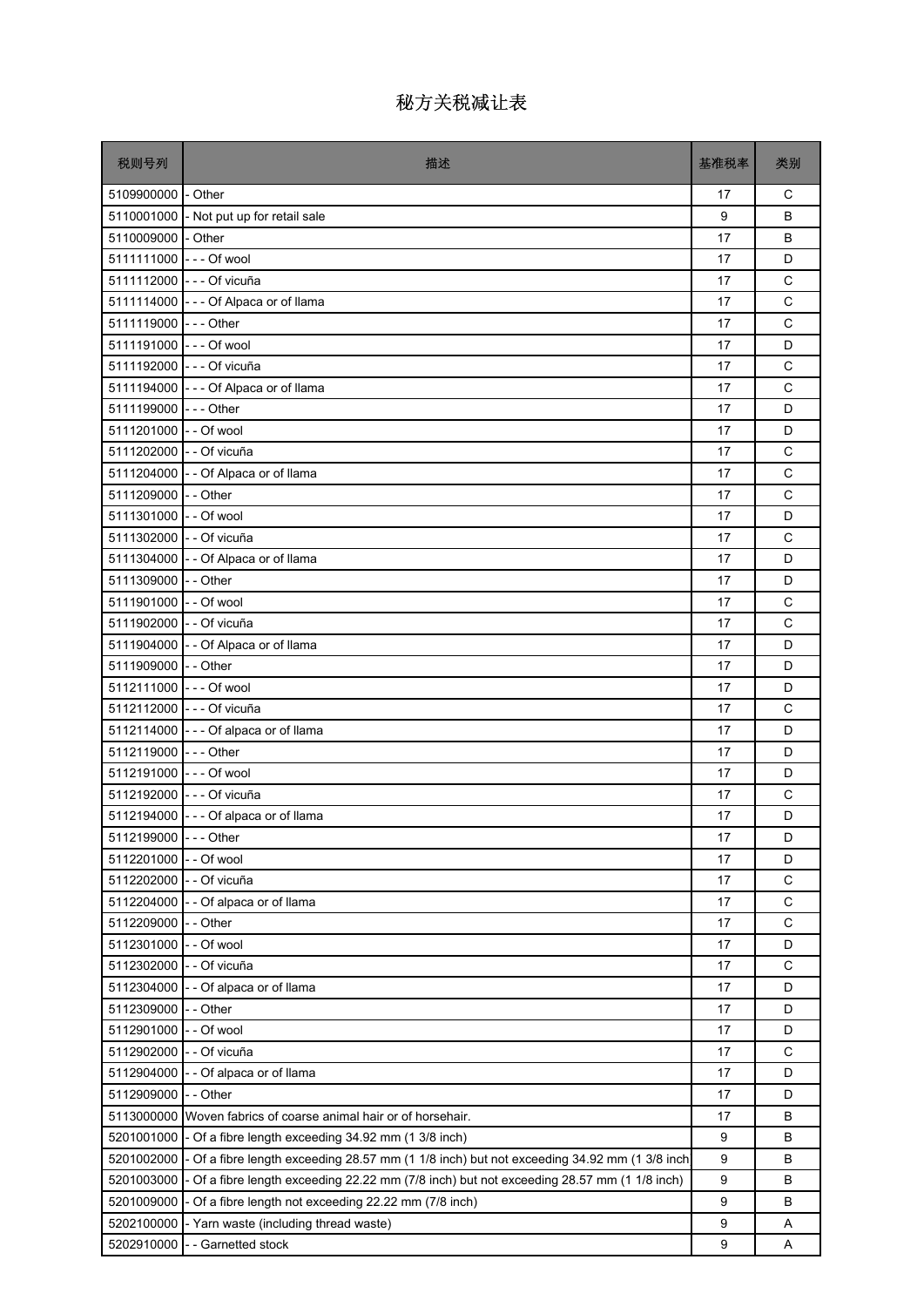| 税则号列       | 描述                                                                                                     | 基准税率 | 类别 |
|------------|--------------------------------------------------------------------------------------------------------|------|----|
| 5202990000 | - - Other                                                                                              | 9    | Α  |
| 5203000000 | Cotton, carded or combed.                                                                              | 9    | B  |
| 5204110000 | - Containing 85 % or more by weight of cotton                                                          | 9    | D  |
| 5204190000 | - - Other                                                                                              | 9    | C  |
| 5204200000 | - Put up for retail sale                                                                               | 17   | D  |
| 5205110000 | - Measuring 714.29 decitex or more (not exceeding 14 metric number)                                    | 9    | D  |
| 5205120000 | - Measuring less than 714.29 decitex but not less than 232.56 decitex (exceeding 14 metri              | 9    | D  |
| 5205130000 | - Measuring less than 232.56 decitex but not less than 192.31 decitex (exceeding 43 metri              | 9    | D  |
| 5205140000 | - Measuring less than 192.31 decitex but not less than 125 decitex (exceeding 52 metric n              | 9    | D  |
| 5205150000 | - Measuring less than 125 decitex (exceeding 80 metric number)                                         | 9    | D  |
| 5205210000 | - Measuring 714.29 decitex or more (not exceeding 14 metric number)                                    | 9    | D  |
| 5205220000 | - Measuring less than 714.29 decitex but not less than 232.56 decitex (exceeding 14 metri)             | 9    | D  |
| 5205230000 | - Measuring less than 232.56 decitex but not less than 192.31 decitex (exceeding 43 metri              | 9    | D  |
| 5205240000 | - - Measuring less than 192.31 decitex but not less than 125 decitex (exceeding 52 metric n            | 9    | D  |
| 5205260000 | - Measuring less than 125 decitex but not less than 106.38 decitex (exceeding 80 metric no             | 9    | D  |
| 5205270000 | - Measuring less than 106.38 decitex but not less than 83.33 decitex (exceeding 94 metric              | 9    | D  |
| 5205280000 | - Measuring less than 83.33 decitex (exceeding 120 metric number)                                      | 9    | D  |
| 5205310000 | - Measuring per single yarn 714.29 decitex or more (not exceeding 14 metric number per s               | 9    | D  |
| 5205320000 | - Measuring per single yarn less than 714.29 decitex but not less than 232.56 decitex (excent          | 9    | D  |
| 5205330000 | - Measuring per single yarn less than 232.56 decitex but not less than 192.31 decitex (excontant)      | 9    | D  |
| 5205340000 | - Measuring per single yarn less than 192.31 decitex but not less than 125 decitex (exceed             | 9    | D  |
| 5205350000 | - Measuring per single yarn less than 125 decitex (exceeding 80 metric number per single               | 9    | D  |
| 5205410000 | - Measuring per single yarn 714.29 decitex or more (not exceeding 14 metric number per s               | 9    | D  |
| 5205420000 | - - Measuring per single yarn less than 714.29 decitex but not less than 232.56 decitex (exc           | 9    | D  |
| 5205430000 | - Measuring per single yarn less than 232.56 decitex but not less than 192.31 decitex (exco            | 9    | D  |
| 5205440000 | - Measuring per single yarn less than 192.31 decitex but not less than 125 decitex (exceed             | 9    | D  |
| 5205460000 | - Measuring per single yarn less than 125 decitex but not less than 106.38 decitex (exceed             | 9    | D  |
| 5205470000 | - Measuring per single yarn less than 106.38 decitex but not less than 83.33 decitex (excer            | 9    | D  |
| 5205480000 | - Measuring per single yarn less than 83.33 decitex (exceeding 120 metric number per sing              | 9    | D  |
| 5206110000 | - Measuring 714.29 decitex or more (not exceeding 14 metric number)                                    | 9    | D  |
|            | 5206120000 - - Measuring less than 714.29 decitex but not less than 232.56 decitex (exceeding 14 metri | 9    | D  |
| 5206130000 | - Measuring less than 232.56 decitex but not less than 192.31 decitex (exceeding 43 metri              | 9    | D  |
| 5206140000 | - Measuring less than 192.31 decitex but not less than 125 decitex (exceeding 52 metric n              | 9    | D  |
| 5206150000 | - - Measuring less than 125 decitex (exceeding 80 metric number)                                       | 9    | C  |
| 5206210000 | - Measuring 714.29 decitex or more (not exceeding 14 metric number)                                    | 9    | D  |
| 5206220000 | - Measuring less than 714.29 decitex but not less than 232.56 decitex (exceeding 14 metric             | 9    | D  |
| 5206230000 | - Measuring less than 232.56 decitex but not less than 192.31 decitex (exceeding 43 metric             | 9    | D  |
| 5206240000 | - Measuring less than 192.31 decitex but not less than 125 decitex (exceeding 52 metric no             | 9    | D  |
| 5206250000 | - Measuring less than 125 decitex (exceeding 80 metric number)                                         | 9    | D  |
| 5206310000 | - Measuring per single yarn 714.29 decitex or more (not exceeding 14 metric number per s               | 9    | D  |
| 5206320000 | - - Measuring per single yarn less than 714.29 decitex but not less than 232.56 decitex (exce          | 9    | D  |
| 5206330000 | - Measuring per single yarn less than 232.56 decitex but not less than 192.31 decitex (exc             | 9    | D  |
| 5206340000 | - Measuring per single yarn less than 192.31 decitex but not less than 125 decitex (exceed             | 9    | D  |
| 5206350000 | - - Measuring per single yarn less than 125 decitex (exceeding 80 metric number per single             | 9    | С  |
| 5206410000 | - Measuring per single yarn 714.29 decitex or more (not exceeding 14 metric number per s               | 9    | D  |
| 5206420000 | - Measuring per single yarn less than 714.29 decitex but not less than 232.56 decitex (exce            | 9    | D  |
| 5206430000 | - Measuring per single yarn less than 232.56 decitex but not less than 192.31 decitex (exc             | 9    | D  |
| 5206440000 | - Measuring per single yarn less than 192.31 decitex but not less than 125 decitex (exceed             | 9    | D  |
| 5206450000 | - Measuring per single yarn less than 125 decitex (exceeding 80 metric number per single               | 9    | D  |
| 5207100000 | Containing 85 % or more by weight of cotton                                                            | 17   | D  |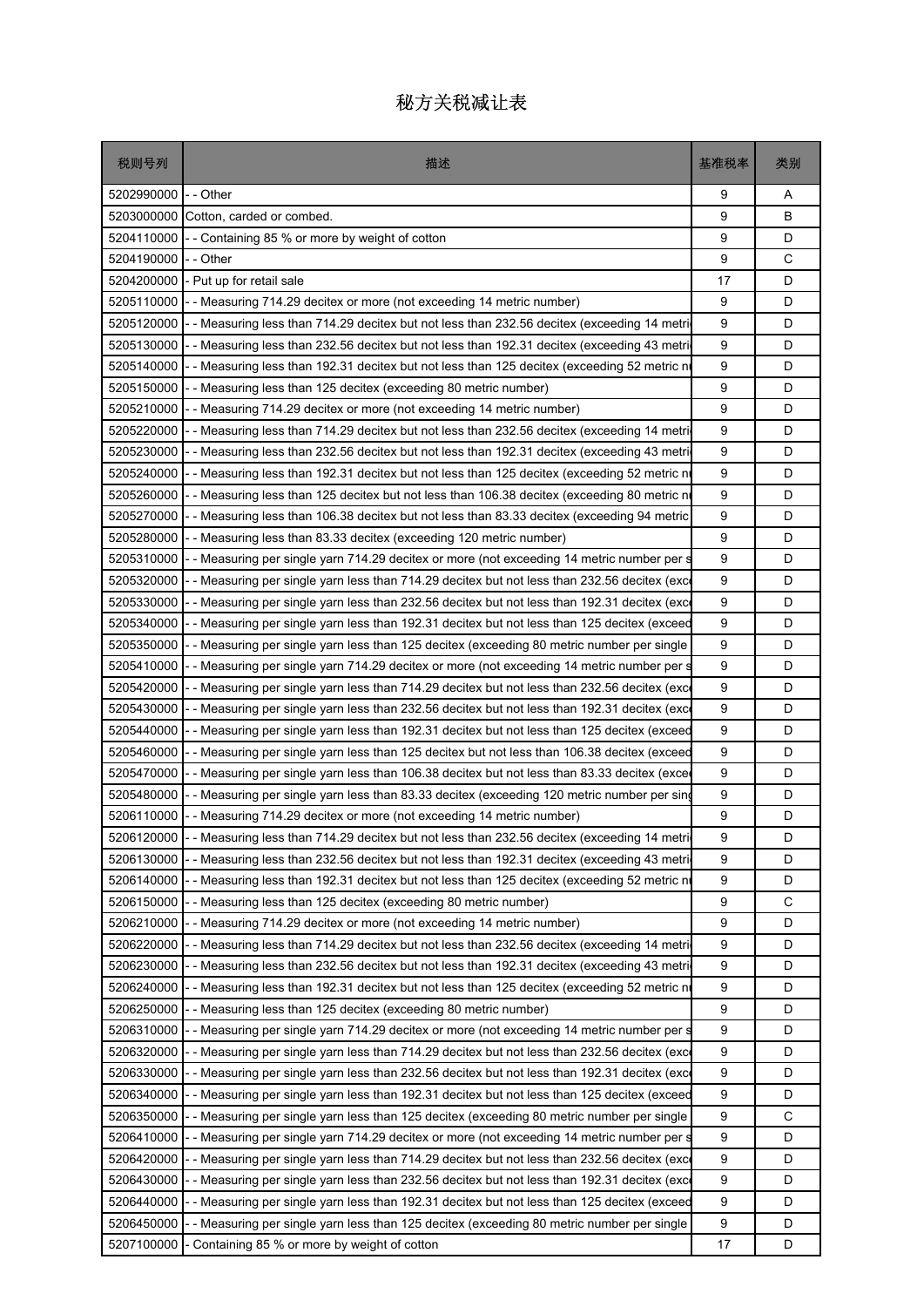| 税则号列       | 描述                                                                     | 基准税率 | 类别 |
|------------|------------------------------------------------------------------------|------|----|
| 5207900000 | - Other                                                                | 17   | D  |
| 5208110000 | - - Plain weave, weighing not more than 100 g/m 2                      | 17   | D  |
| 5208120000 | -- Plain weave, weighing more than 100 g/m 2                           | 17   | D  |
| 5208130000 | - - 3-thread or 4-thread twill, including cross twill                  | 17   | D  |
| 5208190000 | - - Other fabrics                                                      | 17   | D  |
| 5208211000 | --- weighing not more than 35 g/m2                                     | 17   | D  |
| 5208219000 | -  - - Other                                                           | 17   | D  |
| 5208220000 | - - Plain weave, weighing more than 100 g/m 2                          | 17   | D  |
| 5208230000 | --3-thread or 4-thread twill, including cross twill                    | 17   | D  |
| 5208290000 | - - Other fabrics                                                      | 17   | D  |
| 5208310000 | -- Plain weave, weighing not more than 100 g/m 2                       | 17   | D  |
|            | 5208320000 - - Plain weave, weighing more than 100 g/m 2               | 17   | D  |
| 5208330000 | - - 3-thread or 4-thread twill, including cross twill                  | 17   | D  |
| 5208390000 | - - Other fabrics                                                      | 17   | D  |
| 5208410000 | - - Plain weave, weighing not more than 100 g/m 2                      | 17   | D  |
| 5208420000 | -- Plain weave, weighing more than 100 g/m 2                           | 17   | D  |
| 5208430000 | --3-thread or 4-thread twill, including cross twill                    | 17   | D  |
| 5208490000 | - - Other fabrics                                                      | 17   | D  |
| 5208510000 | - - Plain weave, weighing not more than 100 g/m 2                      | 17   | D  |
| 5208520000 | -- Plain weave, weighing more than 100 g/m 2                           | 17   | D  |
| 5208591000 | --- 3-thread or 4-thread twill, including cross twill                  | 17   | D  |
| 5208599000 | -  - - Other                                                           | 17   | D  |
| 5209110000 | - - Plain weave                                                        | 17   | D  |
| 5209120000 | - - 3-thread or 4-thread twill, including cross twill                  | 17   | D  |
|            | 5209190000 - - Other fabrics                                           | 17   | D  |
| 5209210000 | - - Plain weave                                                        | 17   | D  |
| 5209220000 | - - 3-thread or 4-thread twill, including cross twill                  | 17   | D  |
| 5209290000 | - - Other fabrics                                                      | 17   | D  |
| 5209310000 | - - Plain weave                                                        | 17   | D  |
|            | 5209320000 - - 3-thread or 4-thread twill, including cross twill       | 17   | D  |
|            | 5209390000 - - Other fabrics                                           | 17   | D  |
| 5209410000 | - - Plain weave                                                        | 17   | D  |
| 5209420000 | - - Denim                                                              | 17   | D  |
| 5209430000 | - - Other fabrics of 3-thread or 4-thread twill, including cross twill | 17   | D  |
|            | 5209490000 - - Other fabrics                                           | 17   | D  |
| 5209510000 | - - Plain weave                                                        | 17   | D  |
| 5209520000 | - - 3-thread or 4-thread twill, including cross twill                  | 17   | D  |
| 5209590000 | - - Other fabrics                                                      | 17   | D  |
| 5210110000 | - - Plain weave                                                        | 17   | D  |
| 5210190000 | -- Other fabrics                                                       | 17   | D  |
| 5210210000 | - - Plain weave                                                        | 17   | D  |
|            | 5210290000 - - Other fabrics                                           | 17   | D  |
| 5210310000 | - - Plain weave                                                        | 17   | D  |
| 5210320000 | --3-thread or 4-thread twill, including cross twill                    | 17   | D  |
| 5210390000 | -- Other fabrics                                                       | 17   | D  |
| 5210410000 | - - Plain weave                                                        | 17   | D  |
| 5210490000 | - - Other fabrics                                                      | 17   | D  |
| 5210510000 | - - Plain weave                                                        | 17   | D  |
| 5210590000 |                                                                        |      | D  |
|            | - - Other fabrics                                                      | 17   |    |
| 5211110000 | - - Plain weave                                                        | 17   | D  |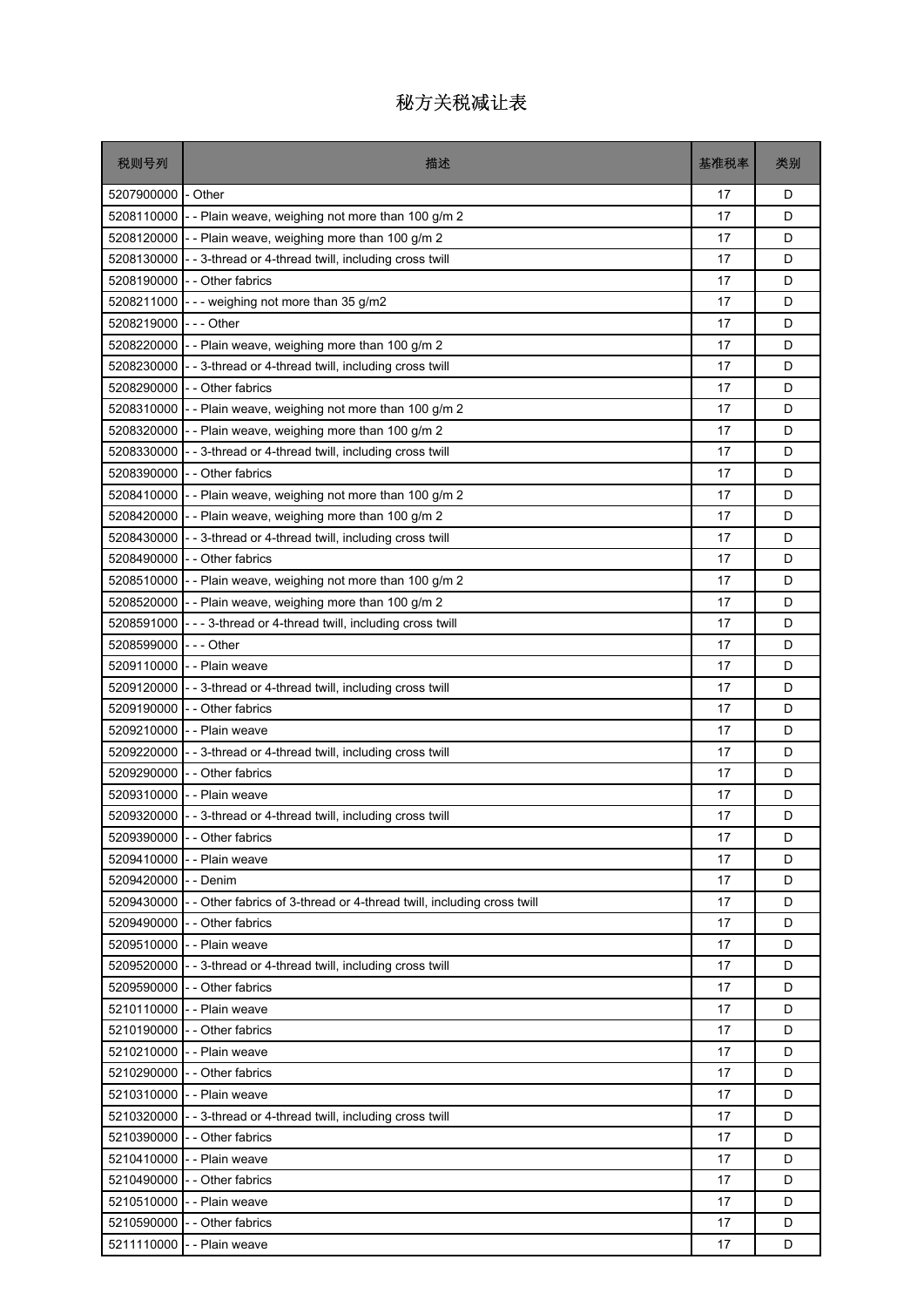| 税则号列                    | 描述                                                                                | 基准税率        | 类别          |
|-------------------------|-----------------------------------------------------------------------------------|-------------|-------------|
|                         | 5211120000 - - 3-thread or 4-thread twill, including cross twill                  | 17          | D           |
|                         | 5211190000 - - Other fabrics                                                      | 17          | D           |
| 5211200000              | - Bleached                                                                        | 17          | D           |
|                         | 5211310000 - - Plain weave                                                        | 17          | D           |
|                         | 5211320000 - - 3-thread or 4-thread twill, including cross twill                  | 17          | D           |
| 5211390000              | - - Other fabrics                                                                 | 17          | D           |
|                         | 5211410000 - - Plain weave                                                        | 17          | D           |
| 5211420000 - - Denim    |                                                                                   | 17          | D           |
|                         | 5211430000 - - Other fabrics of 3-thread or 4-thread twill, including cross twill | 17          | D           |
|                         | 5211490000 - - Other fabrics                                                      | 17          | D           |
|                         | 5211510000 - - Plain weave                                                        | 17          | D           |
|                         | 5211520000 - - 3-thread or 4-thread twill, including cross twill                  | 17          | D           |
|                         | 5211590000 - - Other fabrics                                                      | 17          | D           |
|                         | 5212110000 - - Unbleached                                                         | 17          | D           |
| 5212120000 - - Bleached |                                                                                   | 17          | D           |
| 5212130000              | - - Dyed                                                                          | 17          | D           |
| 5212140000              | - - Of yarns of different colours                                                 | 17          | D           |
| 5212150000 - - Printed  |                                                                                   | 17          | D           |
|                         | 5212210000 - - Unbleached                                                         | 17          | D           |
| 5212220000 - - Bleached |                                                                                   | 17          | D           |
| 5212230000              | - - Dyed                                                                          | 17          | D           |
|                         | 5212240000 - - Of yarns of different colours                                      | 17          | D           |
| 5212250000              | - - Printed                                                                       | 17          | D           |
|                         | 5301100000 - Flax, raw or retted                                                  | 0           | A           |
|                         | 5301210000 - - Broken or scutched                                                 | 0           | A           |
| 5301290000              | - - Other                                                                         | $\mathbf 0$ | A           |
|                         | 5301300000 - Flax tow and waste                                                   | 0           | A           |
| 5302100000              | - True hemp, raw or retted                                                        | $\mathbf 0$ | A           |
| 5302900000 - Other      |                                                                                   | 0           | A           |
| 5303100000              | - Jute and other textile bast fibres, raw or retted                               | 9           | B           |
| 5303903000 - - Jute     |                                                                                   | 9           | B           |
| 5303909000              | - - Other                                                                         | 9           | B           |
| 5305001100              | - - Raw                                                                           | 9           | B           |
| 5305001900 - - Other    |                                                                                   | 9           | B           |
|                         | 5305009010 - - Of coconut (coir)                                                  | 9           | B           |
| 5305009020              | - - Sisal and other textile fibres of the genus Agave, raw                        | 9           | B           |
| 5305009090              | - - Other                                                                         | 0           | Α           |
| 5306100000              | - Single                                                                          | 9           | B           |
| 5306201000              | - - Put up for retail sale                                                        | 17          | B           |
| 5306209000              | - - Other                                                                         | 9           | B           |
| 5307100000              | - Single                                                                          | 9           | B           |
| 5307200000              | - Multiple (folded) or cabled                                                     | 9           | B           |
| 5308100000              | - Coir yarn                                                                       | 9           | B           |
| 5308200000              | - True hemp yarn                                                                  | 9           | B           |
| 5308900010              | - - Paper yarn                                                                    | 0           | Α           |
| 5308900090              | -- Other                                                                          | 9           | B           |
| 5309110000              | -- Unbleached or bleached                                                         | 17          | C           |
| 5309190000 - - Other    |                                                                                   | 17          | $\mathsf C$ |
|                         | 5309210000 - - Unbleached or bleached                                             | 17          | $\mathsf C$ |
| 5309290000              | - - Other                                                                         | 17          | C           |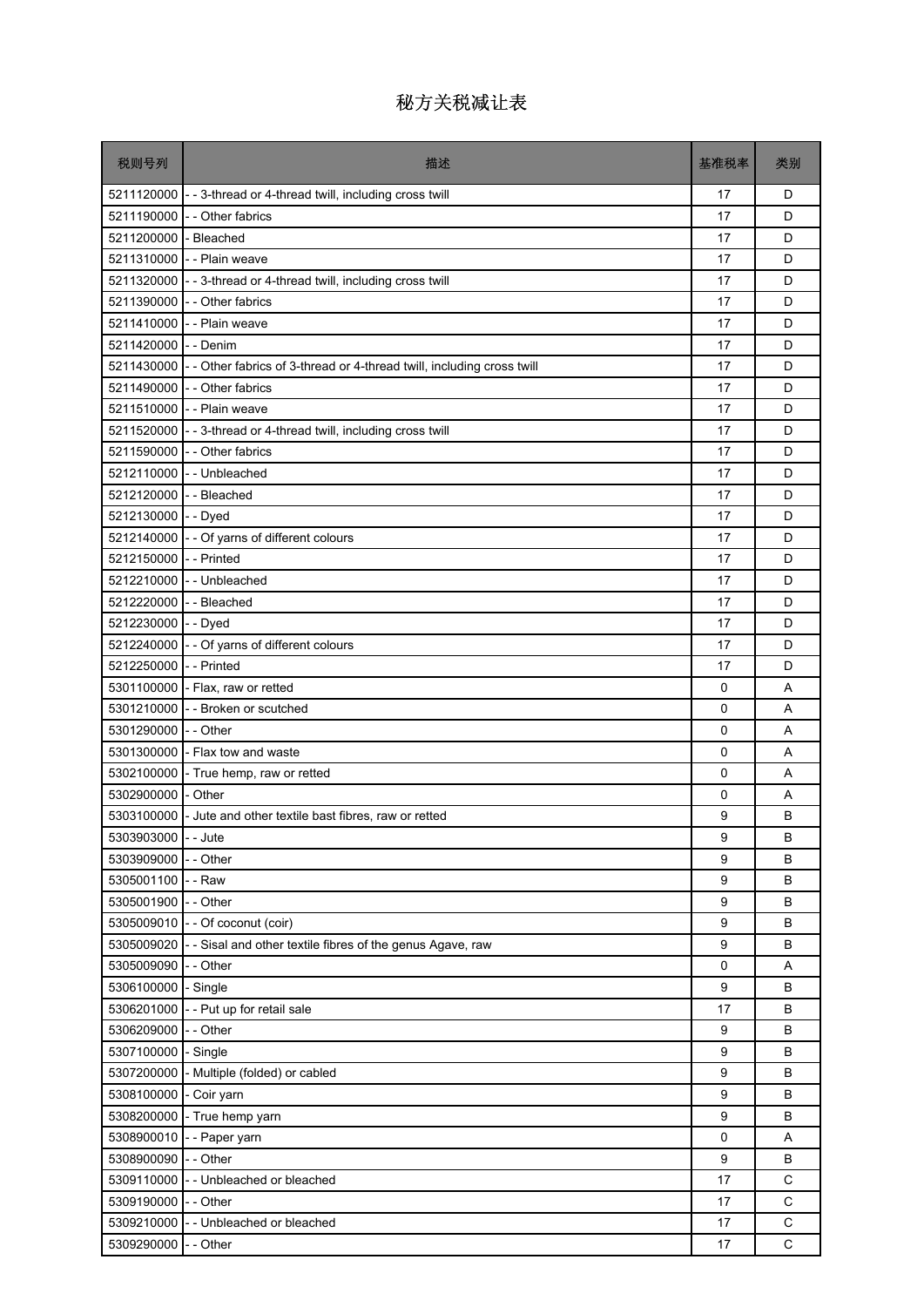| 税则号列                 | 描述                                                                                                     | 基准税率     | 类别          |
|----------------------|--------------------------------------------------------------------------------------------------------|----------|-------------|
| 5310100000           | - Unbleached                                                                                           | 0        | Α           |
| 5310900000 - Other   |                                                                                                        | 17       | B           |
|                      | 5311000000 Woven fabrics of other vegetable textile fibres; woven fabrics of paper yarn.               | 17       | В           |
| 5401101000           | - - Put up for retail sale                                                                             | 17       | D           |
| 5401109000 - - Other |                                                                                                        | 9        | C           |
|                      | 5401201000 - - Put up for retail sale                                                                  | 17       | C           |
| 5401209000 - - Other |                                                                                                        | 9        | C           |
| 5402110000           | - - Of aramids                                                                                         | 0        | A           |
| 5402191000           | - - - Of nylon 6,6                                                                                     | $\Omega$ | A           |
| 5402199000           | -  -  - Other                                                                                          | 0        | A           |
| 5402200000           | - High tenacity yarn of polyesters                                                                     | 0        | A           |
|                      | 5402310000 - - Of nylon or other polyamides, measuring per single yarn not more than 50 tex            | 0        | A           |
|                      | 5402320000 - - Of nylon or other polyamides, measuring per single yarn more than 50 tex                | 9        | D           |
| 5402330000           | - - Of polyesters                                                                                      | 9        | D           |
| 5402340000           | - - Of polypropylene                                                                                   | 9        | B           |
| 5402390000           | - - Other                                                                                              | 9        | C           |
| 5402440010           | --- Of polyurethane                                                                                    | 0        | A           |
| 5402440090           | --- Other                                                                                              | 9        | C           |
|                      | 5402450000 - - Other, of nylon or other polyamides                                                     | 0        | A           |
|                      | 5402460000 - - Other, of polyesters, partially oriented                                                | 9        | E           |
| 5402470000           | - - Other, of polyesters                                                                               | 9        | E           |
|                      | 5402480000 - - Other, of polypropylene                                                                 | 9        | C           |
| 5402491000           | --- Of polyurethane                                                                                    | 0        | A           |
| 5402499000 --- Other |                                                                                                        | 9        | C           |
|                      | 5402510000 - - Of nylon or other polyamides                                                            | 0        | A           |
| 5402520000           | - - Of polyesters                                                                                      | 0        | A           |
| 5402590000           | -- Other                                                                                               | 9        | D           |
|                      | 5402610000 - - Of nylon or other polyamides                                                            | 0        | A           |
| 5402620000           | - - Of polyesters                                                                                      | 9        | E           |
| 5402690000 - - Other |                                                                                                        | 9        | C           |
|                      | 5403100000 - High tenacity yarn of viscose rayon                                                       | g        | Α           |
| 5403310000           | - - Of viscose rayon, untwisted or with a twist not exceeding 120 turns per metre                      | 9        | C           |
| 5403320000           | - - Of viscose rayon, with a twist exceeding 120 turns per metre                                       | 9        | B           |
| 5403330000           | - - Of cellulose acetate                                                                               | 9        | В           |
| 5403390000 - - Other |                                                                                                        | 9        | B           |
|                      | 5403410000 - - Of viscose rayon                                                                        | 9        | C           |
|                      | 5403420000 - - Of cellulose acetate                                                                    | 9        | В           |
| 5403490000           | - - Other                                                                                              | 9        | B           |
|                      | 5404111000 - - - Of polyurethane                                                                       | 0        | Α           |
| 5404119000 --- Other |                                                                                                        | 0        | Α           |
| 5404120000           | - - Other, of polypropylene                                                                            | 0        | Α           |
|                      | 5404191000 - - - Of polyurethane                                                                       | 0        | A           |
| 5404199000           | --- Other                                                                                              | 0        | Α           |
| 5404900000 - Other   |                                                                                                        | 9        | D           |
|                      | 5405000000 Artificial monofilament of 67 decitex or more and of which no cross-sectional dimension exc | 0        | Α           |
| 5406001000           | - Synthetic filament yarn                                                                              | 17       | D           |
|                      | 5406009000 - Artificial filament yarn                                                                  | 17       | В           |
| 5407101000           | - - For the manufacture of tyres                                                                       | 9        | B           |
| 5407109000           | - - Other                                                                                              | 17       | $\mathsf C$ |
| 5407200000           | - Woven fabrics obtained from strip or the like                                                        | 17       | D           |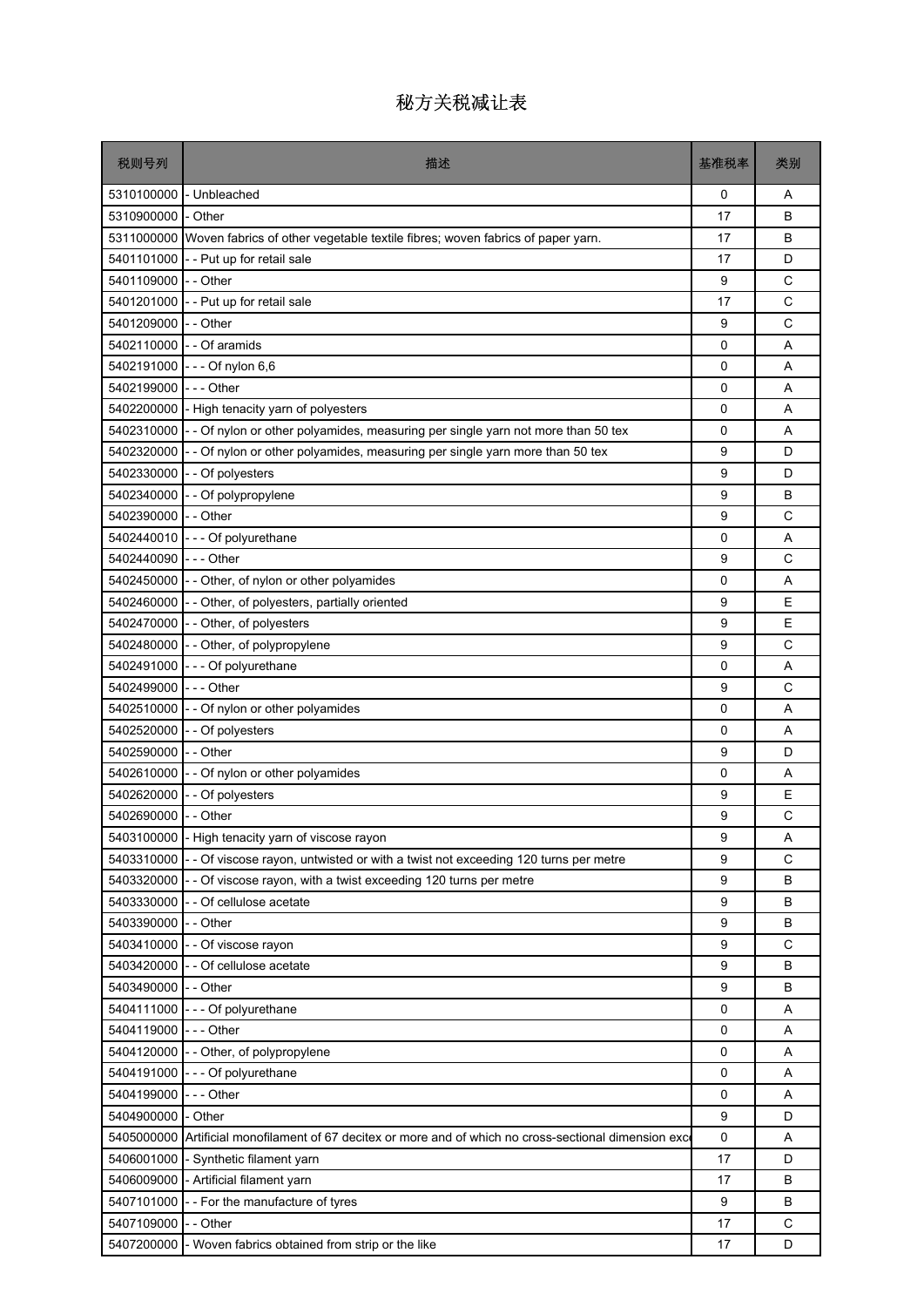| 税则号列                   | 描述                                                                          | 基准税率        | 类别          |
|------------------------|-----------------------------------------------------------------------------|-------------|-------------|
|                        | 5407300000 - Fabrics specified in Note 9 to Section XI                      | 17          | B           |
|                        | 5407410000 - Unbleached or bleached                                         | 17          | D           |
| 5407420000 - - Dyed    |                                                                             | 17          | D           |
| 5407430000             | - - Of yarns of different colours                                           | 17          | D           |
| 5407440000 - - Printed |                                                                             | 17          | D           |
|                        | 5407510000 - - Unbleached or bleached                                       | 17          | D           |
| 5407520000 - - Dyed    |                                                                             | 17          | E           |
|                        | 5407530000 - - Of yarns of different colours                                | 17          | E           |
| 5407540000 - - Printed |                                                                             | 17          | E           |
| 5407610000             | - - Containing 85 % or more by weight of non-textured polyester filaments   | 17          | E           |
| 5407690000             | - - Other                                                                   | 17          | E           |
|                        | 5407711000 - - Tyre cord fabric of yarn of polyvinyl alcohol                | 0           | Α           |
| 5407719000 --- Other   |                                                                             | 17          | C           |
| 5407720000             | - - Dyed                                                                    | 17          | D           |
| 5407730000             | - - Of yarns of different colours                                           | 17          | E           |
| 5407740000             | -- Printed                                                                  | 17          | D           |
| 5407810000             | -- Unbleached or bleached                                                   | 17          | D           |
| 5407820000 - - Dyed    |                                                                             | 17          | D           |
|                        | 5407830000 - - Of yarns of different colours                                | 17          | D           |
| 5407840000 -- Printed  |                                                                             | 17          | D           |
|                        | 5407910000 - - Unbleached or bleached                                       | 17          | D           |
| 5407920000 - - Dyed    |                                                                             | 17          | E           |
|                        | 5407930000 - - Of yarns of different colours                                | 17          | E           |
| 5407940000 - - Printed |                                                                             | 17          | C           |
|                        | 5408100010 - For the manufacture of tyres                                   | 9           | B           |
| 5408100090 - - Other   |                                                                             | 17          | B           |
|                        | 5408210000 - Unbleached or bleached                                         | 17          | C           |
| 5408220000 - - Dyed    |                                                                             | 17          | C           |
|                        | 5408230000 - - Of yarns of different colours                                | 17          | C           |
| 5408240000 - - Printed |                                                                             | 17          | C           |
|                        | 5408310000 - - Unbleached or bleached                                       | 17          | C           |
| 5408320000             | - - Dyed                                                                    | 17          | C           |
| 5408330000             | - - Of yarns of different colours                                           | 17          | C           |
| 5408340000             | -- Printed                                                                  | 17          | $\mathsf C$ |
| 5501100000             | - Of nylon or other polyamides                                              | 9           | B           |
| 5501200000             | - Of polyesters                                                             | 0           | А           |
| 5501301000             | - - Obtained by wet extrusion                                               | 9           | С           |
| 5501309000             | -- Other                                                                    | 9           | $\mathsf C$ |
| 5501400000             | - Of polypropylene                                                          | 0           | Α           |
| 5501900000             | - Other                                                                     | 0           | Α           |
| 5502001000             | - Rovings of cellulose acetate for the manufacture of filters of cigarettes | $\mathbf 0$ | Α           |
| 5502002000             | - Of viscose rayon                                                          | $\mathbf 0$ | Α           |
| 5502009000             | - Other                                                                     | 0           | Α           |
| 5503110000             | - - Of aramids                                                              | 9           | В           |
| 5503190000             | - - Other                                                                   | 9           | C           |
| 5503200000             | - Of polyesters                                                             | 0           | Α           |
| 5503301000             | -- Obtained by wet extrusion                                                | 9           | С           |
| 5503309000             | - - Other                                                                   | 9           | C           |
| 5503400000             | - Of polypropylene                                                          | 9           | $\mathsf C$ |
| 5503901000             | - - Vinyls                                                                  | 0           | Α           |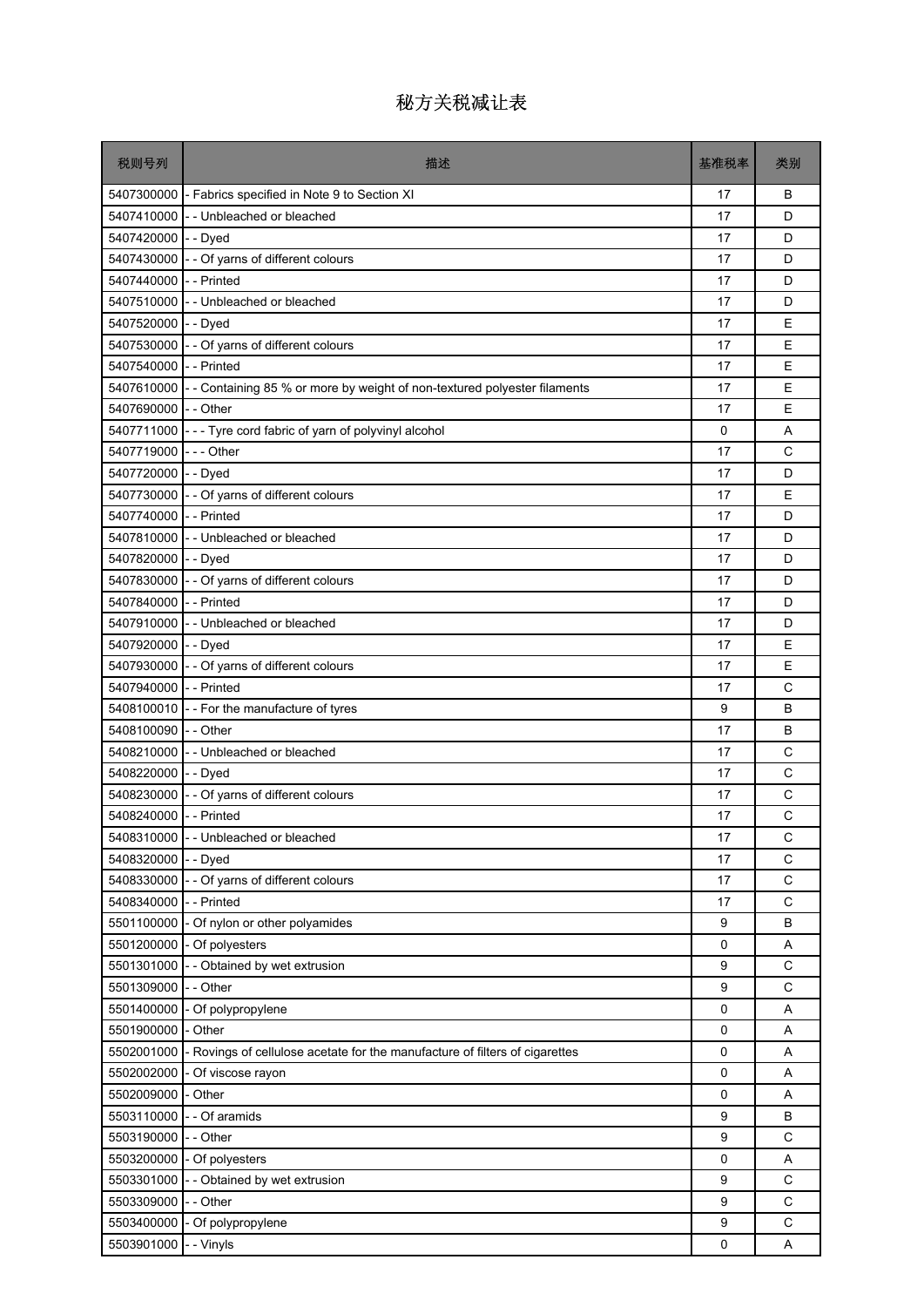| 税则号列                 | 描述                                                                                | 基准税率     | 类别          |
|----------------------|-----------------------------------------------------------------------------------|----------|-------------|
| 5503909000           | - - Other                                                                         | 0        | A           |
| 5504100000           | - Of viscose rayon                                                                | $\Omega$ | A           |
| 5504900000           | - Other                                                                           | 0        | A           |
| 5505100000           | - Of synthetic fibres                                                             | 9        | B           |
| 5505200000           | - Of artificial fibres                                                            | 9        | B           |
| 5506100000           | - Of nylon or other polyamides                                                    | 9        | B           |
| 5506200000           | - Of polyesters                                                                   | 0        | Α           |
| 5506300000           | - Acrylic or modacrylic                                                           | 9        | C           |
| 5506900000           | - Other                                                                           | 9        | B           |
| 5507000000           | Artificial staple fibres, carded, combed or otherwise processed for spinning.     | 9        | B           |
| 5508101000           | - - Put up for retail sale                                                        | 17       | D           |
| 5508109000 - - Other |                                                                                   | 9        | С           |
|                      | 5508201000 - - Put up for retail sale                                             | 17       | C           |
| 5508209000           | - - Other                                                                         | 9        | С           |
| 5509110000           | - - Single yarn                                                                   | 9        | D           |
| 5509120000           | - Multiple (folded) or cabled yarn                                                | 9        | D           |
| 5509210000           | - - Single yarn                                                                   | 9        | D           |
|                      | 5509220000 - - Multiple (folded) or cabled yarn                                   | 9        | D           |
| 5509310000           | - - Single yarn                                                                   | 9        | D           |
| 5509320000           | -- Multiple (folded) or cabled yarn                                               | 9        | D           |
| 5509410000           | - - Single yarn                                                                   | 9        | D           |
| 5509420000           | -- Multiple (folded) or cabled yarn                                               | 9        | D           |
| 5509510000           | - - Mixed mainly or solely with artificial staple fibres                          | 9        | D           |
| 5509520000           | - - Mixed mainly or solely with wool or fine animal hair                          | 9        | D           |
|                      | 5509530000 - - Mixed mainly or solely with cotton                                 | 9        | D           |
| 5509590000           | - - Other                                                                         | 9        | D           |
|                      | 5509610000 - - Mixed mainly or solely with wool or fine animal hair               | 9        | D           |
|                      | 5509620000 - - Mixed mainly or solely with cotton                                 | 9        | D           |
| 5509690000           | - - Other                                                                         | 9        | D           |
|                      | 5509910000  - - Mixed mainly or solely with wool or fine animal hair              | 9        | D           |
|                      | 5509920000 - - Mixed mainly or solely with cotton                                 | 9        | D           |
| 5509990000           | - - Other                                                                         | 9        | D           |
| 5510110000           | - Single yarn                                                                     | 9        | C           |
| 5510120000           | -- Multiple (folded) or cabled yarn                                               | 9        | C           |
|                      | 5510200000 - Other yarn, mixed mainly or solely with wool or fine animal hair     | 9        | C           |
| 5510300000           | - Other yarn, mixed mainly or solely with cotton                                  | 9        | $\mathsf C$ |
| 5510900000           | - Other yarn                                                                      | 9        | C           |
| 5511100000           | - Of synthetic staple fibres, containing 85 % or more by weight of such fibres    | 17       | D           |
| 5511200000           | - Of synthetic staple fibres, containing less than 85 % by weight of such fibres  | 17       | D           |
| 5511300000           | - Of artificial staple fibres                                                     | 17       | C           |
| 5512110000           | -- Unbleached or bleached                                                         | 17       | D           |
| 5512190000           | - - Other                                                                         | 17       | D           |
| 5512210000           | -- Unbleached or bleached                                                         | 17       | D           |
| 5512290000           | - - Other                                                                         | 17       | D           |
| 5512910000           | -- Unbleached or bleached                                                         | 17       | D           |
| 5512990000           | - - Other                                                                         | 17       | D           |
| 5513110000           | - - Of polyester staple fibres, plain weave                                       | 17       | D           |
| 5513120000           | - - 3-thread or 4-thread twill, including cross twill, of polyester staple fibres | 17       | D           |
| 5513130000           | - Other woven fabrics of polyester staple fibres                                  | 17       | D           |
| 5513190000           | - Other woven fabrics                                                             | 17       | D           |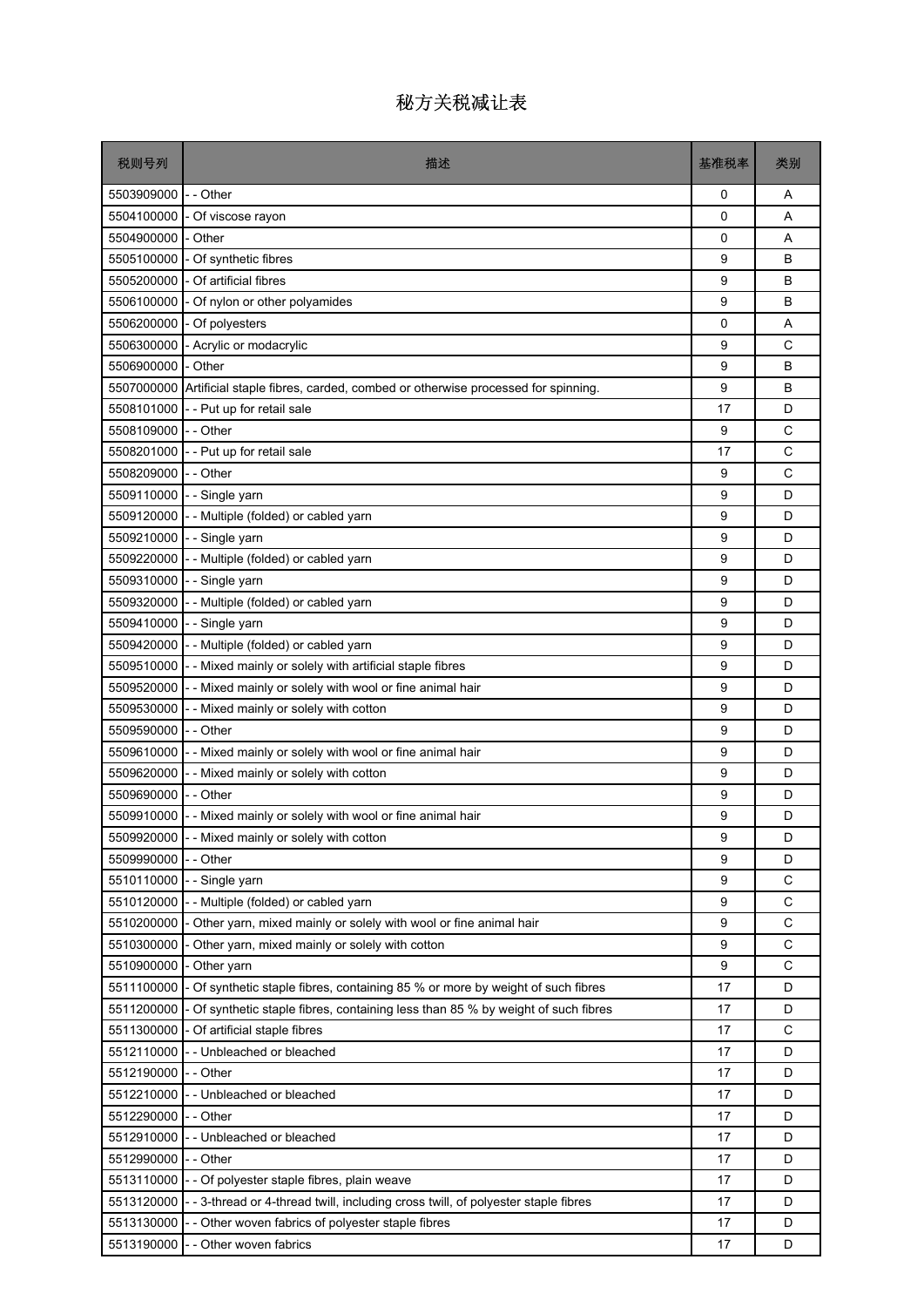| 税则号列                   | 描述                                                                                | 基准税率 | 类别          |
|------------------------|-----------------------------------------------------------------------------------|------|-------------|
| 5513210000             | - - Of polyester staple fibres, plain weave                                       | 17   | D           |
| 5513231000             | - - 3-thread or 4-thread twill, including cross twill, of polyester staple fibres | 17   | D           |
| 5513239000             | - - - Other                                                                       | 17   | D           |
| 5513290000             | - - Other woven fabrics                                                           | 17   | D           |
| 5513310000             | - - Of polyester staple fibres, plain weave                                       | 17   | D           |
| 5513391000             | --- 3-thread or 4-thread twill, including cross twill, of polyester staple fibres | 17   | D           |
| 5513392000             | --- Other woven fabrics of polyester staple fibres                                | 17   | D           |
| 5513399000             | $--$ Other                                                                        | 17   | D           |
| 5513410000             | - Of polyester staple fibres, plain weave                                         | 17   | D           |
| 5513491000             | --- 3-thread or 4-thread twill, including cross twill, of polyester staple fibres | 17   | D           |
| 5513492000             | --- Other woven fabrics of polyester staple fibres                                | 17   | D           |
| 5513499000             | $--$ Other                                                                        | 17   | D           |
|                        | 5514110000 - - Of polyester staple fibres, plain weave                            | 17   | D           |
| 5514120000             | - - 3-thread or 4-thread twill, including cross twill, of polyester staple fibres | 17   | D           |
| 5514191000             | --- Other woven fabrics of polyester staple fibres                                | 17   | D           |
| 5514199000             | -  - - Other                                                                      | 17   | D           |
| 5514210000             | - - Of polyester staple fibres, plain weave                                       | 17   | D           |
| 5514220000             | - 3-thread or 4-thread twill, including cross twill, of polyester staple fibres   | 17   | D           |
| 5514230000             | - Other woven fabrics of polyester staple fibres                                  | 17   | D           |
| 5514290000             | - - Other woven fabrics                                                           | 17   | D           |
| 5514301000             | - - Of polyester staple fibres, plain weave                                       | 17   | D           |
| 5514302000             | - 3-thread or 4-thread twill, including cross twill, of polyester staple fibres   | 17   | D           |
| 5514303000             | Other woven fabrics of polyester staple fibres                                    | 17   | D           |
| 5514309000             | - - Other woven fabrics                                                           | 17   | D           |
| 5514410000             | - Of polyester staple fibres, plain weave                                         | 17   | D           |
| 5514420000             | - 3-thread or 4-thread twill, including cross twill, of polyester staple fibres   | 17   | D           |
| 5514430000             | - - Other woven fabrics of polyester staple fibres                                | 17   | D           |
| 5514490000             | - Other woven fabrics                                                             | 17   | D           |
| 5515110000             | - Mixed mainly or solely with viscose rayon staple fibres                         | 17   | D           |
| 5515120000             | - - Mixed mainly or solely with man-made filaments                                | 17   | D           |
|                        | 5515130000 - - Mixed mainly or solely with wool or fine animal hair               | 17   | D           |
| 5515190000             | - - Other                                                                         | 17   | D           |
| 5515210000             | - Mixed mainly or solely with man-made filaments                                  | 17   | D           |
| 5515220000             | - - Mixed mainly or solely with wool or fine animal hair                          | 17   | D           |
| 5515290000 - - Other   |                                                                                   | 17   | D           |
| 5515910000             | - - Mixed mainly or solely with man-made filaments                                | 17   | D           |
| 5515990000             | - - Other                                                                         | 17   | D           |
| 5516110000             | - - Unbleached or bleached                                                        | 17   | D           |
| 5516120000             | - - Dyed                                                                          | 17   | D           |
| 5516130000             | - - Of yarns of different colours                                                 | 17   | D           |
| 5516140000             | - - Printed                                                                       | 17   | E           |
| 5516210000             | - - Unbleached or bleached                                                        | 17   | D           |
| 5516220000 - - Dyed    |                                                                                   | 17   | D           |
| 5516230000             | - - Of yarns of different colours                                                 | 17   | D           |
| 5516240000 - - Printed |                                                                                   | 17   | D           |
| 5516310000             | -- Unbleached or bleached                                                         | 17   | $\mathsf C$ |
| 5516320000             | - - Dyed                                                                          | 17   | C           |
| 5516330000             | Of yarns of different colours                                                     | 17   | C           |
| 5516340000             | - - Printed                                                                       | 17   | $\mathsf C$ |
| 5516410000             | - - Unbleached or bleached                                                        | 17   | D           |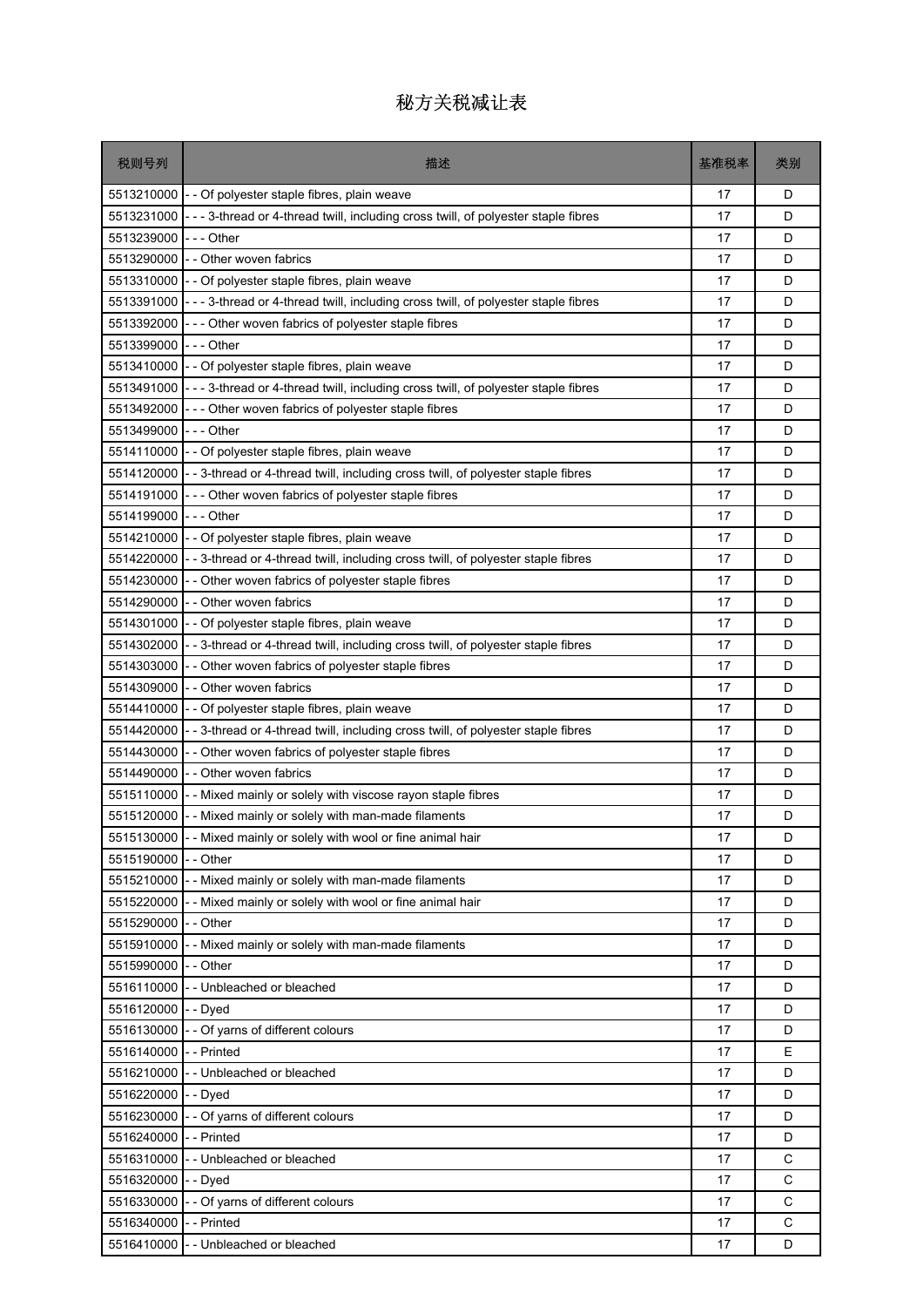| 5516420000<br>- - Dyed<br>17<br>D<br>5516430000<br>- - Of yarns of different colours<br>17<br>D<br>5516440000<br>- - Printed<br>17<br>D<br>5516910000<br>-- Unbleached or bleached<br>17<br>D<br>5516920000<br>D<br>- - Dyed<br>17<br>- - Of yarns of different colours<br>17<br>D<br>5516930000<br>5516940000<br>- - Printed<br>D<br>17<br>C<br>5601100000<br>9<br>- Sanitary towels and tampons, napkins and napkin liners for babies and similar sanitary arti<br>C<br>5601210000<br>- - Of cotton<br>9<br>E<br>5601220000<br>- - Of man-made fibres<br>9<br>C<br>5601290000<br>- - Other<br>9<br>C<br>5601300000<br>9<br>- Textile flock and dust and mill neps<br>C<br>9<br>5602100000<br>- Needleloom felt and stitch-bonded fibre fabrics<br>C<br>5602210000<br>- - Of wool or fine animal hair<br>9<br>B<br>5602290000<br>9<br>- - Of other textile materials<br>C<br>5602900000<br>9<br>- Other<br>5603110000 - - Weighing not more than 25 g/m <sup>2</sup><br>0<br>Α<br>E<br>5603121000<br>--- Of polyester, impregnated with styrene-butadiene rubber containing by weight 43 g/m2<br>9<br>- - - Other<br>E<br>5603129000<br>9<br>5603130000  <br>- - Weighing more than 70 g/m <sup>2</sup> but not more than 150 g/m <sup>2</sup><br>9<br>D<br>5603140000<br>-- Weighing more than 150 g/m <sup>2</sup><br>9<br>D<br>5603910000<br>- - Weighing not more than 25 g/m <sup>2</sup><br>0<br>A<br>E<br>5603920000<br>- Weighing more than 25 g/m <sup>2</sup> but not more than 70 g/m <sup>2</sup><br>9<br>E<br>5603930000<br>- - Weighing more than 70 g/m <sup>2</sup> but not more than 150 g/m <sup>2</sup><br>9<br>9<br>E<br>5603940000  <br>- - Weighing more than 150 g/m <sup>2</sup><br>5604100000<br>- Rubber thread and cord, textile covered<br>9<br>D<br>5604902000<br>9<br>С<br>- - High tenacity yarn, impregnated or coated, with unvulcanised rubber for the manufacture<br>D<br>5604909000<br>- - Other<br>9<br>0<br>5605000000<br>Metallised yarn, whether or not gimped, being textile yarn, or strip or the like of heading 54.<br>A<br>9<br>С<br>5606000000<br>Gimped yarn, and strip and the like of heading 54.04 or 54.05, gimped (other than those of I<br>9<br>5607210000 - - Binder or baler twine<br>B<br>9<br>5607290000 -- Other<br>B<br>9<br>C<br>5607410000<br>- - Binder or baler twine<br>5607490000 - - Other<br>9<br>C<br>5607500000 - Of other synthetic fibres<br>9<br>D<br>5607900000<br>- Other<br>9<br>D<br>- - Made up fishing nets<br>5608110000<br>0<br>Α<br>5608190000<br>9<br>D<br>- - Other<br>5608900000<br>- Other<br>0<br>Α<br>$\mathsf C$<br>9<br>5609000000 Articles of yarn, strip or the like of heading 54.04 or 54.05, twine, cordage, rope or cables, n<br>$\mathsf C$<br>5701100000<br>- Of wool or fine animal hair<br>9<br>C<br>5701900000 - Of other textile materials<br>9<br>$\mathsf{C}$<br>9<br>5702100000 - "Kelem", "Schumacks", "Karamanie" and similar hand-woven rugs<br>5702200000 - Floor coverings of coconut fibres (coir)<br>9<br>В<br>5702310000 - - Of wool or fine animal hair<br>9<br>C<br>C<br>5702320000<br>- - Of man-made textile materials<br>9<br>$\mathsf C$<br>5702390000 - - Of other textile materials<br>9<br>C<br>5702410000 - - Of wool or fine animal hair<br>9<br>С<br>9<br>5702420000 - - Of man-made textile materials<br>9<br>C<br>5702490000 - - Of other textile materials | 税则号列 | 描述 | 基准税率 | 类别 |
|--------------------------------------------------------------------------------------------------------------------------------------------------------------------------------------------------------------------------------------------------------------------------------------------------------------------------------------------------------------------------------------------------------------------------------------------------------------------------------------------------------------------------------------------------------------------------------------------------------------------------------------------------------------------------------------------------------------------------------------------------------------------------------------------------------------------------------------------------------------------------------------------------------------------------------------------------------------------------------------------------------------------------------------------------------------------------------------------------------------------------------------------------------------------------------------------------------------------------------------------------------------------------------------------------------------------------------------------------------------------------------------------------------------------------------------------------------------------------------------------------------------------------------------------------------------------------------------------------------------------------------------------------------------------------------------------------------------------------------------------------------------------------------------------------------------------------------------------------------------------------------------------------------------------------------------------------------------------------------------------------------------------------------------------------------------------------------------------------------------------------------------------------------------------------------------------------------------------------------------------------------------------------------------------------------------------------------------------------------------------------------------------------------------------------------------------------------------------------------------------------------------------------------------------------------------------------------------------------------------------------------------------------------------------------------------------------------------------------------------------------------------------------------------------------------------------------------------------------------------------------------------------------------------------------------------------------------------------------------------------------------------------------------------------------------------------------------------------------------------------------------------------------------------------------------------------------------------------------------------------------------------------------------------------------------------------------------------------------------------------------------------------|------|----|------|----|
|                                                                                                                                                                                                                                                                                                                                                                                                                                                                                                                                                                                                                                                                                                                                                                                                                                                                                                                                                                                                                                                                                                                                                                                                                                                                                                                                                                                                                                                                                                                                                                                                                                                                                                                                                                                                                                                                                                                                                                                                                                                                                                                                                                                                                                                                                                                                                                                                                                                                                                                                                                                                                                                                                                                                                                                                                                                                                                                                                                                                                                                                                                                                                                                                                                                                                                                                                                                            |      |    |      |    |
|                                                                                                                                                                                                                                                                                                                                                                                                                                                                                                                                                                                                                                                                                                                                                                                                                                                                                                                                                                                                                                                                                                                                                                                                                                                                                                                                                                                                                                                                                                                                                                                                                                                                                                                                                                                                                                                                                                                                                                                                                                                                                                                                                                                                                                                                                                                                                                                                                                                                                                                                                                                                                                                                                                                                                                                                                                                                                                                                                                                                                                                                                                                                                                                                                                                                                                                                                                                            |      |    |      |    |
|                                                                                                                                                                                                                                                                                                                                                                                                                                                                                                                                                                                                                                                                                                                                                                                                                                                                                                                                                                                                                                                                                                                                                                                                                                                                                                                                                                                                                                                                                                                                                                                                                                                                                                                                                                                                                                                                                                                                                                                                                                                                                                                                                                                                                                                                                                                                                                                                                                                                                                                                                                                                                                                                                                                                                                                                                                                                                                                                                                                                                                                                                                                                                                                                                                                                                                                                                                                            |      |    |      |    |
|                                                                                                                                                                                                                                                                                                                                                                                                                                                                                                                                                                                                                                                                                                                                                                                                                                                                                                                                                                                                                                                                                                                                                                                                                                                                                                                                                                                                                                                                                                                                                                                                                                                                                                                                                                                                                                                                                                                                                                                                                                                                                                                                                                                                                                                                                                                                                                                                                                                                                                                                                                                                                                                                                                                                                                                                                                                                                                                                                                                                                                                                                                                                                                                                                                                                                                                                                                                            |      |    |      |    |
|                                                                                                                                                                                                                                                                                                                                                                                                                                                                                                                                                                                                                                                                                                                                                                                                                                                                                                                                                                                                                                                                                                                                                                                                                                                                                                                                                                                                                                                                                                                                                                                                                                                                                                                                                                                                                                                                                                                                                                                                                                                                                                                                                                                                                                                                                                                                                                                                                                                                                                                                                                                                                                                                                                                                                                                                                                                                                                                                                                                                                                                                                                                                                                                                                                                                                                                                                                                            |      |    |      |    |
|                                                                                                                                                                                                                                                                                                                                                                                                                                                                                                                                                                                                                                                                                                                                                                                                                                                                                                                                                                                                                                                                                                                                                                                                                                                                                                                                                                                                                                                                                                                                                                                                                                                                                                                                                                                                                                                                                                                                                                                                                                                                                                                                                                                                                                                                                                                                                                                                                                                                                                                                                                                                                                                                                                                                                                                                                                                                                                                                                                                                                                                                                                                                                                                                                                                                                                                                                                                            |      |    |      |    |
|                                                                                                                                                                                                                                                                                                                                                                                                                                                                                                                                                                                                                                                                                                                                                                                                                                                                                                                                                                                                                                                                                                                                                                                                                                                                                                                                                                                                                                                                                                                                                                                                                                                                                                                                                                                                                                                                                                                                                                                                                                                                                                                                                                                                                                                                                                                                                                                                                                                                                                                                                                                                                                                                                                                                                                                                                                                                                                                                                                                                                                                                                                                                                                                                                                                                                                                                                                                            |      |    |      |    |
|                                                                                                                                                                                                                                                                                                                                                                                                                                                                                                                                                                                                                                                                                                                                                                                                                                                                                                                                                                                                                                                                                                                                                                                                                                                                                                                                                                                                                                                                                                                                                                                                                                                                                                                                                                                                                                                                                                                                                                                                                                                                                                                                                                                                                                                                                                                                                                                                                                                                                                                                                                                                                                                                                                                                                                                                                                                                                                                                                                                                                                                                                                                                                                                                                                                                                                                                                                                            |      |    |      |    |
|                                                                                                                                                                                                                                                                                                                                                                                                                                                                                                                                                                                                                                                                                                                                                                                                                                                                                                                                                                                                                                                                                                                                                                                                                                                                                                                                                                                                                                                                                                                                                                                                                                                                                                                                                                                                                                                                                                                                                                                                                                                                                                                                                                                                                                                                                                                                                                                                                                                                                                                                                                                                                                                                                                                                                                                                                                                                                                                                                                                                                                                                                                                                                                                                                                                                                                                                                                                            |      |    |      |    |
|                                                                                                                                                                                                                                                                                                                                                                                                                                                                                                                                                                                                                                                                                                                                                                                                                                                                                                                                                                                                                                                                                                                                                                                                                                                                                                                                                                                                                                                                                                                                                                                                                                                                                                                                                                                                                                                                                                                                                                                                                                                                                                                                                                                                                                                                                                                                                                                                                                                                                                                                                                                                                                                                                                                                                                                                                                                                                                                                                                                                                                                                                                                                                                                                                                                                                                                                                                                            |      |    |      |    |
|                                                                                                                                                                                                                                                                                                                                                                                                                                                                                                                                                                                                                                                                                                                                                                                                                                                                                                                                                                                                                                                                                                                                                                                                                                                                                                                                                                                                                                                                                                                                                                                                                                                                                                                                                                                                                                                                                                                                                                                                                                                                                                                                                                                                                                                                                                                                                                                                                                                                                                                                                                                                                                                                                                                                                                                                                                                                                                                                                                                                                                                                                                                                                                                                                                                                                                                                                                                            |      |    |      |    |
|                                                                                                                                                                                                                                                                                                                                                                                                                                                                                                                                                                                                                                                                                                                                                                                                                                                                                                                                                                                                                                                                                                                                                                                                                                                                                                                                                                                                                                                                                                                                                                                                                                                                                                                                                                                                                                                                                                                                                                                                                                                                                                                                                                                                                                                                                                                                                                                                                                                                                                                                                                                                                                                                                                                                                                                                                                                                                                                                                                                                                                                                                                                                                                                                                                                                                                                                                                                            |      |    |      |    |
|                                                                                                                                                                                                                                                                                                                                                                                                                                                                                                                                                                                                                                                                                                                                                                                                                                                                                                                                                                                                                                                                                                                                                                                                                                                                                                                                                                                                                                                                                                                                                                                                                                                                                                                                                                                                                                                                                                                                                                                                                                                                                                                                                                                                                                                                                                                                                                                                                                                                                                                                                                                                                                                                                                                                                                                                                                                                                                                                                                                                                                                                                                                                                                                                                                                                                                                                                                                            |      |    |      |    |
|                                                                                                                                                                                                                                                                                                                                                                                                                                                                                                                                                                                                                                                                                                                                                                                                                                                                                                                                                                                                                                                                                                                                                                                                                                                                                                                                                                                                                                                                                                                                                                                                                                                                                                                                                                                                                                                                                                                                                                                                                                                                                                                                                                                                                                                                                                                                                                                                                                                                                                                                                                                                                                                                                                                                                                                                                                                                                                                                                                                                                                                                                                                                                                                                                                                                                                                                                                                            |      |    |      |    |
|                                                                                                                                                                                                                                                                                                                                                                                                                                                                                                                                                                                                                                                                                                                                                                                                                                                                                                                                                                                                                                                                                                                                                                                                                                                                                                                                                                                                                                                                                                                                                                                                                                                                                                                                                                                                                                                                                                                                                                                                                                                                                                                                                                                                                                                                                                                                                                                                                                                                                                                                                                                                                                                                                                                                                                                                                                                                                                                                                                                                                                                                                                                                                                                                                                                                                                                                                                                            |      |    |      |    |
|                                                                                                                                                                                                                                                                                                                                                                                                                                                                                                                                                                                                                                                                                                                                                                                                                                                                                                                                                                                                                                                                                                                                                                                                                                                                                                                                                                                                                                                                                                                                                                                                                                                                                                                                                                                                                                                                                                                                                                                                                                                                                                                                                                                                                                                                                                                                                                                                                                                                                                                                                                                                                                                                                                                                                                                                                                                                                                                                                                                                                                                                                                                                                                                                                                                                                                                                                                                            |      |    |      |    |
|                                                                                                                                                                                                                                                                                                                                                                                                                                                                                                                                                                                                                                                                                                                                                                                                                                                                                                                                                                                                                                                                                                                                                                                                                                                                                                                                                                                                                                                                                                                                                                                                                                                                                                                                                                                                                                                                                                                                                                                                                                                                                                                                                                                                                                                                                                                                                                                                                                                                                                                                                                                                                                                                                                                                                                                                                                                                                                                                                                                                                                                                                                                                                                                                                                                                                                                                                                                            |      |    |      |    |
|                                                                                                                                                                                                                                                                                                                                                                                                                                                                                                                                                                                                                                                                                                                                                                                                                                                                                                                                                                                                                                                                                                                                                                                                                                                                                                                                                                                                                                                                                                                                                                                                                                                                                                                                                                                                                                                                                                                                                                                                                                                                                                                                                                                                                                                                                                                                                                                                                                                                                                                                                                                                                                                                                                                                                                                                                                                                                                                                                                                                                                                                                                                                                                                                                                                                                                                                                                                            |      |    |      |    |
|                                                                                                                                                                                                                                                                                                                                                                                                                                                                                                                                                                                                                                                                                                                                                                                                                                                                                                                                                                                                                                                                                                                                                                                                                                                                                                                                                                                                                                                                                                                                                                                                                                                                                                                                                                                                                                                                                                                                                                                                                                                                                                                                                                                                                                                                                                                                                                                                                                                                                                                                                                                                                                                                                                                                                                                                                                                                                                                                                                                                                                                                                                                                                                                                                                                                                                                                                                                            |      |    |      |    |
|                                                                                                                                                                                                                                                                                                                                                                                                                                                                                                                                                                                                                                                                                                                                                                                                                                                                                                                                                                                                                                                                                                                                                                                                                                                                                                                                                                                                                                                                                                                                                                                                                                                                                                                                                                                                                                                                                                                                                                                                                                                                                                                                                                                                                                                                                                                                                                                                                                                                                                                                                                                                                                                                                                                                                                                                                                                                                                                                                                                                                                                                                                                                                                                                                                                                                                                                                                                            |      |    |      |    |
|                                                                                                                                                                                                                                                                                                                                                                                                                                                                                                                                                                                                                                                                                                                                                                                                                                                                                                                                                                                                                                                                                                                                                                                                                                                                                                                                                                                                                                                                                                                                                                                                                                                                                                                                                                                                                                                                                                                                                                                                                                                                                                                                                                                                                                                                                                                                                                                                                                                                                                                                                                                                                                                                                                                                                                                                                                                                                                                                                                                                                                                                                                                                                                                                                                                                                                                                                                                            |      |    |      |    |
|                                                                                                                                                                                                                                                                                                                                                                                                                                                                                                                                                                                                                                                                                                                                                                                                                                                                                                                                                                                                                                                                                                                                                                                                                                                                                                                                                                                                                                                                                                                                                                                                                                                                                                                                                                                                                                                                                                                                                                                                                                                                                                                                                                                                                                                                                                                                                                                                                                                                                                                                                                                                                                                                                                                                                                                                                                                                                                                                                                                                                                                                                                                                                                                                                                                                                                                                                                                            |      |    |      |    |
|                                                                                                                                                                                                                                                                                                                                                                                                                                                                                                                                                                                                                                                                                                                                                                                                                                                                                                                                                                                                                                                                                                                                                                                                                                                                                                                                                                                                                                                                                                                                                                                                                                                                                                                                                                                                                                                                                                                                                                                                                                                                                                                                                                                                                                                                                                                                                                                                                                                                                                                                                                                                                                                                                                                                                                                                                                                                                                                                                                                                                                                                                                                                                                                                                                                                                                                                                                                            |      |    |      |    |
|                                                                                                                                                                                                                                                                                                                                                                                                                                                                                                                                                                                                                                                                                                                                                                                                                                                                                                                                                                                                                                                                                                                                                                                                                                                                                                                                                                                                                                                                                                                                                                                                                                                                                                                                                                                                                                                                                                                                                                                                                                                                                                                                                                                                                                                                                                                                                                                                                                                                                                                                                                                                                                                                                                                                                                                                                                                                                                                                                                                                                                                                                                                                                                                                                                                                                                                                                                                            |      |    |      |    |
|                                                                                                                                                                                                                                                                                                                                                                                                                                                                                                                                                                                                                                                                                                                                                                                                                                                                                                                                                                                                                                                                                                                                                                                                                                                                                                                                                                                                                                                                                                                                                                                                                                                                                                                                                                                                                                                                                                                                                                                                                                                                                                                                                                                                                                                                                                                                                                                                                                                                                                                                                                                                                                                                                                                                                                                                                                                                                                                                                                                                                                                                                                                                                                                                                                                                                                                                                                                            |      |    |      |    |
|                                                                                                                                                                                                                                                                                                                                                                                                                                                                                                                                                                                                                                                                                                                                                                                                                                                                                                                                                                                                                                                                                                                                                                                                                                                                                                                                                                                                                                                                                                                                                                                                                                                                                                                                                                                                                                                                                                                                                                                                                                                                                                                                                                                                                                                                                                                                                                                                                                                                                                                                                                                                                                                                                                                                                                                                                                                                                                                                                                                                                                                                                                                                                                                                                                                                                                                                                                                            |      |    |      |    |
|                                                                                                                                                                                                                                                                                                                                                                                                                                                                                                                                                                                                                                                                                                                                                                                                                                                                                                                                                                                                                                                                                                                                                                                                                                                                                                                                                                                                                                                                                                                                                                                                                                                                                                                                                                                                                                                                                                                                                                                                                                                                                                                                                                                                                                                                                                                                                                                                                                                                                                                                                                                                                                                                                                                                                                                                                                                                                                                                                                                                                                                                                                                                                                                                                                                                                                                                                                                            |      |    |      |    |
|                                                                                                                                                                                                                                                                                                                                                                                                                                                                                                                                                                                                                                                                                                                                                                                                                                                                                                                                                                                                                                                                                                                                                                                                                                                                                                                                                                                                                                                                                                                                                                                                                                                                                                                                                                                                                                                                                                                                                                                                                                                                                                                                                                                                                                                                                                                                                                                                                                                                                                                                                                                                                                                                                                                                                                                                                                                                                                                                                                                                                                                                                                                                                                                                                                                                                                                                                                                            |      |    |      |    |
|                                                                                                                                                                                                                                                                                                                                                                                                                                                                                                                                                                                                                                                                                                                                                                                                                                                                                                                                                                                                                                                                                                                                                                                                                                                                                                                                                                                                                                                                                                                                                                                                                                                                                                                                                                                                                                                                                                                                                                                                                                                                                                                                                                                                                                                                                                                                                                                                                                                                                                                                                                                                                                                                                                                                                                                                                                                                                                                                                                                                                                                                                                                                                                                                                                                                                                                                                                                            |      |    |      |    |
|                                                                                                                                                                                                                                                                                                                                                                                                                                                                                                                                                                                                                                                                                                                                                                                                                                                                                                                                                                                                                                                                                                                                                                                                                                                                                                                                                                                                                                                                                                                                                                                                                                                                                                                                                                                                                                                                                                                                                                                                                                                                                                                                                                                                                                                                                                                                                                                                                                                                                                                                                                                                                                                                                                                                                                                                                                                                                                                                                                                                                                                                                                                                                                                                                                                                                                                                                                                            |      |    |      |    |
|                                                                                                                                                                                                                                                                                                                                                                                                                                                                                                                                                                                                                                                                                                                                                                                                                                                                                                                                                                                                                                                                                                                                                                                                                                                                                                                                                                                                                                                                                                                                                                                                                                                                                                                                                                                                                                                                                                                                                                                                                                                                                                                                                                                                                                                                                                                                                                                                                                                                                                                                                                                                                                                                                                                                                                                                                                                                                                                                                                                                                                                                                                                                                                                                                                                                                                                                                                                            |      |    |      |    |
|                                                                                                                                                                                                                                                                                                                                                                                                                                                                                                                                                                                                                                                                                                                                                                                                                                                                                                                                                                                                                                                                                                                                                                                                                                                                                                                                                                                                                                                                                                                                                                                                                                                                                                                                                                                                                                                                                                                                                                                                                                                                                                                                                                                                                                                                                                                                                                                                                                                                                                                                                                                                                                                                                                                                                                                                                                                                                                                                                                                                                                                                                                                                                                                                                                                                                                                                                                                            |      |    |      |    |
|                                                                                                                                                                                                                                                                                                                                                                                                                                                                                                                                                                                                                                                                                                                                                                                                                                                                                                                                                                                                                                                                                                                                                                                                                                                                                                                                                                                                                                                                                                                                                                                                                                                                                                                                                                                                                                                                                                                                                                                                                                                                                                                                                                                                                                                                                                                                                                                                                                                                                                                                                                                                                                                                                                                                                                                                                                                                                                                                                                                                                                                                                                                                                                                                                                                                                                                                                                                            |      |    |      |    |
|                                                                                                                                                                                                                                                                                                                                                                                                                                                                                                                                                                                                                                                                                                                                                                                                                                                                                                                                                                                                                                                                                                                                                                                                                                                                                                                                                                                                                                                                                                                                                                                                                                                                                                                                                                                                                                                                                                                                                                                                                                                                                                                                                                                                                                                                                                                                                                                                                                                                                                                                                                                                                                                                                                                                                                                                                                                                                                                                                                                                                                                                                                                                                                                                                                                                                                                                                                                            |      |    |      |    |
|                                                                                                                                                                                                                                                                                                                                                                                                                                                                                                                                                                                                                                                                                                                                                                                                                                                                                                                                                                                                                                                                                                                                                                                                                                                                                                                                                                                                                                                                                                                                                                                                                                                                                                                                                                                                                                                                                                                                                                                                                                                                                                                                                                                                                                                                                                                                                                                                                                                                                                                                                                                                                                                                                                                                                                                                                                                                                                                                                                                                                                                                                                                                                                                                                                                                                                                                                                                            |      |    |      |    |
|                                                                                                                                                                                                                                                                                                                                                                                                                                                                                                                                                                                                                                                                                                                                                                                                                                                                                                                                                                                                                                                                                                                                                                                                                                                                                                                                                                                                                                                                                                                                                                                                                                                                                                                                                                                                                                                                                                                                                                                                                                                                                                                                                                                                                                                                                                                                                                                                                                                                                                                                                                                                                                                                                                                                                                                                                                                                                                                                                                                                                                                                                                                                                                                                                                                                                                                                                                                            |      |    |      |    |
|                                                                                                                                                                                                                                                                                                                                                                                                                                                                                                                                                                                                                                                                                                                                                                                                                                                                                                                                                                                                                                                                                                                                                                                                                                                                                                                                                                                                                                                                                                                                                                                                                                                                                                                                                                                                                                                                                                                                                                                                                                                                                                                                                                                                                                                                                                                                                                                                                                                                                                                                                                                                                                                                                                                                                                                                                                                                                                                                                                                                                                                                                                                                                                                                                                                                                                                                                                                            |      |    |      |    |
|                                                                                                                                                                                                                                                                                                                                                                                                                                                                                                                                                                                                                                                                                                                                                                                                                                                                                                                                                                                                                                                                                                                                                                                                                                                                                                                                                                                                                                                                                                                                                                                                                                                                                                                                                                                                                                                                                                                                                                                                                                                                                                                                                                                                                                                                                                                                                                                                                                                                                                                                                                                                                                                                                                                                                                                                                                                                                                                                                                                                                                                                                                                                                                                                                                                                                                                                                                                            |      |    |      |    |
|                                                                                                                                                                                                                                                                                                                                                                                                                                                                                                                                                                                                                                                                                                                                                                                                                                                                                                                                                                                                                                                                                                                                                                                                                                                                                                                                                                                                                                                                                                                                                                                                                                                                                                                                                                                                                                                                                                                                                                                                                                                                                                                                                                                                                                                                                                                                                                                                                                                                                                                                                                                                                                                                                                                                                                                                                                                                                                                                                                                                                                                                                                                                                                                                                                                                                                                                                                                            |      |    |      |    |
|                                                                                                                                                                                                                                                                                                                                                                                                                                                                                                                                                                                                                                                                                                                                                                                                                                                                                                                                                                                                                                                                                                                                                                                                                                                                                                                                                                                                                                                                                                                                                                                                                                                                                                                                                                                                                                                                                                                                                                                                                                                                                                                                                                                                                                                                                                                                                                                                                                                                                                                                                                                                                                                                                                                                                                                                                                                                                                                                                                                                                                                                                                                                                                                                                                                                                                                                                                                            |      |    |      |    |
|                                                                                                                                                                                                                                                                                                                                                                                                                                                                                                                                                                                                                                                                                                                                                                                                                                                                                                                                                                                                                                                                                                                                                                                                                                                                                                                                                                                                                                                                                                                                                                                                                                                                                                                                                                                                                                                                                                                                                                                                                                                                                                                                                                                                                                                                                                                                                                                                                                                                                                                                                                                                                                                                                                                                                                                                                                                                                                                                                                                                                                                                                                                                                                                                                                                                                                                                                                                            |      |    |      |    |
|                                                                                                                                                                                                                                                                                                                                                                                                                                                                                                                                                                                                                                                                                                                                                                                                                                                                                                                                                                                                                                                                                                                                                                                                                                                                                                                                                                                                                                                                                                                                                                                                                                                                                                                                                                                                                                                                                                                                                                                                                                                                                                                                                                                                                                                                                                                                                                                                                                                                                                                                                                                                                                                                                                                                                                                                                                                                                                                                                                                                                                                                                                                                                                                                                                                                                                                                                                                            |      |    |      |    |
|                                                                                                                                                                                                                                                                                                                                                                                                                                                                                                                                                                                                                                                                                                                                                                                                                                                                                                                                                                                                                                                                                                                                                                                                                                                                                                                                                                                                                                                                                                                                                                                                                                                                                                                                                                                                                                                                                                                                                                                                                                                                                                                                                                                                                                                                                                                                                                                                                                                                                                                                                                                                                                                                                                                                                                                                                                                                                                                                                                                                                                                                                                                                                                                                                                                                                                                                                                                            |      |    |      |    |
|                                                                                                                                                                                                                                                                                                                                                                                                                                                                                                                                                                                                                                                                                                                                                                                                                                                                                                                                                                                                                                                                                                                                                                                                                                                                                                                                                                                                                                                                                                                                                                                                                                                                                                                                                                                                                                                                                                                                                                                                                                                                                                                                                                                                                                                                                                                                                                                                                                                                                                                                                                                                                                                                                                                                                                                                                                                                                                                                                                                                                                                                                                                                                                                                                                                                                                                                                                                            |      |    |      |    |
|                                                                                                                                                                                                                                                                                                                                                                                                                                                                                                                                                                                                                                                                                                                                                                                                                                                                                                                                                                                                                                                                                                                                                                                                                                                                                                                                                                                                                                                                                                                                                                                                                                                                                                                                                                                                                                                                                                                                                                                                                                                                                                                                                                                                                                                                                                                                                                                                                                                                                                                                                                                                                                                                                                                                                                                                                                                                                                                                                                                                                                                                                                                                                                                                                                                                                                                                                                                            |      |    |      |    |
|                                                                                                                                                                                                                                                                                                                                                                                                                                                                                                                                                                                                                                                                                                                                                                                                                                                                                                                                                                                                                                                                                                                                                                                                                                                                                                                                                                                                                                                                                                                                                                                                                                                                                                                                                                                                                                                                                                                                                                                                                                                                                                                                                                                                                                                                                                                                                                                                                                                                                                                                                                                                                                                                                                                                                                                                                                                                                                                                                                                                                                                                                                                                                                                                                                                                                                                                                                                            |      |    |      |    |
|                                                                                                                                                                                                                                                                                                                                                                                                                                                                                                                                                                                                                                                                                                                                                                                                                                                                                                                                                                                                                                                                                                                                                                                                                                                                                                                                                                                                                                                                                                                                                                                                                                                                                                                                                                                                                                                                                                                                                                                                                                                                                                                                                                                                                                                                                                                                                                                                                                                                                                                                                                                                                                                                                                                                                                                                                                                                                                                                                                                                                                                                                                                                                                                                                                                                                                                                                                                            |      |    |      |    |
|                                                                                                                                                                                                                                                                                                                                                                                                                                                                                                                                                                                                                                                                                                                                                                                                                                                                                                                                                                                                                                                                                                                                                                                                                                                                                                                                                                                                                                                                                                                                                                                                                                                                                                                                                                                                                                                                                                                                                                                                                                                                                                                                                                                                                                                                                                                                                                                                                                                                                                                                                                                                                                                                                                                                                                                                                                                                                                                                                                                                                                                                                                                                                                                                                                                                                                                                                                                            |      |    |      |    |
|                                                                                                                                                                                                                                                                                                                                                                                                                                                                                                                                                                                                                                                                                                                                                                                                                                                                                                                                                                                                                                                                                                                                                                                                                                                                                                                                                                                                                                                                                                                                                                                                                                                                                                                                                                                                                                                                                                                                                                                                                                                                                                                                                                                                                                                                                                                                                                                                                                                                                                                                                                                                                                                                                                                                                                                                                                                                                                                                                                                                                                                                                                                                                                                                                                                                                                                                                                                            |      |    |      |    |
|                                                                                                                                                                                                                                                                                                                                                                                                                                                                                                                                                                                                                                                                                                                                                                                                                                                                                                                                                                                                                                                                                                                                                                                                                                                                                                                                                                                                                                                                                                                                                                                                                                                                                                                                                                                                                                                                                                                                                                                                                                                                                                                                                                                                                                                                                                                                                                                                                                                                                                                                                                                                                                                                                                                                                                                                                                                                                                                                                                                                                                                                                                                                                                                                                                                                                                                                                                                            |      |    |      |    |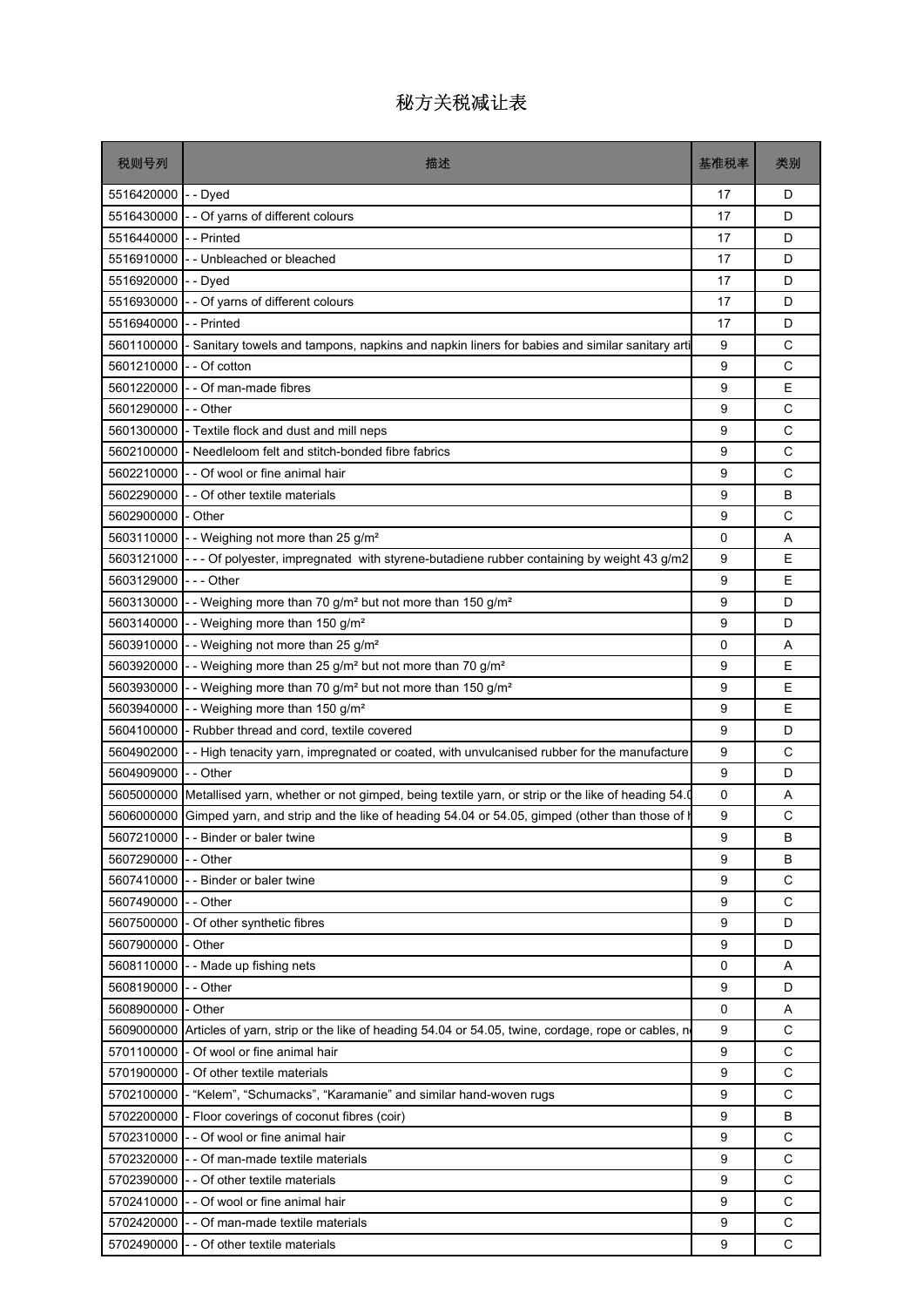| 税则号列                   | 描述                                                                                              | 基准税率 | 类别 |
|------------------------|-------------------------------------------------------------------------------------------------|------|----|
| 5702500000             | - Other, not of pile construction, not made up                                                  | 9    | С  |
| 5702910000             | - - Of wool or fine animal hair                                                                 | 9    | C  |
| 5702920000             | - - Of man-made textile materials                                                               | 9    | C  |
| 5702990000             | - - Of other textile materials                                                                  | 9    | C  |
|                        | 5703100000 - Of wool or fine animal hair                                                        | 9    | C  |
|                        | 5703200000 - Of nylon or other polyamides                                                       | 9    | C  |
| 5703300000             | - Of other man-made textile materials                                                           | 9    | C  |
| 5703900000             | - Of other textile materials                                                                    | 9    | C  |
| 5704100000             | - Tiles, having a maximum surface area of 0.3 m <sup>2</sup>                                    | 9    | C  |
| 5704900000             | - Other                                                                                         | 9    | E  |
|                        | 5705000000 Other carpets and other textile floor coverings, whether or not made up.             | 9    | C  |
| 5801100000             | - Of wool or fine animal hair                                                                   | 17   | C  |
|                        | 5801210000 - Uncut weft pile fabrics                                                            | 17   | D  |
|                        | 5801220000 - - Cut corduroy                                                                     | 17   | D  |
|                        | 5801230000 - - Other weft pile fabrics                                                          | 17   | D  |
|                        | 5801240000 - - Warp pile fabrics, épinglé (uncut)                                               | 17   | D  |
| 5801250000             | - - Warp pile fabrics, cut                                                                      | 17   | D  |
|                        | 5801260000 - - Chenille fabrics                                                                 | 17   | D  |
| 5801310000             | - - Uncut weft pile fabrics                                                                     | 17   | C  |
|                        | 5801320000 - - Cut corduroy                                                                     | 17   | D  |
|                        | 5801330000 - - Other weft pile fabrics                                                          | 17   | C  |
| 5801340000             | - - Warp pile fabrics, épinglé (uncut)                                                          | 17   | C  |
| 5801350000             | - - Warp pile fabrics, cut                                                                      | 17   | C  |
|                        | 5801360000 - - Chenille fabrics                                                                 | 17   | C  |
|                        | 5801900000 - Of other textile materials                                                         | 17   | C  |
|                        | 5802110000 - - Unbleached                                                                       | 17   | D  |
| 5802190000             | - - Other                                                                                       | 17   | D  |
| 5802200000             | - Terry towelling and similar woven terry fabrics, of other textile materials                   | 17   | D  |
| 5802300000             | - Tufted textile fabrics                                                                        | 17   | C  |
| 5803001000 - Of cotton |                                                                                                 | 17   | D  |
|                        | 5803009000 - Of other textile materials                                                         | 17   | С  |
| 5804100000             | - Tulles and other net fabrics                                                                  | 17   | C  |
| 5804210000             | - - Of man-made fibres                                                                          | 17   | С  |
| 5804290000             | - - Of other textile materials                                                                  | 17   | C  |
| 5804300000             | - Hand-made lace                                                                                | 17   | C  |
| 5805000000             | Hand-woven tapestries of the type Gobelins, Flanders, Aubusson, Beauvais and the like, an       | 17   | В  |
| 5806100000             | - Woven pile fabrics (including terry towelling and similar terry fabrics) and chenille fabrics | 17   | С  |
| 5806200000             | - Other woven fabrics, containing by weight 5 % or more of lastomeric yarn or rubber thread     | 17   | D  |
| 5806310000             | - - Of cotton                                                                                   | 17   | D  |
| 5806321000             | --- Of a width not exceeding 4.1 cm.                                                            | 17   | D  |
| 5806329000             | - - - Other                                                                                     | 17   | E  |
| 5806390000             | - - Of other textile materials                                                                  | 17   | C  |
| 5806400000             | - Fabrics consisting of warp without weft assembled by means of an adhesive (bolducs)           | 17   | С  |
| 5807100000             | - Woven                                                                                         | 17   | D  |
| 5807900000             | - Other                                                                                         | 17   | D  |
| 5808100000             | - Braids in the piece                                                                           | 17   | В  |
| 5808900000             | - Other                                                                                         | 17   | С  |
| 5809000000             | Woven fabrics of metal thread and woven fabrics of metallised yarn of heading 56.05, of a k     | 9    | B  |
| 5810100000             | - Embroidery without visible ground                                                             | 17   | В  |
| 5810910000             | - - Of cotton                                                                                   | 17   | Е  |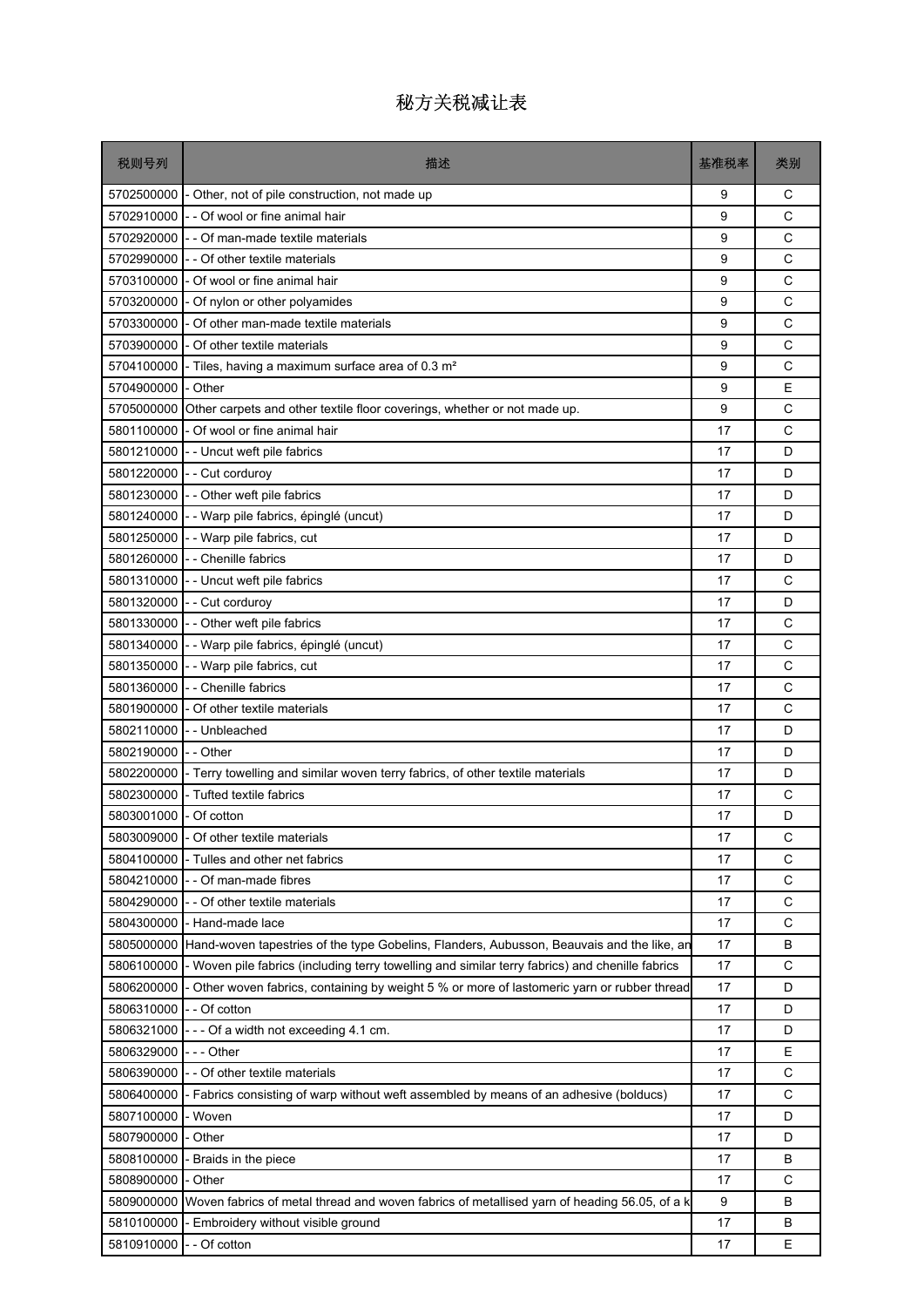| 税则号列                     | 描述                                                                                                | 基准税率        | 类别          |
|--------------------------|---------------------------------------------------------------------------------------------------|-------------|-------------|
| 5810920000               | - - Of man-made fibres                                                                            | 17          | E           |
| 5810990000               | - Of other textile materials                                                                      | 17          | C           |
| 5811000000               | Quilted textile products in the piece, composed of one or more layers of textile materials ass    | 17          | E           |
| 5901100000               | - Textile fabrics coated with gum or amylaceous substances, of a kind used for the outer cov      | 17          | C           |
| 5901900000               | - Other                                                                                           | 17          | B           |
| 5902101000               | - - Rubberised                                                                                    | 0           | A           |
| 5902109000               | - - Other                                                                                         | 9           | Α           |
| 5902201000               | - - Rubberised                                                                                    | 0           | A           |
| 5902209000               | - - Other                                                                                         | $\Omega$    | A           |
| 5902900000               | Other                                                                                             | 0           | Α           |
| 5903100000               | - With poly(vinyl chloride)                                                                       | 17          | D           |
| 5903200000               | - With polyurethane                                                                               | 17          | D           |
| 5903900000               | - Other                                                                                           | 17          | D           |
| 5904100000               | - Linoleum                                                                                        | 17          | В           |
| 5904900000               | - Other                                                                                           | 17          | B           |
| 5905000000               | Textile wall coverings.                                                                           | 17          | В           |
| 5906100000               | - Adhesive tape of a width not exceeding 20 cm                                                    | 17          | В           |
| 5906910000               | - - Knitted or crocheted                                                                          | 17          | C           |
| 5906991000               | --- Woven fabrics obtained from high tenacity yarn of nylon or other polyamides or of polye       | 17          | C           |
| 5906999010               | ---- Specials for the manufacture of articles of rubber                                           | 9           | B           |
| 5906999090               |                                                                                                   | 17          | C           |
| 5907000000               | Textile fabrics otherwise impregnated, coated or covered; painted canvas being theatrical so      | 17          | В           |
| 5908000000               | Textile wicks, woven, plaited or knitted, for lamps, stoves, lighters, candles or the like; incar | 9           | C           |
| 5909000000               | Textile hosepiping and similar textile tubing, with or without lining, armour or accessories of   | 9           | Α           |
| 5910000000               | Transmission or conveyor belts or belting, of textile material, whether or not impregnated, co    | $\mathbf 0$ | A           |
| 5911100000               | - Textile fabrics, felt and felt-lined woven fabrics, coated, covered or laminated with rubber,   | 0           | A           |
| 5911200000               | Bolting cloth, whether or not made up                                                             | 0           | Α           |
| 5911310000               | -- Weighing less than 650 g/m2                                                                    | 0           | A           |
| 5911320000               | - Weighing 650 g/m2 or more                                                                       | 0           | A           |
| 5911400000               | Straining cloth of a kind used in oil presses or the like, including that of human hair           | 0           | Α           |
| 5911901000               | - - Gaskets                                                                                       | 0           | Α           |
| 5911909000               | - - Other                                                                                         | $\Omega$    | A<br>C      |
| 6001100000               | - "Long pile" fabrics<br>- - Of cotton                                                            | 17<br>17    | D           |
| 6001210000<br>6001220000 | - - Of man-made fibres                                                                            | 17          | D           |
| 6001290000               | - - Of other textile materials                                                                    | 17          | D           |
| 6001910000               | - - Of cotton                                                                                     | 17          | D           |
| 6001920000               | - - Of man-made fibres                                                                            | 17          | E           |
| 6001990000               | - Of other textile materials                                                                      | 17          | C           |
| 6002400000               | Containing by weight 5% or more of elastomeric yarn but not containing rubber thread              | 17          | E           |
| 6002900000               | - Other                                                                                           | 17          | D           |
| 6003100000               | Of wool or fine animal hair                                                                       | 17          | C           |
| 6003200000               | - Of cotton                                                                                       | 17          | D           |
| 6003300000               | - Of synthetic fibres                                                                             | 17          | D           |
| 6003400000               | Of artificial fibres                                                                              | 17          | C           |
| 6003900000               | - Other                                                                                           | 17          | C           |
| 6004100000               | Containing by weight 5 % or more of elastomeric yarn but not containing rubber thread             | 17          | D           |
| 6004900000               | - Other                                                                                           | 17          | D           |
| 6005210000               | - Unbleached or bleached                                                                          | 17          | $\mathsf C$ |
| 6005220000               | - Dyed                                                                                            | 17          | C           |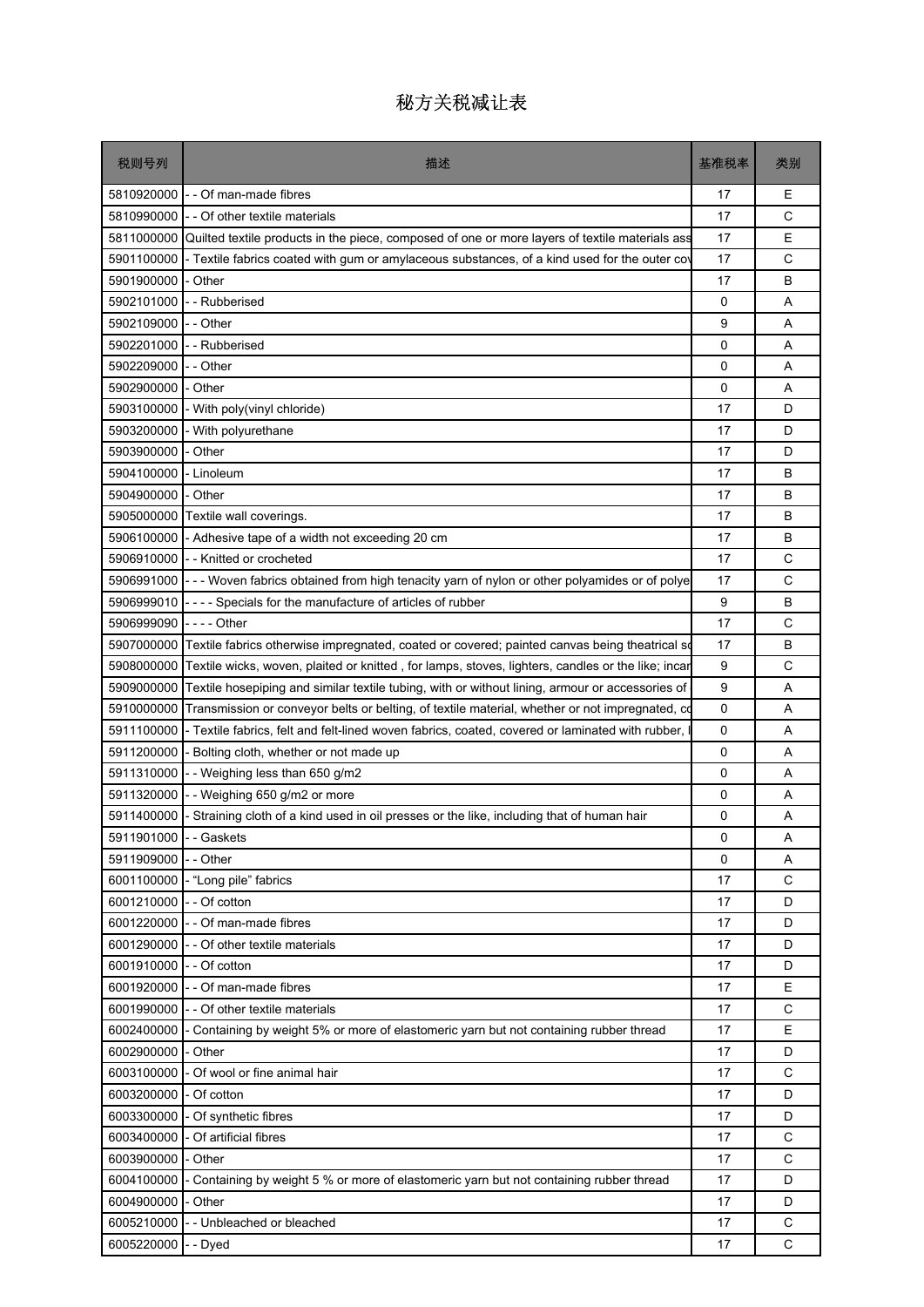| 6005230000 - - Of yarns of different colours<br>17<br>6005240000 - - Printed<br>17<br>6005310000 - Unbleached or bleached<br>17<br>6005320000<br>- - Dyed<br>17<br>6005330000 - - Of yarns of different colours<br>17<br>6005340000 - - Printed<br>17<br>6005410000 - Unbleached or bleached<br>17<br>6005420000 - - Dyed<br>17 | С<br>C<br>$\mathsf{C}$<br>C |
|---------------------------------------------------------------------------------------------------------------------------------------------------------------------------------------------------------------------------------------------------------------------------------------------------------------------------------|-----------------------------|
|                                                                                                                                                                                                                                                                                                                                 |                             |
|                                                                                                                                                                                                                                                                                                                                 |                             |
|                                                                                                                                                                                                                                                                                                                                 |                             |
|                                                                                                                                                                                                                                                                                                                                 |                             |
|                                                                                                                                                                                                                                                                                                                                 | C                           |
|                                                                                                                                                                                                                                                                                                                                 | C                           |
|                                                                                                                                                                                                                                                                                                                                 | C                           |
|                                                                                                                                                                                                                                                                                                                                 | $\mathsf{C}$                |
| 6005430000 - - Of yarns of different colours<br>17                                                                                                                                                                                                                                                                              | C                           |
| - - Printed<br>6005440000<br>17                                                                                                                                                                                                                                                                                                 | C                           |
| 6005900000 - Other<br>17                                                                                                                                                                                                                                                                                                        | C                           |
| 6006100000 - Of wool or fine animal hair<br>17                                                                                                                                                                                                                                                                                  | D                           |
| 6006210000 - Unbleached or bleached<br>17                                                                                                                                                                                                                                                                                       | D                           |
| 6006220000 - - Dyed<br>17                                                                                                                                                                                                                                                                                                       | D                           |
| 6006230000 - - Of yarns of different colours<br>17                                                                                                                                                                                                                                                                              | D                           |
| 6006240000 - - Printed<br>17                                                                                                                                                                                                                                                                                                    | D                           |
| 6006310000 - Unbleached or bleached<br>17                                                                                                                                                                                                                                                                                       | D                           |
| 6006320000 - - Dyed<br>17                                                                                                                                                                                                                                                                                                       | D                           |
| 6006330000 - - Of yarns of different colours<br>17                                                                                                                                                                                                                                                                              | E                           |
| 6006340000 - - Printed<br>17                                                                                                                                                                                                                                                                                                    | E                           |
| 6006410000 - Unbleached or bleached<br>17                                                                                                                                                                                                                                                                                       | D                           |
| 6006420000 - - Dyed<br>17                                                                                                                                                                                                                                                                                                       | E                           |
| 6006430000 - - Of yarns of different colours<br>17                                                                                                                                                                                                                                                                              | D                           |
| 6006440000 - - Printed<br>17                                                                                                                                                                                                                                                                                                    | E                           |
| 6006900000 - Other<br>17                                                                                                                                                                                                                                                                                                        | D                           |
| 6101200000 - Of cotton<br>17                                                                                                                                                                                                                                                                                                    | D                           |
| 6101300000 - Of man-made fibres<br>17                                                                                                                                                                                                                                                                                           | E                           |
| 6101901000 - - Of wool or fine animal hair<br>17                                                                                                                                                                                                                                                                                | D                           |
| 6101909000<br>- - Other<br>17                                                                                                                                                                                                                                                                                                   | D                           |
| 6102100000 - Of wool or fine animal hair<br>17                                                                                                                                                                                                                                                                                  | D                           |
| 6102200000 - Of cotton<br>17                                                                                                                                                                                                                                                                                                    | D                           |
| 6102300000 - Of man-made fibres<br>17                                                                                                                                                                                                                                                                                           | E                           |
| 6102900000 - Of other textile materials<br>17                                                                                                                                                                                                                                                                                   | D                           |
| 6103101000<br>- - Of wool or fine animal hair<br>17                                                                                                                                                                                                                                                                             | D                           |
| 6103102000 - - Of synthetic fibres<br>17                                                                                                                                                                                                                                                                                        | D                           |
| 6103109000 - - Of other textile materials<br>17                                                                                                                                                                                                                                                                                 | D                           |
| 6103220000 - - Of cotton<br>17                                                                                                                                                                                                                                                                                                  | D                           |
| 6103230000 - - Of synthetic fibres<br>17                                                                                                                                                                                                                                                                                        | E                           |
| 6103291000 - - - Of wool or fine animal hair<br>17                                                                                                                                                                                                                                                                              | D                           |
| 6103299000 --- Other<br>17                                                                                                                                                                                                                                                                                                      | D                           |
| 6103310000 - - Of wool or fine animal hair<br>17                                                                                                                                                                                                                                                                                | D                           |
| 6103320000 - - Of cotton<br>17                                                                                                                                                                                                                                                                                                  | D                           |
| 6103330000 - - Of synthetic fibre<br>17                                                                                                                                                                                                                                                                                         | D                           |
| 6103390000 - - Of other textile materials<br>17                                                                                                                                                                                                                                                                                 | D                           |
| 6103410000 - - Of wool or fine animal hair<br>17                                                                                                                                                                                                                                                                                | D                           |
| 6103420000<br>- - Of cotton<br>17                                                                                                                                                                                                                                                                                               | D                           |
| 6103430000 - - Of synthetic fibres<br>17                                                                                                                                                                                                                                                                                        | D                           |
| 6103490000 - - Of other textile materials<br>17                                                                                                                                                                                                                                                                                 | D                           |
| 6104130000 - - Of synthetic fibres<br>17                                                                                                                                                                                                                                                                                        | D                           |
| 6104191000 - - - Of wool or fine animal hair<br>17                                                                                                                                                                                                                                                                              | D                           |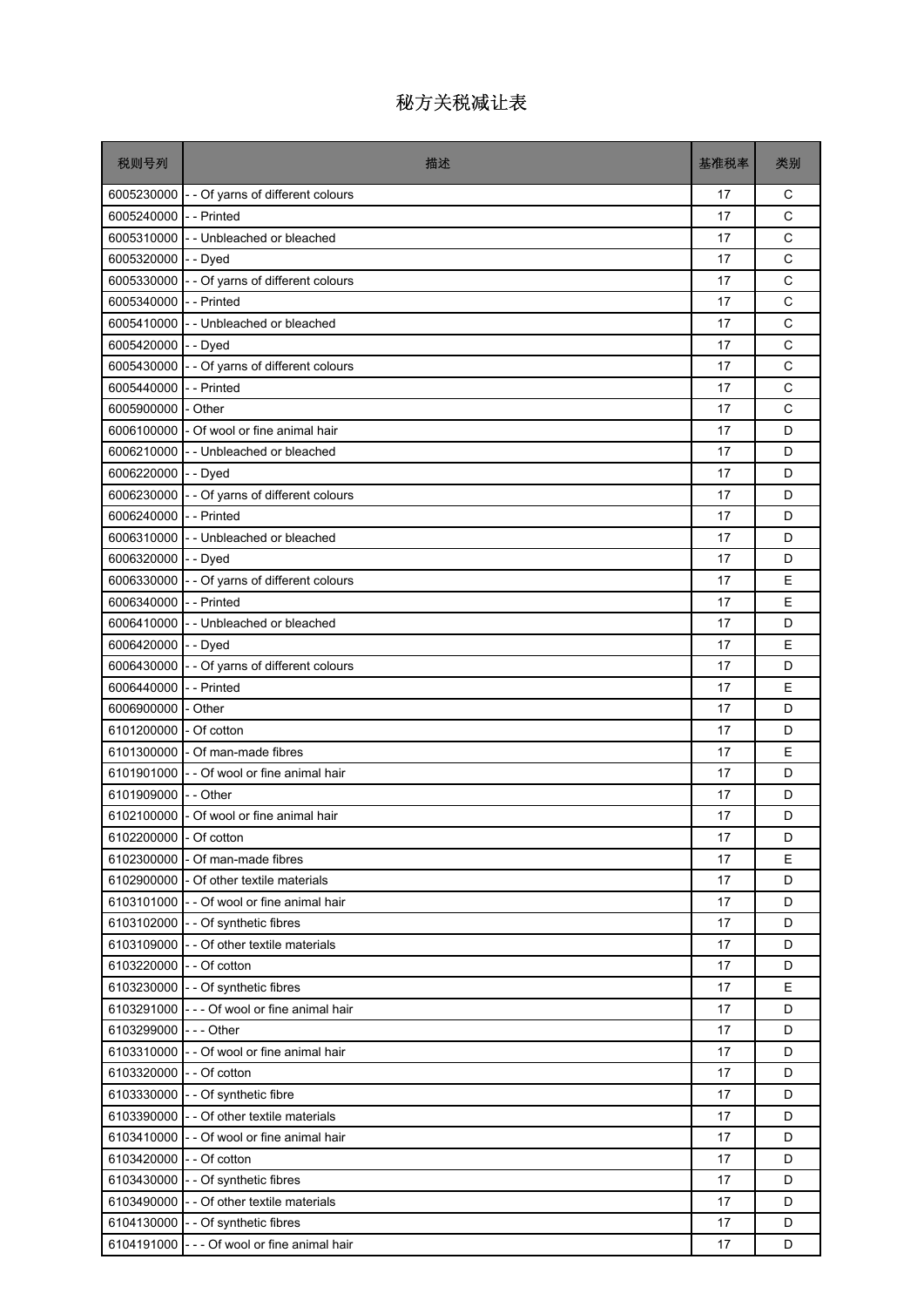| 税则号列                     | 描述                                                                                    | 基准税率 | 类别 |
|--------------------------|---------------------------------------------------------------------------------------|------|----|
| 6104192000               | --- Of cotton                                                                         | 17   | D  |
| 6104199000               | - - - Other                                                                           | 17   | D  |
| 6104220000               | - - Of cotton                                                                         | 17   | D  |
| 6104230000               | - - Of synthetic fibres                                                               | 17   | D  |
| 6104291000               | - - - Of wool or fine animal hair                                                     | 17   | D  |
| 6104299000               | - - - Other                                                                           | 17   | D  |
| 6104310000               | - - Of wool or fine animal hair                                                       | 17   | D  |
| 6104320000               | - - Of cotton                                                                         | 17   | D  |
| 6104330000               | - - Of synthetic fibres                                                               | 17   | D  |
| 6104390000               | - - Of other textile materials                                                        | 17   | D  |
| 6104410000               | - - Of wool or fine animal hair                                                       | 17   | D  |
| 6104420000 - - Of cotton |                                                                                       | 17   | D  |
| 6104430000               | - - Of synthetic fibres                                                               | 17   | D  |
| 6104440000               | - - Of artificial fibres                                                              | 17   | D  |
| 6104490000               | - - Of other textile materials                                                        | 17   | D  |
| 6104510000               | - - Of wool or fine animal hair                                                       | 17   | D  |
| 6104520000               | - - Of cotton                                                                         | 17   | D  |
| 6104530000               | - - Of synthetic fibres                                                               | 17   | D  |
| 6104590000               | - - Of other textile materials                                                        | 17   | D  |
| 6104610000               | - - Of wool or fine animal hair                                                       | 17   | D  |
| 6104620000               | - - Of cotton                                                                         | 17   | D  |
| 6104630000               | - - Of synthetic fibres                                                               | 17   | D  |
| 6104690000               | - - Of other textile materials                                                        | 17   | D  |
| 6105100041               | --- Of fabrics dyed in only one color, including bleached fabrics                     | 17   | D  |
| 6105100042               | - - - Of fabrics of different color yarns, stripped                                   | 17   | D  |
| 6105100049               | -  -  - Other                                                                         | 17   | D  |
| 6105100051               | --- Of fabrics dyed in only one color, including bleached fabrics                     | 17   | D  |
| 6105100052               | - - - Of fabrics of different color yarns, stripped                                   | 17   | D  |
| 6105100059               | - - - Other                                                                           | 17   | D  |
|                          | 6105100080 - - Other, for men                                                         | 17   | D  |
|                          | 6105100091 - - - With a partial front opening and rib knit collar and cuffs, for men: | 17   | D  |
| 6105100092               | --- With collar and partial front opening                                             | 17   | D  |
| 6105100099               | $--$ Other                                                                            | 17   | D  |
| 6105201000               | - - Of acrylic or modacrylic fibres                                                   | 17   | D  |
|                          | 6105209000 - - Of other synthetic or artificial fibres                                | 17   | D  |
| 6105900000               | - Of other textile materials                                                          | 17   | D  |
| 6106100021               | --- Of fabrics dyed in only one color, including bleached fabrics                     | 17   | D  |
| 6106100022               | --- Of fabrics of different color yarns, stripped                                     | 17   | D  |
| 6106100029               | --- Other                                                                             | 17   | D  |
| 6106100031               | --- Of fabrics dyed in only one color, including bleached fabrics                     | 17   | D  |
| 6106100032               | --- Of fabrics of different color yarns, stripped                                     | 17   | D  |
| 6106100039               | - - - Other                                                                           | 17   | D  |
| 6106100090               | - - Other                                                                             | 17   | D  |
| 6106200000               | - Of man-made fibres                                                                  | 17   | D  |
| 6106900000               | - Of other textile materials                                                          | 17   | D  |
| 6107110000               | - - Of cotton                                                                         | 17   | D  |
| 6107120000               | - - Of man-made fibres                                                                | 17   | D  |
| 6107190000               | - - Of other textile materials                                                        | 17   | D  |
| 6107210000               | - Of cotton                                                                           | 17   | D  |
| 6107220000               | - Of man-made fibres                                                                  | 17   | D  |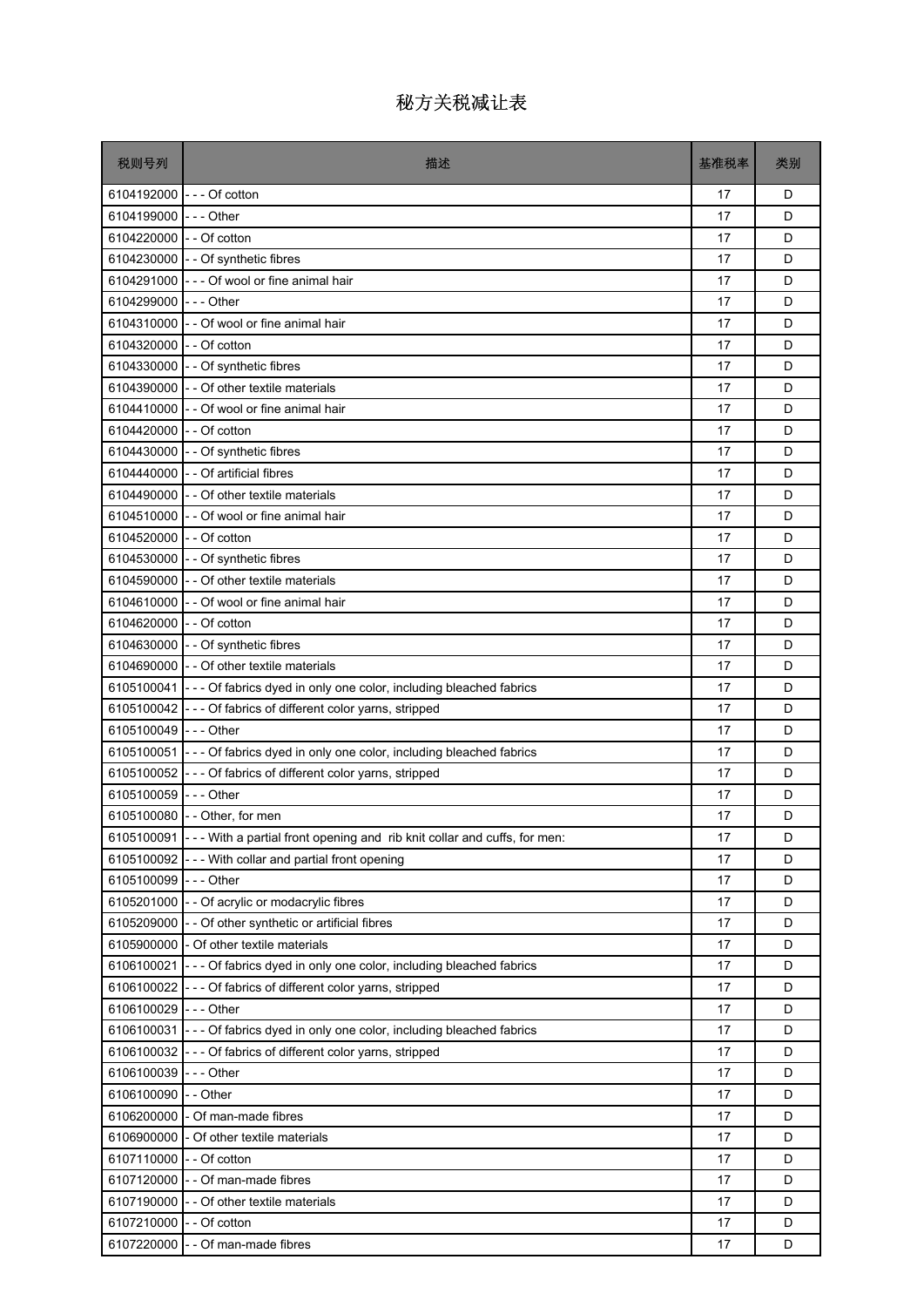| 税则号列                     | 描述                                                                             | 基准税率 | 类别 |
|--------------------------|--------------------------------------------------------------------------------|------|----|
| 6107290000               | - - Of other textile materials                                                 | 17   | С  |
| 6107910000               | - - Of cotton                                                                  | 17   | D  |
| 6107991000               | - - - Of man-made fibres                                                       | 17   | D  |
| 6107999000               | - - - Other                                                                    | 17   | C  |
|                          | 6108110000 - - Of man-made fibres                                              | 17   | D  |
|                          | 6108190000 - - Of other textile materials                                      | 17   | D  |
| 6108210000 - - Of cotton |                                                                                | 17   | D  |
|                          | 6108220000 - - Of man-made fibres                                              | 17   | D  |
| 6108290000               | - - Of other textile materials                                                 | 17   | D  |
| 6108310000 - - Of cotton |                                                                                | 17   | D  |
|                          | 6108320000 - - Of man-made fibres                                              | 17   | D  |
|                          | 6108390000 - - Of other textile materials                                      | 17   | D  |
| 6108910000 - - Of cotton |                                                                                | 17   | D  |
| 6108920000               | - - Of man-made fibres                                                         | 17   | D  |
|                          | 6108990000 - - Of other textile materials                                      | 17   | D  |
|                          | 6109100031 - - - Of fabrics dyed in only one color, including bleached fabrics | 17   | D  |
| 6109100032               | - - - Of fabrics of different color yarns, stripped                            | 17   | D  |
| 6109100039 --- Other     |                                                                                | 17   | D  |
|                          | 6109100041 - - - Of fabrics dyed in only one color, including bleached fabrics | 17   | D  |
| 6109100042               | --- Of fabrics of different color yarns, stripped                              | 17   | D  |
| 6109100049               | $--$ Other                                                                     | 17   | D  |
|                          | 6109100050 - - Undershirts                                                     | 17   | D  |
|                          | 6109901000 - - Of acrylic or modacrylic fibres                                 | 17   | D  |
| 6109909000 - - Other     |                                                                                | 17   | D  |
|                          | 6110111010 ---- With turtleneck                                                | 17   | D  |
| 6110111090 ---- Other    |                                                                                | 17   | D  |
|                          | 6110112000 --- Waistcoats                                                      | 17   | D  |
|                          | 6110113000 --- Cardigans                                                       | 17   | D  |
|                          | 6110119010 ---- With turtleneck                                                | 17   | D  |
| 6110119090 ---- Other    |                                                                                | 17   | D  |
|                          | 6110120000 - - Cashmere gota                                                   | 17   | D  |
|                          | 6110191010 ---- With turtleneck                                                | 17   | D  |
| 6110191090 ---- Other    |                                                                                | 17   | D  |
|                          | 6110192000 --- Waistcoats                                                      | 17   | D  |
|                          | 6110193000 --- Cardigans                                                       | 17   | D  |
|                          | 6110199010 - - - - With turtleneck                                             | 17   | D  |
| 6110199090 ---- Other    |                                                                                | 17   | D  |
|                          | 6110201010 --- With turtleneck                                                 | 17   | D  |
| 6110201090 --- Other     |                                                                                | 17   | D  |
|                          | 6110202000 - - Waistcoats                                                      | 17   | D  |
|                          | 6110203000 - - Cardigans                                                       | 17   | D  |
|                          | 6110209010 --- With turtleneck                                                 | 17   | D  |
| 6110209090 --- Other     |                                                                                | 17   | Е  |
|                          | 6110301000 - - Of acrylic or modacrylic fibres                                 | 17   | D  |
| 6110309000               | - - Other                                                                      | 17   | D  |
| 6110900000               | - Of other textile materials                                                   | 17   | Е  |
| 6111200000               | - Of cotton                                                                    | 17   | D  |
|                          | 6111300000 - Of synthetic fibres                                               | 17   | E  |
| 6111901000               | - - Of wool or fine animal hair                                                | 17   | D  |
| 6111909000               | - - Other                                                                      | 17   | D  |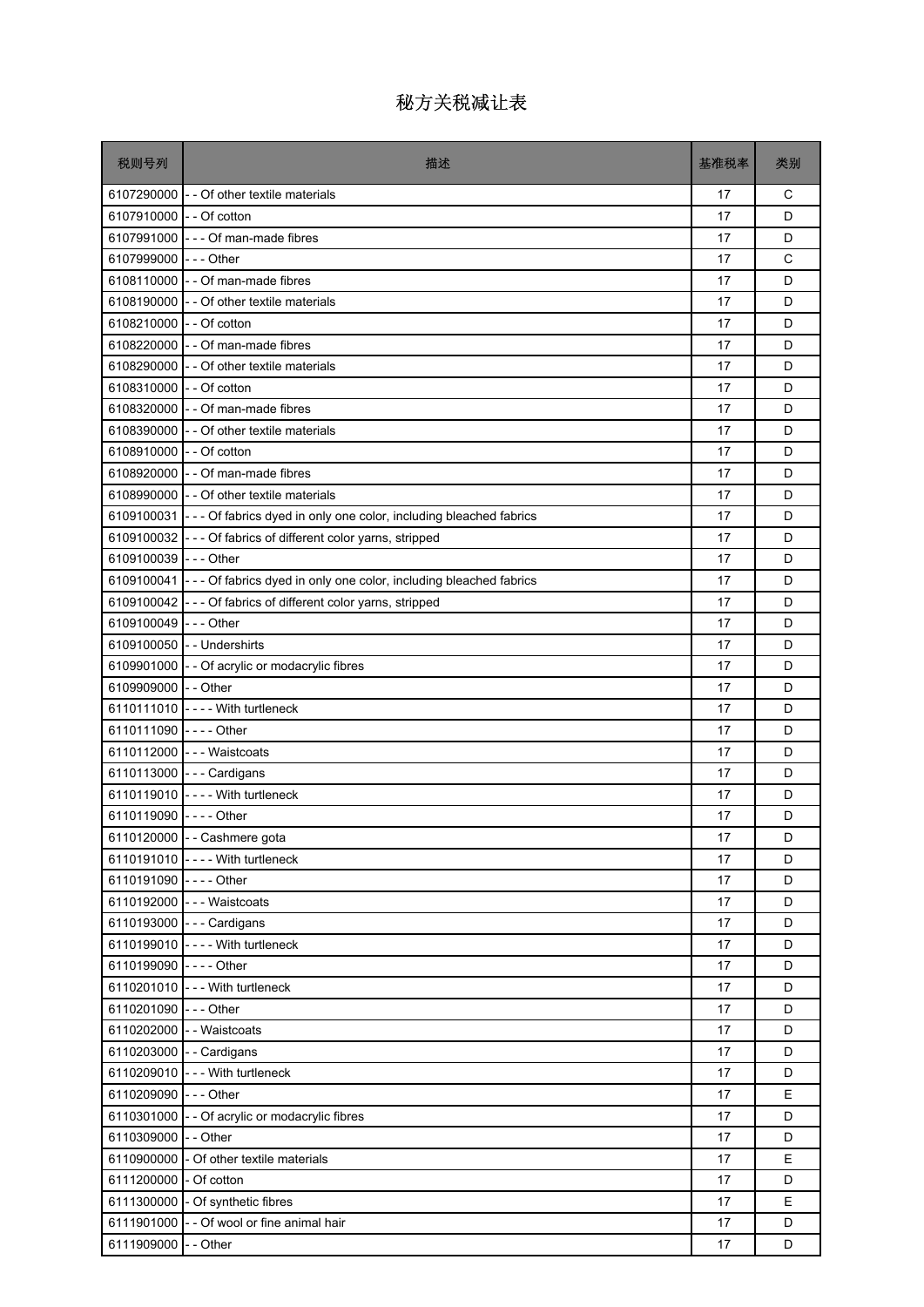| 税则号列                     | 描述                                                                                  | 基准税率 | 类别 |
|--------------------------|-------------------------------------------------------------------------------------|------|----|
| 6112110000 - - Of cotton |                                                                                     | 17   | D  |
|                          | 6112120000 - - Of synthetic fibres                                                  | 17   | E  |
| 6112190000               | - - Of other textile materials                                                      | 17   | D  |
| 6112200000               | - Ski suits                                                                         | 17   | C  |
|                          | 6112310000 - - Of synthetic fibres                                                  | 17   | D  |
|                          | 6112390000 - - Of other textile materials                                           | 17   | D  |
|                          | 6112410000 - - Of synthetic fibres                                                  | 17   | D  |
|                          | 6112490000 - - Of other textile materials                                           | 17   | D  |
| 6113000000               | Garments, made up of knitted or crocheted fabrics of heading 59.03, 59.06 or 59.07. | 17   | D  |
| 6114200000               | - Of cotton                                                                         | 17   | D  |
|                          | 6114300000 - Of man-made fibres                                                     | 17   | E  |
|                          | 6114901000 - - Of wool or fine animal hair                                          | 17   | D  |
| 6114909000 - - Other     |                                                                                     | 17   | D  |
|                          | 6115101000 - Graduated compression socks                                            | 17   | D  |
| 6115109000 -- Other      |                                                                                     | 17   | D  |
|                          | 6115210000 - - Of synthetic fibres, measuring per single yarn less than 67 decitex  | 17   | D  |
|                          | 6115220000 - - Of synthetic fibres, measuring per single yarn 67 decitex or more    | 17   | D  |
|                          | 6115290000 - - Of other textile materials                                           | 17   | D  |
|                          | 6115301000 - - Of synthetic fibres                                                  | 17   | D  |
| 6115309000 -- Other      |                                                                                     | 17   | D  |
| 6115940000               | - - Of wool or fine animal hair                                                     | 17   | D  |
| 6115950000 - - Of cotton |                                                                                     | 17   | D  |
|                          | 6115960000 - - Of synthetic fibre                                                   | 17   | D  |
|                          | 6115990000 - - Of other textile materials                                           | 17   | D  |
|                          | 6116100000 - Impregnated, coated or covered with plastics or rubber                 | 17   | C  |
|                          | 6116910000 - - Of wool or fine animal hair                                          | 17   | C  |
| 6116920000 - - Of cotton |                                                                                     | 17   | C  |
|                          | 6116930000 - - Of synthetic fibre                                                   | 17   | C  |
| 6116990000               | - - Of other textile materials                                                      | 17   | C  |
|                          | 6117100000 - Shawls, scarves, mufflers, mantillas, veils and the like               | 17   | C  |
|                          | 6117801000 - - Knee and ankle pads                                                  | 17   | C  |
|                          | 6117802000 - Necktie and similar bows                                               | 17   | B  |
| 6117809000 - - Other     |                                                                                     | 17   | C  |
|                          | 6117901000 - - Of synthetic or artificial fibres                                    | 17   | D  |
| 6117909000 - - Other     |                                                                                     | 17   | D  |
|                          | 6201110000 - - Of wool or fine animal hair                                          | 17   | D  |
| 6201120000 - - Of cotton |                                                                                     | 17   | D  |
|                          | 6201130000 - - Of man-made fibres                                                   | 17   | C  |
|                          | 6201190000 - - Of other textile materials                                           | 17   | C  |
|                          | 6201910000 - - Of wool or fine animal hair                                          | 17   | D  |
| 6201920000 - - Of cotton |                                                                                     | 17   | D  |
|                          | 6201930000 - - Of man-made fibres                                                   | 17   | D  |
|                          | 6201990000 - - Of other textile materials                                           | 17   | D  |
|                          | 6202110000 - - Of wool or fine animal hair                                          | 17   | D  |
| 6202120000 - - Of cotton |                                                                                     | 17   | E  |
|                          | 6202130000 - - Of man-made fibres                                                   | 17   | E  |
|                          | 6202190000 - - Of other textile materials                                           | 17   | D  |
|                          | 6202910000 - - Of wool or fine animal hair                                          | 17   | D  |
| 6202920000 - - Of cotton |                                                                                     | 17   | D  |
|                          | 6202930000 - - Of man-made fibres                                                   | 17   | D  |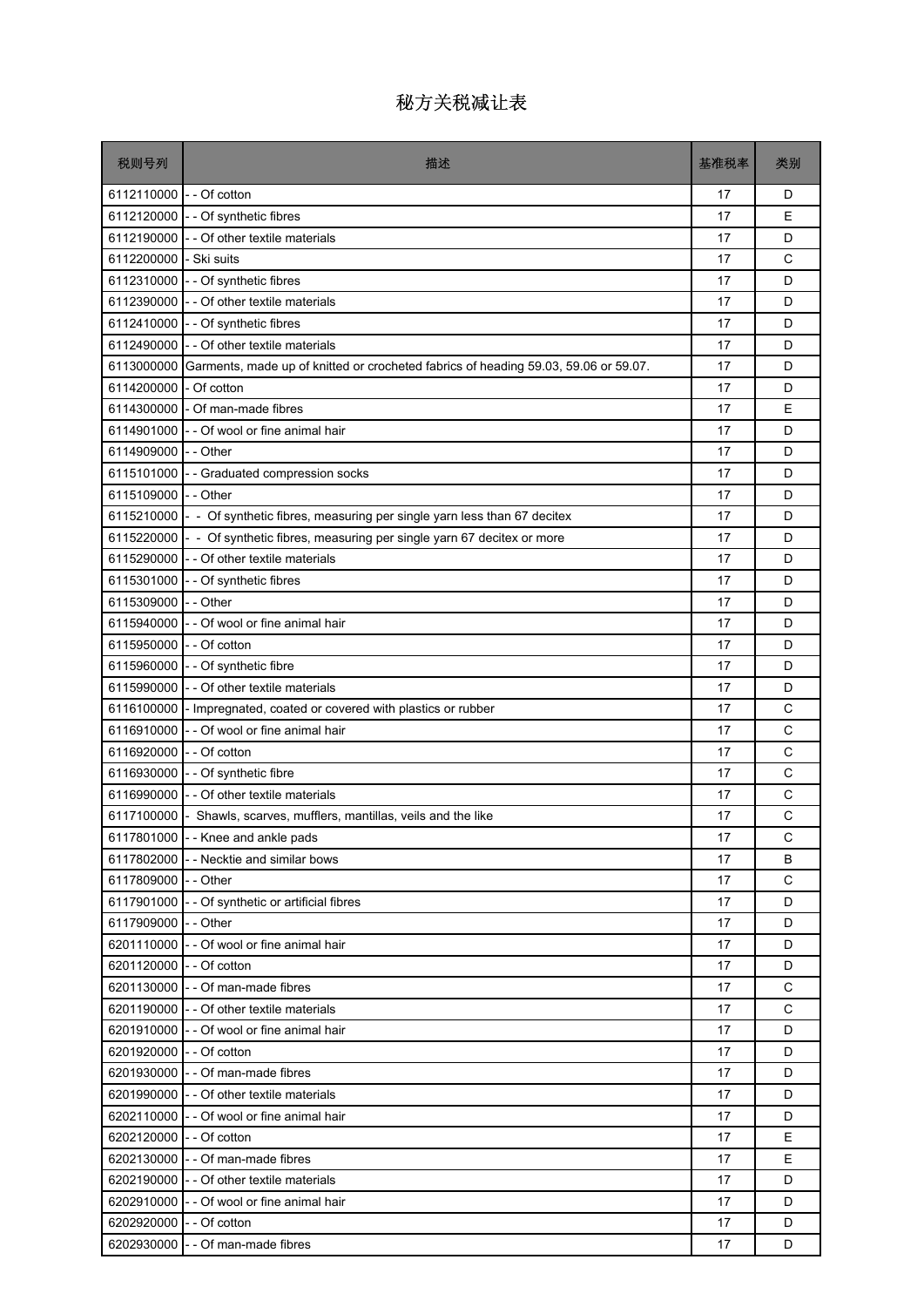| 税则号列                     | 描述                                                        | 基准税率 | 类别 |
|--------------------------|-----------------------------------------------------------|------|----|
|                          | 6202990000 - - Of other textile materials                 | 17   | D  |
|                          | 6203110000 - - Of wool or fine animal hair                | 17   | D  |
|                          | 6203120000 - - Of synthetic fibres                        | 17   | D  |
|                          | 6203190000 - - Of other textile materials                 | 17   | E  |
| 6203220000 - - Of cotton |                                                           | 17   | D  |
|                          | 6203230000 - - Of synthetic fibres                        | 17   | D  |
|                          | 6203291000 - - - Of wool or fine animal hair              | 17   | D  |
| 6203299000 --- Other     |                                                           | 17   | D  |
|                          | 6203310000 - - Of wool or fine animal hair                | 17   | D  |
| 6203320000 - - Of cotton |                                                           | 17   | D  |
|                          | 6203330000 - - Of synthetic fibres                        | 17   | D  |
|                          | 6203390000 - - Of other textile materials                 | 17   | D  |
|                          | 6203410000 - - Of wool or fine animal hair                | 17   | D  |
|                          | 6203421010 ---- Trousers and, bib and brace overalls      | 17   | D  |
|                          | 6203421020 ---- Breeches and shorts                       | 17   | D  |
|                          | $6203422010$ - $-$ - Trousers and, bib and brace overalls | 17   | D  |
|                          | 6203422020 ---- Breeches and shorts                       | 17   | D  |
|                          | 6203429010 - - - - Trousers and, bib and brace overalls   | 17   | D  |
|                          | 6203429020 ---- Breeches and shorts                       | 17   | E  |
|                          | 6203430000 - - Of synthetic fibres                        | 17   | D  |
|                          | 6203490000 - - Of other textile materials                 | 17   | E  |
|                          | 6204110000 - - Of wool or fine animal hair                | 17   | D  |
| 6204120000 - - Of cotton |                                                           | 17   | D  |
|                          | 6204130000 - - Of synthetic fibres                        | 17   | D  |
|                          | 6204190000 - - Of other textile materials                 | 17   | D  |
|                          | 6204210000 - - Of wool or fine animal hair                | 17   | D  |
| 6204220000 - - Of cotton |                                                           | 17   | D  |
|                          | 6204230000 - - Of synthetic fibres                        | 17   | E  |
|                          | 6204290000 - - Of other textile materials                 | 17   | D  |
|                          | 6204310000 - - Of wool or fine animal hair                | 17   | D  |
| 6204320000 - - Of cotton |                                                           | 17   | D  |
|                          | 6204330000 - - Of synthetic fibres                        | 17   | D  |
| 6204390000               | - - Of other textile materials                            | 17   | D  |
| 6204410000               | - - Of wool or fine animal hair                           | 17   | D  |
| 6204420000 - - Of cotton |                                                           | 17   | D  |
|                          | 6204430000 - - Of synthetic fibres                        | 17   | D  |
|                          | 6204440000 - - Of artificial fibres                       | 17   | D  |
|                          | 6204490000 - - Of other textile materials                 | 17   | E  |
| 6204510000               | - - Of wool or fine animal hair                           | 17   | D  |
| 6204520000 - - Of cotton |                                                           | 17   | D  |
|                          | 6204530000 - - Of synthetic fibres                        | 17   | E  |
|                          | 6204590000 - - Of other textile materials                 | 17   | E  |
| 6204610000               | - - Of wool or fine animal hair                           | 17   | D  |
| 6204620000               | - - Of cotton                                             | 17   | D  |
| 6204630000               | - - Of synthetic fibres                                   | 17   | D  |
| 6204690000               | - - Of other textile materials                            | 17   | D  |
| 6205200000               | - Of cotton                                               | 17   | D  |
| 6205300000               | - Of synthetic or artificial fibres                       | 17   | D  |
| 6205901000               | - - Of wool or fine animal hair                           | 17   | D  |
| 6205909000               | - - Other                                                 | 17   | Ε  |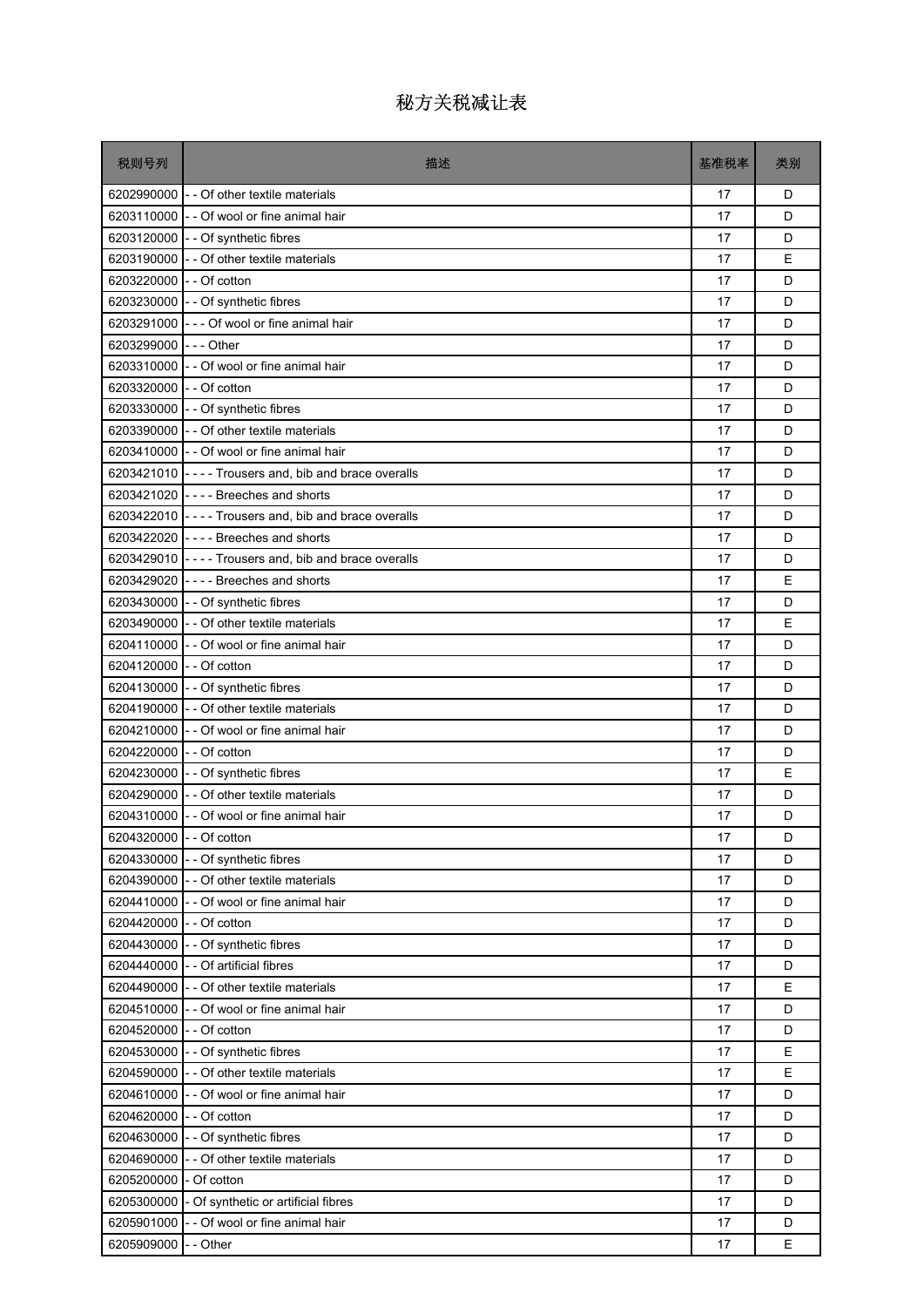| 税则号列                     | 描述                                                                        | 基准税率 | 类别          |
|--------------------------|---------------------------------------------------------------------------|------|-------------|
| 6206100000               | - Of silk or silk waste                                                   | 17   | Е           |
| 6206200000               | - Of wool or fine animal hair                                             | 17   | D           |
| 6206300000               | - Of cotton                                                               | 17   | D           |
|                          | 6206400000 - Of synthetic or artificial fibres                            | 17   | D           |
|                          | 6206900000 - Of other textile materials                                   | 17   | E           |
| 6207110000               | - - Of cotton                                                             | 17   | D           |
|                          | 6207190000 - - Of other textile materials                                 | 17   | D           |
| 6207210000 - - Of cotton |                                                                           | 17   | D           |
|                          | 6207220000 - - Of synthetic or artificial fibres                          | 17   | D           |
|                          | 6207290000 - - Of other textile materials                                 | 17   | D           |
| 6207910000 - - Of cotton |                                                                           | 17   | D           |
|                          | 6207991000 --- Of synthetic or artificial fibres                          | 17   | D           |
| 6207999000 --- Other     |                                                                           | 17   | D           |
|                          | 6208110000 - - Of synthetic or artificial fibres                          | 17   | D           |
| 6208190000               | - - Of other textile materials                                            | 17   | D           |
| 6208210000               | - - Of cotton                                                             | 17   | D           |
|                          | 6208220000 - - Of synthetic or artificial fibres                          | 17   | D           |
|                          | 6208290000 - - Of other textile materials                                 | 17   | C           |
| 6208910000 - - Of cotton |                                                                           | 17   | D           |
|                          | 6208920000 - - Of synthetic or artificial fibres                          | 17   | D           |
| 6208990000               | - - Of other textile materials                                            | 17   | D           |
| 6209200000               | - Of cotton                                                               | 17   | D           |
| 6209300000               | - Of synthetic fibres                                                     | 17   | D           |
| 6209901000               | -- Of wool or fine animal hair                                            | 17   | D           |
| 6209909000 - - Other     |                                                                           | 17   | E           |
| 6210100000               | - Of fabrics of headings 56.02 or 56.03                                   | 17   | E           |
| 6210200000               | - Other garments, of the type described in subheadings 6201.11 to 6201.19 | 17   | C           |
| 6210300000               | - Other garments, of the type described in subheadings 6202.11 to 6202.19 | 17   | C           |
|                          | 6210400000 - Other men's or boys' garments                                | 17   | E           |
|                          | 6210500000 - Other women's or girls' garments                             | 17   | D           |
|                          | 6211110000 - - Men's or boys'                                             | 17   | Е           |
|                          | 6211120000 - - Women's or girls'                                          | 17   | E           |
| 6211200000               | - Ski suits                                                               | 17   | B           |
| 6211320000 - - Of cotton |                                                                           | 17   | D           |
|                          | 6211330000 - - Of synthetic or artificial fibres                          | 17   | D           |
|                          | 6211391000 - - - Of wool or fine animal hair                              | 17   | C           |
| 6211399000 --- Other     |                                                                           | 17   | D           |
|                          | 6211410000 - - Of wool or fine animal hair                                | 17   | C           |
| 6211420000 - - Of cotton |                                                                           | 17   | D           |
|                          | 6211430000 - - Of synthetic or artificial fibres                          | 17   | D           |
| 6211490000               | - - Of other textile materials                                            | 17   | C           |
|                          | 6212100000 - Brassières                                                   | 17   | E           |
| 6212200000               | - Girdles and panty-girdles                                               | 17   | C           |
| 6212300000               | - Corselettes                                                             | 17   | Е           |
| 6212900000               | - Other                                                                   | 17   | E           |
| 6213200000               | - Of cotton                                                               | 17   | C           |
| 6213901000               | - - Of silk or silk waste                                                 | 17   | В           |
| 6213909000 - - Other     |                                                                           | 17   | C           |
|                          | 6214100000 - Of silk or silk waste                                        | 17   | $\mathsf C$ |
| 6214200000               | - Of wool or fine animal hair                                             | 17   | D           |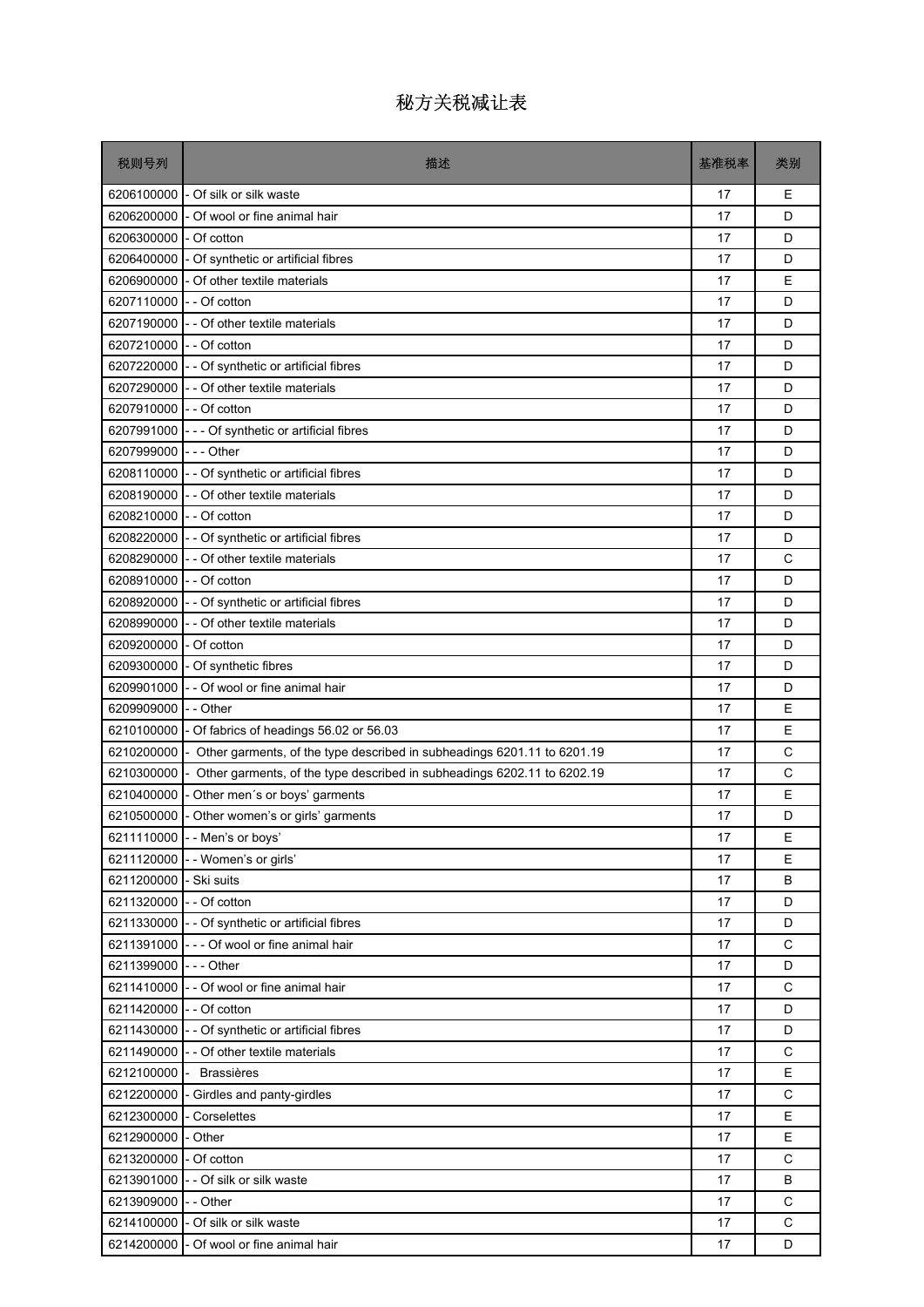| 税则号列                     | 描述                                                                                       | 基准税率 | 类别           |
|--------------------------|------------------------------------------------------------------------------------------|------|--------------|
| 6214300000               | - Of synthetic fibres                                                                    | 17   | С            |
| 6214400000               | - Of artificial fibres                                                                   | 17   | C            |
| 6214900000               | - Of other textile materials                                                             | 17   | $\mathsf{C}$ |
| 6215100000               | - Of silk or silk waste                                                                  | 17   | B            |
| 6215200000               | - Of synthetic or artificial fibres                                                      | 17   | B            |
| 6215900000               | - Of other textile materials                                                             | 17   | B            |
| 6216001000               | - Especially for the protection of workers                                               | 9    | C            |
| 6216009000               | - Other                                                                                  | 17   | $\mathsf{C}$ |
| 6217100000               | - Accessories                                                                            | 17   | C            |
| 6217900000               | - Parts                                                                                  | 17   | D            |
| 6301100000               | - Electric blankets                                                                      | 17   | B            |
| 6301201000               | - - Of wool                                                                              | 17   | C            |
| 6301202000               | - - Of vicuña hair                                                                       | 17   | C            |
| 6301209000               | - - Other                                                                                | 17   | C            |
| 6301300000               | Blankets (other than electric blankets) and travelling rugs, of cotton                   | 17   | E            |
| 6301400000               | Blankets (other than electric blankets) and travelling rugs, of synthetic fibres         | 17   | E            |
| 6301900000               | - Other blankets and travelling rugs                                                     | 17   | C            |
| 6302101000               | - Of synthetic or artificial fibres                                                      | 17   | E            |
| 6302109000               | - - Other                                                                                | 17   | D            |
| 6302210000               | - - Of cotton                                                                            | 17   | D            |
| 6302220000               | - - Of synthetic or artificial fibres                                                    | 17   | D            |
| 6302290000               | - - Of other textile materials                                                           | 17   | C            |
| 6302310000               | - - Of cotton                                                                            | 17   | D            |
| 6302320000               | - - Of man-made fibres                                                                   | 17   | D            |
|                          | 6302390000 - - Of other textile materials                                                | 17   | D            |
|                          | 6302401000 - - Of synthetic or artificial fibres                                         | 17   | E            |
| 6302409000               | - - Other                                                                                | 17   | E            |
| 6302510000 - - Of cotton |                                                                                          | 17   | D            |
| 6302530000               | - - Of man-made fibres                                                                   | 17   | C            |
| 6302591000 --- Of linen  |                                                                                          | 17   | C            |
| 6302599000 --- Other     |                                                                                          | 17   | C            |
| 6302600000               | - Toilet linen and kitchen linen, of terry towelling or similar terry fabrics, of cotton | 17   | D            |
| 6302910000               | - Of cotton                                                                              | 17   | Ε            |
| 6302930000               | - - Of man-made fibres                                                                   | 17   | Ε            |
| 6302991000               | $--$ Of linen                                                                            | 17   | C            |
| 6302999000               | --- Other                                                                                | 17   | C            |
| 6303120000               | - - Of synthetic fibres                                                                  | 17   | C            |
| 6303191000               | --- Of cotton                                                                            | 17   | C            |
| 6303199000               | - - - Other                                                                              | 17   | $\mathsf C$  |
| 6303910000               | - - Of cotton                                                                            | 17   | C            |
| 6303920000               | - - Of synthetic fibres                                                                  | 17   | $\mathsf C$  |
|                          | 6303990000 - - Of other textile materials                                                | 17   | C            |
| 6304110000               | -- Knitted or crocheted                                                                  | 17   | D            |
| 6304190000               | - - Other                                                                                | 17   | C            |
| 6304910000               | - - Knitted or crocheted                                                                 | 17   | C            |
| 6304920000               | -- Not knitted or crocheted, of cotton                                                   | 17   | C            |
| 6304930000               | -- Not knitted or crocheted, of synthetic fibres                                         | 17   | С            |
| 6304990000               | - - Not knitted or crocheted, other textile materials                                    | 17   | C            |
| 6305101000               | - - Of jute                                                                              | 17   | $\mathsf C$  |
| 6305109000               | - Other                                                                                  | 17   | C            |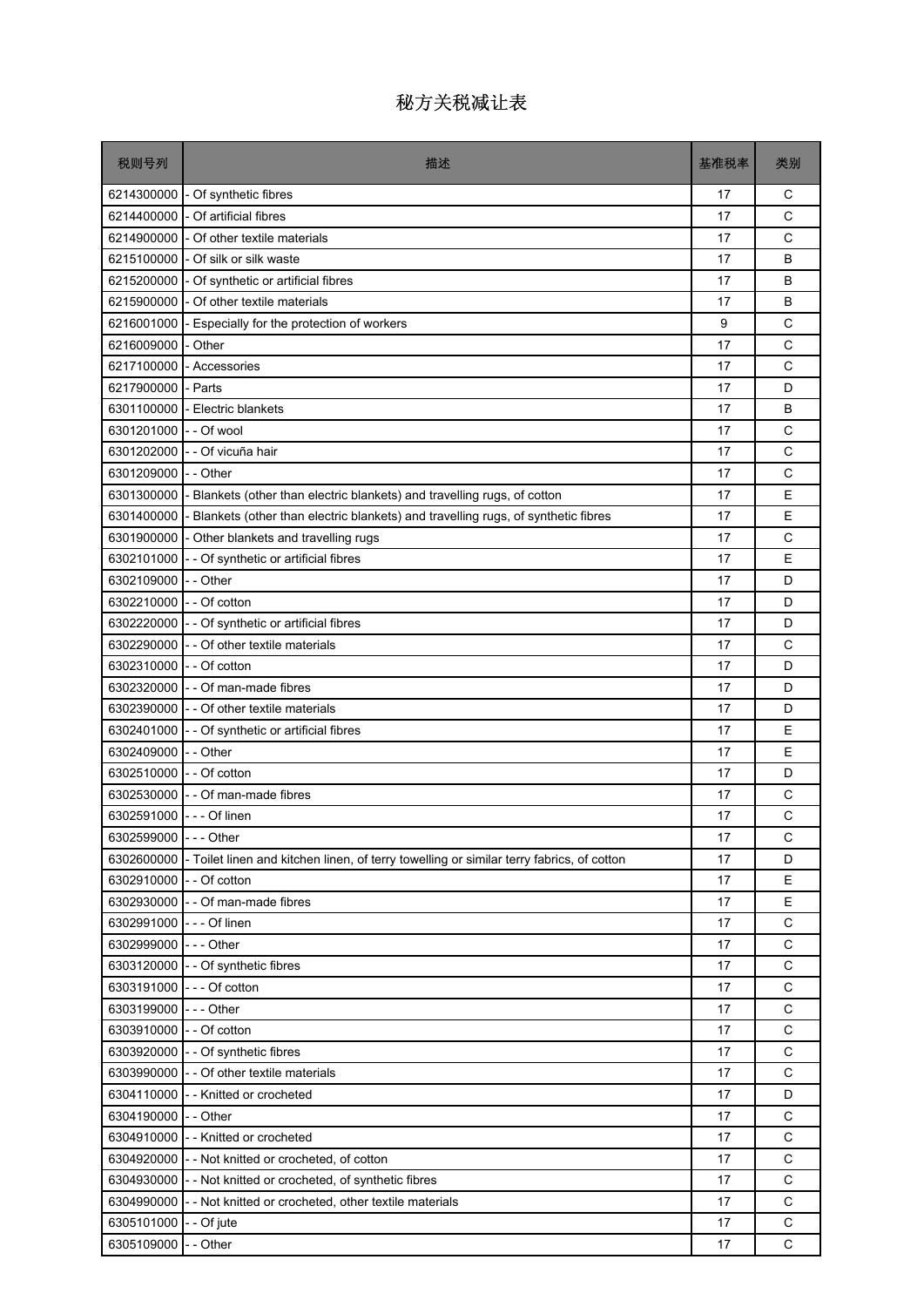| 税则号列                 | 描述                                                                                            | 基准税率 | 类别 |
|----------------------|-----------------------------------------------------------------------------------------------|------|----|
| 6305200000           | - Of cotton                                                                                   | 17   | С  |
|                      | 6305320000 - - Flexible intermediate bulk containers                                          | 17   | D  |
|                      | 6305331000 --- Of polyethylene                                                                | 17   | C  |
| 6305332000           | --- Of polypropylene                                                                          | 17   | D  |
| 6305390000 - - Other |                                                                                               | 17   | C  |
| 6305901000           | - - Of pita fibre (cabuya, fique)                                                             | 17   | C  |
| 6305909000           | -- Other                                                                                      | 17   | C  |
| 6306120000           | - - Of synthetic fibres                                                                       | 17   | C  |
| 6306191000           | - - - Of cotton                                                                               | 17   | D  |
| 6306199000           | -  -  - Other                                                                                 | 17   | C  |
| 6306220000           | - - Of synthetic fibres                                                                       | 17   | B  |
| 6306290000           | - - Of other textile materials                                                                | 17   | B  |
| 6306300000           | - Sails                                                                                       | 17   | B  |
| 6306400000           | - Pneumatic mattresses                                                                        | 17   | В  |
| 6306910000           | - - Of cotton                                                                                 | 17   | B  |
| 6306990000           | - - Of other textile materials                                                                | 17   | В  |
| 6307100000           | - Floor-cloths, dish-cloths, dusters and similar cleaning cloths                              | 17   | C  |
| 6307200000           | - Life-jackets and life-belts                                                                 | 9    | A  |
|                      | 6307901000 - - Dress patterns                                                                 | 17   | D  |
| 6307902000           | - - Safety belts                                                                              | 17   | A  |
| 6307903000           | -- Protection facemasks                                                                       | 17   | C  |
| 6307909000           | - - Other                                                                                     | 17   | C  |
| 6308000000           | Sets consisting of woven fabric and yarn, whether or not with accessories, for making up inte | 17   | D  |
|                      | 6309000000 Worn clothing and other worn articles.                                             | 17   | D  |
|                      | 6310101000 - - Fabric cutoffs, trimmings                                                      | 17   | B  |
| 6310109000           | - - Other                                                                                     | 17   | B  |
| 6310900000           | - Other                                                                                       | 17   | В  |
|                      | 6401100000 - Footwear incorporating a protective metal toe-cap                                | 17   | D  |
| 6401920000           | - - Covering the ankle but not covering the knee                                              | 17   | D  |
| 6401990000 - - Other |                                                                                               | 17   | D  |
|                      | 6402120000 - - Ski-boots, cross-country ski footwear and snowboard boots                      | 17   | B  |
| 6402190000           | - - Other                                                                                     | 17   | D  |
| 6402200000           | - Footwear with upper straps or thongs assembled to the sole by means of plugs                | 17   | D  |
| 6402910000           | - - Covering the ankle                                                                        | 17   | D  |
| 6402991000           | --- Incorporating a protective metal toe-cap                                                  | 17   | D  |
| 6402999000           | -  -  - Other                                                                                 | 17   | E  |
| 6403120000           | - - Ski-boots, cross-country ski footwear and snowborad boots                                 | 17   | В  |
| 6403190000           | - - Other                                                                                     | 17   | D  |
| 6403200000           | - Footwear with outer soles of leather, and uppers which consist of leather straps across the | 17   | D  |
| 6403400000           | - Other footwear, incorporating a protective metal toe-cap                                    | 17   | D  |
| 6403510000           | -- Covering the ankle                                                                         | 17   | D  |
| 6403590000           | - - Other                                                                                     | 17   | D  |
| 6403911000           | --- Wooden sole footwear, without in-soles and protective metal toe-caps                      | 17   | D  |
| 6403919000           | -  - - Other                                                                                  | 17   | D  |
| 6403991000           | --- Wooden sole footwear, without in-soles and protective metal toe-caps                      | 17   | D  |
| 6403999000           | -  -  - Other                                                                                 | 17   | D  |
| 6404111000           | --- Sports footwear                                                                           | 17   | D  |
| 6404112000           | - - - Tennis shoes, basketball shoes, gym shoes, training shoes and the like                  | 17   | D  |
| 6404190000           | - - Other                                                                                     | 17   | D  |
| 6404200000           | - Footwear with outer soles of leather or composition leather                                 | 17   | D  |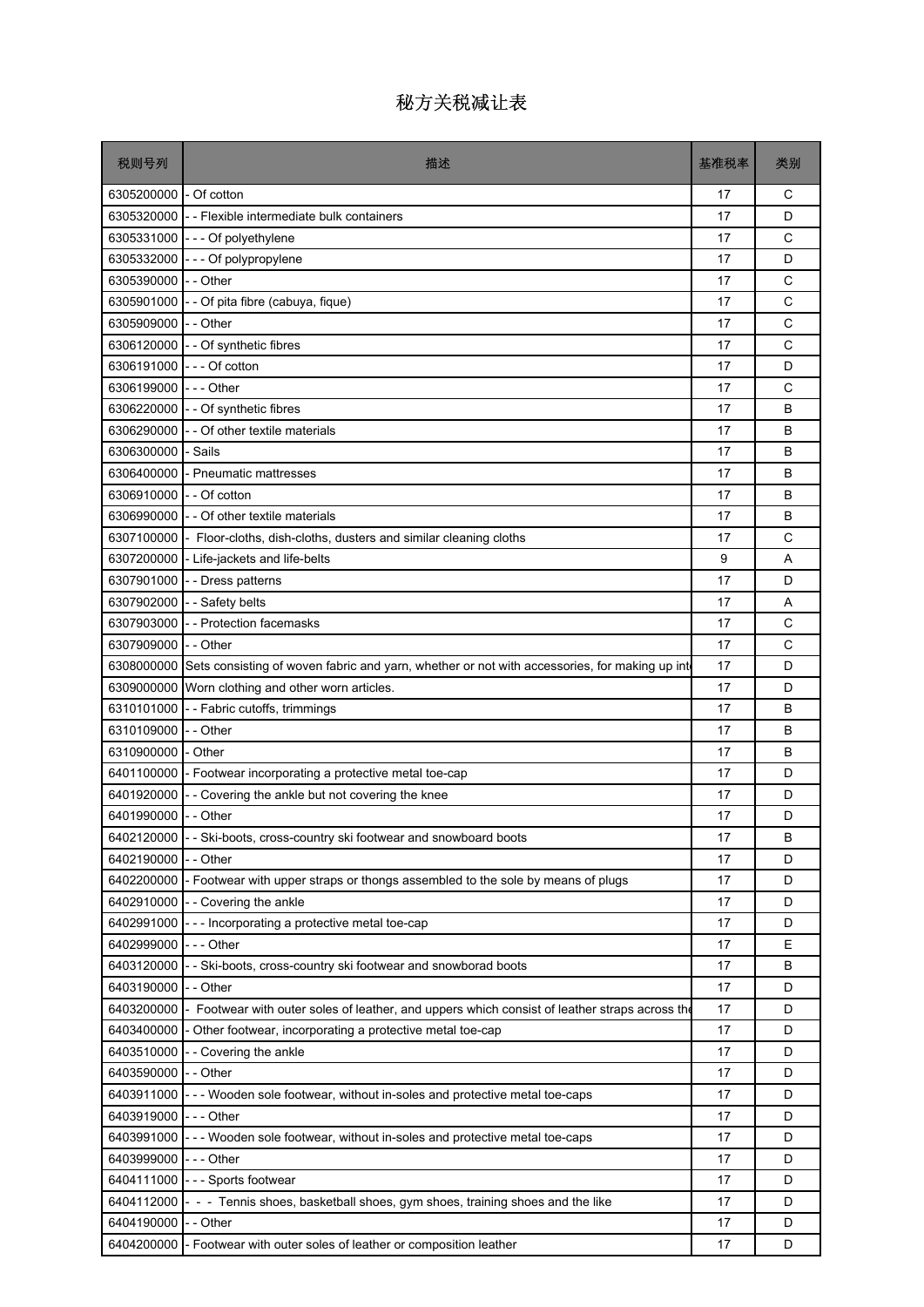| 税则号列                 | 描述                                                                                              | 基准税率 | 类别 |
|----------------------|-------------------------------------------------------------------------------------------------|------|----|
| 6405100000           | - With uppers of leather or composition leather                                                 | 17   | D  |
| 6405200000           | With uppers of textile materials                                                                | 17   | D  |
| 6405900000           | - Other                                                                                         | 17   | D  |
| 6406100000           | Uppers and parts thereof, other than stiffeners                                                 | 17   | D  |
| 6406200000           | Outer soles and heels, of rubber or plastics                                                    | 17   | E  |
| 6406910000           | - - Of wood                                                                                     | 17   | D  |
| 6406993000           | - - - Removable in-soles                                                                        | 17   | Ε  |
| 6406999000           | -  - - Other                                                                                    | 17   | E  |
| 6501000000           | Hat-forms, hat bodies and hoods of felt, neither blocked to shape nor with made brims; plate    | 9    | B  |
| 6502001000           | Of toquilla straw or of mocora straw                                                            | 9    | B  |
| 6502009000           | - Other                                                                                         | 9    | B  |
| 6504000000           | Hats and other headgear, plaited or made by assembling strips of any material, whether or       | 9    | B  |
| 6505100000           | - Hair nets                                                                                     | 9    | B  |
| 6505901000           | --Hats and other headgear of felt, oh hat-shapes or plates of heading 65.01, whether or no      | 9    | B  |
| 6505909000           | - Other                                                                                         | 9    | B  |
| 6506100000           | - Safety headgear                                                                               | 9    | B  |
| 6506910000           | - Of rubber or plastic                                                                          | 9    | B  |
| 6506990000           | - - Of other materials                                                                          | 9    | B  |
| 6507000000           | Head-bands, linings, covers, hat foundations, hat frames, peaks and chinstraps, for headgeard   | 9    | B  |
| 6601100000           | Garden or similar umbrellas                                                                     | 9    | B  |
| 6601910000           | - - Having a telescopic shaft                                                                   | 9    | B  |
| 6601990000           | - - Other                                                                                       | 9    | B  |
| 6602000000           | Walking-sticks, seat-sticks, whips, riding-crops and the like.                                  | 9    | B  |
| 6603200000           | Umbrella frames, including frames mounted on shafts (sticks)                                    | 9    | B  |
| 6603900000           | - Other                                                                                         | 9    | B  |
| 6701000000           | Skins and other parts of birds with their feathers or down, feathers, parts of feathers, down a | 9    | B  |
| 6702100000           | - Of plastics                                                                                   | 9    | B  |
| 6702900000           | - Of other materials                                                                            | 9    | B  |
| 6703000000           | Human hair, dressed, thinned, bleached or otherwise worked; wool or other animal hair or o      | 9    | B  |
| 6704110000           | - - Complete wigs                                                                               | 9    | B  |
| 6704190000 - - Other |                                                                                                 | g    | B  |
| 6704200000           | - Of human hair                                                                                 | 9    | B  |
| 6704900000           | Of other materials                                                                              | 9    | в  |
| 6801000000           | Setts, curbstones and flagstones, of natural stone (except slate).                              | 0    | Α  |
| 6802100000           | - Tiles, cubes and similar articles, whether or not rectangular (including square), the largest | 0    | Α  |
| 6802210000           | - Marble, travertine and alabaster                                                              | 0    | Α  |
| 6802230000           | - - Granite                                                                                     | 0    | Α  |
| 6802291000           | - - Calcareous stones                                                                           | 0    | Α  |
| 6802299000           | -  -  - Other                                                                                   | 0    | Α  |
| 6802910000           | - Marble, travertine and alabaster                                                              | 0    | Α  |
| 6802920000           | - - Other calacareous stone                                                                     | 0    | Α  |
| 6802930000           | - - Granite                                                                                     | 0    | Α  |
| 6802990000           | - Other stone                                                                                   | 0    | Α  |
| 6803000000           | Worked slate and articles of slate or of agglomerated slate.                                    | 0    | Α  |
| 6804100000           | Millstones and grindstones for milling, grinding or pulping                                     | 0    | Α  |
| 6804210000           | - - Of agglomerated synthetic or natural diamond                                                | 0    | Α  |
| 6804220000           | - Of other agglomerated abrasives or of ceramics                                                | 0    | Α  |
| 6804230000           | - Of natural stone                                                                              | 0    | A  |
| 6804300000           | Hand sharpening or polishing stones                                                             | 0    | Α  |
| 6805100000           | On a base of woven textile fabric only                                                          | 9    | D  |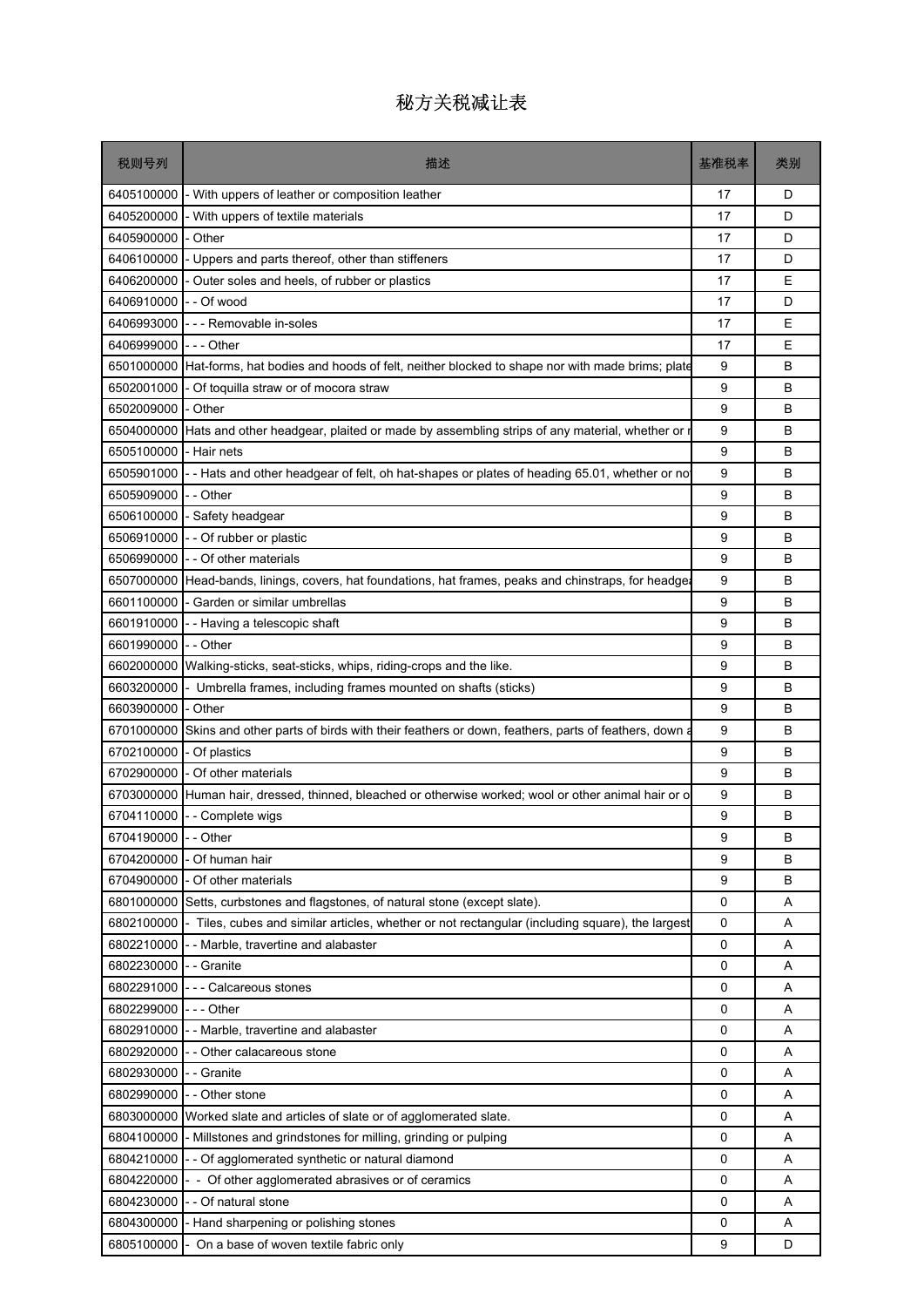| 税则号列                 | 描述                                                                                                | 基准税率        | 类别 |
|----------------------|---------------------------------------------------------------------------------------------------|-------------|----|
| 6805200000           | On a base of paper or paperboard only                                                             | 9           | D  |
| 6805300000           | On a base of other materials                                                                      | 9           | D  |
| 6806100000           | Slag wool, rock wool and similar mineral wools (including intermixtures thereof), in bulk, sh     | 0           | A  |
| 6806200000           | Exfoliated vermiculite, expanded clays, foamed slag and similar expanded mineral materia          | 0           | A  |
| 6806900000           | Other                                                                                             | 0           | A  |
| 6807100000           | - In rolls                                                                                        | 0           | A  |
| 6807900000           | - Other                                                                                           | 0           | A  |
| 6808000000           | Panels, boards, tiles, blocks and similar articles of vegetable fibre, of straw or of shavings, c | 0           | A  |
| 6809110000           | - Faced or reinforced with paper or paperboard only                                               | 0           | A  |
| 6809190000           | - - Other                                                                                         | 9           | С  |
| 6809900000           | - Other articles                                                                                  | 9           | C  |
| 6810110000           | - Building blocks and bricks                                                                      | 0           | A  |
| 6810190000           | - - Other                                                                                         | 0           | A  |
| 6810910000           | - Prefabricated structural components for building or civil engineering                           | 0           | A  |
| 6810990000           | - Other                                                                                           | 0           | A  |
| 6811400010           | - Corrugated sheets                                                                               | 0           | A  |
| 6811400020           | - Other sheets, panels, tiles and similar articles                                                | 0           | A  |
| 6811400090           | - Other articles                                                                                  | $\mathbf 0$ | A  |
| 6811810000           | - Corrugated sheets                                                                               | 0           | A  |
| 6811820000           | - Other sheets, panels, tiles and similar articles                                                | 0           | A  |
| 6811830000           | - Tubes, pipes and tube or pipe fittings                                                          | 0           | A  |
| 6811890000           | - Other articles                                                                                  | 0           | A  |
| 6812800010           | - Paper, paperboard and felt                                                                      | 0           | A  |
| 6812800020           | - Crocidolite and compressed elastomers, for gaskets, in sheets or rolls                          | 0           | A  |
| 6812800030           | - Fabricated crocidolite fibres; mixtures with a basis of crocidolite or with a basis of crocido  | 0           | A  |
| 6812800090           | - - Other                                                                                         | 9           | B  |
| 6812910000           | - Clothing, clothing accesories, footwear and headgear                                            | 9           | C  |
| 6812920000           | - Paper, millboard and felt                                                                       | 0           | A  |
| 6812930000           | - Compressed asbestos fibre jointing, in sheets or rolls                                          | 0           | A  |
| 6812991000           | --- Fabricated asbestos fibre; mixtures with a basis of asbestos or asbestos and magnesiur        | 0           | Α  |
| 6812992000 --- Yarns |                                                                                                   | g           | B  |
| 6812993000           | --- Ropes and cords, whether or not plaited                                                       | 9           | B  |
| 6812994000           | -- Fabrics, whether or not knitted or crocheted                                                   | 9           | в  |
| 6812995000           | - - - Gaskets                                                                                     | 9           | в  |
| 6812999000           | - - - Other                                                                                       | 9           | B  |
| 6813200000           | - Containing asbestos                                                                             | 9           | C  |
| 6813810000           | -- Brake linings and pads                                                                         | 9           | С  |
| 6813890000           | - Other                                                                                           | 9           | C  |
| 6814100000           | Plates, sheets and strips of agglomerated or reconstituted mica, whether or not on a suppo        | 0           | Α  |
| 6814900000           | Other                                                                                             | 0           | Α  |
| 6815100000           | - Non-electrical articles of graphite or other carbon                                             | 0           | Α  |
| 6815200000           | - Articles of peat                                                                                | 9           | B  |
| 6815910000           | - Containing magnesite, dolomite or chromite                                                      | 9           | B  |
| 6815990000           | - Other                                                                                           | 9           | в  |
| 6901000000           | Bricks, blocks, tiles and other ceramic goods of siliceous fossil meals (for example, kieselgu    | 0           | Α  |
| 6902100000           | - Containing by weight, singly or together, more than 50 % of the elements Mg, Ca or Cr, ex       | 0           | Α  |
| 6902201000           | - Containing by weight more than 90% of silica (SiO2)                                             | 0           | Α  |
| 6902209000           | - Other                                                                                           | 0           | A  |
| 6902900000           | Other                                                                                             | 0           | Α  |
| 6903101000           | - Retorts and crucibles                                                                           | 0           | Α  |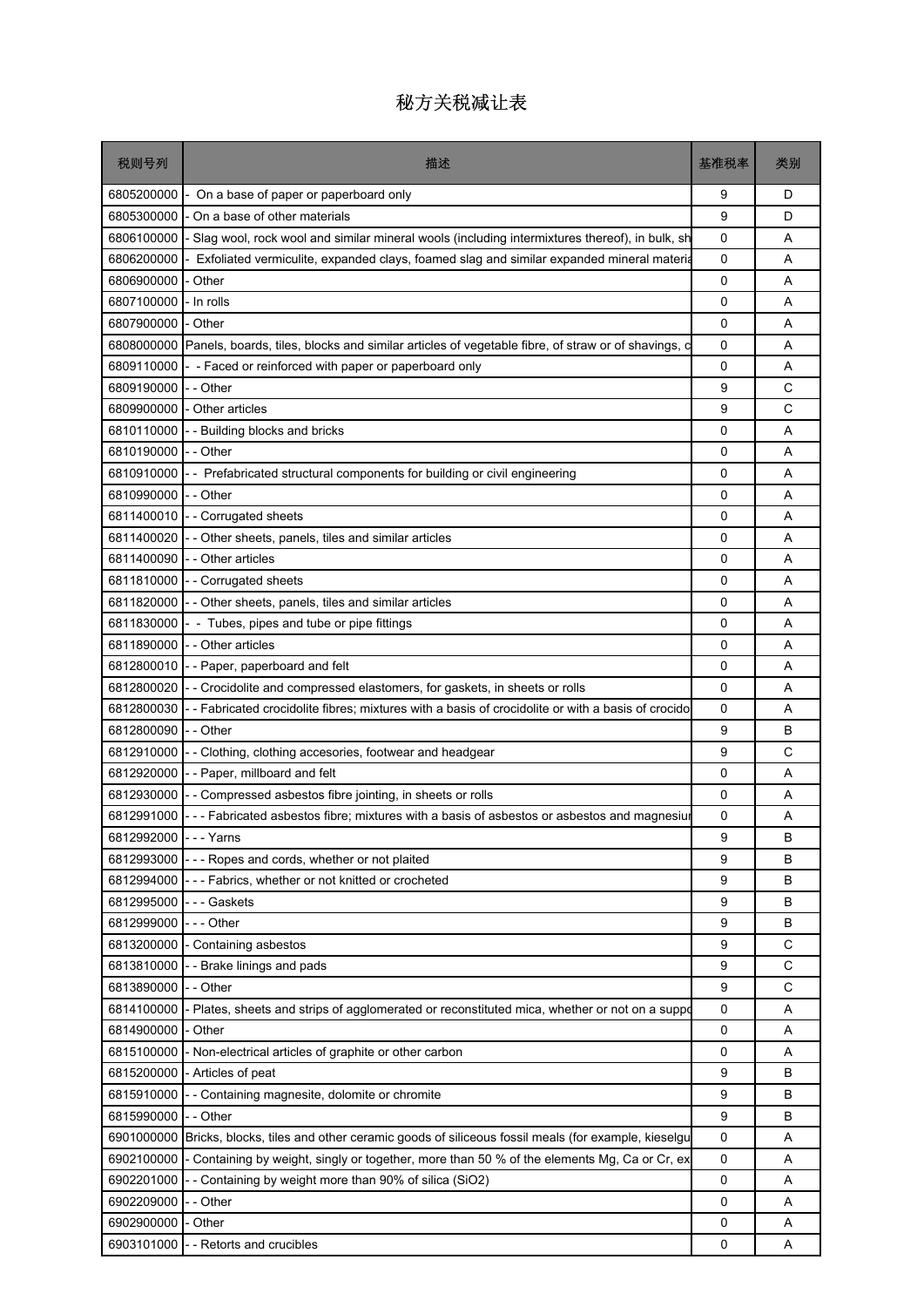| 税则号列                 | 描述                                                                                              | 基准税率        | 类别 |
|----------------------|-------------------------------------------------------------------------------------------------|-------------|----|
| 6903109000           | - - Other                                                                                       | 0           | Α  |
| 6903201000           | - Retorts and crucibles                                                                         | 0           | A  |
| 6903209000           | - - Other                                                                                       | 0           | A  |
| 6903901000           | -- Retorts and crucibles                                                                        | 0           | A  |
| 6903909000           | - - Other                                                                                       | 0           | A  |
| 6904100000           | - Building bricks                                                                               | 0           | A  |
| 6904900000           | Other                                                                                           | 0           | A  |
| 6905100000           | - Roofing tiles                                                                                 | 0           | A  |
| 6905900000           | - Other                                                                                         | 0           | A  |
| 6906000000           | Ceramic pipes, conduits, guttering and pipe fittings.                                           | 0           | Α  |
| 6907100000           | - Tiles, cubes and similar articles, whether or not rectangular, the largest surface area of wh | 0           | A  |
| 6907900000           | - Other                                                                                         | 0           | A  |
| 6908100000           | Tiles, cubes and similar articles, whether or not rectangular, the largest surface area of wh   | 0           | A  |
| 6908900000           | - Other                                                                                         | 0           | A  |
| 6909110000           | - - Of porcelain or china                                                                       | 9           | C  |
| 6909120000           | - Articles having a hardness equivalent to 9 or more on the Mohs scale                          | 9           | C  |
| 6909190000           | - - Other                                                                                       | 9           | C  |
| 6909900000           | - Other                                                                                         | 9           | C  |
| 6910100000           | - Of porcelain or china                                                                         | $\mathbf 0$ | A  |
| 6910900000           | - Other                                                                                         | 0           | A  |
| 6911100000           | - Tableware and kitchenware                                                                     | 9           | C  |
| 6911900000           | - Other                                                                                         | 9           | C  |
| 6912000000           | Ceramic tableware, kitchenware, other household articles and toilet articles, other than of pd  | 9           | C  |
| 6913100000           | - Of porcelain or china                                                                         | 9           | C  |
| 6913900000           | - Other                                                                                         | 9           | C  |
| 6914100000           | - Of porcelain or china                                                                         | 9           | C  |
| 6914900000           | - Other                                                                                         | 9           | C  |
| 7001001000           | - Cullet and other waste and scrap of glass                                                     | 9           | B  |
| 7001003000           | Glass in the mass                                                                               | 9           | C  |
| 7002100000           | Balls                                                                                           | 0           | Α  |
| 7002200000 - Rods    |                                                                                                 | 0           | Α  |
| 7002310000           | - - Of fused quartz or other fused silica                                                       | $\Omega$    | A  |
| 7002320000           | - Of other glass having a linear coefficient of expansion not exceeding 5x10-6 per Kelvin       | 0           | Α  |
| 7002390000           | - - Other                                                                                       | 0           | Α  |
| 7003121000 --- Plain |                                                                                                 | 0           | Α  |
| 7003122000           | --- Ribbed, corrugated, stamped or similar                                                      | 0           | A  |
| 7003191000           | -  -  -  Plain                                                                                  | 0           | Α  |
| 7003192000           | --- Ribbed, corrugated, stamped or similar                                                      | 0           | Α  |
| 7003200000           | - Wired sheets                                                                                  | 0           | A  |
| 7003300000           | - Profiles                                                                                      | 0           | Α  |
| 7004200010           | - - Of a thickness of 6mm or less                                                               | 0           | Α  |
| 7004200090 - - Other |                                                                                                 | 0           | A  |
| 7004900020           | - - Of a thickness of 6mm or less                                                               | 0           | Α  |
| 7004900090           | - - Other                                                                                       | 0           | Α  |
|                      | 7005100000 - Non-wired glass, having an absorbent, reflecting or non- reflecting layer          | 9           | B  |
| 7005211100           | ---- Floated                                                                                    | 0           | Α  |
| 7005211900           | - - - - Other                                                                                   | 0           | Α  |
| 7005219000           | $--$ Other                                                                                      | 0           | A  |
| 7005291000           | --- Of a thickness of 6mm or less                                                               | 0           | Α  |
| 7005299000           | - - - Other                                                                                     | 0           | Α  |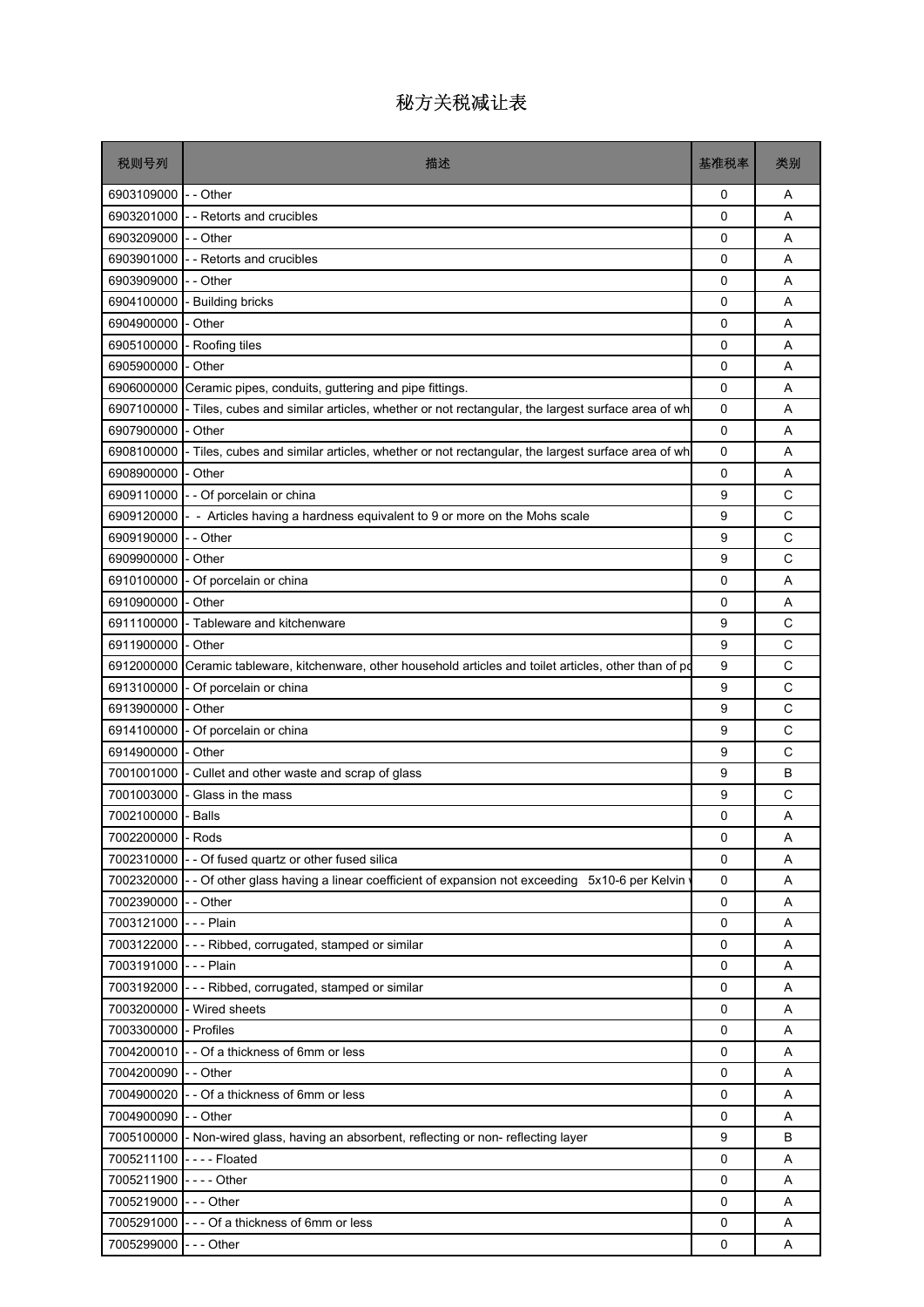| 税则号列       | 描述                                                                                           | 基准税率     | 类别           |
|------------|----------------------------------------------------------------------------------------------|----------|--------------|
| 7005300000 | - Wired glass                                                                                | 0        | Α            |
| 7006000000 | Glass of heading 70.03, 70.04 or 70.05, bent, edge-worked, engraved, drilled, enamelled or   | $\Omega$ | A            |
| 7007110000 | - Of size and shape suitable for incorporation in vehicles, aircraft, spacecraft or vessels  | 9        | C            |
| 7007190000 | -- Other                                                                                     | 9        | C            |
| 7007210000 | - Of size and shape suitable for incorporation in vehicles, aircraft, pacecraft or vessels   | 9        | C            |
| 7007290000 | - - Other                                                                                    | 9        | C            |
| 7008000000 | Multiple-walled insulating units of glass.                                                   | 0        | A            |
| 7009100000 | - Rear-view mirrors for vehicles                                                             | 0        | A            |
| 7009910000 | I-- Unframed                                                                                 | 9        | C            |
| 7009920000 | --Framed                                                                                     | 9        | $\mathsf{C}$ |
| 7010100000 | - Ampoules                                                                                   | 9        | D            |
| 7010200000 | - Stoppers, lids and other closures                                                          | 9        | D            |
| 7010901000 | -- Exceeding 1 I                                                                             | 9        | E            |
| 7010902000 | -- Exceeding 0,33 I but not exceeding 1 I                                                    | 9        | Е            |
| 7010903000 | -- Exceeding 0,15 I but not exceeding 0,33 I                                                 | 9        | E            |
| 7010904000 | - Not exceeding 0,15 l                                                                       | 9        | E            |
| 7011100000 | - For electric lighting                                                                      | 9        | C            |
| 7011200000 | - For cathode-ray tubes                                                                      | 0        | A            |
| 7011900000 | - Other                                                                                      | 9        | C            |
| 7013100000 | - Of glass-ceramics                                                                          | 9        | C            |
| 7013220000 | - - Of lead crystal                                                                          | 9        | C            |
| 7013280000 | - Other                                                                                      | 9        | E            |
| 7013330000 | - Of lead cristal                                                                            | 9        | C            |
| 7013370000 | -- Other                                                                                     | 9        | E            |
| 7013410000 | - - Of lead crystal                                                                          | 9        | C            |
| 7013420000 | - Of glass having a linear coefficient of expansion not exceeding 5 x 10-6 per Kelvin within | 9        | С            |
| 7013490000 | - Other                                                                                      | 9        | E            |
| 7013910000 | - Of lead crystal                                                                            | 9        | C            |
| 7013990000 | $I -$ Other                                                                                  | 9        | C            |
| 7014000000 | Signalling glassware and optical elements of glass (other than those of heading 70.15), not  | 9        | C            |
|            | 7015100000 - Glasses for corrective spectacles                                               | 9        | B            |
| 7015900000 | - Other                                                                                      | 9        | B            |
| 7016100000 | - Glass cubes and other glass smallwares, whether or not on a backing, for mosaics or simil  | 0        | Α            |
| 7016901000 | -- Leaded light and the like (stained glass, whether or not of colourless glass)             | 0        | Α            |
| 7016902000 | - Multicellular or foam glass in blocks, panels, plates, shells or similar forms.            | 0        | Α            |
| 7016909000 | - - Other                                                                                    | 0        | A            |
| 7017100000 | Of fused quarts or other fused silica                                                        | 0        | Α            |
| 7017200000 | Of other glass having a linear coefficient of expansion not exceeding 5x10-6 per Kelvin wi   | 9        | В            |
| 7017900000 | Other                                                                                        | 0        | Α            |
| 7018100000 | Glass beads, imitation pearls, imitation precious or semi- precious stones and similar glass | 9        | B            |
| 7018200000 | - Glass microspheres not exceeding 1 mm in diameter                                          | 9        | В            |
| 7018900010 | Glass eyes, other than ocular protheses                                                      | 9        | B            |
| 7018900090 | - Other                                                                                      | 9        | В            |
| 7019110000 | - Chopped strands, of a length of not more than 50 mm                                        | 0        | Α            |
| 7019120000 | - Rovings                                                                                    | 0        | Α            |
| 7019190000 | - Other                                                                                      | 0        | Α            |
| 7019310000 | - Mats                                                                                       | 0        | Α            |
| 7019320000 | - - Thin sheets (voiles)                                                                     | 0        | Α            |
| 7019390000 | - Other                                                                                      | 0        | A            |
| 7019400000 | - Woven fabrics of rovings                                                                   | 0        | Α            |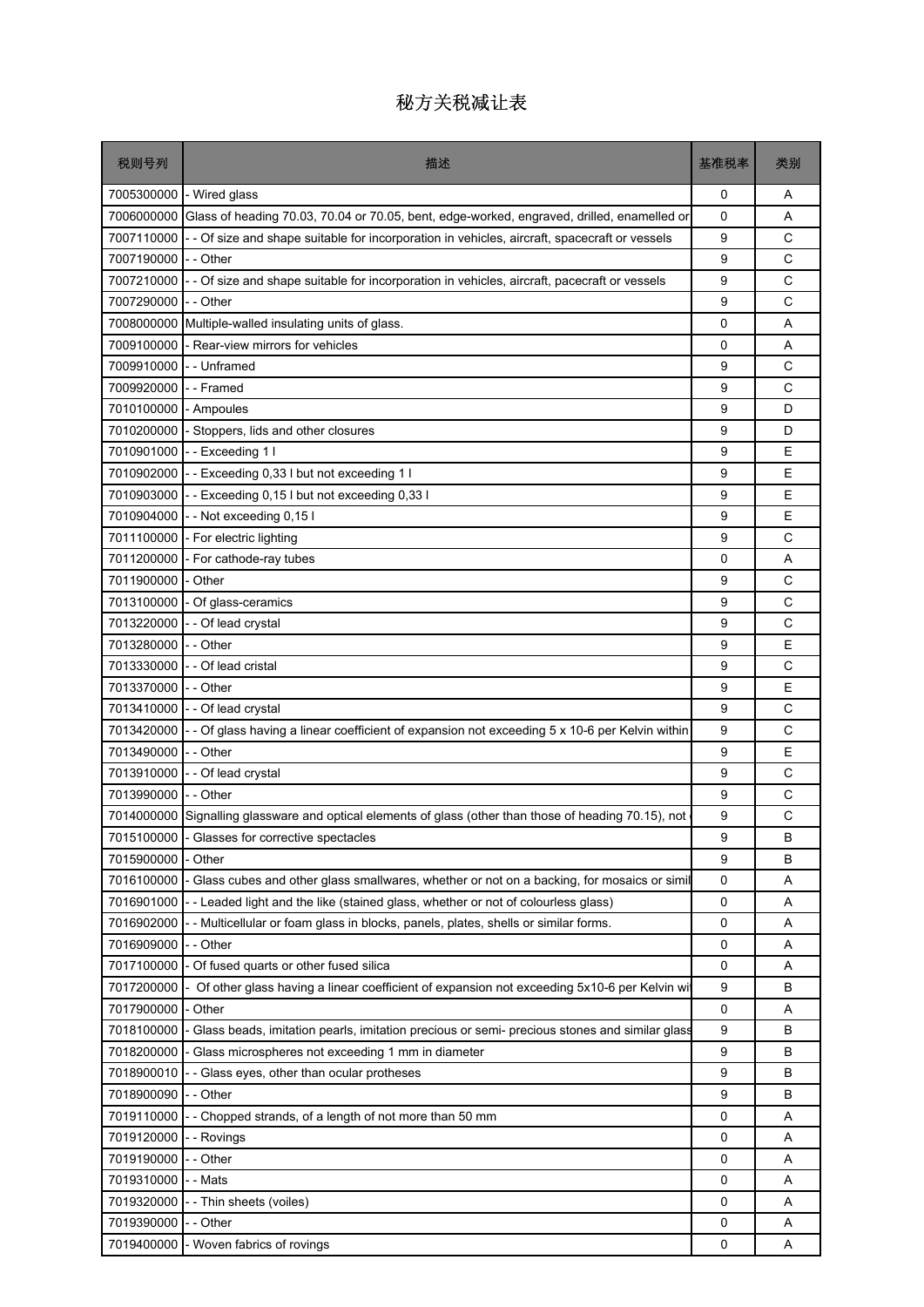| 税则号列                  | 描述                                                                                                          | 基准税率        | 类别     |
|-----------------------|-------------------------------------------------------------------------------------------------------------|-------------|--------|
|                       | 7019510000 $\vert$ - Of a width not exceeding 30 cm                                                         | 9           | B      |
| 7019520000            | - - Of a width exceeding 30 cm, plain weave, weighing less than 250 g/m <sup>2</sup> , of filaments mearly  | 9           | B      |
| 7019590000            | - - Other                                                                                                   | $\mathbf 0$ | A      |
| 7019901000            | - - Glass wool, in bulk or in flakes                                                                        | 0           | A      |
| 7019909000 - - Other  |                                                                                                             | 9           | B      |
| 7020001000            | - Glass envelopes for vacuum insulated flasks                                                               | 0           | A      |
| 7020009000            | - Las demás                                                                                                 | 9           | C      |
| 7101100000            | - Natural pearls                                                                                            | 9           | A      |
| 7101210000            | -- Unworked                                                                                                 | 9           | A      |
| 7101220000            | - - Worked                                                                                                  | 9           | A      |
| 7102100000            | - Unsorted                                                                                                  | 9           | Α      |
|                       | 7102210000 - Unworked or simply sawn, cleaved or bruted                                                     | 0           | A      |
| 7102290000            | - - Other                                                                                                   | 0           | A      |
| 7102310000            | -- Unworked or simply sawn, cleaved or bruted                                                               | 9           | A      |
| 7102390000 - - Other  |                                                                                                             | 9           | A      |
| 7103101000            | - - Emeralds                                                                                                | 9           | A      |
| 7103109000 - - Other  |                                                                                                             | 9           | B      |
| 7103911000            | --- Rubies and sapphires                                                                                    | 9           | A      |
|                       | 7103912000 --- Emeralds                                                                                     | 9           | A      |
| 7103990000            | -- Other                                                                                                    | 9           | B      |
| 7104100000            | - Piezo-electric quartz                                                                                     | 0           | A      |
| 7104200000            | - Other, unworked or simply sawn or roughly shaped                                                          | 9           | B      |
| 7104900000            | - Other                                                                                                     | 9           | B      |
| 7105100000            | - Of diamonds                                                                                               | 0           | A      |
| 7105900000 - Other    |                                                                                                             | 9           | A      |
| 7106100000            | - Powder                                                                                                    | 9           | A      |
| 7106911000            | --- Non-alloy                                                                                               | 9           | B      |
| 7106912000            | $- - -$ Alloy                                                                                               | 9<br>9      | B<br>B |
| 7106920000            | - - Semi-manufactured<br>7107000000 Base metals clad with silver, not further worked than semi-manufactured | 9           | A      |
| 7108110000 - - Powder |                                                                                                             | 9           | Α      |
| 7108120000            | Other unwrought forms                                                                                       | 9           | Α      |
| 7108130000            | Other semi-manufactured forms                                                                               | 9           | B      |
| 7108200000            | - Monetary                                                                                                  | 9           | в      |
| 7109000000            | Base metals or silver, clad with gold, not further worked than semi-manufactured.                           | 9           | B      |
| 7110110000            | - Unwrought or in powder form                                                                               | 0           | Α      |
| 7110190000            | - Other                                                                                                     | 0           | Α      |
| 7110210000            | - Unwrought or in powder form                                                                               | 0           | Α      |
| 7110290000            | - Other                                                                                                     | 0           | Α      |
| 7110310000            | - Unwrought or in powder form                                                                               | 0           | Α      |
| 7110390000            | - - Other                                                                                                   | 0           | Α      |
| 7110410000            | - - Unwrought or in powder form                                                                             | 0           | Α      |
| 7110490000            | - - Other                                                                                                   | 0           | Α      |
| 7111000000            | Base metals, silver or gold, clad with platinum, not further worked than semi-manufactured.                 | 9           | В      |
| 7112300000            | - Ash containing precious metal or precious metal compounds                                                 | 9           | B      |
| 7112910000            | - Of gold, including metal clad with gold but excluding sweepings containing other precious                 | 9           | B      |
| 7112920000            | - Of platinum, including metal clad with platinum but excluding sweepings containing other                  | 9           | в      |
| 7112990000            | - Other                                                                                                     | 9           | в      |
| 7113110000            | Of silver, whether or not plated or clad with other precious metal                                          | 9           | C      |
| 7113190000            | - Of other precious metal, whether or not plated or clad with precious metal                                | 9           | C      |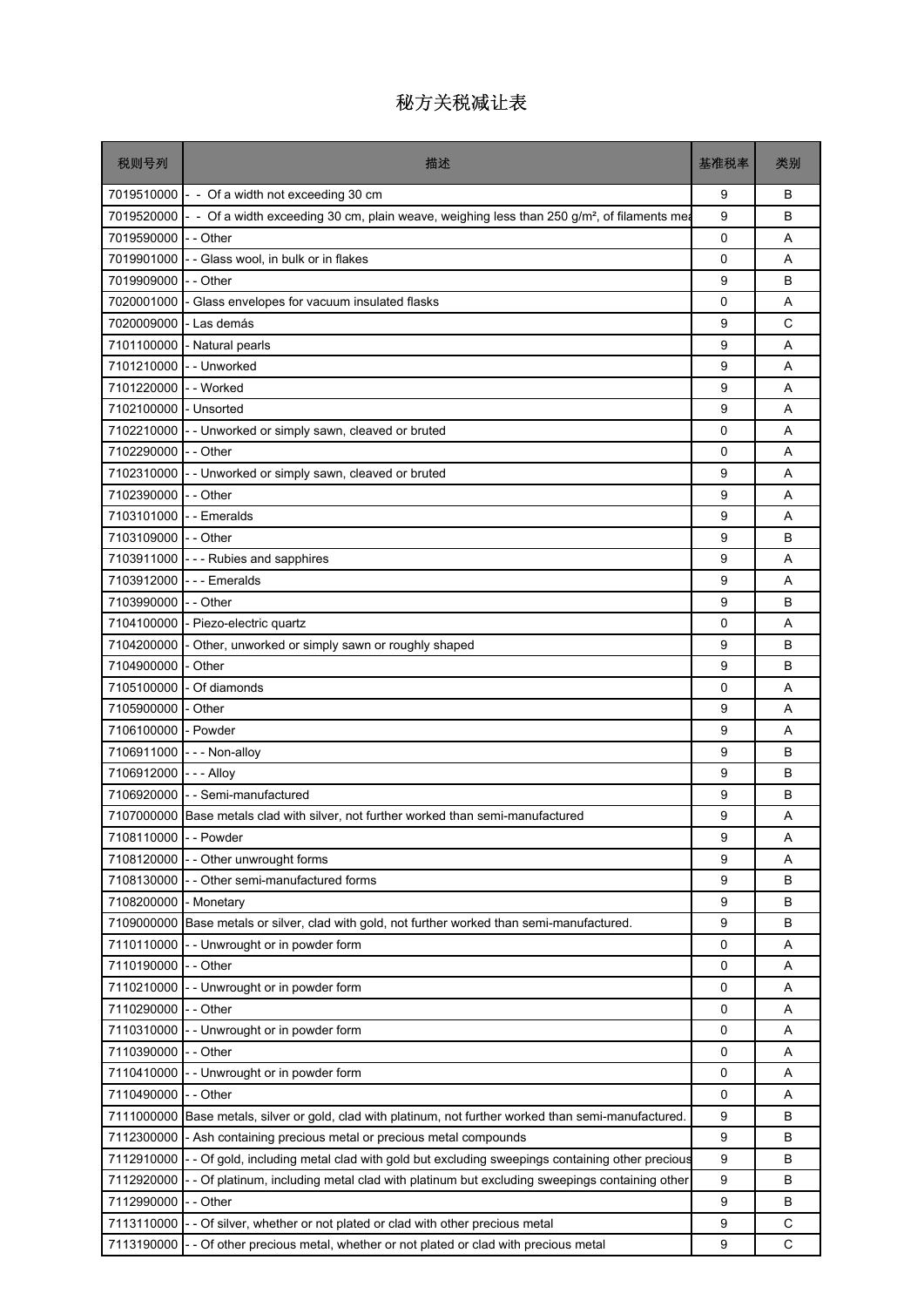| 税则号列       | 描述                                                                                           | 基准税率        | 类别     |
|------------|----------------------------------------------------------------------------------------------|-------------|--------|
| 7113200000 | - Of base metal clad with precious metal                                                     | 9           | С      |
| 7114111000 | - - - Fineness 0,925                                                                         | 9           | C      |
| 7114119000 | - - - Other                                                                                  | 9           | C      |
| 7114190000 | - - Of other precious metal, whether or not plated or clad with precious metal               | 9           | C      |
| 7114200000 | - Of base metal clad with precious metal                                                     | 9           | C      |
| 7115100000 | - Catalysts in the form of wire cloth or grill, of platinum                                  | 0           | A      |
| 7115900000 | - Other                                                                                      | 0           | Α      |
| 7116100000 | - Of natural or cultured pearls                                                              | 9           | B      |
| 7116200000 | - Of precious or semi-precious stones (natural, synthetic or reconstructed)                  | 9           | C      |
| 7117110000 | - Cuff-links and studs                                                                       | 9           | C      |
| 7117190000 | - - Other                                                                                    | 9           | C      |
| 7117900000 | - Other                                                                                      | 9           | C      |
| 7118100000 | Coin (other than gold coin), not being legal tender                                          | 9           | B      |
| 7118900000 | - Other                                                                                      | 9           | B      |
| 7201100000 | Non-alloy pig iron containing by weight 0.5 % or less of phosphorus                          | 0           | A      |
| 7201200000 | - Non-alloy pig iron containing by weight more than 0.5 % of phosphorus                      | 0           | A      |
| 7201500000 | Alloy pig iron; spiegeleisen                                                                 | 0           | Α      |
| 7202110000 | - Containing by weight more than 2 % of carbon                                               | 0           | A      |
| 7202190000 | - - Other                                                                                    | 0           | A      |
| 7202210000 | Containing by weight more than 55 % of silicon                                               | 0           | Α      |
| 7202290000 | - - Other                                                                                    | 0           | A      |
| 7202300000 | - Ferro-silico-manganese                                                                     | 0           | A      |
| 7202410000 | Containing by weight more than 4 % of carbon                                                 | 0           | A      |
| 7202490000 | - - Other                                                                                    | 0           | Α      |
| 7202500000 | - Ferro-silico-chromium                                                                      | 0           | A      |
| 7202600000 | - Ferro-nickel                                                                               | 0           | A      |
| 7202700000 | - Ferro-molybdenum                                                                           | 0           | Α      |
| 7202800000 | - Ferro-tungsten and ferro-silico-tungsten<br>- - Ferro-titanium and ferro-silico-titanium   | 0           | A      |
| 7202910000 | 7202920000 - - Ferro-vanadium                                                                | 0<br>0      | A<br>Α |
|            | 7202930000 - - Ferro-niobium                                                                 | 0           | Α      |
| 7202990000 | - - Other                                                                                    | $\Omega$    | Α      |
| 7203100000 | Ferrous products obtained by direct reduction of iron ore                                    | 0           | Α      |
| 7203900000 | - Other                                                                                      | 0           | Α      |
| 7204100000 | - Waste and scrap of cast iron                                                               | 0           | Α      |
| 7204210000 | - - Of stainless steel                                                                       | 0           | Α      |
| 7204290000 | - - Other                                                                                    | 0           | Α      |
| 7204300000 | - Waste and scrap of tinned iron or steel                                                    | $\mathsf 0$ | Α      |
| 7204410000 | --Turnings, shavings, chips, milling waste, sawdust, filings, trimmings and stampings, whet  | 0           | Α      |
| 7204490000 | - Other                                                                                      | 0           | Α      |
| 7204500000 | - Remelting scrap ingots                                                                     | 0           | Α      |
| 7205100000 | - Granules                                                                                   | 0           | A      |
| 7205210000 | - Of alloy steel                                                                             | 0           | Α      |
| 7205290000 | - - Other                                                                                    | 0           | Α      |
| 7206100000 | Ingots                                                                                       | 0           | Α      |
| 7206900000 | - Other                                                                                      | 0           | Α      |
| 7207110000 | - Of rectangular (including square) cross-section, the width measuring less than twice the t | 0           | Α      |
| 7207120000 | Other, of rectangular (other than square) cross-section                                      | $\mathsf 0$ | Α      |
| 7207190000 | - Other                                                                                      | 0           | Α      |
| 7207200000 | - Containing by weight 0.25 % or more of carbon                                              | 0           | Α      |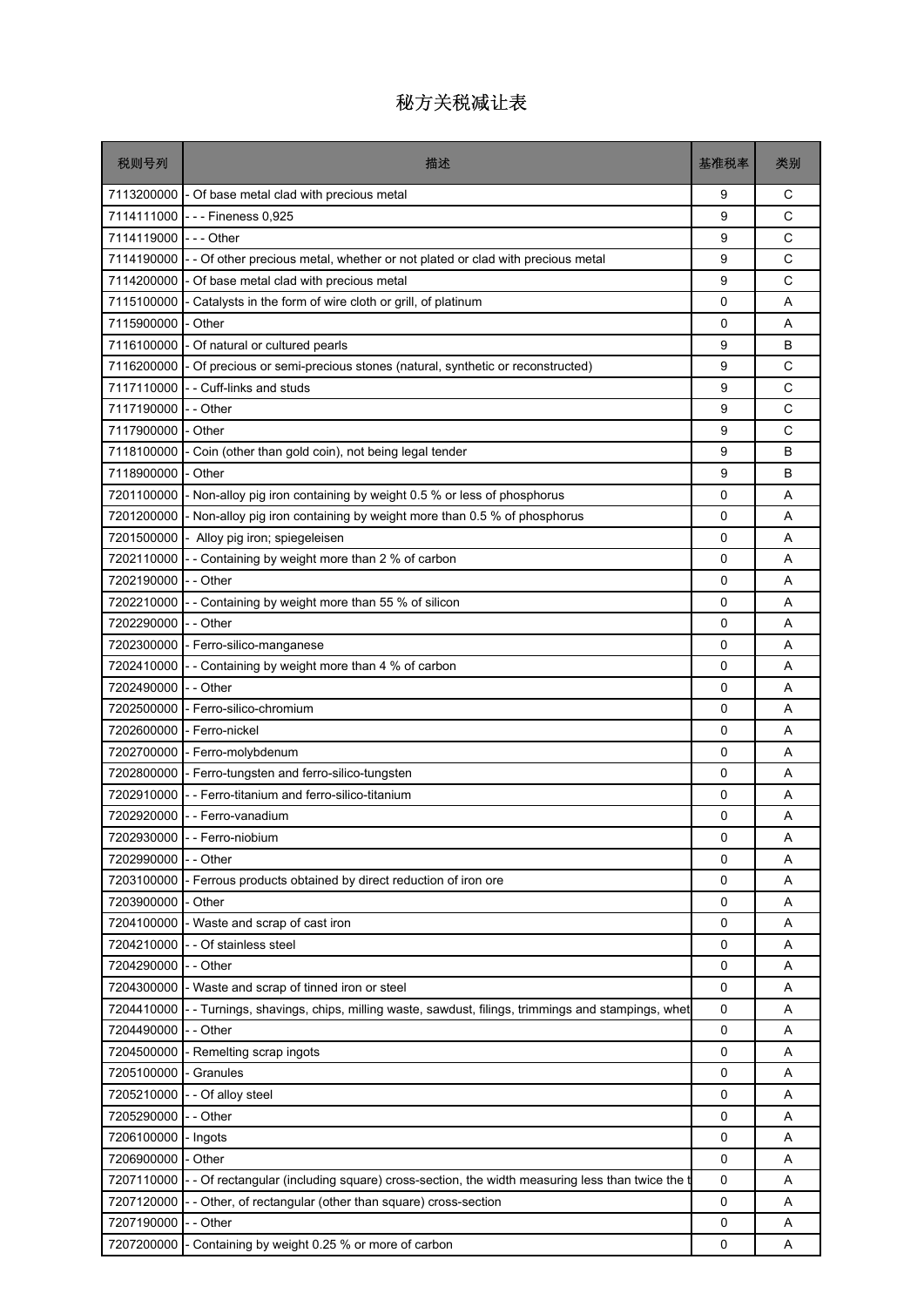| 税则号列       | 描述                                                                                        | 基准税率        | 类别     |
|------------|-------------------------------------------------------------------------------------------|-------------|--------|
| 7208101000 | - - Of a thickness exceeding 10 mm                                                        | 0           | A      |
| 7208102000 | - - Of a thickness of 4,75 mm or more but not exceeding 10 mm                             | $\Omega$    | A      |
| 7208103000 | - - Of a thickness of 3 mm or more but less than 4,75 mm                                  | 0           | A      |
| 7208104000 | - - Of a thickness of less than 3 mm                                                      | 0           | A      |
| 7208251000 | --- Of a thickness exceeding 10 mm                                                        | $\Omega$    | A      |
| 7208252000 | - - - Of a thickness of 4,75 mm or more but not exceeding 10 mm                           | $\mathbf 0$ | A      |
| 7208260000 | - - Of a thickness of 3 mm or more but less than 4.75 mm                                  | 0           | Α      |
| 7208270000 | - Of a thickness of less than 3 mm                                                        | $\Omega$    | A      |
| 7208360000 | - - Of a thickness exceeding 10 mm                                                        | 0           | A      |
| 7208371000 | --- Containing 0,12% or more by weight of carbon                                          | 0           | A      |
| 7208379000 | $--$ Other                                                                                | 0           | A      |
| 7208381000 | --- Containing 0,12% or more by weight of carbon                                          | 0           | A      |
| 7208389000 | $- -$ Other                                                                               | 0           | A      |
| 7208391000 | - - - Containing 0,12% or more by weight of carbon                                        | 0           | A      |
| 7208399100 | ---- Of a thickness not exceeding 1,8 mm                                                  | $\Omega$    | A      |
| 7208399900 | - - - - Other                                                                             | 0           | Α      |
| 7208401000 | -- Of a thickness exceeding 10 mm                                                         | 0           | A      |
| 7208402000 | - - Of a thickness of 4,75 mm or more but not exceeding 10 mm                             | 0           | A      |
| 7208403000 | - - Of a thickness of 3 mm but less than 4,75 mm                                          | 0           | A      |
| 7208404000 | - - Of a thickness of less than 3 mm                                                      | 0           | A      |
| 7208511000 | --- Of a thickness exceeding 12,5 mm                                                      | 0           | A      |
| 7208512000 | --- Of a thickness exceeding 10 mm but not exceeding 12,5 mm                              | 0           | A      |
| 7208521000 | --- Containing 0,6% or more by weight of carbon                                           | 0           | Α      |
| 7208529000 | $--$ Other                                                                                | 0           | A      |
| 7208530000 | - - Of a thickness of 3 mm or more but less than 4.75 mm                                  | $\Omega$    | A      |
| 7208540000 | -- Of a thickness of less than 3 mm                                                       | 0           | A      |
| 7208900000 | - Other                                                                                   | 0           | Α      |
| 7209150000 | -- Of a thickness of 3 mm or more                                                         | 0           | A      |
| 7209160000 | - - Of a thickness exceeding 1 mm but less than 3 mm                                      | 0           | A      |
| 7209170000 | - - Of a thickness of 0.5 mm or more but not exceeding 1 mm                               | 0           | Α      |
| 7209181000 | - - Of a thickness of 0,25 mm or more but less than 0,5 mm                                | 0           | Α      |
| 7209182000 | - Of a thickness of less than 0,25 mm                                                     | $\Omega$    | A      |
| 7209250000 | - - Of a thickness of 3 mm or more                                                        | 0           | Α      |
| 7209260000 | - Of a thickness exceeding 1 mm but less than 3 mm                                        | 0           | Α      |
| 7209270000 | - - Of a thickness of 0.5 mm or more but not exceeding 1 mm                               | $\mathbf 0$ | A      |
| 7209280000 | - Of a thickness of less than 0.5 mm                                                      | 0           | Α      |
| 7209900000 | Other                                                                                     | 0           | A      |
| 7210110000 | - Of a thickness of 0.5 mm or more                                                        | 0           | A      |
| 7210120000 | - Of a thickness of less than 0.5 mm                                                      | 0           | Α      |
| 7210200000 | - Plated or coated with lead, including terne-plate                                       | 0           | Α      |
| 7210300000 | - Electrolytically plated or coated with zinc                                             | 0           | Α      |
| 7210410000 |                                                                                           | 0           | A      |
| 7210490000 | -- Corrugated<br>- - Other                                                                |             |        |
| 7210500000 |                                                                                           | 0<br>0      | Α<br>A |
| 7210610000 | - Plated or coated with chromium oxides or with chromium and chromium oxides              | 0           | A      |
| 7210690000 | - Plated or coated with aluminium-zinc alloys                                             |             |        |
|            | - - Other                                                                                 | 0           | Α      |
| 7210701000 | - - Previously coated with aluminium-zinc alloys                                          | 0           | Α      |
| 7210709000 | - - Other                                                                                 | 0           | A      |
| 7210900000 | Other                                                                                     | 0           | A      |
| 7211130000 | - Rolled on four faces or in a closed box pass, of a width exceeding 150 mm and a thickne | 0           | Α      |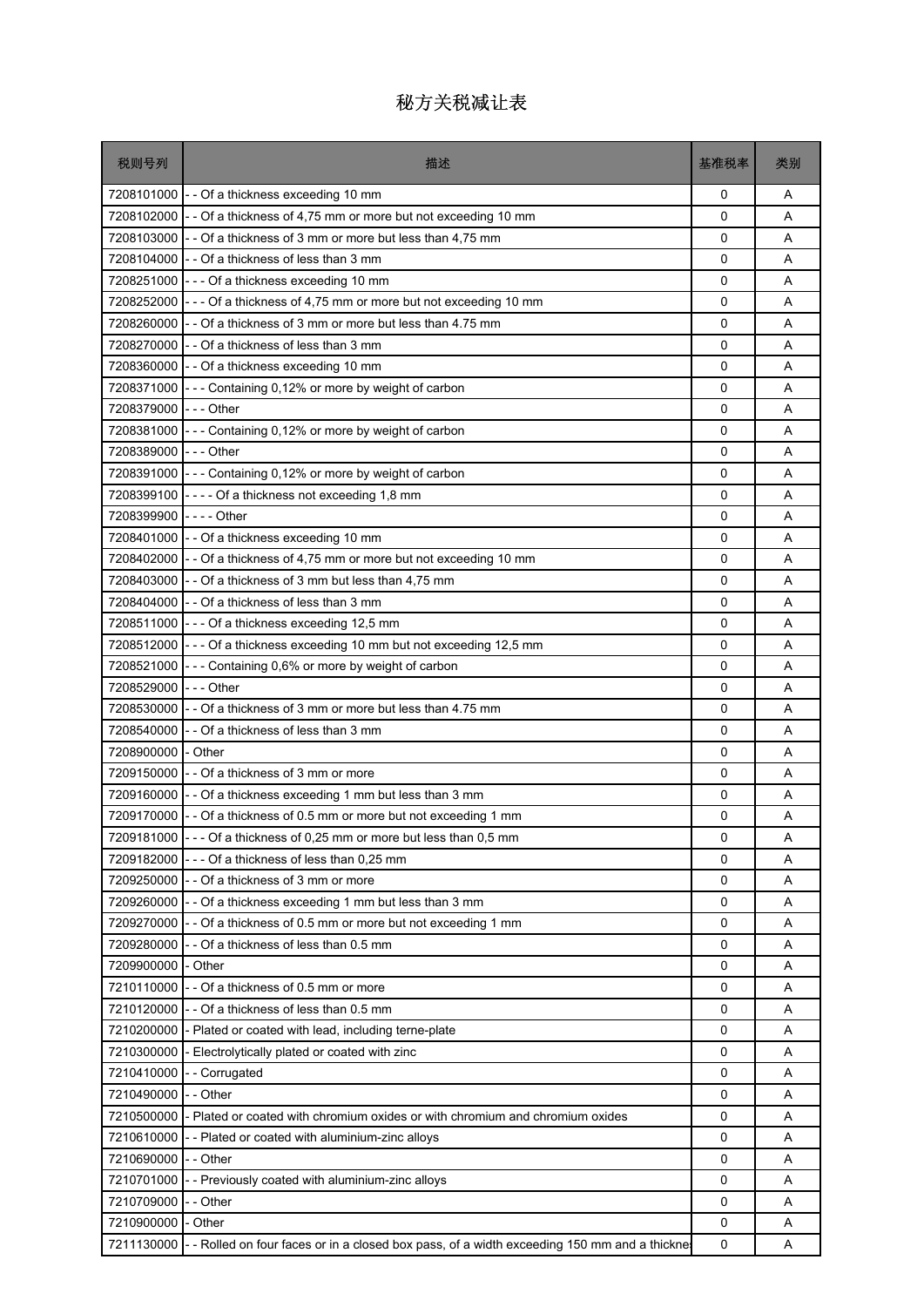| 税则号列       | 描述                                                                                                  | 基准税率        | 类别 |
|------------|-----------------------------------------------------------------------------------------------------|-------------|----|
| 7211140000 | - - Other, of a thickness of 4.75 mm or more                                                        | 0           | Α  |
| 7211191000 | - - Containing 0,6% or more by weight of carbon                                                     | 0           | A  |
| 7211199000 | -  -  - Other                                                                                       | 0           | A  |
| 7211230000 | - Containing by weight less than 0.25 % of carbon                                                   | 0           | A  |
| 7211290000 | - Other                                                                                             | 0           | A  |
| 7211900000 | Other                                                                                               | $\mathbf 0$ | A  |
| 7212100000 | Plated or coated with tin                                                                           | 0           | Α  |
| 7212200000 | Electrolytically plated or coated with zinc                                                         | 0           | A  |
| 7212300000 | Otherwise plated or coated with zinc                                                                | 0           | A  |
| 7212400000 | Painted, varnished or coated with plastics                                                          | $\mathbf 0$ | A  |
| 7212500000 | Otherwise plated or coated                                                                          | 0           | A  |
| 7212600000 | Clad                                                                                                | 0           | A  |
| 7213100000 | Containing indentations, ribs, grooves or other deformations produced during the rolling production | 0           | A  |
| 7213200000 | Other, of free-cutting steel                                                                        | 0           | Α  |
| 7213911000 | - - Containing a total less than 0,12% of chromium, nickel, copper and molibdenum                   | $\mathbf 0$ | A  |
| 7213919000 | --- Other                                                                                           | 0           | A  |
| 7213990000 | - - Other                                                                                           | 0           | Α  |
| 7214100000 | - Forged                                                                                            | 0           | A  |
| 7214200000 | - Containing indentations, ribs, grooves or other deformations produced during the rolling pr       | 0           | A  |
| 7214301000 | - Of circular cross-section not exceeding 100 mm in diameter                                        | $\mathbf 0$ | A  |
| 7214309000 | - - Other                                                                                           | 0           | Α  |
| 7214911000 | --- Not exceeding 100 mm                                                                            | 0           | A  |
| 7214919000 | - - Other                                                                                           | 0           | A  |
| 7214991000 | --- Of circular cross-section not exceeding 100 mm in diameter                                      | 0           | A  |
| 7214999000 | $--$ Other                                                                                          | 0           | A  |
| 7215101000 | - Of circular cross-section not exceeding 100 mm in diameter                                        | 0           | A  |
| 7215109000 | - - Other                                                                                           | 0           | Α  |
| 7215501000 | - Of circular cross-section not exceeding 100 mm in diameter                                        | 0           | A  |
| 7215509000 | -- Other                                                                                            | $\Omega$    | A  |
| 7215901000 | - - Of circular cross-section not exceeding 100 mm in diameter                                      | $\mathbf 0$ | Α  |
| 7215909000 | -- Other                                                                                            | $\Omega$    | Α  |
| 7216100000 | - U, I or H sections, not further worked than hot-rolled, hot-drawn or extruded, of a height of     | 0           | Α  |
| 7216210000 | - L sections                                                                                        | 0           | A  |
| 7216220000 | - - T sections                                                                                      | 0           | Α  |
| 7216310000 | - - U sections                                                                                      | $\mathbf 0$ | A  |
| 7216320000 | - - I sections                                                                                      | $\mathbf 0$ | A  |
| 7216330000 | - H sections                                                                                        | 0           | Α  |
| 7216400000 | - L or T sections, not further worked than hot-rolled, hot-drawn or extruded, of a height of 80     | 0           | A  |
| 7216500000 | Other angles, shapes and sections, not further worked than hot-rolled, hot-drawn or extrud          | 0           | Α  |
| 7216610000 | - Obtained from flat-rolled products                                                                | 0           | A  |
| 7216690000 | - - Other                                                                                           | 0           | Α  |
| 7216910000 | - Cold-formed or cold-finished from flat-rolled products                                            | 0           | A  |
| 7216990000 | - Other                                                                                             | 0           | A  |
| 7217100000 | - Not plated or coated, whether or not polished                                                     | 0           | Α  |
| 7217200000 | - Plated or coated with zinc                                                                        | $\mathbf 0$ | A  |
| 7217300000 | Plated or coated with other base metals                                                             | 0           | A  |
| 7217900000 | Other                                                                                               | 0           | Α  |
| 7218100000 | Ingots and other primary forms                                                                      | 0           | A  |
| 7218910000 | - Of rectangular (other than square) cross-section                                                  | 0           | A  |
| 7218990000 | - Other                                                                                             | 0           | Α  |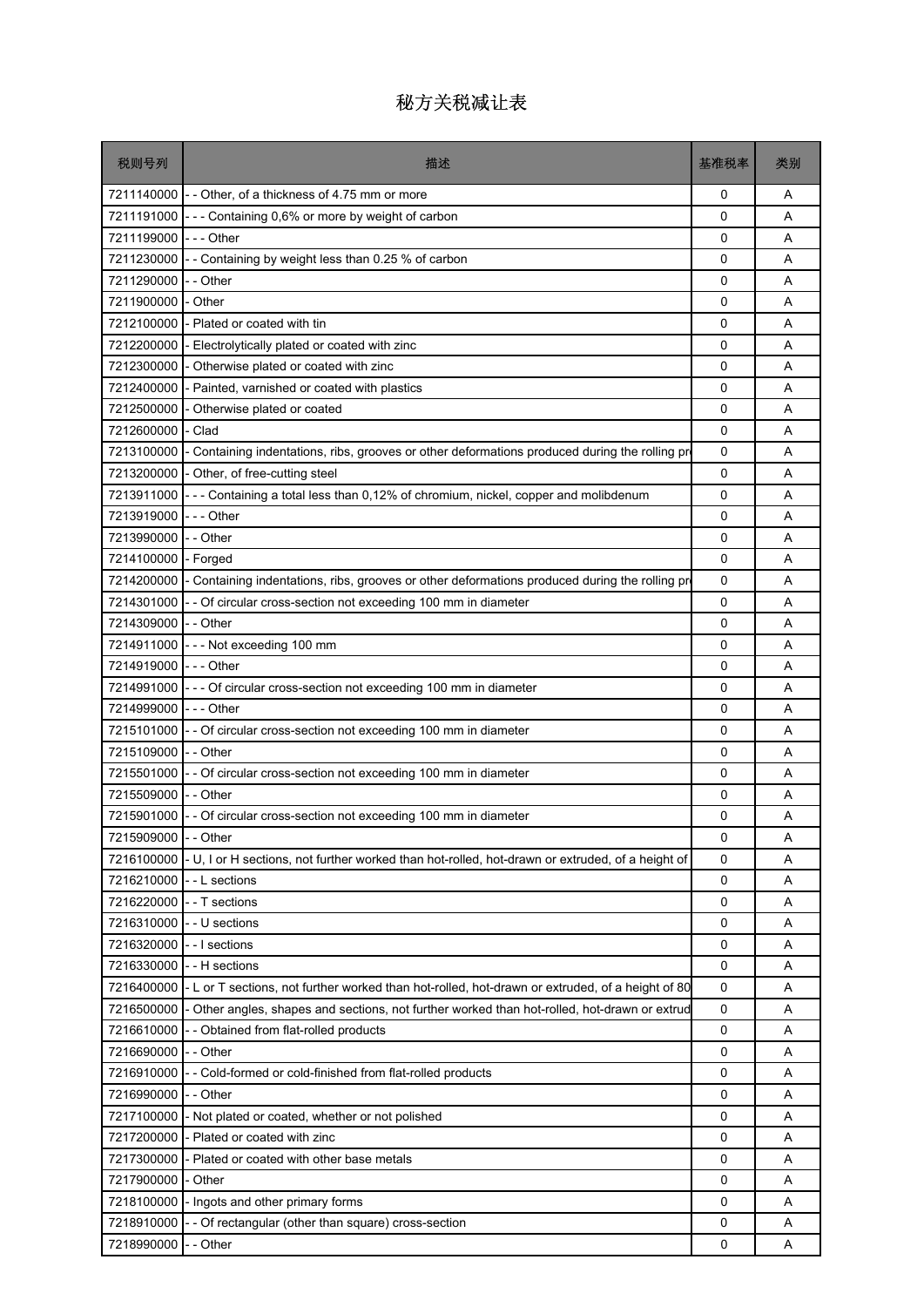| 税则号列                 | 描述                                                                         | 基准税率     | 类别          |
|----------------------|----------------------------------------------------------------------------|----------|-------------|
|                      | 7219110000 - - Of a thickness exceeding 10 mm                              | 0        | A           |
| 7219120000           | - - Of a thickness of 4.75 mm or more but not exceeding 10 mm              | $\Omega$ | A           |
|                      | 7219130000 - - Of a thickness of 3 mm or more but less than 4.75 mm        | 0        | Α           |
|                      | 7219140000 - - Of a thickness of less than 3 mm                            | 0        | A           |
|                      | 7219210000 - - Of a thickness exceeding 10 mm                              | 0        | A           |
|                      | 7219220000 - - Of a thickness of 4.75 mm or more but not exceeding 10 mm   | 0        | A           |
| 7219230000           | - - Of a thickness of 3 mm or more but less than 4.75 mm                   | 0        | A           |
|                      | 7219240000 - - Of a thickness of less than 3 mm                            | 0        | A           |
| 7219310000           | - - Of a thickness of 4.75 mm or more                                      | 0        | A           |
| 7219320000           | -- Of a thickness of 3 mm or more but less than 4.75 mm                    | 0        | Α           |
|                      | 7219330000 - - Of a thickness exceeding 1 mm but less than 3 mm            | 0        | A           |
| 7219340000           | - - Of a thickness of 0.5 mm or more but not exceeding 1 mm                | 0        | A           |
| 7219350000           | - - Of a thickness of less than 0.5 mm                                     | 0        | A           |
| 7219900000 - Other   |                                                                            | 0        | A           |
| 7220110000           | - - Of a thickness of 4.75 mm or more                                      | $\Omega$ | A           |
| 7220120000           | - - Of a thickness of less than 4.75 mm                                    | 0        | A           |
| 7220200000           | - Not further worked than cold-rolled (cold-reduced)                       | 0        | A           |
| 7220900000           | - Other                                                                    | 0        | A           |
| 7221000000           | Bars and rods, hot-rolled, in irregularly wound coils, of stainless steel. | 0        | A           |
| 7222111000           | --- Not exceeding 65 mm in diameter                                        | 0        | A           |
| 7222119000 --- Other |                                                                            | 0        | A           |
| 7222191000           | --- Of cross-section, not exceeding 65 mm                                  | 0        | A           |
| 7222199000           | $- -$ Other                                                                | 0        | A           |
| 7222201000           | - - Of circular cross-section not exceeding 65 mm in diameter              | 0        | A           |
| 7222209000           | - - Other                                                                  | $\Omega$ | A           |
| 7222301000           | - - Of circular cross-section not exceeding 65 mm in diameter              | 0        | A           |
| 7222309000           | - - Other                                                                  | 0        | A           |
| 7222400000           | - Angles, shapes and sections                                              | 0        | A           |
| 7223000000           | Wire of stainless steel.                                                   | 0        | A           |
| 7224100000           | - Ingots and other primary forms                                           | 0        | Α           |
| 7224900000 - Other   |                                                                            | 0        | $\mathsf A$ |
| 7225110000           | - - Grain-oriented                                                         | 0        | A           |
| 7225190000           | - - Other                                                                  | 0        | Α           |
| 7225300000           | - Other, not further worked than hot-rolled, in coils                      | 0        | Α           |
| 7225400000           | - Other, not further worked than hot-rolled, not in coils                  | 0        | A           |
| 7225500000           | Other, not further worked than cold-rolled (cold-reduced)                  | 0        | Α           |
| 7225910000           | - - Electrolytically plated or coated with zinc                            | 0        | Α           |
| 7225920000           | - Otherwise plated or coated with zinc                                     | 0        | A           |
| 7225990000           | - Other                                                                    | 0        | Α           |
| 7226110000           | -- Grain-oriented                                                          | 0        | Α           |
| 7226190000           | - - Other                                                                  | 0        | Α           |
| 7226200000           | - Of high speed steel                                                      | 0        | Α           |
| 7226910000           | -- Not further worked than hot-rolled                                      | 0        | Α           |
| 7226920000           | - Not further worked than cold-rolled (cold-reduced)                       | 0        | Α           |
| 7226990000           | - - Other                                                                  | 0        | A           |
| 7227100000           | Of high speed steel                                                        | 0        | Α           |
| 7227200000           | - Of silico-manganese steel                                                | 0        | Α           |
| 7227900000           | - Other                                                                    | 0        | A           |
| 7228100000           | Bars and rods, of high speed steel                                         | 0        | Α           |
| 7228201000           | - - Of circular cross-section not exceeding 100 mm in diameter             | 0        | Α           |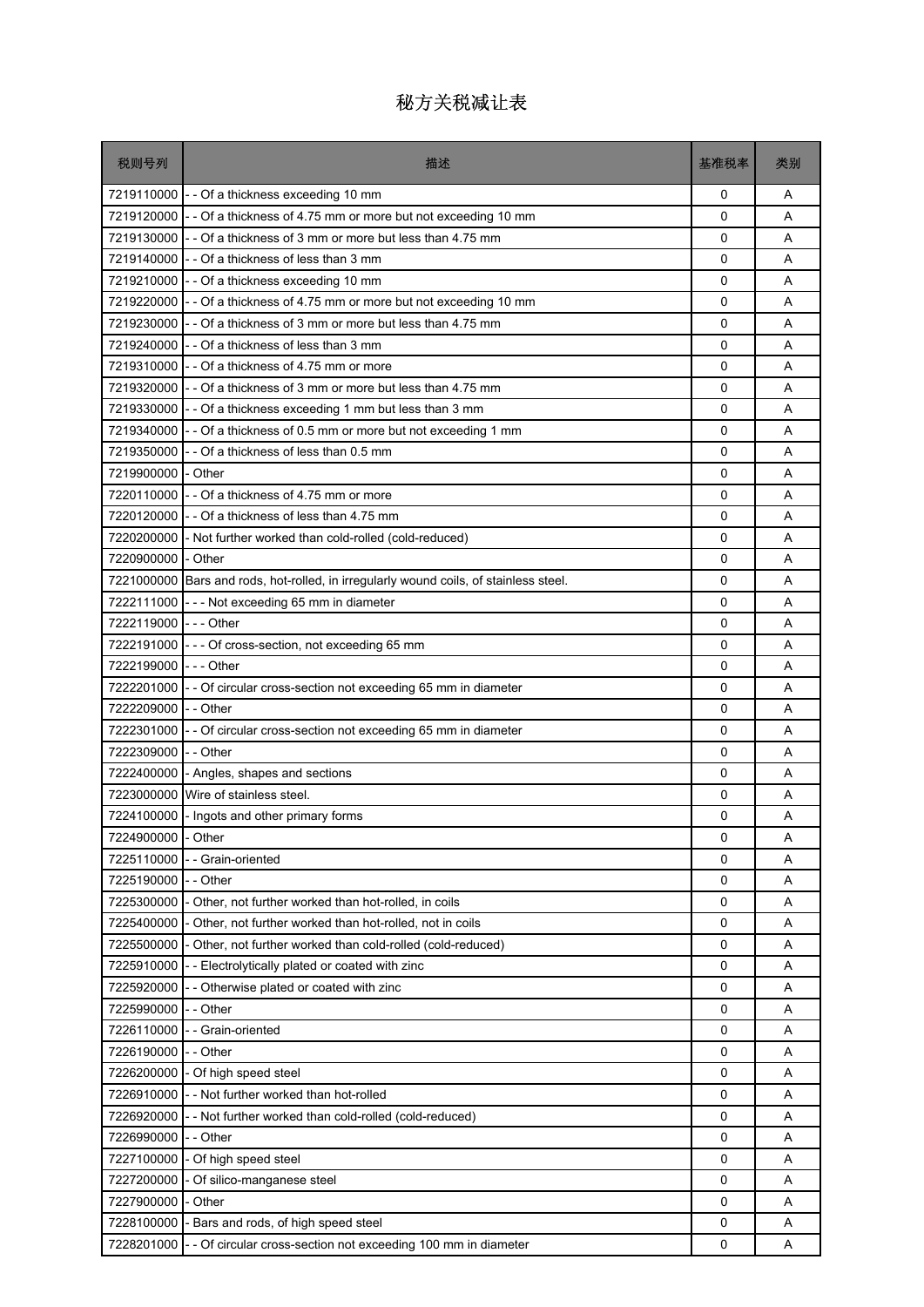| 税则号列                | 描述                                                                               | 基准税率     | 类别 |
|---------------------|----------------------------------------------------------------------------------|----------|----|
| 7228209000          | - - Other                                                                        | 0        | A  |
| 7228300000          | - Other bars and rods, not further worked than hot-rolled, hot-drawn or extruded | 0        | A  |
| 7228401000          | - Of cross-section, not exceeding 100 mm                                         | 0        | A  |
| 7228409000          | I- - Other                                                                       | 0        | A  |
| 7228501000          | Of circular cross-section not exceeding 100 mm in diameter                       | 0        | A  |
| 7228509000          | - - Other                                                                        | 0        | A  |
| 7228601000          | - Of circular cross-section not exceeding 100 mm in diameter                     | 0        | Α  |
| 7228609000          | - - Other                                                                        | 0        | A  |
| 7228700000          | - Angles, shapes and sections                                                    | 0        | A  |
| 7228800000          | - Hollow drill bars and rods                                                     | 0        | A  |
| 7229200000          | - Of silico-manganese steel                                                      | 0        | Α  |
| 7229900000          | - Other                                                                          | 0        | A  |
| 7301100000          | Sheet piling                                                                     | 0        | A  |
| 7301200000          | - Angles, shapes and sections                                                    | 0        | A  |
| 7302100000          | - Rails                                                                          | 0        | A  |
| 7302300000          | Switch blades, crossing frogs, point rods and other crossing pieces              | 0        | A  |
| 7302400000          | - Fish-plates and sole plates                                                    | 0        | Α  |
| 7302901000          | - Sleepers                                                                       | 0        | A  |
| 7302909000          | $I -$ Other                                                                      | 0        | A  |
| 7303000000          | Tubes, pipes and hollow profiles, of cast iron.                                  | 0        | A  |
| 7304110000          | - - Of stainless steel                                                           | 0        | A  |
| 7304190000 -- Other |                                                                                  | 0        | A  |
| 7304220000          | - Drill pipe of stainless steel                                                  | 0        | A  |
| 7304230000          | -- Other drill pipe                                                              | 0        | A  |
| 7304240000          | - - Other, of stainless steel                                                    | 0        | A  |
| 7304290000          | - - Other                                                                        | $\Omega$ | A  |
| 7304310000          | - - Cold-drawn or cold-rolled (cold-reduced)                                     | 0        | Α  |
| 7304390000          | I--Other                                                                         | 0        | A  |
| 7304410000          | - Cold-drawn or cold-rolled (cold-reduced)                                       | 0        | A  |
| 7304490000 -- Other |                                                                                  | 0        | Α  |
|                     | 7304510000 - - Cold-drawn or cold-rolled (cold-reduced)                          | 0        | Α  |
| 7304590000          | - - Other                                                                        | 0        | Α  |
| 7304900000          | - Other                                                                          | 0        | A  |
| 7305110000          | - - Longitudinally submerged arc welded                                          | 0        | Α  |
| 7305120000          | Other, longitudinally welded                                                     | 0        | A  |
| 7305190000          | - Other                                                                          | 0        | A  |
| 7305200000          | Casing of a kind used in drilling for oil or gas                                 | 0        | Α  |
| 7305310000          | - Longitudinally welded                                                          | 0        | A  |
| 7305390000          | - Other                                                                          | 0        | A  |
| 7305900000          | Other                                                                            | 0        | Α  |
| 7306110000          | - Welded, of stainless steel                                                     | 0        | Α  |
| 7306190000          | $\mathsf{I}$ - Other                                                             | 0        | Α  |
| 7306210000          | - Welded, of stainless steel                                                     | 0        | A  |
| 7306290000          | - Other                                                                          | 0        | Α  |
| 7306301000          | Containing by weight 0.6% or more of carbon                                      | 0        | A  |
| 7306309100          | - - Double-walled steel tubes, of an external diameter not exceeding 16 mm       | 0        | A  |
| 7306309200          | - - Single-walled steel tubes, not exceeding 10 mm in diameter                   | 0        | Α  |
| 7306309900          | - - Other                                                                        | 0        | Α  |
| 7306400000          | Other, welded, of circular cross-section, of stainless steel                     | 0        | A  |
| 7306500000          | Other, welded, of circular cross-section, of other alloy steel                   | 0        | A  |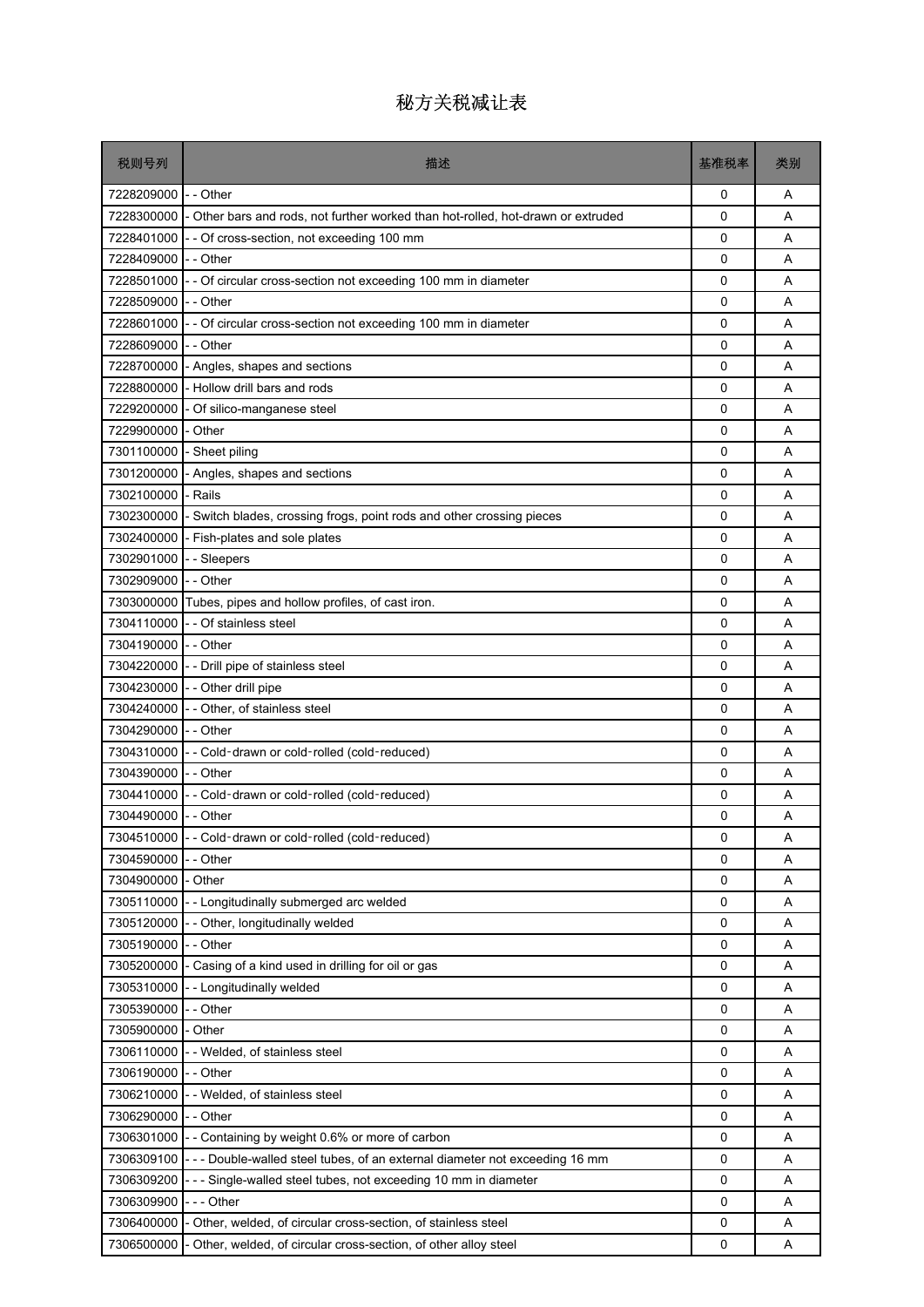| 税则号列                 | 描述                                                                                                        | 基准税率        | 类别           |
|----------------------|-----------------------------------------------------------------------------------------------------------|-------------|--------------|
| 7306610000           | - Of square or rectangular cross-section                                                                  | 0           | A            |
| 7306690000           | - Other                                                                                                   | 0           | A            |
| 7306900000           | - Other                                                                                                   | $\mathbf 0$ | A            |
| 7307110000           | - Of non-malleable cast iron                                                                              | 0           | Α            |
| 7307190000           | -- Other                                                                                                  | 0           | A            |
| 7307210000           | -- Flanges                                                                                                | 0           | A            |
| 7307220000           | - - Threaded elbows, bends and sleeves                                                                    | 0           | Α            |
| 7307230000           | - - Butt welding fittings                                                                                 | $\mathbf 0$ | A            |
| 7307290000           | - - Other                                                                                                 | 0           | A            |
| 7307910000           | -- Flanges                                                                                                | 0           | Α            |
| 7307920000           | - - Threaded elbows, bends and sleeves                                                                    | 0           | A            |
| 7307930000           | - - Butt welding fittings                                                                                 | 0           | A            |
| 7307990000           | - - Other                                                                                                 | 0           | Α            |
| 7308100000           | - Bridges and bridge-sections                                                                             | 0           | A            |
| 7308200000           | - Towers and lattice masts                                                                                | 0           | A            |
| 7308300000           | Doors, windows and their frames and thresholds for doors                                                  | 0           | A            |
| 7308400000           | - Equipment for scaffolding, shuttering, propping or pitpropping                                          | 0           | Α            |
| 7308901000           | - - Plates, rods, angles, shapes, sections, tubes and the like, prepared for use in structures            | $\mathbf 0$ | A            |
| 7308902000           | - Sluice gates                                                                                            | 0           | A            |
| 7308909000           | -- Other                                                                                                  | 0           | Α            |
| 7309000000           | Reservoirs, tanks, vats and similar containers for any material (other than compressed or liq             | 0           | A            |
| 7310100000           | - Of a capacity of 50 I or more                                                                           | 9           | C            |
| 7310210000           | - Cans which are to be closed by soldering or crimping                                                    | 9           | C            |
| 7310291000           | - - - Double-walled containers used for conveyance or dispensing of semen.                                | 0           | A            |
| 7310299000           | $--$ Other                                                                                                | 0           | A            |
| 7311001000           | - Seamless                                                                                                | 0           | A            |
| 7311009000           | - Other                                                                                                   | 0           | Α            |
| 7312101000           | - - For armour of tyres                                                                                   | $\mathbf 0$ | A            |
| 7312109000           | - - Other                                                                                                 | 9           | C            |
| 7312900000 - Other   |                                                                                                           | 9           | С            |
|                      | 7313001000 - Barbed wire                                                                                  | 0           | Α            |
| 7313009000           | - Other                                                                                                   | 0           | Α            |
| 7314120000           | - - Endless bands for machinery, of stainless steel                                                       | 0           | Α            |
| 7314140000           | - - Other woven cloth, of stainless steel                                                                 | $\mathsf 0$ | Α            |
|                      | 7314191000 - - - Endless bands for machinery                                                              | 0           | Α            |
| 7314199000 --- Other |                                                                                                           | 0           | Α            |
|                      | 7314200000 - Grill, netting and fencing, welded at the intersection, of wire with a maximum cross-section | 9           | C            |
|                      | 7314310000 - - Plated or coated with zinc                                                                 | 9           | $\mathsf{C}$ |
| 7314390000           | - - Other                                                                                                 | 9           | $\mathsf C$  |
| 7314410000           | - - Plated or coated with zinc                                                                            | 9           | C            |
| 7314420000           | - - Coated with plastics                                                                                  | 9           | C            |
| 7314490000           | -- Other                                                                                                  | 9           | C            |
| 7314500000           | - Expanded metal                                                                                          | $\mathsf 0$ | Α            |
| 7315110000           | - - Roller chain                                                                                          | 0           | Α            |
| 7315120000           | - - Other chain                                                                                           | 0           | Α            |
| 7315190000           | - - Parts                                                                                                 | 9           | C            |
| 7315200000           | - Skid chain                                                                                              | 9           | C            |
| 7315810000           | - - Stud-link                                                                                             | 9           | C            |
| 7315820000           | - - Other, welded link                                                                                    | $\mathsf 0$ | Α            |
| 7315890000           | - - Other                                                                                                 | 0           | Α            |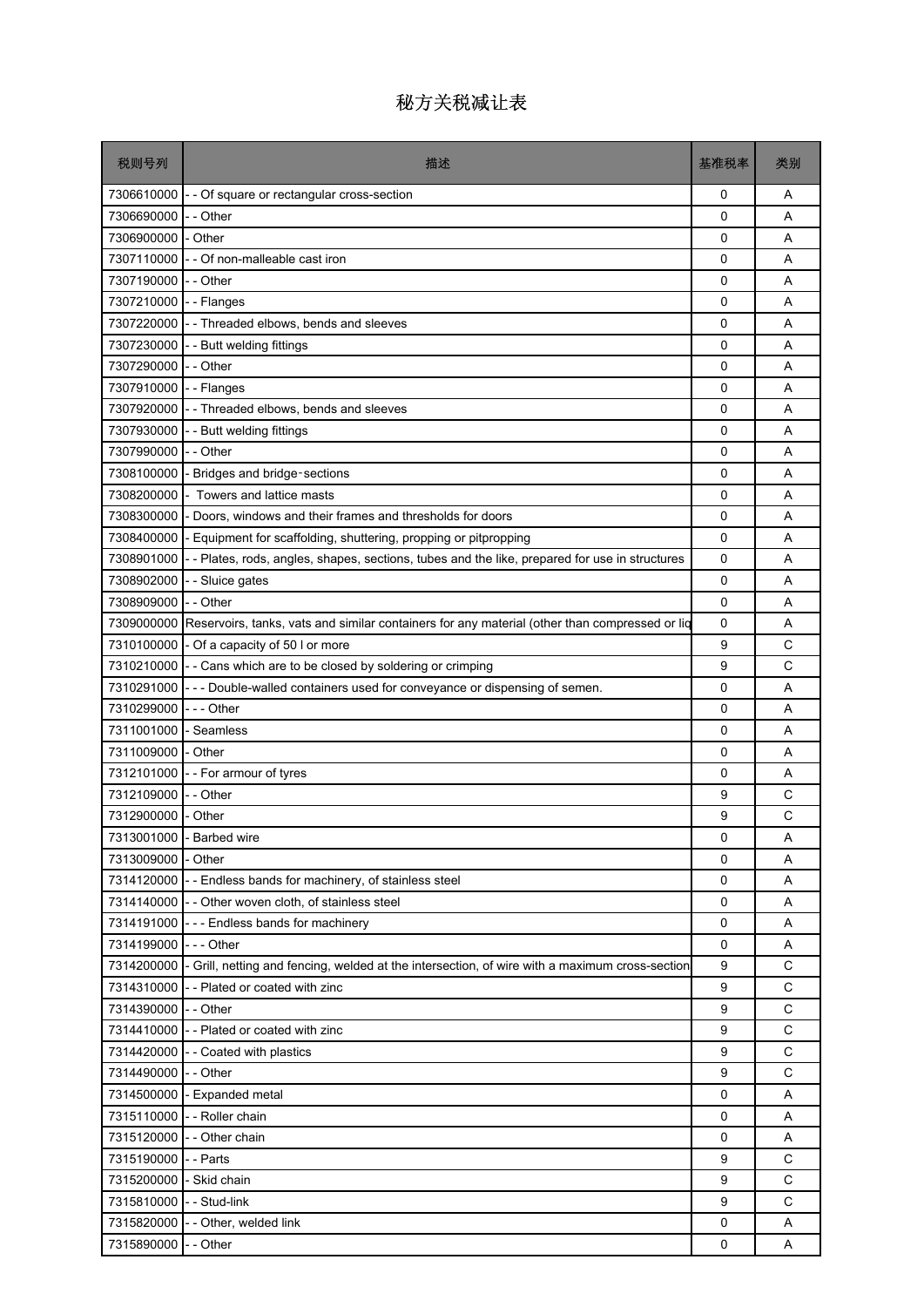| 税则号列                      | 描述                                                                                                | 基准税率        | 类别           |
|---------------------------|---------------------------------------------------------------------------------------------------|-------------|--------------|
| 7315900000 - Other parts  |                                                                                                   | 9           | С            |
| 7316000000                | Anchors, grapnels and parts thereof, of iron or steel                                             | 0           | A            |
| 7317000000                | Nails, tacks, drawing pins, corrugated nails, staples (other than those of heading 83.05) and     | 9           | $\mathsf{C}$ |
| 7318110000                | - - Coach screws                                                                                  | 9           | C            |
|                           | 7318120000 - - Other wood screws                                                                  | 9           | C            |
|                           | 7318130000 - - Screw hooks and screw rings                                                        | 9           | C            |
|                           | 7318140000 - - Self-tapping screws                                                                | 9           | C            |
|                           | 7318151000 - - - Expansible anchor bolt for concrete                                              | $\mathbf 0$ | A            |
| 7318159000                | $--$ Other                                                                                        | 9           | C            |
| 7318160000                | - - Nuts                                                                                          | 9           | C            |
| 7318190000 - - Other      |                                                                                                   | 9           | C            |
| 7318210000                | - - Spring washers and other lock washers                                                         | 9           | C            |
| 7318220000                | - - Other washers                                                                                 | 9           | C            |
| 7318230000                | - - Rivets                                                                                        | 9           | C            |
| 7318240000                | - - Cotters and cotter-pins                                                                       | 9           | C            |
| 7318290000                | - - Other                                                                                         | 9           | C            |
| 7319200000                | - Safety pins                                                                                     | 9           | B            |
| 7319300000 - Other pins   |                                                                                                   | 9           | B            |
| 7319901000                | - - Sewing darning and embroidery needle                                                          | 9           | B            |
| 7319909000                | - - Other                                                                                         | 9           | B            |
|                           | 7320100000 - Leaf-springs and leaves therefor                                                     | 9           | D            |
| 7320201000                | - - Used in suspension systems of vehicles                                                        | 9           | C            |
| 7320209000                | - - Other                                                                                         | 9           | C            |
| 7320900000 - Other        |                                                                                                   | 9           | C            |
|                           | 7321111100 - - - - Built in cookers                                                               | 9           | D            |
|                           | 7321111200 ---- Table cookers                                                                     | 9           | C            |
| 7321111900                | - - - - Other                                                                                     | 9           | C            |
| 7321119000 --- Other      |                                                                                                   | 9           | C            |
| 7321120000                | - - For liquid fuel                                                                               | 9           | C            |
|                           | 7321191000 --- For solid fuel                                                                     | 9           | С            |
| 7321199000 - - - Other    |                                                                                                   | g           | C            |
|                           | 7321810000 - - For gas fuel or for both gas and other fuels                                       | 9           | C            |
|                           | 7321820000 - - For liquid fuel                                                                    | 9           | C            |
|                           | 7321891000 --- For solid fuel                                                                     | 9           | $\mathsf C$  |
| 7321899000 --- Other      |                                                                                                   | 9           | C            |
|                           | 7321901000 - Gas furnace burners for tankless water heater                                        | $\mathsf 0$ | Α            |
| 7321909000 - - Other      |                                                                                                   | 0           | Α            |
|                           | 7322110000 - - Of cast iron                                                                       | 0           | Α            |
| 7322190000                | -- Other                                                                                          | $\mathsf 0$ | Α            |
| 7322900000 - Other        |                                                                                                   | 0           | Α            |
|                           | 7323100000 - Iron or steel wool; pot scourers and scouring or polishing pads, gloves and the like | 9           | $\mathsf{C}$ |
| 7323911000 - - - Articles |                                                                                                   | 9           | C            |
| 7323912000 --- Parts      |                                                                                                   | 9           | C            |
| 7323921000                | --- Articles                                                                                      | 9           | $\mathsf{C}$ |
| 7323922000 --- Parts      |                                                                                                   | 9           | C            |
| 7323931000 --- Articles   |                                                                                                   | 9           | D            |
| 7323932000 --- Parts      |                                                                                                   | 9           | C            |
| 7323941000 --- Articles   |                                                                                                   | 9           | C            |
| 7323949000                | - - - Parts                                                                                       | 9           | $\mathsf C$  |
| 7323991000 --- Articles   |                                                                                                   | 9           | C            |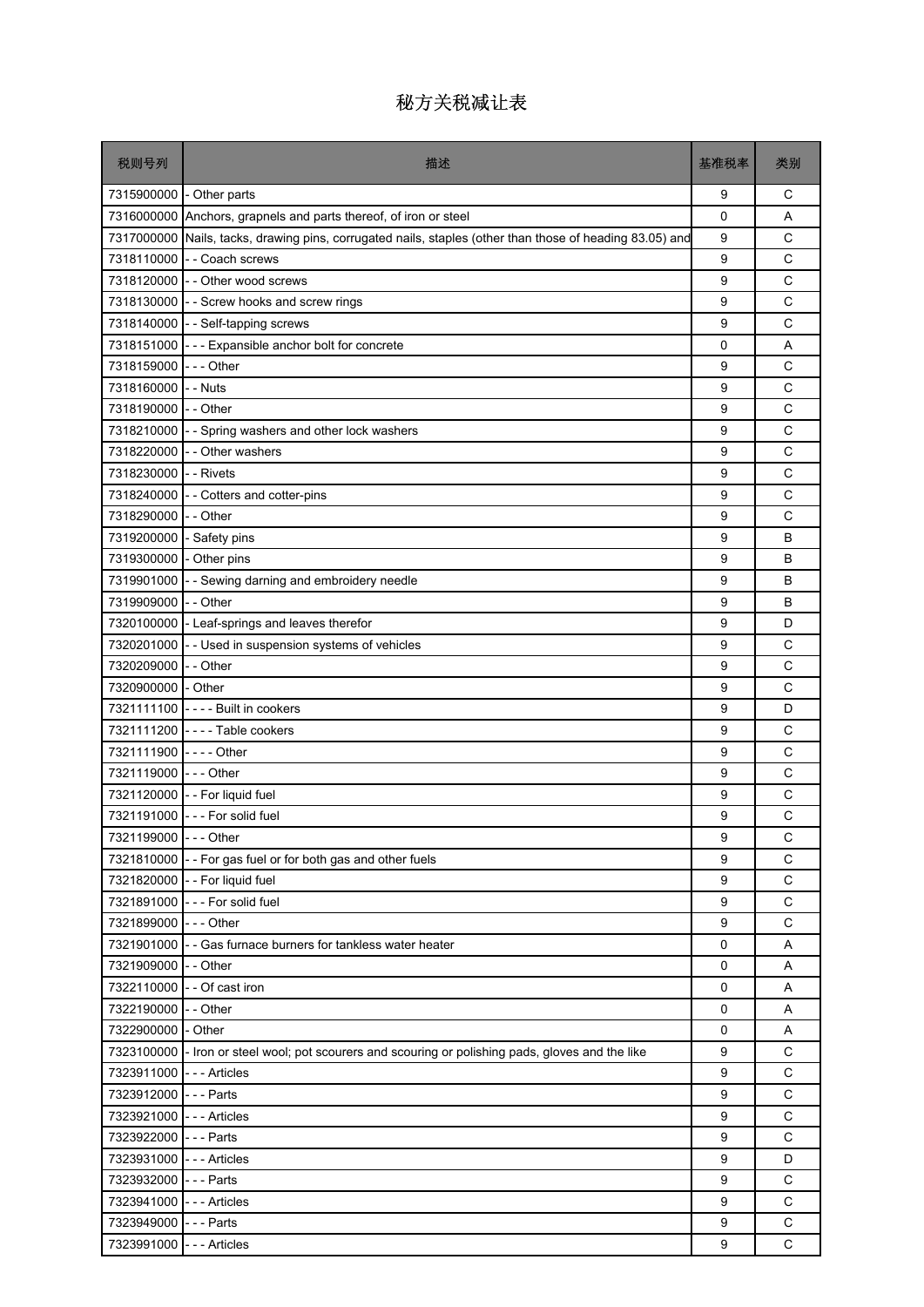| 税则号列       | 描述                                                                                              | 基准税率        | 类别          |
|------------|-------------------------------------------------------------------------------------------------|-------------|-------------|
| 7323999000 | - - - Parts                                                                                     | 9           | D           |
| 7324100000 | - Sinks and wash basins, of stainless steel                                                     | 0           | A           |
| 7324210000 | - Of cast iron, whether or not enamelled                                                        | 0           | A           |
| 7324290000 | - - Other                                                                                       | 0           | A           |
| 7324900000 | - Other, including parts                                                                        | 0           | A           |
| 7325100000 | Of non-malleable cast iron                                                                      | $\mathbf 0$ | A           |
| 7325910000 | - - Grinding balls and similar articles for mills                                               | 0           | Α           |
| 7325990000 | - - Other                                                                                       | 9           | C           |
| 7326110000 | - Grinding balls and similar articles for mills                                                 | 0           | A           |
| 7326190000 | - - Other                                                                                       | 0           | A           |
| 7326200000 | - Articles of iron or steel wire                                                                | 9           | C           |
| 7326901000 | - - Members of variable section                                                                 | 0           | A           |
| 7326909000 | - - Other                                                                                       | 0           | A           |
| 7401001000 | - Copper mattes                                                                                 | 0           | A           |
| 7401002000 | - Cement copper (precipitated copper)                                                           | 0           | A           |
| 7402001000 | Blister copper                                                                                  | 9           | B           |
| 7402002000 | - Other unrefined                                                                               | 9           | B           |
| 7402003000 | Copper anodes for electrolytic refining                                                         | 9           | B           |
| 7403110000 | - Cathodes and sections of cathodes                                                             | 9           | B           |
| 7403120000 | - - Wire-bars                                                                                   | 9           | B           |
| 7403130000 | - - Billets                                                                                     | 9           | B           |
| 7403190000 | - - Other                                                                                       | 9           | B           |
| 7403210000 | - Copper-zinc base alloys (brass)                                                               | 9           | B           |
| 7403220000 | - - Copper-tin base alloys (bronze)                                                             | 9           | B           |
| 7403291000 | --- Of copper-nickel base alloys (cupro-nickel) or copper-nickel-zinc base alloys (nickel silv  | 9           | B           |
| 7403299000 | -  - - Other                                                                                    | 0           | Α           |
| 7404000000 | Copper waste and scrap.                                                                         | 0           | A           |
| 7405000000 | Master alloys of copper.                                                                        | 0           | A           |
| 7406100000 | - Powders of non-lamellar structure                                                             | 0           | A           |
| 7406200000 | - Powders of lamellar structure; flakes                                                         | 0           | Α           |
|            | 7407100000 - Of refined copper                                                                  | 9           | С           |
| 7407210000 | - - Of copper-zinc base alloys (brass)                                                          | 9           | C           |
| 7407290000 | - - Other                                                                                       | 9           | С           |
| 7408110000 | - Of which the maximum cross-sectional dimension exceeds 6 mm                                   | 0           | Α           |
| 7408190000 | - - Other                                                                                       | 0           | Α           |
| 7408210000 | - Of copper-zinc base alloys (brass)                                                            | 9           | С           |
| 7408220000 | - Of copper-nickel base alloys (cupro-nickel) or copper-nickel-zinc base alloys (nickel silve   | 9           | C           |
| 7408290000 | - Other                                                                                         | 9           | C           |
| 7409110000 | - In coils                                                                                      | 0           | Α           |
| 7409190000 | - - Other                                                                                       | 9           | C           |
| 7409210000 | - - In coils                                                                                    | 9           | C           |
| 7409290000 | - - Other                                                                                       | 0           | Α           |
| 7409310000 | - - In coils                                                                                    | 9           | С           |
| 7409390000 | - - Other                                                                                       | 9           | C           |
| 7409400000 | - Of copper-nickel base alloys (cupro-nickel) or copper- nickel-zinc base alloys (nickel silver | 9           | $\mathsf C$ |
| 7409900000 | Of other copper alloys                                                                          | 0           | Α           |
| 7410110000 | -- Of refined copper                                                                            | 9           | C           |
| 7410120000 | - Of copper alloys                                                                              | 9           | C           |
| 7410210000 | - Of refined copper                                                                             | 9           | $\mathsf C$ |
| 7410220000 | - Of copper alloys                                                                              | 9           | С           |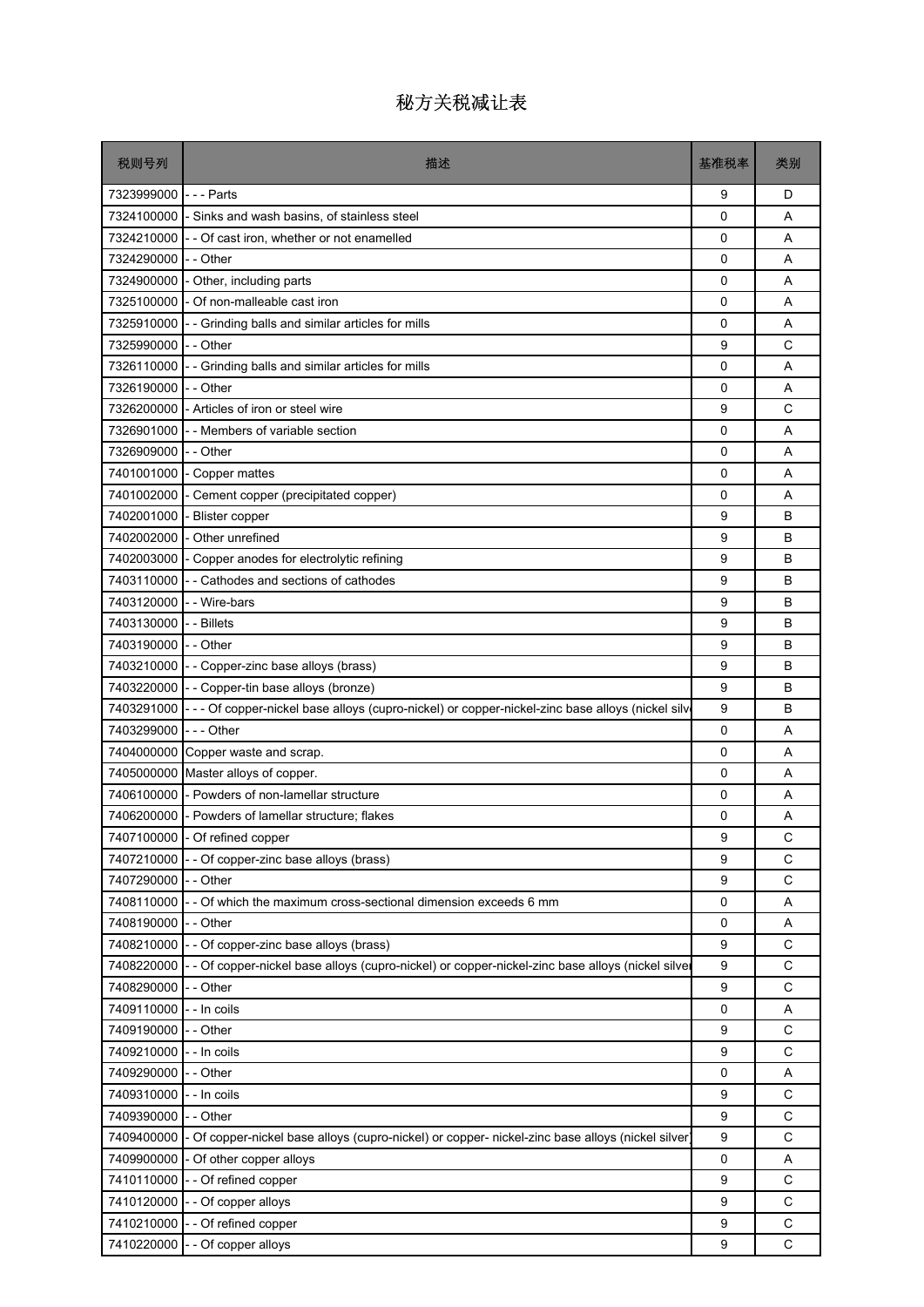| 税则号列       | 描述                                                                                            | 基准税率 | 类别           |
|------------|-----------------------------------------------------------------------------------------------|------|--------------|
| 7411100000 | - Of refined copper                                                                           | 0    | A            |
| 7411210000 | - - Of copper-zinc base alloys (brass)                                                        | 9    | C            |
| 7411220000 | - Of copper-nickel base alloys (cupro-nickel) or copper-nickel-zinc base alloys (nickel silve | 9    | C            |
| 7411290000 | -- Other                                                                                      | 9    | C            |
| 7412100000 | - Of refined copper                                                                           | 9    | C            |
| 7412200000 | - Of copper alloys                                                                            | 0    | A            |
| 7413000000 | Stranded wire, cables, plaited bands and the like, of copper, not electrically insulated.     | 9    | C            |
| 7415100000 | - Nails and tacks, drawing pins, staples and similar articles                                 | 9    | C            |
| 7415210000 | - - Washers (including spring washers)                                                        | 9    | C            |
| 7415290000 | -- Other                                                                                      | 9    | $\mathsf{C}$ |
| 7415330000 | - - Screws; bolts and nuts                                                                    | 9    | C            |
| 7415390000 | $I -$ Other                                                                                   | 9    | C            |
| 7418110000 | - - Pot scourers and scouring or polishing pads, gloves and the like                          | 9    | C            |
| 7418191000 | --- Non-electric cooking or heating and parts thereof                                         | 9    | C            |
| 7418199000 | $--$ Other                                                                                    | 9    | C            |
| 7418200000 | Sanitary ware and parts thereof                                                               | 9    | C            |
| 7419100000 | - Chain and parts thereof                                                                     | 9    | C            |
| 7419910000 | - Cast, moulded, stamped or forged, but not further worked                                    | 9    | C            |
| 7419991000 | --- Cloth (including endless bands)                                                           | 0    | A            |
| 7419992000 | --- Cooper springs.                                                                           | 0    | A            |
| 7419999000 | -  -  - Other                                                                                 | 9    | B            |
| 7501100000 | - Nickel mattes                                                                               | 0    | Α            |
| 7501200000 | - Nickel oxide sinters and other intermediate products of nickel metallurgy                   | 0    | A            |
| 7502100000 | - Nickel, not alloyed                                                                         | 0    | Α            |
| 7502200000 | - Nickel alloys                                                                               | 0    | A            |
| 7503000000 | Nickel waste and scrap.                                                                       | 0    | A            |
| 7504000000 | Nickel powders and flakes.                                                                    | 0    | Α            |
| 7505110000 | - - Of nickel, not alloyed                                                                    | 0    | A            |
| 7505120000 | - - Of nickel alloys                                                                          | 0    | A            |
|            | 7505210000 - - Of nickel, not alloyed                                                         | 0    | Α            |
|            | 7505220000 - - Of nickel alloys                                                               | 0    | Α            |
|            | 7506100000 - Of nickel, not alloyed                                                           | 0    | Α            |
| 7506200000 | - Of nickel alloys                                                                            | 0    | A            |
| 7507110000 | - - Of nickel, not alloyed                                                                    | 0    | Α            |
| 7507120000 | - Of nickel alloys                                                                            | 0    | A            |
| 7507200000 | - Tube or pipe fittings                                                                       | 0    | A            |
| 7508100000 | - Cloth, grill and netting, of nickel wire                                                    | 0    | Α            |
| 7508901000 | - Electroplating anodes including those produced by electrolysis                              | 0    | A            |
| 7508909000 | - Other                                                                                       | 0    | A            |
| 7601100000 | Aluminium, not alloyed                                                                        | 0    | Α            |
| 7601200000 | - Aluminium alloys                                                                            | 0    | Α            |
| 7602000000 | Aluminium waste and scrap.                                                                    | 0    | Α            |
| 7603100000 | - Powders of non-lamellar structure                                                           | 0    | A            |
| 7603200000 | - Powders of lamellar structure; flakes                                                       | 0    | Α            |
| 7604101000 | - Bars                                                                                        | 9    | C            |
| 7604102000 | - Profiles, including hollow profiles                                                         | 0    | A            |
| 7604210000 | - - Hollow profiles                                                                           | 0    | Α            |
| 7604291000 | -  -  -  Bars                                                                                 | 9    | C            |
| 7604292000 | --- Other profiles                                                                            | 9    | C            |
| 7605110000 | - Of which the maximum cross-sectional dimension exceeds 7 mm                                 | 0    | Α            |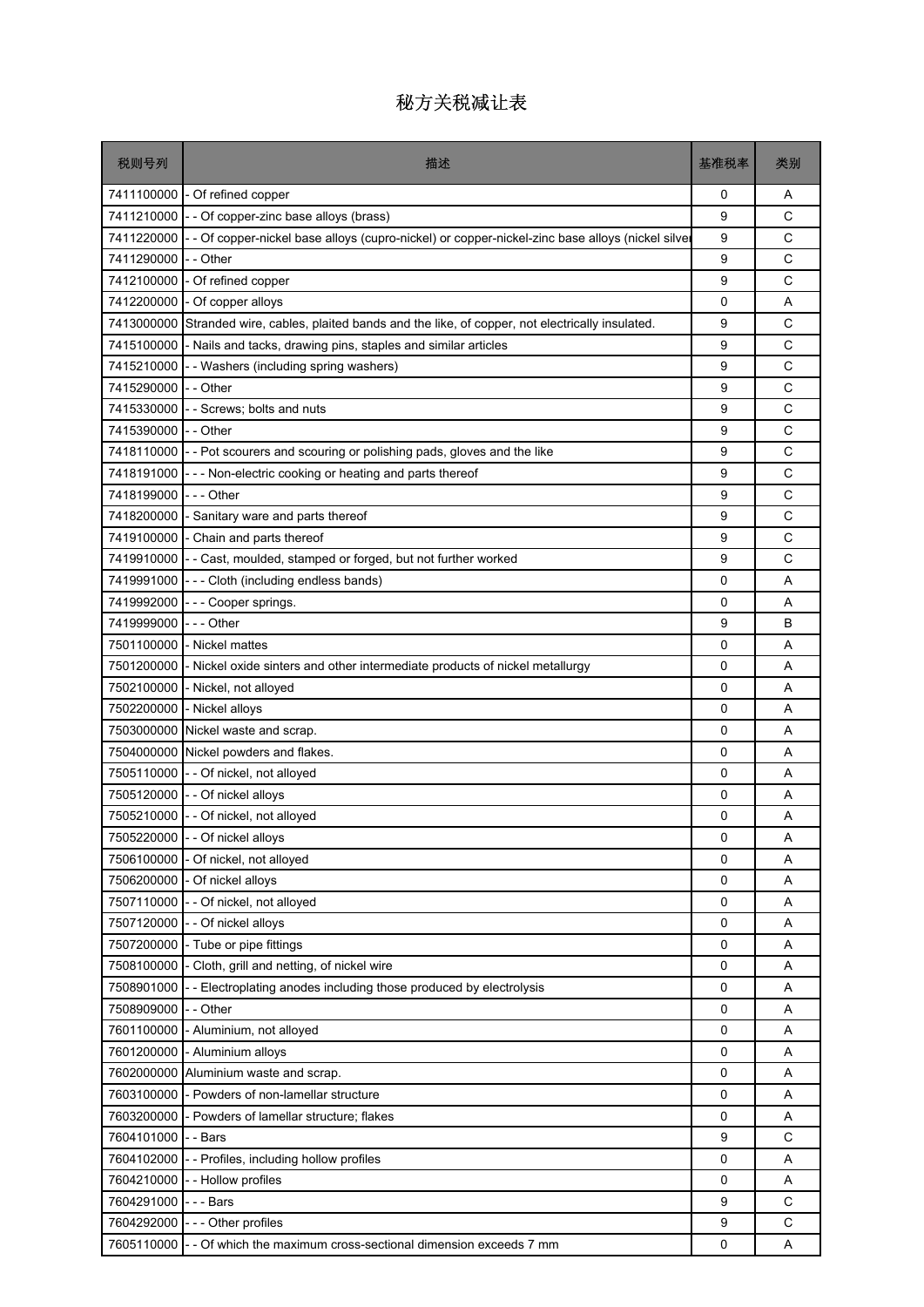| 税则号列                  | 描述                                                                                             | 基准税率 | 类别          |
|-----------------------|------------------------------------------------------------------------------------------------|------|-------------|
| 7605190000            | $I -$ Other                                                                                    | 0    | A           |
| 7605210000            | Of which the maximum cross-sectional dimension exceeds 7 mm                                    | 0    | A           |
| 7605290000            | -- Other                                                                                       | 0    | A           |
| 7606110000            | - - Of aluminium, not alloyed                                                                  | 0    | A           |
| 7606122000            | - - Containing at least 0,5% by weight of magnesium (duralumin)                                | 0    | A           |
| 7606129000            | $--$ Other                                                                                     | 0    | A           |
| 7606911000            | --- Disks for the manufacture of tubular containers                                            | 0    | Α           |
| 7606919000            | - - - Other                                                                                    | 0    | A           |
| 7606922000            | --- Disks for the manufacture of tubular containers                                            | 9    | C           |
| 7606923000            | - - - Containing at least 0,5% by weight of magnesium (duralumin)                              | 0    | A           |
| 7606929000            | --- Other                                                                                      | 0    | A           |
| 7607110000            | -- Rolled but not further worked                                                               | 0    | A           |
| 7607190000            | - - Other                                                                                      | 0    | A           |
| 7607200000            | - Backed                                                                                       | 0    | A           |
| 7608101000            | -- The external diameter of which not exceed 9.52 mm and less than 0.9 mm of wall thickne      | 0    | A           |
| 7608109000            | - - Other                                                                                      | 0    | A           |
| 7608200000            | - Of aluminium alloys                                                                          | 9    | C           |
| 7609000000            | Aluminium tube or pipe fittings (for example, couplings, elbows, sleeves).                     | 9    | C           |
| 7610100000            | - Doors, windows and their frames and thresholds for doors                                     | 0    | A           |
| 7610900000            | - Other                                                                                        | 0    | A           |
| 7611000000            | Aluminium reservoirs, tanks, vats and similar containers, for any material (other than compre  | 0    | A           |
| 7612100000            | - Collapsible tubular containers                                                               | 9    | C           |
| 7612901000            | - Containers for the transport of milk                                                         | 9    | C           |
| 7612903000            | - - Cryogenic containers                                                                       | 0    | A           |
| 7612904000            | -- Casks, drums and cans                                                                       | 9    | C           |
| 7612909000            | - - Other                                                                                      | 9    | С           |
| 7613000000            | Aluminium containers for compressed or liquefied gas.                                          | 0    | Α           |
| 7614100000            | - With steel core                                                                              | 9    | B           |
| 7614900000            | - Other                                                                                        | 9    | B           |
| 7615110000 -          | - Pot scourers and scouring or polishing pads, gloves and the like                             | 9    | C           |
|                       | 7615191100 ---- Pressure cooker                                                                | 9    | C           |
| 7615191900 ---- Other |                                                                                                | 9    | C           |
| 7615192000            | - - Parts of table, kitchen or other household articles                                        | 9    | C           |
| 7615200000            | - Sanitary ware and parts thereof                                                              | 9    | $\mathsf C$ |
| 7616100000            | - Nails, tacks, staples (other than those of heading 83.05), screws, bolts, nuts, screw hooks, | 9    | C           |
| 7616910000            | - Cloth, grill, netting and fencing, of aluminium wire                                         | 0    | A           |
| 7616991000            | --- Expanded metal                                                                             | 0    | Α           |
| 7616999000            | - - - Other                                                                                    | 0    | A           |
| 7801100000            | - Refined lead                                                                                 | 9    | B           |
| 7801910000            | Containing by weight antimony as the principal other element                                   | 9    | B           |
| 7801990000            | - - Other                                                                                      | 9    | В           |
| 7802000000            | Lead waste and scrap                                                                           | 9    | B           |
| 7804110000            | Sheets, strip and foil of a thickness (excluding any backing) not exceeding 0,2 mm             | 9    | B           |
| 7804190000            | - Other                                                                                        | 9    | B           |
| 7804200000            | - Powders and flakes                                                                           | 9    | B           |
| 7806001000            | - Armoured containers for radioactive products                                                 | 0    | Α           |
| 7806002000            | - Bars, rods, profiles and wire                                                                | 0    | Α           |
| 7806003000            | - Tubes, pipes and tube or pipe fittings (for example, coupling, elbows, sleeves)              | 0    | Α           |
| 7806009000            | Other                                                                                          | 9    | C           |
| 7901110000            | - Containing by weight 99,99 % or more of zinc                                                 | 9    | B           |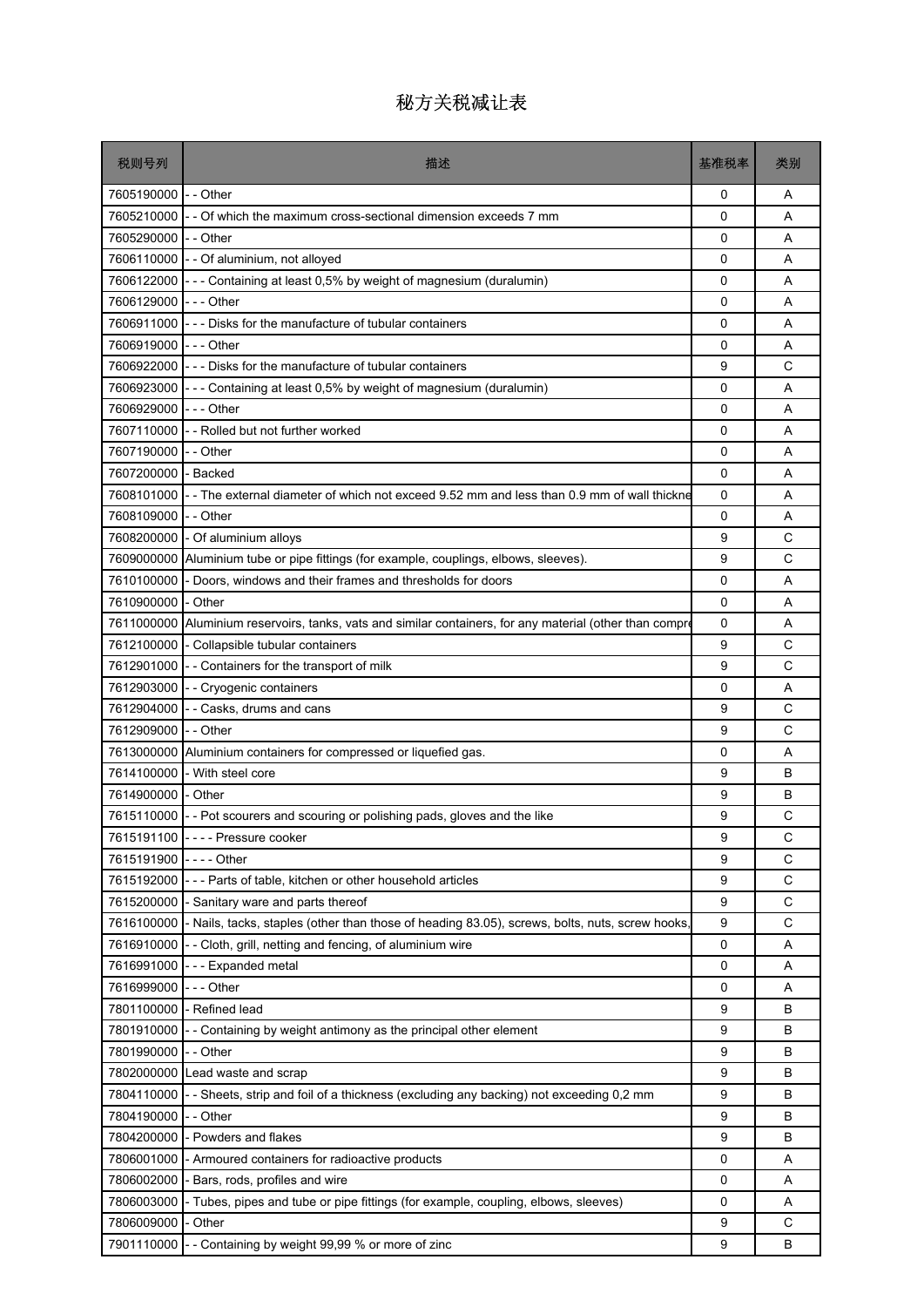| 税则号列                     | 描述                                                                                                           | 基准税率     | 类别     |
|--------------------------|--------------------------------------------------------------------------------------------------------------|----------|--------|
| 7901120000               | -- Containing by weight less than 99,99% of zinc                                                             | 9        | В      |
| 7901200000               | - Zinc alloys                                                                                                | 9        | В      |
| 7902000000               | Zinc waste and scrap                                                                                         | 9        | B      |
| 7903100000               | - Zinc dust                                                                                                  | 0        | Α      |
| 7903900000               | Other                                                                                                        | 0        | A      |
| 7904001000               | - Wire                                                                                                       | 0        | A      |
| 7904009000               | Other                                                                                                        | 0        | A      |
| 7905000011               | - Of a thickness not exceeding 0,65 mm.                                                                      | 9        | B      |
| 7905000012               | - Of a thickness exceeding 0,65 mm.                                                                          | 9        | B      |
| 7905000091               | Disks, hexagons, of which the maximum dimension exceeds 30 mm.                                               | 9        | C      |
| 7905000099               | -- Other                                                                                                     | 9        | C      |
| 7907001000               | Gutters, roof capping, skylight frames and other fabricating building components                             | 0        | A      |
| 7907002000               | Tubes, pipes and tube or pipe fittings (for example, couplings, elbows, sleeves)                             | 0        | A      |
| 7907009000               | Other                                                                                                        | 9        | C      |
| 8001100000               | - Tin, not alloyed                                                                                           | 9        | A      |
| 8001200000               | - Tin alloys                                                                                                 | 9        | A      |
| 8002000000               | Tin waste and scrap.                                                                                         | 9        | Α      |
| 8003001000               | - Tin alloy bars and wire, for welding                                                                       | 9        | C      |
| 8003009000               | - Other                                                                                                      | 9        | B      |
| 8007001000               | Plates, sheets, strip and foil, of a thickness exceeding 0,2 mm.                                             | 0        | A      |
| 8007002000               | - Foil, (wheter or not printed or backed with paper, paperboard, plastics or similar backing n               | 0        | A      |
| 8007003000               | - Tubes, pipes and tube or pipe fittings (for example, couplings, elbows, sleeves)                           | 0        | A      |
| 8007009000               | Other                                                                                                        | 0        | A      |
| 8101100000               | - Powders                                                                                                    | 0        | Α      |
| 8101940000               | - Unwrought tungsten, including bars and rods obtained simply by sintering                                   | 0        | A      |
| 8101960000               | - - Wire                                                                                                     | 0        | A      |
| 8101970000               | - - Waste and scrap                                                                                          | 9        | Α      |
| 8101990000               | -- Other                                                                                                     | 0        | A      |
| 8102100000               | - Powders                                                                                                    | 0        | A      |
| 8102940000               | - Unwrought molybdenum, including bars and rods obtained simply by sintering                                 | 0        | Α      |
|                          | 8102950000 - - Bars and rods, other than those obtained simply by sintering, profiles, plates, sheets, strip | 0        | Α      |
| 8102960000               | - - Wire                                                                                                     | $\Omega$ | A      |
| 8102970000               | - Waste and scrap                                                                                            | 9        | Α      |
| 8102990000               | - - Other                                                                                                    | 0        | Α      |
| 8103200000               | Unwrought tantalum, including bars and rods obtained simply by sintering; powders                            | 0        | Α      |
| 8103300000               | - Waste and scrap                                                                                            | 9        | A      |
| 8103900000               | Other                                                                                                        | 0        | Α      |
| 8104110000               | - Containing 99.8% or more by weight of magnesium                                                            | 0        | Α      |
| 8104190000               | - Other                                                                                                      | 0        | A      |
| 8104200000               | - Waste and scrap                                                                                            | 0        | A      |
| 8104300000               | - Raspings, turnings and granules, graded according to size; powders                                         | 0        | Α      |
| 8104900000<br>8105200000 | - Other<br>Cobalt mattes and other intermediate products of cobalt metallurgy unwrought cobalt; pow          | 0<br>0   | A<br>Α |
|                          |                                                                                                              |          |        |
| 8105300000<br>8105900000 | - Waste and scrap                                                                                            | 9<br>0   | В      |
| 8106001100               | - Other<br>- - In needles                                                                                    | 0        | Α<br>A |
| 8106001900               | -- Other                                                                                                     | 0        | Α      |
| 8106002000               | - Waste and scrap                                                                                            | 0        | A      |
| 8106009000               | - Other                                                                                                      | 0        | Α      |
| 8107200010               | - - In balls                                                                                                 | 9        | Α      |
|                          |                                                                                                              |          |        |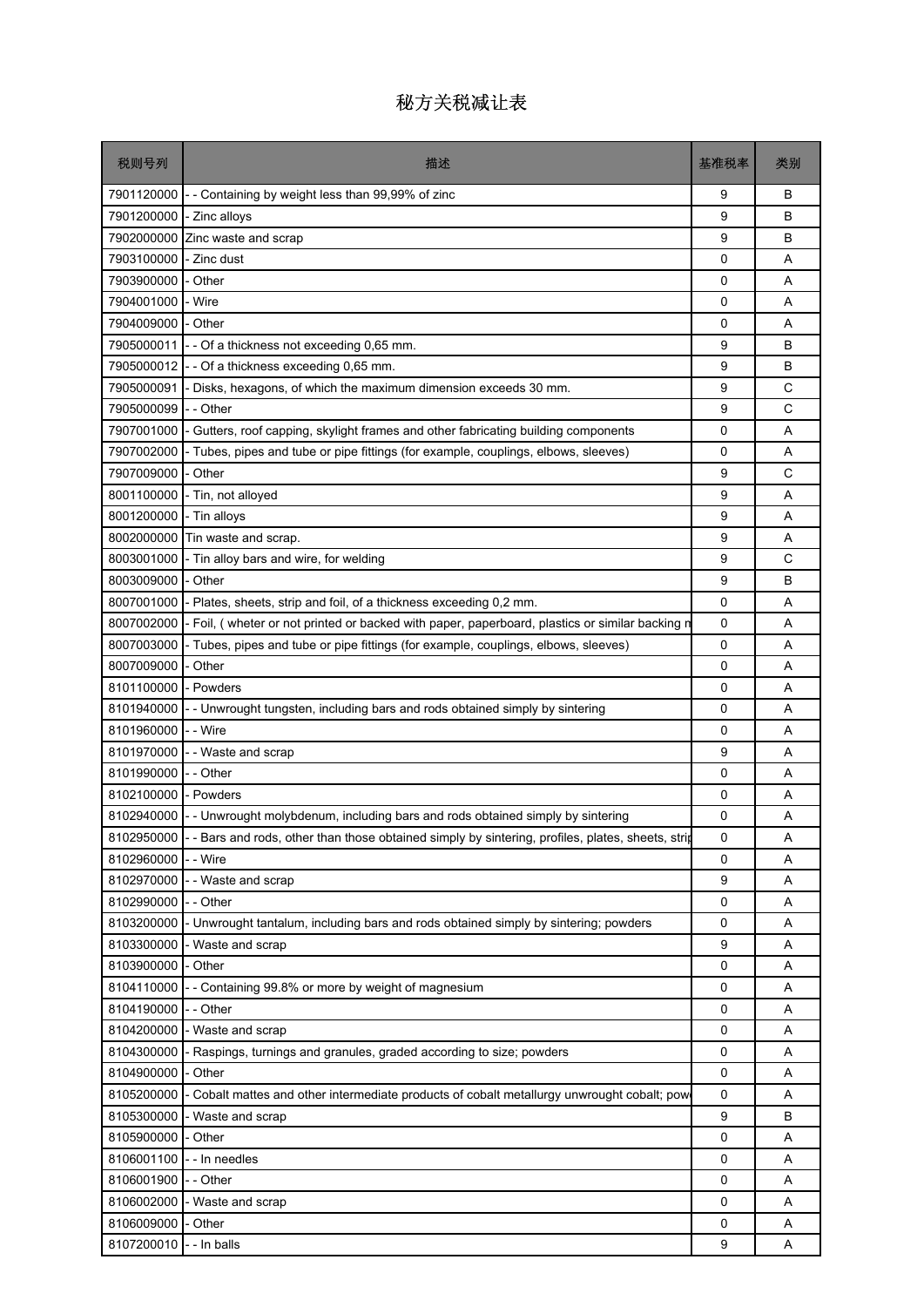| 税则号列                  | 描述                                                                               | 基准税率         | 类别 |
|-----------------------|----------------------------------------------------------------------------------|--------------|----|
| 8107200090 - - Other  |                                                                                  | 9            | A  |
|                       | 8107300000 - Waste and scrap                                                     | 9            | A  |
| 8107900000            | - Other                                                                          | 0            | A  |
| 8108200000            | - Unwrought titanium; powders                                                    | 0            | A  |
| 8108300000            | - Waste and scrap                                                                | 9            | A  |
| 8108900000            | - Other                                                                          | 0            | A  |
| 8109200000            | - Unwrought zirconium; powders                                                   | 0            | Α  |
|                       | 8109300000 - Waste and scrap                                                     | 9            | A  |
| 8109900000            | - Other                                                                          | 0            | A  |
|                       | 8110100000 - Unwrought antimony; powders                                         | 9            | Α  |
|                       | 8110200000 - Waste and scrap                                                     | 9            | A  |
| 8110900000 - Other    |                                                                                  | $\mathbf{0}$ | A  |
|                       | 8111001100 - Unwrought manganese; powders                                        | 0            | Α  |
|                       | 8111001200 - - Waste and scrap                                                   | 0            | A  |
| 8111009000 - Other    |                                                                                  | 0            | A  |
|                       | 8112120000 - - Unwrought; powders                                                | 0            | A  |
|                       | 8112130000 - - Waste and scrap                                                   | 9            | Α  |
| 8112190000 - - Other  |                                                                                  | 0            | A  |
|                       | 8112210000 - - Unwrought; powders                                                | 0            | A  |
|                       | 8112220000 - - Waste and scrap                                                   | 9            | Α  |
| 8112290000 - - Other  |                                                                                  | 0            | A  |
|                       | 8112510000 - - Unwrought; powders                                                | 9            | A  |
|                       | 8112520000 - - Waste and scrap                                                   | 9            | A  |
| 8112590000 - - Other  |                                                                                  | 0            | A  |
|                       | 8112921010 - - - - Germanium and vanadium                                        | 0            | A  |
| 8112921090 ---- Other |                                                                                  | 0            | A  |
|                       | 8112922010 ---- Germanium and vanadium                                           | 0            | A  |
| 8112922090 ---- Other |                                                                                  | 0            | A  |
| 8112990000 - - Other  |                                                                                  | 0            | A  |
|                       | 8113000000 Cermets and articles thereof, including waste and scrap.              | 0            | Α  |
|                       | 8201100000 - Spades and shovels                                                  | 0            | Α  |
| 8201200000 - Forks    |                                                                                  | $\Omega$     | A  |
| 8201300000            | - Mattocks, picks, hoes and rakes                                                | 0            | Α  |
| 8201401000            | - - Machetes                                                                     | 0            | Α  |
| 8201409000 - - Other  |                                                                                  | 0            | Α  |
| 8201500000            | - Secateurs and similar one-handed pruners and shears (including poultry shears) | 0            | Α  |
| 8201601000            | - - Two-handed pruning shears                                                    | 0            | Α  |
| 8201609000            | - - Other                                                                        | $\mathbf 0$  | Α  |
| 8201901000            | - Scythes and sickles, hay or straw knives                                       | 0            | Α  |
| 8201909000            | - - Other                                                                        | 0            | Α  |
| 8202101000            | - - Hand saws                                                                    | 0            | Α  |
| 8202109000 - - Other  |                                                                                  | 0            | Α  |
| 8202200000            | - Band saw blades                                                                | 0            | Α  |
| 8202310000            | -- With working part of steel                                                    | 0            | Α  |
| 8202390000            | - - Other, including parts                                                       | 0            | Α  |
| 8202400000            | - Chain saw blades                                                               | 0            | Α  |
| 8202910000            | -- Straight saw blades, for working metal                                        | 0            | Α  |
| 8202990000            | - - Other                                                                        | 0            | Α  |
| 8203100000            | - Files, rasps and similar tools                                                 | 0            | Α  |
| 8203200000            | Pliers (including cutting pliers), pincers, tweezers and similar tools           | 0            | A  |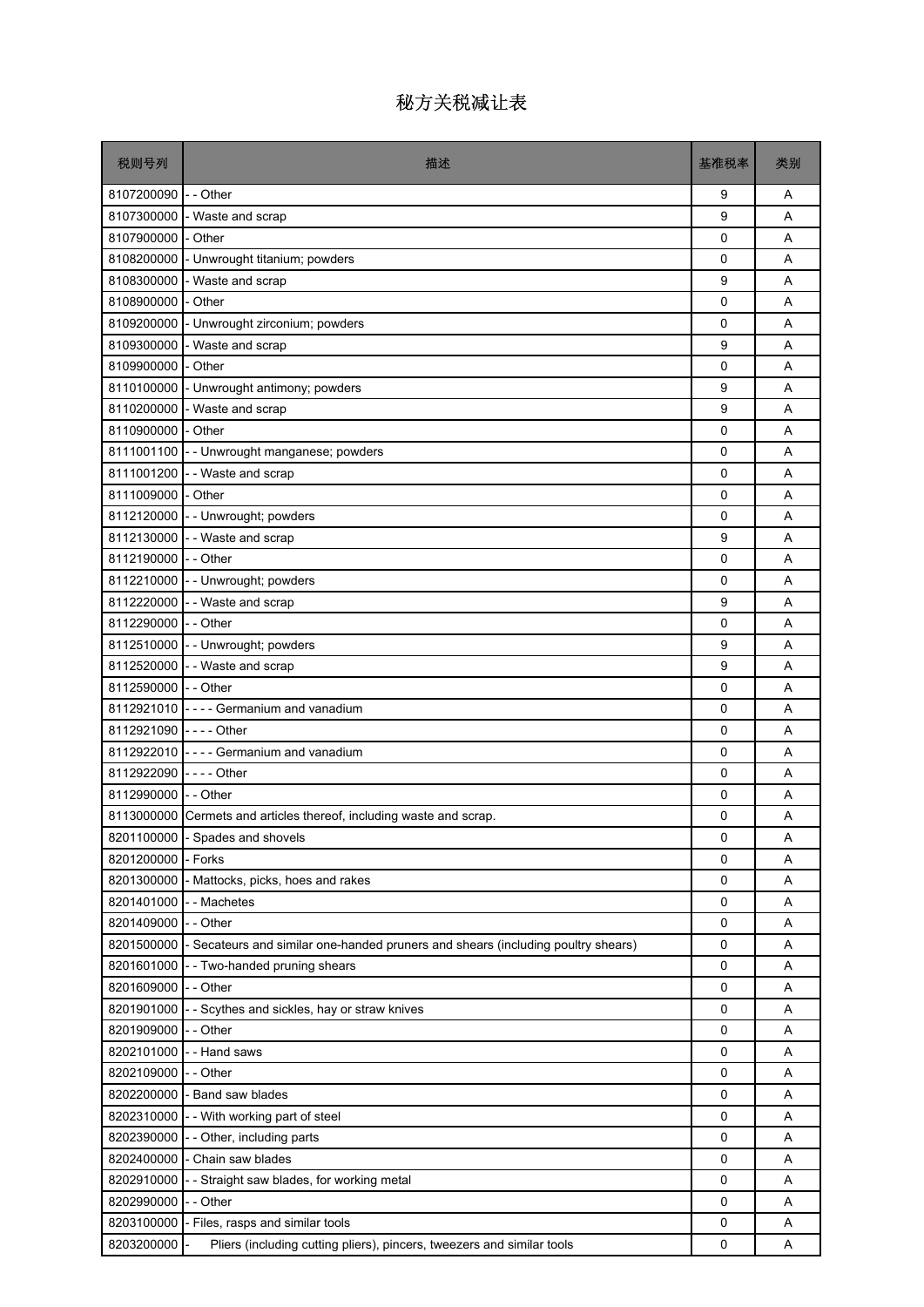| 税则号列                  | 描述                                                                                         | 基准税率        | 类别 |
|-----------------------|--------------------------------------------------------------------------------------------|-------------|----|
| 8203300000            | - Metal cutting shears and similar tools                                                   | 0           | Α  |
| 8203400000            | Pipe-cutters, bolt croppers, perforating punches and similar tools                         | 0           | A  |
| 8204110000            | - Non-adjustable                                                                           | 0           | A  |
| 8204120000            | - Adjustable                                                                               | 0           | Α  |
| 8204200000            | Interchangeable spanner sockets, with or without handles                                   | 0           | A  |
| 8205100000            | Drilling, threading or tapping tools                                                       | $\mathbf 0$ | A  |
| 8205200000            | Hammers and sledge hammers                                                                 | 0           | Α  |
| 8205300000            | Planes, chisels, gouges and similar cutting tools for working wood                         | 0           | A  |
| 8205401000            | - For straight slot screws                                                                 | 0           | A  |
| 8205409000            | - Other                                                                                    | 0           | A  |
| 8205510000            | - - Household tools                                                                        | 9           | B  |
| 8205591000            | --- Glazier's diamonds                                                                     | 0           | Α  |
| 8205592000            | --- Chisels / Cinceles                                                                     | 0           | A  |
| 8205593000            | --- Burins and tips                                                                        | 0           | A  |
| 8205596000            | - - - Oil cans and oilers; grease guns                                                     | 0           | A  |
| 8205599100            | - - - - Special tools for watchmakers and jewellers                                        | 0           | A  |
| 8205599200            | - - - - Tools for masons, moulders, cement workers, plasterers, painters (trowels, smoothe | 0           | Α  |
| 8205599900            | - - - - Other                                                                              | 0           | A  |
| 8205601000            | - - Blow lamps                                                                             | 0           | A  |
| 8205609000            | - - Other                                                                                  | 0           | A  |
| 8205700000            | - Vices, clamps and the like                                                               | 0           | Α  |
| 8205800000            | - Anvils; portable forges; hand or pedal-operated grinding wheels with frameworks          | 0           | A  |
| 8205900000            | - Sets of articles of two or more of the foregoing subheadings                             | 0           | A  |
| 8206000000            | Tools of two or more of the headings 82.02 to 82.05, put up in sets for retail sale.       | 0           | Α  |
| 8207131000            | --- Trepans and crowns                                                                     | 0           | A  |
| 8207132000            | - - - Drills                                                                               | $\mathbf 0$ | A  |
| 8207133000            | --- Integral augers                                                                        | 0           | Α  |
| 8207139000            | - - - Other tools                                                                          | 0           | A  |
| 8207191000            | --- Trepans and crowns                                                                     | 0           | A  |
|                       | 8207192100 ---- Diamond shape                                                              | 0           | Α  |
| 8207192900 ---- Other |                                                                                            | 0           | Α  |
| 8207193000            | --- Integral augers                                                                        | 0           | Α  |
| 8207198000            | - - - Other tools                                                                          | 0           | Α  |
| 8207200000            | Dies for drawing or extruding metal                                                        | 0           | Α  |
| 8207300000            | - Tools for pressing, stamping or punching                                                 | 0           | A  |
| 8207400000            | - Tools for tapping or threading                                                           | 0           | A  |
| 8207500000            | - Tools for drilling, other than for rock drilling                                         | 0           | Α  |
| 8207600000            | - Tools for boring or broaching                                                            | 0           | Α  |
| 8207700000            | - Tools for milling                                                                        | 0           | Α  |
| 8207800000            | - Tools for turning                                                                        | 0           | A  |
| 8207900000            | - Other interchangeable tools                                                              | 0           | Α  |
| 8208100000            | - For metal working                                                                        | 0           | Α  |
| 8208200000            | - For wood working                                                                         | 0           | A  |
| 8208300000            | - For kitchen appliances or for machines used by the food industry                         | 0           | Α  |
| 8208400000            | For agricultural, horticultural or forestry machines                                       | 0           | A  |
| 8208900000            | - Other                                                                                    | 0           | Α  |
| 8209001000            | Of tungsten carbide (wolfram)                                                              | 0           | Α  |
| 8209009000            | Other                                                                                      | 0           | Α  |
| 8210001000            | Mills                                                                                      | 9           | B  |
| 8210009000            | Other                                                                                      | 9           | В  |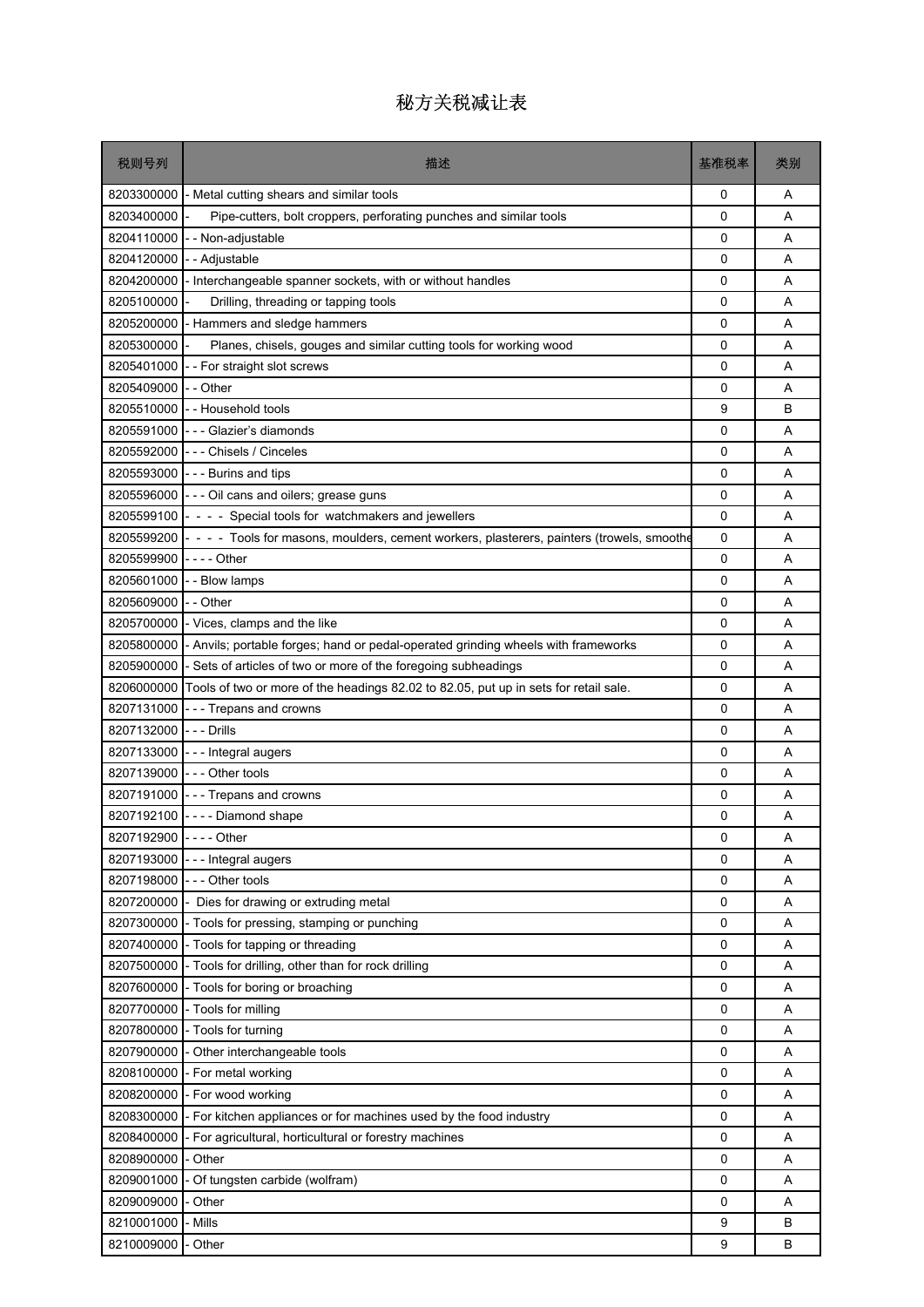| 8211100000<br>- Sets of assorted articles<br>9<br>С<br>C<br>8211910000<br>9<br>-- Table knives having fixed blades<br>$\mathbf 0$<br>A<br>8211920000<br>- - Other knives having fixed blades<br>8211931000<br>C<br>--- Punning and grafting knives<br>9<br>C<br>8211939000<br>$--$ Other<br>9<br>C<br>8211941000<br>--- For table knives<br>9<br>C<br>8211949000<br>--- Other<br>9<br>8211950000<br>- - Handles of base metal<br>0<br>A<br>B<br>8212101000<br>9<br>- - Razors<br>8212102000<br>9<br>B<br>-- Safety razors<br>8212200000<br>B<br>- Safety razor blades, including razor blade strips<br>9<br>8212900000<br>- Other parts<br>9<br>B<br>9<br>B<br>8213000000<br>Scissors, tailors' shears and similar shears, and blades therefor.<br>8214100000<br>0<br>A<br>- Paper knives, letter openers, erasing knives, pencil sharpeners and blades therefor<br>8214200000<br>- Manicure or pedicure sets and instruments (including nail files)<br>9<br>B<br>8214901000<br>0<br>A<br>- - Hair clippers<br>8214909000<br>C<br>- - Other<br>9<br>8215100000<br>9<br>D<br>- Sets of assorted articles containing at least one article plated with precious metal<br>E<br>8215200000<br>- Other sets of assorted articles<br>9<br>8215910000<br>9<br>D<br>-- Plated with precious metal<br>8215990000<br>- - Other<br>9<br>D<br>8301100000<br>- Padlocks<br>0<br>A<br>9<br>C<br>8301200000<br>- Locks of a kind used for motor vehicles<br>8301300000<br>- Locks of a kind used for furniture<br>0<br>A<br>8301401000<br>-- For armoured or reinforced safes<br>0<br>A<br>8301409000<br>- - Other<br>0<br>A<br>8301500000<br>Clasps and frames with clasps, incorporating locks<br>0<br>A<br>8301600000<br>- Parts<br>9<br>C<br>0<br>A<br>8301700000<br>- Keys presented separately<br>8302101000 - For motor vehicles<br>9<br>D<br>8302109000 - - Other<br>0<br>Α<br>8302200000<br>0<br>Α<br>- Castors<br>9<br>C<br>8302300000<br>Other mountings, fittings and similar articles suitable for motor vehicles móviles<br>8302410000<br>- - Suitable for buildings<br>0<br>Α<br>$\mathbf 0$<br>8302420000<br>- Other, suitable for furniture<br>Α<br>8302490000<br>- - Other<br>0<br>Α<br>8302500000<br>0<br>- Hat-racks, hat-pegs, brackets and similar fixtures<br>Α<br>8302600000<br>0<br>- Automatic door closers<br>Α<br>8303001000<br>- Armoured or reinforced safes<br>0<br>Α<br>8303002000<br>Strong-boxes and doors and safe deposit lockers for strong rooms<br>0<br>Α<br>8303009000<br>- Other<br>0<br>Α<br>9<br>C<br>8304000000<br>Filing cabinets, card-index cabinets, paper trays, paper rests, pen trays, office-stamp stands<br>8305100000<br>9<br>C<br>Fittings for loose-leaf binders or files<br>C<br>8305200000<br>9<br>- Staples in strips<br>C<br>8305900000<br>- Other, including parts<br>9<br>$\mathsf C$<br>8306100000<br>Bells, gongs and the like<br>9<br>8306210000<br>-- Plated with precious metal<br>9<br>в<br>9<br>B<br>8306290000<br>- - Other<br>C<br>9<br>8306300000<br>Photograph, picture or similar frames; mirrors | 税则号列       | 描述               | 基准税率 | 类别 |
|-------------------------------------------------------------------------------------------------------------------------------------------------------------------------------------------------------------------------------------------------------------------------------------------------------------------------------------------------------------------------------------------------------------------------------------------------------------------------------------------------------------------------------------------------------------------------------------------------------------------------------------------------------------------------------------------------------------------------------------------------------------------------------------------------------------------------------------------------------------------------------------------------------------------------------------------------------------------------------------------------------------------------------------------------------------------------------------------------------------------------------------------------------------------------------------------------------------------------------------------------------------------------------------------------------------------------------------------------------------------------------------------------------------------------------------------------------------------------------------------------------------------------------------------------------------------------------------------------------------------------------------------------------------------------------------------------------------------------------------------------------------------------------------------------------------------------------------------------------------------------------------------------------------------------------------------------------------------------------------------------------------------------------------------------------------------------------------------------------------------------------------------------------------------------------------------------------------------------------------------------------------------------------------------------------------------------------------------------------------------------------------------------------------------------------------------------------------------------------------------------------------------------------------------------------------------------------------------------------------------------------------------------------------------------------------------------------------------------------------------------------------------------------------------------------------------------------------------------------------------------------------------------------------------------------------------------------------------------------------------------------------------------------------------------------------|------------|------------------|------|----|
|                                                                                                                                                                                                                                                                                                                                                                                                                                                                                                                                                                                                                                                                                                                                                                                                                                                                                                                                                                                                                                                                                                                                                                                                                                                                                                                                                                                                                                                                                                                                                                                                                                                                                                                                                                                                                                                                                                                                                                                                                                                                                                                                                                                                                                                                                                                                                                                                                                                                                                                                                                                                                                                                                                                                                                                                                                                                                                                                                                                                                                                             |            |                  |      |    |
|                                                                                                                                                                                                                                                                                                                                                                                                                                                                                                                                                                                                                                                                                                                                                                                                                                                                                                                                                                                                                                                                                                                                                                                                                                                                                                                                                                                                                                                                                                                                                                                                                                                                                                                                                                                                                                                                                                                                                                                                                                                                                                                                                                                                                                                                                                                                                                                                                                                                                                                                                                                                                                                                                                                                                                                                                                                                                                                                                                                                                                                             |            |                  |      |    |
|                                                                                                                                                                                                                                                                                                                                                                                                                                                                                                                                                                                                                                                                                                                                                                                                                                                                                                                                                                                                                                                                                                                                                                                                                                                                                                                                                                                                                                                                                                                                                                                                                                                                                                                                                                                                                                                                                                                                                                                                                                                                                                                                                                                                                                                                                                                                                                                                                                                                                                                                                                                                                                                                                                                                                                                                                                                                                                                                                                                                                                                             |            |                  |      |    |
|                                                                                                                                                                                                                                                                                                                                                                                                                                                                                                                                                                                                                                                                                                                                                                                                                                                                                                                                                                                                                                                                                                                                                                                                                                                                                                                                                                                                                                                                                                                                                                                                                                                                                                                                                                                                                                                                                                                                                                                                                                                                                                                                                                                                                                                                                                                                                                                                                                                                                                                                                                                                                                                                                                                                                                                                                                                                                                                                                                                                                                                             |            |                  |      |    |
|                                                                                                                                                                                                                                                                                                                                                                                                                                                                                                                                                                                                                                                                                                                                                                                                                                                                                                                                                                                                                                                                                                                                                                                                                                                                                                                                                                                                                                                                                                                                                                                                                                                                                                                                                                                                                                                                                                                                                                                                                                                                                                                                                                                                                                                                                                                                                                                                                                                                                                                                                                                                                                                                                                                                                                                                                                                                                                                                                                                                                                                             |            |                  |      |    |
|                                                                                                                                                                                                                                                                                                                                                                                                                                                                                                                                                                                                                                                                                                                                                                                                                                                                                                                                                                                                                                                                                                                                                                                                                                                                                                                                                                                                                                                                                                                                                                                                                                                                                                                                                                                                                                                                                                                                                                                                                                                                                                                                                                                                                                                                                                                                                                                                                                                                                                                                                                                                                                                                                                                                                                                                                                                                                                                                                                                                                                                             |            |                  |      |    |
|                                                                                                                                                                                                                                                                                                                                                                                                                                                                                                                                                                                                                                                                                                                                                                                                                                                                                                                                                                                                                                                                                                                                                                                                                                                                                                                                                                                                                                                                                                                                                                                                                                                                                                                                                                                                                                                                                                                                                                                                                                                                                                                                                                                                                                                                                                                                                                                                                                                                                                                                                                                                                                                                                                                                                                                                                                                                                                                                                                                                                                                             |            |                  |      |    |
|                                                                                                                                                                                                                                                                                                                                                                                                                                                                                                                                                                                                                                                                                                                                                                                                                                                                                                                                                                                                                                                                                                                                                                                                                                                                                                                                                                                                                                                                                                                                                                                                                                                                                                                                                                                                                                                                                                                                                                                                                                                                                                                                                                                                                                                                                                                                                                                                                                                                                                                                                                                                                                                                                                                                                                                                                                                                                                                                                                                                                                                             |            |                  |      |    |
|                                                                                                                                                                                                                                                                                                                                                                                                                                                                                                                                                                                                                                                                                                                                                                                                                                                                                                                                                                                                                                                                                                                                                                                                                                                                                                                                                                                                                                                                                                                                                                                                                                                                                                                                                                                                                                                                                                                                                                                                                                                                                                                                                                                                                                                                                                                                                                                                                                                                                                                                                                                                                                                                                                                                                                                                                                                                                                                                                                                                                                                             |            |                  |      |    |
|                                                                                                                                                                                                                                                                                                                                                                                                                                                                                                                                                                                                                                                                                                                                                                                                                                                                                                                                                                                                                                                                                                                                                                                                                                                                                                                                                                                                                                                                                                                                                                                                                                                                                                                                                                                                                                                                                                                                                                                                                                                                                                                                                                                                                                                                                                                                                                                                                                                                                                                                                                                                                                                                                                                                                                                                                                                                                                                                                                                                                                                             |            |                  |      |    |
|                                                                                                                                                                                                                                                                                                                                                                                                                                                                                                                                                                                                                                                                                                                                                                                                                                                                                                                                                                                                                                                                                                                                                                                                                                                                                                                                                                                                                                                                                                                                                                                                                                                                                                                                                                                                                                                                                                                                                                                                                                                                                                                                                                                                                                                                                                                                                                                                                                                                                                                                                                                                                                                                                                                                                                                                                                                                                                                                                                                                                                                             |            |                  |      |    |
|                                                                                                                                                                                                                                                                                                                                                                                                                                                                                                                                                                                                                                                                                                                                                                                                                                                                                                                                                                                                                                                                                                                                                                                                                                                                                                                                                                                                                                                                                                                                                                                                                                                                                                                                                                                                                                                                                                                                                                                                                                                                                                                                                                                                                                                                                                                                                                                                                                                                                                                                                                                                                                                                                                                                                                                                                                                                                                                                                                                                                                                             |            |                  |      |    |
|                                                                                                                                                                                                                                                                                                                                                                                                                                                                                                                                                                                                                                                                                                                                                                                                                                                                                                                                                                                                                                                                                                                                                                                                                                                                                                                                                                                                                                                                                                                                                                                                                                                                                                                                                                                                                                                                                                                                                                                                                                                                                                                                                                                                                                                                                                                                                                                                                                                                                                                                                                                                                                                                                                                                                                                                                                                                                                                                                                                                                                                             |            |                  |      |    |
|                                                                                                                                                                                                                                                                                                                                                                                                                                                                                                                                                                                                                                                                                                                                                                                                                                                                                                                                                                                                                                                                                                                                                                                                                                                                                                                                                                                                                                                                                                                                                                                                                                                                                                                                                                                                                                                                                                                                                                                                                                                                                                                                                                                                                                                                                                                                                                                                                                                                                                                                                                                                                                                                                                                                                                                                                                                                                                                                                                                                                                                             |            |                  |      |    |
|                                                                                                                                                                                                                                                                                                                                                                                                                                                                                                                                                                                                                                                                                                                                                                                                                                                                                                                                                                                                                                                                                                                                                                                                                                                                                                                                                                                                                                                                                                                                                                                                                                                                                                                                                                                                                                                                                                                                                                                                                                                                                                                                                                                                                                                                                                                                                                                                                                                                                                                                                                                                                                                                                                                                                                                                                                                                                                                                                                                                                                                             |            |                  |      |    |
|                                                                                                                                                                                                                                                                                                                                                                                                                                                                                                                                                                                                                                                                                                                                                                                                                                                                                                                                                                                                                                                                                                                                                                                                                                                                                                                                                                                                                                                                                                                                                                                                                                                                                                                                                                                                                                                                                                                                                                                                                                                                                                                                                                                                                                                                                                                                                                                                                                                                                                                                                                                                                                                                                                                                                                                                                                                                                                                                                                                                                                                             |            |                  |      |    |
|                                                                                                                                                                                                                                                                                                                                                                                                                                                                                                                                                                                                                                                                                                                                                                                                                                                                                                                                                                                                                                                                                                                                                                                                                                                                                                                                                                                                                                                                                                                                                                                                                                                                                                                                                                                                                                                                                                                                                                                                                                                                                                                                                                                                                                                                                                                                                                                                                                                                                                                                                                                                                                                                                                                                                                                                                                                                                                                                                                                                                                                             |            |                  |      |    |
|                                                                                                                                                                                                                                                                                                                                                                                                                                                                                                                                                                                                                                                                                                                                                                                                                                                                                                                                                                                                                                                                                                                                                                                                                                                                                                                                                                                                                                                                                                                                                                                                                                                                                                                                                                                                                                                                                                                                                                                                                                                                                                                                                                                                                                                                                                                                                                                                                                                                                                                                                                                                                                                                                                                                                                                                                                                                                                                                                                                                                                                             |            |                  |      |    |
|                                                                                                                                                                                                                                                                                                                                                                                                                                                                                                                                                                                                                                                                                                                                                                                                                                                                                                                                                                                                                                                                                                                                                                                                                                                                                                                                                                                                                                                                                                                                                                                                                                                                                                                                                                                                                                                                                                                                                                                                                                                                                                                                                                                                                                                                                                                                                                                                                                                                                                                                                                                                                                                                                                                                                                                                                                                                                                                                                                                                                                                             |            |                  |      |    |
|                                                                                                                                                                                                                                                                                                                                                                                                                                                                                                                                                                                                                                                                                                                                                                                                                                                                                                                                                                                                                                                                                                                                                                                                                                                                                                                                                                                                                                                                                                                                                                                                                                                                                                                                                                                                                                                                                                                                                                                                                                                                                                                                                                                                                                                                                                                                                                                                                                                                                                                                                                                                                                                                                                                                                                                                                                                                                                                                                                                                                                                             |            |                  |      |    |
|                                                                                                                                                                                                                                                                                                                                                                                                                                                                                                                                                                                                                                                                                                                                                                                                                                                                                                                                                                                                                                                                                                                                                                                                                                                                                                                                                                                                                                                                                                                                                                                                                                                                                                                                                                                                                                                                                                                                                                                                                                                                                                                                                                                                                                                                                                                                                                                                                                                                                                                                                                                                                                                                                                                                                                                                                                                                                                                                                                                                                                                             |            |                  |      |    |
|                                                                                                                                                                                                                                                                                                                                                                                                                                                                                                                                                                                                                                                                                                                                                                                                                                                                                                                                                                                                                                                                                                                                                                                                                                                                                                                                                                                                                                                                                                                                                                                                                                                                                                                                                                                                                                                                                                                                                                                                                                                                                                                                                                                                                                                                                                                                                                                                                                                                                                                                                                                                                                                                                                                                                                                                                                                                                                                                                                                                                                                             |            |                  |      |    |
|                                                                                                                                                                                                                                                                                                                                                                                                                                                                                                                                                                                                                                                                                                                                                                                                                                                                                                                                                                                                                                                                                                                                                                                                                                                                                                                                                                                                                                                                                                                                                                                                                                                                                                                                                                                                                                                                                                                                                                                                                                                                                                                                                                                                                                                                                                                                                                                                                                                                                                                                                                                                                                                                                                                                                                                                                                                                                                                                                                                                                                                             |            |                  |      |    |
|                                                                                                                                                                                                                                                                                                                                                                                                                                                                                                                                                                                                                                                                                                                                                                                                                                                                                                                                                                                                                                                                                                                                                                                                                                                                                                                                                                                                                                                                                                                                                                                                                                                                                                                                                                                                                                                                                                                                                                                                                                                                                                                                                                                                                                                                                                                                                                                                                                                                                                                                                                                                                                                                                                                                                                                                                                                                                                                                                                                                                                                             |            |                  |      |    |
|                                                                                                                                                                                                                                                                                                                                                                                                                                                                                                                                                                                                                                                                                                                                                                                                                                                                                                                                                                                                                                                                                                                                                                                                                                                                                                                                                                                                                                                                                                                                                                                                                                                                                                                                                                                                                                                                                                                                                                                                                                                                                                                                                                                                                                                                                                                                                                                                                                                                                                                                                                                                                                                                                                                                                                                                                                                                                                                                                                                                                                                             |            |                  |      |    |
|                                                                                                                                                                                                                                                                                                                                                                                                                                                                                                                                                                                                                                                                                                                                                                                                                                                                                                                                                                                                                                                                                                                                                                                                                                                                                                                                                                                                                                                                                                                                                                                                                                                                                                                                                                                                                                                                                                                                                                                                                                                                                                                                                                                                                                                                                                                                                                                                                                                                                                                                                                                                                                                                                                                                                                                                                                                                                                                                                                                                                                                             |            |                  |      |    |
|                                                                                                                                                                                                                                                                                                                                                                                                                                                                                                                                                                                                                                                                                                                                                                                                                                                                                                                                                                                                                                                                                                                                                                                                                                                                                                                                                                                                                                                                                                                                                                                                                                                                                                                                                                                                                                                                                                                                                                                                                                                                                                                                                                                                                                                                                                                                                                                                                                                                                                                                                                                                                                                                                                                                                                                                                                                                                                                                                                                                                                                             |            |                  |      |    |
|                                                                                                                                                                                                                                                                                                                                                                                                                                                                                                                                                                                                                                                                                                                                                                                                                                                                                                                                                                                                                                                                                                                                                                                                                                                                                                                                                                                                                                                                                                                                                                                                                                                                                                                                                                                                                                                                                                                                                                                                                                                                                                                                                                                                                                                                                                                                                                                                                                                                                                                                                                                                                                                                                                                                                                                                                                                                                                                                                                                                                                                             |            |                  |      |    |
|                                                                                                                                                                                                                                                                                                                                                                                                                                                                                                                                                                                                                                                                                                                                                                                                                                                                                                                                                                                                                                                                                                                                                                                                                                                                                                                                                                                                                                                                                                                                                                                                                                                                                                                                                                                                                                                                                                                                                                                                                                                                                                                                                                                                                                                                                                                                                                                                                                                                                                                                                                                                                                                                                                                                                                                                                                                                                                                                                                                                                                                             |            |                  |      |    |
|                                                                                                                                                                                                                                                                                                                                                                                                                                                                                                                                                                                                                                                                                                                                                                                                                                                                                                                                                                                                                                                                                                                                                                                                                                                                                                                                                                                                                                                                                                                                                                                                                                                                                                                                                                                                                                                                                                                                                                                                                                                                                                                                                                                                                                                                                                                                                                                                                                                                                                                                                                                                                                                                                                                                                                                                                                                                                                                                                                                                                                                             |            |                  |      |    |
|                                                                                                                                                                                                                                                                                                                                                                                                                                                                                                                                                                                                                                                                                                                                                                                                                                                                                                                                                                                                                                                                                                                                                                                                                                                                                                                                                                                                                                                                                                                                                                                                                                                                                                                                                                                                                                                                                                                                                                                                                                                                                                                                                                                                                                                                                                                                                                                                                                                                                                                                                                                                                                                                                                                                                                                                                                                                                                                                                                                                                                                             |            |                  |      |    |
|                                                                                                                                                                                                                                                                                                                                                                                                                                                                                                                                                                                                                                                                                                                                                                                                                                                                                                                                                                                                                                                                                                                                                                                                                                                                                                                                                                                                                                                                                                                                                                                                                                                                                                                                                                                                                                                                                                                                                                                                                                                                                                                                                                                                                                                                                                                                                                                                                                                                                                                                                                                                                                                                                                                                                                                                                                                                                                                                                                                                                                                             |            |                  |      |    |
|                                                                                                                                                                                                                                                                                                                                                                                                                                                                                                                                                                                                                                                                                                                                                                                                                                                                                                                                                                                                                                                                                                                                                                                                                                                                                                                                                                                                                                                                                                                                                                                                                                                                                                                                                                                                                                                                                                                                                                                                                                                                                                                                                                                                                                                                                                                                                                                                                                                                                                                                                                                                                                                                                                                                                                                                                                                                                                                                                                                                                                                             |            |                  |      |    |
|                                                                                                                                                                                                                                                                                                                                                                                                                                                                                                                                                                                                                                                                                                                                                                                                                                                                                                                                                                                                                                                                                                                                                                                                                                                                                                                                                                                                                                                                                                                                                                                                                                                                                                                                                                                                                                                                                                                                                                                                                                                                                                                                                                                                                                                                                                                                                                                                                                                                                                                                                                                                                                                                                                                                                                                                                                                                                                                                                                                                                                                             |            |                  |      |    |
|                                                                                                                                                                                                                                                                                                                                                                                                                                                                                                                                                                                                                                                                                                                                                                                                                                                                                                                                                                                                                                                                                                                                                                                                                                                                                                                                                                                                                                                                                                                                                                                                                                                                                                                                                                                                                                                                                                                                                                                                                                                                                                                                                                                                                                                                                                                                                                                                                                                                                                                                                                                                                                                                                                                                                                                                                                                                                                                                                                                                                                                             |            |                  |      |    |
|                                                                                                                                                                                                                                                                                                                                                                                                                                                                                                                                                                                                                                                                                                                                                                                                                                                                                                                                                                                                                                                                                                                                                                                                                                                                                                                                                                                                                                                                                                                                                                                                                                                                                                                                                                                                                                                                                                                                                                                                                                                                                                                                                                                                                                                                                                                                                                                                                                                                                                                                                                                                                                                                                                                                                                                                                                                                                                                                                                                                                                                             |            |                  |      |    |
|                                                                                                                                                                                                                                                                                                                                                                                                                                                                                                                                                                                                                                                                                                                                                                                                                                                                                                                                                                                                                                                                                                                                                                                                                                                                                                                                                                                                                                                                                                                                                                                                                                                                                                                                                                                                                                                                                                                                                                                                                                                                                                                                                                                                                                                                                                                                                                                                                                                                                                                                                                                                                                                                                                                                                                                                                                                                                                                                                                                                                                                             |            |                  |      |    |
|                                                                                                                                                                                                                                                                                                                                                                                                                                                                                                                                                                                                                                                                                                                                                                                                                                                                                                                                                                                                                                                                                                                                                                                                                                                                                                                                                                                                                                                                                                                                                                                                                                                                                                                                                                                                                                                                                                                                                                                                                                                                                                                                                                                                                                                                                                                                                                                                                                                                                                                                                                                                                                                                                                                                                                                                                                                                                                                                                                                                                                                             |            |                  |      |    |
|                                                                                                                                                                                                                                                                                                                                                                                                                                                                                                                                                                                                                                                                                                                                                                                                                                                                                                                                                                                                                                                                                                                                                                                                                                                                                                                                                                                                                                                                                                                                                                                                                                                                                                                                                                                                                                                                                                                                                                                                                                                                                                                                                                                                                                                                                                                                                                                                                                                                                                                                                                                                                                                                                                                                                                                                                                                                                                                                                                                                                                                             |            |                  |      |    |
|                                                                                                                                                                                                                                                                                                                                                                                                                                                                                                                                                                                                                                                                                                                                                                                                                                                                                                                                                                                                                                                                                                                                                                                                                                                                                                                                                                                                                                                                                                                                                                                                                                                                                                                                                                                                                                                                                                                                                                                                                                                                                                                                                                                                                                                                                                                                                                                                                                                                                                                                                                                                                                                                                                                                                                                                                                                                                                                                                                                                                                                             |            |                  |      |    |
|                                                                                                                                                                                                                                                                                                                                                                                                                                                                                                                                                                                                                                                                                                                                                                                                                                                                                                                                                                                                                                                                                                                                                                                                                                                                                                                                                                                                                                                                                                                                                                                                                                                                                                                                                                                                                                                                                                                                                                                                                                                                                                                                                                                                                                                                                                                                                                                                                                                                                                                                                                                                                                                                                                                                                                                                                                                                                                                                                                                                                                                             |            |                  |      |    |
|                                                                                                                                                                                                                                                                                                                                                                                                                                                                                                                                                                                                                                                                                                                                                                                                                                                                                                                                                                                                                                                                                                                                                                                                                                                                                                                                                                                                                                                                                                                                                                                                                                                                                                                                                                                                                                                                                                                                                                                                                                                                                                                                                                                                                                                                                                                                                                                                                                                                                                                                                                                                                                                                                                                                                                                                                                                                                                                                                                                                                                                             |            |                  |      |    |
|                                                                                                                                                                                                                                                                                                                                                                                                                                                                                                                                                                                                                                                                                                                                                                                                                                                                                                                                                                                                                                                                                                                                                                                                                                                                                                                                                                                                                                                                                                                                                                                                                                                                                                                                                                                                                                                                                                                                                                                                                                                                                                                                                                                                                                                                                                                                                                                                                                                                                                                                                                                                                                                                                                                                                                                                                                                                                                                                                                                                                                                             |            |                  |      |    |
|                                                                                                                                                                                                                                                                                                                                                                                                                                                                                                                                                                                                                                                                                                                                                                                                                                                                                                                                                                                                                                                                                                                                                                                                                                                                                                                                                                                                                                                                                                                                                                                                                                                                                                                                                                                                                                                                                                                                                                                                                                                                                                                                                                                                                                                                                                                                                                                                                                                                                                                                                                                                                                                                                                                                                                                                                                                                                                                                                                                                                                                             |            |                  |      |    |
|                                                                                                                                                                                                                                                                                                                                                                                                                                                                                                                                                                                                                                                                                                                                                                                                                                                                                                                                                                                                                                                                                                                                                                                                                                                                                                                                                                                                                                                                                                                                                                                                                                                                                                                                                                                                                                                                                                                                                                                                                                                                                                                                                                                                                                                                                                                                                                                                                                                                                                                                                                                                                                                                                                                                                                                                                                                                                                                                                                                                                                                             |            |                  |      |    |
|                                                                                                                                                                                                                                                                                                                                                                                                                                                                                                                                                                                                                                                                                                                                                                                                                                                                                                                                                                                                                                                                                                                                                                                                                                                                                                                                                                                                                                                                                                                                                                                                                                                                                                                                                                                                                                                                                                                                                                                                                                                                                                                                                                                                                                                                                                                                                                                                                                                                                                                                                                                                                                                                                                                                                                                                                                                                                                                                                                                                                                                             |            |                  |      |    |
|                                                                                                                                                                                                                                                                                                                                                                                                                                                                                                                                                                                                                                                                                                                                                                                                                                                                                                                                                                                                                                                                                                                                                                                                                                                                                                                                                                                                                                                                                                                                                                                                                                                                                                                                                                                                                                                                                                                                                                                                                                                                                                                                                                                                                                                                                                                                                                                                                                                                                                                                                                                                                                                                                                                                                                                                                                                                                                                                                                                                                                                             |            |                  |      |    |
|                                                                                                                                                                                                                                                                                                                                                                                                                                                                                                                                                                                                                                                                                                                                                                                                                                                                                                                                                                                                                                                                                                                                                                                                                                                                                                                                                                                                                                                                                                                                                                                                                                                                                                                                                                                                                                                                                                                                                                                                                                                                                                                                                                                                                                                                                                                                                                                                                                                                                                                                                                                                                                                                                                                                                                                                                                                                                                                                                                                                                                                             |            |                  |      |    |
|                                                                                                                                                                                                                                                                                                                                                                                                                                                                                                                                                                                                                                                                                                                                                                                                                                                                                                                                                                                                                                                                                                                                                                                                                                                                                                                                                                                                                                                                                                                                                                                                                                                                                                                                                                                                                                                                                                                                                                                                                                                                                                                                                                                                                                                                                                                                                                                                                                                                                                                                                                                                                                                                                                                                                                                                                                                                                                                                                                                                                                                             |            |                  |      |    |
|                                                                                                                                                                                                                                                                                                                                                                                                                                                                                                                                                                                                                                                                                                                                                                                                                                                                                                                                                                                                                                                                                                                                                                                                                                                                                                                                                                                                                                                                                                                                                                                                                                                                                                                                                                                                                                                                                                                                                                                                                                                                                                                                                                                                                                                                                                                                                                                                                                                                                                                                                                                                                                                                                                                                                                                                                                                                                                                                                                                                                                                             | 8307100000 | Of iron or steel | 0    | Α  |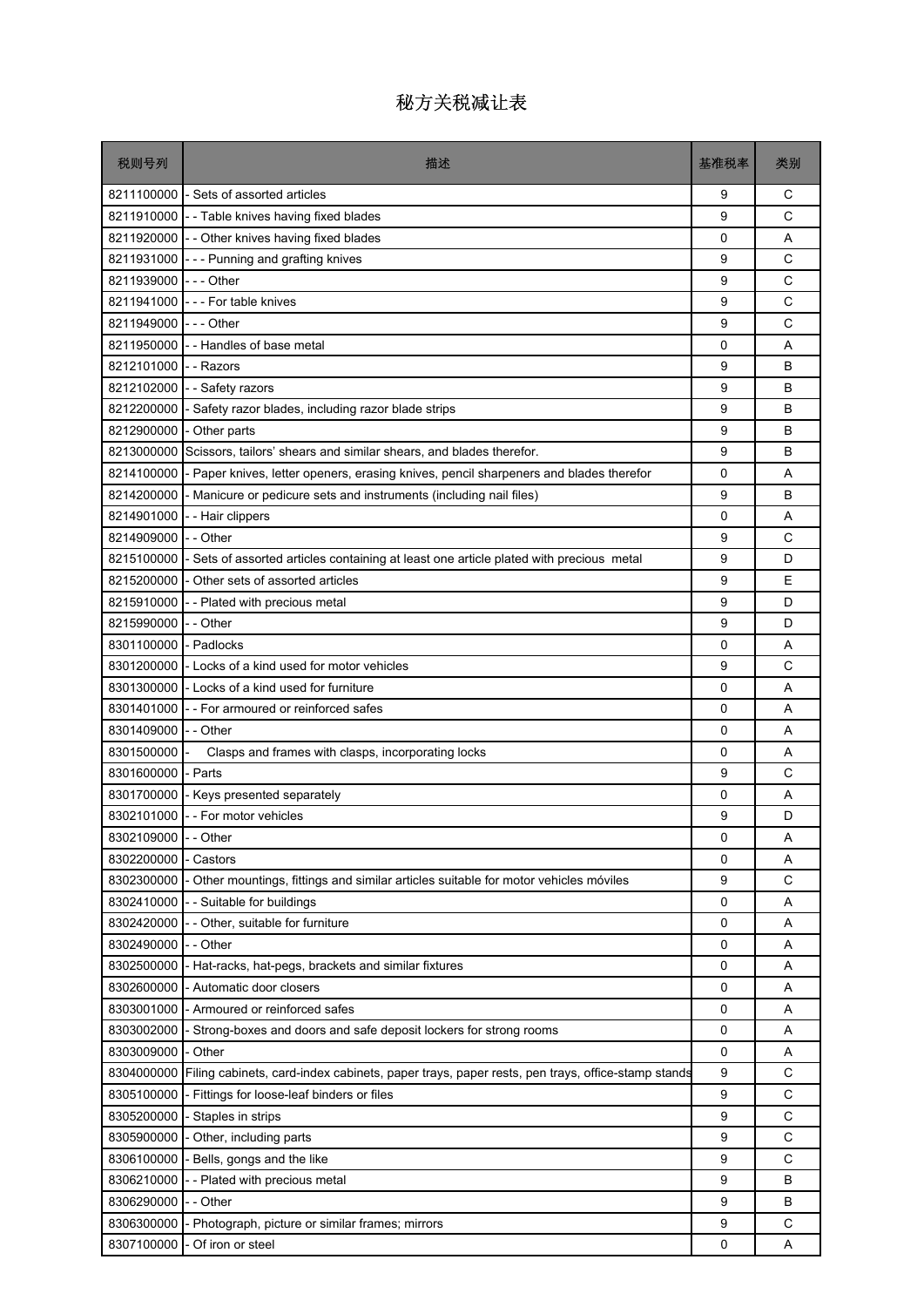| 税则号列       | 描述                                                                                          | 基准税率         | 类别 |
|------------|---------------------------------------------------------------------------------------------|--------------|----|
|            | 8307900000 - Of other base metal                                                            | 9            | С  |
| 8308101100 | --- Of iron or steel                                                                        | 9            | D  |
| 8308101200 | --- Of aluminium                                                                            | 9            | D  |
| 8308101900 | --- Other                                                                                   | 9            | C  |
| 8308109000 | - - Other                                                                                   | 9            | D  |
| 8308200000 | - Tubular or bifurcated rivets                                                              | 9            | D  |
| 8308900000 | - Other, including parts                                                                    | 9            | C  |
| 8309100000 | - Crown corks                                                                               | 9            | C  |
| 8309900000 | - Other                                                                                     | 9            | C  |
| 8310000000 | Sign-plates, name-plates, address-plates and similar plates, numbers, letters and other sym | 9            | C  |
| 8311100000 | - Coated electrodes of base metal, for electric arc-welding                                 | 9            | C  |
| 8311200000 | - Cored wire of base metal, for electric arc-welding                                        | 9            | C  |
| 8311300000 | Coated rods and cored wire, of base metal, for soldering, brazing or welding by flame       | 9            | C  |
| 8311900000 | - Other                                                                                     | 9            | С  |
| 8401100000 | - Nuclear reactors                                                                          | 0            | A  |
| 8401200000 | Machinery and apparatus for isotopic separation, and parts thereof                          | 0            | A  |
| 8401300000 | - Fuel elements (cartridges), non-irradiated                                                | 0            | Α  |
| 8401400000 | - Parts of nuclear reactors                                                                 | 0            | A  |
| 8402110000 | - Watertube boilers with a steam production exceeding 45 t per hour                         | 0            | A  |
| 8402120000 | -- Watertube boilers with a steam production not exceeding 45 t per hour                    | 0            | Α  |
| 8402190000 | - - Other vapour generating boilers, including hybrid boilers                               | 0            | A  |
| 8402200000 | Super-heated water boilers                                                                  | 0            | A  |
| 8402900000 | Parts                                                                                       | 0            | A  |
| 8403100000 | <b>Boilers</b>                                                                              | 0            | A  |
| 8403900000 | - Parts                                                                                     | 0            | A  |
| 8404100000 | - Auxiliary plant for use with boilers of heading 84.02 or 84.03                            | 0            | A  |
| 8404200000 | - Condensers for steam or other vapour power units                                          | 0            | Α  |
| 8404900000 | - Parts                                                                                     | 0            | A  |
| 8405100000 | Producer gas or water gas generators, with or without their purifiers; acetylene gas genera | 0            | A  |
| 8405900000 | - Parts                                                                                     | 0            | Α  |
|            | 8406100000 - Turbines for marine propulsion                                                 | $\Omega$     | Α  |
| 8406810000 | -- Of an output exceeding 40 MW                                                             | $\mathbf{0}$ | Α  |
| 8406820000 | - Of an output not exceeding 40 MW                                                          | 0            | Α  |
| 8406900000 | - Parts                                                                                     | 0            | Α  |
| 8407100000 | - Aircraft engines                                                                          | 0            | Α  |
| 8407210000 | - Outboard motors                                                                           | 0            | Α  |
| 8407290000 | - - Other                                                                                   | 0            | Α  |
| 8407310000 | - Of a cylinder capacity not exceeding 50 cc                                                | 0            | Α  |
| 8407320000 | - Of a cylinder capacity exceeding 50 cc but not exceeding 250 cc                           | 0            | Α  |
| 8407330000 | - Of a cylinder capacity exceeding 250 cc but not exceeding 1,000 cc                        | 0            | Α  |
| 8407340000 | - Of a cylinder capacity exceeding 1,000 cc                                                 | 0            | Α  |
| 8407900000 | - Other engines                                                                             | 0            | Α  |
| 8408100000 | Marine propulsion engines                                                                   | 0            | Α  |
| 8408201000 | - Of a cylinder capacity not exceeding 4.000 cc                                             | 0            | Α  |
| 8408209000 | - - Other                                                                                   | 0            | Α  |
| 8408901000 | - Of a power not exceeding 130 kW (174 HP)                                                  | 0            | Α  |
| 8408902000 | -- Of a power exceeding 130 kW (174 HP)                                                     | 0            | Α  |
| 8409100000 | - For aircraft engines                                                                      | 0            | Α  |
| 8409911000 | --- Blocks and cylinder heads                                                               | 0            | Α  |
|            | 8409912000 --- Cylinder liners                                                              | 0            | Α  |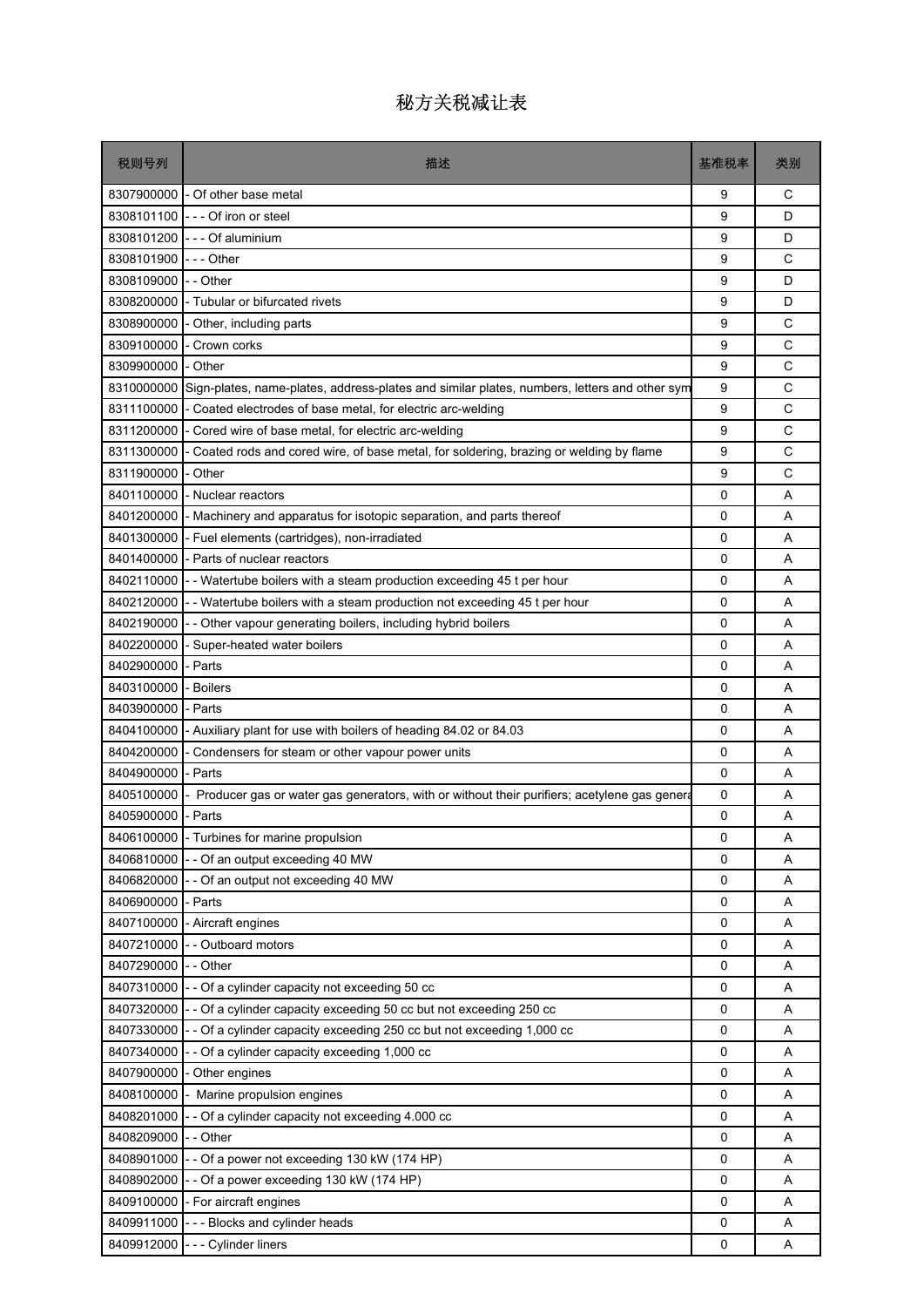| 税则号列                   | 描述                                                                                                   | 基准税率        | 类别 |
|------------------------|------------------------------------------------------------------------------------------------------|-------------|----|
|                        | 8409913000 - - - Connecting rods                                                                     | 0           | A  |
| 8409914000 --- Pistons |                                                                                                      | $\Omega$    | A  |
| 8409915000 --- Rings   |                                                                                                      | $\mathbf 0$ | A  |
|                        | 8409916000 - - - Carburators and parts thereof                                                       | 0           | Α  |
| 8409917000 --- Valves  |                                                                                                      | 0           | A  |
|                        | 8409918000 --- Crankcases                                                                            | 0           | A  |
|                        | 8409919100 ---- Equipment for the conversion of motor vehicles carburation system to operate on fuel | 0           | Α  |
| 8409919900 ---- Other  |                                                                                                      | $\mathbf 0$ | A  |
| 8409991000 --- Pistons |                                                                                                      | 0           | A  |
| 8409992000 --- Rings   |                                                                                                      | 0           | Α  |
|                        | 8409993000 - - - Injectors and other parts for fuel systems                                          | 0           | A  |
|                        | 8409994000 --- Blocks and cylinder heads                                                             | $\Omega$    | A  |
|                        | 8409995000 --- Cylinders liners                                                                      | $\mathbf 0$ | A  |
|                        | 8409996000 - - - Connecting rods                                                                     | 0           | A  |
| 8409997000 --- Valves  |                                                                                                      | 0           | A  |
|                        | 8409998000 --- Crankcases                                                                            | 0           | A  |
|                        | 8409999100 ---- Valve guides                                                                         | 0           | A  |
|                        | 8409999200 ---- Piston pins                                                                          | $\mathbf 0$ | A  |
| 8409999900 ---- Other  |                                                                                                      | 0           | A  |
|                        | 8410110000 - - Of a power not exceeding 1,000 kW                                                     | 0           | Α  |
|                        | 8410120000 - - Of a power exceeding 1,000 kW but not exceeding 10,000 kW                             | 0           | A  |
|                        | 8410130000 - - Of a power exceeding 10,000 kW                                                        | 0           | A  |
|                        | 8410900000 - Parts, including regulators                                                             | $\mathbf 0$ | A  |
|                        | 8411110000 - - Of a thrust not exceeding 25 kN                                                       | 0           | A  |
|                        | 8411120000 - - Of a thrust exceeding 25 kN                                                           | 0           | A  |
|                        | 8411210000 - - Of a power not exceeding 1,100 kW                                                     | 0           | A  |
|                        | 8411220000 - - Of a power exceeding 1,100 kW                                                         | 0           | A  |
|                        | 8411810000 - - Of a power not exceeding 5,000 kW                                                     | $\mathbf 0$ | A  |
|                        | 8411820000 - - Of a power exceeding 5,000 kW                                                         | 0           | A  |
|                        | 8411910000 - - Of turbo-jets or turbo-propellers                                                     | 0           | Α  |
| 8411990000 - - Other   |                                                                                                      | 0           | Α  |
| 8412100000             | - Reaction engines other than turbo-jets                                                             | $\Omega$    | A  |
| 8412210000             | - - Linear acting (cylinders)                                                                        | 0           | Α  |
| 8412290000             | - - Other                                                                                            | 0           | Α  |
|                        | 8412310000 - - Linear acting (cylinders)                                                             | 0           | Α  |
| 8412390000             | - - Other                                                                                            | 0           | Α  |
| 8412801000             | - - Wind or eolic engines                                                                            | 0           | Α  |
| 8412809000             | - - Other                                                                                            | $\mathbf 0$ | A  |
| 8412901000             | - - Of aircraft engines                                                                              | 0           | Α  |
| 8412909000             | - - Other                                                                                            | 0           | Α  |
| 8413110000             | -- Pumps for dispensing fuel or lubricants, of the type used in filling-stations or in garages       | 0           | Α  |
| 8413190000             | - - Other                                                                                            | $\mathbf 0$ | A  |
| 8413200000             | - Hand pumps, other than those of subheading 8413.11 or 8413.19                                      | 0           | Α  |
| 8413301000             | - - For aircraft engines                                                                             | 0           | Α  |
| 8413302000             | - - Other, injection pumps                                                                           | 0           | Α  |
| 8413309100             | -  -  - Of fuel                                                                                      | 0           | Α  |
| 8413309200             | -  - - Of oil                                                                                        | 0           | Α  |
| 8413309900             | - - - Other                                                                                          | 0           | A  |
| 8413400000             | - Concrete pumps                                                                                     | $\mathsf 0$ | Α  |
| 8413500000             | - Other reciprocating positive displacement pumps                                                    | 0           | Α  |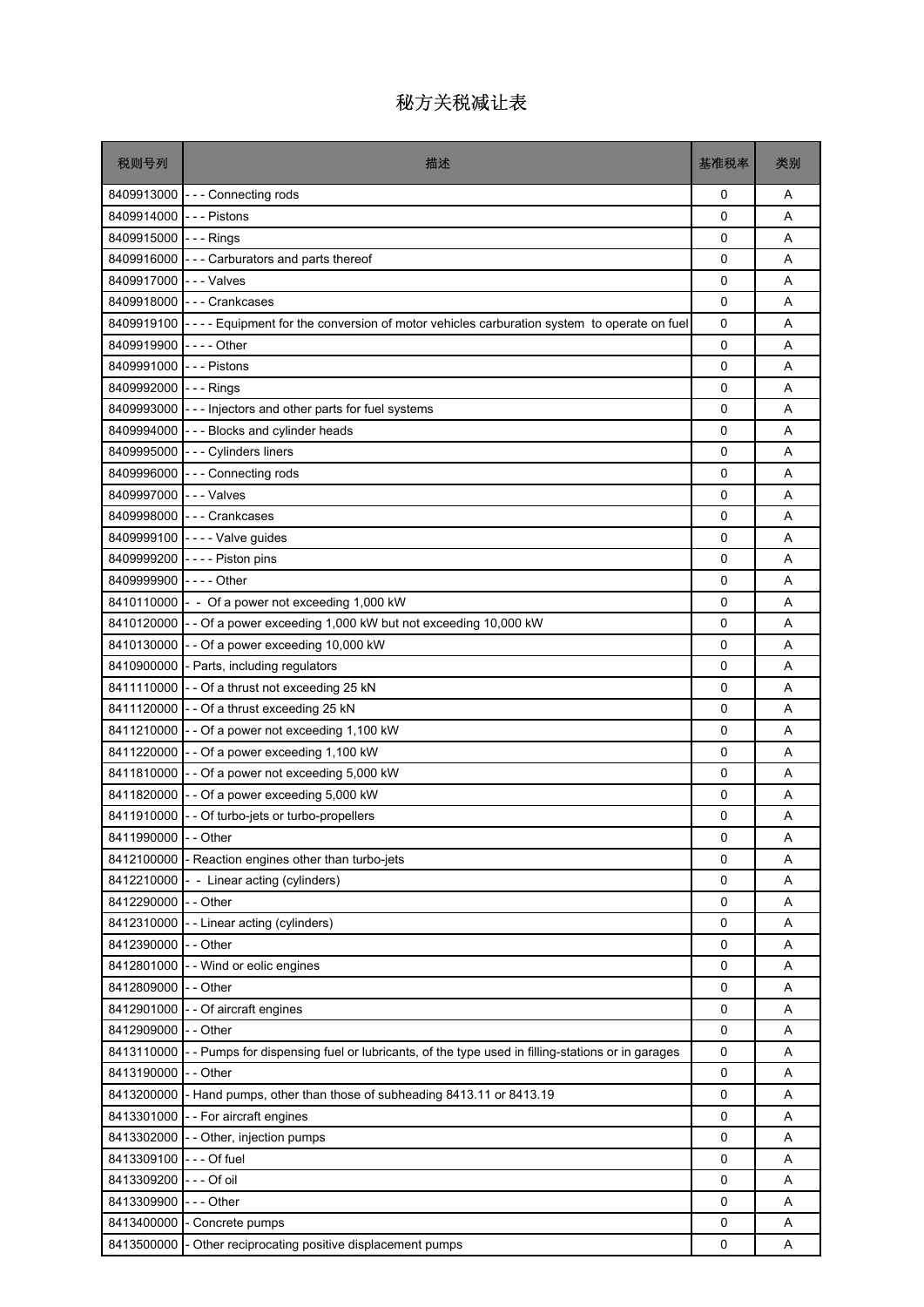| 税则号列                              | 描述                                                                                              | 基准税率     | 类别     |
|-----------------------------------|-------------------------------------------------------------------------------------------------|----------|--------|
| 8413601000                        | - - Double-screw pump, of axial flow                                                            | 0        | Α      |
| 8413609000                        | - - Other                                                                                       | 0        | A      |
| 8413701100                        | --- With an output diameter not exceeding 100 mm                                                | 0        | A      |
| 8413701900                        | - - - Other                                                                                     | 0        | Α      |
|                                   | 8413702100 - - - With an output diameter not exceeding 300 mm                                   | 0        | A      |
| 8413702900                        | --- Other                                                                                       | 0        | A      |
| 8413811000                        | - - - Injection pumps                                                                           | 0        | Α      |
| 8413819000                        | $- -$ Other                                                                                     | 0        | A      |
| 8413820000                        | - - Liquid elevators                                                                            | 0        | A      |
|                                   | 8413911000 - - - Fuel station pumps                                                             | 0        | Α      |
| 8413912000                        | - - - For aircraft engines                                                                      | 0        | A      |
| 8413913000                        | - - - For fuel, lubricants or coolers of other engines                                          | 0        | A      |
| 8413919000                        | - - Other                                                                                       | 0        | A      |
| 8413920000                        | - - Of liquid elevators                                                                         | 0        | A      |
| 8414100000                        | Vacuum pumps                                                                                    | 0        | A      |
| 8414200000                        | - Hand- or foot-operated air pumps                                                              | 0        | A      |
| 8414304000                        | - - For motor vehicles for the transport of goods                                               | 0        | Α      |
| 8414309100                        | --- Hermetical or semi-hermetical, of a power not exceeding 0,37 kW (1/2 HP)                    | 0        | A      |
| 8414309200                        | --- Hermetical or semi-hermetical, of a power exceeding 0,37 kW (1/2 HP)                        | $\Omega$ | A      |
| 8414309900                        | - - - Other                                                                                     | 0        | Α      |
| 8414401000                        | -- Of a power less than 30 kW (40 HP)                                                           | 0        | A      |
| 8414409000                        | - - Other                                                                                       | 0        | A      |
| 8414510000                        | - Table, floor, wall, window, ceiling or roof fans, with a self- contained electric motor of an | 17       | B      |
| 8414590000                        | - - Other                                                                                       | 0        | Α      |
|                                   | 8414600000 - Hoods having a maximum horizontal side not exceeding 120 cm                        | 17       | B      |
| 8414801000                        | - - Compressors for motor vehicles                                                              | 0        | A      |
| 8414802100                        | - - - Of a power less than 30 kW (40 HP)                                                        | 0        | Α      |
| 8414802200                        | --- Of a power of 30 kW (40 HP) or more but less than 262,5 kW (352 HP)                         | 0        | A      |
| 8414802300<br>8414809000 -- Other | - - - Of a power of 262,5 kW (352 HP) or more                                                   | 0<br>0   | A<br>Α |
|                                   | 8414901000 - - Of compressors                                                                   | 0        | Α      |
| 8414909000                        | - - Other                                                                                       | $\Omega$ | A      |
| 8415101000                        | - Incorporating a refrigerating unit not exceeding 30.000 BTU/hour                              | 0        | Α      |
| 8415109000                        | - - Other                                                                                       | 0        | Α      |
|                                   | 8415200000 - Of a kind used for persons, in motor vehicles                                      | 0        | Α      |
| 8415811000                        | --- Incorporating a refrigerating unit not exceeding 30.000 BTU/hour                            | 0        | Α      |
| 8415819000                        | - - - Other                                                                                     | 0        | Α      |
| 8415822000                        | --- Not exceeding 30.000 BTU/hour                                                               | 0        | Α      |
| 8415823000                        | --- Exceeding 30.000 BTU/hora but not exceeding 240.000 BTU/hour                                | 0        | Α      |
|                                   | 8415824000 --- Exceeding 240.000 BTU/hour                                                       | 0        | Α      |
| 8415831000                        | --- Not exceeding 30.000 BTU/hour                                                               | 0        | Α      |
| 8415839000                        | --- Other                                                                                       | 0        | A      |
| 8415900000                        | - Parts                                                                                         | 0        | Α      |
| 8416100000                        | - Furnace burners for liquid fuel                                                               | 0        | Α      |
| 8416201000                        | - - Furnace burners for pulverized solid fuel                                                   | 0        | Α      |
| 8416202000                        | -- Furnace burners for gas                                                                      | 0        | Α      |
| 8416203000                        | - - Combination burners                                                                         | 0        | Α      |
| 8416300000                        | Mechanical stokers, including their mechanical grates, mechanical ash dischargers and sir       | 0        | A      |
| 8416900000                        | - Parts                                                                                         | 0        | Α      |
| 8417100000                        | Furnaces and ovens for the roasting, melting or other heat- treatment of ores, pyrites or of    | 0        | Α      |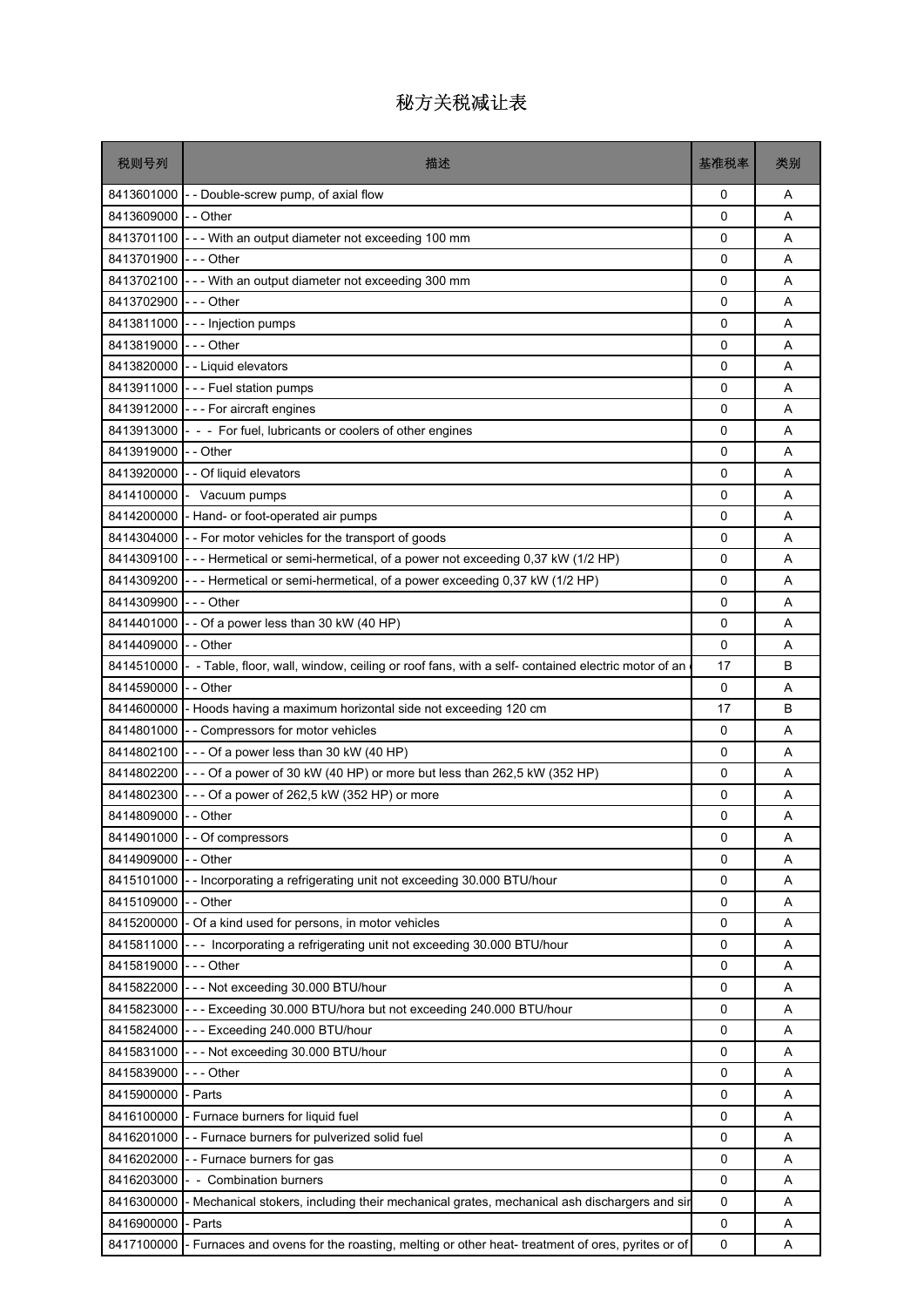| 税则号列                  | 描述                                                                                                        | 基准税率     | 类别 |
|-----------------------|-----------------------------------------------------------------------------------------------------------|----------|----|
|                       | 8417201000 - Tunnel oven                                                                                  | 0        | A  |
| 8417209000 -- Other   |                                                                                                           | $\Omega$ | A  |
|                       | 8417802000 - - Furnaces for ceramic products                                                              | 0        | A  |
| 8417803000            | - - Laboratory furnaces                                                                                   | 0        | Α  |
| 8417809000 -- Other   |                                                                                                           | 0        | A  |
| 8417900000            | - Parts                                                                                                   | 0        | A  |
|                       | 8418101000 - - Of volume not exceeding 184 l                                                              | 17       | C  |
|                       | 8418102000 - - Of volume of 184 I or more but not exceeding 269 I                                         | 17       | E  |
|                       | 8418103000 - - Of volume of 269 I or more but not exceeding 382 I                                         | 17       | E  |
| 8418109000 -- Other   |                                                                                                           | 17       | C  |
|                       | 8418211000 - - - Of volume not exceeding 184 I                                                            | 17       | E  |
|                       | 8418212000 - - - Of volume of 184 I or more but not exceeding 269 I                                       | 17       | E  |
|                       | 8418213000 - - - Of volume of 269 I or more but not exceeding 382 I                                       | 17       | E  |
| 8418219000 --- Other  |                                                                                                           | 17       | E  |
|                       | 8418291000 - - - Absorption-type, electrical                                                              | 17       | C  |
| 8418299000            | -  - - Other                                                                                              | 17       | C  |
| 8418300000            | - Freezers of the chest type, not exceeding 800 I capacity                                                | 17       | C  |
|                       | 8418400000 - Freezers of the upright type, not exceeding 900 I capacity                                   | 17       | C  |
|                       | 8418500000 - Other furniture (chests, cabinets, displays counters, show-cases and the like) for storage a | 0        | A  |
|                       | 8418610000 - Heat pumps other than air conditioning machines of heading 84.15                             | 0        | Α  |
|                       | 8418691100 ---- Compression type                                                                          | 0        | A  |
|                       | 8418691200 ---- Absorption type                                                                           | 0        | A  |
|                       | 8418699100 ---- Ice making machines                                                                       | 0        | Α  |
|                       | 8418699200 ---- Drinking fountains                                                                        | 0        | A  |
|                       | 8418699300 - - - - Chambers or tunels composed by panels which can be dismantled, including a refriger    | 0        | A  |
|                       | 8418699400 - - - - Refrigeration units for goods transport vehicles                                       | 0        | A  |
| 8418699900 ---- Other |                                                                                                           | 0        | Α  |
|                       | 8418910000 - Furniture designed to receive refrigerating or freezing equipment                            | 0        | A  |
|                       | 8418991000 --- Plate evaporators                                                                          | 0        | A  |
|                       | 8418992000 - - - Condensation units                                                                       | 0        | Α  |
|                       | 8418999010 ---- Parts of furniture of subheading 8418.91.00.                                              | 17       | C  |
| 8418999090 ---- Other |                                                                                                           | $\Omega$ | Α  |
|                       | 8419110000 - - Instantaneous gas water heaters                                                            | 17       | C  |
|                       | 8419191000 --- Of a capacity not exceeding 120 l                                                          | 9        | C  |
| 8419199000 --- Other  |                                                                                                           | 9        | C  |
|                       | 8419200000 - Medical, surgical or laboratory sterilizers                                                  | 0        | Α  |
|                       | 8419310000 - - For agricultural products                                                                  | 0        | Α  |
|                       | 8419320000 - For wood, paper pulp, paper or paperboard                                                    | 0        | Α  |
|                       | 8419391000 - - - Laboratory Iyophilization apparatus or freeze drying units                               | 0        | Α  |
|                       | 8419392000 --- Spray drying units                                                                         | 0        | Α  |
| 8419399100            | ---- For minerals                                                                                         | 0        | Α  |
| 8419399900 ---- Other |                                                                                                           | 0        | Α  |
|                       | 8419400000 - Distilling or rectifying plant                                                               | 0        | Α  |
| 8419501000            | - - Pasteurizers                                                                                          | 0        | Α  |
| 8419509000 - - Other  |                                                                                                           | 0        | Α  |
|                       | 8419600000 - Machinery for liquefying air or other gases                                                  | 0        | Α  |
|                       | 8419810000 - For making hot drinks or for cooking or heating food                                         | 0        | Α  |
|                       | 8419891000 --- Autoclaves                                                                                 | 0        | Α  |
|                       | 8419899100 ---- Evaporating plant                                                                         | 0        | Α  |
|                       | 8419899200 ---- Roasting plant                                                                            | 0        | Α  |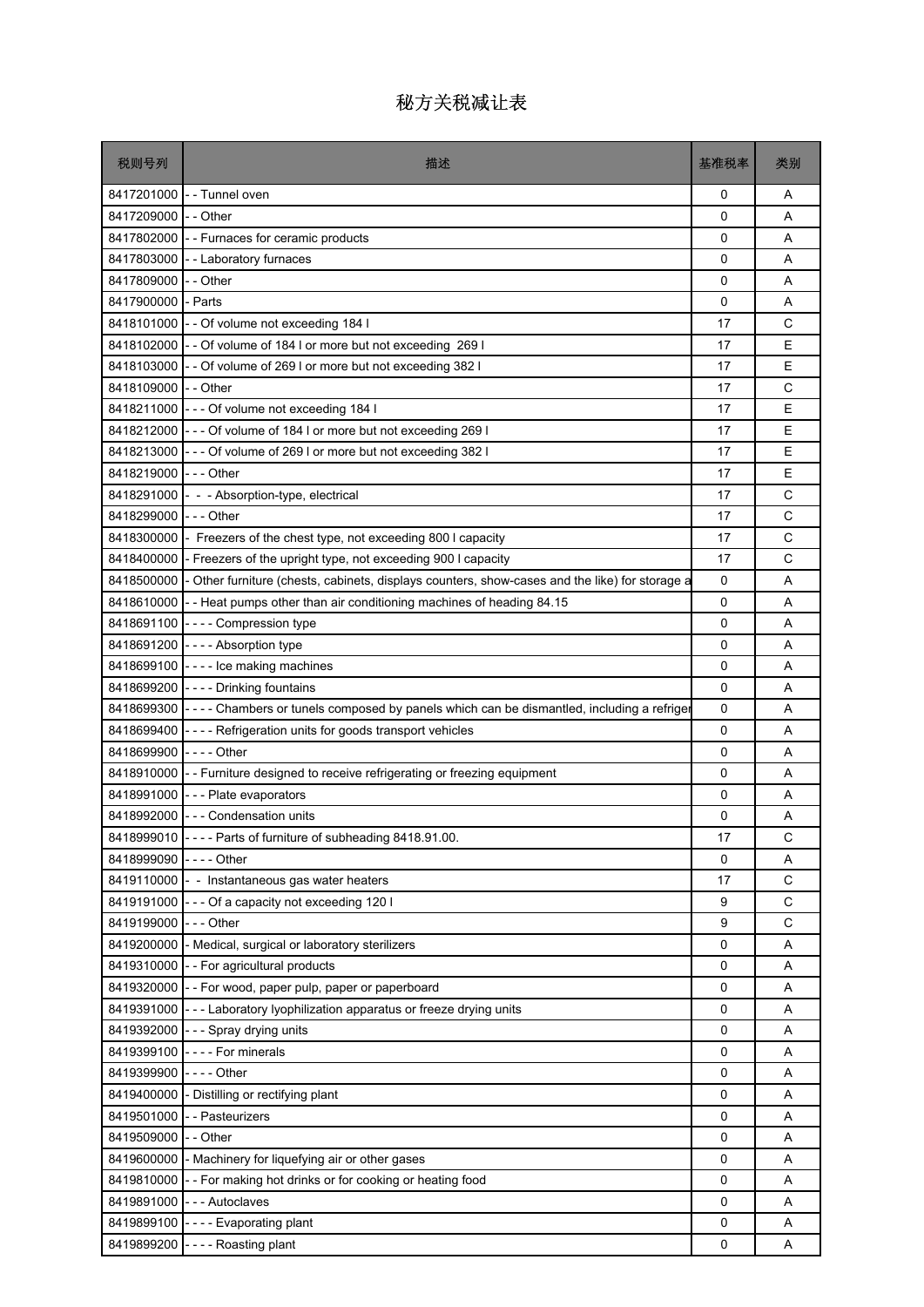| 税则号列                 | 描述                                                                                       | 基准税率        | 类别 |
|----------------------|------------------------------------------------------------------------------------------|-------------|----|
| 8419899300           | - - - - Sterilizing equipment                                                            | 0           | Α  |
| 8419899900           | -  -  -  - Other                                                                         | $\Omega$    | A  |
| 8419901000           | - - Of water heaters                                                                     | $\Omega$    | A  |
| 8419909000           | - - Other                                                                                | 0           | A  |
| 8420101000           | -- For bakery, pastry and biscuit industries                                             | 0           | A  |
| 8420109000           | - - Other                                                                                | 0           | A  |
| 8420910000           | -- Cylinders                                                                             | 0           | Α  |
| 8420990000           | -- Other                                                                                 | 0           | A  |
| 8421110000           | - - Cream separators                                                                     | 0           | A  |
|                      | 8421120000 - - Clothes-dryers                                                            | 0           | Α  |
|                      | 8421191000 --- Of laboratory                                                             | 0           | A  |
|                      | 8421192000 - - - For the sugar manufacturing industry                                    | $\Omega$    | A  |
| 8421193000           | --- For the paper and cellulose industry                                                 | $\mathbf 0$ | A  |
| 8421199000           | -  - - Other                                                                             | 0           | A  |
| 8421211000           | --- Domestic                                                                             | 9           | C  |
| 8421219000           | - - - Other                                                                              | 0           | A  |
|                      | 8421220000 - - For filtering or purifying beverages other than water                     | 0           | Α  |
|                      | 8421230000 - - Oil or petrol-filters for internal combustion engines                     | $\mathbf 0$ | A  |
| 8421291000           | - - - Filter presses                                                                     | 0           | A  |
| 8421292000           | - - - Magnetic and electromagnetic filters                                               | 0           | Α  |
| 8421293000           | - - - Filters used solely or principally with medical equipment of heading 90.18         | 0           | A  |
| 8421294000           | --- Grid tubular filters for extraction shafts                                           | $\Omega$    | A  |
| 8421299000 --- Other |                                                                                          | $\mathbf 0$ | Α  |
| 8421310000           | - - Intake air filters for internal combustion engines                                   | 0           | A  |
|                      | 8421391000 --- Cyclone type                                                              | 0           | A  |
| 8421392000           | --- Electrostatic filters for air or other gases                                         | 0           | A  |
| 8421399000           | - - - Other                                                                              | 0           | A  |
|                      | 8421910000 - - Of centrifuges, including centrifugal dryers                              | $\mathbf 0$ | A  |
| 8421991000           | --- Filtering elements for engine-filters / Elementos filtrantes para filtros de motores | 0           | A  |
| 8421999000           | $--$ Other                                                                               | 0           | Α  |
|                      | 8422110000 - - For domestic use                                                          | 17          | Α  |
| 8422190000           | - Other                                                                                  | $\Omega$    | A  |
| 8422200000           | Machinery for cleaning or drying bottles or other containers                             | 0           | Α  |
| 8422301000           | - - Vertical filling machinery with an output not exceeding 40 units per minute          | 0           | Α  |
| 8422309000           | - - Other                                                                                | 0           | Α  |
| 8422401000           | - Wrapping machinery for pre-packed goods                                                | 0           | Α  |
| 8422402000           | - - Vacuum packing machines                                                              | 0           | Α  |
| 8422403000           | Cigarette packing machines                                                               | 0           | Α  |
| 8422409000           | - Other                                                                                  | 0           | Α  |
| 8422900000           | - Parts                                                                                  | 0           | Α  |
| 8423100000           | Personal weighing machines, including baby scales; household scales                      | 0           | Α  |
| 8423200000           | - Scales for continuous weighing of goods on conveyors                                   | 0           | Α  |
| 8423301000           | - Cement, asphalt and similar matters scales                                             | 0           | Α  |
| 8423309000           | - - Other                                                                                | 0           | Α  |
| 8423810010           | --- Multifunctional or for special purposes                                              | 0           | Α  |
| 8423810090           | - - - Other                                                                              | 0           | Α  |
| 8423821000           | --- For weighing vehicles                                                                | 0           | Α  |
| 8423829010           | ---- Multifunctional or for special purposes                                             | 0           | Α  |
| 8423829090           | - - - - Other                                                                            | 0           | Α  |
| 8423891000           | - - - For weighing vehicles                                                              | 0           | Α  |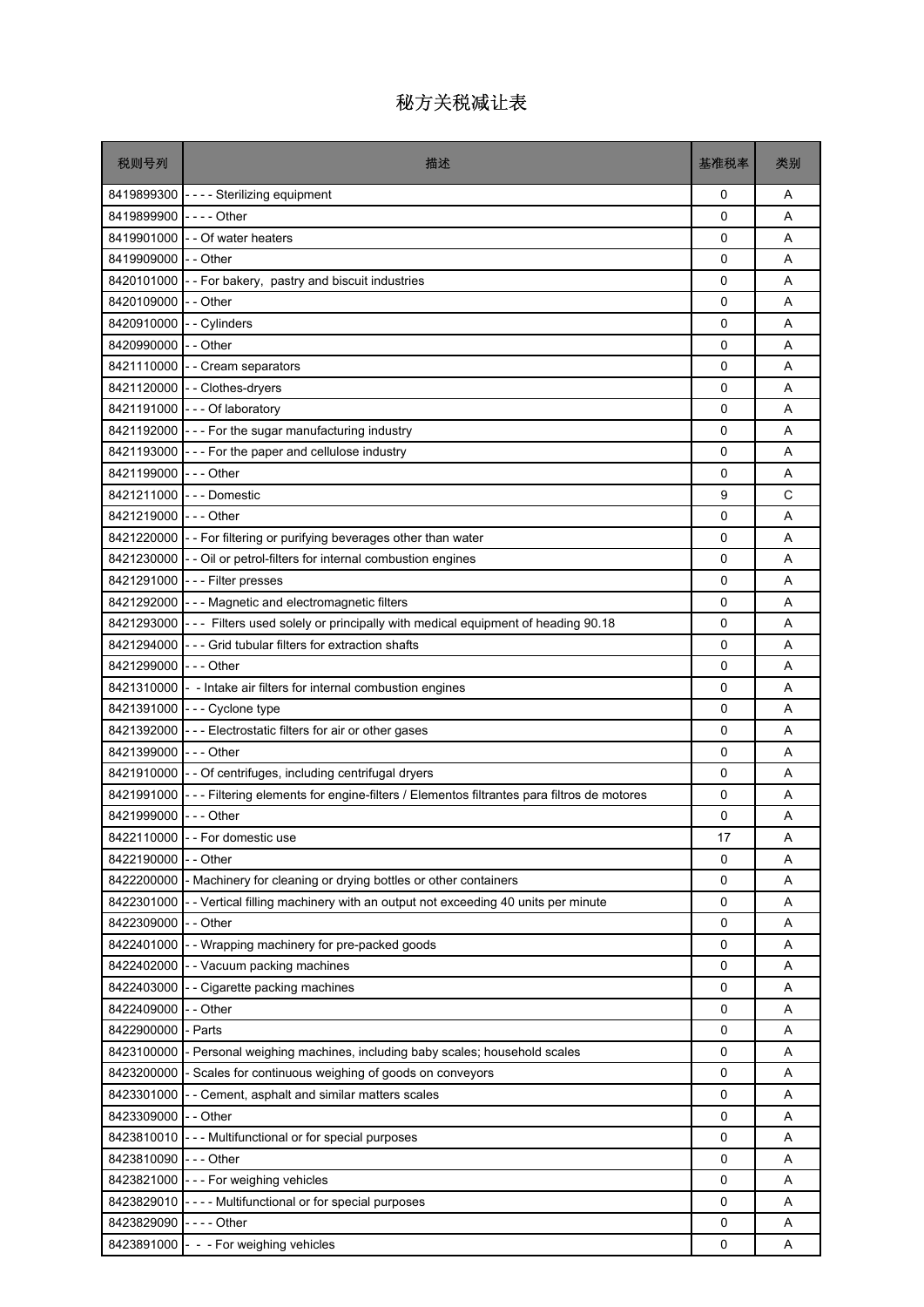| 税则号列       | 描述                                                                                             | 基准税率     | 类别 |
|------------|------------------------------------------------------------------------------------------------|----------|----|
| 8423899010 | ---- Multifunctional or for special purposes                                                   | 0        | Α  |
| 8423899090 | -  -  -  - Other                                                                               | 0        | A  |
| 8423900000 | - Weighing machine weights of all kinds; parts of weighing machinery                           | 0        | A  |
| 8424100000 | Fire extinguishers, whether or not charged                                                     | 0        | Α  |
| 8424200000 | Spray guns and similar appliances                                                              | 0        | A  |
| 8424300000 | - Steam or sand blasting machines and similar jet projecting machines                          | 0        | A  |
| 8424812000 | --- Portable instruments of a weight not exceeding 20 kg                                       | 0        | Α  |
| 8424813100 | ---- Drip or spray                                                                             | 0        | A  |
| 8424813900 |                                                                                                | 0        | A  |
| 8424819000 | -  -  - Other                                                                                  | 0        | Α  |
| 8424890000 | - - Other                                                                                      | 0        | A  |
| 8424901000 | - Sprinklers and droppers, for irrigation systems                                              | 0        | A  |
| 8424909000 | - - Other                                                                                      | 0        | A  |
| 8425110000 | - - Powered by electric motor                                                                  | 0        | A  |
| 8425190000 | - - Other                                                                                      | 0        | A  |
| 8425311000 | --- Hoist winches for lifting and lowering used in mining pits; winches specially designed for | 0        | A  |
| 8425319000 | - - - Other                                                                                    | 0        | Α  |
| 8425391000 | --- Hoist winches for lifting and lowering used in mining pits; winches specially designed for | 0        | A  |
| 8425399000 | - - - Other                                                                                    | 0        | A  |
|            | 8425410000 - Built-in jacking systems of a type used in garages                                | 0        | Α  |
| 8425422000 | --- Portable car jacks                                                                         | 0        | Α  |
| 8425429000 | - - - Other                                                                                    | 0        | A  |
| 8425491000 | --- Portable car jacks                                                                         | 0        | A  |
| 8425499000 | - - - Other                                                                                    | 0        | Α  |
|            | 8426110000 - - Overhead travelling cranes on fixed support                                     | 0        | A  |
| 8426121000 | --- Mobile lifting frames on tyres                                                             | 0        | A  |
| 8426122000 | --- Straddle carriers                                                                          | 0        | Α  |
| 8426190000 | - - Other                                                                                      | 0        | A  |
| 8426200000 | - Tower cranes                                                                                 | 0        | A  |
|            | 8426300000 - Portal or pedestal jib cranes                                                     | 0        | Α  |
|            | 8426411000 - - - Works trucks fitted with a crane                                              | 0        | Α  |
| 8426419000 | - - - Other                                                                                    | $\Omega$ | A  |
| 8426490000 | - Other                                                                                        | 0        | Α  |
| 8426910000 | - - Designed for mounting on road vehicles                                                     | 0        | Α  |
| 8426991000 | - - Cranes and air cables («blondines»)                                                        | 0        | Α  |
| 8426992000 | --- Derrick cranes                                                                             | 0        | Α  |
| 8426999000 | - - - Other                                                                                    | 0        | Α  |
| 8427100000 | - Self-propelled trucks powered by an electric motor                                           | 0        | Α  |
| 8427200000 | - Other self-propelled trucks                                                                  | 0        | Α  |
| 8427900000 | Other trucks                                                                                   | 0        | Α  |
| 8428101000 | - Without cages or counterweight                                                               | 0        | Α  |
| 8428109000 | - - Other                                                                                      | 0        | A  |
| 8428200000 | - Pneumatic elevators and conveyors                                                            | 0        | Α  |
| 8428310000 | - Specially designed for underground use                                                       | 0        | Α  |
| 8428320000 | - Other, bucket type                                                                           | 0        | A  |
| 8428330000 | - Other, belt type                                                                             | 0        | Α  |
| 8428390000 | - Other                                                                                        | 0        | Α  |
| 8428400000 | Escalators and moving walkways                                                                 | 0        | A  |
| 8428600000 | - Teleferics, chair-lifts, ski-draglines; traction mechanisms for funiculars                   | 0        | Α  |
| 8428901000 | - Mine wagon pushers, locomotive or wagon traversers, wagon tippers and similar railway        | 0        | Α  |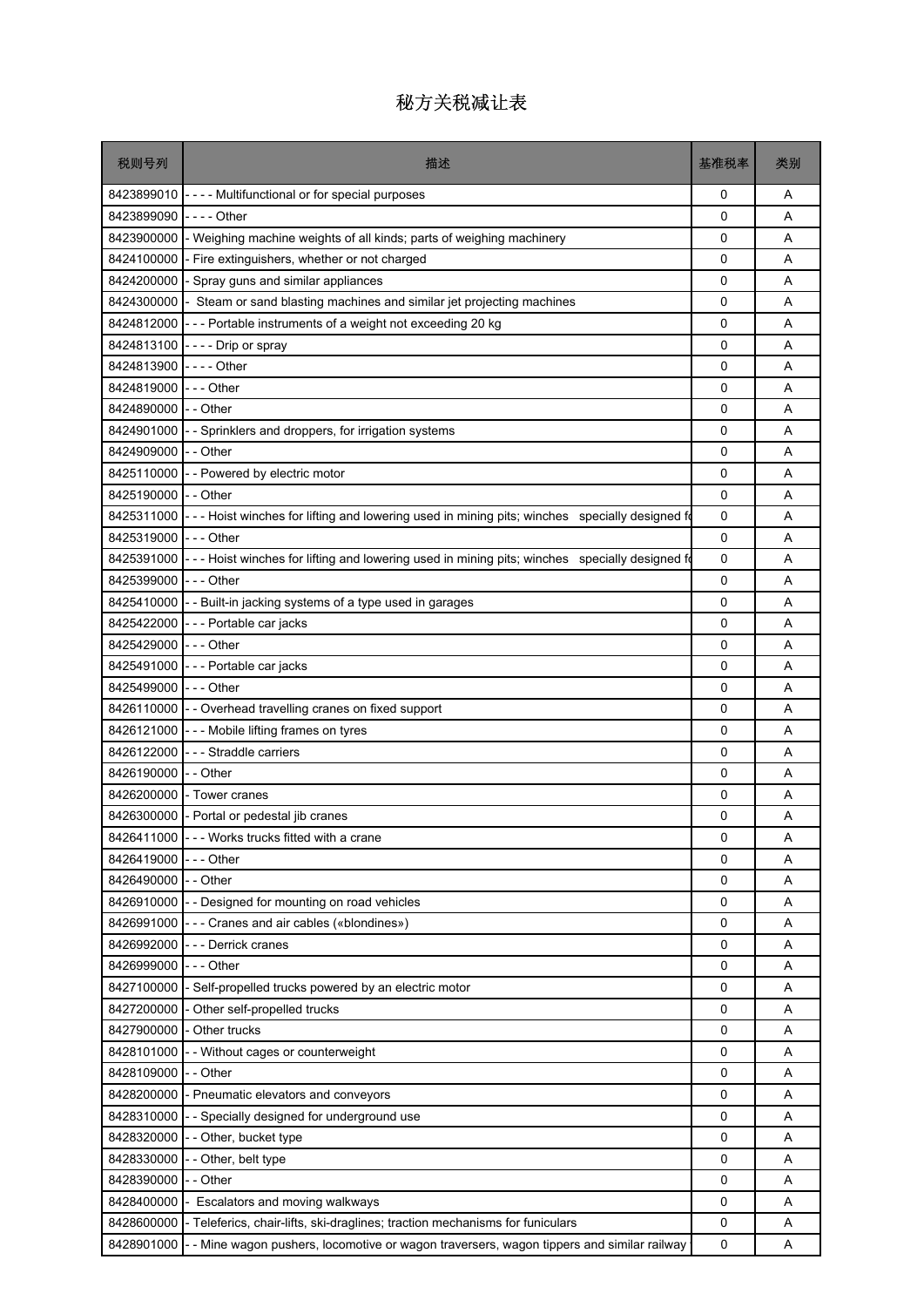| - - Other<br>8428909000<br>0<br>8429110000<br>0<br>- - Track laying<br>8429190000<br>- - Other<br>0<br>8429200000<br>- Graders and levellers<br>0<br>8429300000<br>- Scrapers<br>$\Omega$<br>$\mathbf 0$<br>8429400000<br>- Tamping machines and road rollers<br>8429510000<br>- - Cargadoras y palas cargadoras de carga frontal<br>0<br>-- Machinery with a 360° revolving superstructure<br>8429520000<br>0<br>8429590000<br>- - Other<br>0<br>8430100000<br>- Pile-drivers and pile-extractors<br>0<br>8430200000<br>$\mathbf 0$<br>- Snow-ploughs and snow-blowers<br>-- Self-propelled<br>8430310000<br>0<br>8430390000<br>- - Other<br>0<br>- - Self-propelled<br>8430410000<br>0<br>8430490000 - - Other<br>$\Omega$<br>8430500000<br>0<br>- Other machinery, self-propelled<br>8430611000<br>--- Road rollers<br>0 | 类别 |
|-----------------------------------------------------------------------------------------------------------------------------------------------------------------------------------------------------------------------------------------------------------------------------------------------------------------------------------------------------------------------------------------------------------------------------------------------------------------------------------------------------------------------------------------------------------------------------------------------------------------------------------------------------------------------------------------------------------------------------------------------------------------------------------------------------------------------------|----|
|                                                                                                                                                                                                                                                                                                                                                                                                                                                                                                                                                                                                                                                                                                                                                                                                                             | A  |
|                                                                                                                                                                                                                                                                                                                                                                                                                                                                                                                                                                                                                                                                                                                                                                                                                             | A  |
|                                                                                                                                                                                                                                                                                                                                                                                                                                                                                                                                                                                                                                                                                                                                                                                                                             | A  |
|                                                                                                                                                                                                                                                                                                                                                                                                                                                                                                                                                                                                                                                                                                                                                                                                                             | A  |
|                                                                                                                                                                                                                                                                                                                                                                                                                                                                                                                                                                                                                                                                                                                                                                                                                             | A  |
|                                                                                                                                                                                                                                                                                                                                                                                                                                                                                                                                                                                                                                                                                                                                                                                                                             | A  |
|                                                                                                                                                                                                                                                                                                                                                                                                                                                                                                                                                                                                                                                                                                                                                                                                                             | A  |
|                                                                                                                                                                                                                                                                                                                                                                                                                                                                                                                                                                                                                                                                                                                                                                                                                             | A  |
|                                                                                                                                                                                                                                                                                                                                                                                                                                                                                                                                                                                                                                                                                                                                                                                                                             | A  |
|                                                                                                                                                                                                                                                                                                                                                                                                                                                                                                                                                                                                                                                                                                                                                                                                                             | A  |
|                                                                                                                                                                                                                                                                                                                                                                                                                                                                                                                                                                                                                                                                                                                                                                                                                             | A  |
|                                                                                                                                                                                                                                                                                                                                                                                                                                                                                                                                                                                                                                                                                                                                                                                                                             | A  |
|                                                                                                                                                                                                                                                                                                                                                                                                                                                                                                                                                                                                                                                                                                                                                                                                                             | A  |
|                                                                                                                                                                                                                                                                                                                                                                                                                                                                                                                                                                                                                                                                                                                                                                                                                             | A  |
|                                                                                                                                                                                                                                                                                                                                                                                                                                                                                                                                                                                                                                                                                                                                                                                                                             | A  |
|                                                                                                                                                                                                                                                                                                                                                                                                                                                                                                                                                                                                                                                                                                                                                                                                                             | Α  |
|                                                                                                                                                                                                                                                                                                                                                                                                                                                                                                                                                                                                                                                                                                                                                                                                                             | A  |
| 8430619000 --- Other<br>0                                                                                                                                                                                                                                                                                                                                                                                                                                                                                                                                                                                                                                                                                                                                                                                                   | A  |
| 8430691000<br>0<br>--- Scrapers                                                                                                                                                                                                                                                                                                                                                                                                                                                                                                                                                                                                                                                                                                                                                                                             | A  |
| 8430699000 --- Other<br>0                                                                                                                                                                                                                                                                                                                                                                                                                                                                                                                                                                                                                                                                                                                                                                                                   | A  |
| 8431101000<br>- - Of pulley tackle and hoists other than skip hoists, winches and capstans<br>0                                                                                                                                                                                                                                                                                                                                                                                                                                                                                                                                                                                                                                                                                                                             | A  |
| - - Other<br>8431109000<br>0                                                                                                                                                                                                                                                                                                                                                                                                                                                                                                                                                                                                                                                                                                                                                                                                | A  |
| 8431200000 - Of machinery of heading 84.27<br>0                                                                                                                                                                                                                                                                                                                                                                                                                                                                                                                                                                                                                                                                                                                                                                             | A  |
| 8431310000 - - Of lifts, skip hoists or escalators<br>0                                                                                                                                                                                                                                                                                                                                                                                                                                                                                                                                                                                                                                                                                                                                                                     | A  |
| 8431390000 - - Other<br>$\Omega$                                                                                                                                                                                                                                                                                                                                                                                                                                                                                                                                                                                                                                                                                                                                                                                            | A  |
| 8431410000 - - Buckets, shovels, grabs and grips<br>0                                                                                                                                                                                                                                                                                                                                                                                                                                                                                                                                                                                                                                                                                                                                                                       | Α  |
| 8431420000 - - Bulldozers or angledozer blades<br>0                                                                                                                                                                                                                                                                                                                                                                                                                                                                                                                                                                                                                                                                                                                                                                         | A  |
| 8431431000 --- Rocker arms<br>0                                                                                                                                                                                                                                                                                                                                                                                                                                                                                                                                                                                                                                                                                                                                                                                             | A  |
| 8431439000 --- Other<br>0                                                                                                                                                                                                                                                                                                                                                                                                                                                                                                                                                                                                                                                                                                                                                                                                   | A  |
| 8431490000 - - Other<br>0                                                                                                                                                                                                                                                                                                                                                                                                                                                                                                                                                                                                                                                                                                                                                                                                   | Α  |
| 8432100000 - Ploughs<br>0                                                                                                                                                                                                                                                                                                                                                                                                                                                                                                                                                                                                                                                                                                                                                                                                   | Α  |
| 8432210000<br>0<br>- - Disc harrows                                                                                                                                                                                                                                                                                                                                                                                                                                                                                                                                                                                                                                                                                                                                                                                         | Α  |
| 8432291000<br>--- Other harrows and scarifiers<br>0                                                                                                                                                                                                                                                                                                                                                                                                                                                                                                                                                                                                                                                                                                                                                                         | Α  |
| 8432292000<br>0<br>--- Cultivators, weeders and hoeing machines                                                                                                                                                                                                                                                                                                                                                                                                                                                                                                                                                                                                                                                                                                                                                             | Α  |
| 8432300000<br>- Seeders, planters and transplanters<br>$\mathbf 0$                                                                                                                                                                                                                                                                                                                                                                                                                                                                                                                                                                                                                                                                                                                                                          | A  |
| 8432400000<br>- Manure spreaders and fertiliser distributors<br>0                                                                                                                                                                                                                                                                                                                                                                                                                                                                                                                                                                                                                                                                                                                                                           | Α  |
| 8432800000<br>- Other machinery<br>0                                                                                                                                                                                                                                                                                                                                                                                                                                                                                                                                                                                                                                                                                                                                                                                        | Α  |
| 8432901000<br>- - Coulters and discs<br>0                                                                                                                                                                                                                                                                                                                                                                                                                                                                                                                                                                                                                                                                                                                                                                                   | Α  |
| 8432909000<br>- - Other<br>0                                                                                                                                                                                                                                                                                                                                                                                                                                                                                                                                                                                                                                                                                                                                                                                                | Α  |
| 8433111000<br>--- Self-propelled<br>0                                                                                                                                                                                                                                                                                                                                                                                                                                                                                                                                                                                                                                                                                                                                                                                       | Α  |
| 8433119000<br>$\mathbf 0$<br>-  -  - Other                                                                                                                                                                                                                                                                                                                                                                                                                                                                                                                                                                                                                                                                                                                                                                                  | Α  |
| --- Self-propelled<br>8433191000<br>17                                                                                                                                                                                                                                                                                                                                                                                                                                                                                                                                                                                                                                                                                                                                                                                      | Α  |
| 8433199000<br>- - - Other<br>17                                                                                                                                                                                                                                                                                                                                                                                                                                                                                                                                                                                                                                                                                                                                                                                             | Α  |
| 8433200000<br>- Other mowers, including cutter bars for tractor mounting<br>0                                                                                                                                                                                                                                                                                                                                                                                                                                                                                                                                                                                                                                                                                                                                               | Α  |
| 8433300000<br>- Other haymaking machinery<br>0                                                                                                                                                                                                                                                                                                                                                                                                                                                                                                                                                                                                                                                                                                                                                                              | A  |
| 8433400000<br>Straw or fodder balers, including pick-up balers<br>0                                                                                                                                                                                                                                                                                                                                                                                                                                                                                                                                                                                                                                                                                                                                                         | Α  |
| 8433510000<br>- - Combine harvester-threshers<br>0                                                                                                                                                                                                                                                                                                                                                                                                                                                                                                                                                                                                                                                                                                                                                                          | Α  |
| 8433520000<br>- - Other threshing machinery<br>0                                                                                                                                                                                                                                                                                                                                                                                                                                                                                                                                                                                                                                                                                                                                                                            | A  |
| 8433530000<br>0<br>- - Root or tuber harvesting machines                                                                                                                                                                                                                                                                                                                                                                                                                                                                                                                                                                                                                                                                                                                                                                    | Α  |
| 8433591000 --- Harvesting machines<br>0                                                                                                                                                                                                                                                                                                                                                                                                                                                                                                                                                                                                                                                                                                                                                                                     | Α  |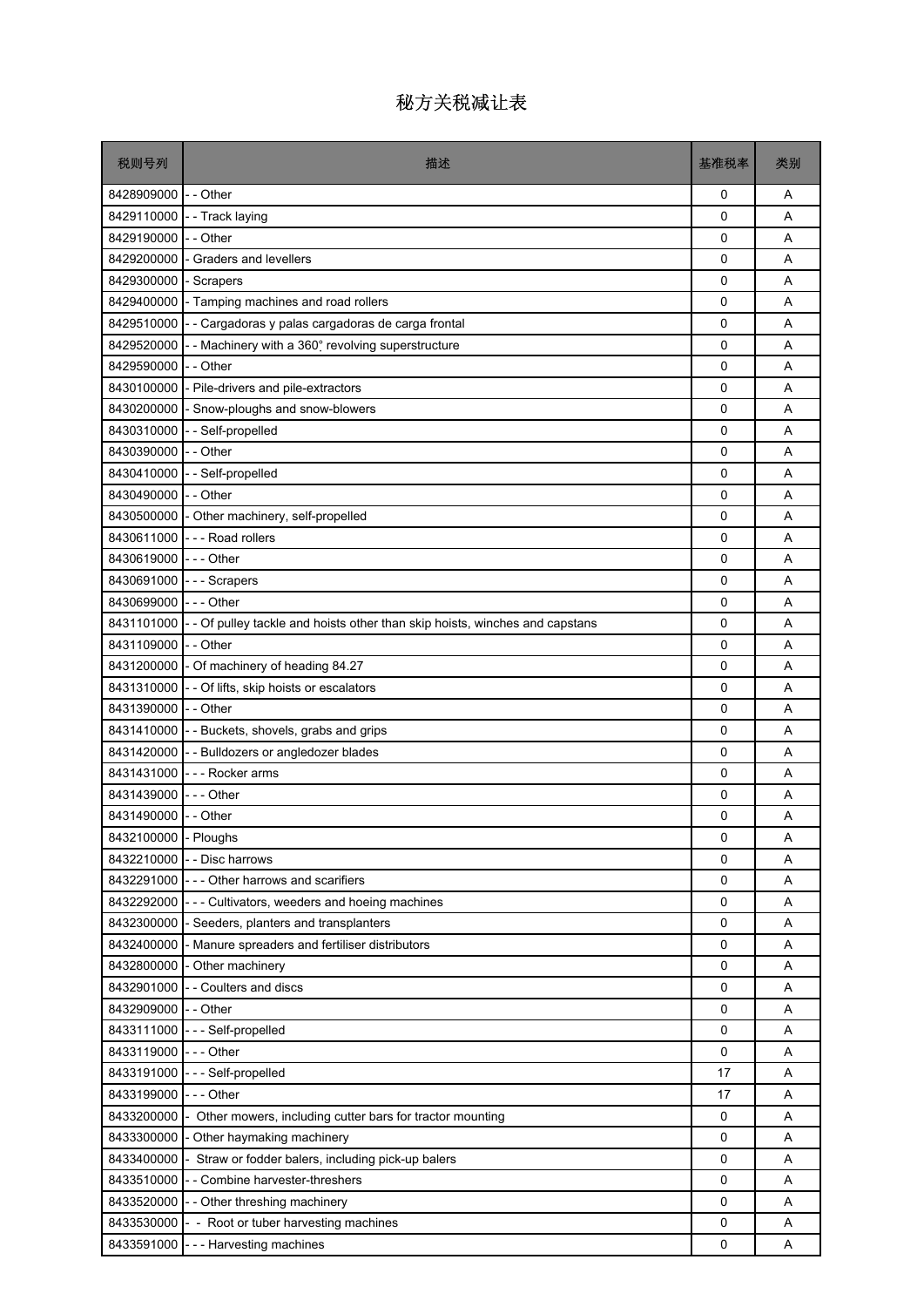| 税则号列                 | 描述                                                                                      | 基准税率     | 类别 |
|----------------------|-----------------------------------------------------------------------------------------|----------|----|
|                      | 8433592000 --- Maize shellers                                                           | 0        | Α  |
| 8433599000           | $--$ Other                                                                              | 0        | A  |
| 8433601000           | --For eggs                                                                              | 0        | A  |
| 8433609000           | - - Other                                                                               | 0        | A  |
| 8433901000           | - - Of mowers for lawns, parks or sports-grounds                                        | 9        | B  |
| 8433909000           | - - Other                                                                               | 0        | A  |
| 8434100000           | - Milking machines                                                                      | 0        | A  |
| 8434200000           | - Dairy machinery                                                                       | 0        | A  |
| 8434901000           | - - Of milking machines                                                                 | 0        | A  |
| 8434909000           | - - Other                                                                               | 0        | Α  |
| 8435100000           | - Machinery                                                                             | 0        | A  |
| 8435900000           | - Parts                                                                                 | 0        | A  |
| 8436100000           | - Machinery for preparing animal feeding stuffs                                         | 0        | A  |
| 8436210000           | - - Incubators and brooders                                                             | 0        | A  |
|                      | 8436291000 - - - Automatic feeders, automatic drinkers                                  | 0        | A  |
| 8436292000           | ----- Egg laying and collection systems                                                 | 0        | A  |
| 8436299000           | - - - Other                                                                             | 0        | A  |
| 8436801000           | - - Fertilizer mixer and crushing machines                                              | 0        | A  |
| 8436809000 - - Other |                                                                                         | $\Omega$ | A  |
|                      | 8436910000 - - Of poultry-keeping machinery or poultry incubators and brooders          | 0        | A  |
| 8436990000           | - - Other                                                                               | 0        | A  |
|                      | 8437101100 --- Color sorting machine                                                    | 0        | A  |
| 8437101900           | - - - Other                                                                             | 0        | A  |
| 8437109000           | $I -$ Other                                                                             | 0        | Α  |
|                      | 8437801100 --- For cereals                                                              | 0        | A  |
| 8437801900 --- Other |                                                                                         | 0        | A  |
|                      | 8437809100 - - - For the working of rice                                                | 0        | Α  |
|                      | 8437809200 - - - For sorting and separation of flour and other milling products         | 0        | A  |
| 8437809300           | - - - For polishing grains                                                              | 0        | A  |
| 8437809900 --- Other |                                                                                         | 0        | Α  |
| 8437900000 - Parts   |                                                                                         | 0        | Α  |
| 8438101000           | - - Bakery machinery                                                                    | 0        | Α  |
| 8438102000           | - Machinery for the manufacture of macaroni, spaghetti or similar products              | 0        | Α  |
| 8438201000           | -- For the manufacture of confectionery                                                 | 0        | Α  |
| 8438202000           | - For the manufacture of cocoa or chocolate                                             | 0        | Α  |
| 8438300000           | - Machinery for sugar manufacture                                                       | 0        | Α  |
| 8438400000           | Brewery machinery                                                                       | 0        | Α  |
| 8438501000           | - Automatic processing equipment for poultry                                            | 0        | Α  |
| 8438509000           | - Other                                                                                 | 0        | Α  |
| 8438600000           | Machinery for the preparation of fruits, nuts or vegetables                             | 0        | A  |
| 8438801000           | - - Husking machines and pulping machines for coffee                                    | 0        | Α  |
| 8438802000           | - Machines for processing fish, crustacean, molluscs and other crustacean invertebrates | 0        | A  |
| 8438809000           | - Other                                                                                 | 0        | Α  |
| 8438900000           | - Parts                                                                                 | 0        | Α  |
| 8439100000           | Machinery for making pulp of fibrous cellulosic material                                | 0        | Α  |
| 8439200000           | - Machinery for making paper or paperboard                                              | 0        | Α  |
| 8439300000           | - Machinery for finishing paper or paperboard                                           | 0        | Α  |
| 8439910000           | - Of machinery for making pulp of fibrous cellulosic material                           | 0        | Α  |
| 8439990000           | - Other                                                                                 | 0        | Α  |
| 8440100000           | Machinery                                                                               | 0        | Α  |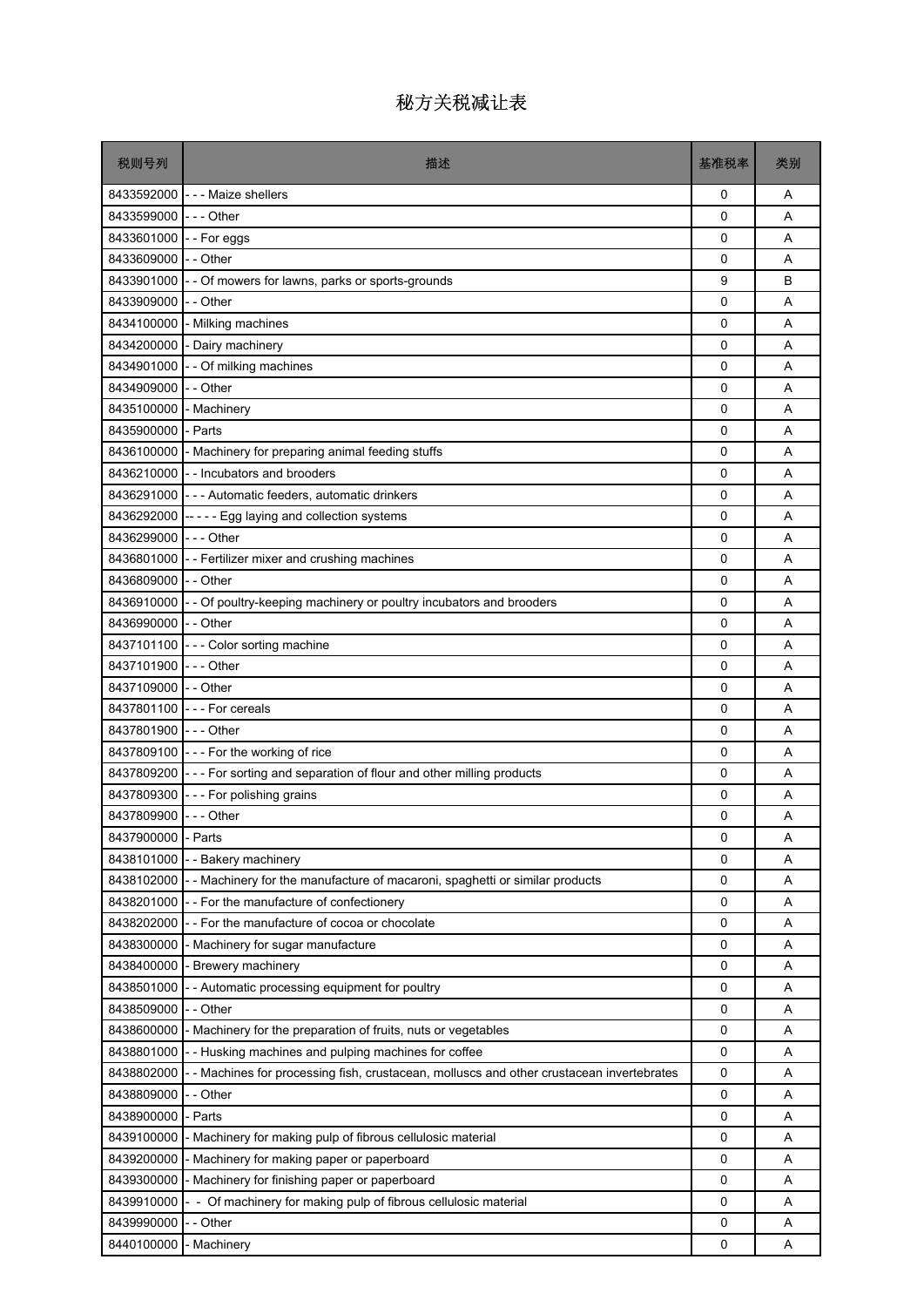| 税则号列       | 描述                                                                                             | 基准税率 | 类别 |
|------------|------------------------------------------------------------------------------------------------|------|----|
| 8440900000 | - Parts                                                                                        | 0    | Α  |
| 8441100000 | - Cutting machines                                                                             | 0    | A  |
| 8441200000 | Machines for making bags, sacks or envelopes                                                   | 0    | A  |
| 8441300000 | - Machines for making cartons, boxes, cases, tubes, drums or similar containers, other thar    | 0    | Α  |
| 8441400000 | Machines for moulding articles in paper pulp, paper or paperboard                              | 0    | A  |
| 8441800000 | Other machinery                                                                                | 0    | A  |
| 8441900000 | Parts                                                                                          | 0    | Α  |
| 8442301000 | - - Phototypesetting and composing machines                                                    | 0    | A  |
| 8442302000 | - Typesetting machinery, apparatus and equipment for composing by other procedures,            | 0    | A  |
| 8442309000 | - Other                                                                                        | 0    | Α  |
| 8442400000 | Parts of the foregoing machinery, apparatus or equipment                                       | 0    | A  |
| 8442501000 | - - Printing type                                                                              | 0    | A  |
| 8442509000 | - Other                                                                                        | 0    | A  |
| 8443110000 | - - Offset printing machinery, reel-fed                                                        | 0    | A  |
| 8443120000 | Offset printing machinery, sheet-feed, office type (using sheets with one side not exceedi     | 0    | A  |
| 8443130000 | - Other offset printing machinery                                                              | 0    | A  |
| 8443140000 | - Letterpress printing machinery, reel fed, excluding flexographic printing                    | 0    | Α  |
| 8443150000 | - Letterpress printing machinery, other than reel fed, excluding<br>flexographic printing      | 0    | A  |
| 8443160000 | -- Flexographic printing machinery                                                             | 0    | A  |
| 8443170000 | - Gravure printing machinery                                                                   | 0    | Α  |
| 8443191000 | --- For stamping                                                                               | 0    | Α  |
| 8443199000 | -  -  - Other                                                                                  | 0    | A  |
| 8443310000 | - Machines which perform two or more of the functions of printing, copying or facsimile tran   | 0    | A  |
| 8443320000 | - - Other, capable of connecting to an automatic data processing machine or to a network       | 0    | Α  |
| 8443391000 | --- Ink-jet printing machines                                                                  | 0    | A  |
| 8443392000 | - - - Facsimile machines                                                                       | 0    | A  |
| 8443399000 | -  - - Other                                                                                   | 0    | Α  |
| 8443910000 | - - Parts and accesories of printing machinery used for printing by means of plates, cylinders | 0    | A  |
| 8443990000 | - - Other                                                                                      | 0    | A  |
| 8444000000 | Machines for extruding, drawing, texturing or cutting man- made textile materials.             | 0    | Α  |
| 8445110000 | - - Carding machines                                                                           | 0    | Α  |
| 8445120000 | - - Combing machines                                                                           | 0    | Α  |
| 8445130000 | - Drawing or roving machines                                                                   | 0    | Α  |
| 8445191000 | --- Cotton gins                                                                                | 0    | Α  |
| 8445199000 | - - - Other                                                                                    | 0    | Α  |
| 8445200000 | - Textile spinning machines                                                                    | 0    | Α  |
| 8445300000 | - Textile doubling or twisting machines                                                        | 0    | Α  |
| 8445400000 | - Textile winding (including weft-winding) or reeling machines                                 | 0    | Α  |
| 8445900000 | - Other                                                                                        | 0    | Α  |
| 8446100000 | For weaving fabrics of a width not exceeding 30 cm                                             | 0    | Α  |
| 8446210000 | - - Power looms                                                                                | 0    | Α  |
| 8446290000 | - - Other                                                                                      | 0    | A  |
| 8446300000 | - For weaving fabrics of a width exceeding 30 cm, shuttleless type                             | 0    | Α  |
| 8447110000 | -- With cylinder diameter not exceeding 165 mm                                                 | 0    | Α  |
| 8447120000 | - - With cylinder diameter exceeding 165 mm                                                    | 0    | Α  |
| 8447201000 | -- Flat knitting machines, domestic                                                            | 17   | Α  |
| 8447202000 | -- Other flat knitting machines                                                                | 0    | Α  |
| 8447203000 | - Stitch-bonding machines                                                                      | 0    | Α  |
| 8447900000 | - Other                                                                                        | 0    | Α  |
| 8448110000 | - Dobbies and Jacquards; card reducing, copying, punching or assembling machines for us        | 0    | Α  |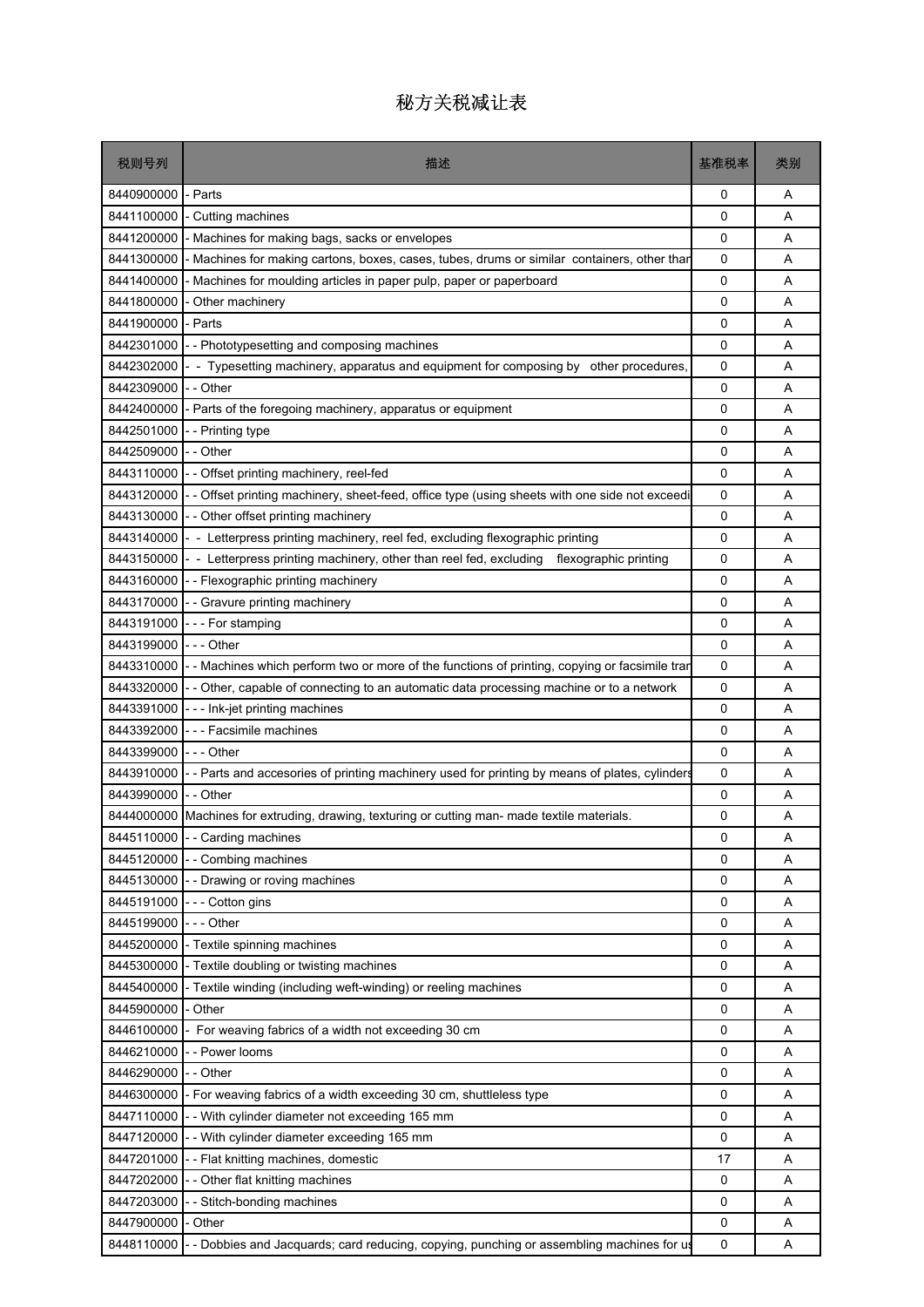| 税则号列                 | 描述                                                                                   | 基准税率         | 类别 |
|----------------------|--------------------------------------------------------------------------------------|--------------|----|
| 8448190000           | - - Other                                                                            | 0            | A  |
| 8448200000           | - Parts and accessories of machines of heading 84.44 or of their auxiliary machinery | 0            | A  |
| 8448310000           | - - Card clothing                                                                    | 0            | A  |
| 8448321000           | --- Of cotton gins                                                                   | 0            | A  |
| 8448329000           | --- Other                                                                            | 0            | A  |
| 8448330000           | - Spindles, spindle flyers, spinning rings and ring travellers                       | 0            | A  |
| 8448390000           | - - Other                                                                            | 0            | Α  |
| 8448420000           | - - Reeds for looms, healds and heald-frames                                         | 0            | A  |
| 8448490000           | - - Other                                                                            | 0            | A  |
| 8448510000           | - Sinkers, needles and other articles used in forming stitches                       | 0            | Α  |
| 8448590000           | - - Other                                                                            | 0            | A  |
| 8449001000           | - Machinery; blocks for making hats                                                  | 0            | A  |
| 8449009000           | - Parts                                                                              | 0            | A  |
| 8450110000           | - - Fully-automatic machines                                                         | 17           | A  |
| 8450120000           | - - Other machines, with built-in centrifugal drier                                  | 17           | A  |
| 8450190000           | - - Other                                                                            | 17           | A  |
| 8450200000           | Machines, each of a dry linen capacity exceeding 10 kg                               | 0            | Α  |
| 8450900000           | - Parts                                                                              | 0            | A  |
| 8451100000           | - Dry-cleaning machines                                                              | 0            | A  |
| 8451210000           | -- Each of a dry linen capacity not exceeding 10 kg                                  | 0            | Α  |
| 8451290000           | - - Other                                                                            | 0            | A  |
| 8451300000           | - Ironing machines and presses (including fusing presses)                            | 0            | A  |
| 8451401000           | - Washing machines                                                                   | 0            | A  |
| 8451409000           | - - Other                                                                            | 0            | A  |
| 8451500000           | Machines for reeling, unreeling, folding, cutting or pinking textile fabrics         | 0            | A  |
| 8451800000           | Other machinery                                                                      | 0            | A  |
| 8451900000           | - Parts                                                                              | 0            | Α  |
| 8452101000           | - - Sewing machine heads                                                             | 17           | A  |
| 8452102000           | - Sewing machines                                                                    | 17           | A  |
|                      | 8452210000 - - Automatic units                                                       | 0            | Α  |
| 8452290000 - - Other |                                                                                      | 0            | Α  |
| 8452300000           | - Sewing machine needles                                                             | $\mathbf{0}$ | Α  |
| 8452400000           | Furniture, bases and covers for sewing machines and parts thereof                    | 0            | Α  |
| 8452900000           | Other parts of sewing machines                                                       | 0            | Α  |
| 8453100000           | - Machinery for preparing, tanning or working hides, skins or leather                | 0            | Α  |
| 8453200000           | Machinery for making or repairing footwear                                           | 0            | Α  |
| 8453800000           | Other machinery                                                                      | 0            | Α  |
| 8453900000           | Parts                                                                                | 0            | Α  |
| 8454100000           | - Converters                                                                         | 0            | Α  |
| 8454200000           | - Ingot moulds and ladles                                                            | 0            | A  |
| 8454300000           | - Casting machines                                                                   | 0            | Α  |
| 8454900000           | - Parts                                                                              | 0            | Α  |
| 8455100000           | - Tube mills                                                                         | 0            | Α  |
| 8455210000           | - Hot or combination hot and cold                                                    | 0            | Α  |
| 8455220000           | - Cold                                                                               | 0            | Α  |
| 8455300000           | Rolls for rolling mills                                                              | 0            | Α  |
| 8455900000           | - Other parts                                                                        | 0            | Α  |
| 8456100000           | Operated by laser or other light or photon beam processes                            | 0            | Α  |
| 8456200000           | Operated by ultrasonic processes                                                     | 0            | Α  |
| 8456300000           | Operated by electro-discharge processes                                              | 0            | Α  |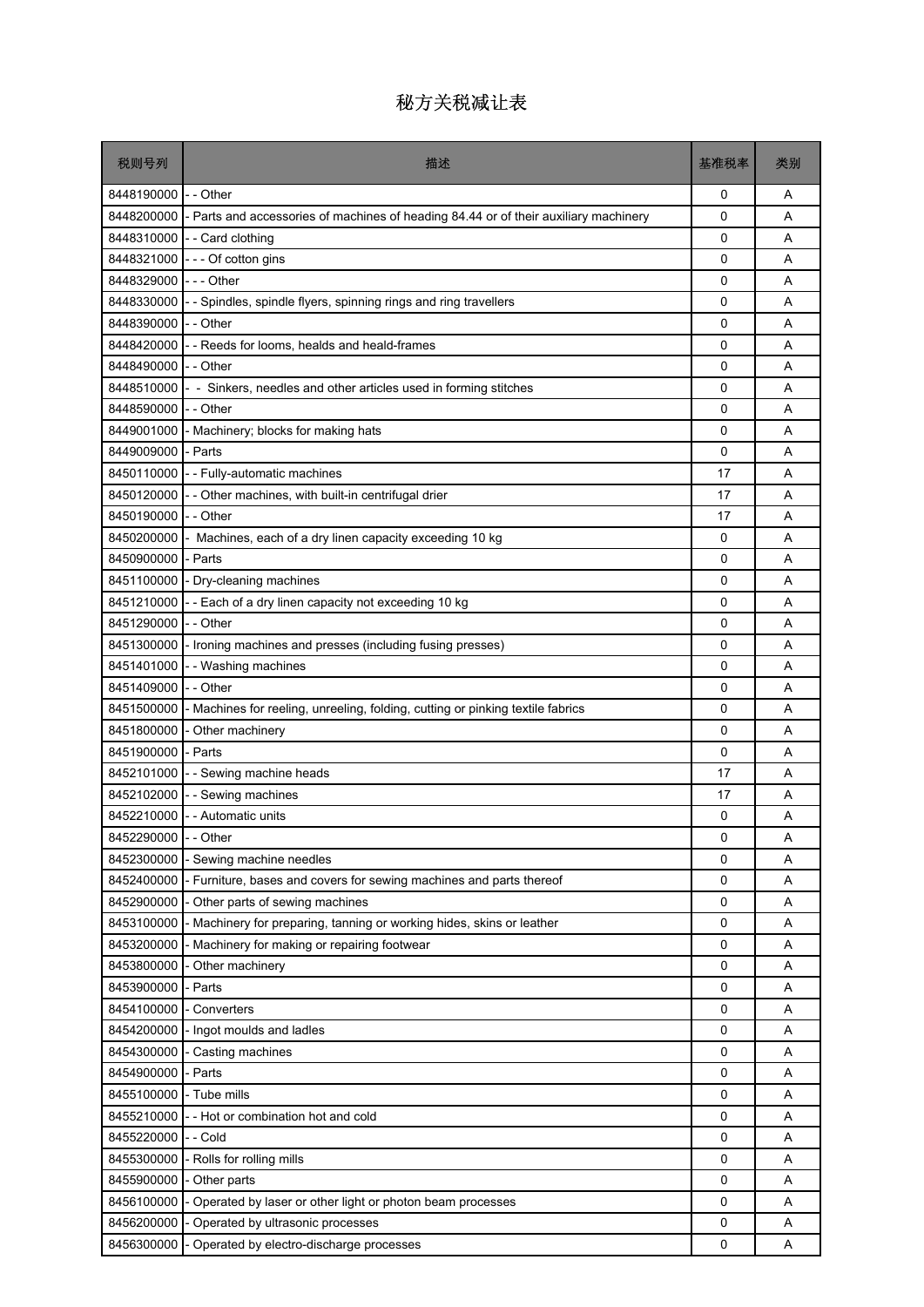| 税则号列                   | 描述                                                                  | 基准税率        | 类别 |
|------------------------|---------------------------------------------------------------------|-------------|----|
| 8456900000             | - Other                                                             | 0           | A  |
|                        | 8457100000 - Machining centres                                      | 0           | A  |
|                        | 8457200000 - Unit construction machines (single station)            | 0           | A  |
|                        | 8457300000 - Multi-station transfer machines                        | 0           | A  |
|                        | 8458111000 - - - Universal slide lathes                             | $\mathbf 0$ | A  |
|                        | 8458112000 - - - Turret lathes                                      | $\mathbf 0$ | A  |
| 8458119000 --- Other   |                                                                     | 0           | A  |
|                        | 8458191000 - - - Universal slide lathes                             | 0           | A  |
|                        | 8458192000 - - - Turret lathes                                      | 0           | A  |
|                        | 8458193000 --- Other, automatics                                    | 0           | A  |
| 8458199000 --- Other   |                                                                     | 0           | A  |
|                        | 8458910000 - - Numerically controled                                | 0           | A  |
| 8458990000 - - Other   |                                                                     | 0           | A  |
|                        | 8459101000 - - For drilling                                         | 0           | A  |
|                        | 8459102000 - - For boring                                           | 0           | A  |
|                        | 8459103000 - - For milling                                          | 0           | A  |
|                        | 8459104000 - - For threading or tapping                             | 0           | A  |
|                        | 8459210000 - - Numerically controlled                               | 0           | A  |
| 8459290000 - - Other   |                                                                     | 0           | A  |
|                        | 8459310000 - - Numerically controlled                               | 0           | A  |
| 8459390000 - - Other   |                                                                     | 0           | A  |
|                        | 8459400000 - Other boring machines                                  | 0           | A  |
| 8459510000             | - - Numerically controlled                                          | 0           | A  |
| 8459590000 -- Other    |                                                                     | 0           | A  |
|                        | 8459610000 - - Numerically controlled                               | $\mathbf 0$ | A  |
| 8459690000 - - Other   |                                                                     | 0           | A  |
|                        | 8459700000 - Other threading or tapping machines                    | 0           | A  |
|                        | 8460110000 - - Numerically controlled                               | 0           | A  |
| 8460190000 - - Other   |                                                                     | 0           | A  |
|                        | 8460210000 - - Numerically controlled                               | 0           | A  |
| 8460290000 - - Other   |                                                                     | 0           | Α  |
| 8460310000             | - - Numerically controlled                                          | 0           | Α  |
| 8460390000             | - - Other                                                           | 0           | Α  |
| 8460400000             | - Horning or lapping machines                                       | 0           | Α  |
|                        | 8460901000 - - Grinding machines                                    | 0           | Α  |
| 8460909000             | - - Other                                                           | 0           | Α  |
| 8461200000             | - Shaping or slotting machines                                      | 0           | Α  |
|                        | 8461300000 - Broaching machines                                     | 0           | Α  |
|                        | 8461400000 - Gear cutting, gear grinding or gear finishing machines | 0           | Α  |
| 8461500000             | - Sawing or cutting-off machines                                    | 0           | Α  |
| 8461901000             | - - Planning machines                                               | 0           | Α  |
| 8461909000 - - Other   |                                                                     | $\mathbf 0$ | Α  |
| 8462101000 - - Hammers |                                                                     | 0           | Α  |
| 8462102100 --- Presses |                                                                     | 0           | Α  |
| 8462102900 --- Other   |                                                                     | 0           | Α  |
| 8462210000             | - - Numerically controlled                                          | 0           | Α  |
| 8462291000             | - - - Presses                                                       | 0           | Α  |
| 8462299000 --- Other   |                                                                     | $\mathbf 0$ | Α  |
|                        | 8462310000 - - Numerically controlled                               | 0           | Α  |
| 8462391000 --- Presses |                                                                     | 0           | Α  |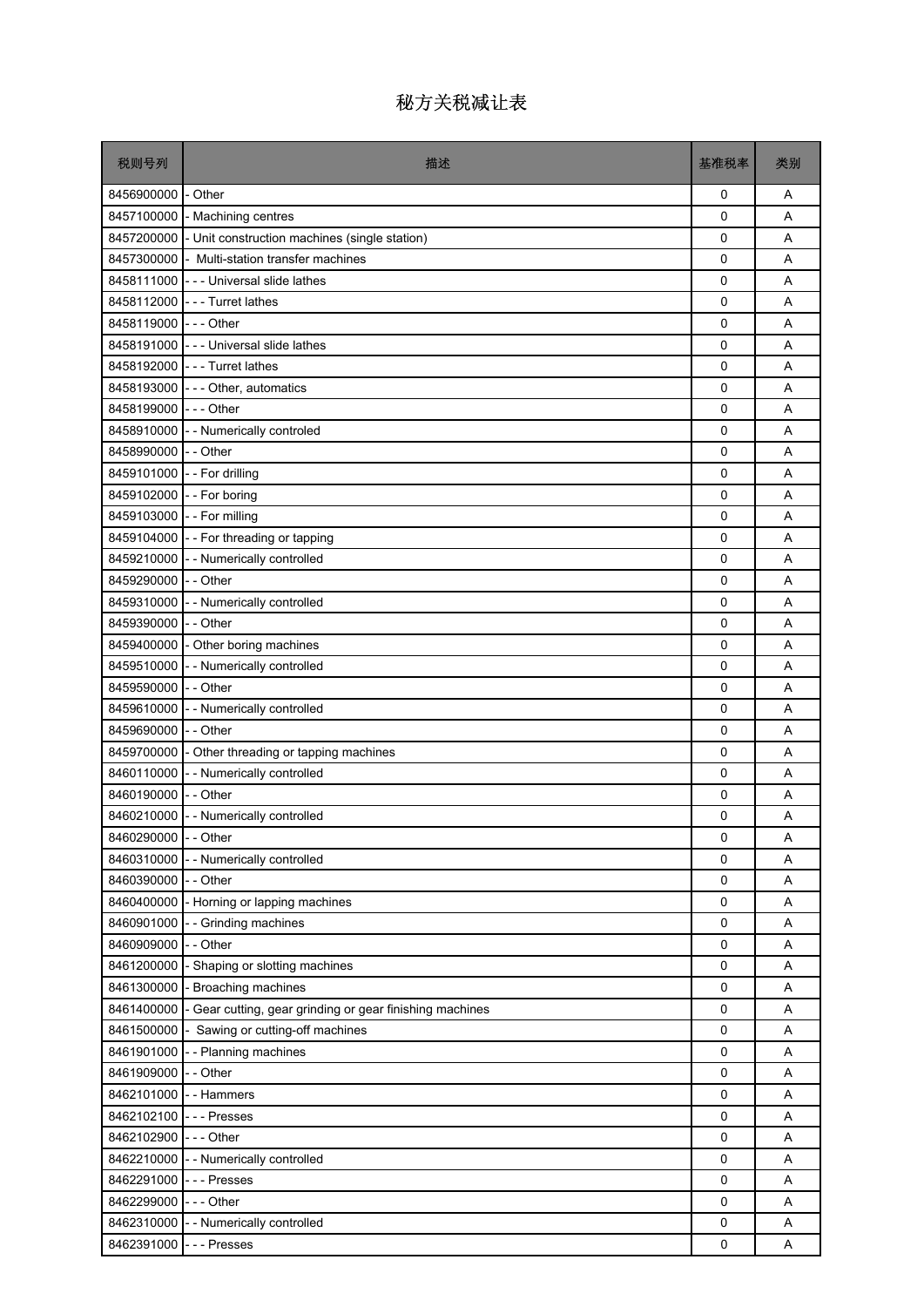| 税则号列                    | 描述                                                                                         | 基准税率        | 类别 |
|-------------------------|--------------------------------------------------------------------------------------------|-------------|----|
| 8462399000 I- - - Other |                                                                                            | 0           | Α  |
|                         | 8462410000 - - Numerically controlled                                                      | $\Omega$    | A  |
| 8462491000 --- Presses  |                                                                                            | 0           | A  |
| 8462499000 --- Other    |                                                                                            | 0           | A  |
|                         | 8462910000 - Hydraulic presses                                                             | 0           | A  |
| 8462990000 -- Other     |                                                                                            | 0           | A  |
|                         | 8463101000 - - Wiredrawing machines                                                        | 0           | A  |
| 8463109000 -- Other     |                                                                                            | 0           | A  |
|                         | 8463200000 - Thread rolling machines                                                       | $\Omega$    | A  |
|                         | 8463300000 - Machines for working fire                                                     | 0           | A  |
| 8463901000              | - - Rivetting machines                                                                     | 0           | A  |
| 8463909000 -- Other     |                                                                                            | $\Omega$    | A  |
|                         | 8464100000 - Sawing machines                                                               | 0           | A  |
| 8464200000              | - Grinding or polishing machines                                                           | 0           | A  |
| 8464900000              | - Other                                                                                    | 0           | A  |
| 8465100000              | - Machines which can carry out different types of machining operations without tool change | 0           | A  |
|                         | 8465911000 - - - Numerically controlled                                                    | 0           | A  |
|                         | 8465919100 ---- Circular saws                                                              | 0           | A  |
|                         | 8465919200 ---- Band saws                                                                  | $\Omega$    | A  |
| 8465919900 ---- Other   |                                                                                            | 0           | A  |
|                         | 8465921000 - - - Numerically controlled                                                    | 0           | A  |
| 8465929000 --- Other    |                                                                                            | $\Omega$    | A  |
|                         | 8465931000 --- Numerically controlled                                                      | 0           | A  |
| 8465939000 --- Other    |                                                                                            | 0           | A  |
|                         | 8465941000 - - - Numerically controlled                                                    | 0           | A  |
| 8465949000 --- Other    |                                                                                            | 0           | A  |
|                         | 8465951000 - - - Numerically controlled                                                    | 0           | A  |
| 8465959000 --- Other    |                                                                                            | 0           | A  |
|                         | 8465960000 - - Splitting, slicing or paring machines                                       | 0           | A  |
|                         | 8465991000 - - - Numerically controlled                                                    | 0           | A  |
| 8465999000 --- Other    |                                                                                            | $\Omega$    | Α  |
| 8466100000              | - Tool holders and self-opening dieheads                                                   | $\Omega$    | A  |
| 8466200000              | - Work holders                                                                             | 0           | Α  |
|                         | 8466300000 - Dividing heads and other special attachments for machine- tools               | 0           | Α  |
|                         | 8466910000 - - For machines of heading 84.64                                               | $\mathbf 0$ | Α  |
|                         | 8466920000 - - For machines of heading 84.65                                               | 0           | Α  |
|                         | 8466930000 - - For machines of headings 84.56 to 84.61                                     | 0           | Α  |
|                         | 8466940000 - - For machines of heading 84.62 to 84.63                                      | 0           | Α  |
|                         | 8467111000 - - - Drill, borer and the like                                                 | 0           | Α  |
|                         | 8467112000 - - - Wrenches, screwdrivers, nut setters and the like                          | 0           | Α  |
| 8467119000              | - - - Other                                                                                | 0           | Α  |
|                         | 8467191000 - - - Compacting rammers                                                        | 0           | A  |
|                         |                                                                                            |             |    |
|                         | 8467192000 --- Concrete vibrators                                                          | 0           | Α  |
| 8467199000 --- Other    |                                                                                            | 0           | Α  |
|                         | 8467210000 - - Drills of all kinds                                                         | 0           | A  |
| 8467220000              | - - Saws                                                                                   | 0           | Α  |
| 8467290000              | - - Other                                                                                  | 0           | Α  |
|                         | 8467810000 - - Chains saws                                                                 | 0           | Α  |
|                         | 8467891000 - - - Saws, other than chain saws                                               | 0           | Α  |
| 8467899000              | -  -  - Other                                                                              | 0           | Α  |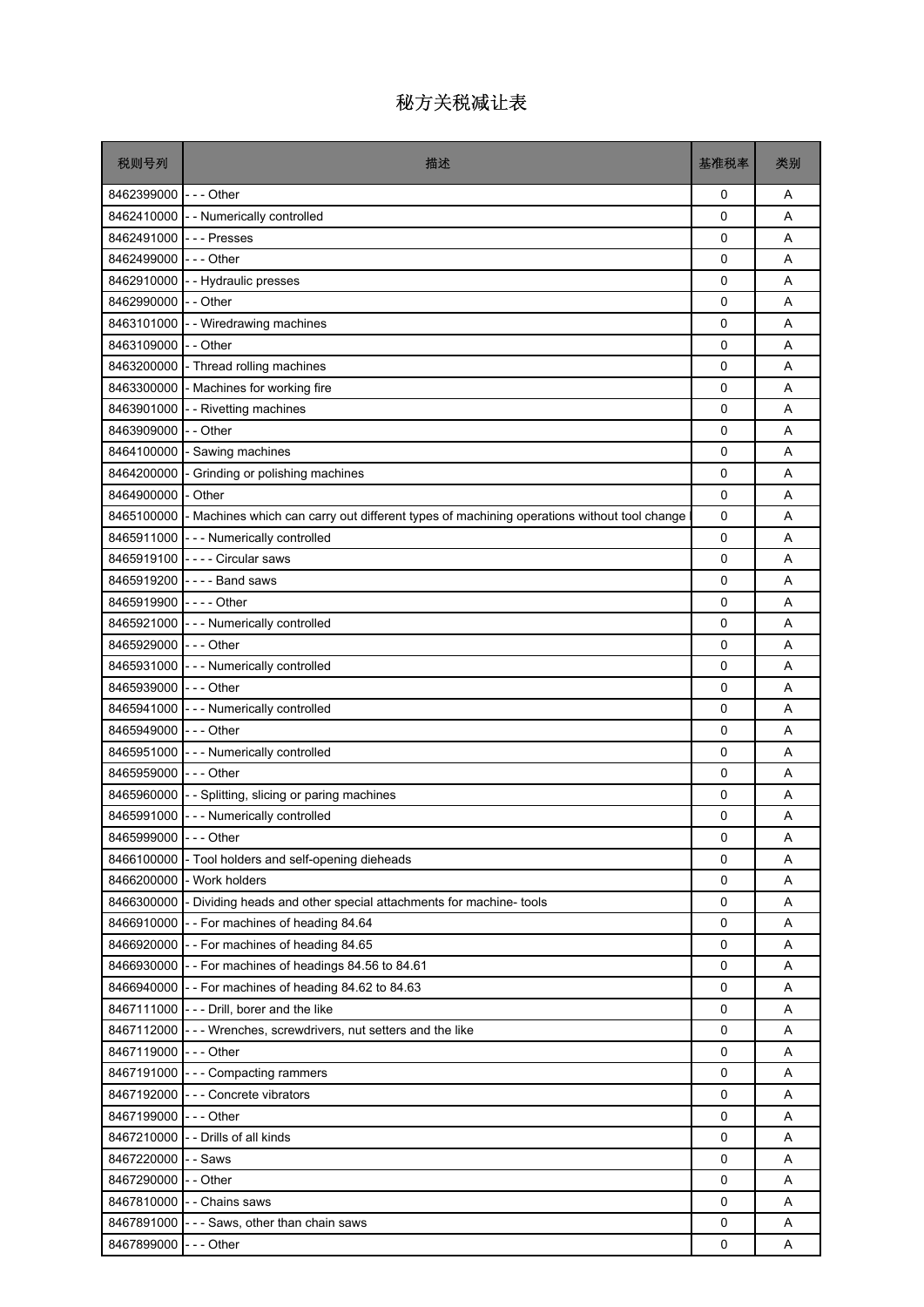| 税则号列       | 描述                                                                                              | 基准税率 | 类别 |
|------------|-------------------------------------------------------------------------------------------------|------|----|
| 8467910000 | Of chainsaws                                                                                    | 0    | Α  |
| 8467920000 | - Of pneumatic tools                                                                            | 0    | A  |
| 8467990000 | - - Other                                                                                       | 0    | A  |
| 8468100000 | - Hand-held blow pipes                                                                          | 0    | A  |
| 8468201000 | - - For soldering, brazing or welding even if capable of cutting                                | 0    | Α  |
| 8468209000 | - Other                                                                                         | 0    | A  |
| 8468800000 | Other machinery and apparatus                                                                   | 0    | A  |
| 8468900000 | - Parts                                                                                         | 0    | Α  |
| 8469001000 | - Electric typewriters                                                                          | 0    | A  |
| 8469009000 | - Other                                                                                         | 0    | A  |
| 8470100000 | Electronic calculators capable of operation without an external source of electric power an     | 0    | Α  |
| 8470210000 | - Incorporating a printing device                                                               | 0    | Α  |
| 8470290000 | - - Other                                                                                       | 0    | A  |
| 8470300000 | Other calculating machines                                                                      | 0    | A  |
| 8470500000 | - Cash registers                                                                                | 0    | Α  |
| 8470901000 | - Postage-franking machines                                                                     | 0    | A  |
| 8470902000 | - Ticket-issuing machines                                                                       | 0    | A  |
| 8470909000 | - - Other                                                                                       | 0    | A  |
| 8471300000 | - Portable automatic data processing machines, weighing not more than 10 kg, consisting of      | 0    | A  |
| 8471410000 | - - Comprising in the same housing at least a central processing unit and an input and outpu    | 0    | A  |
| 8471490000 | Other, presented in the form of systems                                                         | 0    | Α  |
| 8471500000 | - Processing units other than those of sub-heading 8471.41 or 8471.49,<br>whether or not        | 0    | Α  |
| 8471602000 | - Keyboards, X-Y coordinate devices                                                             | 0    | A  |
| 8471609000 | - - Other                                                                                       | 0    | A  |
| 8471700000 | - Storage units                                                                                 | 0    | A  |
| 8471800000 | Other units of automatic data processing machines                                               | 0    | A  |
| 8471900000 | Other                                                                                           | 0    | A  |
| 8472100000 | - Duplicating machines                                                                          | 0    | Α  |
| 8472300000 | - Machines for sorting or folding mail or for inserting mail in envelopes or bands, machines fo | 0    | Α  |
| 8472901000 | - - Coin or banknote counting or sorting machines                                               | 0    | A  |
| 8472902000 | - - Automatic banknote dispensers                                                               | 0    | A  |
| 8472903000 | - Check validation machines                                                                     | 0    | Α  |
| 8472904000 | - Perforating or stapling machines                                                              | 0    | A  |
| 8472905000 | Cash dispensing machines                                                                        | 0    | Α  |
| 8472909000 | - - Other                                                                                       | 0    | Α  |
| 8473100000 | - Parts and accessories of the machines of heading 84.69                                        | 0    | Α  |
| 8473210000 | - Of the electronic calculating machines of subheading 8470.10, 8470.21 or 8470.29              | 0    | Α  |
| 8473290000 | - - Other                                                                                       | 0    | Α  |
| 8473300000 | - Parts and accessories of the machines of heading 84.71                                        | 0    | Α  |
| 8473401000 | - - Of duplicating machines                                                                     | 0    | Α  |
| 8473409000 | - Other                                                                                         | 0    | Α  |
| 8473500000 | - Parts and accessories equally suitable for use with machines of two or more of the heading    | 0    | Α  |
| 8474101000 | - Stripper screening machines for foundry                                                       | 0    | Α  |
| 8474102000 | - Vibrating screens                                                                             | 0    | Α  |
| 8474109000 | - - Other                                                                                       | 0    | Α  |
| 8474201000 | Giratory cone crushers                                                                          | 0    | Α  |
| 8474202000 | - Impact crushing machine                                                                       | 0    | Α  |
| 8474203000 | - Ring crushers                                                                                 | 0    | Α  |
| 8474209000 | - Other                                                                                         | 0    | Α  |
| 8474311000 | - - With a maximum capacity of 3 m3                                                             | 0    | Α  |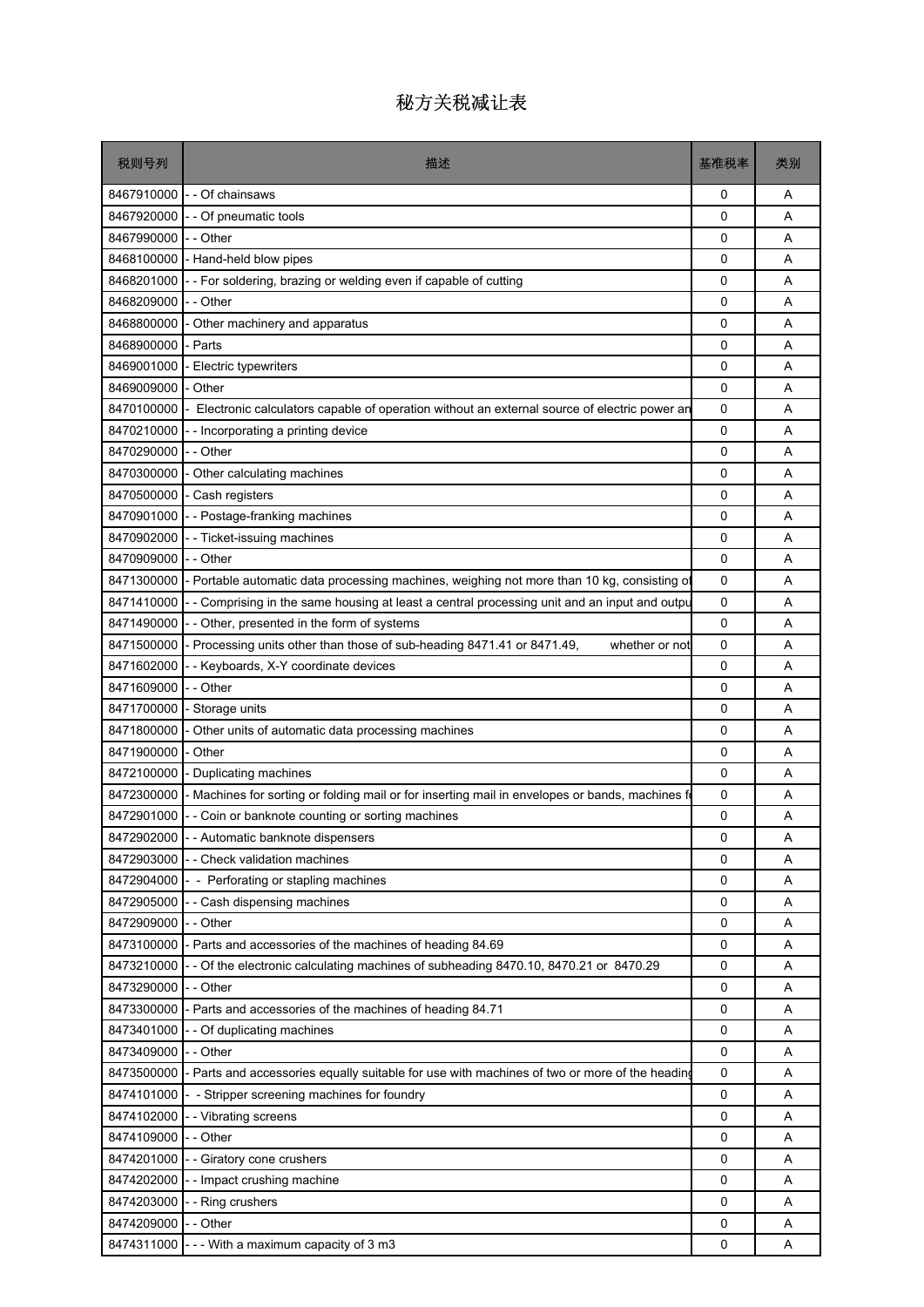| 税则号列                 | 描述                                                                                             | 基准税率        | 类别 |
|----------------------|------------------------------------------------------------------------------------------------|-------------|----|
| 8474319000 --- Other |                                                                                                | 0           | A  |
| 8474320000           | -- Machines for mixing mineral substances with bitumen                                         | 0           | A  |
| 8474391000           | - - - Machines specially for the ceramic industry                                              | 0           | A  |
| 8474392000           | --- Foundry sand mixing machines                                                               | 0           | Α  |
| 8474399000           | $\mathsf{I}$ - - Other                                                                         | 0           | A  |
| 8474801000           | - - Machines for agglomerating, shaping or moulding ceramic pastes                             | 0           | A  |
| 8474802000           | - - Foundry sand mold forming machines                                                         | 0           | A  |
| 8474803000           | - Machines for mold precast concrete articles                                                  | 0           | A  |
| 8474809000           | - Other                                                                                        | 0           | A  |
| 8474900000           | Parts                                                                                          | 0           | A  |
| 8475100000           | Machines for assembling electric or electronic lamps, tubes or valves or flashbulbs, in glas   | 0           | A  |
| 8475210000           | - Machines for making optical fibres and preforms thereof                                      | 0           | A  |
| 8475290000           | - Other                                                                                        | 0           | A  |
| 8475900000           | - Parts                                                                                        | 0           | A  |
| 8476210000           | - Incorporating heating or refrigerating devices                                               | 0           | A  |
| 8476290000           | - - Other                                                                                      | 0           | A  |
| 8476810000           | - Incorporating heating or refrigerating devices                                               | 0           | A  |
| 8476890000           | - Other                                                                                        | 0           | A  |
| 8476900000           | Parts                                                                                          | 0           | А  |
| 8477100000           | Injection-moulding machines                                                                    | 0           | A  |
| 8477200000           | - Extruders                                                                                    | 0           | A  |
| 8477300000           | Blow moulding machines                                                                         | 0           | A  |
| 8477400000           | - Vacuum moulding machines and other thermoforming machines                                    | 0           | A  |
| 8477510000           | - - For moulding or retreading pneumatic tyres or for moulding or otherwise forming inner to   | 0           | Α  |
| 8477591000           | - - Compression moulding hydraulic presses                                                     | 0           | A  |
| 8477599000           | - - - Other                                                                                    | 0           | A  |
| 8477800000           | - Other machinery                                                                              | 0           | A  |
| 8477900000           | - Parts                                                                                        | 0           | A  |
| 8478101000           | - Cigarette filter attachment machine                                                          | 0           | A  |
| 8478109000           | - Other                                                                                        | 0           | A  |
| 8478900000 - Parts   |                                                                                                | 0           | Α  |
| 8479100000           | Machinery for public works, building or the like                                               | $\Omega$    | A  |
| 8479201000           | Machinery for the extraction                                                                   | 0           | Α  |
| 8479209000           | - - Other                                                                                      | 0           | Α  |
| 8479300000           | Presses for the manufacture of particle board or fibre building board of wood or other ligne   | 0           | Α  |
| 8479400000           | - Rope or cable-making machines                                                                | 0           | Α  |
| 8479500000           | Industrial robots, not elsewhere specified or included                                         | 0           | Α  |
| 8479600000           | Evaporative air coolers                                                                        | 0           | Α  |
| 8479810000           | - For treating metal, including electric wire coil-winders                                     | 0           | Α  |
| 8479820000           | - Mixing, kneading, crushing, grinding, screening, sifting, homogenising, emulsifying or stiri | 0           | Α  |
| 8479891000           | --- Soap industry machinery                                                                    | 0           | Α  |
| 8479892000           | - - - Humidifiers or dehumidifiers (other than those of heading 84.15 or 84.24)                | 0           | A  |
| 8479893000           | - - Automatic pump lubrication systems for machines                                            | 0           | Α  |
| 8479894000           | --- For the maintenance of pipelines or other non-flexible pipes                               | 0           | Α  |
| 8479895000           | - - Windshield wiping mechanisms with motor                                                    | 0           | A  |
| 8479898000           | - - - Presses                                                                                  | 0           | Α  |
| 8479899000           | --- Other                                                                                      | 0           | Α  |
| 8479900000           | - Parts                                                                                        | $\mathbf 0$ | Α  |
| 8480100000           | - Moulding boxes for metal foundry                                                             | 0           | Α  |
| 8480200000           | Mould bases                                                                                    | 0           | Α  |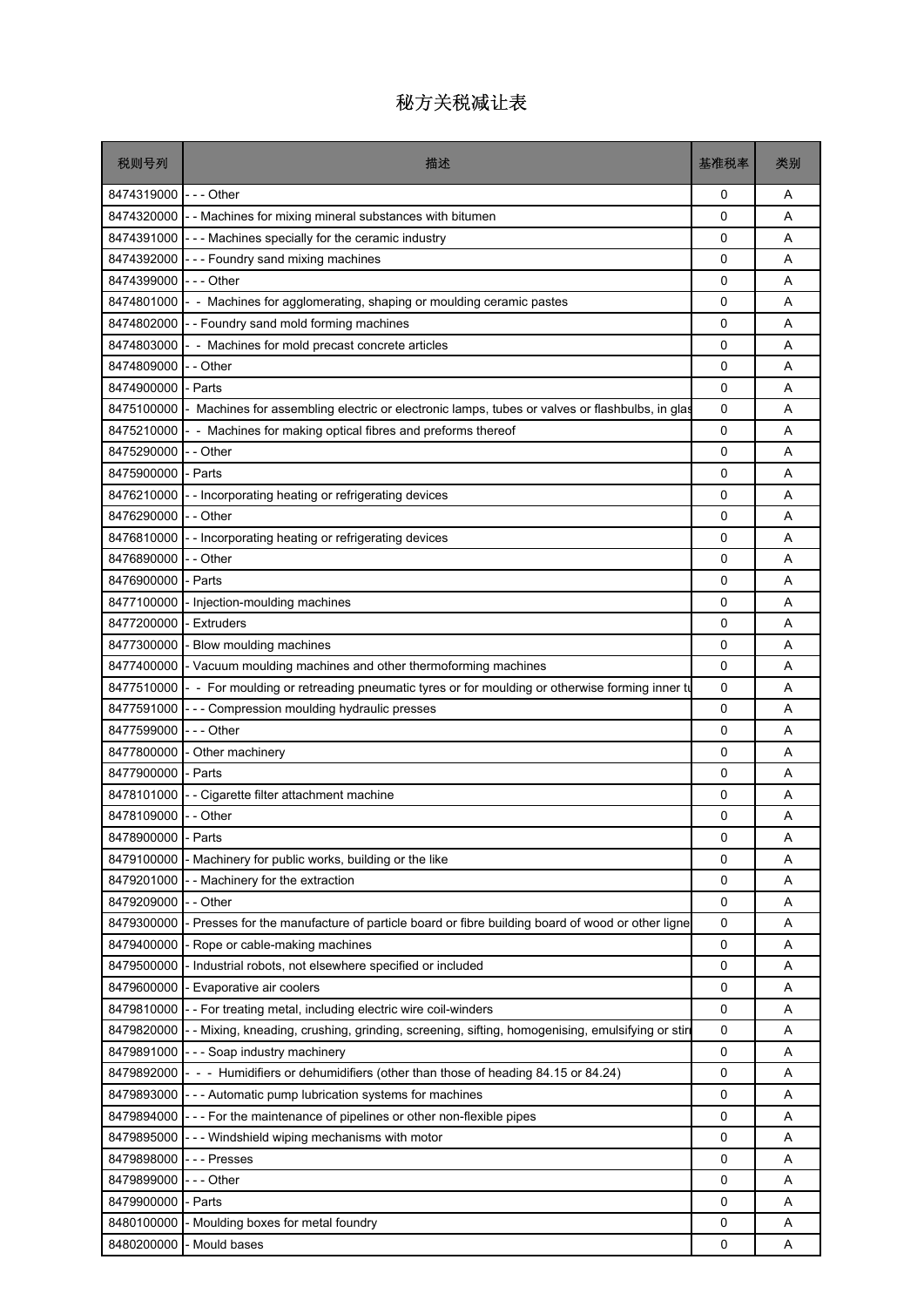| 税则号列                | 描述                                                                                                | 基准税率         | 类别          |
|---------------------|---------------------------------------------------------------------------------------------------|--------------|-------------|
| 8480300000          | - Moulding patterns                                                                               | 0            | A           |
| 8480410000          | - Injection or compression types                                                                  | 0            | A           |
| 8480490000          | - - Other                                                                                         | 0            | A           |
| 8480500000          | - Moulds for glass                                                                                | 0            | A           |
| 8480600000          | - Moulds for mineral materials                                                                    | 0            | A           |
| 8480711000          | --- Of parts of razors                                                                            | 0            | A           |
| 8480719000          | - - - Other                                                                                       | 0            | Α           |
| 8480790000          | - - Other                                                                                         | 0            | A           |
| 8481100010          | - Specially designed for irrigation systems                                                       | 0            | A           |
| 8481100090 -- Other |                                                                                                   | 17           | Α           |
| 8481200010          | Specially designed for irrigation systems                                                         | 0            | A           |
| 8481200090          | - - Other                                                                                         | 0            | A           |
| 8481300010          | - Specially designed for irrigation systems                                                       | 0            | Α           |
| 8481300090          | - - Other                                                                                         | 17           | С           |
| 8481400010          | - Specially designed for irrigation systems                                                       | 0            | A           |
| 8481400090          | - - Other                                                                                         | 0            | A           |
| 8481801000          | - - Faucets or taps for domestic use                                                              | 0            | Α           |
|                     | 8481802000 - - "Christmas tree" valves                                                            | 9            | B           |
| 8481803000          | - - Tyre valves                                                                                   | 0            | A           |
| 8481804000          | - - Ball valves                                                                                   | 9            | В           |
| 8481805100          | --- Of a working pressure of 13,8 MPa or greater                                                  | 0            | A           |
| 8481805900          | - - - Other                                                                                       | 0            | A           |
| 8481806000          | - - Other gate valves                                                                             | 0            | A           |
| 8481807000          | -- Globe valves of a nominal diameter not exceeding 100 mm                                        | 0            | A           |
| 8481808000          | - - Other solenoid valves                                                                         | 0            | A           |
| 8481809100          | - - - Dispenser valves                                                                            | 0            | A           |
| 8481809900          | --- Other                                                                                         | 0            | Α           |
| 8481901000          | --Bodies of "christmas tree" valves                                                               | 0            | A           |
| 8481909000          | - - Other                                                                                         | 0            | A           |
| 8482100000          | - Ball bearings                                                                                   | 0            | Α           |
|                     | 8482200000 - Tapered roller bearings, including cone and tapered roller assemblies                | $\Omega$     | Α           |
| 8482300000          | - Spherical roller bearings                                                                       | $\mathbf{0}$ | Α           |
| 8482400000          | - Needle roller bearings                                                                          | 0            | Α           |
| 8482500000          | - Other cylindrical roller bearings                                                               | 0            | Α           |
|                     | 8482800000 - Other, including combined ball/roller bearings                                       | 0            | Α           |
| 8482910000          | - - Balls, needles and rollers                                                                    | 0            | Α           |
| 8482990000          | - - Other                                                                                         | 0            | Α           |
| 8483101000          | - - Of aircraft engines                                                                           | 9            | B           |
| 8483109100          | - - - Crank shafts                                                                                | 9            | B           |
| 8483109200          | --- Cam shafts                                                                                    | 9            | В           |
| 8483109300          | - - - Flexible shafts                                                                             | 9            | В           |
| 8483109900          | --- Other                                                                                         | 0            | Α           |
| 8483200000          | Bearing housings, incorporating ball or roller bearings                                           | 0            | Α           |
| 8483301000          | - - Of aircraft engines                                                                           | 9            | В           |
| 8483309000          | - - Other                                                                                         | 0            | Α           |
| 8483403000          | - - Of aircraft engines                                                                           | 9            | $\mathbf C$ |
| 8483409100          | --- Gear boxes and other speed changers                                                           | 0            | A           |
| 8483409200          | -- Gear and gearing, other than toothed wheels, chain sprockets and other transmission $\epsilon$ | 9            | C           |
| 8483409900          | - - - Other                                                                                       | 9            | C           |
| 8483500000          | Flywheels and pulleys, including pulley blocks                                                    | 9            | C           |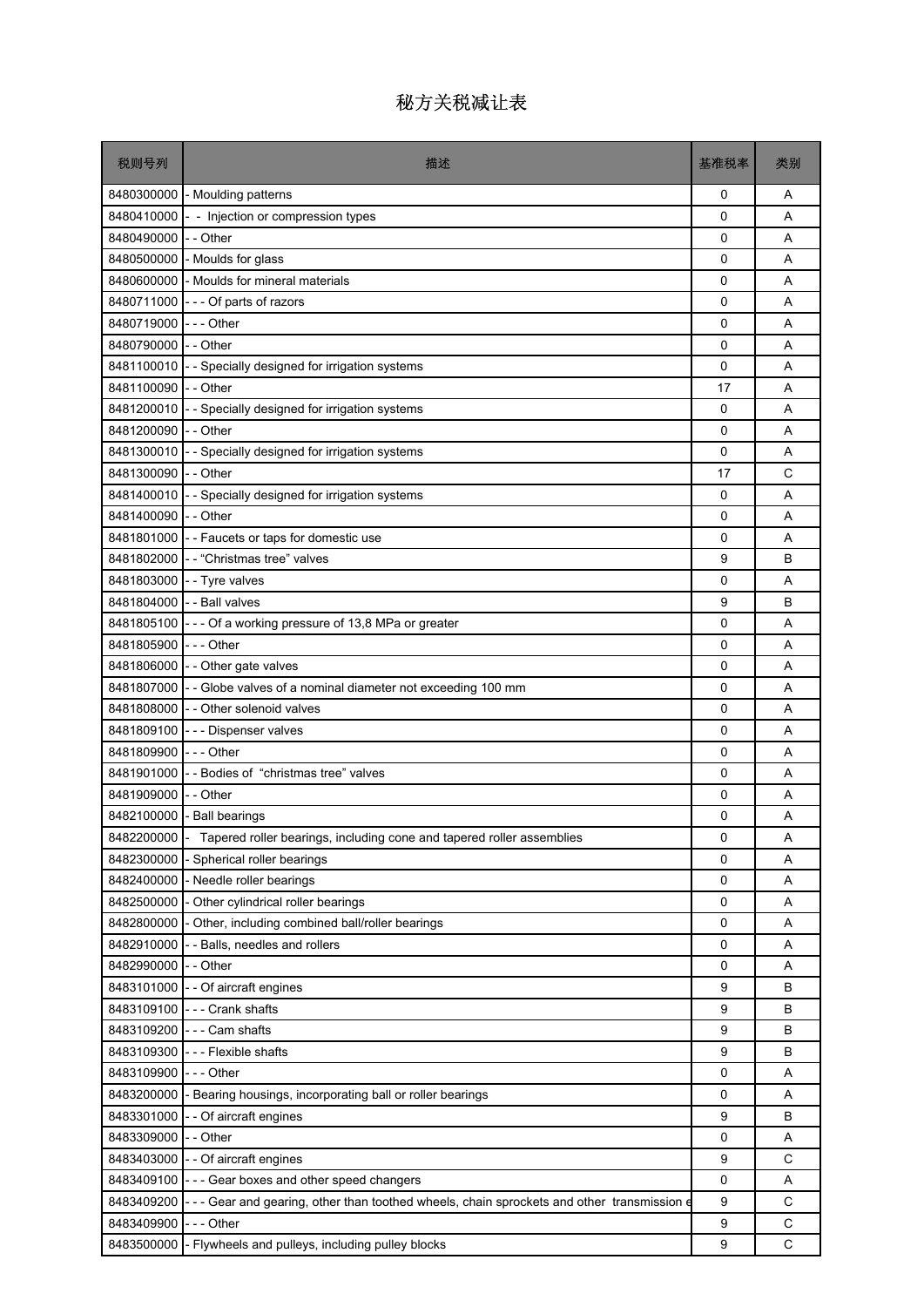| 税则号列                     | 描述                                                                                         | 基准税率   | 类别     |
|--------------------------|--------------------------------------------------------------------------------------------|--------|--------|
| 8483601000               | - - Clutches                                                                               | 0      | A      |
| 8483609000               | -- Other                                                                                   | 0      | A      |
| 8483904000               | - - Toothed wheels, chain sprockets and other transmission elements presented separately   | 9      | C      |
| 8483909000               | - - Parts                                                                                  | 9      | C      |
| 8484100000               | Gaskets and similar joints of metal sheeting combined with other material or of two or mor | 9      | C      |
| 8484200000               | - Mechanical seals                                                                         | 9      | С      |
| 8484900000               | Other                                                                                      | 9      | C      |
| 8486100000               | - Machines and apparatus for the manufacture of boules or wafers                           | 0      | A      |
| 8486200000               | Machines and apparatus for the manufacture of semiconductor devices or of electronic inte  | 0      | A      |
| 8486300000               | Machines and apparatus for the manufacture of flan panel displays                          | 0      | A      |
| 8486400000               | - Machines and appararus specified in Note 9 C) to this Chapter                            | 0      | Α      |
| 8486900000               | - Parts and accessories                                                                    | 0      | A      |
| 8487100000               | Ships' or boats' propellers and blades therefor                                            | 0      | A      |
| 8487901000               | - - Non-automatic lubricating pots                                                         | 0      | Α      |
| 8487902000               | - Oil seal rings                                                                           | 0      | A      |
| 8487909000               | - Other                                                                                    | 0      | A      |
| 8501101000               | - Motors for toys                                                                          | 9      | В      |
| 8501102000               | - - Universal motors                                                                       | 0      | A      |
|                          | 8501109100 --- Direct current                                                              | 0      | A      |
| 8501109200               | - - - Alternating current, single-phase                                                    | 0      | A      |
| 8501109300               | --- Alternating current, multi-phase                                                       | 0      | A      |
| 8501201100               | --- Incorporating gear boxes or other speed changers                                       | 0      | A      |
| 8501201900               | - - - Other                                                                                | 0      | A      |
| 8501202100               | --- Incorporating gear boxes or other speed changers                                       | 0      | Α      |
| 8501202900               | $- -$ Other                                                                                | 0      | A      |
| 8501311000<br>8501312000 | --- Incorporating gear boxes or other speed changers<br>--- Other motors                   | 0<br>0 | A      |
| 8501313000               | --- DC generators                                                                          | 0      | Α<br>A |
| 8501321000               | --- Incorporating gear boxes or other speed changers                                       | 0      | A      |
|                          | 8501322100 ---- Of an output not exceeding 7,5 kW                                          | 0      | A      |
| 8501322900 ---- Other    |                                                                                            | 0      | Α      |
|                          | 8501324000 --- DC generators                                                               | 0      | Α      |
| 8501331000               | - Incorporating gear boxes or other speed changers                                         | 0      | A      |
| 8501332000               | --- Other motors                                                                           | 0      | Α      |
| 8501333000               | - - DC generators                                                                          | 0      | A      |
| 8501341000               | --- Incorporating gear boxes or other speed changers                                       | 0      | A      |
| 8501342000               | --- Other motors                                                                           | 0      | Α      |
| 8501343000               | --- DC generators                                                                          | 0      | A      |
| 8501401100               | --- Incorporating gear boxes or other speed changers                                       | 0      | A      |
| 8501401900               | $--$ Other                                                                                 | 0      | Α      |
| 8501402100               | - - Incorporating gear boxes or other speed changers                                       | 0      | Α      |
| 8501402900               | $- -$ Other                                                                                | 0      | Α      |
| 8501403100               | --- Incorporating gear boxes or other speed changers                                       | 0      | A      |
| 8501403900               | - - - Other                                                                                | 0      | Α      |
| 8501404100               | - - Incorporating gear boxes or other speed changers                                       | 0      | A      |
| 8501404900               | --- Other                                                                                  | 0      | A      |
| 8501511000               | --- Incorporating gear boxes or other speed changers                                       | 0      | Α      |
| 8501519000               | --- Other                                                                                  | 0      | Α      |
| 8501521000               | --- Of an output not exceeding 7,5 kW                                                      | 0      | A      |
| 8501522000               | --- Of an output exceeding 7,5 kW but not exceeding 18,5 kW                                | 0      | Α      |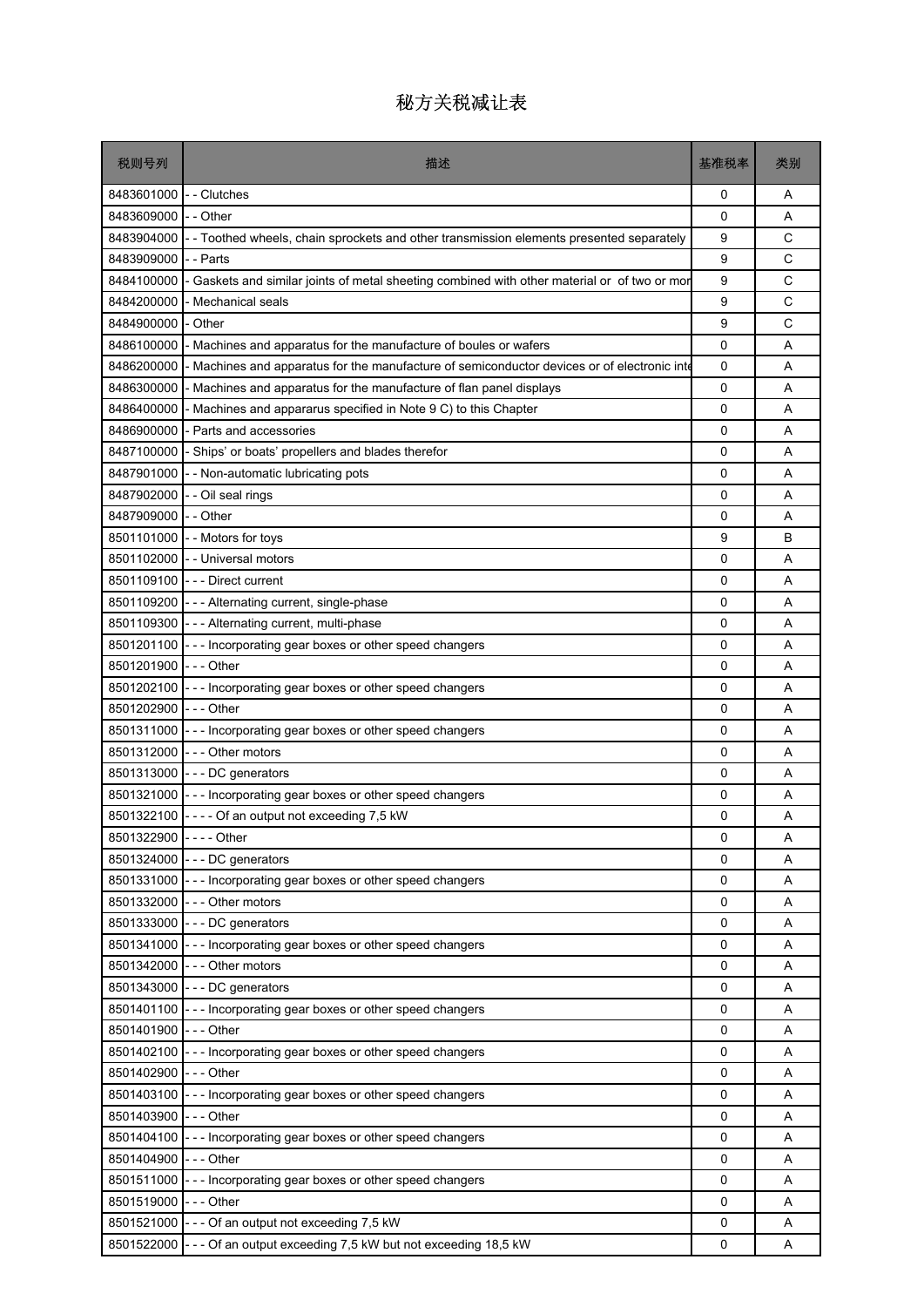| 税则号列                 | 描述                                                                                        | 基准税率 | 类别 |
|----------------------|-------------------------------------------------------------------------------------------|------|----|
|                      | 8501523000 - - - Of an output exceeding 18,5 kW but not exceeding 30 kW                   | 0    | Α  |
| 8501524000           | --- Of an output exceeding 30 kW but not exceeding 75 kW                                  | 0    | A  |
| 8501530000           | - - Of an output exceeding 75 kW                                                          | 0    | Α  |
| 8501611000           | --- Of an output not exceeding 18,5 kVA                                                   | 0    | A  |
| 8501612000           | --- Of an output exceeding 18,5 kVA but not exceeding 30 kVA                              | 0    | A  |
| 8501619000           | --- Other                                                                                 | 0    | A  |
| 8501620000           | - - Of an output exceeding 75 kVA but not exceeding 375 kVA                               | 0    | Α  |
| 8501630000           | - - Of an output exceeding 375 kVA but not exceeding 750 kVA                              | 0    | A  |
| 8501640000           | - - Of an output exceeding 750 kVA                                                        | 0    | A  |
| 8502111000           | - - - Alternating current                                                                 | 0    | Α  |
| 8502119000 --- Other |                                                                                           | 0    | A  |
| 8502121000           | --- Alternating current                                                                   | 0    | A  |
| 8502129000           | $--$ Other                                                                                | 0    | Α  |
| 8502131000           | - - - Alternating current                                                                 | 0    | A  |
| 8502139000           | - - - Other                                                                               | 0    | A  |
| 8502201000           | - - Alternating current                                                                   | 0    | Α  |
| 8502209000           | - - Other                                                                                 | 0    | Α  |
|                      | 8502310000 - - Wind-powered                                                               | 0    | A  |
| 8502391000           | - - - Alternating current                                                                 | 0    | A  |
| 8502399000           | - - - Other                                                                               | 0    | Α  |
| 8502400000           | - Electric rotary converters                                                              | 0    | A  |
| 8503000000           | Parts suitable for use solely or principally with the machines of heading 85.01 or 85.02. | 0    | Α  |
| 8504100000           | - Ballasts for discharge lamps or tubes                                                   | 0    | Α  |
| 8504211100           | ---- Having a power handling capacity not exceeding 1 kVA                                 | 0    | A  |
| 8504211900           | $--$ - Other                                                                              | 0    | A  |
| 8504219000           | - - - Other                                                                               | 0    | Α  |
| 8504221000           | --- Having a power handling capacity exceeding 650 kVA but not exceeding 1.000 kVA        | 0    | Α  |
| 8504229000           | $--$ Other                                                                                | 0    | Α  |
| 8504230000           | - Having a power handling capacity exceeding 10,000 kVA                                   | 0    | Α  |
| 8504311000           | --- Having a power handling capacity not exceeding 0,1 kVA                                | 0    | Α  |
| 8504319000           | - - Other                                                                                 | 0    | Α  |
| 8504321000           | - Having a power handling capacity exceeding 1 kVA but not exceeding 10 kVA               | 0    | Α  |
| 8504329000           | --- Other                                                                                 | 0    | Α  |
| 8504330000           | - - Having a power handling capacity exceeding 16 kVA but not exceeding 500 kVA           | 0    | Α  |
| 8504341000           | --- Having a power handling capacity not exceeding 1.600 kVA                              | 0    | Α  |
| 8504342000           | - - Having a power handling capacity exceeding 1.600 kVA but not exceeding 10.000 kV.     | 0    | Α  |
| 8504343000           | - - - Having a power handling capacity exceeding 10.000 kVA                               | 0    | Α  |
| 8504401000           | - - Power supply units ("UPS")                                                            | 0    | Α  |
| 8504402000           | - Electronic starters                                                                     | 0    | Α  |
| 8504409000           | - - Other                                                                                 | 0    | Α  |
| 8504501000           | - - For voltage not exceeding 260 V and for nominal current not exceeding 30 A            | 0    | Α  |
| 8504509000           | - - Other                                                                                 | 0    | Α  |
| 8504900000           | - Parts                                                                                   | 0    | Α  |
| 8505110000           | - Of metal                                                                                | 0    | Α  |
| 8505191000           | - - Plastic or rubber magnetic gaskets                                                    | 0    | Α  |
| 8505199000           | - - - Other                                                                               | 0    | Α  |
| 8505200000           | Electro-magnetic couplings, clutches and brakes                                           | 0    | Α  |
| 8505901000           | - - Electro-magnets                                                                       | 0    | Α  |
| 8505902000           | - Chucks, clamps and similar holding devices                                              | 0    | Α  |
| 8505903000           | - Electro-magnetic lifting heads                                                          | 0    | Α  |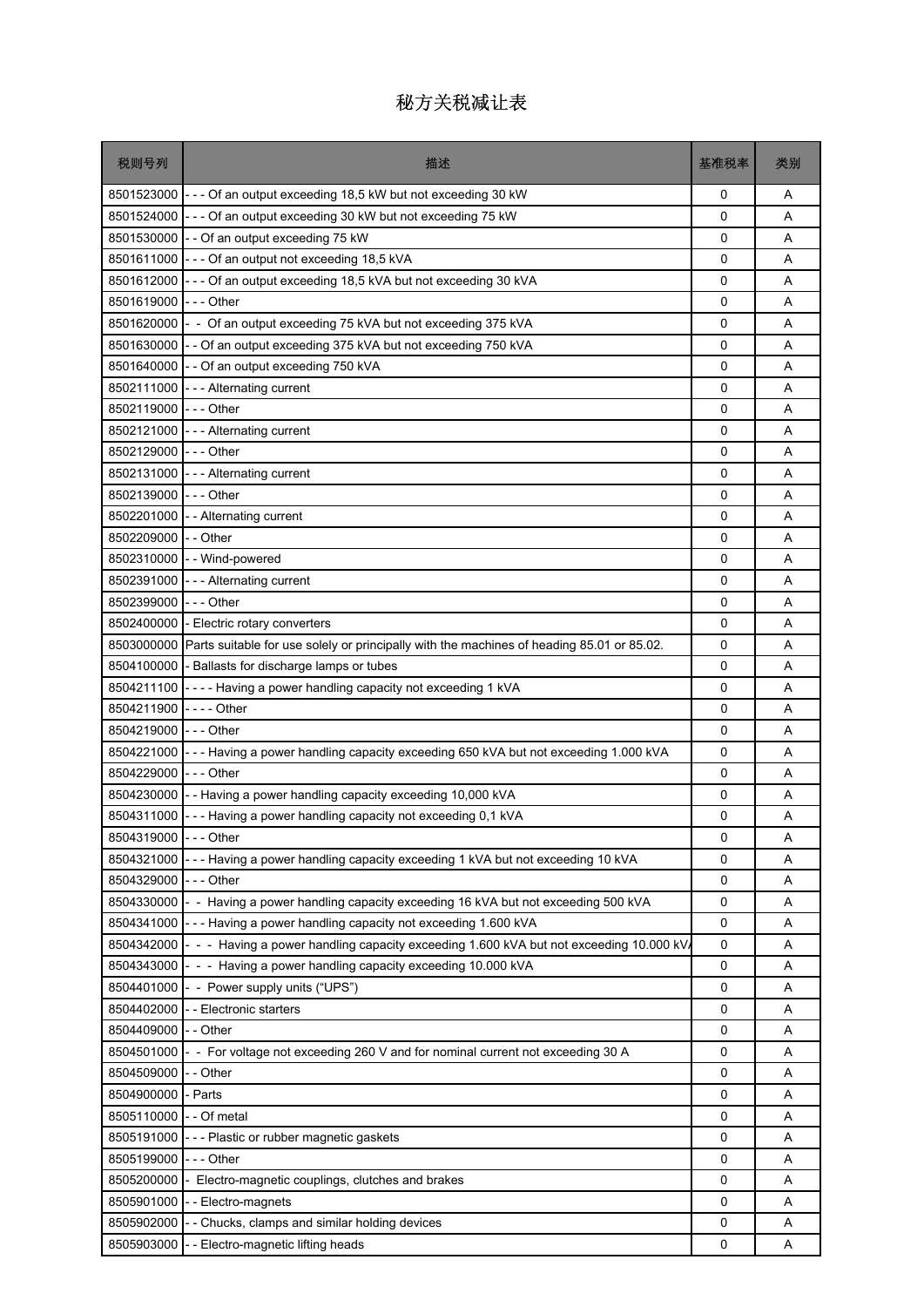| 税则号列                     | 描述                                                                                         | 基准税率        | 类别          |
|--------------------------|--------------------------------------------------------------------------------------------|-------------|-------------|
| 8505909000 - - Parts     |                                                                                            | 0           | A           |
|                          | 8506101100 --- Cylindrical                                                                 | 9           | B           |
|                          | 8506101200 - - Button cell batteries                                                       | 9           | C           |
| 8506101900 --- Other     |                                                                                            | 9           | $\mathsf C$ |
|                          | 8506109100 --- Cylíndrical                                                                 | 9           | D           |
|                          | 8506109200 - - - Button cell batteries                                                     | 9           | B           |
| 8506109900 --- Other     |                                                                                            | 9           | B           |
|                          | 8506301000 - - Ciylindrical                                                                | 9           | B           |
|                          | 8506302000 - - Button cell batteries                                                       | 9           | B           |
| 8506309000 - - Other     |                                                                                            | 9           | B           |
|                          | 8506401000 - - Cylíndrical                                                                 | 9           | B           |
|                          | 8506402000 - - Button cell batteries                                                       | 9           | B           |
| 8506409000 - - Other     |                                                                                            | 9           | B           |
|                          | 8506501000 - - Cylindrical                                                                 | 9           | B           |
|                          | 8506502000 - Button cell batteries                                                         | 9           | B           |
| 8506509000 - - Other     |                                                                                            | 9           | B           |
|                          | 8506601000 - - Cylindrical                                                                 | 9           | B           |
|                          | 8506602000 - - Button cell batteries                                                       | 9           | B           |
| 8506609000 - - Other     |                                                                                            | 9           | B           |
|                          | 8506801000 - - Cylindrical                                                                 | 9           | B           |
|                          | 8506802000 - - Button cell batteries                                                       | 9           | B           |
| 8506809000 - - Other     |                                                                                            | 9           | B           |
| 8506900000 - Parts       |                                                                                            | 9           | B           |
|                          | 8507100000 - Lead-acid, of a kind used for starting piston engines                         | 9           | D           |
|                          | 8507200000 - Other lead-acid accumulators                                                  | 9           | C           |
|                          | 8507300000 - Nickel-cadmium                                                                | 9           | C           |
| 8507400000 - Nickel-iron |                                                                                            | 9           | C           |
|                          | 8507800000 - Other accumulators                                                            | 9           | C           |
|                          | 8507901000 - Boxes and covers                                                              | 9           | C           |
|                          | 8507902000 - - Separators                                                                  | 9           | C           |
| 8507903000 - - Plates    |                                                                                            | q           | C           |
| 8507909000               | - - Other                                                                                  | 9           | C           |
| 8508110000               | - - Of a power not exceeding 1.500 W and having a dust bag or other receptacle capacity no | 9           | B           |
| 8508190000               | - - Other                                                                                  | $\mathsf 0$ | Α           |
| 8508600000               | - Other vacuum cleaners                                                                    | 0           | Α           |
| 8508700000               | - Parts                                                                                    | 9           | B           |
| 8509401000               | - - Blenders                                                                               | 9           | C           |
| 8509409000               | - - Other                                                                                  | 9           | B           |
| 8509801000               | - - Floor polishers                                                                        | 9           | $\mathsf C$ |
| 8509802000               | -- Food waste disposers                                                                    | 9           | C           |
| 8509809000               | - - Other                                                                                  | 9           | C           |
| 8509900000               | - Parts                                                                                    | 9           | B           |
| 8510100000               | - Shavers                                                                                  | 9           | B           |
| 8510201000               | -- Hair clippers                                                                           | 9           | B           |
| 8510202000               | - - Animal clippers                                                                        | 0           | Α           |
| 8510300000               | - Hair-removing appliances                                                                 | 9           | B           |
| 8510901000               | -- Cutter heads, cutter blades, knife blades and comb blades                               | 9           | B           |
| 8510909000               | - - Other                                                                                  | 9           | B           |
| 8511101000               | - - Of aircraft engines                                                                    | 9           | B           |
| 8511109000               | - - Other                                                                                  | 9           | С           |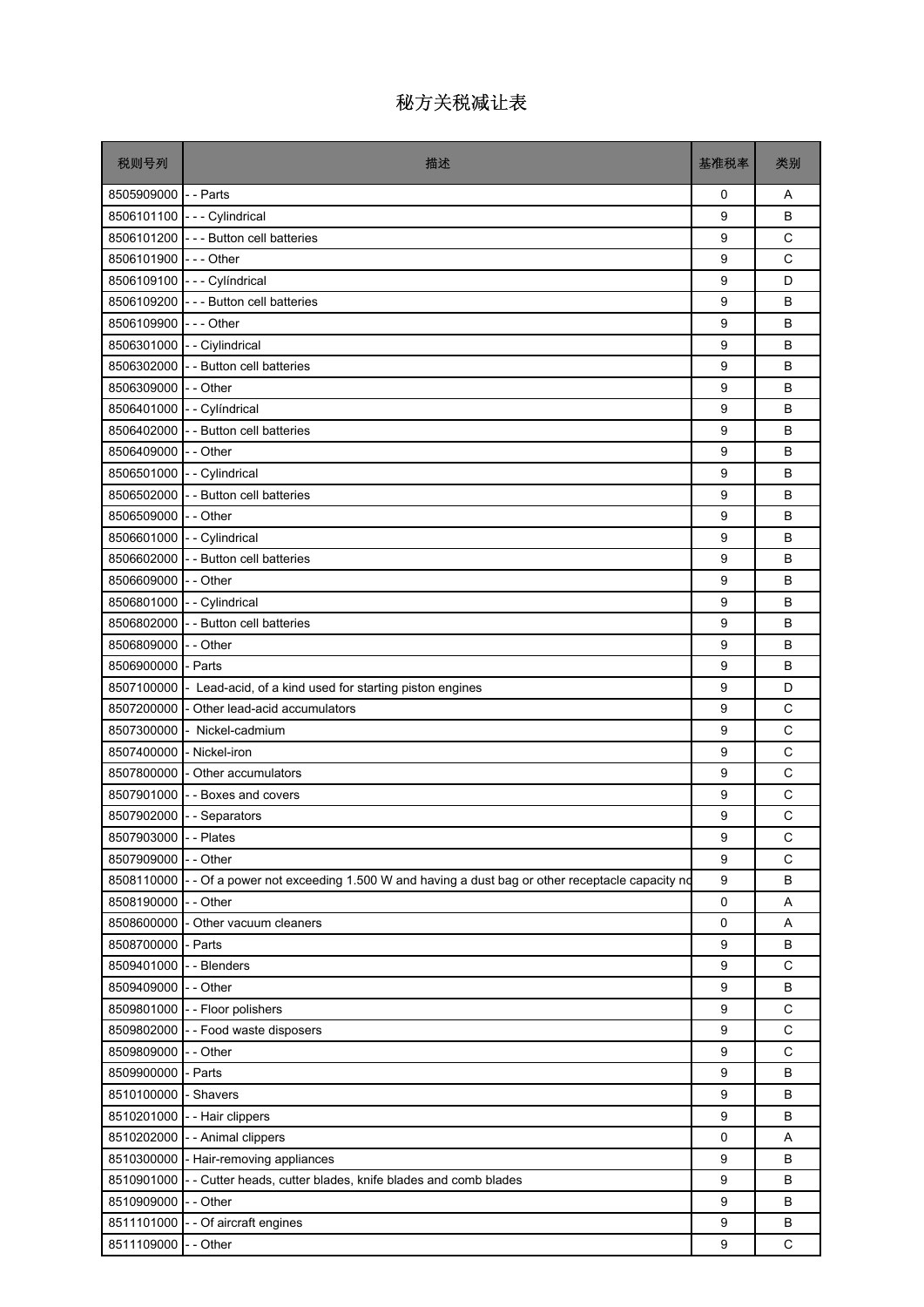| 税则号列                 | 描述                                                                                  | 基准税率        | 类别          |
|----------------------|-------------------------------------------------------------------------------------|-------------|-------------|
| 8511201000           | - - Of aircraft engines                                                             | 9           | B           |
| 8511209000           | - - Other                                                                           | 9           | B           |
| 8511301000           | - - Of aircraft engines                                                             | 9           | B           |
| 8511309100           | --- Distributors                                                                    | 9           | B           |
|                      | 8511309200 --- Ignition coils                                                       | 9           | B           |
| 8511401000           | - - Of aircraft engines                                                             | 9           | B           |
| 8511409000           | - - Other                                                                           | 9           | C           |
| 8511501000           | - - Of aircraft engines                                                             | 9           | B           |
| 8511509000           | - - Other                                                                           | 9           | C           |
| 8511801000           | - Of aircraft engines                                                               | 9           | B           |
| 8511809000           | - - Other                                                                           | 9           | C           |
| 8511901000           | - - Of aircraft engines equipment                                                   | 9           | B           |
| 8511902100           | - - - Breaker plates                                                                | 9           | B           |
| 8511902900           | --- Other                                                                           | 9           | C           |
| 8511903000           | - Of spark plugs, other than those for aircraft engines                             | 9           | B           |
| 8511909000           | - - Other                                                                           | 9           | B           |
| 8512100000           | Lighting or visual signalling equipment of a kind used on bicycles                  | 0           | A           |
| 8512201000           | - Headlamps of roads (other than sealed beam lamps of subheading 8539.10)           | 0           | A           |
| 8512209000           | - - Other                                                                           | 0           | A           |
| 8512301000           | - - Horns                                                                           | 0           | A           |
| 8512309000           | - - Other                                                                           | 0           | A           |
| 8512400000           | - Windscreen wipers, defrosters and demisters                                       | 0           | A           |
| 8512901000           | - Windscreen wipers arms and blades for motor vehicles                              | 0           | A           |
| 8512909000           | - - Other                                                                           | 0           | A           |
| 8513101000           | - Safety lamps                                                                      | $\mathbf 0$ | A           |
| 8513109000           | - - Other                                                                           | 9           | B           |
| 8513900000           | - Parts                                                                             | 9           | B           |
| 8514100000           | Resistance heated furnaces and ovens                                                | 0           | A           |
| 8514200000           | - Furnaces and ovens functioning by induction or dielectric loss                    | 0           | A           |
| 8514301000           | - - Of arc                                                                          | 0           | A           |
| 8514309000 - - Other |                                                                                     | 0           | Α           |
| 8514400000           | Other equipment for the heat treatment of materials by induction or dielectric loss | 0           | Α           |
| 8514900000           | Parts                                                                               | 0           | Α           |
| 8515110000           | -- Soldering irons and guns                                                         | 0           | Α           |
| 8515190000           | - - Other                                                                           | 0           | Α           |
| 8515210000           | - - Fully or partly automatic                                                       | 0           | Α           |
| 8515290000           | - - Other                                                                           | 0           | Α           |
| 8515310000           | - - Fully or partly automatic                                                       | 0           | Α           |
| 8515390000           | - - Other                                                                           | 0           | Α           |
| 8515801000           | - Ultrasonic machines                                                               | 0           | Α           |
| 8515809000           | - - Other                                                                           | 0           | Α           |
| 8515900000           | - Parts                                                                             | $\mathbf 0$ | Α           |
| 8516100000           | Electric instantaneous or storage water heaters and immersion heaters               | 9           | C           |
| 8516210000           | -- Storage heating radiators                                                        | 9           | C           |
| 8516291000           | --- Stoves                                                                          | 9           | C           |
| 8516299000           | --- Other                                                                           | 9           | $\mathsf C$ |
| 8516310000           | -- Hair dryers                                                                      | 9           | в           |
| 8516320000           | - - Other hair-dressing apparatus                                                   | 9           | B           |
| 8516330000           | - Hand-drying apparatus                                                             | 9           | $\mathsf C$ |
| 8516400000           | Electric smoothing iron                                                             | 9           | C           |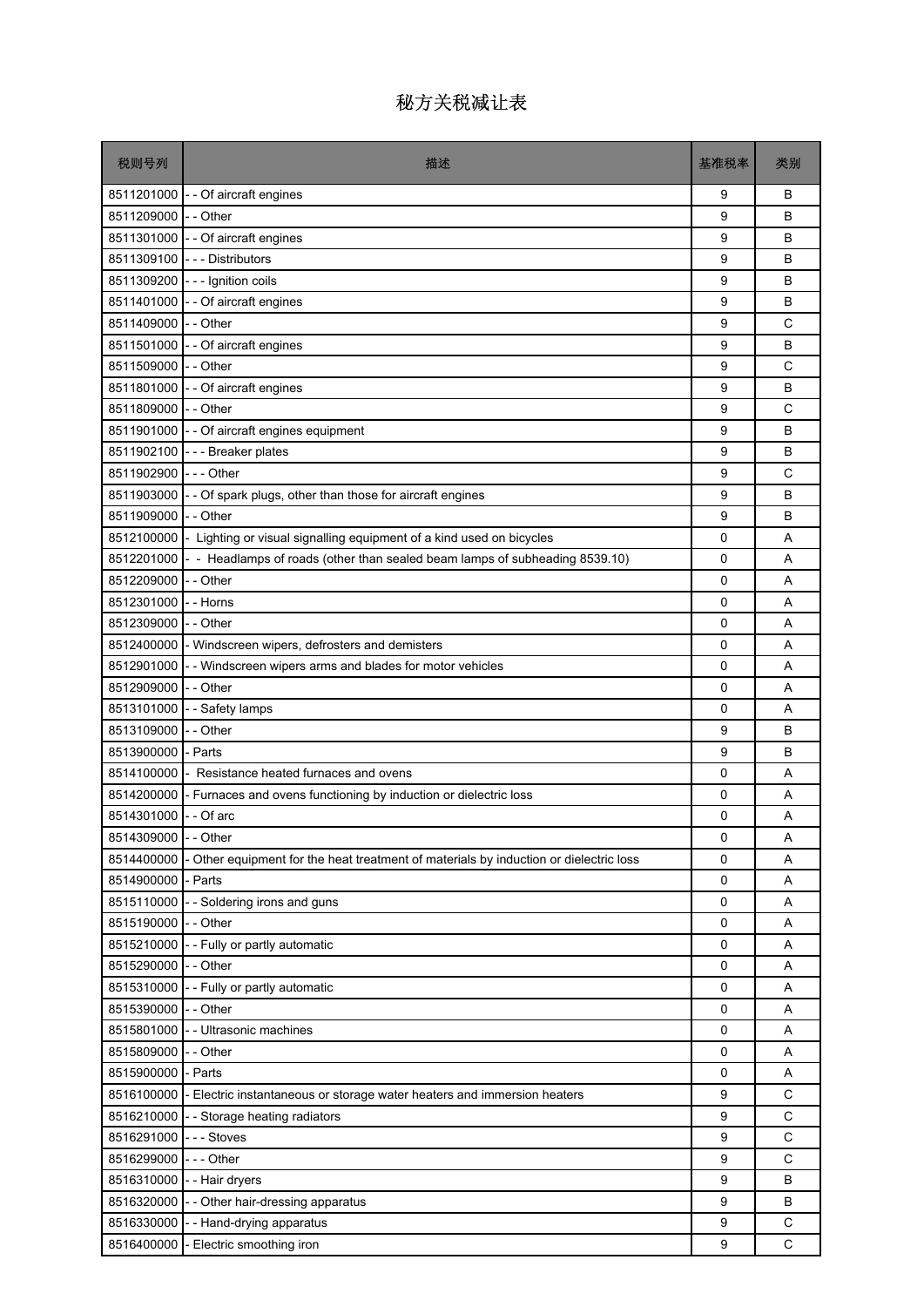| 税则号列       | 描述                                                                                             | 基准税率        | 类别 |
|------------|------------------------------------------------------------------------------------------------|-------------|----|
| 8516500000 | - Microwave ovens                                                                              | 9           | В  |
| 8516601000 | - Ovens                                                                                        | 9           | C  |
| 8516602000 | - Cookers                                                                                      | 9           | B  |
| 8516603000 | - Cooking plates, boiling rings, grillers and roasters                                         | 9           | С  |
| 8516710000 | - Coffee or tea makers                                                                         | 9           | C  |
| 8516720000 | - Toasters                                                                                     | 9           | C  |
| 8516790000 | - - Other                                                                                      | 9           | B  |
| 8516800000 | Electric heating resistors                                                                     | 0           | A  |
| 8516900000 | - Parts                                                                                        | 9           | B  |
| 8517110000 | -- Line telephone sets with cordless handsets                                                  | 0           | Α  |
| 8517120000 | -- Telephones for cellular networks or for other wireless networks                             | 0           | A  |
| 8517180000 | - - Other                                                                                      | 0           | A  |
| 8517610000 | - - Base stations                                                                              | $\mathbf 0$ | A  |
| 8517621000 | --- Telephone and telegraph switching apparatus                                                | 0           | A  |
| 8517622000 | - - - Telecommunication apparatus for carrier-current line systems or for digital line systems | 0           | A  |
| 8517629000 | -  -  - Other                                                                                  | 0           | A  |
| 8517691000 | --- Videophones                                                                                | 0           | Α  |
| 8517692000 | --- Telephone and telegraph receiving apparatus                                                | 0           | A  |
| 8517699000 | -  - - Other                                                                                   | 0           | A  |
| 8517700000 | - Parts                                                                                        | 0           | Α  |
| 8518100000 | - Microphones and stands therefor                                                              | 0           | A  |
| 8518210000 | - Single loudspeakers, mounted in their enclosures                                             | 0           | A  |
| 8518220000 | - Multiple loudspeakers, mounted in the same enclosure                                         | 0           | Α  |
| 8518290000 | - - Other                                                                                      | 0           | A  |
| 8518300000 | Headphones and earphones, whether or not combined with a microphone, and sets consis           | 0           | A  |
| 8518400000 | - Audio-frequency electric amplifiers                                                          | 0           | A  |
| 8518500000 | - Electric sound amplifier sets                                                                | 0           | Α  |
| 8518901000 | - Cones, diaphragms, yokes                                                                     | 9           | B  |
| 8518909000 | - - Other                                                                                      | 9           | В  |
| 8519200000 | - Apparatus operated by coins, bananotes, bank cards, tokens or by other means of paymer       | 9           | B  |
|            | 8519301000 - With automatic record changing mechanism                                          | 9           | B  |
| 8519309000 | - - Other                                                                                      | 9           | B  |
| 8519500000 | - Telephone answering machines                                                                 | 9           | В  |
| 8519811000 | --- Cassette players                                                                           | 9           | В  |
| 8519812000 | --- Reproducing apparatus with an optical reading system                                       | 9           | B  |
| 8519819000 | --- Other                                                                                      | 9           | В  |
| 8519891000 | --- Record players                                                                             | 9           | В  |
| 8519899000 | --- Other                                                                                      | 9           | B  |
| 8521100000 | - Magnetic tape-type                                                                           | 9           | B  |
| 8521901000 | - Of the type used for recording on a compact disc                                             | 9           | В  |
| 8521909000 | - - Other                                                                                      | 9           | В  |
| 8522100000 | - Pick-up cartridges                                                                           | 9           | B  |
| 8522902000 | -- Furnitures or boxes                                                                         | 9           | C  |
| 8522903000 | - Sapphire or diamond styli, unmounted                                                         | 9           | В  |
| 8522904000 | - Reproducing mechanism with an optical reading system                                         | 0           | Α  |
| 8522905000 | Cassette reproducing mechanisms                                                                | 0           | Α  |
| 8522909000 | - - Other                                                                                      | 0           | Α  |
| 8523210000 | - Cards incorporating a magnetic stripe                                                        | 0           | Α  |
| 8523291000 | - - - Magnetic discs                                                                           | 0           | Α  |
| 8523292100 | ---- Of a width not exceeding 4 mm                                                             | 0           | Α  |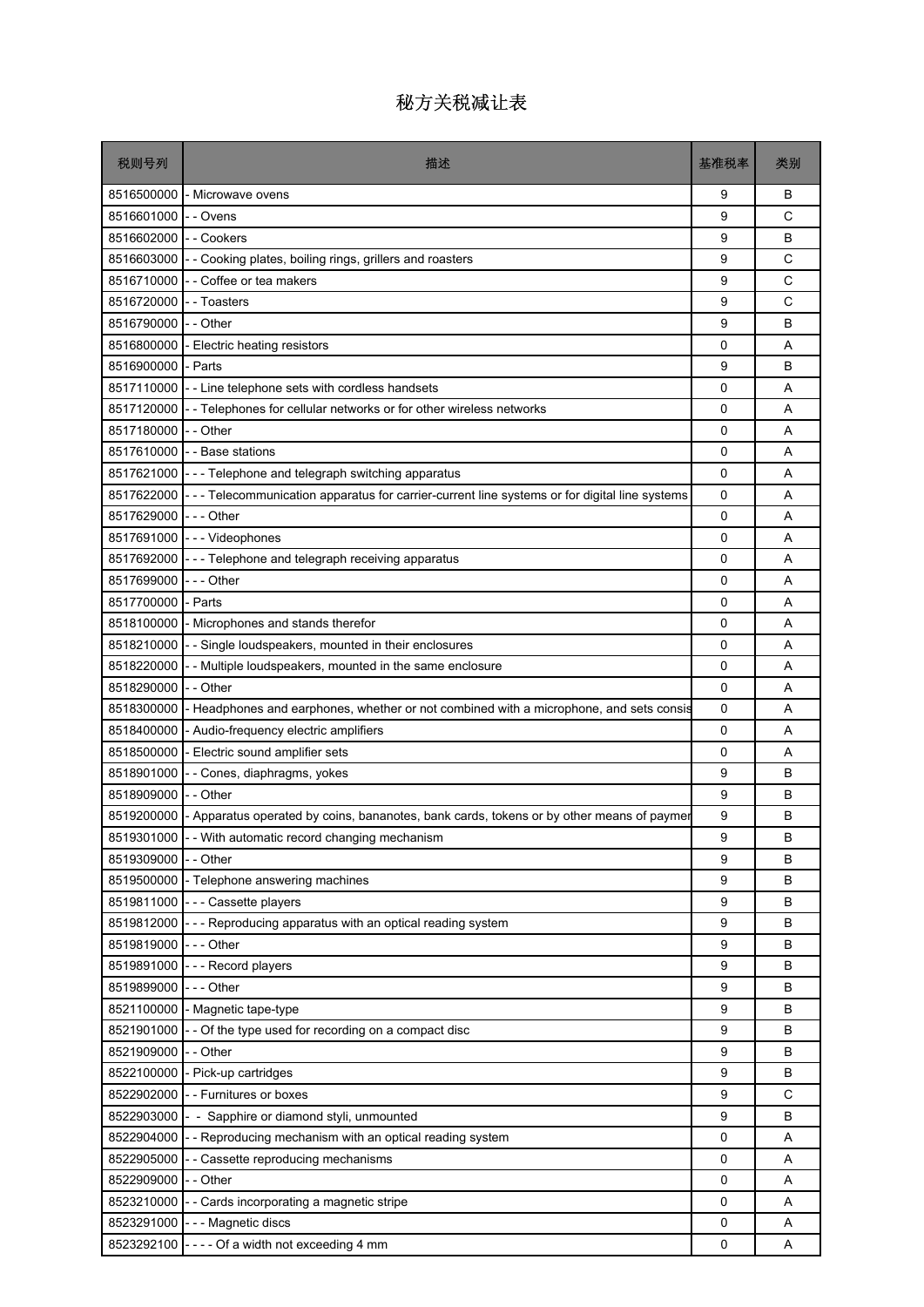| 税则号列                   | 描述                                                                                          | 基准税率        | 类别 |
|------------------------|---------------------------------------------------------------------------------------------|-------------|----|
|                        | 8523292200 - - - - Of a width exceeding 4 mm but not exceeding 6,5 mm                       | 0           | A  |
|                        | 8523292300 - - - - Of a width exceeding 6,5 mm                                              | 0           | A  |
|                        | 8523293110 - - - - - For reproducing phenomena other than sounds or images                  | $\Omega$    | A  |
| 8523293190 ----- Other |                                                                                             | 9           | B  |
|                        | 8523293210 - - - - - For reproducing phenomena other than sounds or images                  | 0           | A  |
| 8523293290 ----- Other |                                                                                             | 9           | B  |
|                        | 8523293310 ----- For reproducing phenomena other than sounds or images                      | 0           | Α  |
| 8523293390 ----- Other |                                                                                             | 9           | B  |
| 8523299000 --- Other   |                                                                                             | 0           | A  |
|                        | 8523401000 - - Not recorded                                                                 | 0           | Α  |
|                        | 8523402100 - - - For reproducing sound only                                                 | 0           | A  |
|                        | 8523402200 - - - For reproducing images or images and sound                                 | 0           | A  |
| 8523402900 --- Other   |                                                                                             | 0           | A  |
|                        | 8523510000 - - Solid-state non-volatile storage devices                                     | 0           | A  |
|                        | 8523520000 - - "Smart cards"                                                                | 0           | A  |
|                        | 8523591000 - - - Proximity cards and tags                                                   | 0           | A  |
| 8523599000 --- Other   |                                                                                             | 0           | Α  |
|                        | 8523801000 - - Discs and wax blanks, strips or films, and other matrices and masters        | $\mathbf 0$ | A  |
|                        | 8523802110 ---- Not recorded                                                                | 0           | A  |
|                        | 8523802120 ---- Recorded                                                                    | 9           | В  |
|                        | 8523802910 ---- Not recorded                                                                | 0           | A  |
|                        | 8523802920 ---- Recorded                                                                    | 9           | B  |
| 8523803000             | -- For reproducing phenomena other than sounds or images                                    | $\mathbf 0$ | Α  |
| 8523809000 - - Other   |                                                                                             | 0           | A  |
|                        | 8525501000 - For radio-broadcasting                                                         | 0           | A  |
|                        | 8525502000 - - For televisión                                                               | 0           | A  |
|                        | 8525601000 - - For radio-broadcasting                                                       | 0           | A  |
|                        | 8525602000 - - For televisión                                                               | $\mathbf 0$ | A  |
|                        | 8525801000 - Television cameras                                                             | 0           | A  |
|                        | 8525802000 - - Digital cameras and video camera recorders                                   | 0           | Α  |
|                        | 8526100000 - Radar apparatus                                                                | 0           | Α  |
| 8526910000             | - - Radio navigational aid apparatus                                                        | 0           | Α  |
| 8526920000             | - Radio remote control apparatus                                                            | 0           | Α  |
| 8527120000             | - - Pocket-size radio cassette-players                                                      | 9           | в  |
| 8527130000             | - - Other apparatus combined with sound recording or reproducing apparatus                  | 9           | B  |
| 8527190000             | - - Other                                                                                   | 9           | в  |
| 8527210000             | - - Combined with sound recording or reproducing apparatus                                  | 9           | В  |
| 8527290000             | Other                                                                                       | 9           | B  |
| 8527910000             | - Combined with sound recording or reproducing apparatus                                    | 9           | в  |
| 8527920000             | - Not combined with sound recording or reproducing apparatus but combinbed with a clock     | 9           | В  |
| 8527990000             | - - Other                                                                                   | 9           | в  |
| 8528410000             | - Of a kind solely or principally used in an automatic data processing system of heading 84 | 0           | Α  |
| 8528490000             | - Other                                                                                     | 9           | в  |
| 8528510000             | - Of a kind solely or principally used in an automatic data processing system of heading 84 | 0           | Α  |
| 8528590000             | - Other                                                                                     | 9           | B  |
| 8528610000             | Of a kind solely or principally used in an automatic data processing system of heading 84   | 0           | Α  |
| 8528690000             | - - Other                                                                                   | 9           | в  |
| 8528710000             | - Not designed to incorporate a video display or screen                                     | 9           | B  |
| 8528720000             | - Other, colour                                                                             | 9           | в  |
| 8528730000             | - Other, black and white or other monochrome                                                | 9           | в  |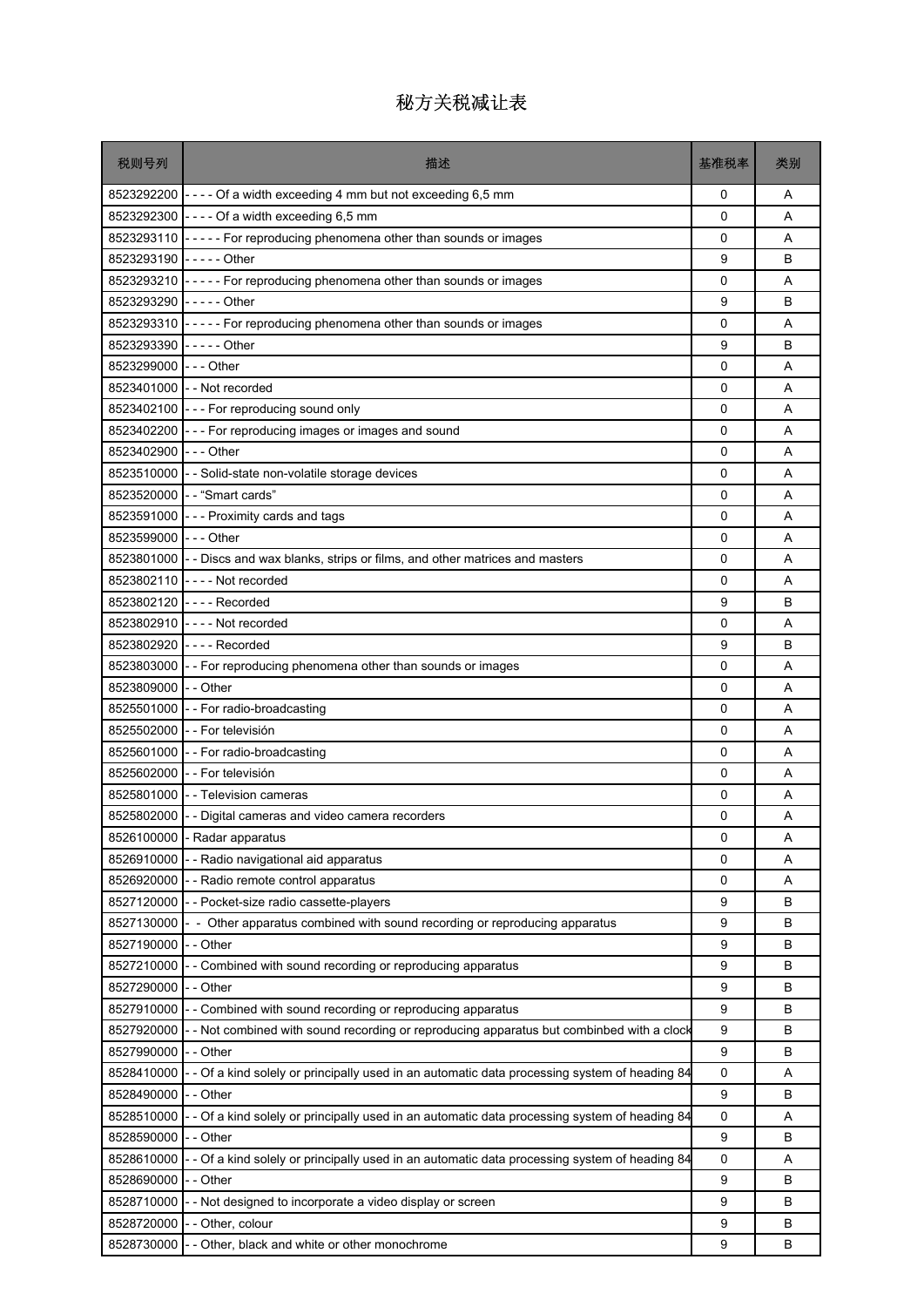| 税则号列       | 描述                                                                                            | 基准税率         | 类别 |
|------------|-----------------------------------------------------------------------------------------------|--------------|----|
| 8529101000 | - - Ferrite aerials                                                                           | 0            | A  |
| 8529102000 | - Parabolic aerials                                                                           | 0            | A  |
| 8529109000 | - Other; parts                                                                                | 0            | A  |
| 8529901000 | - - Furnitures or boxes                                                                       | 0            | A  |
| 8529902000 | - Boards with printed components                                                              | 0            | A  |
| 8529909000 | - Other                                                                                       | 0            | A  |
| 8530100000 | - Equipment for railways or tramways                                                          | 0            | Α  |
| 8530801000 | - Traffic lights and control cases therefor                                                   | 0            | A  |
| 8530809000 | - Other                                                                                       | 0            | A  |
| 8530900000 | Parts                                                                                         | 0            | Α  |
| 8531100000 | Burglar or fire alarms and similar apparatus                                                  | 0            | A  |
| 8531200000 | Indicator panels incorporating liquid crystal devices (LCD) or light emitting diodes (LED)    | 0            | A  |
| 8531800000 | Other apparatus                                                                               | 0            | A  |
| 8531900000 | - Parts                                                                                       | 0            | A  |
| 8532100000 | Fixed capacitors designed for use in 50/60 Hz circuits and having a reactive power handlin    | 0            | A  |
| 8532210000 | - - Tantalum                                                                                  | 0            | A  |
| 8532220000 | - - Aluminium electrolytic                                                                    | 0            | Α  |
| 8532230000 | - - Ceramic dielectric, single layer                                                          | 0            | A  |
| 8532240000 | - Ceramic dielectric, multilayer                                                              | 0            | A  |
| 8532250000 | -- Dielectric of paper or plastics                                                            | 0            | Α  |
| 8532290000 | - - Other                                                                                     | 0            | A  |
| 8532300000 | - Variable or adjustable (pre-set) capacitors                                                 | 0            | A  |
| 8532900000 | Parts                                                                                         | 0            | A  |
| 8533100000 | - Fixed carbon resistors, composition or film types                                           | 0            | A  |
| 8533210000 | - - For a power handling capacity not exceeding 20 W                                          | 0            | A  |
| 8533290000 | - - Other                                                                                     | 0            | A  |
| 8533311000 | --- Rheostats for a voltage not exceeding 260 V and an amperage not exceeding 30 A            | 0            | Α  |
| 8533312000 | --- Potentiometers                                                                            | 0            | A  |
| 8533319000 | -  - - Other                                                                                  | 0            | A  |
|            | 8533391000 - - - Rheostats for a voltage not exceeding 260 and an amperage not exceeding 30 A | 0            | Α  |
|            | 8533392000 --- Other rheostats                                                                | $\Omega$     | Α  |
| 8533393000 | --- Potentiometers                                                                            | $\mathbf{0}$ | A  |
| 8533399000 | --- Other                                                                                     | 0            | Α  |
| 8533401000 | - - Rheostats for a voltage not exceeding 260 V and an amperage not exceeding 30 A            | 0            | Α  |
| 8533402000 | - - Other rheostats                                                                           | 0            | Α  |
| 8533403000 | - - Carbon potentiometers                                                                     | 0            | A  |
| 8533404000 | -- Other potentiometers                                                                       | 0            | Α  |
| 8533409000 | - Other                                                                                       | 0            | Α  |
| 8533900000 | - Parts                                                                                       | 0            | Α  |
| 8534000000 | Printed circuits.                                                                             | 0            | Α  |
| 8535100000 | - Fuses                                                                                       | 0            | Α  |
| 8535210000 | -- For a voltage of less than 72.5 kV                                                         | 0            | A  |
| 8535290000 | - Other                                                                                       | 0            | Α  |
| 8535300000 | - Isolating switches and make-and-break switches                                              | 0            | Α  |
| 8535401000 | - - Lightning arresters and voltage limiters                                                  | 0            | A  |
| 8535402000 | - Surge suppressors                                                                           | 0            | Α  |
| 8535901000 | - Switches                                                                                    | 0            | Α  |
| 8535909000 | - - Other                                                                                     | 0            | Α  |
| 8536101000 | -- Fuses for vehicles of Chapter 87                                                           | 0            | Α  |
| 8536102000 | - - Other for a voltage not exceeding 260 V and an amperage not exceeding 30 A                | 0            | Α  |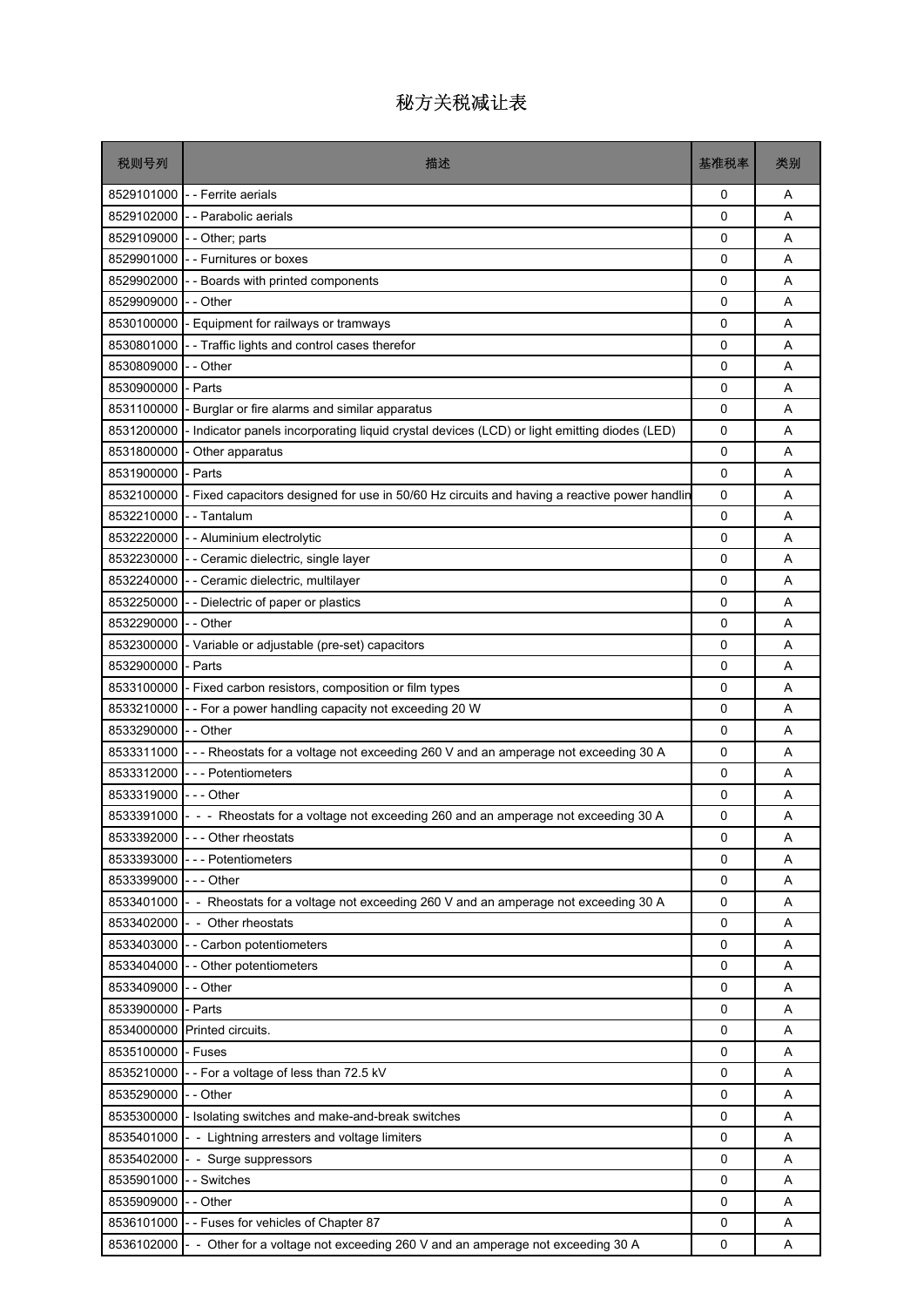| 税则号列                  | 描述                                                                                                      | 基准税率 | 类别 |
|-----------------------|---------------------------------------------------------------------------------------------------------|------|----|
| 8536109000            | $-$ Other                                                                                               | 0    | Α  |
| 8536202000            | - For a voltage not exceeding 260 V and an amperage not exceeding 30A                                   | 0    | A  |
| 8536209000            | - - Other                                                                                               | 0    | A  |
| 8536301100            | --- Electrode gas tube arresters, for protecting telephone lines                                        | 0    | A  |
| 8536301900            | $--$ Other                                                                                              | 0    | A  |
| 8536309000            | - - Other                                                                                               | 0    | A  |
| 8536411000            | --- For current rating not exceeding 30 A                                                               | 0    | Α  |
| 8536419000            | $--$ Other                                                                                              | 0    | A  |
|                       | 8536491100 ---- Contactors                                                                              | 0    | A  |
| 8536491900            | $- - -$ Other                                                                                           | 0    | A  |
| 8536499000            | $- -$ - Other                                                                                           | 0    | Α  |
|                       | 8536501100 --- For vehicles of Chapter 87                                                               | 0    | A  |
| 8536501900            | $- -$ Other                                                                                             | 0    | A  |
| 8536509000            | -- Other                                                                                                | 0    | Α  |
| 8536610000            | - - Lamp-holders                                                                                        | 0    | A  |
| 8536690000            | - Other                                                                                                 | 0    | A  |
| 8536700000            | Connectors for optical fibres, optical fibres bundles or cables                                         | 9    | В  |
| 8536901000            | - Connection apparatus for a voltage not exceeding 260 V and an amperage not exceeding                  | 0    | A  |
| 8536902000            | - Terminals for a voltage not exceeding 24 V                                                            | 0    | A  |
| 8536909000            | - Other                                                                                                 | 0    | A  |
| 8537101000            | - - Programmable logic controllers (PLC)                                                                | 0    | A  |
| 8537109000            | - - Other                                                                                               | 0    | Α  |
| 8537200000            | For a voltage exceeding 1,000 V                                                                         | 0    | A  |
| 8538100000            | Boards, panels, consoles, desks, cabinets and other bases for the goods of heading 85.37                | 0    | Α  |
| 8538900000            | - Other                                                                                                 | 0    | A  |
| 8539100000            | - Sealed beam lamp units                                                                                | 0    | A  |
| 8539210000            | -- Tungsten halogen                                                                                     | 9    | В  |
| 8539221000            | - - - Miniature type                                                                                    | 9    | В  |
| 8539229000 --- Other  |                                                                                                         | 0    | A  |
|                       | 8539291000 - - - For lighting or signalling equipment of heading 85.12, except for those of a kind used | 9    | B  |
|                       | 8539292000 --- Miniature type                                                                           | 9    | В  |
|                       | 8539299010 - - - - Shadowless lamps                                                                     | 0    | Α  |
| 8539299090 ---- Other |                                                                                                         | 9    | B  |
| 8539311000            | --- Tubular, straight shape                                                                             | 9    | В  |
|                       | 8539312000 --- Tubular, circular shape                                                                  | 9    | B  |
|                       | 8539313000 - - - Compact, integrated and non-integrated                                                 | 9    | B  |
| 8539319000            | $--$ Other                                                                                              | 9    | В  |
| 8539320000            | - - Mercury or sodium vapour lamps; metal halide lamps                                                  | 9    | В  |
| 8539392000            | - - - Flashbulbs                                                                                        | 9    | B  |
| 8539399000            | - - - Other                                                                                             | 9    | B  |
| 8539410000            | - - Arc-lamps                                                                                           | 0    | Α  |
| 8539490000            | $\mathsf{I}$ - Other                                                                                    | 0    | Α  |
| 8539901000            | - Screw fittings                                                                                        | 9    | B  |
| 8539909000            | - Other                                                                                                 | 9    | B  |
| 8540110000            | Colour                                                                                                  | 9    | B  |
| 8540120000            | - Black and white or other monochrome                                                                   | 9    | B  |
| 8540200000            | - Television camera tubes; image converters and intensifiers; other photo -cathode tubes                | 9    | В  |
| 8540400000            | Data/graphic display tubes, colour, with a phosphor dot screen pitch smaller than 0.4 mm                | 9    | В  |
| 8540500000            | Data/graphic display tubes, black and white or other monochrome                                         | 9    | B  |
| 8540600000            | Other cathode-ray tubes                                                                                 | 9    | В  |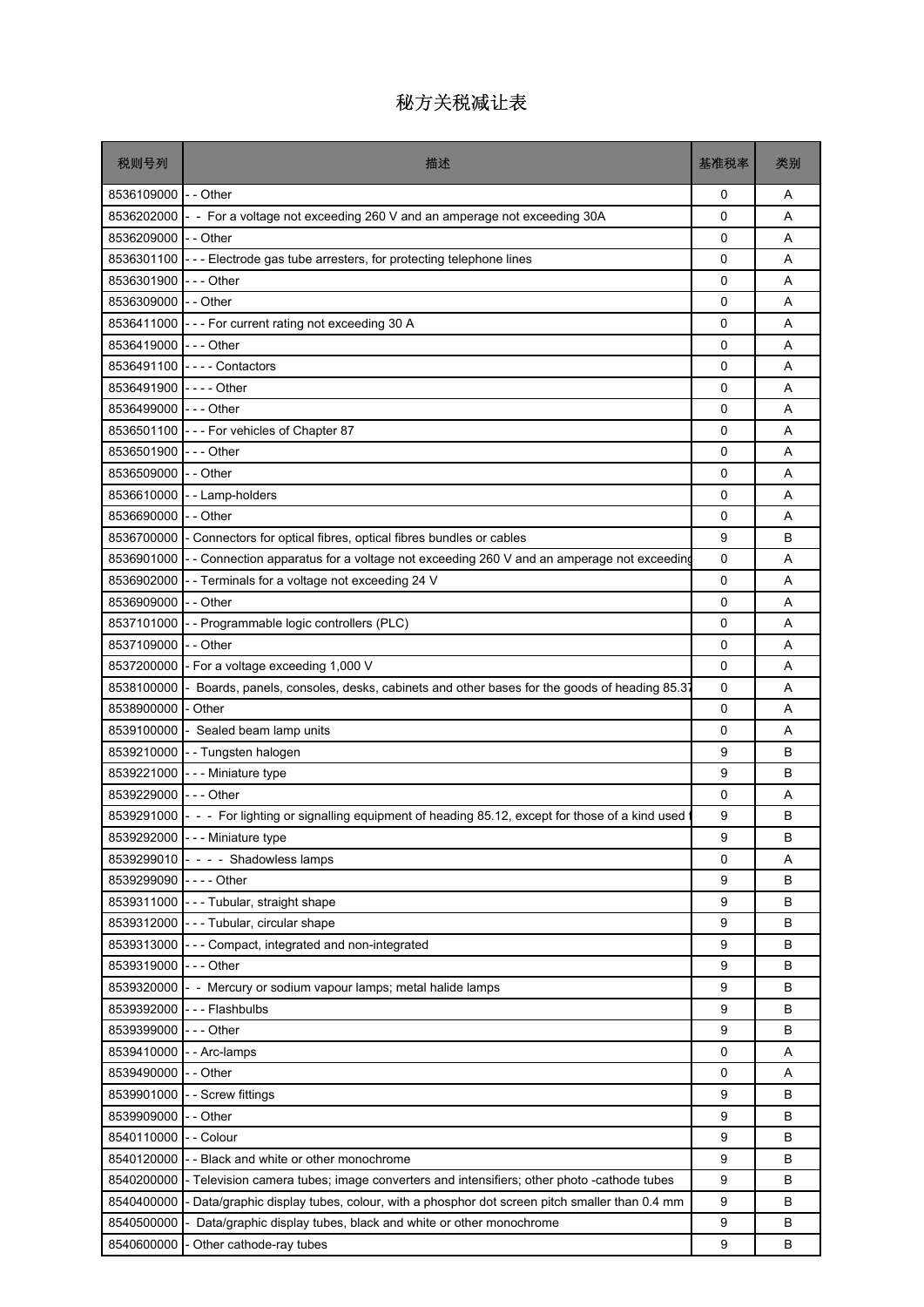#### 税则号列 描述 基准税率 类别 8540710000 - - Magnetrons Base of Base of Base of Base of Base of Base of Base of Base of Base of Base of Base of Base of Base of Base of Base of Base of Base of Base of Base of Base of Base of Base of Base of Base of Base 8540720000 |- - Klystrons 9 B 8540790000 - - Other 9 B 8540810000 - Receiver or amplifier valves and tubes 9 B 8540890000 - - Other 9 B 8540910000 - - Of cathode-ray tubes 9 B 8540990000 - - Other 9 B 8541100000 - Diodes, other than photosensitive or light emitting diodes 0 AA  $8541210000$  - With a dissipation rate of less than 1 W  $\qquad \qquad$  0 A 8541290000 - - Other 0 A 8541300000 - Thyristors, diacs and triacs, other than photosensitive devices **0 A** A 8541401000 - - Photovoltaic cells whether or not assembled in modules or made up into panels  $\begin{bmatrix} 0 \\ 0 \end{bmatrix}$  A 8541409000 - - Other 0 A 8541500000 - Other semiconductor devices and the control of the control of the control of the control of the control of the control of the control of the control of the control of the control of the control of the control 8541600000 - Mounted piezo-electric crystals and a control of the control of the control of the control of the control of the control of the control of the control of the control of the control of the control of the contro 8541900000 - Parts 0 A 8542310000 - - Processors and crontrollers, whether or not combined with memories, converters, logic ci ci computed with memories, converters, logic ci 8542320000 - - Memories 0 A 8542330000 - - Amplifiers 0 A 8542390000 - - Other 0 A 8542900000 - Parts 0 A 8543100000 - Particle accelerators and the state of the state of the state of the state of the state of the state of the state of the state of the state of the state of the state of the state of the state of the state of t 8543200000 - Signal generators and the state of the state of the state of the state of the state of the state of the state of the state of the state of the state of the state of the state of the state of the state of the s 8543300000 - Machines and apparatus for electroplating, electrolysis or electrophoresis **1** 0 A 8543701000 - - Electrifc fencers 0 A 8543702000 - - Metal detectors **0 A** 8543703000 - - Remote controls **ACCOLLECT CONTENT CONTENT CONTENT CONTENT** CONTENT CONTENT CONTENT CONTENT CONTE 8543709000 - - Other 0 A 8543900000 - Parts 0 A 8544110000 - - Of copper 0 A 8544190000 - - Other 9 B 8544200000 - Co-axial cable and other co-axial electric conductors **Particle 1 B** B 8544300000 - Ignition wiring sets and other wiring sets of a kind used in vehicles, aircraft or ships 9 B 8544421000 --- Of telecommunication **0 A** A 8544422000 --- Other, of copper 0 A 8544429000 - - - Other 0 A 8544491010 - - - - For a voltage not exceeding 80 V. 0 A 8544491090 - - - - Other 0 A 8544499010 - - - For a voltage not exceeding 80 V. <br>
and the contract of the contract of the contract of the contract of the contract of the contract of the contract of the contract of the contract of the contract of the c 8544499090 - - - - Other 9 C 8544601000 - - Of copper 0 A 8544609000 - - Other 9 C 8544700000 - Optical fibres cables 0 A 8545110000 - - Of a kina used for furnaces  $\begin{array}{|c|c|c|c|c|c|c|c|c|} \hline \multicolumn{1}{|c|}{\bf 0} & {\bf 0} & {\bf A} \ \hline \end{array}$ 8545190000 - - Other 9 B 8545200000 - Brushes 0 A 8545902000 - - Battery carbons 0 A 8545909000 - - Other 9 B 8546100000 - Of glass 0 A

8546200000 - Of ceramics and the control of the control of the control of the control of the control of the control of the control of the control of the control of the control of the control of the control of the control o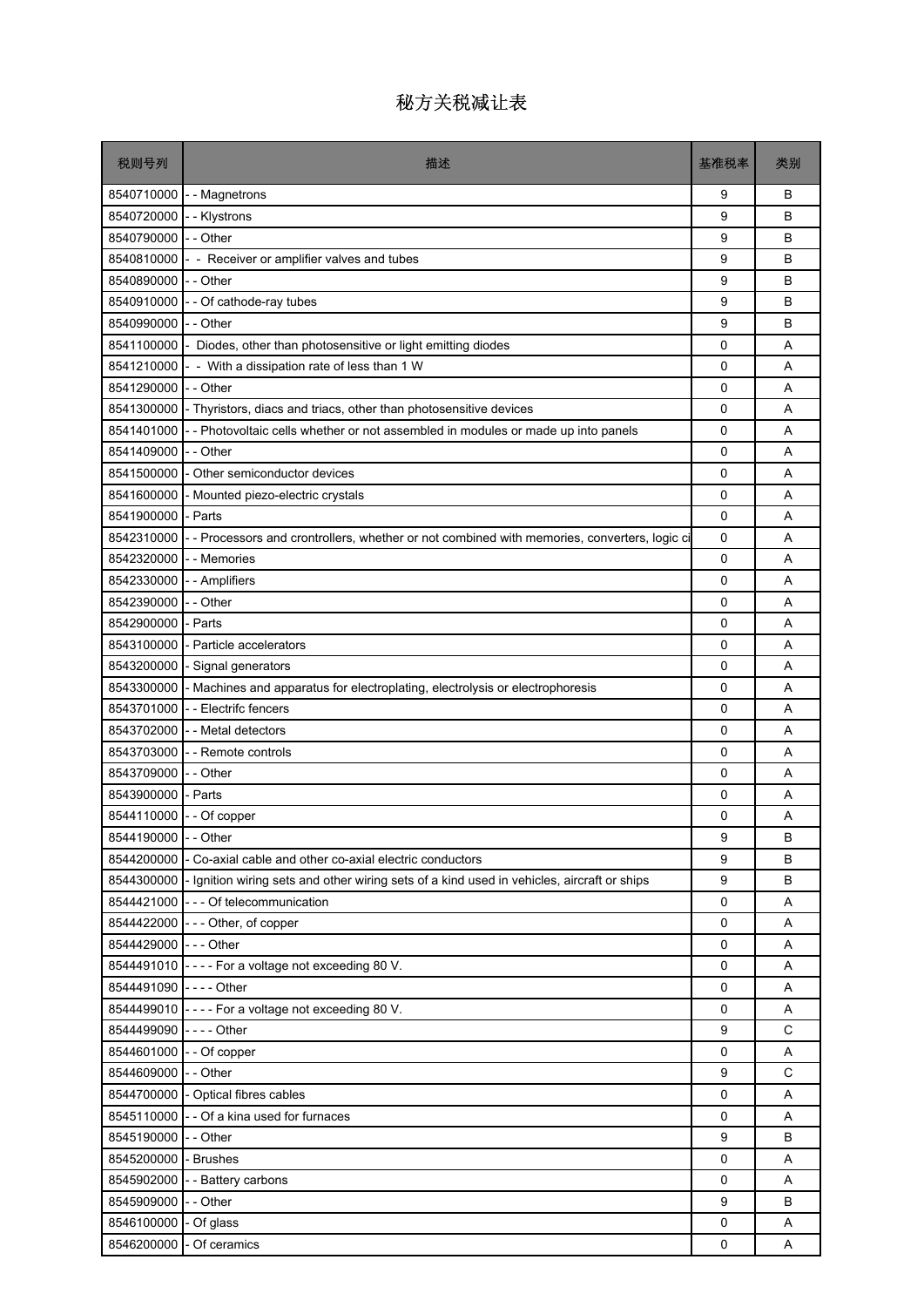#### 税则号列 描述 基准税率 类别 8546901000 - - Of silicone 0 A 8546909000 - - Other 2000 - Other 2000 - 2000 - 2000 - 2000 - 2000 - 2000 - 2000 - 2000 - 2000 - 2000 - 2000 - 2000 - 2000 - 2000 - 2000 - 2000 - 2000 - 2000 - 2000 - 2000 - 2000 - 2000 - 2000 - 2000 - 2000 - 2000 - 2000 -8547101000 - - Spark plug bodies 8547101000 - - Spark plug bodies 9 B 8547109000 - - Other 9 B 8547200000 - Insulating fittings of plastic Bernard Control of Bernard Control of Bernard Bernard Bernard Bernard Bernard Bernard Bernard Bernard Bernard Bernard Bernard Bernard Bernard Bernard Bernard Bernard Bernard Bern 8547901000 - Tubing and joints therefor, of base metal lined with insulating material 9 B 8547909000 - - Other 0 A 8548100000 - Waste and scrap of primary cells, primary batteries and electric accumulators; spent prima 9 B 8548900000 - Other 9 B 8601100000 - Powered from an external source of electricity and a control of the control of the A 8601200000 - Powered by electric accumulators and a community of the state of the A 8602100000 - Diesel-electric locomotivas by a control of the control of the control of the control of the control of the control of the control of the control of the control of the control of the control of the control of 8602900000 - Other 20020000 - Other 20020000 - Other 20020000 - Other 20020000 - Other 2002000 - A 8603100000 - Powered from an external source of electricity and a property of the Magnus Company of the A 8603900000 - Other 0 A 8604001000 - Self-propelled and the self-propelled control of the self-propelled control of the self-propelled 8604009000 - Other 0 A 8605000000 Railway or tramway passenger coaches, not self-propelled; luggage vans, post office coach 0 A 8606100000 - Tank wagons and the like 0 A 8606300000 - Self-discharging vans and wagons, other than those of subheading 8606.10 or 8606.20 | 0 | A 8606910000 - - Covered and closed 0 A 8606920000 - - Open, with non-removable sides of a height exceeding 60 cm  $\qquad \qquad \qquad$  0 A 8606990000 - - Other 0 A 8607110000 - - Driving bogies and bissel-bogies and bissel border and bissel and bissel A A A A A A A A A A A A 8607120000 - - Other bogies and bissel-bogies contract the contract of the contract of the contract of the contract of the contract of the contract of the contract of the contract of the contract of the contract of the con 8607190000 - - Other, including parts **1980 - 1990 - 1990 - 1990 - 1991 - 1991 - 1991** - 1991 - 1991 - 1991 - 1 8607210000 - - Air brakes and parts thereof 0 A 8607290000 - - Other 0 A 8607300000 - Hooks and other coupling devices, buffers, and parts thereof 0 A 8607910000 - - Of locomotivas 0 A 8607990000 - - Other 0 A 8608000000 Railway or tramway track fixtures and fittings; mechanical (including electro-mechanical) sig 0 A 8609000000 Containers (including containers for the transport of fluids) specially designed and equipped 0 A 8701100000 - Pedestrian controlled tractors and the controlled tractors and the controlled tractors and the controlled tractors and the controlled tractors and the controlled tractors and the controlled tractors and the co 8701200000 - Road tractors for semi-trailers and the control of the control of the control of the control of the control of the control of the control of the control of the control of the control of the control of the cont 8701300000 - Track-laying tractors and the control of the control of the control of the control of the control of the control of the control of the control of the control of the control of the control of the control of the 8701900000 - Other 0 A 8702101000 - - For the transport of not more than 16 persons, including the driver **1** A 8702109000 - - Other 0 A 8702901000 - Trolleybuses 8 April 20 April 20 April 20 April 20 April 20 April 20 April 20 April 20 April 20 A 8702909110 - - - - With spark-ignition internal combustion reciprocating piston engine 0 A 8702909190 - - - - Other 0 A 8702909910 ---- With spark-ignition internal combustion reciprocating piston engine 0 A 8702909990 - - - - Other 0 A 8703100000 - Vehicles specially designed for traveling on snow; golf cars and similar vehicles 9 | C 8703210010 --- Assembled COVID-000 --- Assembled COVID-000 --- Assembled COVID-000 --- Assembled COVID-000 --8703210090 - - - Other 9 C  $8703221000$  --Four wheel drive  $(4 \times 4)$ 8703229010 - - - - Ambulances, prison vans and hearses 9 C

8703229020 ---- Other assembled example of the state of the state of the state of the state of the state of the state of the state of the state of the state of the state of the state of the state of the state of the state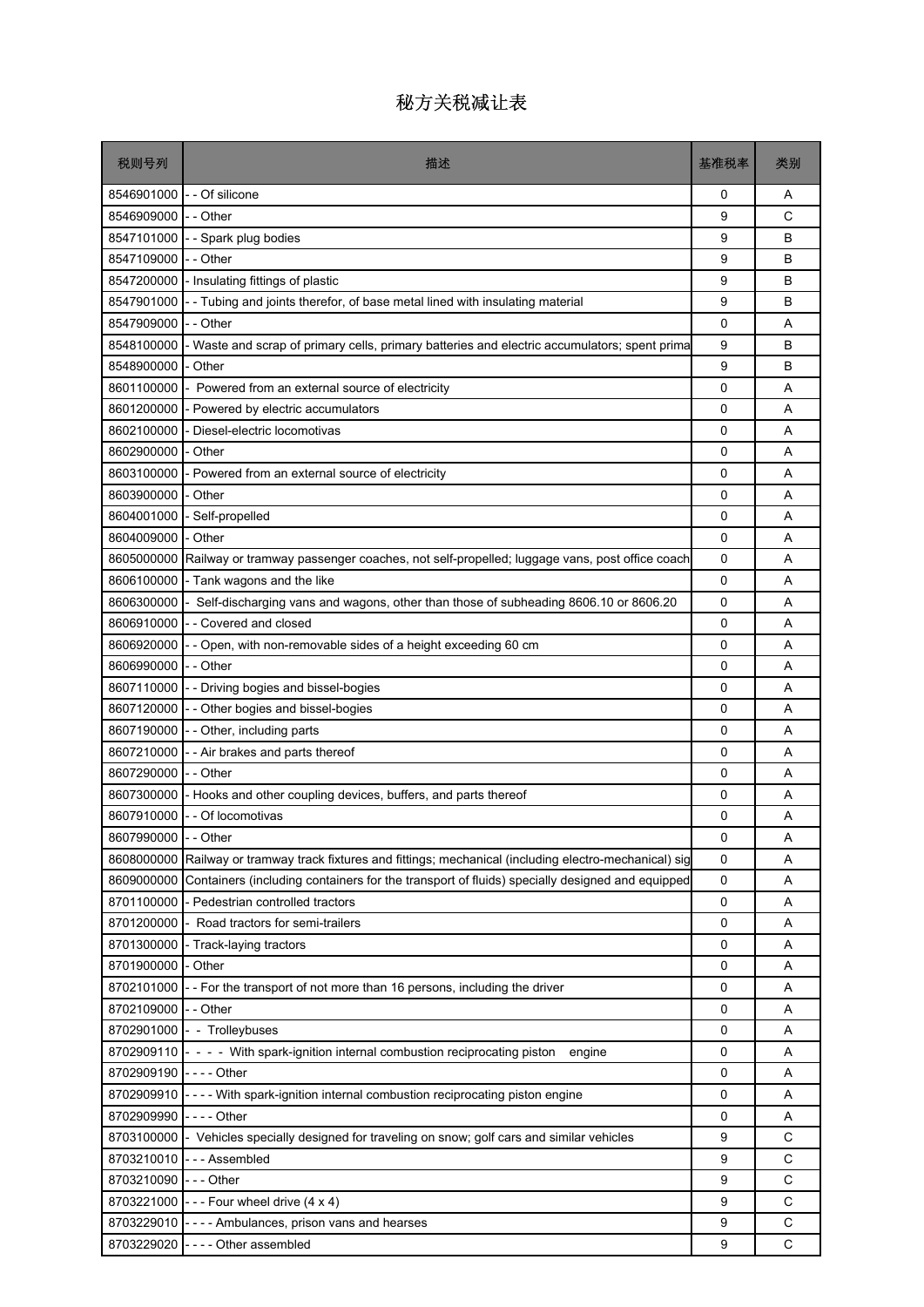| 8703229090 ---- Other<br>9<br>C<br>8703231000 - - - Four wheel drive (4 x 4)<br>C<br>9<br>C<br>9<br>8703239010 ---- Ambulances, prison vans and hearses<br>C<br>8703239020 ---- Other assembled vehicles<br>9<br>8703239090 ---- Other<br>C<br>9<br>C<br>8703241000 - - - Four wheel drive (4 x 4)<br>9<br>C<br>8703249010 ---- Ambulances, prison vans and hearses<br>9<br>C<br>8703249020 ---- Other assembled vehicles<br>9<br>8703249090 ---- Other<br>C<br>9<br>C<br>8703311000 - - - Four wheel drive (4 x 4)<br>9<br>C<br>8703319010 ---- Ambulances, prison vans and hearses<br>9<br>C<br>8703319020 ---- Other assembled vehicles<br>9<br>9<br>C<br>8703319090 ---- Other<br>C<br>8703321000 --- Four wheel drive (4 x 4)<br>9<br>C<br>8703329010 ---- Ambulances, prison vans and hearses<br>9<br>C<br>8703329020 ---- Other assembled vehicles<br>9<br>C<br>8703329090 ---- Other<br>9<br>C<br>8703331000 - - - Four wheel drive (4 x 4)<br>9<br>C<br>8703339010 ---- Ambulances, prison vans and hearses<br>9<br>C<br>8703339020 ---- Other assembled vehicles<br>9<br>C<br>8703339090 ---- Other<br>9<br>C<br>8703900010 - Ambulances, prison vans and hearses<br>9<br>9<br>C<br>8703900020 - Other assembled vehicles<br>C<br>8703900090 -- Other<br>9<br>8704100000 - Dumpers designed for off-highway use<br>0<br>A<br>8704211010 ---- Assembled pick-up<br>0<br>A<br>8704211090 ---- Other<br>0<br>Α<br>8704219000 --- Other<br>$\mathbf 0$<br>Α<br>8704221000 --- Not exceeding 6,2 t<br>0<br>A<br>8704222000 --- Exceeding 6,2 t, but not exceeding 9,3 t<br>0<br>Α<br>8704229000 --- Exceeding 9,3 t<br>0<br>Α<br>8704230000 - - g v w. exceeding 20 tonnes<br>$\mathbf 0$<br>Α<br>8704311010 ---- Assembled pick-up<br>0<br>Α<br>8704311090 ---- Other<br>0<br>Α<br>8704319000 --- Other<br>$\mathbf 0$<br>Α<br>8704321000 --- Not exceeding 6,2 t<br>0<br>Α<br>8704322000 - - - Exceeding 6,2 t, but not exceeding 9,3 t<br>0<br>Α<br>8704329000 --- Exceeding 9,3 t<br>$\mathbf 0$<br>Α<br>8704900000<br>- Other<br>0<br>Α<br>8705100000<br>- Crane lorries<br>0<br>Α<br>8705200000 - Mobile drilling derricks<br>$\mathbf 0$<br>Α<br>8705300000 - Fire fighting vehicles<br>$\mathbf 0$<br>Α<br>8705400000<br>- Concrete-mixer lorries<br>0<br>Α<br>8705901100<br>--- Sweepers<br>0<br>Α<br>8705901900<br>- - - Other<br>0<br>Α<br>8705902000<br>- - Mobile radiological units<br>0<br>Α<br>8705909000<br>- - Other<br>0<br>Α<br>8706001000 - For vehicles of heading 87.03<br>$\mathbf 0$<br>Α<br>8706002100<br>$\mathsf 0$<br>--g.v.w. not exceeding 4,537 t<br>Α<br>8706002900 | 税则号列 | 描述        | 基准税率 | 类别 |
|-----------------------------------------------------------------------------------------------------------------------------------------------------------------------------------------------------------------------------------------------------------------------------------------------------------------------------------------------------------------------------------------------------------------------------------------------------------------------------------------------------------------------------------------------------------------------------------------------------------------------------------------------------------------------------------------------------------------------------------------------------------------------------------------------------------------------------------------------------------------------------------------------------------------------------------------------------------------------------------------------------------------------------------------------------------------------------------------------------------------------------------------------------------------------------------------------------------------------------------------------------------------------------------------------------------------------------------------------------------------------------------------------------------------------------------------------------------------------------------------------------------------------------------------------------------------------------------------------------------------------------------------------------------------------------------------------------------------------------------------------------------------------------------------------------------------------------------------------------------------------------------------------------------------------------------------------------------------------------------------------------------------------------------------------------------------------------------------------------------------------------------------------------------------------------------------------------------------------------------------------------------------------------------------------------------------------------------------------------------------------------------------------------------------------------------------------------------------------------------------------------------------------------------------------------------------------------------------------------------|------|-----------|------|----|
|                                                                                                                                                                                                                                                                                                                                                                                                                                                                                                                                                                                                                                                                                                                                                                                                                                                                                                                                                                                                                                                                                                                                                                                                                                                                                                                                                                                                                                                                                                                                                                                                                                                                                                                                                                                                                                                                                                                                                                                                                                                                                                                                                                                                                                                                                                                                                                                                                                                                                                                                                                                                           |      |           |      |    |
|                                                                                                                                                                                                                                                                                                                                                                                                                                                                                                                                                                                                                                                                                                                                                                                                                                                                                                                                                                                                                                                                                                                                                                                                                                                                                                                                                                                                                                                                                                                                                                                                                                                                                                                                                                                                                                                                                                                                                                                                                                                                                                                                                                                                                                                                                                                                                                                                                                                                                                                                                                                                           |      |           |      |    |
|                                                                                                                                                                                                                                                                                                                                                                                                                                                                                                                                                                                                                                                                                                                                                                                                                                                                                                                                                                                                                                                                                                                                                                                                                                                                                                                                                                                                                                                                                                                                                                                                                                                                                                                                                                                                                                                                                                                                                                                                                                                                                                                                                                                                                                                                                                                                                                                                                                                                                                                                                                                                           |      |           |      |    |
|                                                                                                                                                                                                                                                                                                                                                                                                                                                                                                                                                                                                                                                                                                                                                                                                                                                                                                                                                                                                                                                                                                                                                                                                                                                                                                                                                                                                                                                                                                                                                                                                                                                                                                                                                                                                                                                                                                                                                                                                                                                                                                                                                                                                                                                                                                                                                                                                                                                                                                                                                                                                           |      |           |      |    |
|                                                                                                                                                                                                                                                                                                                                                                                                                                                                                                                                                                                                                                                                                                                                                                                                                                                                                                                                                                                                                                                                                                                                                                                                                                                                                                                                                                                                                                                                                                                                                                                                                                                                                                                                                                                                                                                                                                                                                                                                                                                                                                                                                                                                                                                                                                                                                                                                                                                                                                                                                                                                           |      |           |      |    |
|                                                                                                                                                                                                                                                                                                                                                                                                                                                                                                                                                                                                                                                                                                                                                                                                                                                                                                                                                                                                                                                                                                                                                                                                                                                                                                                                                                                                                                                                                                                                                                                                                                                                                                                                                                                                                                                                                                                                                                                                                                                                                                                                                                                                                                                                                                                                                                                                                                                                                                                                                                                                           |      |           |      |    |
|                                                                                                                                                                                                                                                                                                                                                                                                                                                                                                                                                                                                                                                                                                                                                                                                                                                                                                                                                                                                                                                                                                                                                                                                                                                                                                                                                                                                                                                                                                                                                                                                                                                                                                                                                                                                                                                                                                                                                                                                                                                                                                                                                                                                                                                                                                                                                                                                                                                                                                                                                                                                           |      |           |      |    |
|                                                                                                                                                                                                                                                                                                                                                                                                                                                                                                                                                                                                                                                                                                                                                                                                                                                                                                                                                                                                                                                                                                                                                                                                                                                                                                                                                                                                                                                                                                                                                                                                                                                                                                                                                                                                                                                                                                                                                                                                                                                                                                                                                                                                                                                                                                                                                                                                                                                                                                                                                                                                           |      |           |      |    |
|                                                                                                                                                                                                                                                                                                                                                                                                                                                                                                                                                                                                                                                                                                                                                                                                                                                                                                                                                                                                                                                                                                                                                                                                                                                                                                                                                                                                                                                                                                                                                                                                                                                                                                                                                                                                                                                                                                                                                                                                                                                                                                                                                                                                                                                                                                                                                                                                                                                                                                                                                                                                           |      |           |      |    |
|                                                                                                                                                                                                                                                                                                                                                                                                                                                                                                                                                                                                                                                                                                                                                                                                                                                                                                                                                                                                                                                                                                                                                                                                                                                                                                                                                                                                                                                                                                                                                                                                                                                                                                                                                                                                                                                                                                                                                                                                                                                                                                                                                                                                                                                                                                                                                                                                                                                                                                                                                                                                           |      |           |      |    |
|                                                                                                                                                                                                                                                                                                                                                                                                                                                                                                                                                                                                                                                                                                                                                                                                                                                                                                                                                                                                                                                                                                                                                                                                                                                                                                                                                                                                                                                                                                                                                                                                                                                                                                                                                                                                                                                                                                                                                                                                                                                                                                                                                                                                                                                                                                                                                                                                                                                                                                                                                                                                           |      |           |      |    |
|                                                                                                                                                                                                                                                                                                                                                                                                                                                                                                                                                                                                                                                                                                                                                                                                                                                                                                                                                                                                                                                                                                                                                                                                                                                                                                                                                                                                                                                                                                                                                                                                                                                                                                                                                                                                                                                                                                                                                                                                                                                                                                                                                                                                                                                                                                                                                                                                                                                                                                                                                                                                           |      |           |      |    |
|                                                                                                                                                                                                                                                                                                                                                                                                                                                                                                                                                                                                                                                                                                                                                                                                                                                                                                                                                                                                                                                                                                                                                                                                                                                                                                                                                                                                                                                                                                                                                                                                                                                                                                                                                                                                                                                                                                                                                                                                                                                                                                                                                                                                                                                                                                                                                                                                                                                                                                                                                                                                           |      |           |      |    |
|                                                                                                                                                                                                                                                                                                                                                                                                                                                                                                                                                                                                                                                                                                                                                                                                                                                                                                                                                                                                                                                                                                                                                                                                                                                                                                                                                                                                                                                                                                                                                                                                                                                                                                                                                                                                                                                                                                                                                                                                                                                                                                                                                                                                                                                                                                                                                                                                                                                                                                                                                                                                           |      |           |      |    |
|                                                                                                                                                                                                                                                                                                                                                                                                                                                                                                                                                                                                                                                                                                                                                                                                                                                                                                                                                                                                                                                                                                                                                                                                                                                                                                                                                                                                                                                                                                                                                                                                                                                                                                                                                                                                                                                                                                                                                                                                                                                                                                                                                                                                                                                                                                                                                                                                                                                                                                                                                                                                           |      |           |      |    |
|                                                                                                                                                                                                                                                                                                                                                                                                                                                                                                                                                                                                                                                                                                                                                                                                                                                                                                                                                                                                                                                                                                                                                                                                                                                                                                                                                                                                                                                                                                                                                                                                                                                                                                                                                                                                                                                                                                                                                                                                                                                                                                                                                                                                                                                                                                                                                                                                                                                                                                                                                                                                           |      |           |      |    |
|                                                                                                                                                                                                                                                                                                                                                                                                                                                                                                                                                                                                                                                                                                                                                                                                                                                                                                                                                                                                                                                                                                                                                                                                                                                                                                                                                                                                                                                                                                                                                                                                                                                                                                                                                                                                                                                                                                                                                                                                                                                                                                                                                                                                                                                                                                                                                                                                                                                                                                                                                                                                           |      |           |      |    |
|                                                                                                                                                                                                                                                                                                                                                                                                                                                                                                                                                                                                                                                                                                                                                                                                                                                                                                                                                                                                                                                                                                                                                                                                                                                                                                                                                                                                                                                                                                                                                                                                                                                                                                                                                                                                                                                                                                                                                                                                                                                                                                                                                                                                                                                                                                                                                                                                                                                                                                                                                                                                           |      |           |      |    |
|                                                                                                                                                                                                                                                                                                                                                                                                                                                                                                                                                                                                                                                                                                                                                                                                                                                                                                                                                                                                                                                                                                                                                                                                                                                                                                                                                                                                                                                                                                                                                                                                                                                                                                                                                                                                                                                                                                                                                                                                                                                                                                                                                                                                                                                                                                                                                                                                                                                                                                                                                                                                           |      |           |      |    |
|                                                                                                                                                                                                                                                                                                                                                                                                                                                                                                                                                                                                                                                                                                                                                                                                                                                                                                                                                                                                                                                                                                                                                                                                                                                                                                                                                                                                                                                                                                                                                                                                                                                                                                                                                                                                                                                                                                                                                                                                                                                                                                                                                                                                                                                                                                                                                                                                                                                                                                                                                                                                           |      |           |      |    |
|                                                                                                                                                                                                                                                                                                                                                                                                                                                                                                                                                                                                                                                                                                                                                                                                                                                                                                                                                                                                                                                                                                                                                                                                                                                                                                                                                                                                                                                                                                                                                                                                                                                                                                                                                                                                                                                                                                                                                                                                                                                                                                                                                                                                                                                                                                                                                                                                                                                                                                                                                                                                           |      |           |      |    |
|                                                                                                                                                                                                                                                                                                                                                                                                                                                                                                                                                                                                                                                                                                                                                                                                                                                                                                                                                                                                                                                                                                                                                                                                                                                                                                                                                                                                                                                                                                                                                                                                                                                                                                                                                                                                                                                                                                                                                                                                                                                                                                                                                                                                                                                                                                                                                                                                                                                                                                                                                                                                           |      |           |      |    |
|                                                                                                                                                                                                                                                                                                                                                                                                                                                                                                                                                                                                                                                                                                                                                                                                                                                                                                                                                                                                                                                                                                                                                                                                                                                                                                                                                                                                                                                                                                                                                                                                                                                                                                                                                                                                                                                                                                                                                                                                                                                                                                                                                                                                                                                                                                                                                                                                                                                                                                                                                                                                           |      |           |      |    |
|                                                                                                                                                                                                                                                                                                                                                                                                                                                                                                                                                                                                                                                                                                                                                                                                                                                                                                                                                                                                                                                                                                                                                                                                                                                                                                                                                                                                                                                                                                                                                                                                                                                                                                                                                                                                                                                                                                                                                                                                                                                                                                                                                                                                                                                                                                                                                                                                                                                                                                                                                                                                           |      |           |      |    |
|                                                                                                                                                                                                                                                                                                                                                                                                                                                                                                                                                                                                                                                                                                                                                                                                                                                                                                                                                                                                                                                                                                                                                                                                                                                                                                                                                                                                                                                                                                                                                                                                                                                                                                                                                                                                                                                                                                                                                                                                                                                                                                                                                                                                                                                                                                                                                                                                                                                                                                                                                                                                           |      |           |      |    |
|                                                                                                                                                                                                                                                                                                                                                                                                                                                                                                                                                                                                                                                                                                                                                                                                                                                                                                                                                                                                                                                                                                                                                                                                                                                                                                                                                                                                                                                                                                                                                                                                                                                                                                                                                                                                                                                                                                                                                                                                                                                                                                                                                                                                                                                                                                                                                                                                                                                                                                                                                                                                           |      |           |      |    |
|                                                                                                                                                                                                                                                                                                                                                                                                                                                                                                                                                                                                                                                                                                                                                                                                                                                                                                                                                                                                                                                                                                                                                                                                                                                                                                                                                                                                                                                                                                                                                                                                                                                                                                                                                                                                                                                                                                                                                                                                                                                                                                                                                                                                                                                                                                                                                                                                                                                                                                                                                                                                           |      |           |      |    |
|                                                                                                                                                                                                                                                                                                                                                                                                                                                                                                                                                                                                                                                                                                                                                                                                                                                                                                                                                                                                                                                                                                                                                                                                                                                                                                                                                                                                                                                                                                                                                                                                                                                                                                                                                                                                                                                                                                                                                                                                                                                                                                                                                                                                                                                                                                                                                                                                                                                                                                                                                                                                           |      |           |      |    |
|                                                                                                                                                                                                                                                                                                                                                                                                                                                                                                                                                                                                                                                                                                                                                                                                                                                                                                                                                                                                                                                                                                                                                                                                                                                                                                                                                                                                                                                                                                                                                                                                                                                                                                                                                                                                                                                                                                                                                                                                                                                                                                                                                                                                                                                                                                                                                                                                                                                                                                                                                                                                           |      |           |      |    |
|                                                                                                                                                                                                                                                                                                                                                                                                                                                                                                                                                                                                                                                                                                                                                                                                                                                                                                                                                                                                                                                                                                                                                                                                                                                                                                                                                                                                                                                                                                                                                                                                                                                                                                                                                                                                                                                                                                                                                                                                                                                                                                                                                                                                                                                                                                                                                                                                                                                                                                                                                                                                           |      |           |      |    |
|                                                                                                                                                                                                                                                                                                                                                                                                                                                                                                                                                                                                                                                                                                                                                                                                                                                                                                                                                                                                                                                                                                                                                                                                                                                                                                                                                                                                                                                                                                                                                                                                                                                                                                                                                                                                                                                                                                                                                                                                                                                                                                                                                                                                                                                                                                                                                                                                                                                                                                                                                                                                           |      |           |      |    |
|                                                                                                                                                                                                                                                                                                                                                                                                                                                                                                                                                                                                                                                                                                                                                                                                                                                                                                                                                                                                                                                                                                                                                                                                                                                                                                                                                                                                                                                                                                                                                                                                                                                                                                                                                                                                                                                                                                                                                                                                                                                                                                                                                                                                                                                                                                                                                                                                                                                                                                                                                                                                           |      |           |      |    |
|                                                                                                                                                                                                                                                                                                                                                                                                                                                                                                                                                                                                                                                                                                                                                                                                                                                                                                                                                                                                                                                                                                                                                                                                                                                                                                                                                                                                                                                                                                                                                                                                                                                                                                                                                                                                                                                                                                                                                                                                                                                                                                                                                                                                                                                                                                                                                                                                                                                                                                                                                                                                           |      |           |      |    |
|                                                                                                                                                                                                                                                                                                                                                                                                                                                                                                                                                                                                                                                                                                                                                                                                                                                                                                                                                                                                                                                                                                                                                                                                                                                                                                                                                                                                                                                                                                                                                                                                                                                                                                                                                                                                                                                                                                                                                                                                                                                                                                                                                                                                                                                                                                                                                                                                                                                                                                                                                                                                           |      |           |      |    |
|                                                                                                                                                                                                                                                                                                                                                                                                                                                                                                                                                                                                                                                                                                                                                                                                                                                                                                                                                                                                                                                                                                                                                                                                                                                                                                                                                                                                                                                                                                                                                                                                                                                                                                                                                                                                                                                                                                                                                                                                                                                                                                                                                                                                                                                                                                                                                                                                                                                                                                                                                                                                           |      |           |      |    |
|                                                                                                                                                                                                                                                                                                                                                                                                                                                                                                                                                                                                                                                                                                                                                                                                                                                                                                                                                                                                                                                                                                                                                                                                                                                                                                                                                                                                                                                                                                                                                                                                                                                                                                                                                                                                                                                                                                                                                                                                                                                                                                                                                                                                                                                                                                                                                                                                                                                                                                                                                                                                           |      |           |      |    |
|                                                                                                                                                                                                                                                                                                                                                                                                                                                                                                                                                                                                                                                                                                                                                                                                                                                                                                                                                                                                                                                                                                                                                                                                                                                                                                                                                                                                                                                                                                                                                                                                                                                                                                                                                                                                                                                                                                                                                                                                                                                                                                                                                                                                                                                                                                                                                                                                                                                                                                                                                                                                           |      |           |      |    |
|                                                                                                                                                                                                                                                                                                                                                                                                                                                                                                                                                                                                                                                                                                                                                                                                                                                                                                                                                                                                                                                                                                                                                                                                                                                                                                                                                                                                                                                                                                                                                                                                                                                                                                                                                                                                                                                                                                                                                                                                                                                                                                                                                                                                                                                                                                                                                                                                                                                                                                                                                                                                           |      |           |      |    |
|                                                                                                                                                                                                                                                                                                                                                                                                                                                                                                                                                                                                                                                                                                                                                                                                                                                                                                                                                                                                                                                                                                                                                                                                                                                                                                                                                                                                                                                                                                                                                                                                                                                                                                                                                                                                                                                                                                                                                                                                                                                                                                                                                                                                                                                                                                                                                                                                                                                                                                                                                                                                           |      |           |      |    |
|                                                                                                                                                                                                                                                                                                                                                                                                                                                                                                                                                                                                                                                                                                                                                                                                                                                                                                                                                                                                                                                                                                                                                                                                                                                                                                                                                                                                                                                                                                                                                                                                                                                                                                                                                                                                                                                                                                                                                                                                                                                                                                                                                                                                                                                                                                                                                                                                                                                                                                                                                                                                           |      |           |      |    |
|                                                                                                                                                                                                                                                                                                                                                                                                                                                                                                                                                                                                                                                                                                                                                                                                                                                                                                                                                                                                                                                                                                                                                                                                                                                                                                                                                                                                                                                                                                                                                                                                                                                                                                                                                                                                                                                                                                                                                                                                                                                                                                                                                                                                                                                                                                                                                                                                                                                                                                                                                                                                           |      |           |      |    |
|                                                                                                                                                                                                                                                                                                                                                                                                                                                                                                                                                                                                                                                                                                                                                                                                                                                                                                                                                                                                                                                                                                                                                                                                                                                                                                                                                                                                                                                                                                                                                                                                                                                                                                                                                                                                                                                                                                                                                                                                                                                                                                                                                                                                                                                                                                                                                                                                                                                                                                                                                                                                           |      |           |      |    |
|                                                                                                                                                                                                                                                                                                                                                                                                                                                                                                                                                                                                                                                                                                                                                                                                                                                                                                                                                                                                                                                                                                                                                                                                                                                                                                                                                                                                                                                                                                                                                                                                                                                                                                                                                                                                                                                                                                                                                                                                                                                                                                                                                                                                                                                                                                                                                                                                                                                                                                                                                                                                           |      |           |      |    |
|                                                                                                                                                                                                                                                                                                                                                                                                                                                                                                                                                                                                                                                                                                                                                                                                                                                                                                                                                                                                                                                                                                                                                                                                                                                                                                                                                                                                                                                                                                                                                                                                                                                                                                                                                                                                                                                                                                                                                                                                                                                                                                                                                                                                                                                                                                                                                                                                                                                                                                                                                                                                           |      |           |      |    |
|                                                                                                                                                                                                                                                                                                                                                                                                                                                                                                                                                                                                                                                                                                                                                                                                                                                                                                                                                                                                                                                                                                                                                                                                                                                                                                                                                                                                                                                                                                                                                                                                                                                                                                                                                                                                                                                                                                                                                                                                                                                                                                                                                                                                                                                                                                                                                                                                                                                                                                                                                                                                           |      |           |      |    |
|                                                                                                                                                                                                                                                                                                                                                                                                                                                                                                                                                                                                                                                                                                                                                                                                                                                                                                                                                                                                                                                                                                                                                                                                                                                                                                                                                                                                                                                                                                                                                                                                                                                                                                                                                                                                                                                                                                                                                                                                                                                                                                                                                                                                                                                                                                                                                                                                                                                                                                                                                                                                           |      |           |      |    |
|                                                                                                                                                                                                                                                                                                                                                                                                                                                                                                                                                                                                                                                                                                                                                                                                                                                                                                                                                                                                                                                                                                                                                                                                                                                                                                                                                                                                                                                                                                                                                                                                                                                                                                                                                                                                                                                                                                                                                                                                                                                                                                                                                                                                                                                                                                                                                                                                                                                                                                                                                                                                           |      |           |      |    |
|                                                                                                                                                                                                                                                                                                                                                                                                                                                                                                                                                                                                                                                                                                                                                                                                                                                                                                                                                                                                                                                                                                                                                                                                                                                                                                                                                                                                                                                                                                                                                                                                                                                                                                                                                                                                                                                                                                                                                                                                                                                                                                                                                                                                                                                                                                                                                                                                                                                                                                                                                                                                           |      |           |      |    |
|                                                                                                                                                                                                                                                                                                                                                                                                                                                                                                                                                                                                                                                                                                                                                                                                                                                                                                                                                                                                                                                                                                                                                                                                                                                                                                                                                                                                                                                                                                                                                                                                                                                                                                                                                                                                                                                                                                                                                                                                                                                                                                                                                                                                                                                                                                                                                                                                                                                                                                                                                                                                           |      |           |      |    |
|                                                                                                                                                                                                                                                                                                                                                                                                                                                                                                                                                                                                                                                                                                                                                                                                                                                                                                                                                                                                                                                                                                                                                                                                                                                                                                                                                                                                                                                                                                                                                                                                                                                                                                                                                                                                                                                                                                                                                                                                                                                                                                                                                                                                                                                                                                                                                                                                                                                                                                                                                                                                           |      | - - Other | 0    | Α  |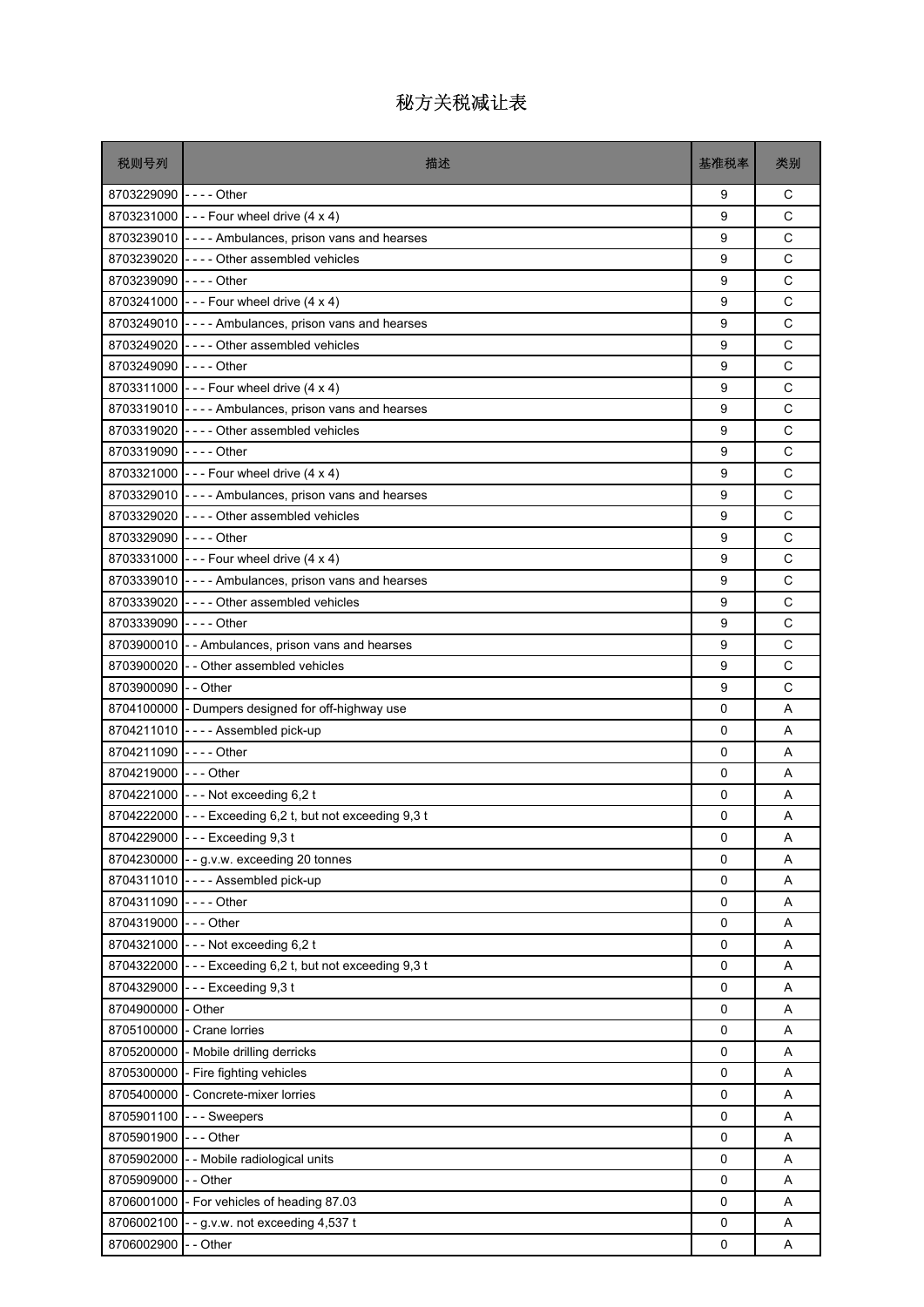| 税则号列                    | 描述                                                                                      | 基准税率         | 类别 |
|-------------------------|-----------------------------------------------------------------------------------------|--------------|----|
|                         | 8706009100 - For vehicles of g.v.w exceeding 5 t but not exceeding 6,2 t                | 0            | A  |
| 8706009200              | - For vehicles of g.v.w exceeding 6,2 t                                                 | $\mathbf{0}$ | A  |
| 8706009900              | -- Other                                                                                | 0            | A  |
| 8707100000              | - For the vehicles of heading 87.03                                                     | 0            | A  |
|                         | 8707901000 - For the vehicles of heading 87.02                                          | 0            | A  |
| 8707909000              | - - Other                                                                               | 0            | A  |
| 8708100000              | - Bumpers and parts thereof                                                             | 0            | A  |
|                         | 8708210000 - - Safety seat belts                                                        | 0            | A  |
|                         | 8708291000 - - - Bonnets / Techos (capotas)                                             | 0            | A  |
| 8708292000              | - - Mudguards, bonnets, sides, doors and parts thereof                                  | 0            | Α  |
| 8708293000              | - - - Front grilles                                                                     | 0            | A  |
|                         | 8708294000 --- Dashboards                                                               | 0            | A  |
| 8708295000              | --- Framed windows; windows, whether or not framed, equipped with heating resistors and | 0            | Α  |
| 8708299000              | $\left  - - \right $ - Other                                                            | 0            | A  |
|                         | 8708301000 - - Mounted brake linings                                                    | 0            | A  |
| 8708302100 --- Drums    |                                                                                         | 0            | A  |
|                         | 8708302200 --- Pneumatic systems                                                        | 0            | Α  |
|                         | 8708302300 - - - Hydraulic systems                                                      | 0            | A  |
|                         | 8708302400 --- Servo-brakes                                                             | 0            | A  |
| 8708302500              | I---Discs                                                                               | 0            | Α  |
| 8708302900              | $\left  - \right $ - $\circ$ Other parts                                                | 0            | A  |
|                         | 8708401000 - - Mechanical                                                               | 0            | A  |
| 8708409000 - - Other    |                                                                                         | 0            | A  |
| 8708501100              | --- Drive-axles                                                                         | 0            | Α  |
| 8708501900 --- Parts    |                                                                                         | 0            | A  |
| 8708502100              | --- Non-driving axles                                                                   | 0            | A  |
| 8708502900              | --- Parts                                                                               | 0            | Α  |
|                         | 8708701000 - - Road wheels and parts                                                    | 0            | A  |
|                         | 8708702000 - Rims, hub-caps and other accessories                                       | 0            | A  |
|                         | 8708801000 - - Ball and socket joints and parts thereof                                 | 0            | Α  |
|                         | 8708802000 - - Buffer and parts thereof                                                 | 0            | Α  |
| 8708809000 - - Other    |                                                                                         | $\Omega$     | Α  |
|                         | 8708910000 - - Radiators and parts thereof                                              | 0            | Α  |
|                         | 8708920000 - Silencers (mufflers) and exhaust pipes; parts thereof                      | 0            | Α  |
| 8708931000 --- Clutches |                                                                                         | 0            | Α  |
|                         | 8708939100 ---- Plates and discs                                                        | 0            | A  |
| 8708939900 ---- Other   |                                                                                         | 0            | Α  |
|                         | 8708940000 - - Steering wheels, steering columns and steering boxes; parts thereof      | 0            | Α  |
|                         | 8708950000 - - Safety airbag with inflater system; parts thereof                        | 0            | Α  |
|                         | 8708991100 - - - - Chassis-frames                                                       | 0            | A  |
| 8708991900 ---- Parts   |                                                                                         | 0            | Α  |
|                         | 8708992100 ---- Cardanic transmissions                                                  | 0            | Α  |
| 8708992900 ---- Parts   |                                                                                         | 0            | Α  |
|                         | 8708993100 ---- Mechanical systems                                                      | 0            | Α  |
|                         | 8708993200 ---- Hydraulic systems                                                       | 0            | Α  |
|                         | 8708993300 ---- End fittings                                                            | 0            | Α  |
|                         | 8708993900 ---- Other parts                                                             | 0            | Α  |
|                         | 8708994000 - - - Tracks and parts thereof                                               | 0            | Α  |
|                         | 8708995000 --- Fuel tanks                                                               | 0            | Α  |
|                         | 8708999600 ---- Detonator and sensor locks for safety belts                             | 0            | Α  |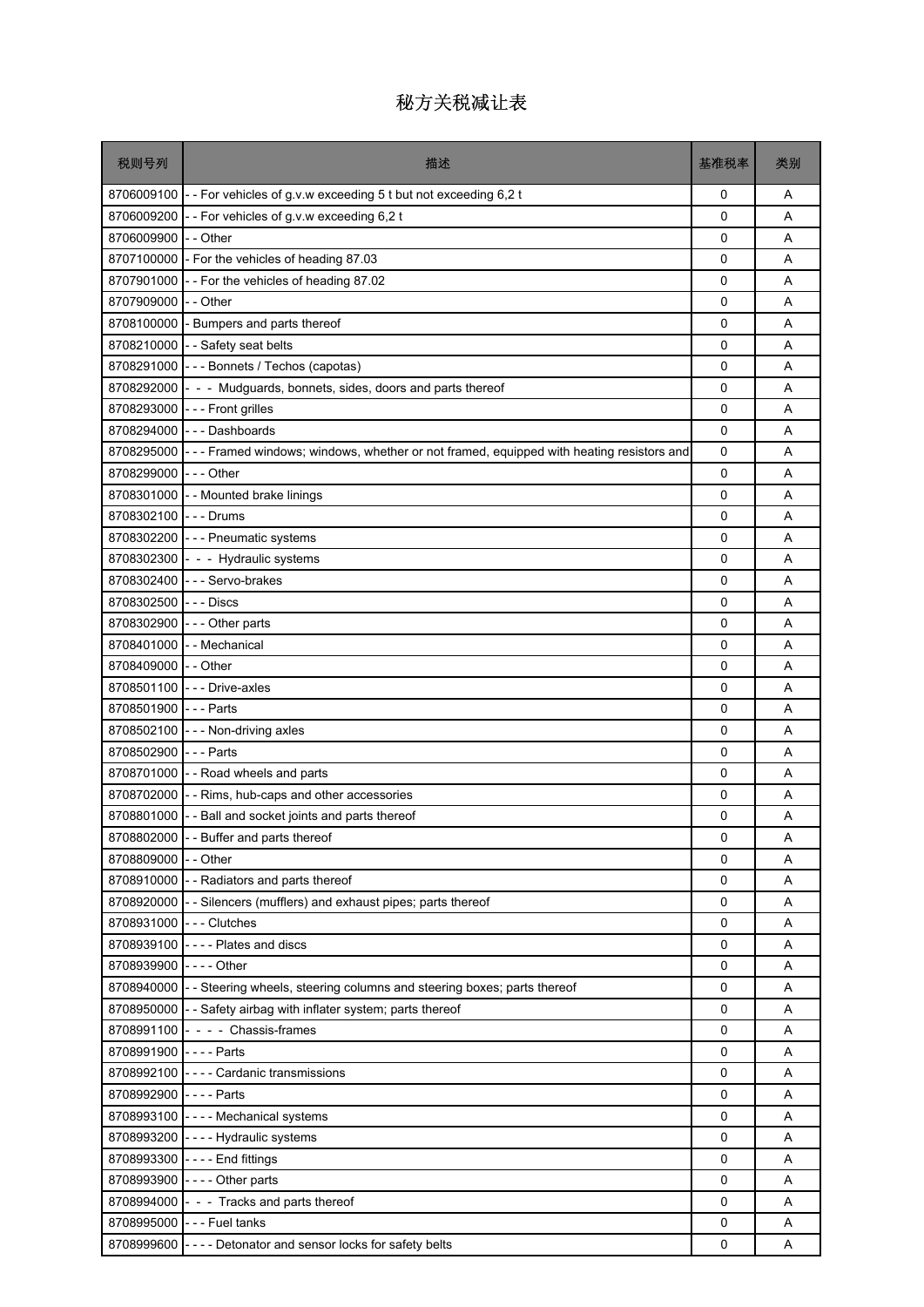| 税则号列                 | 描述                                                                                            | 基准税率     | 类别 |
|----------------------|-----------------------------------------------------------------------------------------------|----------|----|
| 8708999900           |                                                                                               | 0        | Α  |
| 8709110000           | - Electrical                                                                                  | $\Omega$ | A  |
| 8709190000           | - Other                                                                                       | 0        | A  |
| 8709900000           | - Parts                                                                                       | 0        | Α  |
| 8710000000           | Tanks and other armoured fighting vehicles, motorised, whether or not fitted with weapons,    | 9        | B  |
| 8711100000           | - With reciprocating internal combustion piston engine of a cylinder capacity not exceeding 5 | 9        | C  |
| 8711200000           | With reciprocating internal combustion piston engine of a cylinder capacity exceeding 50      | 9        | C  |
| 8711300000           | - With reciprocating internal combustion piston engine of a cylinder capacity exceeding 250   | 9        | C  |
| 8711400000           | - With reciprocating internal combustion piston engine of a cylinder capacity exceeding 500   | 9        | C  |
| 8711500000           | With reciprocating internal combustion piston engine of a cylinder capacity exceeding 800     | 9        | C  |
| 8711900000           | - Other                                                                                       | 9        | C  |
| 8712000000           | Bicycles and other cycles (including delivery tricycles), not motorised.                      | 9        | C  |
| 8713100000           | - Not mechanically propelled                                                                  | 9        | B  |
| 8713900000           | - Other                                                                                       | 9        | В  |
| 8714110000           | - Saddles                                                                                     | 0        | A  |
| 8714190000           | - - Other                                                                                     | 0        | A  |
| 8714200000           | - Of carriages for disabled persons                                                           | 9        | В  |
| 8714910000           | - - Frames and forks, and parts thereof                                                       | 0        | A  |
| 8714921000           | --- Wheel rims                                                                                | $\Omega$ | A  |
| 8714929000           | - - - Spokes                                                                                  | 0        | Α  |
| 8714930000           | -- Hubs, other than coaster braking hubs and hub brakes, and free-wheel sprocket-wheels       | 0        | A  |
| 8714940000           | - Brakes, including coaster braking hubs and hub brakes, and parts thereof                    | 0        | A  |
| 8714950000           | - Saddles                                                                                     | 0        | A  |
| 8714960000           | - - Pedals and crank-gear, and parts thereof                                                  | 0        | Α  |
| 8714990000           | - - Other                                                                                     | 0        | A  |
| 8715001000           | Baby carriages                                                                                | 9        | B  |
| 8715009000           | - Parts                                                                                       | 9        | В  |
| 8716100000           | - Trailers and semi-trailers of the caravan type, for housing or camping                      | 0        | A  |
| 8716200000           | Self-loading or self-unloading trailers and semi-trailers for agricultural purposes           | 0        | A  |
| 8716310000           | - Tanker trailers and tanker semi-trailers                                                    | 0        | Α  |
| 8716390000 - - Other |                                                                                               | 0        | Α  |
| 8716400000           | - Other trailers and semi-trailers                                                            | 0        | A  |
| 8716801000           | - Wheel barrows                                                                               | 0        | Α  |
| 8716809000           | - - Other                                                                                     | 0        | Α  |
| 8716900000           | - Parts                                                                                       | 0        | Α  |
| 8801000010           | - Gliders and hang gliders                                                                    | 9        | В  |
| 8801000090           | Other                                                                                         | 0        | Α  |
| 8802110000           | - - Of an unladen weight not exceeding 2,000 kg                                               | 0        | Α  |
| 8802120000           | - Of an unladen weight exceeding 2,000 kg                                                     | 0        | Α  |
| 8802201000           | - Aeroplanes and other aircraft of a maximum takeoff weight not exceeding 5.700 kg, other     | 0        | Α  |
| 8802209000           | - - Other                                                                                     | 0        | Α  |
| 8802301000           | - Aeroplanes and other aircraft of a maximum takeoff weight not exceeding 5.700 kg, other     | 0        | Α  |
| 8802309000           | - Other                                                                                       | 0        | Α  |
| 8802400000           | Aeroplanes and other aircraft, of an unladen weight exceeding 15,000 kg                       | 0        | Α  |
| 8802600000           | Spacecraft (including satellites) and suborbital and spacecraft launch<br>vehicles            | 0        | Α  |
| 8803100000           | - Propellers and rotors and parts thereof                                                     | 0        | Α  |
| 8803200000           | Under-carriages and parts thereof                                                             | 0        | Α  |
| 8803300000           | Other parts of aeroplanes or helicopters                                                      | 0        | Α  |
| 8803900000           | - Other                                                                                       | 0        | Α  |
| 8804000000           | Parachutes (including dirigible parachutes and paragliders) and rotochutes; parts thereof an  | 9        | В  |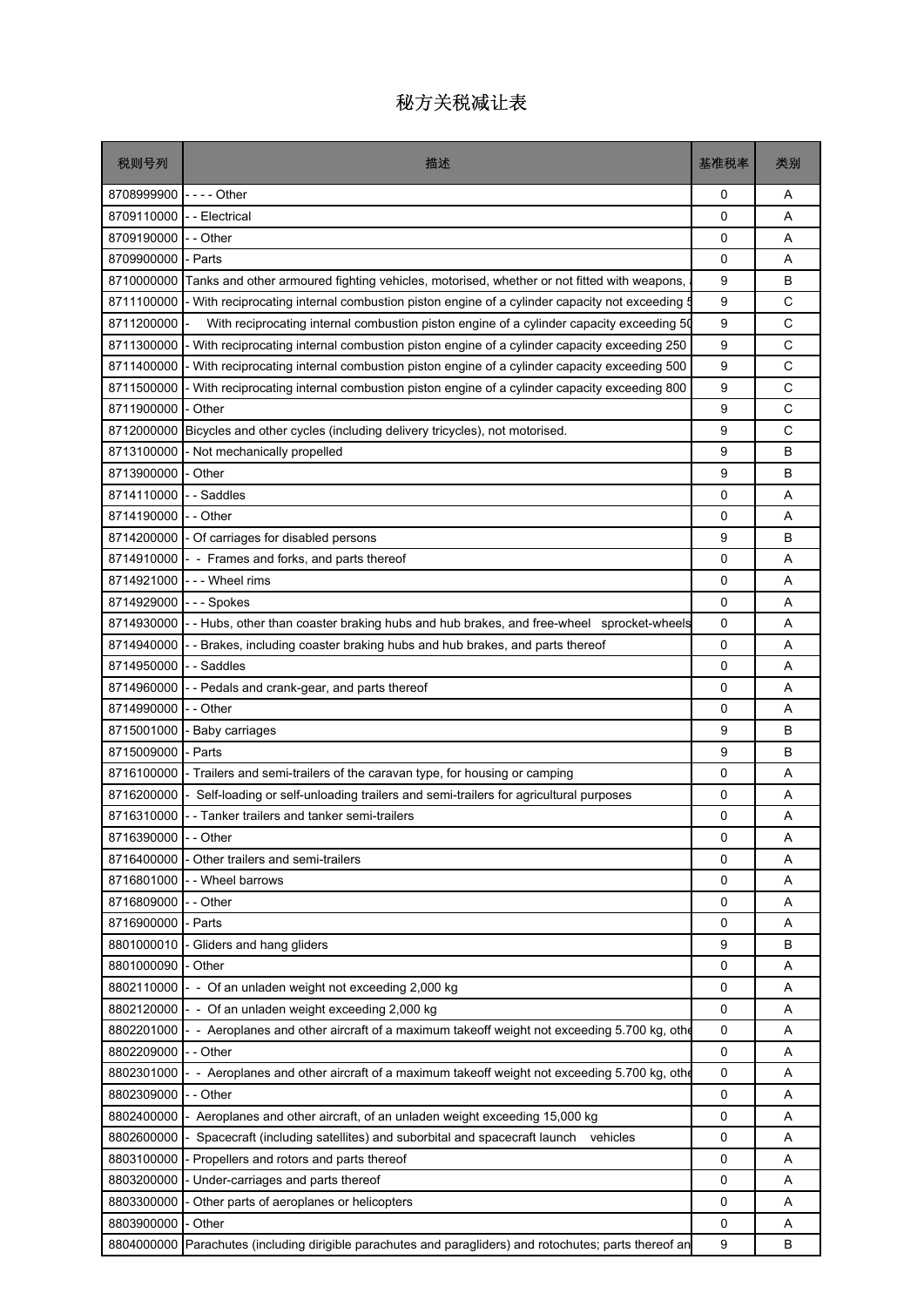| 税则号列       | 描述                                                                                           | 基准税率        | 类别 |
|------------|----------------------------------------------------------------------------------------------|-------------|----|
| 8805100000 | - Aircraft launching gear and parts thereof; deck-arrestor or similar gear and parts thereof | 0           | Α  |
| 8805210000 | - Air combat simulators and parts thereof                                                    | 0           | A  |
| 8805290000 | - - Other                                                                                    | 0           | Α  |
| 8901101100 | - Not exceeding 50 t                                                                         | 0           | A  |
| 8901101900 | $--$ Other                                                                                   | 0           | A  |
|            | 8901102000 - - Of a register exceeding 1.000 t                                               | 0           | A  |
| 8901201100 | --- Not excceding 50 t                                                                       | 0           | Α  |
| 8901201900 | $--$ Other                                                                                   | 0           | A  |
| 8901202000 | - - Of a register exceeding 1.000 t                                                          | 0           | A  |
| 8901301100 | --- Not exceeding 50 t                                                                       | 0           | A  |
| 8901301900 | $--$ Other                                                                                   | 0           | A  |
| 8901302000 | - - Of a register exceeding 1.000 t                                                          | 0           | A  |
| 8901901100 | --- Not exceeding 50 t                                                                       | 0           | A  |
| 8901901900 | --- Other                                                                                    | 0           | A  |
| 8901902000 | - - Of a register exceeding 1.000 t                                                          | 0           | A  |
| 8902001100 | -- Not exceeding 50 t                                                                        | 0           | Α  |
| 8902001900 | - - Other                                                                                    | 0           | A  |
| 8902002000 | - Of a register exceeding 1.000 t                                                            | 0           | A  |
| 8903100000 | - Inflatable                                                                                 | 0           | A  |
| 8903910000 | - - Sailboats, with or without auxiliary motor                                               | 0           | A  |
| 8903920000 | - - Motorboats, other than outboard motorboats                                               | 0           | Α  |
| 8903991000 | -  -  - Jet skis                                                                             | 0           | Α  |
| 8903999000 | -  -  - Other                                                                                | 0           | Α  |
| 8904001000 | - Not exceeding 50 t                                                                         | 0           | A  |
| 8904009000 | - Other                                                                                      | 0           | A  |
| 8905100000 | <b>Dredgers</b>                                                                              | 0           | Α  |
| 8905200000 | - Floating or submersible drilling or production platforms                                   | 0           | A  |
| 8905900000 | - Other                                                                                      | 0           | A  |
| 8906100000 | - Warships                                                                                   | 0           | A  |
| 8906901000 | - - Of a register not exceeding 1.000 t                                                      | 0           | Α  |
| 8906909000 | - Other                                                                                      | 0           | Α  |
| 8907100000 | - Inflatable rafts                                                                           | 0           | Α  |
| 8907901000 | - - Light buoys                                                                              | 0           | Α  |
| 8907909000 | -- Other                                                                                     | $\mathbf 0$ | Α  |
| 8908000000 | Vessels and other floating structures for breaking up.                                       | $\mathbf 0$ | Α  |
| 9001100000 | Optical fibres, optical fibre bundles and cables                                             | 0           | Α  |
| 9001200000 | - Sheets and plates of polarising material                                                   | 9           | в  |
| 9001300000 | <b>Contact lenses</b>                                                                        | 9           | B  |
| 9001400000 | Spectacle lenses of glass                                                                    | 9           | B  |
| 9001500000 | - Spectacle lenses of other materials                                                        | 9           | в  |
| 9001900000 | - Other                                                                                      | 9           | B  |
| 9002110000 | - For cameras, projectors or photographic enlargers or reducers                              | 9           | в  |
| 9002190000 | - - Other                                                                                    | 9           | в  |
| 9002200000 | - Filters                                                                                    | 9           | B  |
| 9002900000 | - Other                                                                                      | 9           | B  |
| 9003110000 | - - Of plastics                                                                              | 9           | B  |
| 9003191000 | --- Of precious metal or of base metals clad with precious metal                             | 9           | в  |
| 9003199000 | --- Other                                                                                    | 9           | B  |
| 9003900000 | Parts                                                                                        | 9           | B  |
| 9004100000 | - Sunglasses                                                                                 | 9           | B  |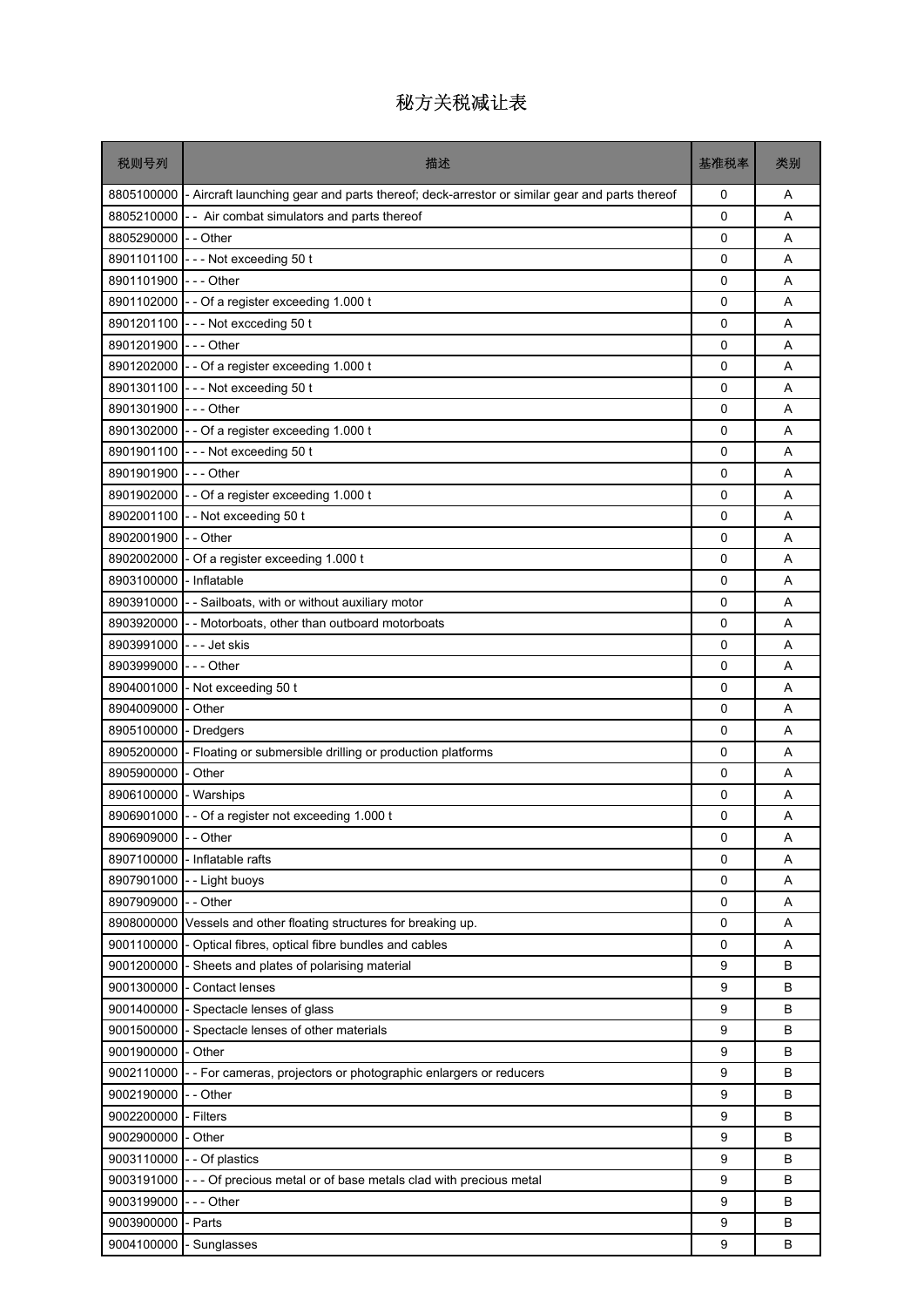| 税则号列                  | 描述                                                                                                    | 基准税率        | 类别 |
|-----------------------|-------------------------------------------------------------------------------------------------------|-------------|----|
| 9004901000            | -- Protective spectacles for working                                                                  | 9           | С  |
| 9004909000            | - - Other                                                                                             | 9           | C  |
| 9005100000            | - Binoculars                                                                                          | 9           | B  |
| 9005800000            | - Other instruments                                                                                   | 0           | A  |
| 9005900000            | - Parts and accessories (including mountings)                                                         | 0           | A  |
| 9006100000            | - Cameras of a kind used for preparing printing plates or cylinders                                   | 0           | A  |
| 9006300000            | - Cameras specially designed for underwater use, for aerial survey or for medical or surgical         | 0           | A  |
| 9006400000            | - Instant print cameras                                                                               | 9           | B  |
| 9006510000            | - - With a through-the-lens viewfinder (single lens reflex (SLR)), for roll film of a width not ex    | 9           | B  |
| 9006521010            | - - - - Cameras of a kind used for recording documents on microfilm, microfiche, or other mid         | 0           | A  |
| 9006521090            |                                                                                                       | 9           | B  |
|                       | 9006529010 ---- Cameras of a kind used for recording documents on microfilm, microfiche, or other mid | 0           | A  |
| 9006529090 ---- Other |                                                                                                       | 9           | B  |
|                       | 9006531010 ---- Cameras of a kind used for recording documents on microfilm, microfiche, or other mid | 0           | A  |
| 9006531090 ---- Other |                                                                                                       | 9           | B  |
| 9006539010            | ---- Cameras of a kind used for recording documents on microfilm, microfiche, or other mic            | 0           | A  |
| 9006539090 ---- Other |                                                                                                       | 9           | B  |
|                       | 9006591010 ---- Cameras of a kind used for recording documents on microfilm, microfiche, or other mid | 0           | A  |
| 9006591090 ---- Other |                                                                                                       | 9           | B  |
| 9006599010            | ---- Cameras of a kind used for recording documents on microfilm, microfiche, or other mid            | 0           | A  |
| 9006599090            | -  -  -  - Other                                                                                      | 9           | B  |
| 9006610000            | - - Discharge lamp ("electronic") flashlight apparatus                                                | 9           | B  |
| 9006690000            | - - Other                                                                                             | 9           | B  |
| 9006910000            | - - For cameras                                                                                       | 9           | B  |
| 9006990000            | - - Other                                                                                             | 9           | B  |
| 9007110000            | -- For film of less than 16 mm width or for double-8 mm film                                          | 9           | B  |
| 9007190000 -- Other   |                                                                                                       | 0           | A  |
|                       | 9007201000 - - For film of a width of 35 mm or more                                                   | 0           | A  |
| 9007209000 -- Other   |                                                                                                       | 0           | A  |
|                       | 9007910000 - For cameras                                                                              | 0           | A  |
|                       | 9007920000 - - For projectors                                                                         | 0           | Α  |
| 9008100000            | - Slide projectors                                                                                    | 0           | Α  |
| 9008200000            | Microfilm, microfiche or other microform readers, whether or not capable of producing copi            | 0           | Α  |
| 9008300000            | - Other image projectors                                                                              | 0           | Α  |
| 9008400000            | - Photographic (other than cinematographic) enlargers and reducers                                    | 0           | Α  |
| 9008900000            | - Parts and accessories                                                                               | 0           | Α  |
| 9010100000            | - Apparatus and equipment for automatically developing photographic (including cinematogr             | 0           | Α  |
| 9010500000            | - Other apparatus and equipment for photographic (including cinematographic) laboratorios             | 0           | Α  |
| 9010600000            | - Projection screens                                                                                  | 0           | Α  |
| 9010900000            | - Parts and accessories                                                                               | 0           | Α  |
| 9011100000            | - Stereoscopic microscopes                                                                            | 0           | Α  |
| 9011200000            | - Other microscopes, for photomicrography, cinephoto- micrography or microprojection                  | $\mathbf 0$ | Α  |
| 9011800000            | Other microscopes                                                                                     | 0           | Α  |
| 9011900000            | - Parts and accessories                                                                               | 0           | Α  |
| 9012100000            | - Microscopes other than optical microscopes; diffraction apparatus                                   | 0           | Α  |
| 9012900000            | - Parts and accessories                                                                               | 0           | Α  |
| 9013100000            | - Telescopic sights for fitting to arms; periscopes; telescopes designed to form parts of mach        | 0           | Α  |
| 9013200000            | - Lasers, other than laser diodes                                                                     | $\mathbf 0$ | Α  |
| 9013801000            | - - Magnifiers                                                                                        | 0           | Α  |
| 9013809000            | - - Other                                                                                             | 0           | Α  |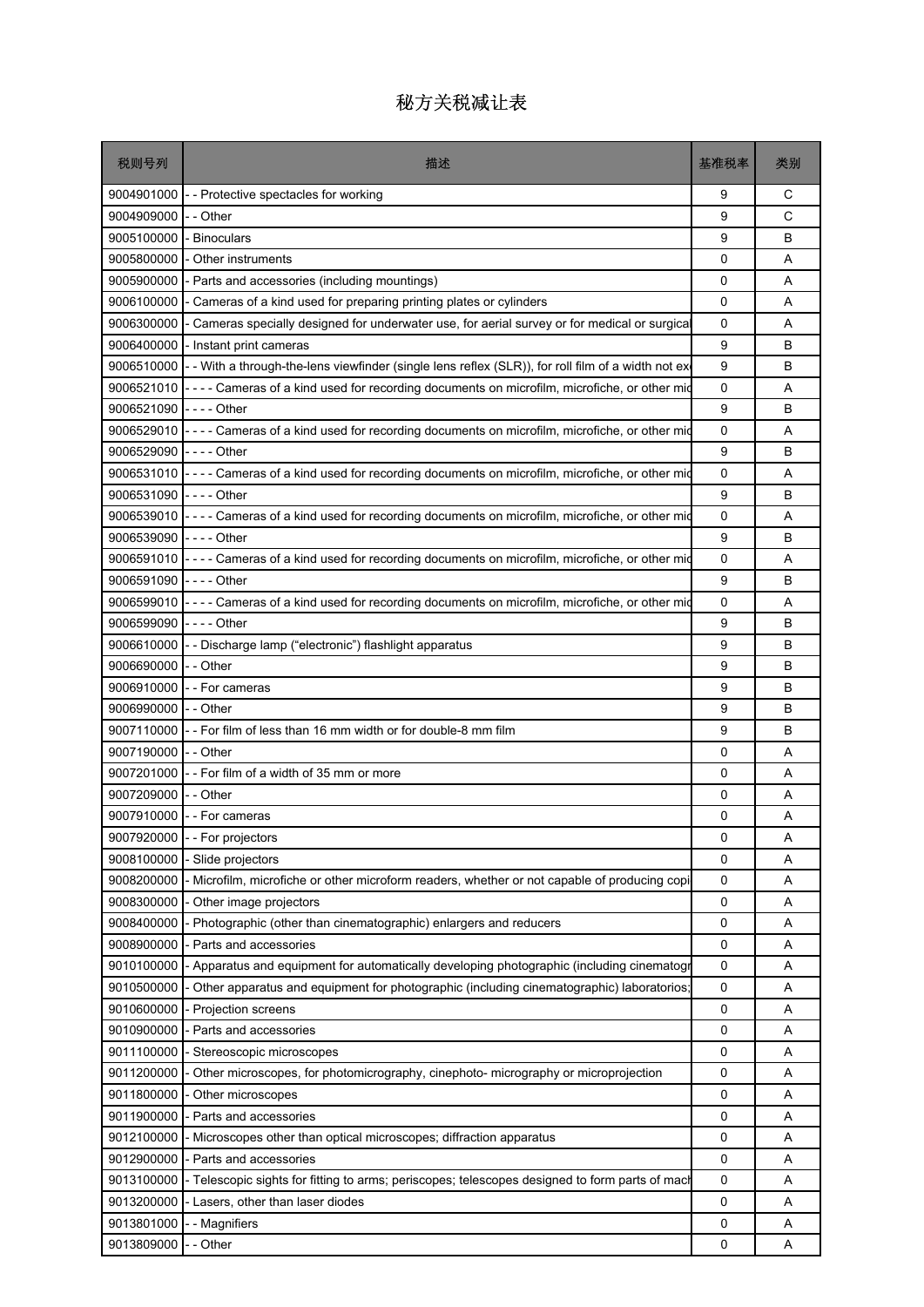| 税则号列                 | 描述                                                                                            | 基准税率         | 类别 |
|----------------------|-----------------------------------------------------------------------------------------------|--------------|----|
| 9013900000           | - Parts and accessories                                                                       | 0            | A  |
| 9014100000           | Direction finding compasses                                                                   | 0            | A  |
| 9014200000           | Instruments and appliances for aeronautical or space navigation (other than compasses)        | 0            | A  |
| 9014800000           | - Other instruments and appliances                                                            | 0            | A  |
| 9014900000           | - Parts and accessories                                                                       | 0            | A  |
| 9015100000           | - Rangefinders                                                                                | 0            | A  |
| 9015201000           | - - Theodolites                                                                               | 0            | Α  |
| 9015202000           | - - Tachymeters                                                                               | 0            | A  |
| 9015300000           | - Levels                                                                                      | 0            | A  |
| 9015401000           | - - Electrical o electronic                                                                   | 0            | Α  |
| 9015409000           | - - Other                                                                                     | 0            | A  |
| 9015801000           | - - Electrical or electronic                                                                  | 0            | A  |
| 9015809000           | - - Other                                                                                     | 0            | A  |
| 9015900000           | - Parts and accessories                                                                       | 0            | A  |
| 9016001100           | - - Electrical                                                                                | 0            | A  |
| 9016001200           | - Electronic                                                                                  | 0            | A  |
| 9016001900           | - - Other                                                                                     | 0            | Α  |
| 9016009000           | - Parts and accessories                                                                       | 0            | A  |
| 9017100000           | - Drafting tables and machines, whether or not automatic                                      | 0            | A  |
| 9017201000           | - - Pantographs                                                                               | 0            | Α  |
| 9017202000           | - - Drawing sets (mathematics boxes) and their components whether in a case or separately     | 0            | A  |
| 9017203000           | - Slide rulers, disc calculators and cylindrical calculators                                  | 0            | A  |
| 9017209000           | - - Other                                                                                     | 0            | A  |
| 9017300000           | - Micrometers, callipers and gauges                                                           | 0            | A  |
| 9017801000           | -- For lineal measuring                                                                       | 0            | A  |
| 9017809000           | - - Other                                                                                     | 0            | A  |
| 9017900000           | - Parts and accessories                                                                       | 0            | Α  |
|                      | 9018110000 - Electro-cardiographs                                                             | 0            | A  |
| 9018120000           | -- Ultrasonic scanning apparatus                                                              | 0            | A  |
| 9018130000           | -- Magnetic resonance imaging apparatus                                                       | 0            | Α  |
|                      | 9018140000 - - Scintigraphic apparatus                                                        | $\Omega$     | Α  |
| 9018190000           | - - Other                                                                                     | $\mathbf{0}$ | A  |
| 9018200000           | Ultra-violet or infra-red ray apparatus                                                       | 0            | Α  |
| 9018312000           | --- Of plastic                                                                                | 9            | E  |
| 9018319000 --- Other |                                                                                               | 0            | Α  |
|                      | 9018320000 - Tubular metal needles and needles for sutures                                    | 9            | Α  |
| 9018390010           | --- Set of tubes with needles for hemodyalisis, transfusion or similar                        | 0            | Α  |
| 9018390090           | - - - Other                                                                                   | 0            | Α  |
| 9018410000           | - Dental drill engines, whether or not combined on a single base with other dental equipme    | 0            | Α  |
| 9018491000           | --- Dental burrs, discs, drills and brushes                                                   | 0            | Α  |
| 9018499000           | - - - Other                                                                                   | 0            | Α  |
| 9018500000           | - Other ophthalmic instruments and appliances                                                 | 0            | Α  |
| 9018901000           | - Electro-medical                                                                             | 0            | Α  |
| 9018909000           | - - Other                                                                                     | 0            | Α  |
| 9019100000           | Mechano-therapy appliances; massage apparatus; psychological aptitude-testing apparatu        | 0            | Α  |
| 9019200000           | Ozone therapy, oxygen therapy, aerosol therapy, artificial respiration or other therapeutic r | 0            | Α  |
| 9020000000           | Other breathing appliances and gas masks, excluding protective masks having neither mech      | 0            | Α  |
| 9021101000           | - Orthopaedic appliances                                                                      | 9            | Α  |
| 9021102000           | - Fracture appliances                                                                         | 9            | Α  |
| 9021210000           | - Artificial teeth                                                                            | 9            | Α  |
|                      |                                                                                               |              |    |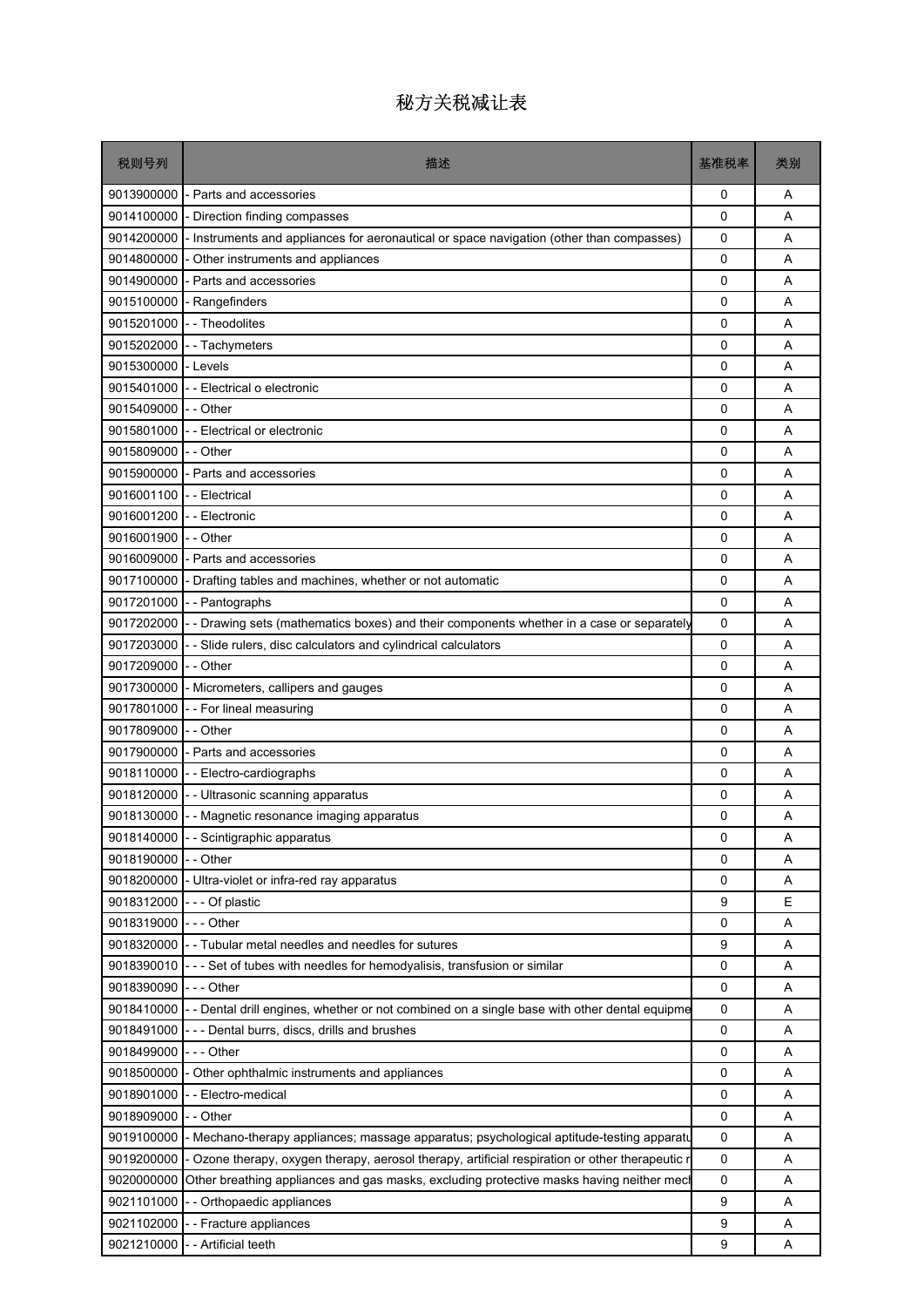| 税则号列                     | 描述                                                                                          | 基准税率         | 类别 |
|--------------------------|---------------------------------------------------------------------------------------------|--------------|----|
| 9021290000 - - Other     |                                                                                             | 9            | Α  |
|                          | 9021310000 - - Artificial joints                                                            | 9            | B  |
|                          | 9021391000 --- Cardiac valves                                                               | 9            | B  |
| 9021399000               | - - - Other                                                                                 | 9            | B  |
|                          | 9021400000 - Hearing aids, excluding parts and accessories                                  | 9            | B  |
| 9021500000               | - Pacemakers for stimulating heart muscles, excluding parts and accessories                 | 9            | B  |
| 9021900000 - Other       |                                                                                             | 9            | В  |
|                          | 9022120000 - - Computed tomography apparatus                                                | 0            | A  |
|                          | 9022130000 - - Other, for dental uses                                                       | 0            | A  |
|                          | 9022140000 - - Other, for medical, surgical or veterinary uses                              | 0            | Α  |
|                          | 9022190000 - - For other uses                                                               | 0            | A  |
|                          | 9022210000 - - For medical, surgical, dental or veterinary uses                             | 0            | A  |
|                          | 9022290000 - For other uses                                                                 | 0            | Α  |
| 9022300000 - X-ray tubes |                                                                                             | 0            | A  |
|                          | 9022900000 - Other, including parts and accessories                                         | 0            | A  |
| 9023001000               | - Human or animal anatomical models                                                         | 0            | A  |
| 9023002000               | - Microscopic preparations                                                                  | 0            | Α  |
| 9023009000               | - Other                                                                                     | 0            | A  |
| 9024100000               | - Machines and appliances for testing metals                                                | 0            | A  |
|                          | 9024800000 - Other machines and appliances                                                  | 0            | Α  |
|                          | 9024900000 - Parts and accessories                                                          | 0            | A  |
|                          | 9025111000 - - - Of clinical use                                                            | 9            | B  |
| 9025119000 --- Other     |                                                                                             | 0            | Α  |
|                          | 9025191100 ---- Pyrometers                                                                  | 0            | A  |
|                          | 9025191200 ---- Thermometers for vehicles of Chapter 87                                     | 0            | A  |
| 9025191900 ---- Other    |                                                                                             | 0            | A  |
| 9025199000 --- Other     |                                                                                             | 0            | A  |
|                          | 9025803000 - - Hydrometers and similar floating instruments                                 | 0            | A  |
|                          | 9025804100 - - - Hygrometers and psychrometer                                               | 0            | A  |
| 9025804900 --- Other     |                                                                                             | 0            | Α  |
| 9025809000 - - Other     |                                                                                             | 0            | Α  |
|                          | 9025900000 - Parts and accessories                                                          | $\mathbf{0}$ | A  |
|                          | 9026101100 --- Fuel measurers of vehicles of Chapter 87                                     | 0            | Α  |
| 9026101200               | - - - Level indicators                                                                      | 0            | Α  |
| 9026101900 --- Other     |                                                                                             | 0            | Α  |
| 9026109000 - - Other     |                                                                                             | 0            | Α  |
|                          | 9026200000 - For measuring or checking pressure                                             | 0            | Α  |
|                          | 9026801100 --- Thermocouple heat meters                                                     | 0            | Α  |
| 9026801900               | -  -  - Other                                                                               | 0            | Α  |
| 9026809000               | - - Other                                                                                   | 0            | Α  |
|                          | 9026900000 - Parts and accessories                                                          | $\mathsf 0$  | Α  |
|                          | 9027101000 - Electrical or electronic                                                       | 0            | Α  |
| 9027109000               | - - Other                                                                                   | 0            | Α  |
| 9027200000               | - Chromatographs and electrophoresis instruments                                            | 0            | A  |
| 9027300000               | - Spectrometers, spectrophotometers and spectrographs using optical radiations (UV, visible | 0            | Α  |
| 9027500000               | - Other instruments and apparatus using optical radiations (UV, visible, IR):               | $\mathsf 0$  | Α  |
| 9027802000               | -- Polarimeters, pH meters, turbidimeters, salinometers and expansion meters                | 0            | Α  |
| 9027803000               | - - Smoke detectors                                                                         | 0            | Α  |
| 9027809000               | - - Other                                                                                   | 0            | Α  |
| 9027901000               | - - Microtomes                                                                              | 0            | Α  |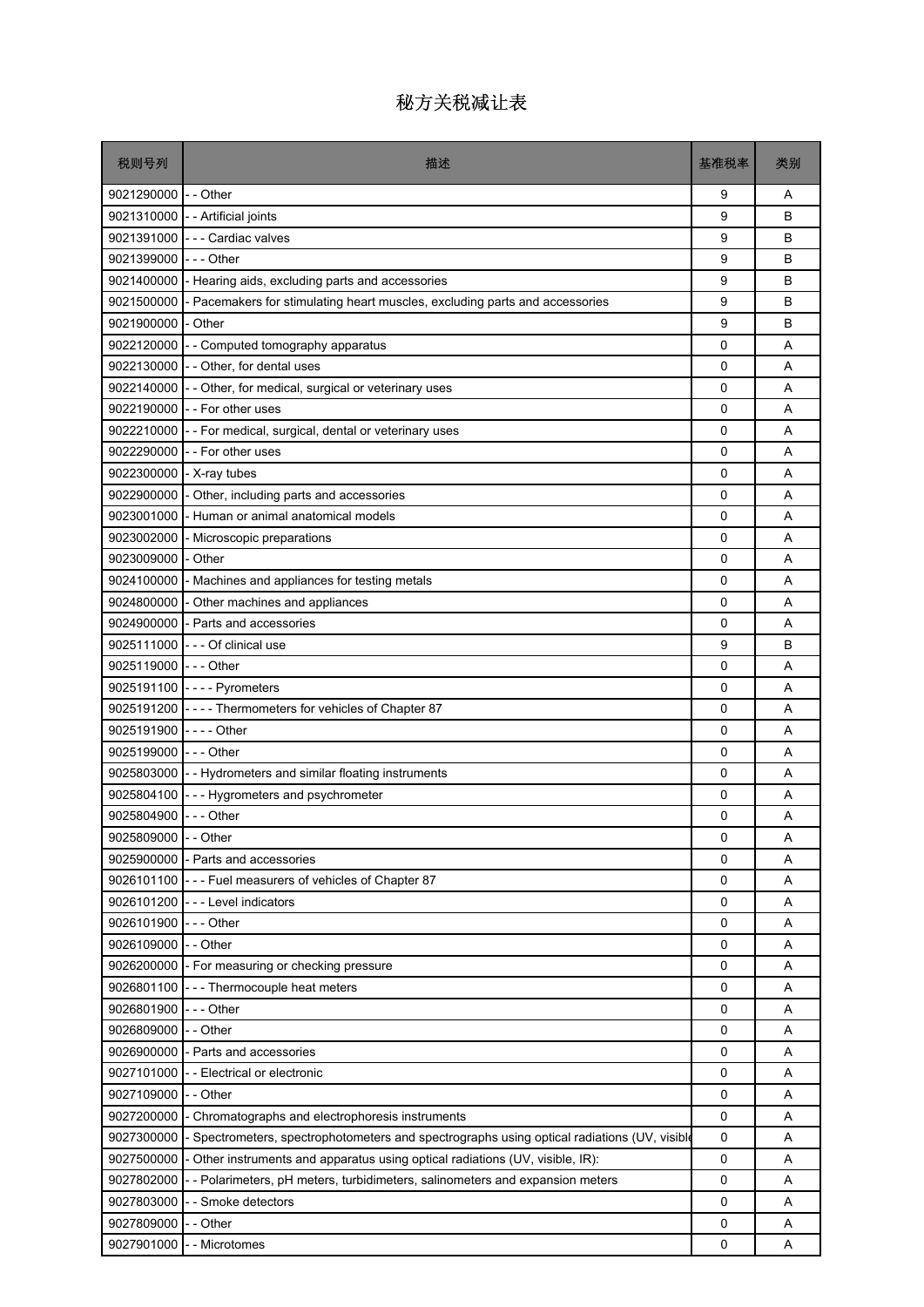| 税则号列                | 描述                                                                                          | 基准税率 | 类别 |
|---------------------|---------------------------------------------------------------------------------------------|------|----|
| 9027909000          | - - Parts and accessories                                                                   | 0    | Α  |
| 9028100000          | Gas meters                                                                                  | 0    | A  |
| 9028201000          | - Water meters                                                                              | 0    | A  |
| 9028209000          | - - Other                                                                                   | 0    | Α  |
| 9028301000          | - Single-phase                                                                              | 0    | A  |
| 9028309000          | - - Other                                                                                   | 0    | A  |
| 9028901000          | - - Of electricity meters                                                                   | 0    | Α  |
| 9028909000          | -- Other                                                                                    | 9    | C  |
| 9029101000          | - - Taximeters                                                                              | 0    | A  |
| 9029102000          | - Production counters, electronic                                                           | 0    | Α  |
| 9029109000          | - - Other                                                                                   | 0    | A  |
| 9029201000          | - Speed indicators, other than electrical or electronic                                     | 0    | A  |
| 9029202000          | - Tachometers                                                                               | 0    | A  |
| 9029209000          | - - Other                                                                                   | 0    | A  |
| 9029901000          | - Of speed indicators                                                                       | 9    | B  |
| 9029909000          | - - Other                                                                                   | 9    | В  |
| 9030100000          | Instruments and apparatus for measuring or detecting ionising radiations                    | 0    | Α  |
| 9030200000          | - Oscilloscopes and oscillographs                                                           | 0    | A  |
| 9030310000          | - - Multimeters without a recording device                                                  | 0    | A  |
| 9030320000          | - Multimeters, with a recording device                                                      | 0    | A  |
| 9030330000          | -- Other, without a recording device                                                        | 0    | A  |
| 9030390000          | - Other, with a recording device                                                            | 0    | A  |
| 9030400000          | Other instruments and apparatus, specially designed for telecommunications (for example     | 0    | A  |
| 9030820000          | -- For measuring or checking semiconductor wafers or devices                                | 0    | Α  |
| 9030840000          | - Other, with a recording device                                                            | 0    | A  |
| 9030890000          | - - Other                                                                                   | 0    | A  |
| 9030901000          | - - Of instruments or apparatus for measuring electrical quantities                         | 0    | Α  |
| 9030909000          | - - Other                                                                                   | 0    | A  |
| 9031101000          | - - Electronic                                                                              | 0    | A  |
| 9031109000 -- Other |                                                                                             | 0    | Α  |
|                     | 9031200000 - Test benches                                                                   | 0    | Α  |
| 9031410000          | -- For inspecting semiconductor wafers or devices or for inspecting photomasks or reticles  | 0    | Α  |
| 9031491000          | - - Optical comparators, comparator benches, measuring benches, interferometers, optical    | 0    | Α  |
| 9031492000          | --- Profile projectors                                                                      | 0    | Α  |
| 9031499000          | - - - Other                                                                                 | 0    | Α  |
| 9031802000          | - Apparatus for regulating engines of vehicles of Chapter 87 (synchroscopes)                | 0    | Α  |
| 9031803000          | - - Planimeters                                                                             | 0    | Α  |
| 9031809000          | - - Other                                                                                   | 0    | Α  |
| 9031900000          | - Parts and accessories                                                                     | 0    | Α  |
| 9032100000          | - Thermostats                                                                               | 0    | Α  |
| 9032200000          | - Manostats                                                                                 | 0    | Α  |
|                     | 9032810000 - Hydraulic or pneumatic                                                         | 0    | A  |
| 9032891100          | ---- For a voltage not exceeding 260 V and a amperage not exceeding 30 A                    | 0    | Α  |
| 9032891900          |                                                                                             | 0    | Α  |
| 9032899000          | --- Other                                                                                   | 0    | Α  |
| 9032901000          | - - Of thermostats                                                                          | 0    | Α  |
| 9032902000          | - - Of voltage regulators                                                                   | 0    | Α  |
| 9032909000          | - - Other                                                                                   | 0    | Α  |
| 9033000000          | Parts and accessories (not specified or included elsewhere in this Chapter) for machines, a | 0    | Α  |
| 9101110000          | - - With mechanical display only                                                            | 9    | В  |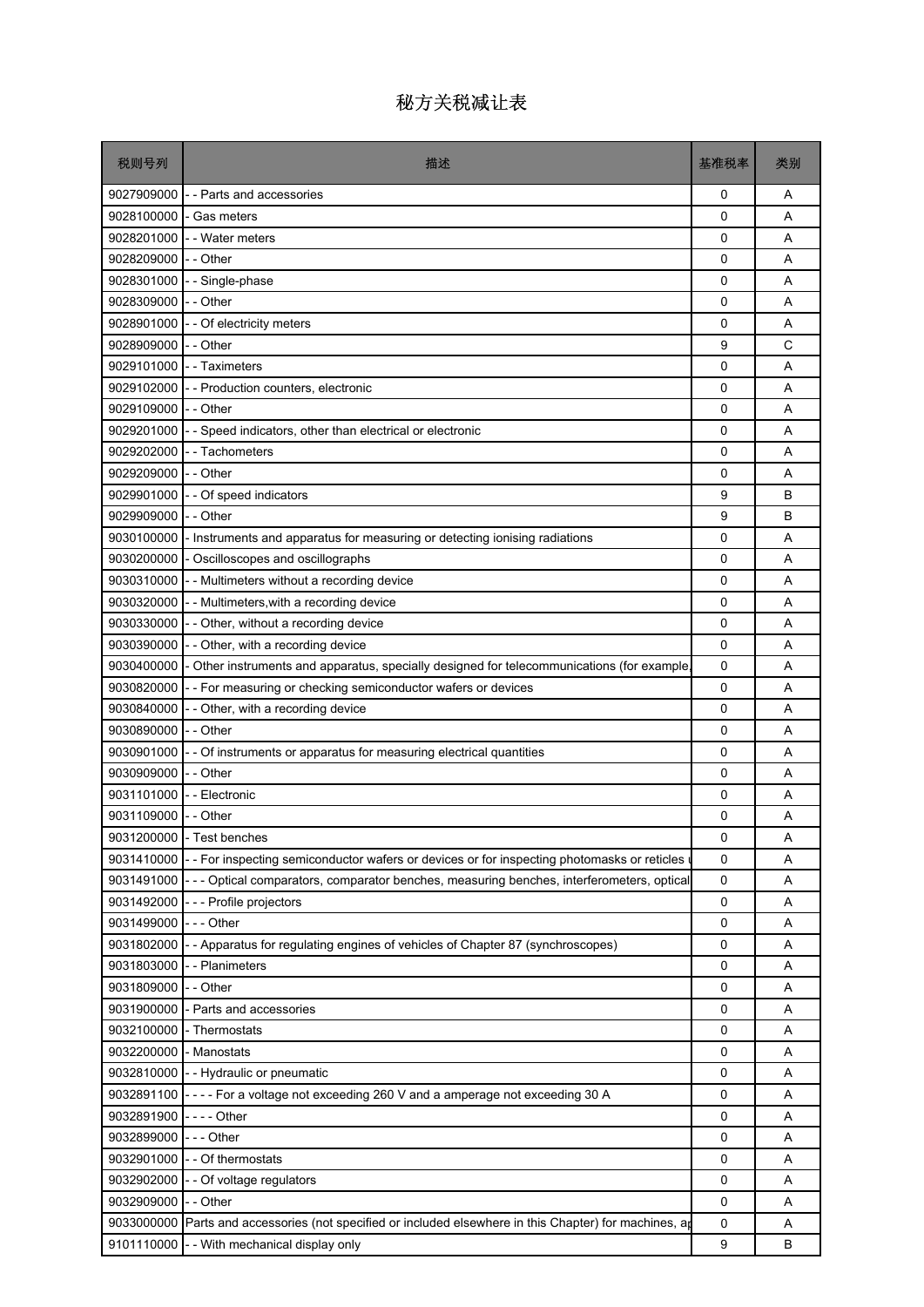| 税则号列                      | 描述                                                                                                      | 基准税率 | 类别 |
|---------------------------|---------------------------------------------------------------------------------------------------------|------|----|
| 9101190000                | -- Other                                                                                                | 9    | Α  |
|                           | 9101210000 - - With automatic winding                                                                   | 9    | A  |
| 9101290000 - - Other      |                                                                                                         | 9    | A  |
|                           | 9101910000 - Electrically operated                                                                      | 9    | A  |
| 9101990000 - - Other      |                                                                                                         | 9    | A  |
|                           | 9102110000 - - With mechanical display only                                                             | 9    | A  |
|                           | 9102120000 - With opto-electronic display only                                                          | 9    | A  |
| 9102190000                | - - Other                                                                                               | 9    | A  |
| 9102210000                | - - With automatic winding                                                                              | 9    | A  |
| 9102290000                | - - Other                                                                                               | 9    | A  |
| 9102910000                | -- Electrically operated                                                                                | 9    | A  |
| 9102990000                | - - Other                                                                                               | 9    | A  |
| 9103100000                | - Electrically operated                                                                                 | 9    | A  |
| 9103900000                | - Other                                                                                                 | 9    | A  |
| 9104001000                | - For vehicles of Chapter 87                                                                            | 9    | A  |
| 9104009000                | - Other                                                                                                 | 9    | A  |
| 9105110000                | -- Electrically operated                                                                                | 9    | A  |
| 9105190000                | - - Other                                                                                               | 9    | A  |
| 9105210000 - - Eléctricos |                                                                                                         | 9    | A  |
| 9105290000 - - Other      |                                                                                                         | 9    | A  |
| 9105911000                | --- Clocks for electric clock systems (master clock and secondary clock)                                | 0    | A  |
| 9105919000                | -  -  - Other                                                                                           | 0    | A  |
| 9105990000                | - - Other                                                                                               | 0    | A  |
| 9106100000                | - Time-registers; time-recorders                                                                        | 0    | A  |
|                           | 9106901000 - - Parking meters                                                                           | 0    | A  |
| 9106909000                | - - Other                                                                                               | 0    | A  |
|                           | 9107000000 Time switches with clock or watch movement or with synchronous motor                         | 0    | A  |
|                           | 9108110000 - - With mechanical display only or with a device to which a mechanical display can be incor | 9    | A  |
| 9108120000                | - - With opto-electronic display only                                                                   | 9    | A  |
| 9108190000 - - Other      |                                                                                                         | 9    | Α  |
|                           | 9108200000 - With automatic winding                                                                     | g    | Α  |
| 9108900000                | - Other                                                                                                 | 9    | A  |
| 9109110000                | -- Of alarm clocks                                                                                      | 9    | Α  |
| 9109190000                | -- Other                                                                                                | 9    | Α  |
| 9109900000                | - Other                                                                                                 | 9    | Α  |
| 9110110000                | - - Complete movements, unassembled or partly assembled (movement sets)                                 | 9    | Α  |
| 9110120000                | - - Incomplete movements, assembled                                                                     | 9    | Α  |
| 9110190000                | -- Rough movements                                                                                      | 9    | Α  |
| 9110900000                | - Other                                                                                                 | 9    | Α  |
| 9111100000                | Cases of precious metal or of metal clad with precious metal                                            | 9    | B  |
| 9111200000                | - Cases of base metal, whether or not gold- or silver-plated                                            | 9    | В  |
| 9111800000                | - Other cases                                                                                           | 9    | B  |
| 9111900000                | - Parts                                                                                                 | 9    | B  |
| 9112200000                | - Cases                                                                                                 | 9    | В  |
| 9112900000                | - Parts                                                                                                 | 9    | B  |
| 9113100000                | - Of precious metal or of metal clad with precious metal                                                | 9    | Α  |
| 9113200000                | - Of base metal, whether or not gold- or silver-plated                                                  | 9    | Α  |
| 9113901000                | - - Of plastics                                                                                         | 9    | Α  |
| 9113902000                | - - Of leather                                                                                          | 9    | Α  |
| 9113909000                | - - Other                                                                                               | 9    | Α  |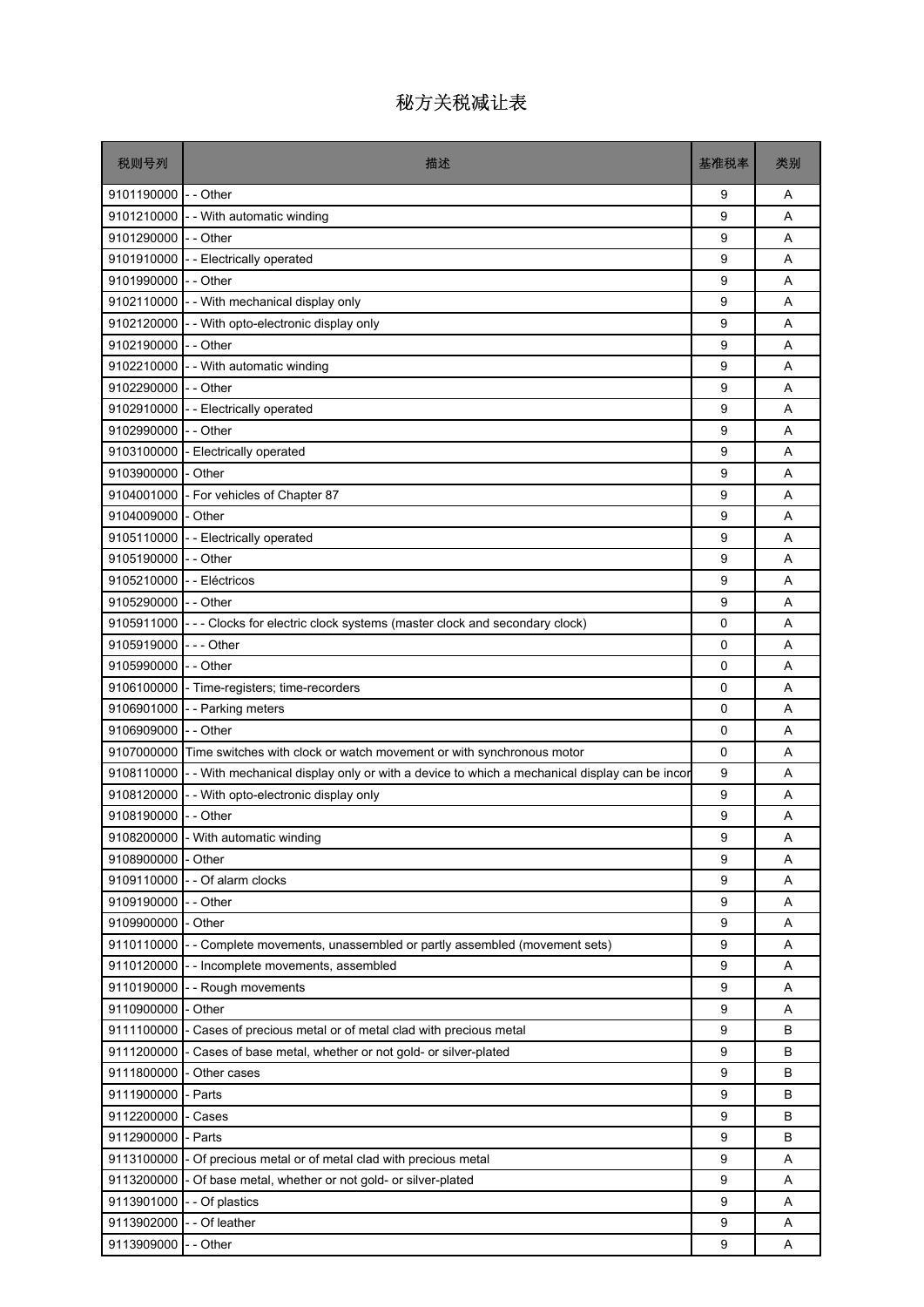| 税则号列                 | 描述                                                                                          | 基准税率 | 类别 |
|----------------------|---------------------------------------------------------------------------------------------|------|----|
| 9114100000           | - Springs, including hair-springs                                                           | 9    | Α  |
| 9114200000           | - Jewels                                                                                    | 9    | A  |
| 9114300000           | <b>Dials</b>                                                                                | 9    | A  |
| 9114400000           | Plates and bridges                                                                          | 9    | Α  |
| 9114900000           | - Other                                                                                     | 9    | A  |
| 9201100000           | - Upright pianos                                                                            | 9    | A  |
| 9201200000           | - Grand pianos                                                                              | 9    | Α  |
| 9201900000           | - Other                                                                                     | 9    | A  |
| 9202100000           | Played with a bow                                                                           | 9    | A  |
| 9202900000           | Other                                                                                       | 9    | B  |
| 9205100000           | Brass-wind instruments                                                                      | 9    | Α  |
| 9205901000           | - Keyboard pipe organs; harmoniums and similar keyboard instruments with free metal ree     | 9    | A  |
| 9205902000           | - Accordions and similar instruments                                                        | 9    | A  |
| 9205903000           | - - Mouth organs                                                                            | 9    | Α  |
| 9205909000           | - - Other                                                                                   | 9    | A  |
| 9206000000           | Percussion musical instruments (for example, drums, xylophones, cymbals, castanets, mara    | 9    | A  |
| 9207100000           | - Keyboard instruments, other than accordions                                               | 9    | Α  |
| 9207900000           | - Other                                                                                     | 9    | A  |
| 9208100000           | <b>Musical boxes</b>                                                                        | 9    | A  |
| 9208900000           | Other                                                                                       | 9    | Α  |
| 9209300000           | - Musical instrument strings                                                                | 9    | A  |
| 9209910000           | - - Parts and accessories for pianos                                                        | 9    | A  |
| 9209920000           | - Parts and accessories for the musical instruments of heading 92.02                        | 9    | A  |
| 9209940000           | -- Parts and accessories for the musical instruments of heading 92.07                       | 9    | A  |
| 9209990000           | - - Other                                                                                   | 9    | A  |
| 9301110000           | - - Self-propelled                                                                          | 9    | A  |
| 9301190000           | - - Other                                                                                   | 9    | A  |
| 9301200000           | - Rocket launchers; flame-throwers; grenade launchers; torpedo tubes and similar projectors | 9    | A  |
| 9301901000           | - - Fully automatic shotgun                                                                 | 9    | A  |
|                      | 9301902100 --- Bolt action                                                                  | 9    | Α  |
|                      | 9301902200 --- Semiautomatic                                                                | g    | Α  |
|                      | 9301902300 --- Fully automatic                                                              | 9    | A  |
| 9301902900 --- Other |                                                                                             | 9    | Α  |
| 9301903000           | - - Machine guns                                                                            | 9    | Α  |
|                      | 9301904100 --- Fully automatic                                                              | 9    | Α  |
| 9301904900           | --- Other                                                                                   | 9    | Α  |
| 9301909000           | -- Other                                                                                    | 9    | Α  |
| 9302001000           | - Revolvers                                                                                 | 9    | Α  |
| 9302002100           | - - Semiautomatics                                                                          | 9    | Α  |
| 9302002900           | - - Other                                                                                   | 9    | Α  |
| 9302003000           | - Multiple barrel pistols                                                                   | 9    | Α  |
|                      | 9303100000 - Muzzle-loading firearms                                                        | 9    | Α  |
|                      | 9303201100 --- Pump action                                                                  | 9    | Α  |
| 9303201200           | - - - Semiautomatics                                                                        | 9    | Α  |
| 9303201900           | $--$ Other                                                                                  | 9    | Α  |
| 9303202000           | - - Of shotguns, including shotgun-rifles combinations                                      | 9    | Α  |
| 9303209000           | - - Other                                                                                   | 9    | Α  |
| 9303301000           | - - Single shot                                                                             | 9    | Α  |
| 9303302000           | - - Semiautomatics                                                                          | 9    | Α  |
| 9303309000           | - - Other                                                                                   | 9    | Α  |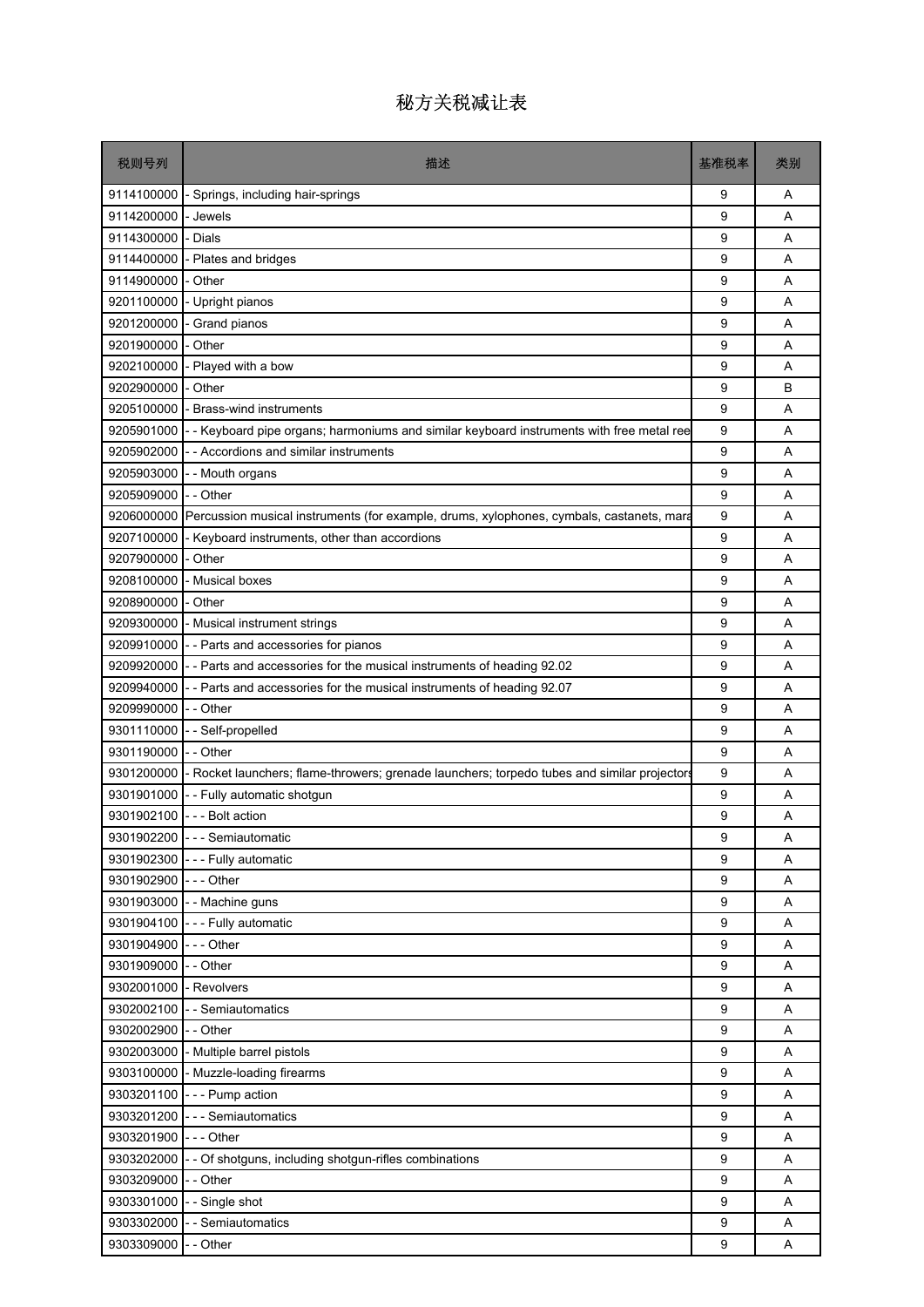| 税则号列                    | 描述                                                                                                    | 基准税率 | 类别 |
|-------------------------|-------------------------------------------------------------------------------------------------------|------|----|
| 9303900000              | - Other                                                                                               | 9    | A  |
| 9304001000              | - Of compressed air                                                                                   | 9    | A  |
| 9304009000              | - Other                                                                                               | 9    | A  |
| 9305101000              | - - Trigger mechanism                                                                                 | 9    | Α  |
|                         | 9305102000 - Frames and receivers                                                                     | 9    | A  |
| 9305103000              | - - Barrels                                                                                           | 9    | A  |
|                         | 9305104000 - - Pistons, pins and recoil buffer (muzzle breaks)                                        | 9    | Α  |
|                         | 9305105000 - - Magazines and parts thereof                                                            | 9    | A  |
|                         | 9305106000 - - Silencers and parts thereof                                                            | 9    | A  |
|                         | 9305107000 - Stock, pistol grip and lockplates                                                        | 9    | Α  |
|                         | 9305108000 - - Blocks (for pistols) and cylinders (for revolvers)                                     | 9    | A  |
| 9305109000 - - Other    |                                                                                                       | 9    | A  |
|                         | 9305210000 - - Shotgun barrels                                                                        | 9    | Α  |
|                         | 9305291000 - - - Trigger mechanism                                                                    | 9    | A  |
|                         | 9305292000 --- Frames and receivers                                                                   | 9    | A  |
|                         | 9305293000 --- Rifled barrels                                                                         | 9    | A  |
|                         | 9305294000 - - - Pistons, pins and recoil buffer (muzzle breaks)                                      | 9    | Α  |
|                         | 9305295000 - - - Magazines and parts thereof                                                          | 9    | A  |
|                         | 9305296000 - - - Silencers and parts thereof                                                          | 9    | A  |
|                         | 9305297000 - - - Flash suppressor and parts thereof                                                   | 9    | Α  |
|                         | 9305298000 - - - Breechs, locks and bolt carrier                                                      | 9    | A  |
| 9305299000 - - - Other  |                                                                                                       | 9    | A  |
|                         | 9305911100 ---- Trigger mechanism                                                                     | 9    | Α  |
|                         | 9305911200 ---- Frames and receivers                                                                  | 9    | A  |
| 9305911300 ---- Barrels |                                                                                                       | 9    | A  |
|                         | 9305911400 ---- Pistons, pins and recoil buffer (muzzle breaks)                                       | 9    | A  |
|                         | 9305911500 - - - - Magazines and parts thereof                                                        | 9    | Α  |
|                         | 9305911600 ---- Silencers and parts thereof                                                           | 9    | A  |
|                         | 9305911700 ---- Flash suppressor and parts thereof                                                    | 9    | A  |
|                         | $9305911800$ $\overline{ }$ - - - Breech, locks and bolt carrier                                      | 9    | Α  |
| 9305911900 ---- Other   |                                                                                                       | 9    | Α  |
| 9305919000 --- Other    |                                                                                                       | 9    | A  |
| 9305990000 - - Other    |                                                                                                       | 9    | Α  |
|                         | 9306210000 - - Cartridges                                                                             | 9    | C  |
| 9306291000 --- Pellet   |                                                                                                       | 9    | C  |
| 9306299000 --- Parts    |                                                                                                       | 9    | C  |
|                         | 9306302000 - - Blank cartridges for pistols or for similar purposes, captive-bolt humane killers guns | 9    | C  |
|                         | 9306303000 - - Other cartridges                                                                       | 9    | C  |
| 9306309000              | - - Parts                                                                                             | 9    | C  |
|                         | 9306901100 --- For war arms                                                                           | 9    | Α  |
| 9306901200              | --- Harpoons for harpoon guns                                                                         | 9    | Α  |
| 9306901900 --- Other    |                                                                                                       | 9    | Α  |
| 9306909000 - - Parts    |                                                                                                       | 9    | Α  |
|                         | 9307000000 Swords, cutlasses, bayonets, lances and similar arms and parts thereof and scabbards and   | 9    | Α  |
|                         | 9401100000 - Seats of a kind used for aircraft                                                        | 0    | Α  |
| 9401200000              | - Seats of a kind used for motor vehicles                                                             | 0    | A  |
| 9401300000              | - Swivel seats with variable height adjustment                                                        | 9    | C  |
| 9401400000              | - Seats other than garden seats or camping equipment, convertible into beds                           | 9    | C  |
| 9401510000              | - - Of bamboo or rattan                                                                               | 9    | B  |
| 9401590000              | - - Other                                                                                             | 9    | B  |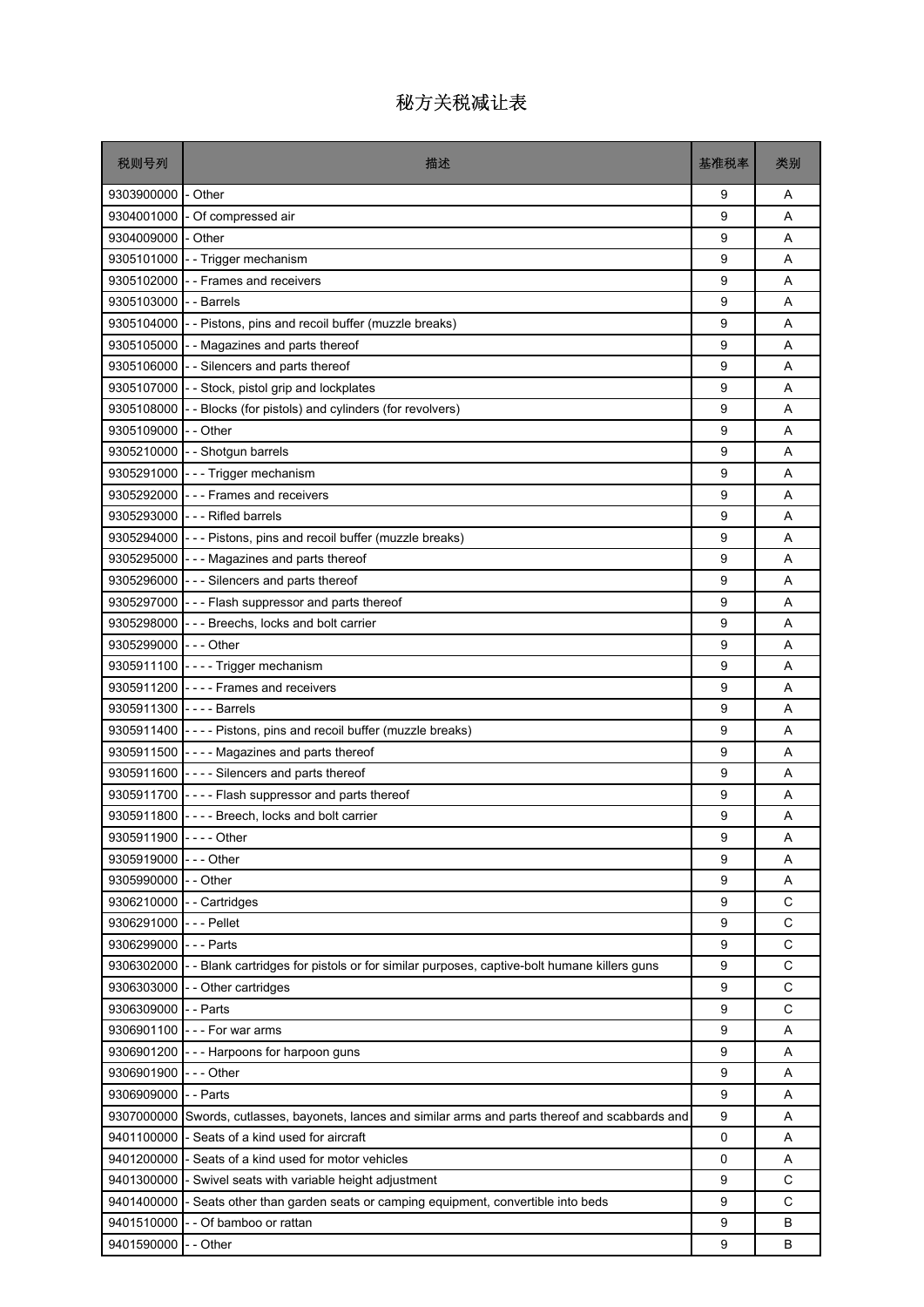| 税则号列                 | 描述                                                                               | 基准税率     | 类别 |
|----------------------|----------------------------------------------------------------------------------|----------|----|
| 9401610000           | -- Upholstered                                                                   | 9        | С  |
| 9401690000           | - - Other                                                                        | 9        | C  |
| 9401710000           | -- Upholstered                                                                   | 9        | C  |
| 9401790000           | - - Other                                                                        | 9        | C  |
|                      | 9401800000 - Other seats                                                         | 9        | C  |
|                      | 9401901000 - - Devices for reclining seats                                       | 9        | B  |
| 9401909000 -- Other  |                                                                                  | 9        | B  |
|                      | 9402101000 - Dentists' chairs                                                    | 0        | A  |
| 9402109000 -- Other  |                                                                                  | $\Omega$ | A  |
| 9402901000           | - - Operating tables and parts thereof                                           | 0        | Α  |
| 9402909000           | - - Other and parts thereof                                                      | 0        | A  |
| 9403100000           | - Metal furniture of a kind used in offices                                      | 9        | C  |
| 9403200000           | - Other metal furniture                                                          | 9        | C  |
| 9403300000           | I-Wooden furniture of a kind used in offices                                     | 9        | C  |
| 9403400000           | - Wooden furniture of a kind used in the kitchen                                 | 9        | C  |
| 9403500000           | - Wooden furniture of a kind used in the bedroom                                 | 9        | C  |
| 9403600000           | - Other wooden furniture                                                         | 9        | C  |
|                      | 9403700000 - Furniture of plastics                                               | 9        | C  |
|                      | 9403810000 - - Of bamboo or rattan                                               | 9        | B  |
| 9403890000 - - Other |                                                                                  | 9        | C  |
| 9403900000           | - Parts                                                                          | 9        | C  |
|                      | 9404100000 - Mattress supports                                                   | 9        | C  |
| 9404210000           | - - Of cellular rubber or plastics, whether or not covered                       | 9        | C  |
|                      | 9404290000 - - Of other materials                                                | 9        | C  |
|                      | 9404300000 - Sleeping bags                                                       | 9        | C  |
| 9404900000           | - Other                                                                          | 9        | C  |
| 9405101000           | - - Special for surgical or dental rooms (shadowless lamps)                      | 0        | A  |
| 9405109000 - - Other |                                                                                  | 9        | B  |
|                      | 9405200000 - Electric table, desk, bedside or floor-standing lamps               | 9        | B  |
|                      | 9405300000 - Lighting sets of a kind used for Christmas trees                    | 9        | B  |
|                      | 9405401000 - - For public lighting                                               | 0        | Α  |
| 9405402000           | - - Light projector                                                              | 0        | Α  |
| 9405409000           | - - Other                                                                        | 0        | Α  |
| 9405501000           | - - Of liquid fuel under pressure                                                | 9        | В  |
| 9405509000           | - - Other                                                                        | 9        | B  |
| 9405600000           | - Illuminated signs, illuminated name-plates and the like                        | 0        | Α  |
| 9405910000           | - - Of glass                                                                     | 9        | В  |
| 9405920000           | - - Of plastics                                                                  | 9        | B  |
| 9405990000           | - - Other                                                                        | 9        | C  |
| 9406000000           | Prefabricated buildings.                                                         | 0        | Α  |
| 9503001000           | - Tricycles, scooters, pedal cars and similar wheeled toys; dolls carriages      | 9        | C  |
| 9503002100           | - - Garments and clothing accessories, footwear and headgear                     | 9        | C  |
| 9503002900           | -- Other                                                                         | 9        | B  |
| 9503003000           | - Reduced-scale ("scale") models and similar recreational models, working or not | 9        | В  |
| 9503004000           | - Puzzles of all kinds                                                           | 9        | B  |
| 9503009100           | -- Electric trains, including tracks, signals and other accessories therefor     | 9        | В  |
| 9503009200           | - - Constructional toys                                                          | 9        | В  |
| 9503009300           | - - Toys representing animals or non-human creatures                             | 9        | B  |
| 9503009400           | - - Toy musical instruments and apparatus                                        | 9        | В  |
| 9503009500           | -- Put up in sets or in panoply                                                  | 9        | B  |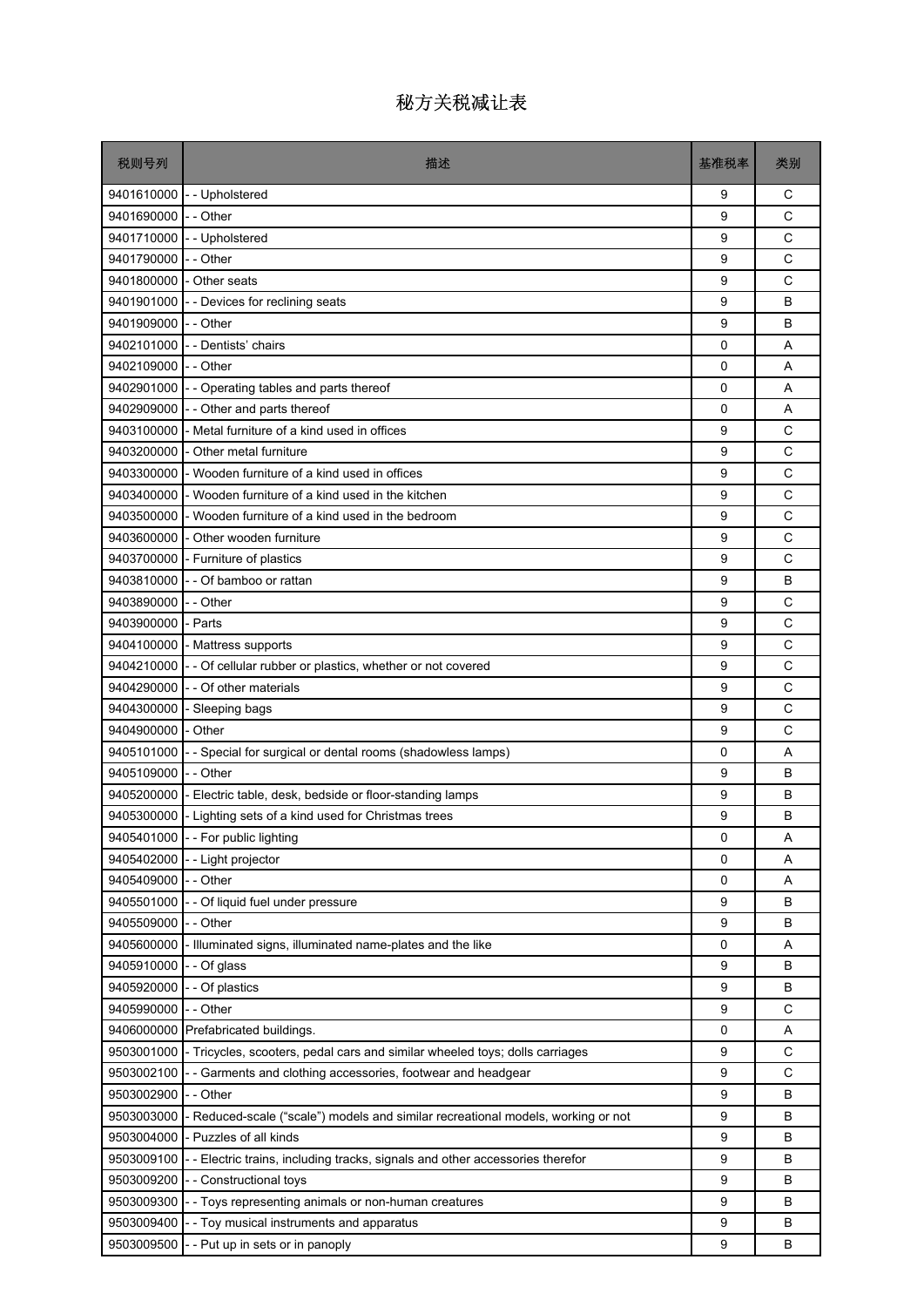| 税则号列                 | 描述                                                                                         | 基准税率 | 类别 |
|----------------------|--------------------------------------------------------------------------------------------|------|----|
| 9503009600           | -- Others, incorporating a motor                                                           | 9    | B  |
| 9503009900           | - Other                                                                                    | 9    | B  |
| 9504100000           | - Video games of a kind used with a television receiver                                    | 9    | B  |
| 9504200000           | - Articles and accessories for billiards of all kinds                                      | 9    | B  |
| 9504301000           | - Of chance                                                                                | 9    | B  |
| 9504309000           | - - Other                                                                                  | 9    | B  |
| 9504400000           | - Playing cards                                                                            | 9    | B  |
| 9504901000           | - - Games of chess and draughts                                                            | 9    | B  |
| 9504902000           | - - Bowling requisites, whether or not automatic                                           | 9    | B  |
| 9504909100           | --- Of chance                                                                              | 9    | B  |
| 9504909900           | -  - - Other                                                                               | 9    | B  |
| 9505100000           | - Articles for Christmas festivities                                                       | 9    | B  |
| 9505900000           | - Other                                                                                    | 9    | B  |
| 9506110000           | - - Skis                                                                                   | 9    | A  |
| 9506120000           | - Ski-fastenings (ski-bindings)                                                            | 9    | A  |
| 9506190000           | - - Other                                                                                  | 9    | A  |
| 9506210000           | - Sailboards                                                                               | 9    | A  |
| 9506290000           | - - Other                                                                                  | 9    | A  |
| 9506310000           | - - Clubs, complete                                                                        | 9    | A  |
| 9506320000           | - Balls                                                                                    | 9    | A  |
| 9506390000           | - - Other                                                                                  | 9    | A  |
| 9506400000           | - Articles and equipment for table-tennis                                                  | 9    | A  |
| 9506510000           | - Lawn-tennis rackets, whether or not strung                                               | 9    | A  |
| 9506590000           | - - Other                                                                                  | 9    | A  |
| 9506610000           | - - Lawn-tennis balls                                                                      | 9    | B  |
| 9506620000           | - - Inflatable                                                                             | 9    | E  |
| 9506690000           | - - Other                                                                                  | 9    | C  |
| 9506700000           | - Ice skates and roller skates, including skating boots with skates attached               | 9    | A  |
| 9506910000           | - Articles and equipment for general physical exercise, gymnastics or athletics            | 9    | B  |
| 9506991000           | --- Articles and equipment for baseball and softball, other than balls                     | 9    | A  |
| 9506999000 --- Other |                                                                                            | g    | B  |
| 9507100000           | - Fishing rods                                                                             | 9    | B  |
| 9507200000           | Fish-hooks, whether or not snelled                                                         | 9    | в  |
| 9507300000           | - Fishing reels                                                                            | 9    | в  |
| 9507901000           | - For line fishing                                                                         | 9    | B  |
| 9507909000           | - - Other                                                                                  | 9    | Α  |
| 9508100000           | Travelling circuses and travelling menageries                                              | 0    | Α  |
| 9508900000           | Other                                                                                      | 0    | Α  |
| 9601100000           | Worked ivory and articles of ivory                                                         | 9    | Α  |
| 9601900000           | Other                                                                                      | 9    | в  |
| 9602001000           | Gelatin capsules for pharmaceutical products                                               | 0    | Α  |
| 9602009000           | Other                                                                                      | 9    | B  |
| 9603100000           | Brooms and brushes, consisting of twigs or other vegetable materials bound together, with  | 9    | в  |
| 9603210000           | - Tooth brushes, including dental-plate brushes                                            | 9    | C  |
| 9603290000           | - Other                                                                                    | 9    | B  |
| 9603301000           | - Artists' brushes                                                                         | 9    | в  |
| 9603309000           | - Other                                                                                    | 9    | в  |
| 9603400000           | Paint, distemper, varnish or similar brushes (other than brushes of subheading 9603.30); p | 9    | B  |
| 9603500000           | Other brushes constituting parts of machines, appliances or vehicles                       | 9    | B  |
| 9603901000           | - Prepared knots and tufts for broom or brush making                                       | 9    | В  |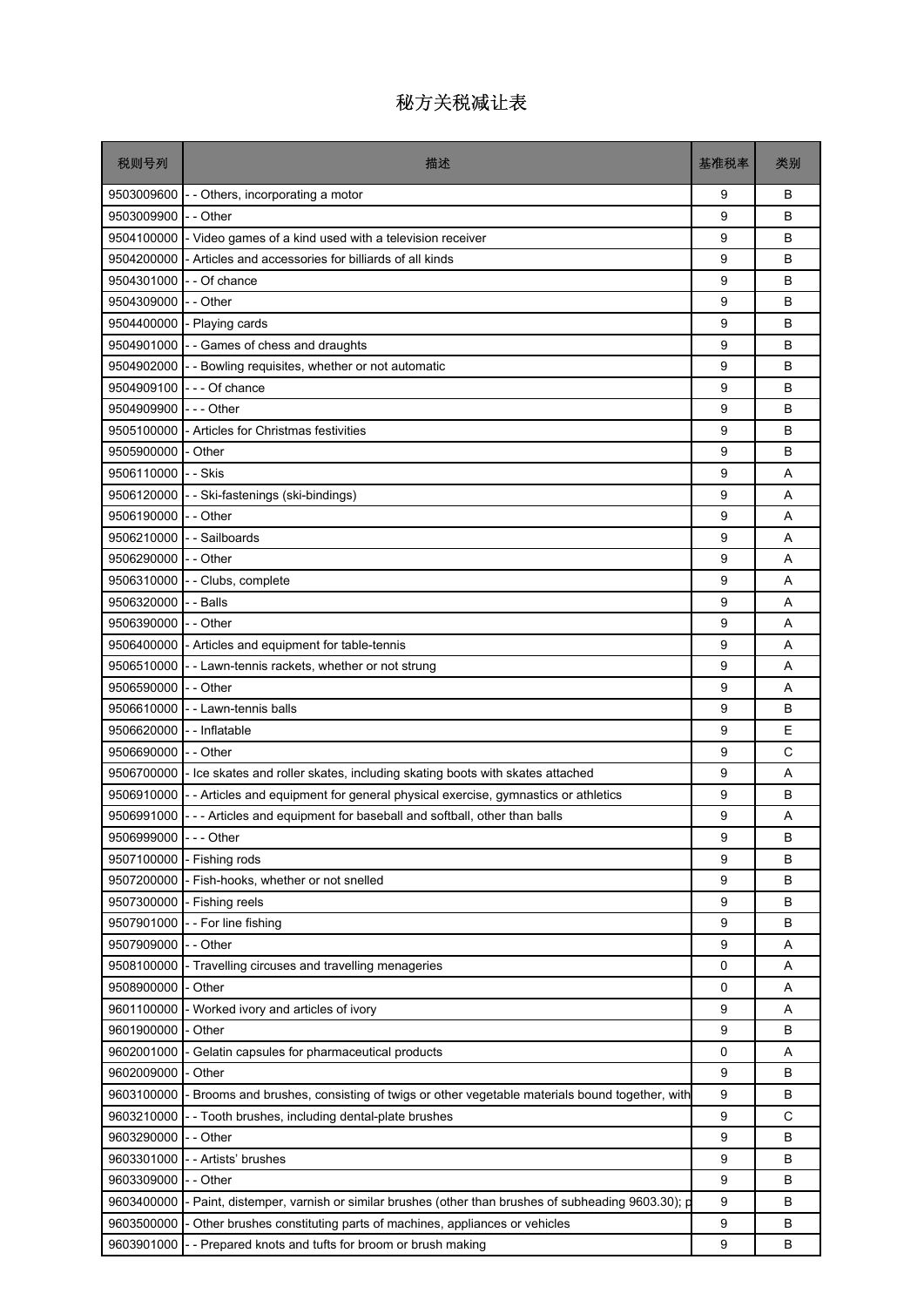| 税则号列       | 描述                                                                                               | 基准税率        | 类别 |
|------------|--------------------------------------------------------------------------------------------------|-------------|----|
| 9603909000 | - - Other                                                                                        | 9           | B  |
| 9604000000 | Hand sieves and hand riddles.                                                                    | 0           | A  |
| 9605000000 | Travel sets for personal toilet, sewing or shoe or clothes cleaning.                             | 9           | B  |
| 9606100000 | - Press-fasteners, snap-fasteners and press-studs and parts therefor                             | 0           | A  |
|            | 9606210000 - - Of plastics, not covered with textile material                                    | $\Omega$    | A  |
| 9606220000 | - - Of base metal, not covered with textile material                                             | $\mathbf 0$ | A  |
| 9606291000 | --- Of tagua (vegetable ivory)                                                                   | 0           | A  |
| 9606299000 | -  -  - Other                                                                                    | 0           | A  |
| 9606301000 | - - Of plastics or tagua (vegetable ivory)                                                       | 0           | A  |
| 9606309000 | - - Other                                                                                        | 0           | A  |
| 9607110000 | - - Fitted with chain scoops of base metal                                                       | 0           | A  |
| 9607190000 | - - Other                                                                                        | 0           | A  |
| 9607200000 | - Parts                                                                                          | 0           | A  |
| 9608101000 | - - Ball point pens                                                                              | 9           | D  |
| 9608102100 | --- Holders for the ball points, whether or not containing the ball                              | $\Omega$    | A  |
| 9608102900 | --- Other                                                                                        | 0           | Α  |
| 9608201000 | -- Felt tipped and markers                                                                       | 9           | C  |
| 9608209000 | - - Parts                                                                                        | 0           | A  |
| 9608310000 | -- Indian ink drawing pens                                                                       | 9           | B  |
| 9608390000 | - - Other                                                                                        | 9           | B  |
| 9608400000 | - Propelling or sliding pencils                                                                  | 9           | C  |
| 9608500000 | - Sets of articles from two or more of the foregoing subheadings                                 | 9           | C  |
| 9608600000 | - Refills for ball point pens, comprising the ball point and ink- reservoir                      | 9           | B  |
| 9608910000 | -- Pen nibs and nib points                                                                       | 9           | B  |
| 9608990000 | - - Other                                                                                        | 9           | B  |
| 9609100000 | - Pencils and crayons, with leads encased in a rigid sheath                                      | 9           | В  |
| 9609200000 | - Pencil leads, black or coloured                                                                | 9           | B  |
| 9609900000 | - Other                                                                                          | 9           | B  |
| 9610000000 | Slates and boards, with writing or drawing surfaces, whether or not framed.                      | 9           | В  |
| 9611000000 | Date, sealing or numbering stamps, and the like (including devices for printing or embossing     | 9           | B  |
| 9612100000 | - Ribbons                                                                                        | 9           | В  |
| 9612200000 | - Ink-pads                                                                                       | 9           | В  |
| 9613100000 | - Pocket lighters, gas fuelled, non-refillable                                                   | 9           | В  |
| 9613200000 | - Pocket lighters, gas fuelled, refillable                                                       | 9           | B  |
| 9613800000 | - Other lighters                                                                                 | 9           | В  |
| 9613900000 | - Parts                                                                                          | 9           | В  |
| 9614000000 | Smoking pipes (including pipe bowls) and cigar or cigarette holders, and parts thereof.          | 9           | В  |
| 9615110000 | -- Of hard rubber or plastics                                                                    | 9           | В  |
| 9615190000 | - Other                                                                                          | 9           | В  |
| 9615900000 | - Other                                                                                          | 9           | В  |
| 9616100000 | - Scent sprays and similar toilet sprays, and mounts and heads therefor                          | 9           | В  |
| 9616200000 | - Powder-puffs and pads for the application of cosmetics or toilet preparations                  | 9           | В  |
| 9617000000 | Vacuum flasks and other vacuum vessels, complete with cases; parts thereof other than gla        | 0           | Α  |
| 9618000000 | Tailors' dummies and other lay figures; automata and other animated displays used for shop       | 0           | Α  |
| 9701100000 | - Paintings, drawings and pastels                                                                | 9           | В  |
| 9701900000 | - Other                                                                                          | 9           | В  |
| 9702000000 | Original engravings, prints and lithographs                                                      | 9           | В  |
| 9703000000 | Original sculptures and statuary, in any material.                                               | 9           | В  |
| 9704000000 | Postage or revenue stamps, stamp-postmarks, first-day covers, postal stationery (stamped         | 9           | В  |
| 9705000000 | Collections and collectors' pieces of zoological, botanical, mineralogical, anatomical, historic | 9           | В  |